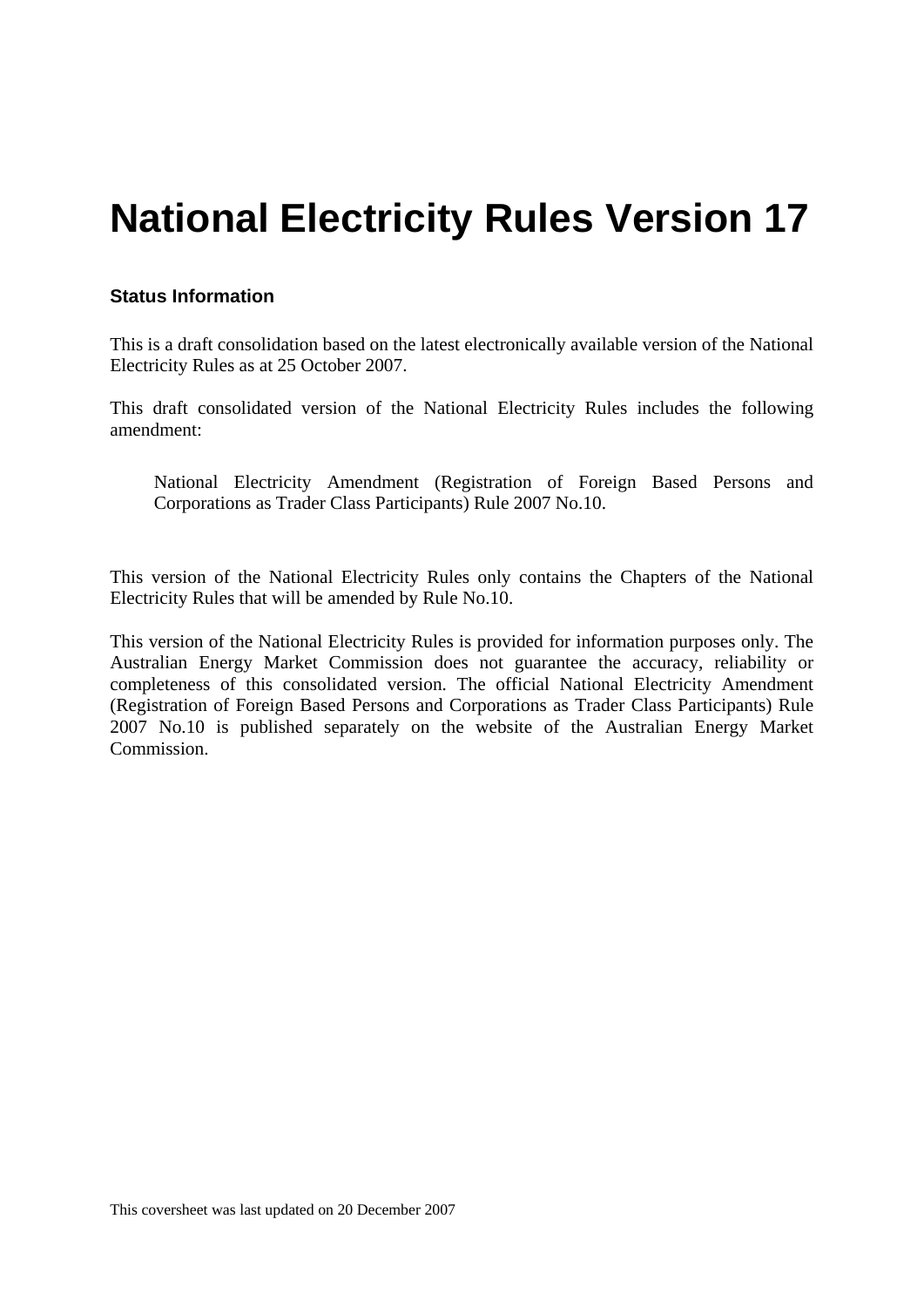# **TABLE OF CONTENTS**

|        | <b>Status Information</b>                                       | $\mathbf{1}$ |
|--------|-----------------------------------------------------------------|--------------|
|        | <b>Registered Participants and Registration</b>                 | 12           |
| 2.1    | <b>Registered Participants</b>                                  | 12           |
| 2.1.1  | Purpose                                                         | 12           |
| 2.1.2  | General                                                         | 12           |
| 2.2    | Generator                                                       | 12           |
| 2.2.1  | Registration as a Generator                                     | 12           |
| 2.2.2  | <b>Scheduled Generator</b>                                      | 13           |
| 2.2.3  | Non-Scheduled Generator                                         | 14           |
| 2.2.4  | <b>Market Generator</b>                                         | 14           |
| 2.2.5  | <b>Non-Market Generator</b>                                     | 15           |
| 2.2.6  | Ancillary services generating unit                              | 15           |
| 2.3    | <b>Customer</b>                                                 | 16           |
| 2.3.1  | Registration as a Customer                                      | 16           |
| 2.3.2  | <b>First-Tier Customer</b>                                      | 17           |
| 2.3.3  | <b>Second-Tier Customer</b>                                     | 17           |
| 2.3.4  | <b>Market Customer</b>                                          | 17           |
| 2.3.5  | Ancillary services load                                         | 18           |
| 2.4    | <b>Market Participant</b>                                       | 19           |
| 2.4.1  | Registration as a category of Market Participant                | 19           |
| 2.4.2  | Eligibility                                                     | 19           |
| 2.5    | <b>Network Service Provider</b>                                 | 20           |
| 2.5.1  | Registration as a Network Service Provider                      | 20           |
| 2.5.2  | <b>Market Network Service</b>                                   | 20           |
| 2.5.3  | <b>Scheduled Network Service</b>                                | 21           |
| 2.5A   | <b>Trader</b>                                                   | 22           |
| 2.5B   | <b>Reallocator</b>                                              | 23           |
| 2.6    | <b>Special Participant</b>                                      | 23           |
| 2.7    | <b>Intention to Commence Activities or Functions</b>            | 23           |
| 2.8    | <b>Registered Participant Rights and Obligations</b>            | 24           |
| 2.8.1  | Rights and obligations                                          | 24           |
| 2.9    | <b>Application to be Registered as a Registered Participant</b> | 24           |
| 2.9.1  | <b>Applications for Registration</b>                            | 24           |
| 2.9.2  | Registration as a Registered Participant                        | 24           |
| 2.9.3  | Registration as an Intermediary                                 | 25           |
| 2.10   | <b>Ceasing to be a Registered Participant</b>                   | 26           |
| 2.10.1 | Notification of intention                                       | 26           |
| 2.10.2 | <b>Ceasing Participation</b>                                    | 27           |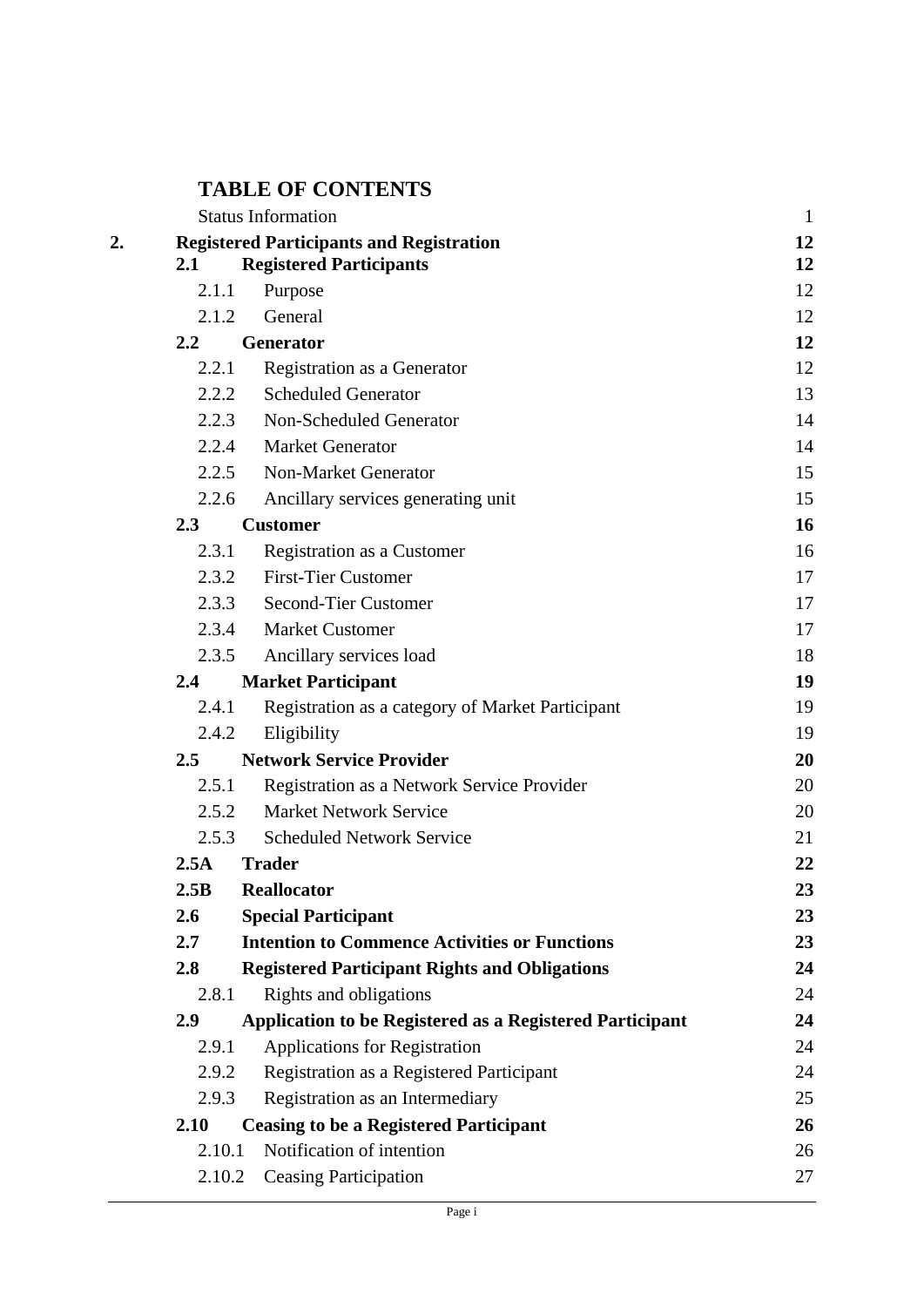|                     | 2.10.3 Liability after cessation                                       | 27 |
|---------------------|------------------------------------------------------------------------|----|
| 2.11                | <b>Participant Fees</b>                                                | 27 |
| 2.11.1              | Development of Participant fee structure                               | 27 |
| 2.11.2              | Payment of Participant fees                                            | 30 |
| 2.11.3              | Budgeted revenue requirements                                          | 30 |
| 2.12                | <b>Interpretation of References to Various Registered Participants</b> | 31 |
| <b>Market Rules</b> |                                                                        | 34 |
| 3.1                 | <b>Introduction to Market Rules</b>                                    | 34 |
| 3.1.1               | Purpose                                                                | 34 |
| 3.1.2               | [Deleted]                                                              | 34 |
| 3.1.3               | [Deleted]                                                              | 34 |
| 3.1.4               | Market design principles                                               | 34 |
| 3.1.5               | Time for undertaking action                                            | 36 |
| 3.2                 | <b>NEMMCO's Market Responsibilities</b>                                | 36 |
| 3.2.1               | Market functions of NEMMCO                                             | 36 |
| 3.2.2               | Spot market                                                            | 36 |
| 3.2.3               | Power system operations                                                | 37 |
| 3.2.4               | Ancillary services function                                            | 37 |
| 3.2.5               | Reserves                                                               | 37 |
| 3.2.6               | Settlements                                                            | 37 |
| 3.3                 | <b>Prudential Requirements</b>                                         | 37 |
| 3.3.1               | Market Participant criteria                                            | 37 |
| 3.3.2               | Credit support                                                         | 38 |
| 3.3.3               | Acceptable credit criteria                                             | 38 |
| 3.3.4               | Acceptable credit rating                                               | 38 |
| 3.3.5               | Amount of credit support                                               | 39 |
| 3.3.6               | Changes to credit support                                              | 39 |
| 3.3.7               | Drawings on credit support                                             | 39 |
| 3.3.8               | Maximum credit limit and prudential margin                             | 40 |
| 3.3.8A              | <b>Security Deposits</b>                                               | 40 |
| 3.3.9               | Outstandings                                                           | 40 |
| 3.3.10              | <b>Trading limit</b>                                                   | 41 |
| 3.3.11              | Call notices                                                           | 41 |
| 3.3.12              | Typical accrual                                                        | 42 |
| 3.3.13              | <b>Response to Call Notices</b>                                        | 42 |
|                     | 3.3.13A Application of monies in the security deposit fund             | 43 |
| 3.3.14              | Potential value of a transaction                                       | 44 |
| 3.3.15              | Trading margin                                                         | 44 |
| 3.3.16              | Limitation on entry of transactions                                    | 45 |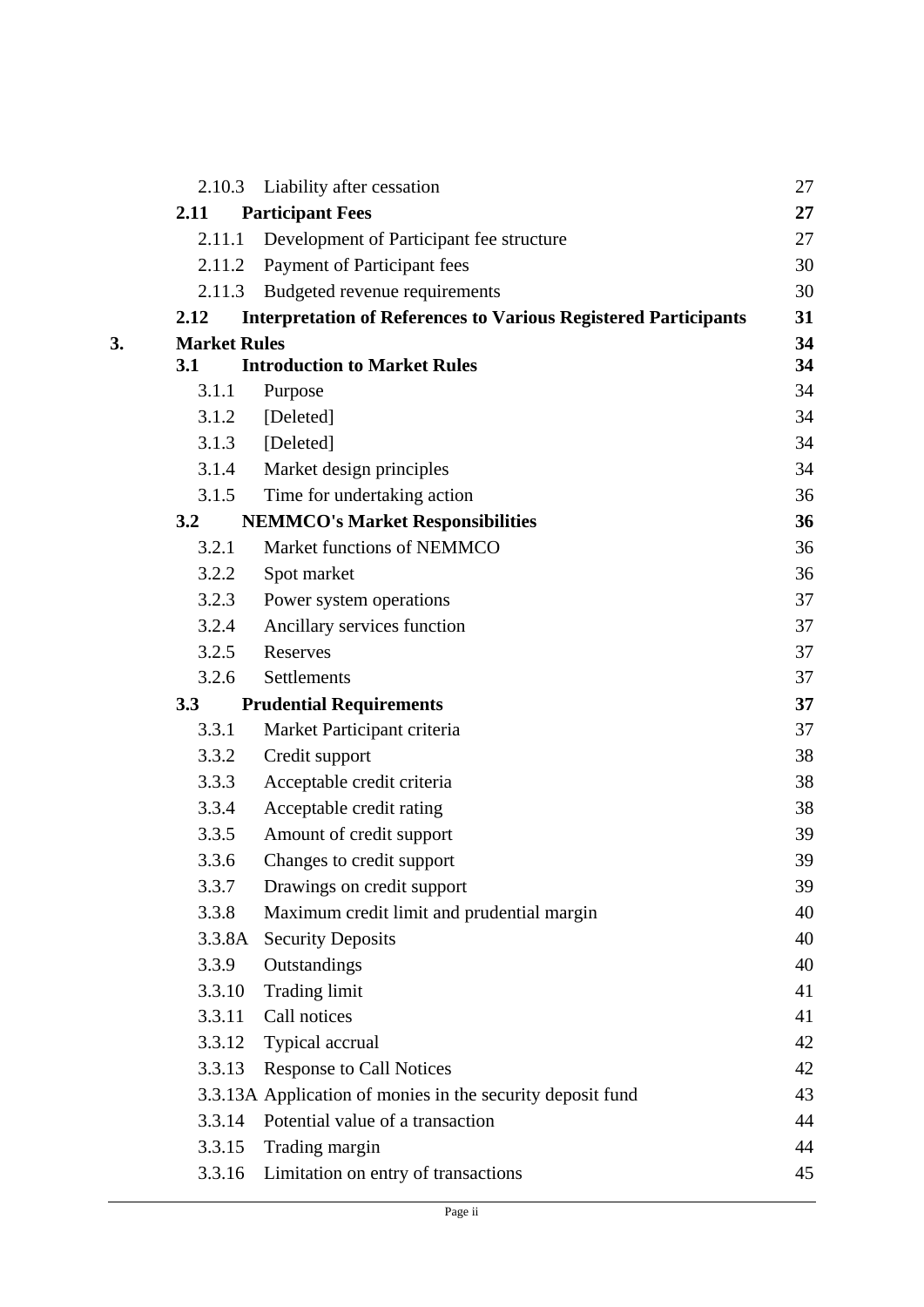|                  | 3.3.17 | Scheduled prices                                                      | 45 |
|------------------|--------|-----------------------------------------------------------------------|----|
|                  | 3.3.18 | Additional credit support                                             | 45 |
|                  | 3.3.19 | Consideration of other Market Participant transactions                | 45 |
| 3.4              |        | <b>Spot Market</b>                                                    | 46 |
|                  | 3.4.1  | Establishment of spot market                                          | 46 |
|                  | 3.4.2  | Trading day and trading interval                                      | 46 |
|                  | 3.4.3  | Spot market operations timetable                                      | 46 |
| 3.5              |        | <b>Regions</b>                                                        | 46 |
|                  | 3.5.1  | Determination of regions and regional reference nodes                 | 46 |
|                  | 3.5.2  | Revision of boundaries and regional reference nodes                   | 48 |
|                  | 3.5.3  | Alteration and notification of regions                                | 48 |
|                  | 3.5.4  | Commencement of clauses 3.5.2 and 3.5.3                               | 48 |
|                  | 3.5.5  | Publication of regions by NEMMCO                                      | 48 |
|                  | 3.5.6  | Abolition of Snowy region                                             | 48 |
| 3.6              |        | <b>Network Losses and Constraints</b>                                 | 49 |
|                  | 3.6.1  | Inter-regional losses                                                 | 49 |
|                  | 3.6.2  | Intra-regional losses                                                 | 50 |
|                  | 3.6.2A | Load and generation data used to determine inter-regional loss factor |    |
|                  |        | equations and intra-regional loss factors                             | 53 |
|                  | 3.6.3  | <b>Distribution losses</b>                                            | 54 |
|                  | 3.6.4  | Network constraints                                                   | 58 |
|                  | 3.6.5  | Settlements residue due to network losses and constraints             | 58 |
| 3.7              |        | <b>Projected Assessment of System Adequacy</b>                        | 60 |
|                  | 3.7.1  | <b>Administration of PASA</b>                                         | 60 |
|                  | 3.7.2  | Medium term PASA                                                      | 61 |
|                  | 3.7.3  | <b>Short term PASA</b>                                                | 63 |
| 3.7 <sub>A</sub> |        | <b>Market Information on planned network outages</b>                  | 65 |
| <b>3.8</b>       |        | <b>Central Dispatch and Spot Market Operation</b>                     | 66 |
|                  | 3.8.1  | <b>Central Dispatch</b>                                               | 66 |
|                  | 3.8.2  | Participation in central dispatch                                     | 68 |
|                  | 3.8.3  | Bid and offer aggregation guidelines                                  | 68 |
|                  | 3.8.4  | Notification of scheduled capacity                                    | 69 |
|                  | 3.8.5  | Submission timing                                                     | 70 |
|                  | 3.8.6  | Generating unit offers for dispatch                                   | 70 |
|                  | 3.8.6A | Scheduled network service offers for dispatch                         | 72 |
|                  | 3.8.7  | Bids for scheduled load                                               | 73 |
|                  | 3.8.7A | Market ancillary services offers                                      | 74 |
|                  | 3.8.8  | Validation of dispatch bids and offers                                | 75 |
|                  | 3.8.9  | Default offers and bids                                               | 76 |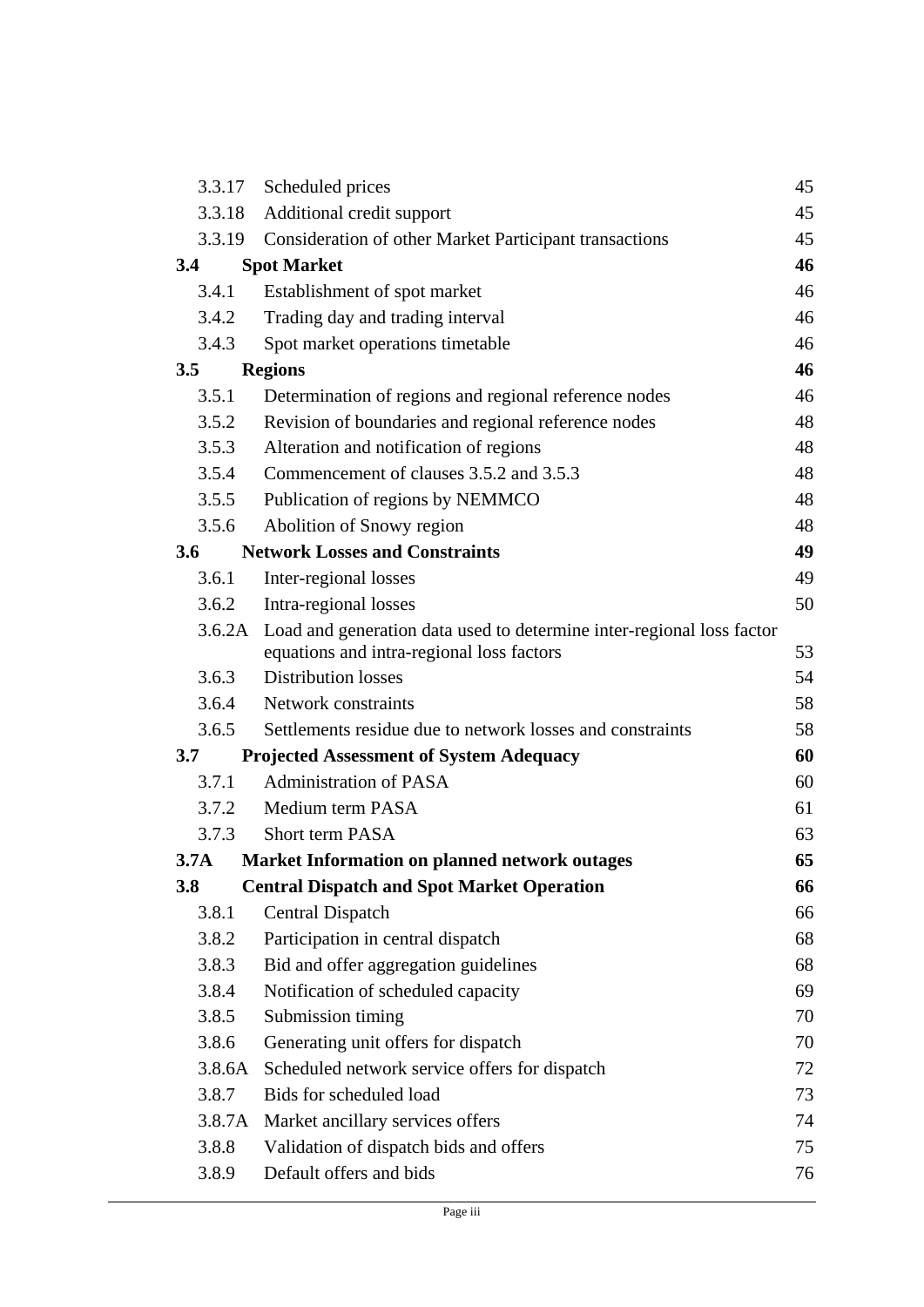|     | 3.8.10 | Network constraints                                                                       | 76 |
|-----|--------|-------------------------------------------------------------------------------------------|----|
|     | 3.8.11 | Ancillary services constraints                                                            | 77 |
|     | 3.8.12 | System reserve constraints                                                                | 77 |
|     | 3.8.13 | Notification of constraints                                                               | 77 |
|     | 3.8.14 | Dispatch under conditions of supply scarcity                                              | 77 |
|     | 3.8.15 | [Deleted]                                                                                 | 78 |
|     | 3.8.16 | Equal priced dispatch bids and dispatch offers                                            | 78 |
|     | 3.8.17 | Self-commitment                                                                           | 78 |
|     | 3.8.18 | Self-decommitment                                                                         | 78 |
|     | 3.8.19 | Dispatch inflexibilities                                                                  | 78 |
|     | 3.8.20 | Pre-dispatch schedule                                                                     | 80 |
|     | 3.8.21 | On-line dispatch process                                                                  | 81 |
|     | 3.8.22 | Rebidding                                                                                 | 82 |
|     |        | 3.8.22A Variation of offer, bid or rebid                                                  | 83 |
|     | 3.8.23 | Failure to conform to dispatch instructions                                               | 84 |
|     | 3.8.24 | Scheduling errors                                                                         | 85 |
| 3.9 |        | <b>Price Determination</b>                                                                | 86 |
|     | 3.9.1  | Principles applicable to spot price determination                                         | 86 |
|     | 3.9.2  | Determination of spot prices                                                              | 87 |
|     |        | 3.9.2A Determination of ancillary services prices                                         | 88 |
|     | 3.9.2B | Pricing where NEMMCO determines a manifestly incorrect input                              | 89 |
|     | 3.9.3  | Pricing in the event of intervention by NEMMCO                                            | 90 |
|     | 3.9.4  | <b>VoLL</b>                                                                               | 91 |
|     | 3.9.5  | Application of VoLL                                                                       | 92 |
|     | 3.9.6  | <b>Market Floor Price</b>                                                                 | 93 |
|     |        | 3.9.6A Application of the Market Floor Price                                              | 93 |
|     | 3.9.7  | Pricing for constrained-on scheduled generating units                                     | 94 |
|     | 3.10   | [Deleted]                                                                                 | 94 |
|     | 3.11   | <b>Ancillary Services</b>                                                                 | 94 |
|     | 3.11.1 | Introduction                                                                              | 94 |
|     | 3.11.2 | Market ancillary services                                                                 | 94 |
|     | 3.11.3 | Acquisition of non-market ancillary services                                              | 95 |
|     | 3.11.4 | Procedure for determining quantities of network control ancillary<br>services             | 96 |
|     |        | 3.11.4A Guidelines and objectives for acquisition of system restart ancillary<br>services | 96 |
|     |        | 3.11.4B Determination of electrical sub-network boundaries                                | 97 |
|     | 3.11.5 | Tender process for non-market ancillary services                                          | 98 |
|     |        |                                                                                           |    |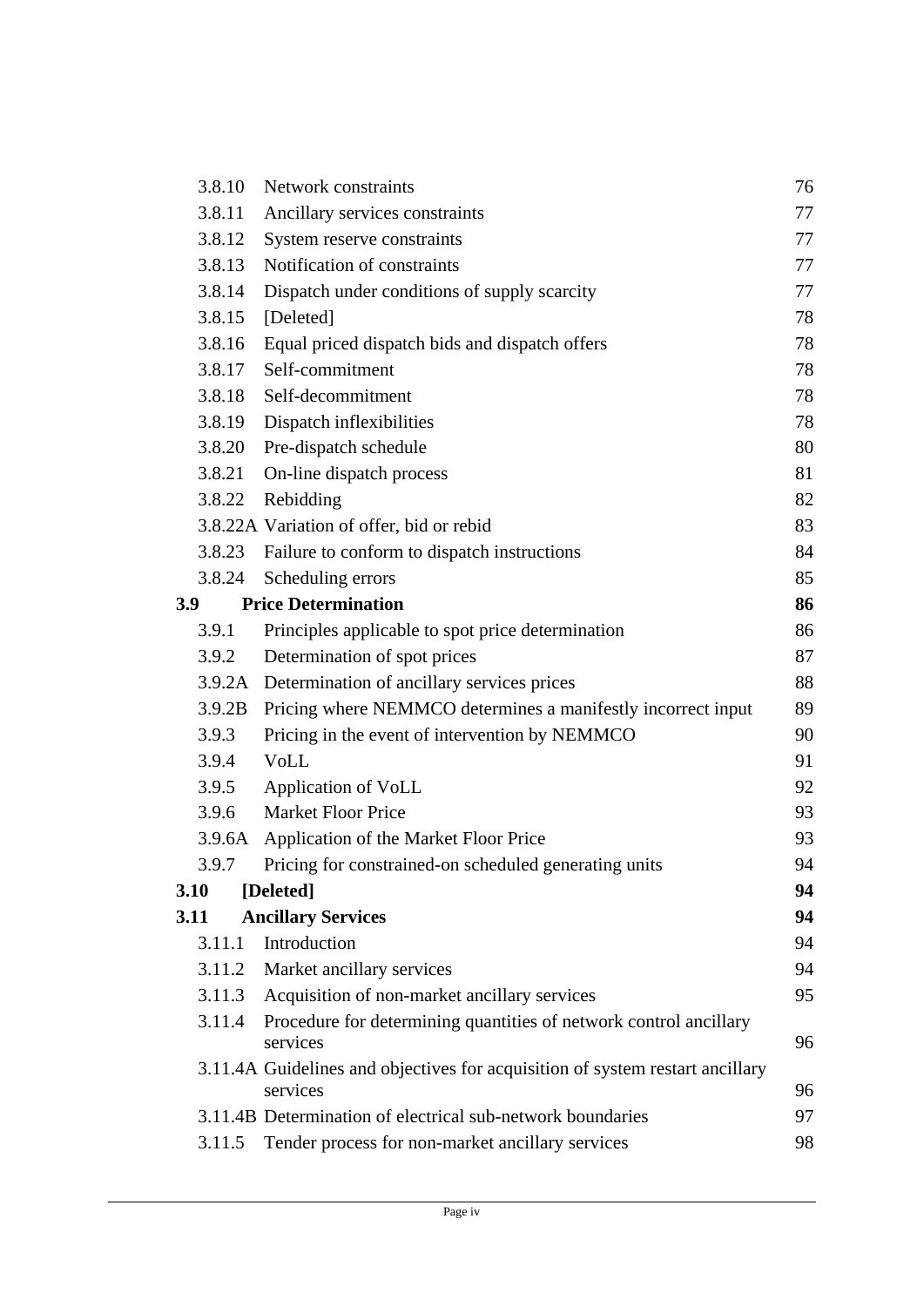| 3.11.6 | Procedures for the dispatch of non-market ancillary services by                 |     |
|--------|---------------------------------------------------------------------------------|-----|
|        | <b>NEMMCO</b>                                                                   | 100 |
| 3.11.7 | Performance and testing                                                         | 101 |
| 3.12   | <b>Market Intervention by NEMMCO</b>                                            | 101 |
| 3.12.1 | <b>Reliability Safety Net</b>                                                   | 101 |
| 3.12.2 | [Deleted]                                                                       | 102 |
| 3.12.3 | [Deleted]                                                                       | 102 |
| 3.12.4 | [Deleted]                                                                       | 102 |
|        | 3.12.5 [Deleted]                                                                | 102 |
| 3.12.6 | [Deleted]                                                                       | 102 |
| 3.12.7 | [Deleted]                                                                       | 102 |
| 3.12.8 | NEMMCO's risk management and accounts relating to the reliability<br>safety net | 102 |
| 3.12.9 | [Deleted]                                                                       | 102 |
|        | 3.12.10 Intervention settlement timetable                                       | 102 |
|        | 3.12.11 Affected Participants and Market Customers entitlements to              |     |
|        | compensation in relation to directions and reserve contracts                    | 103 |
|        | 3.12.11A Role of the Independent Expert in calculating payments in relation to  |     |
|        | intervention by NEMMCO                                                          | 107 |
| 3.12A  | <b>Mandatory restrictions</b>                                                   | 109 |
|        | 3.12A.1 Restriction offers                                                      | 109 |
|        | 3.12A.2 Mandatory restrictions schedule                                         | 110 |
|        | 3.12A.3 Acquisition of capacity                                                 | 111 |
|        | 3.12A.4 Rebid of capacity under restriction offers                              | 111 |
|        | 3.12A.5 Dispatch of restriction offers                                          | 111 |
|        | 3.12A.6 Pricing during a restriction price trading interval                     | 112 |
|        | 3.12A.7 Determination of funding restriction shortfalls                         | 112 |
|        | 3.12A.8 Cancellation of a mandatory restriction period                          | 116 |
|        | 3.12A.9 Review by AEMC                                                          | 116 |
| 3.13   | <b>Market Information</b>                                                       | 117 |
| 3.13.1 | Provision of information                                                        | 117 |
| 3.13.2 | Systems and procedures                                                          | 117 |
| 3.13.3 | Standing data                                                                   | 118 |
| 3.13.4 | Spot market                                                                     | 121 |
|        | 3.13.4A Market ancillary services                                               | 124 |
| 3.13.5 | Ancillary services contracting by NEMMCO                                        | 124 |
|        | 3.13.5A Settlement residue auctions                                             | 125 |
| 3.13.6 | Reserve trading by NEMMCO                                                       | 125 |
|        | 3.13.6A Report by NEMMCO                                                        | 126 |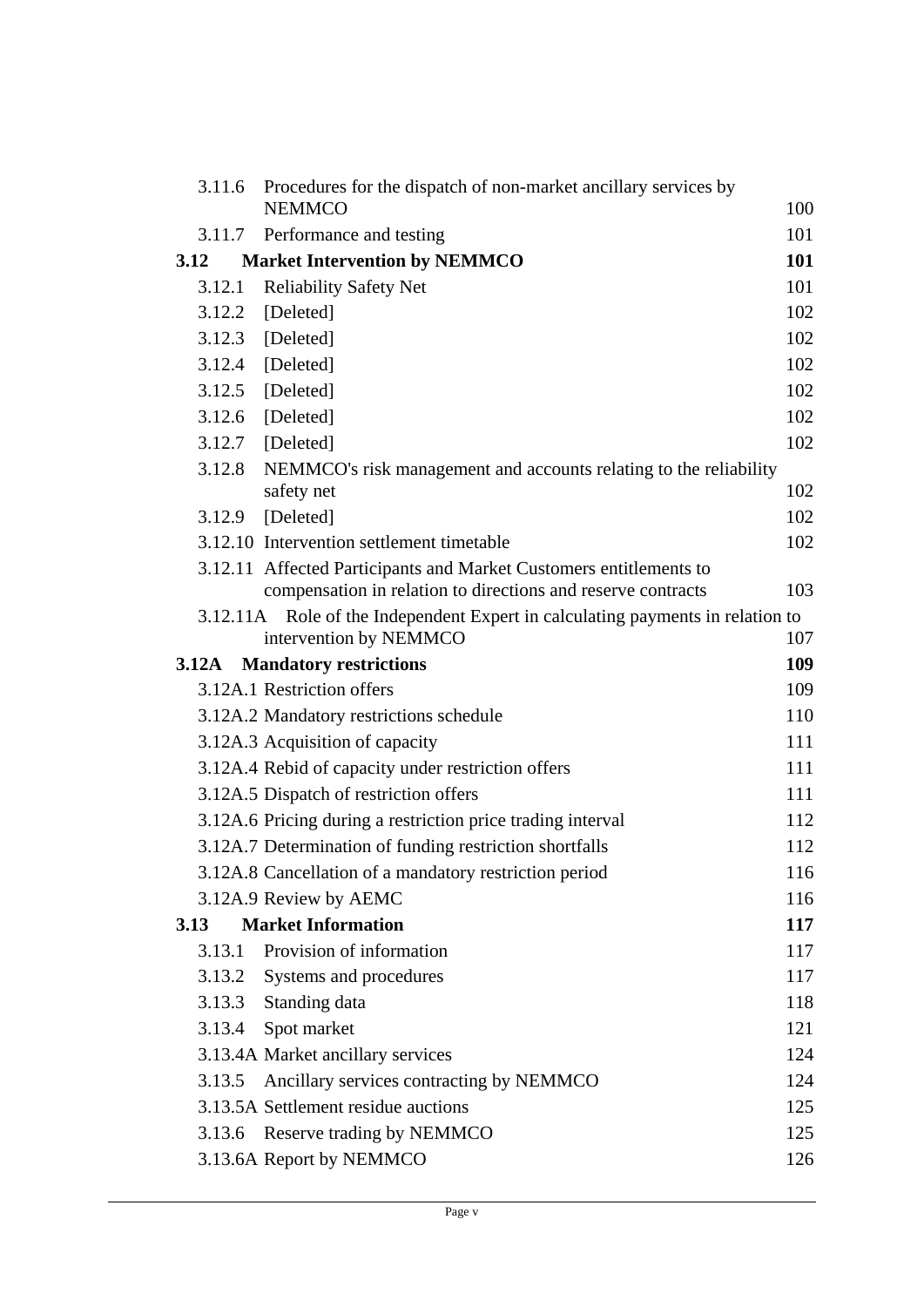| 3.13.7 | Monitoring of significant variation between forecast and actual prices by<br><b>AER</b>                  | 127 |
|--------|----------------------------------------------------------------------------------------------------------|-----|
| 3.13.8 | Public information                                                                                       | 128 |
|        | 3.13.9 [Deleted]                                                                                         | 128 |
|        | 3.13.10 Market auditor                                                                                   | 128 |
|        | 3.13.11 [Deleted]                                                                                        | 129 |
|        | 3.13.12 NMI Standing Data                                                                                | 129 |
|        | 3.13.13 Inter-network tests                                                                              | 132 |
| 3.14   | <b>Administered Price Cap and Market Suspension</b>                                                      | 132 |
| 3.14.1 | Cumulative Price Threshold and Administered Price Cap                                                    | 132 |
| 3.14.2 | Application of Administered Price Cap                                                                    | 133 |
| 3.14.3 | Conditions for suspension of the spot market                                                             | 134 |
| 3.14.4 | Declaration of market suspension                                                                         | 135 |
|        | 3.14.5 Pricing during market suspension                                                                  | 135 |
| 3.14.6 | Compensation due to the application of an administered price, VoLL or                                    |     |
|        | market floor price                                                                                       | 138 |
| 3.15   | <b>Settlements</b>                                                                                       | 139 |
| 3.15.1 | Settlements management by NEMMCO                                                                         | 139 |
|        | 3.15.2 Electronic funds transfer                                                                         | 140 |
| 3.15.3 | Connection point and virtual transmission node responsibility                                            | 140 |
| 3.15.4 | Adjusted energy amounts - connection points                                                              | 140 |
| 3.15.5 | Adjusted energy - transmission network connection points                                                 | 141 |
|        | 3.15.5A Adjusted energy – virtual transmission nodes                                                     | 141 |
| 3.15.6 | Spot market transactions                                                                                 | 141 |
|        | 3.15.6A Ancillary service transactions                                                                   | 142 |
|        | 3.15.7 Payment to Directed Participants                                                                  | 149 |
|        | 3.15.7A Payment to Directed Participants for services other than energy and<br>market ancillary services | 150 |
|        | 3.15.7B Claim for additional compensation by Directed Participants                                       | 152 |
| 3.15.8 | Funding of Compensation for directions                                                                   | 154 |
| 3.15.9 | Reserve settlements                                                                                      | 156 |
|        | 3.15.10 Administered price, VoLL or market floor price compensation payments157                          |     |
|        | 3.15.10A Goods and services tax                                                                          | 158 |
|        | 3.15.10B Restriction contract amounts                                                                    | 159 |
|        | 3.15.10C Intervention Settlements                                                                        | 160 |
|        | 3.15.11 Reallocation transactions                                                                        | 163 |
|        | 3.15.11A Reallocation procedures                                                                         | 164 |
|        | 3.15.12 Settlement amount                                                                                | 165 |
|        | 3.15.13 Payment of settlement amount                                                                     | 165 |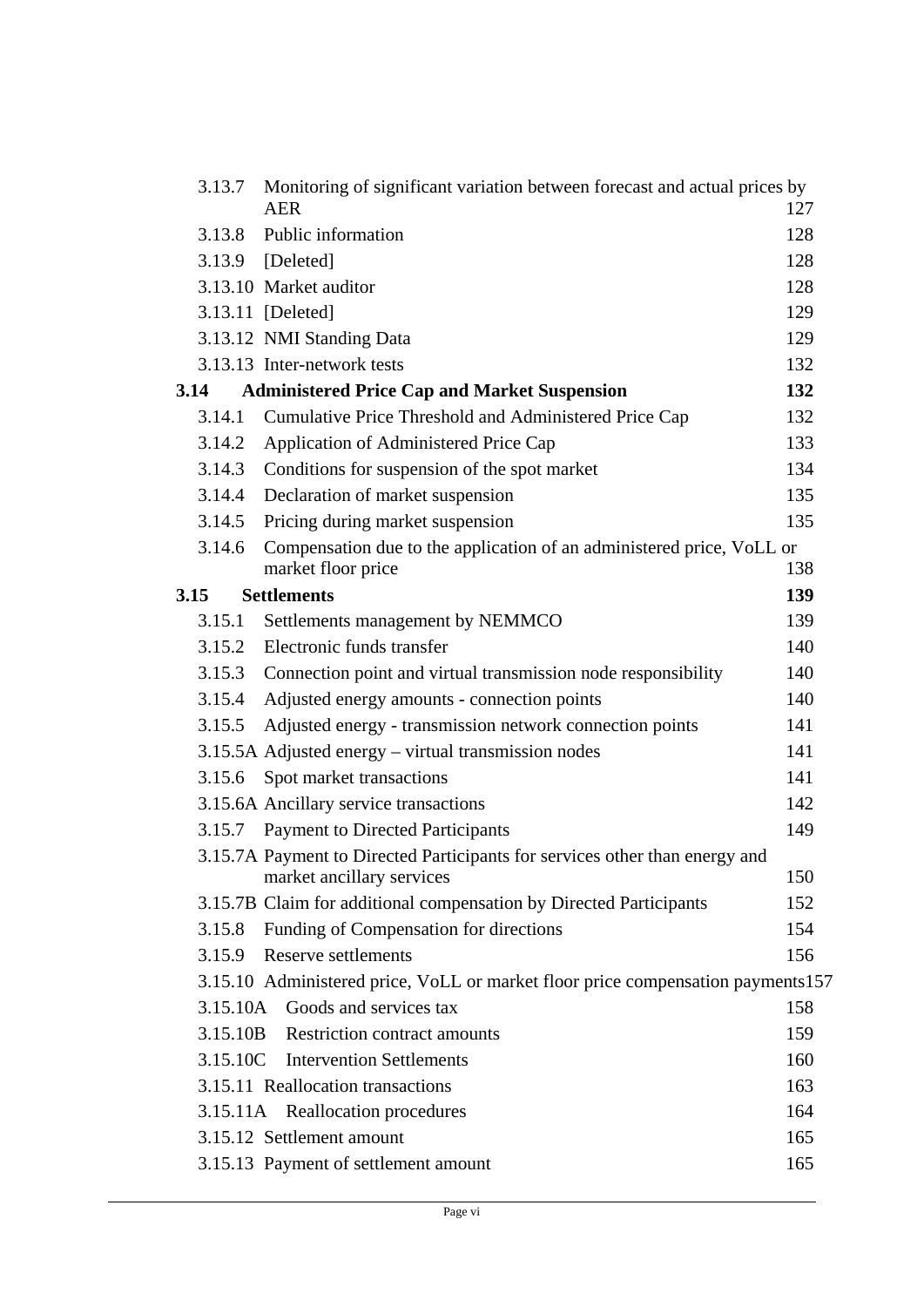|     |                | 3.15.14 Preliminary statements                                              | 165 |
|-----|----------------|-----------------------------------------------------------------------------|-----|
|     |                | 3.15.15 Final statements                                                    | 166 |
|     |                | 3.15.15A Use of estimated settlement amounts by NEMMCO                      | 166 |
|     |                | 3.15.16 Payment by market participants                                      | 166 |
|     |                | 3.15.17 Payment to market participants                                      | 166 |
|     |                | 3.15.18 Disputes                                                            | 167 |
|     |                | 3.15.19 Revised Statements and Adjustments                                  | 167 |
|     |                | 3.15.20 Payment of adjustments                                              | 169 |
|     |                | 3.15.21 Default procedure                                                   | 169 |
|     |                | 3.15.22 Maximum total payment in respect of a billing period                | 172 |
|     |                | 3.15.23 Maximum total payment in respect of a financial year                | 173 |
|     |                | 3.15.24 Compensation for reductions under clause 3.15.23                    | 174 |
|     |                | 3.15.25 Interest on overdue amounts                                         | 174 |
|     | 3.16           | Participant compensation fund                                               | 174 |
|     | 3.16.1         | Establishment of Participant compensation fund                              | 174 |
|     |                | 3.16.2 Dispute resolution panel to determine compensation                   | 175 |
|     | 3.17           | <b>NEMMCO Software</b>                                                      | 176 |
|     | 3.17.1         | Acceptance of software                                                      | 176 |
|     | 3.17.2         | No liability                                                                | 176 |
|     | 3.18           | <b>Settlement Residue Auctions</b>                                          | 177 |
|     | 3.18.1         | Settlement residue concepts                                                 | 177 |
|     | 3.18.2         | Auctions and eligible persons                                               | 177 |
|     |                | 3.18.3 Auction rules                                                        | 178 |
|     |                | 3.18.4 Proceeds and fees                                                    | 179 |
|     |                | 3.18.5 Settlement residue committee                                         | 180 |
|     | 3.19           | <b>Market Management Systems Access Procedures</b>                          | 181 |
|     |                | <b>Schedule 3.1 - Registered Bid and Offer Data</b>                         | 183 |
|     |                | <b>Scheduled Generating Unit Data:</b>                                      | 184 |
|     |                | <b>Scheduled Load Data:</b>                                                 | 185 |
|     |                | <b>Scheduled Network Service Data:</b>                                      | 185 |
|     |                | Dispatch Inflexibility Profile                                              | 185 |
|     |                | <b>Aggregation Data</b>                                                     | 186 |
|     | Schedule 3.2 - | [Deleted]                                                                   | 186 |
|     |                | <b>Schedule 3.3 - Principles for Determination of Maximum Credit Limits</b> |     |
|     |                | & Prudential Margins                                                        | 186 |
|     | S3.3.1         | Principles for determining maximum credit limits                            | 186 |
|     | S3.3.2         | Principles for determining prudential margins                               | 187 |
| 11. |                | <b>Savings and Transitional Rules</b>                                       | 189 |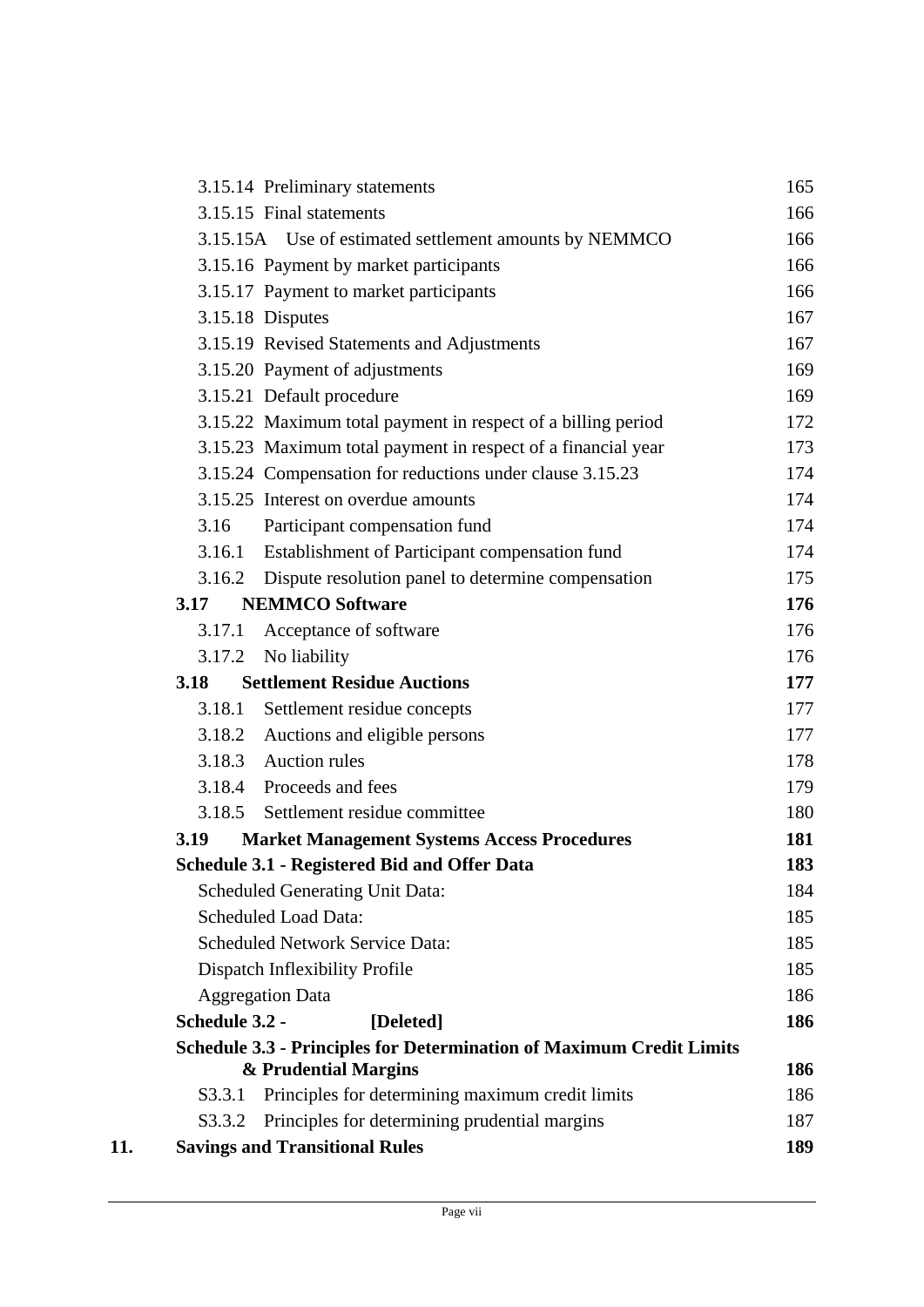| 11.1<br><b>Rules consequent on making of the National Electricity</b> |                                                                                                            |     |
|-----------------------------------------------------------------------|------------------------------------------------------------------------------------------------------------|-----|
|                                                                       | <b>Amendment (Negative Inter-Regional Settlements Residue)</b><br><b>Rule 2006</b>                         | 189 |
| 11.1.1                                                                | Recovery of accrued negative settlements residue                                                           | 189 |
| 11.1.2                                                                | Recovery of interest costs associated with accrued negative settlements                                    |     |
|                                                                       | residue                                                                                                    | 189 |
| 11.2                                                                  | <b>Rules consequent on making of the National Electricity</b>                                              |     |
|                                                                       | <b>Amendment (System Restart Ancillary Services and pricing</b><br>under market suspension) Rule 2006 No.6 | 190 |
| 11.2.1                                                                | Transitional provision for acquisition of non-market ancillary services 190                                |     |
| 11.3                                                                  | <b>Rules consequent on making of the National Electricity</b>                                              |     |
|                                                                       | <b>Amendment (Advocacy Panel) Rule 2006</b>                                                                | 191 |
|                                                                       | 11.3.1 Continuation of things done under old clause 8.10                                                   | 191 |
| 11.4                                                                  | <b>Rules consequent on making of the National Electricity</b>                                              |     |
|                                                                       | <b>Amendment (Dispute Resolution for Regulatory Test) Rule</b>                                             |     |
|                                                                       | 2006                                                                                                       | 192 |
|                                                                       | 11.4.1 Continuation of things done under old clause 5.6.6                                                  | 192 |
| 11.5                                                                  | Rules consequential on the making of the National Electricity                                              |     |
|                                                                       | <b>Amendment (Metrology) Rule 2006</b>                                                                     | 192 |
| 11.5.1                                                                | Definitions                                                                                                | 192 |
| 11.5.2                                                                | Metrology procedures continues to apply until 31 December 2006                                             | 193 |
| 11.5.3                                                                | Responsible person                                                                                         | 193 |
| 11.5.4                                                                | NEMMCO's responsibility to develop a metrology procedure                                                   | 193 |
| 11.5.5                                                                | Jurisdictional metrology material in the metrology procedure                                               | 193 |
| 11.6                                                                  | <b>Rules consequent on making of the National Electricity</b>                                              |     |
|                                                                       | <b>Amendment (Economic Regulation of Transmission Services)</b><br><b>Rule 2006</b>                        | 194 |
| 11.6.1                                                                | Definitions                                                                                                | 194 |
| 11.6.2                                                                | New Chapter 6A does not affect existing revenue determinations                                             | 195 |
| 11.6.3                                                                | Old Part C and Schedules 6.2, 6.3, 6.4, 6.7 and 6.8 of old Chapter 6                                       | 196 |
| 11.6.4                                                                | Old Part F of Chapter 6                                                                                    | 196 |
| 11.6.5                                                                | Application of new Chapter 6A to Transmission Network Service                                              |     |
|                                                                       | Providers                                                                                                  | 196 |
| 11.6.6                                                                | Application of Chapter 6 to old distribution matters                                                       | 196 |
| 11.6.7                                                                | References to the old Chapter 6                                                                            | 196 |
| 11.6.8                                                                | References to provisions of the old Chapter 6                                                              | 196 |
| 11.6.9                                                                | Roll forward of regulatory asset base for first regulatory control period197                               |     |
|                                                                       | 11.6.10 Other adjustment carry-over mechanisms from current to first regulatory                            |     |
|                                                                       | control period                                                                                             | 197 |
|                                                                       | 11.6.11 Transition to new Chapter 6A: existing prescribed transmission services 197                        |     |
|                                                                       | 11.6.12 Powerlink transitional provisions                                                                  | 197 |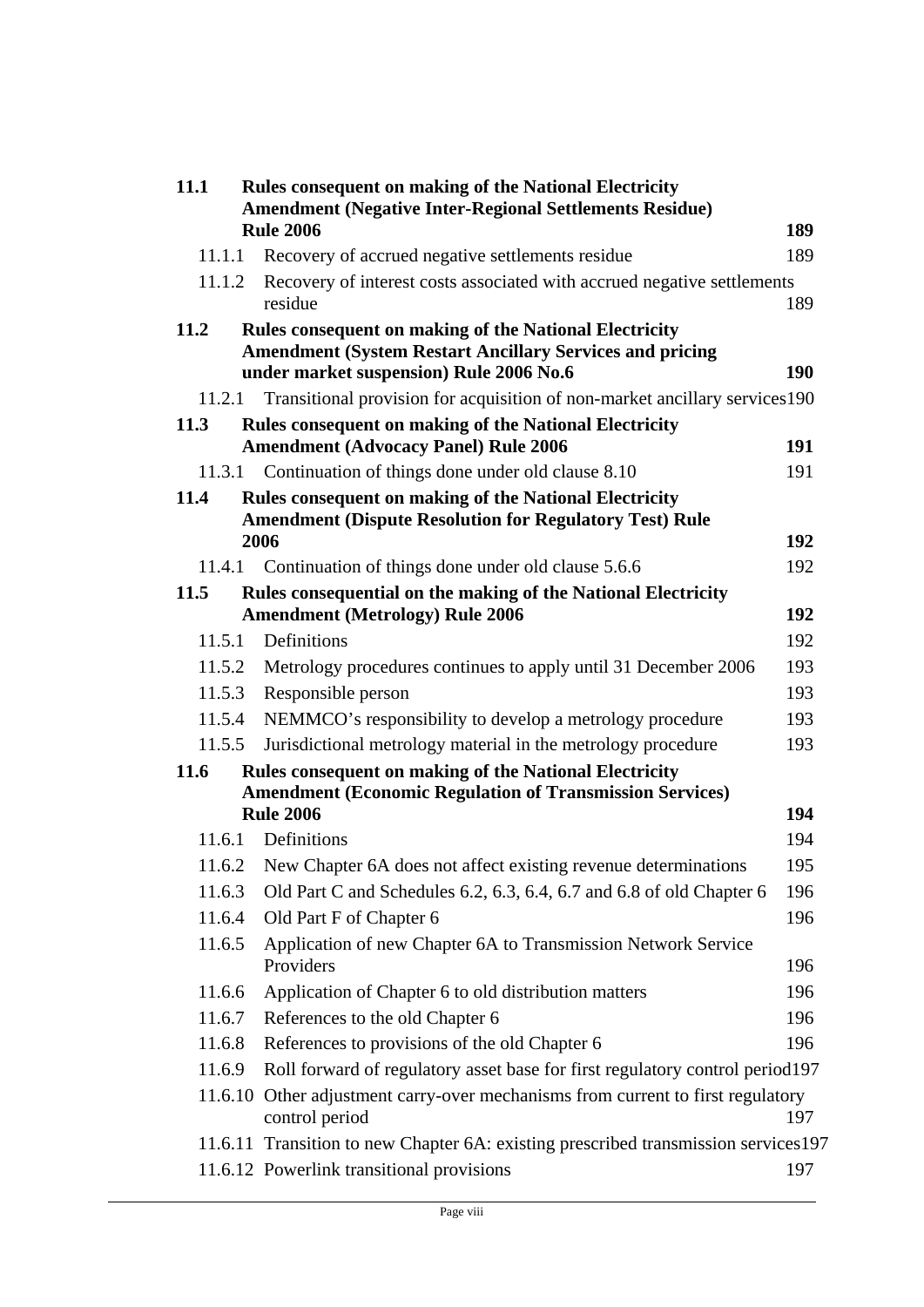|        | 11.6.13 ElectraNet easements transitional provisions                                                    | 201 |
|--------|---------------------------------------------------------------------------------------------------------|-----|
|        | 11.6.14 TransGrid contingent projects                                                                   | 201 |
|        | 11.6.15 Transmission determination includes existing revenue determinations 202                         |     |
|        | 11.6.16 References to regulatory control period                                                         | 202 |
|        | 11.6.17 Consultation procedure for first proposed guidelines                                            | 202 |
|        | 11.6.18 Reliance on proposed guidelines for SP AusNet, VENCorp and                                      |     |
|        | ElectraNet                                                                                              | 203 |
|        | 11.6.19 EnergyAustralia transitional provisions                                                         | 203 |
|        | 11.6.20 Basslink transitional provisions                                                                | 205 |
|        | 11.6.21 SPI Powernet savings and transitional provision                                                 | 207 |
|        | 11.6.22 Interim arrangements pricing-related information                                                | 208 |
| 11.7   | <b>Rules consequent on making of the National Electricity</b>                                           |     |
|        | <b>Amendment (Reform of the Regulatory Test Principles) Rule</b><br>2006 No.19                          | 209 |
|        | 11.7.1 Definitions                                                                                      | 209 |
| 11.7.2 | Amending Rule does not affect old clause 5.6.5A                                                         | 209 |
| 11.8   | <b>Rules consequent on making the National Electricity</b>                                              |     |
|        | <b>Amendment (Pricing of Prescribed Transmission Services)</b>                                          |     |
|        | <b>Rule 2006</b>                                                                                        | 209 |
|        | 11.8.1 Definitions                                                                                      | 209 |
| 11.8.2 | Regulated interconnectors                                                                               | 210 |
| 11.8.3 | Application of new Part J of Chapter 6A to Transmission Network<br><b>Service Providers</b>             | 210 |
| 11.8.4 | Reliance on agreed interim guideline for ElectraNet, SPAusNet, and<br>VenCorp                           | 211 |
| 11.8.5 | Prudent discounts under existing agreements                                                             | 211 |
| 11.8.6 | Application of prudent discounts regime under rule 6A.26                                                | 211 |
| 11.8.7 | Prudent discounts pending approval of pricing methodology                                               | 211 |
| 11.9   | Rules consequent on the making of the National Electricity                                              |     |
|        | <b>Amendment (Reallocations) Rule 2007</b>                                                              | 212 |
| 11.9.1 | Definitions                                                                                             | 212 |
| 11.9.2 | Existing and transitional reallocations                                                                 | 213 |
| 11.10  | <b>Rules consequent on making of the National Electricity</b>                                           |     |
|        | <b>Amendment (Technical Standards for Wind Generation and</b><br>other Generator Connections) Rule 2007 | 213 |
|        | 11.10.1 Definitions                                                                                     | 213 |
|        | 11.10.2 Provision of information under S5.2.4 in registration application                               | 213 |
|        | 11.10.3 Access standards made under the old Chapter 5                                                   | 214 |
|        | 11.10.4 Modifications to plant by Generators                                                            | 214 |
|        | 11.10.5 Technical Details to Support Application for Connection and Connection<br>Agreement             | 214 |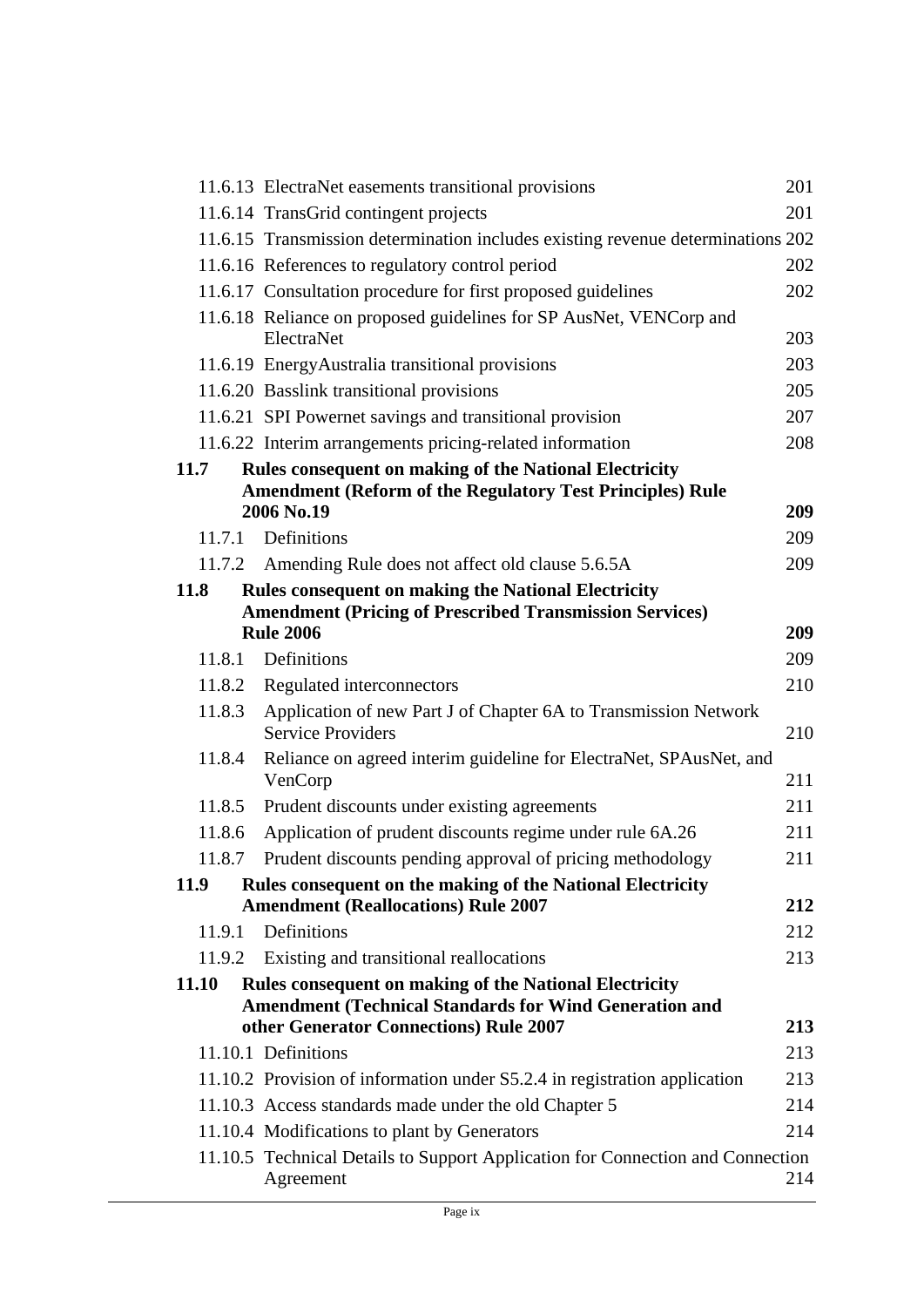| 11.10.6 Transitional arrangements for establishment of performance standards215  |     |
|----------------------------------------------------------------------------------|-----|
| 11.10.7 Jurisdictional Derogations for Queensland                                | 215 |
| <b>Rules consequent on making the National Electricity</b><br>11.13              |     |
| <b>Amendment (Abolition of Snowy Region) Rule 2007</b>                           | 215 |
| 11.13.1 Definitions                                                              | 215 |
| 11.13.2 Purpose of rule 11.13                                                    | 216 |
| 11.13.3 Application of rule 11.13                                                | 216 |
| 11.13.4 Implementation period                                                    | 216 |
| 11.13.5 Publishing of implementation plan by NEMMCO                              | 216 |
| 11.13.6 NEMMCO implementation functions                                          | 216 |
| 11.13.7 Software modifications to implement abolition of Snowy region            | 217 |
| 11.13.8 Allocation of transmission connection points as a result of abolition of |     |
| Snowy region                                                                     | 217 |
| 11.13.9 Location of region boundaries                                            | 218 |
| 11.13.102008/09 Regions Publication and Loss Factors Publication                 | 218 |
| 11.13.11 Reserve margin calculations                                             | 219 |
| 11.13.12Re-calculation of network constraints and transmission loss factors      | 219 |
| 11.13.13 Transition of settlements residue auction arrangements                  | 220 |
| 11.13.14 Continuity of regions                                                   | 220 |
| Rules consequential on the making of the National Electricity<br>11.18           |     |
| <b>Amendment (Registration of Foreign Based Persons and</b>                      |     |
| <b>Corporations as Trader Class Participants) Rule 2007</b>                      | 221 |
| 11.18.1 Definitions                                                              | 221 |
| 11.18.2 Auction rules                                                            | 221 |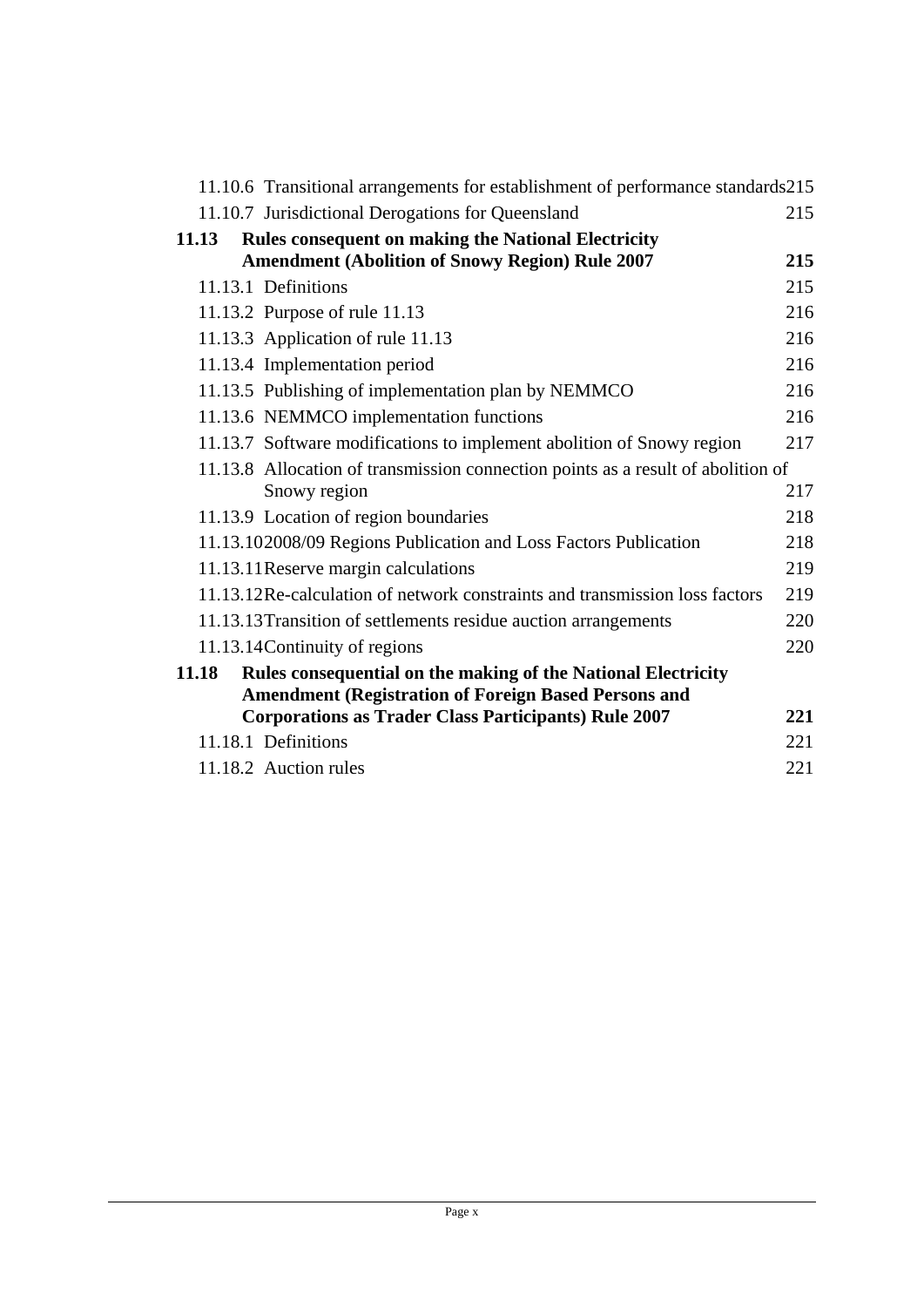## **CHAPTER 2**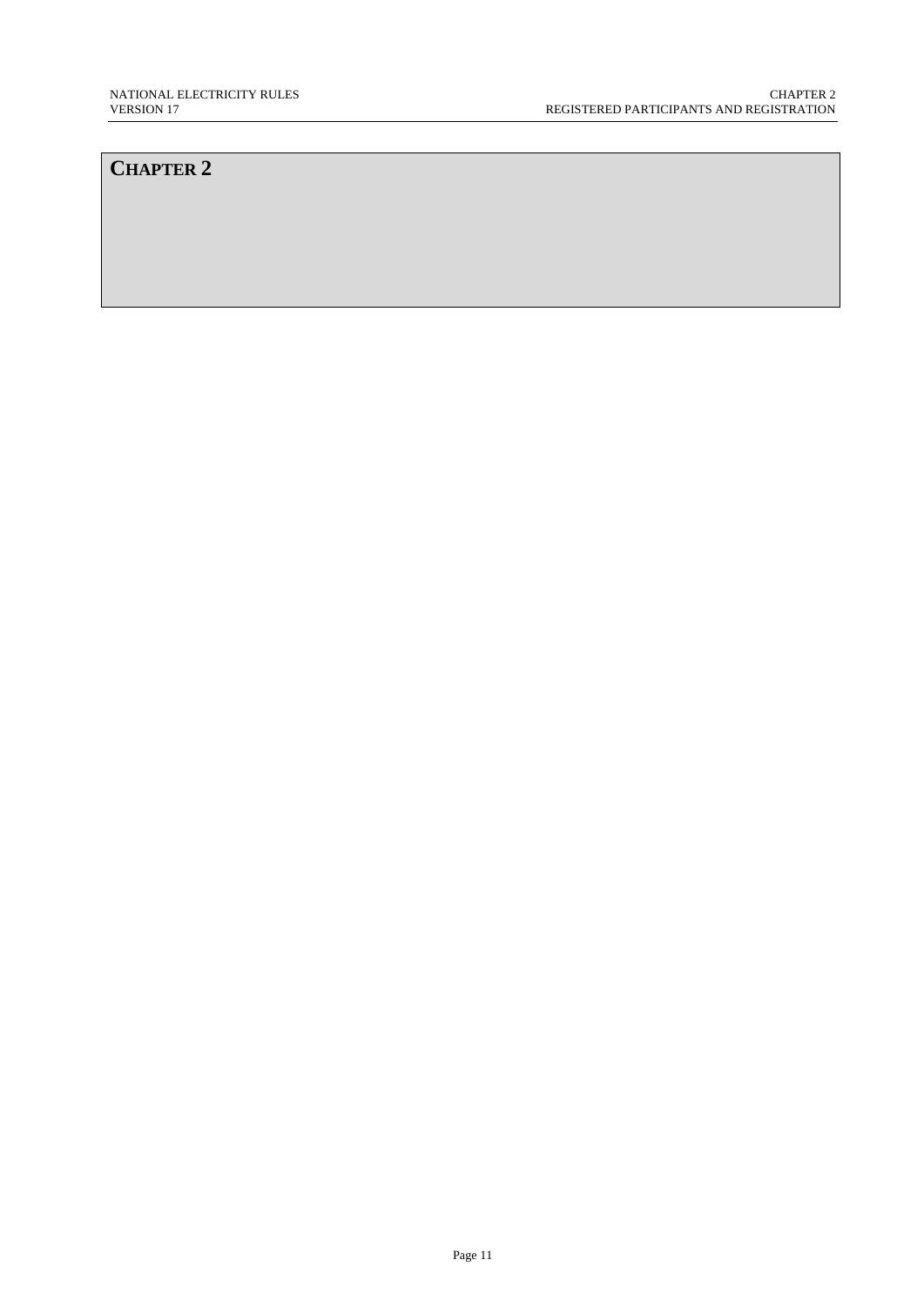# **2. Registered Participants and Registration**

## **2.1 Registered Participants**

#### **2.1.1 Purpose**

This Chapter sets out and describes the various categories of *Registered Participants* and the registration procedures. It also sets out the fees payable by *Registered Participants.*

#### **2.1.2 General**

- (a) **[Deleted]**
- (b) **[Deleted]**
- (c) The different categories of *Registered Participants* have different obligations under the *Rules*.
- (d) Rules 2.2 to 2.7 set out the *Registered Participant* categories and requirements which a person must satisfy in order to be registered by *NEMMCO* in relation to each of those *Registered Participant* categories.
- (e) Each prospective *Registered Participant* must apply to *NEMMCO* for registration in accordance with rule 2.9.
- (f) Each *Registered Participant* must pay to *NEMMCO* the prescribed fees determined in accordance with the provisions of rule 2.11.

## **2.2 Generator**

#### **2.2.1 Registration as a Generator**

- (a) Subject to clause 2.2.1(c), a person must not engage in the activity of owning, controlling or operating a *generating system* that is *connected* to a *transmission or distribution system* unless that person is registered by *NEMMCO* as a *Generator*.
- (b) A person who otherwise *supplies* electricity to a *transmission or distribution system* may, on application for registration by that person in accordance with rule 2.9, be registered by *NEMMCO* as a *Generator.*
- (c) *NEMMCO* may, in accordance with guidelines issued from time to time by *NEMMCO*, exempt a person or class of persons from the requirement to register as a *Generator*, subject to such conditions as *NEMMCO* deems appropriate, where (in *NEMMCO's* opinion) an exemption is not inconsistent with the *market objective.*
- (d) Without limitation, an exemption may be given which only relieves a person or class of persons from the requirement to register as a *Generator* in relation to certain specified *generating systems* or classes of *generating systems.*
- (e) To be eligible for registration as a *Generator*, a person must:
	- (1) obtain the approval of *NEMMCO* to classify each of the *generating units* that form part of the *generating system* that the person owns, operates or controls, or from which it otherwise sources electricity, as either a *scheduled generating unit* or a *non-scheduled generating unit*;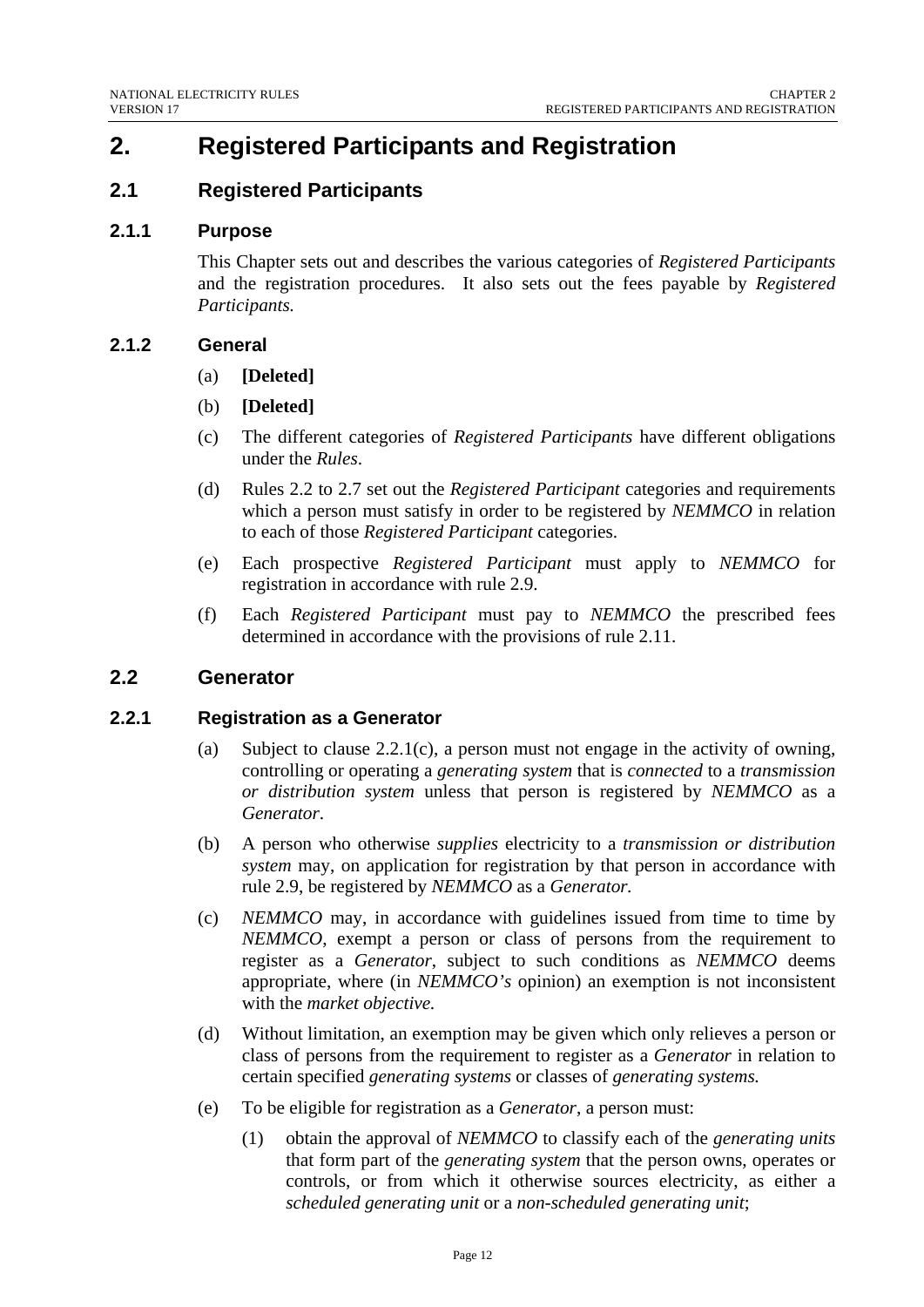- (2) classify the *generating units* in accordance with *NEMMCO's* approval as referred to in subparagraph (1); and
- (3) satisfy *NEMMCO* that each *generating system* will be capable of meeting or exceeding its *performance standards.*
- (f) Except in relation to a proposed *generating unit,* a person must also classify each of those *generating units* as either a *market generating unit* or a *nonmarket generating unit.*
- (f1) A *Generator* may also classify one or more of its *generating units* as an *ancillary service generating unit* where it has obtained the approval of *NEMMCO* to do so.
- (g) Nothing in clause 2.2.1(e) or (f) requires the classification of any *generating unit* which forms part of a *generating system* in respect of which an exemption under clause 2.2.1(c) applies.

## **2.2.2 Scheduled Generator**

- (a) Unless *NEMMCO* approves its classification as a *non-scheduled generating unit* under the provisions of clause 2.2.3(b), a *generating unit* which has a *nameplate rating* of 30 MW or greater or is part of a group of *generating units connected* at a common *connection point* with a combined *nameplate rating* of 30 MW or greater may only be classified as a *scheduled generating unit* and not as a *non-scheduled generating unit*.
- (b) A person must not classify a *generating unit* as a *scheduled generating unit*  unless it has obtained the approval of *NEMMCO* to do so*. NEMMCO* must approve the classification if it is satisfied that the person:
	- (1) has submitted data in accordance with schedule 3.1; and
	- (2) has adequate communications and/or telemetry to support the issuing of *dispatch instructions* and the audit of responses.
- (b1) In relation to an application under clause 2.2.2(b) to classify as a *scheduled generating unit* a *generating unit* with a *nameplate rating* of less than 30 MW, or a *generating unit* that is part of a group of *generating units connected* at a common *connection point* with a combined *nameplate rating* of less than 30 MW, *NEMMCO* may approve the classification on such terms and conditions as *NEMMCO* considers appropriate.
- (c) A person must comply with any terms and conditions imposed by *NEMMCO* as part of an approval under clause 2.2.2(b1).
- (d) **[Deleted]**
- (e) A *Generator* is taken to be a *Scheduled Generator* only in so far as its activities relate to any *scheduled generating unit.*
- (f) A *Scheduled Generator* must operate any *scheduled generating unit* in accordance with the co-ordinated *central dispatch* process operated by *NEMMCO* under the provisions of Chapter 3.
- (g) As described in Chapter 3, a *Scheduled Generator* must notify *NEMMCO* of the availability of each *scheduled generating unit* in respect of each *trading interval*.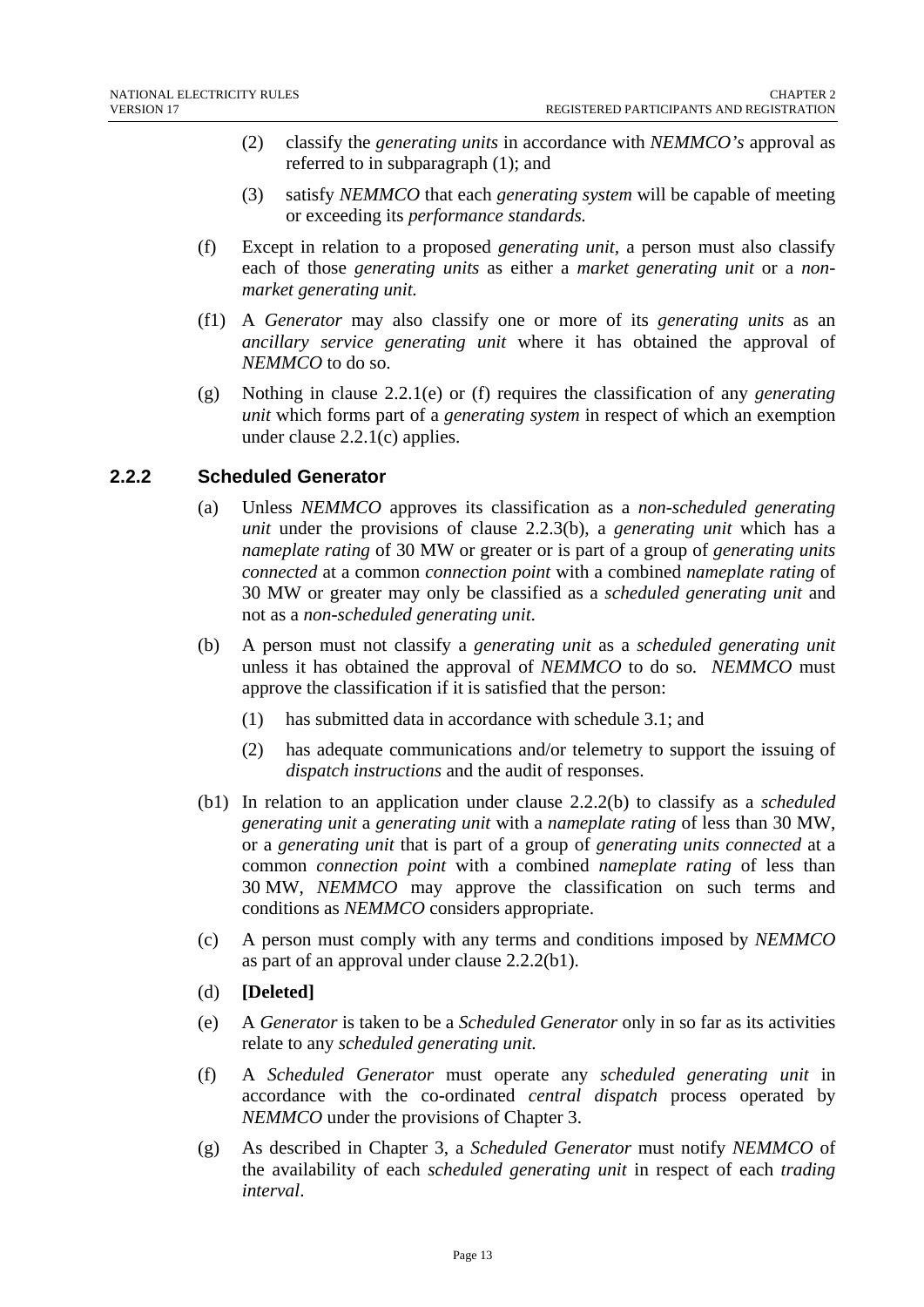(h) A *Scheduled Generator* may submit to *NEMMCO* a schedule of *dispatch offers*  for each *scheduled generating unit* in respect of each *trading interval* for *dispatch* by *NEMMCO*.

## **2.2.3 Non-Scheduled Generator**

- (a) Unless *NEMMCO* approves its classification as a *scheduled generating unit* under the provisions of clause 2.2.2(b), a *generating unit* with a *nameplate rating* of less than 30 MW (not being part of a group of *generating units* described in clause 2.2.2(a)) may only be classified as a *non-scheduled generating unit* and not as a *scheduled generating unit*.
- (b) A person must not classify a *generating unit* as a *non-scheduled generating unit* unless it has obtained the approval of *NEMMCO* to do so. *NEMMCO* must approve the classification if it is satisfied that:
	- (1) the primary purpose for which the relevant *generating unit* operates is local use and the aggregate *sent out generation* at its *connection point* rarely, if ever, exceeds 30 MW;
	- (2) the physical and technical attributes of the relevant *generating unit* are such that it is not practicable for it to participate in *central dispatch*; or
	- (3) the output of the *generating unit* is *intermittent*.
- (c) If, in relation to an application under clause 2.2.3(b), in *NEMMCO's* opinion it is necessary for any reason (including *power system security)* for the relevant *Generator* to comply with some of the obligations of a *Scheduled Generator* for that *generating unit, NEMMCO* may approve the classification on such terms and conditions as *NEMMCO* considers reasonably necessary.
- (d) A person must comply with any terms and conditions imposed by *NEMMCO* under clause 2.2.3(c).
- (e) **[Deleted]**
- (f) A *Generator* is taken to be a *Non-Scheduled Generator* only in so far as its activities relate to any *non-scheduled generating unit*.
- (g) Subject to clause 3.8.2(e), the *non-scheduled generating units* of a *Generator*  do not participate in the co-ordinated *central dispatch* process operated by *NEMMCO.*

## **2.2.4 Market Generator**

- (a) A *generating unit* whose *sent out generation* is not purchased in its entirety by the *Local Retailer* or by a *Customer* located at the same *connection point* must be classified as a *market generating unit*.
- (b) A *Generator* is taken to be a *Market Generator* only in so far as its activities relate to any *market generating units*.
- (c) A *Market Generator* must sell all *sent out generation* through the *spot market*  and accept payments from *NEMMCO* for *sent out generation* at the *spot price*  applicable at the *connection point* as determined for each *trading interval* in accordance with the provisions of Chapter 3.
- (d) A *Market Generator* must purchase all electricity *supplied* through the *national grid* to the *Market Generator* at that *connection point* from the *spot market* and make payments to *NEMMCO* for such electricity supplied at the *connection*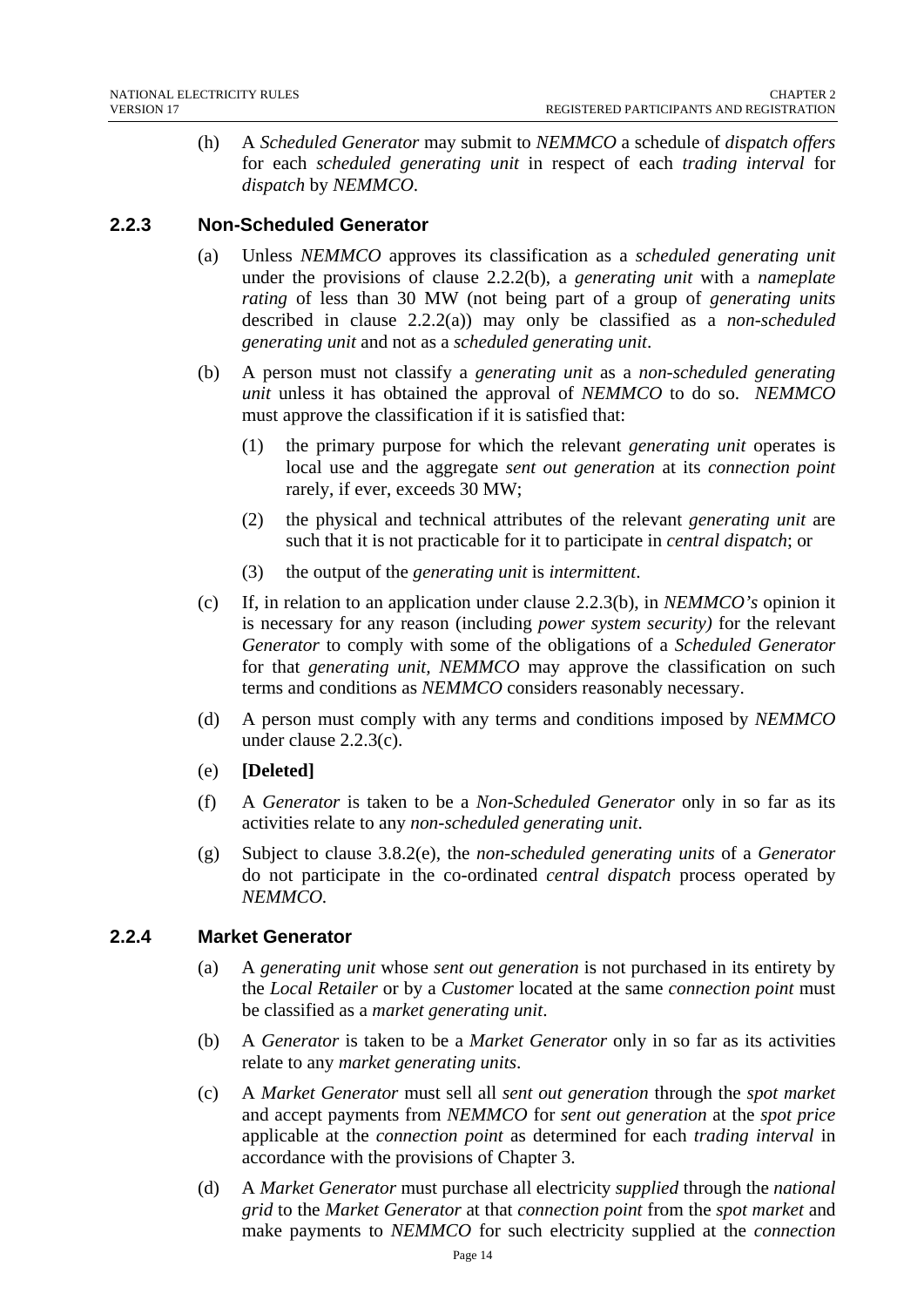*point* as determined for each *trading interval* in accordance with the provisions of Chapter 3.

#### **2.2.5 Non-Market Generator**

- (a) A *generating unit* whose *sent out generation* is purchased in its entirety by the *Local Retailer* or by a *Customer* located at the same *connection point* must be classified as a *non-market generating unit*.
- (b) A *Generator* is taken to be a *Non-Market Generator* only in so far as its activities relate to any *non-market generating unit.*
- (c) A *Non-Market Generator* is not entitled to receive payment from *NEMMCO* for *sent out generation* except for any compensation that may be payable to it as a *Directed Participant* or *Affected Participant*.

#### **2.2.6 Ancillary services generating unit**

- (a) If the *Market Generator* in respect of a *generating unit* wishes to use that *generating unit* to provide *market ancillary services* in accordance with Chapter 3, then the *Market Generator* must apply to *NEMMCO* for approval to classify the *generating unit* as an *ancillary service generating unit*.
- (b) An application under clause 2.2.6(a) must be in the form prescribed by *NEMMCO* and specify the *market ancillary services* which the *Market Generator* wishes to provide using the relevant *generating unit*.
- (c) *NEMMCO* must, within 5 *business days* of receiving an application under clause 2.2.6(a), advise the applicant of any further information or clarification which is required in support of its application if, in *NEMMCO's* reasonable opinion, the application:
	- (1) is incomplete; or
	- (2) contains information upon which *NEMMCO* requires clarification.
- (d) If the further information or clarification required pursuant to clause  $2.2.6(c)$  is not provided to *NEMMCO's* satisfaction within 15 *business days* of the request, then the *Market Generator* will be deemed to have withdrawn the application.
- (e) If *NEMMCO* is reasonably satisfied that:
	- (1) the *generating unit* is able to be used to provide the *market ancillary services* referred to in the application in accordance with the *market ancillary service specification*; and
	- (2) the *Market Generator* has adequate communication and/or telemetry to support the issuing of *dispatch instructions* and the audit of responses,

then *NEMMCO* must approve the classification in respect of the particular *market ancillary services.* 

- (f) If *NEMMCO* approves the classification of a *generating unit* as an *ancillary service generating unit*, then *NEMMCO* may impose on the relevant *Market Generator* such terms and conditions as *NEMMCO* considers necessary to ensure that the provisions of the *Rules* applying to *market ancillary services* can be met.
- (g) A *Market Generator:*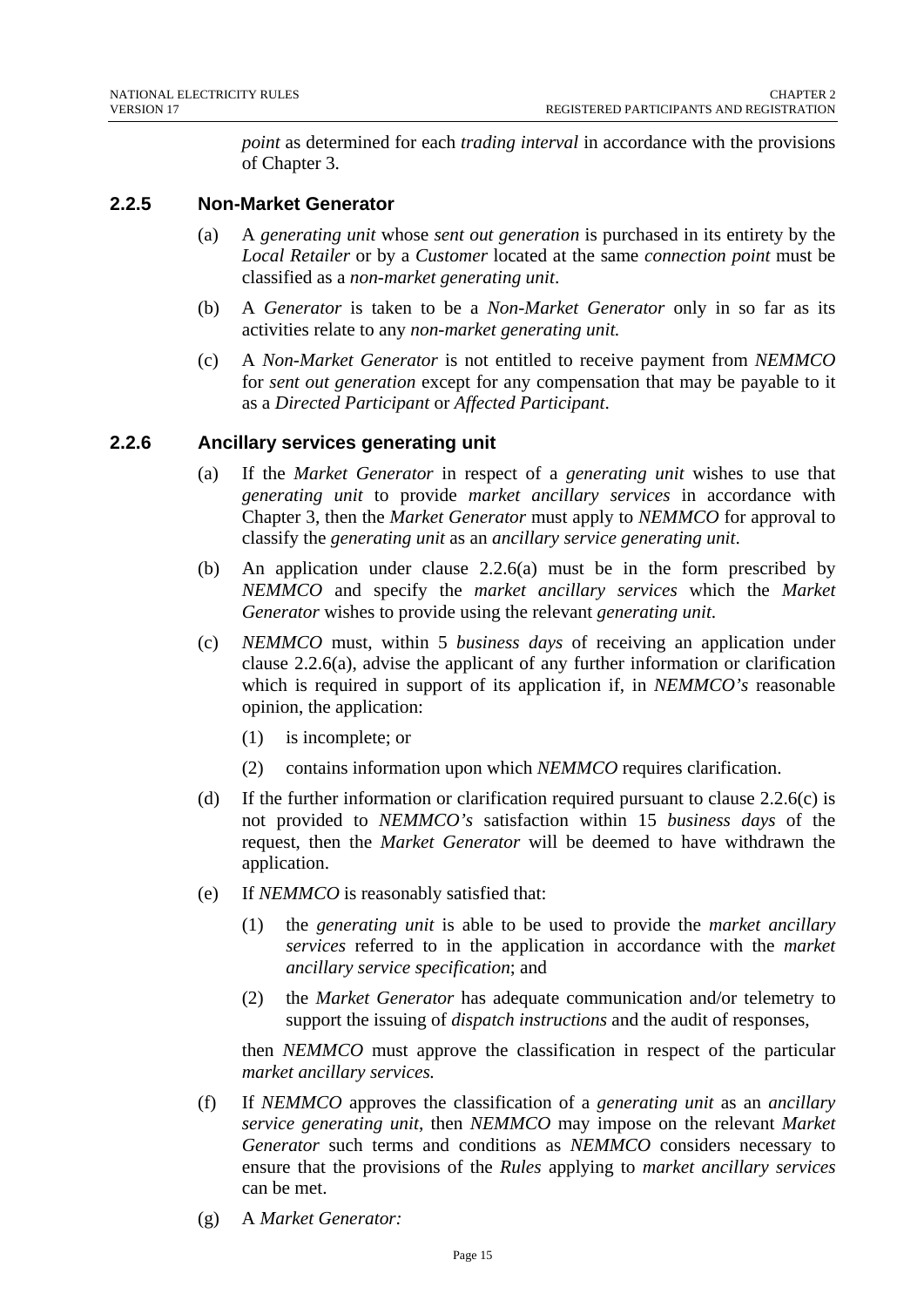- (1) must comply with any terms and conditions imposed by *NEMMCO* under clause 2.2.6(f);
- (2) must ensure that the *market ancillary services* provided using the relevant *ancillary services generating unit* are provided in accordance with the co-ordinated *central dispatch* process operated by *NEMMCO* under the provisions of Chapter 3 and in accordance with the *market ancillary service specification;*
- (3) may submit to *NEMMCO market ancillary service offers* in respect of the *ancillary service generating unit* in accordance with the provisions of Chapter 3; and
- (4) if the *Market Generator* submits a *market ancillary service offer* in respect of the relevant *ancillary service generating unit*, must comply with the *dispatch instructions* from *NEMMCO* in accordance with the *Rules.*
- (h) A *Market Generator* with an *ancillary service generating unit* must only sell the *market ancillary services* produced using that *ancillary service generating unit* through the *spot market* in accordance with the provisions of Chapter 3.
- (i) A *Market Generator* is not entitled to receive payment from *NEMMCO* for *market ancillary services* except where those *market ancillary services* are produced using an *ancillary service generating unit* in accordance with Chapter 3 or pursuant to a *direction* or *clause 4.8.9 instruction*.

## **2.3 Customer**

## **2.3.1 Registration as a Customer**

- (a) A *Customer* is a person so registered by *NEMMCO* and who engages in the activity of purchasing electricity *supplied* through a *transmission or distribution system* to a *connection point.*
- (b) To be eligible for registration as a *Customer,* a person must satisfy *NEMMCO*  (acting reasonably) that:
	- (1) the person intends to classify within a reasonable period of time its electricity purchased at one or more *connection points* as a *first-tier load*, a *second-tier load* or a *market load* or an *intending load;* or
	- (2) registration is for the purpose of acting as a *retailer of last resort*.
- (c) A person must not engage in the activity of purchasing electricity directly from the *market* at any *connection point*, unless that person is registered by *NEMMCO* as a *Market Participant* and that *connection point* is classified as one of that person's *market connection points*.
- (d) A person who engages in the activity of purchasing electricity at any *connection point* otherwise than directly from the *market* may, but is not required to, apply for registration by *NEMMCO* as a *First-Tier Customer,* a *Second-Tier Customer* or an *Intending Participant* provided that person is entitled to classify its electricity purchased at that *connection point* based on the threshold criteria set out in clause 2.3.1(e).
- (e) A person may not classify its electricity purchased at any *connection point* unless the person satisfies the requirements of the *participating jurisdiction* in which the *connection point* is situated so that (subject to compliance with the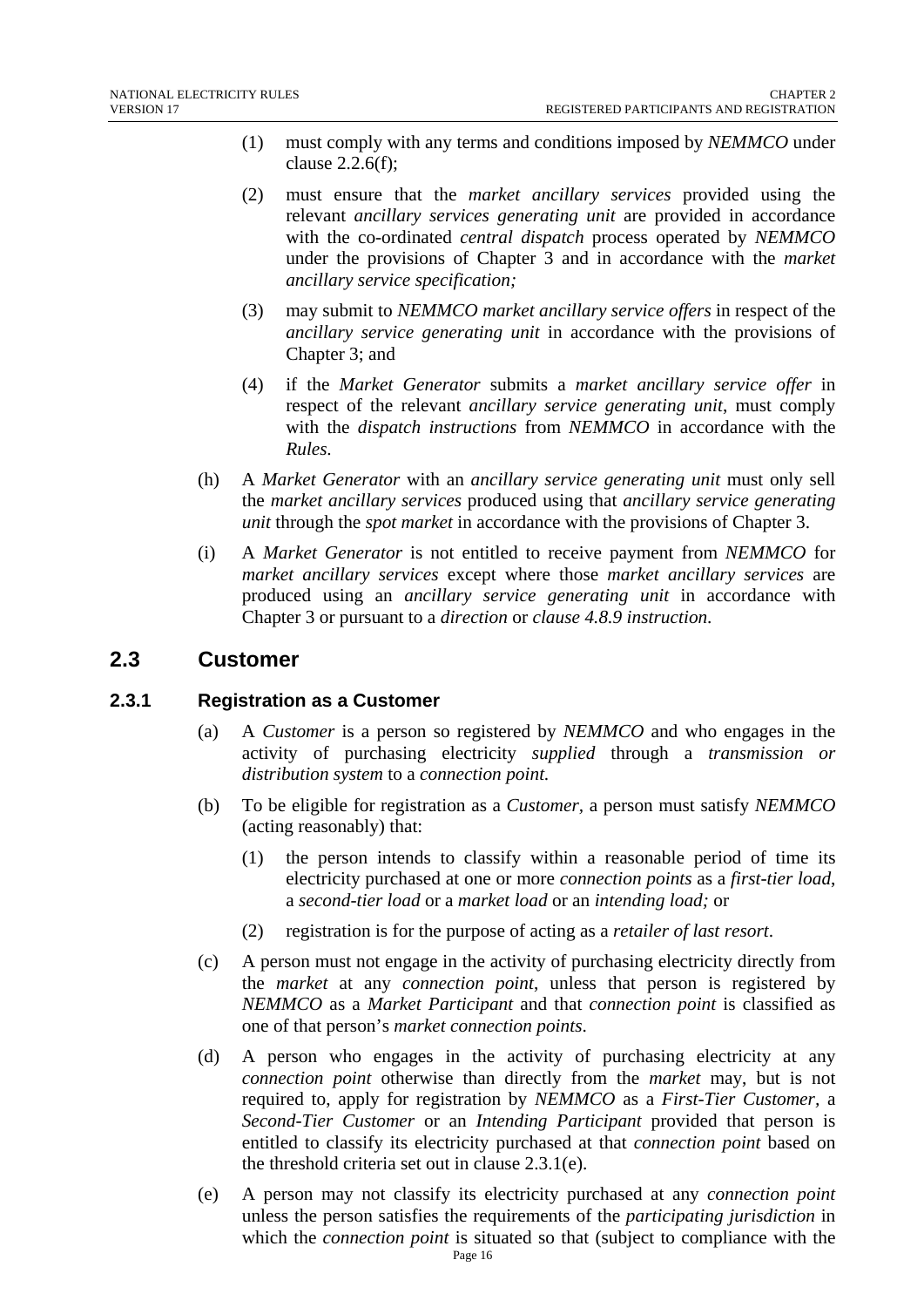*Rules*) the person is permitted to purchase electricity in the *spot market* in relation to that *connection point*.

(f) A *Market Customer* may also classify one or more of its *market loads* as an *ancillary service load.* 

## **2.3.2 First-Tier Customer**

- (a) If any electricity *supplied* through the *national grid* is purchased by a person at a *connection point* directly and in its entirety from the *Local Retailer*, the *load* at that *connection point* may be classified by that person as a *first-tier load.*
- (b) A *Customer* is taken to be a *First-Tier Customer* only in so far as its activities relate to any *first-tier load.*
- (c) A *First-Tier Customer* must not participate in the *spot market* for any *first-tier load.*

## **2.3.3 Second-Tier Customer**

- (a) Subject to clause 2.3.3(d), if any electricity *supplied* through the *national grid* is purchased by a person at a *connection point* other than directly from the *Local Retailer* or the *spot market* all electricity purchased by that person at that *connection point* may be classified by that person as a *second-tier load.*
- (b) A *Customer* is taken to be a *Second-Tier Customer* only in so far as its activities relate to any *second-tier load.*
- (c) A *Second-Tier Customer* must not participate in the *spot market* for any of its *second-tier loads.*
- (d) A person's purchase of electricity at a *connection point* may only be classified as a *second-tier load* while a *Market Customer,* from whom the person directly or indirectly purchases the electricity, classifies the *connection point* as one of its *market loads*.

## **2.3.4 Market Customer**

- (a) If electricity, *supplied* through the *national grid* to any person *connected* at a *connection point,* is purchased other than from the *Local Retailer* that *load* at the *connection point* may be classified by that person or, with the consent of that person, by some other person as a *market load.*
- (b) A *Customer* is taken to be a *Market Customer* only in so far as its activities relate to any *market load* and only while it is also registered with *NEMMCO* as a *Market Customer*.
- (c) A *Market Customer* must purchase all electricity *supplied* at that *connection point* from the *spot market* and make payments to *NEMMCO* for electricity supplied at the *connection point* as determined for each *trading interval* in accordance with provisions of Chapter 3.
- (d) A *Market Customer* may request *NEMMCO* to classify any of its *market loads* as a *scheduled load*.
- (e) *NEMMCO* must classify a *market load* as a *scheduled load* if it is satisfied that the *Market Customer*:
	- (1) has submitted data in accordance with schedule 3.1;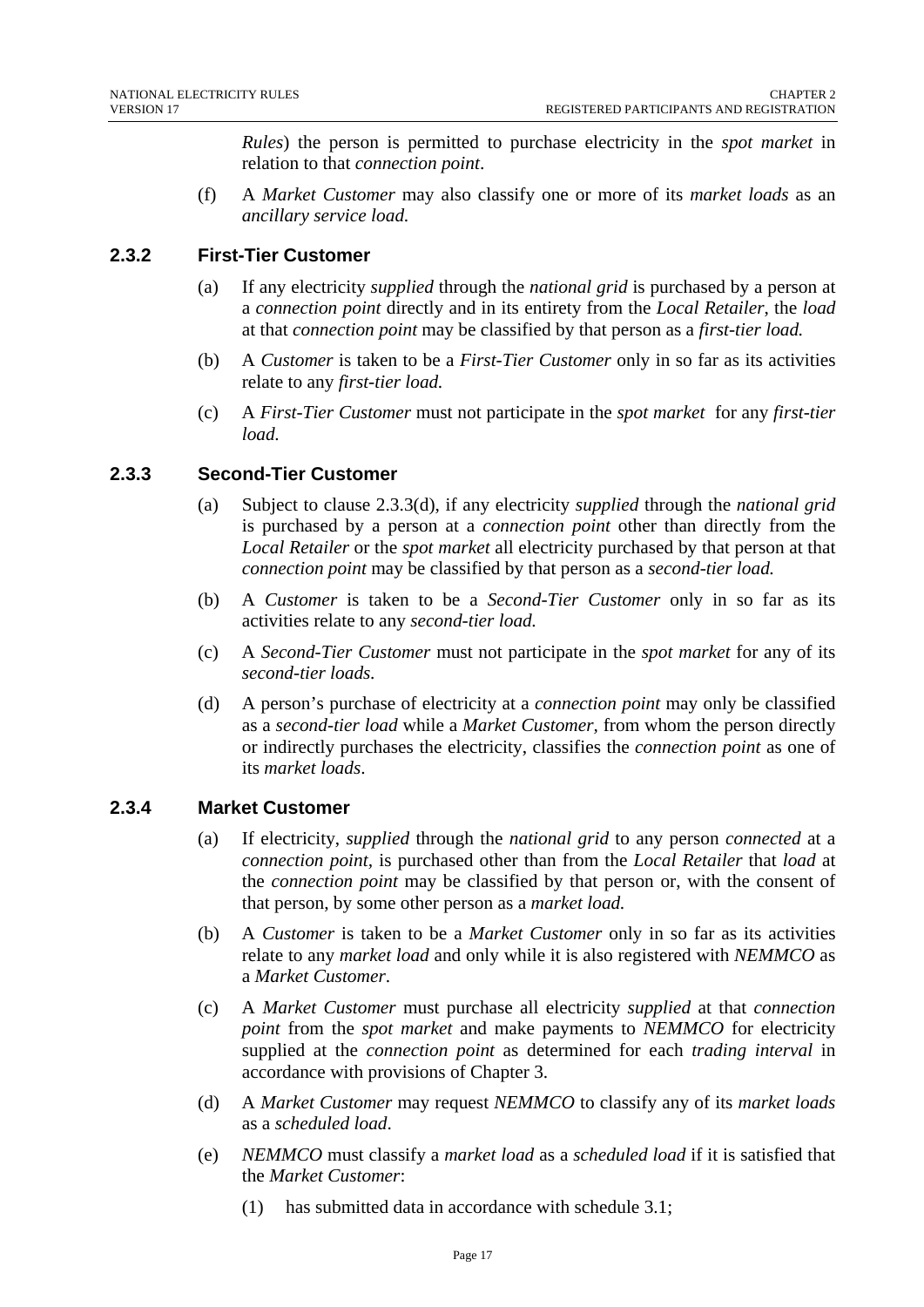- (2) has adequate communications and/or telemetry to support the issuing of *dispatch instructions* and the audit of responses; and
- (3) has requested that the *load* be so classified and has not withdrawn that request.
- (f) A *Market Customer* may submit *dispatch bids* in respect of *scheduled loads* in accordance with the provisions of Chapter 3.
- (g) A *Market Customer* who submits *dispatch bids* for *scheduled loads* and makes its *scheduled loads* available for *central dispatch* must comply with the *dispatch instructions* from *NEMMCO* in accordance with the *Rules*.
- (h) A *Customer* who is also a *Local Retailer* must classify any *connection point* which *connects* its *local area* to another part of the *power system* as a *market load.*

## **2.3.5 Ancillary services load**

- (a) If the *Market Customer* in respect of a *market load* wishes to use that *market load* to provide *market ancillary services* in accordance with Chapter 3, then the *Market Customer* must apply to *NEMMCO* for approval to classify the *market load* as an *ancillary service load*.
- (b) An application under clause 2.3.5(a) must be in the form prescribed by *NEMMCO* and specify the *market ancillary services* which the *Market Customer* wishes to provide using the relevant *market load.*
- (c) *NEMMCO* must, within 5 *business days* of receiving an application under clause 2.3.5(a), advise the applicant of any further information or clarification which is required in support of its application if, in *NEMMCO's* reasonable opinion, the application:
	- (1) is incomplete; or
	- (2) contains information upon which *NEMMCO* requires classification.
- (d) If the further information or clarification required pursuant to clause 2.3.5(c) is not provided to *NEMMCO's* satisfaction within 15 *business days* of the request, then the *Market Customer* will be deemed to have withdrawn the application.
- (e) If *NEMMCO* is reasonably satisfied that:
	- (1) the *market load* is able to be used to provide the *market ancillary services* referred to in the application in accordance with the *market ancillary service specification*; and
	- (2) the *Market Customer* has adequate communications and/or telemetry to support the issuing of *dispatch instructions* and the audit of responses,

then *NEMMCO* must approve the classification in respect of the particular *market ancillary services*.

(f) If *NEMMCO* approves the classification of a *market load* as an *ancillary service load*, then *NEMMCO* may impose on the relevant *Market Customer* such terms and conditions as *NEMMCO* considers necessary to ensure that the provisions of the *Rules* applying to *market ancillary services* can be met.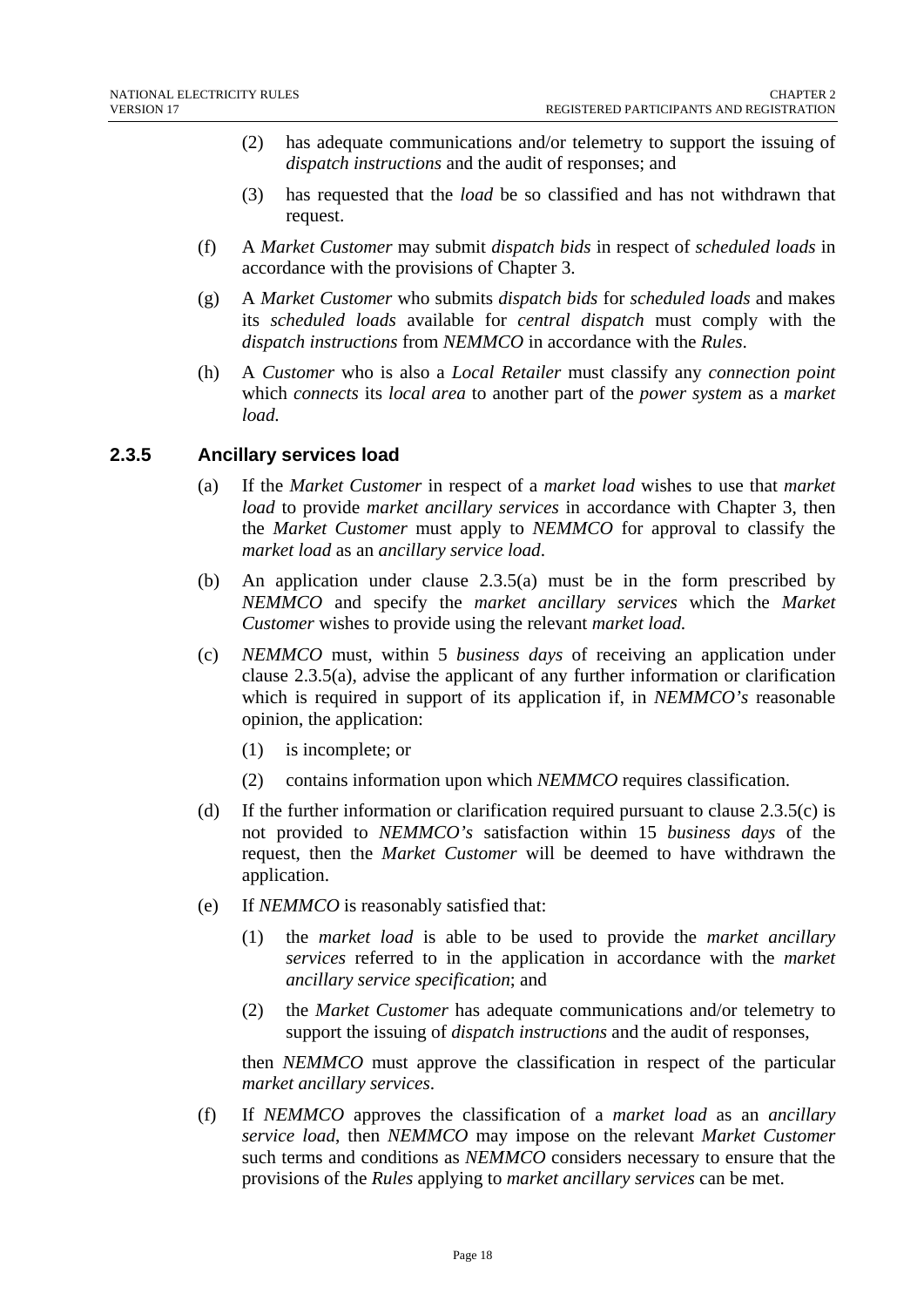- (g) A *Market Customer*:
	- (1) must comply with any terms and conditions imposed by *NEMMCO* under clause 2.3.5(f);
	- (2) must ensure that the *market ancillary services* provided using the relevant *ancillary services load* are provided in accordance with the coordinated *central dispatch* process operated by *NEMMCO* under the provisions of Chapter 3 and in accordance with the *market ancillary service specification*;
	- (3) may submit to *NEMMCO market ancillary service offers* in respect of the *ancillary service load* in accordance with the provision of Chapter 3; and
	- (4) if the *Market Customer* submits a *market ancillary service offer* in respect of the relevant *ancillary service load,* must comply with the *dispatch instructions* from *NEMMCO* in accordance with the *Rules*.
- (h) A *Market Customer* with an *ancillary service load* must only sell the *market ancillary services* produced using that *ancillary service load* through the *spot market* in accordance with the provisions of Chapter 3.
- (i) A *Market Customer* is not entitled to receive payment from *NEMMCO* for *market ancillary services* except where those *market ancillary services* are produced using an *ancillary service load* in accordance with Chapter 3 or pursuant to a *direction* or *clause 4.8.9 instruction*.

## **2.4 Market Participant**

## **2.4.1 Registration as a category of Market Participant**

- (a) A *Market Participant* is a person registered by *NEMMCO* as any one or more of the following categories:
	- (1) *Market Customer*;
	- (2) *Market Generator*;
	- (3) *Market Network Service Provider.*
- (b) A *Market Participant* may only participate in the *market* in the category in which it has been registered.
- (c) A *Market Participant* may only participate in any of the *markets* or trading activities conducted by *NEMMCO* if that *Market Participant* satisfies the relevant *prudential requirements* set out in Chapter 3 applicable to the relevant trading activity.

## **2.4.2 Eligibility**

To be eligible to be registered as any category of *Market Participant*, a person must:

- (a) satisfy *NEMMCO* that it is and will be able to satisfy the *prudential requirements* as set out in rule 3.3 applicable to all *Market Participants* and those applicable to the relevant category of *Market Participant* in which that person wishes to participate in the *market*;
- (b) satisfy *NEMMCO* that it meets any relevant requirements imposed by its *Jurisdictional Regulator*;
- (c) satisfy *NEMMCO* that it is also registered: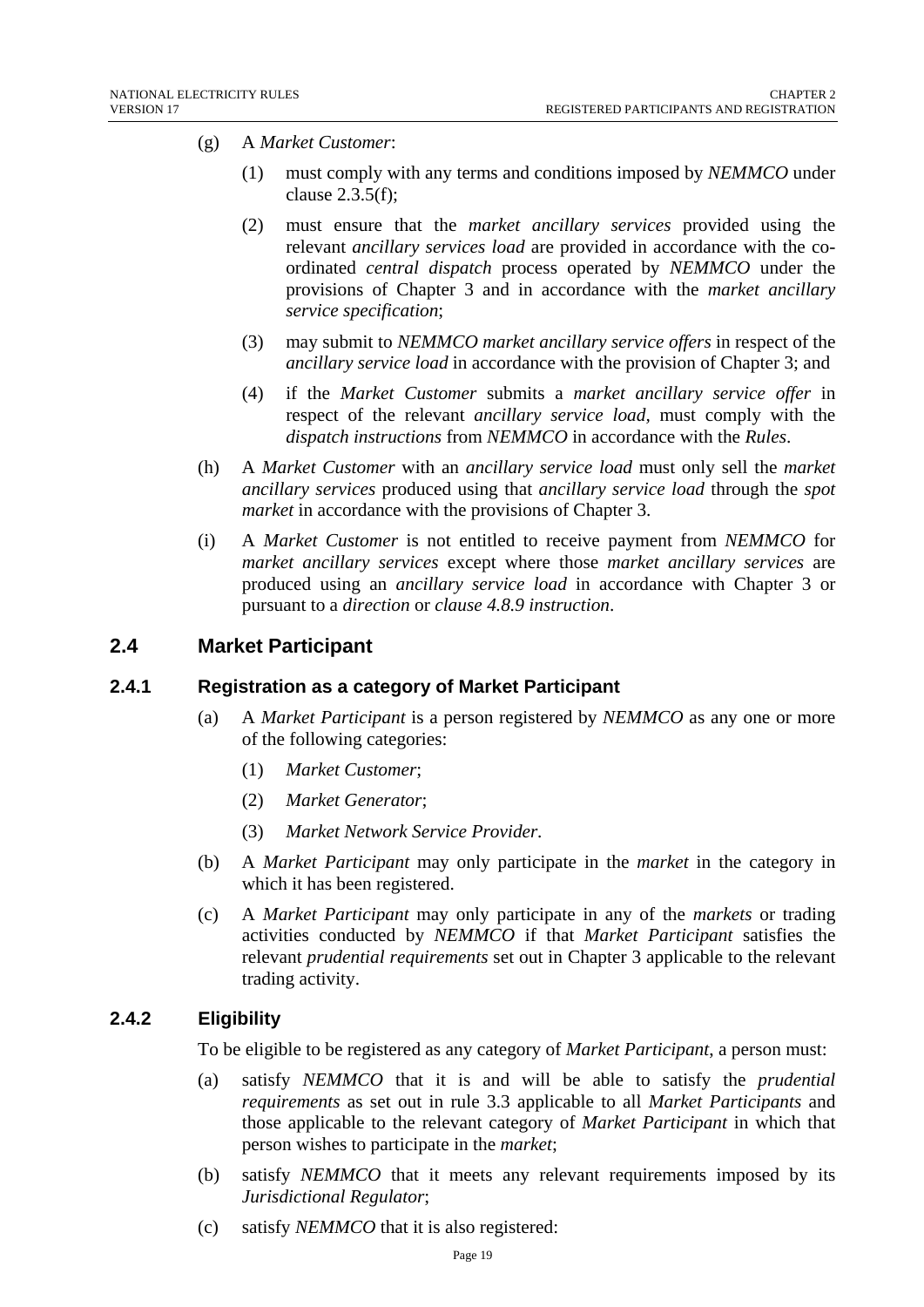- (1) as a *Generator,* for registration as a *Market Generator;*
- (2) as a *Customer,* for registration as a *Market Customer;* or
- (3) as a *Network Service Provider,* for registration as a *Market Network Service Provider;*
- (d) satisfy *NEMMCO* that it is complying and will comply with other relevant obligations set out in the *Rules*; and
- (e) pay the prescribed fees determined in accordance with rule 2.11.

## **2.5 Network Service Provider**

#### **2.5.1 Registration as a Network Service Provider**

- (a) Subject to clause 2.5.1(d), a person must not engage in the activity of owning, controlling or operating a *transmission or distribution system* unless that person is registered by *NEMMCO* as a *Network Service Provider*.
- (b) **[Deleted]**
- (c) **[Deleted]**
- (d) The *AER* may, in accordance with the guidelines issued from time to time by the *AER*, exempt any person or class of persons who is or are required to register as a *Network Service Provider* from:
	- (1) the requirement to register as a *Network Service Provider;* or
	- (2) the operation of Chapter 5,

 subject to such conditions as the *AER* deems appropriate where (in the *AER's*  opinion) an exemption is not inconsistent with the *market objective*.

- (e) The *AER* must develop and issue guidelines for the exemptions described in clause 2.5.1(d) pursuant to the *Rules consultation procedures* and in accordance with those procedures consult with *Registered Participants* and *Jurisdictional Regulators*.
- (e1) Without limitation, an exemption may be given which only relates to certain specified *transmission or distribution systems* or classes of *transmission or distribution systems.*
- (f) Prior to granting any exemption under clause 2.5.1(d), the *AER* must consult with the *Jurisdictional Regulators* for the *participating jurisdictions* in which any *transmission systems* or *distribution systems* owned, operated or controlled by persons or class of persons under exemption consideration are located.
- (g) Without limitation, an exemption may be given which only relieves a person or class of persons from either or both of the matters described in clause 2.5.1(d)(1) or (2) in relation to certain specified *transmission or distribution systems* or classes of *transmission or distribution systems.*

## **2.5.2 Market Network Service**

- (a) A *Network Service Provider* may classify a *network service* as a *market network service* if and only if the following conditions are satisfied and continue to be satisfied:
	- (1) the relevant *network service* is to be provided by *network elements* which comprise a *two-terminal link* and do not provide any *transmission service*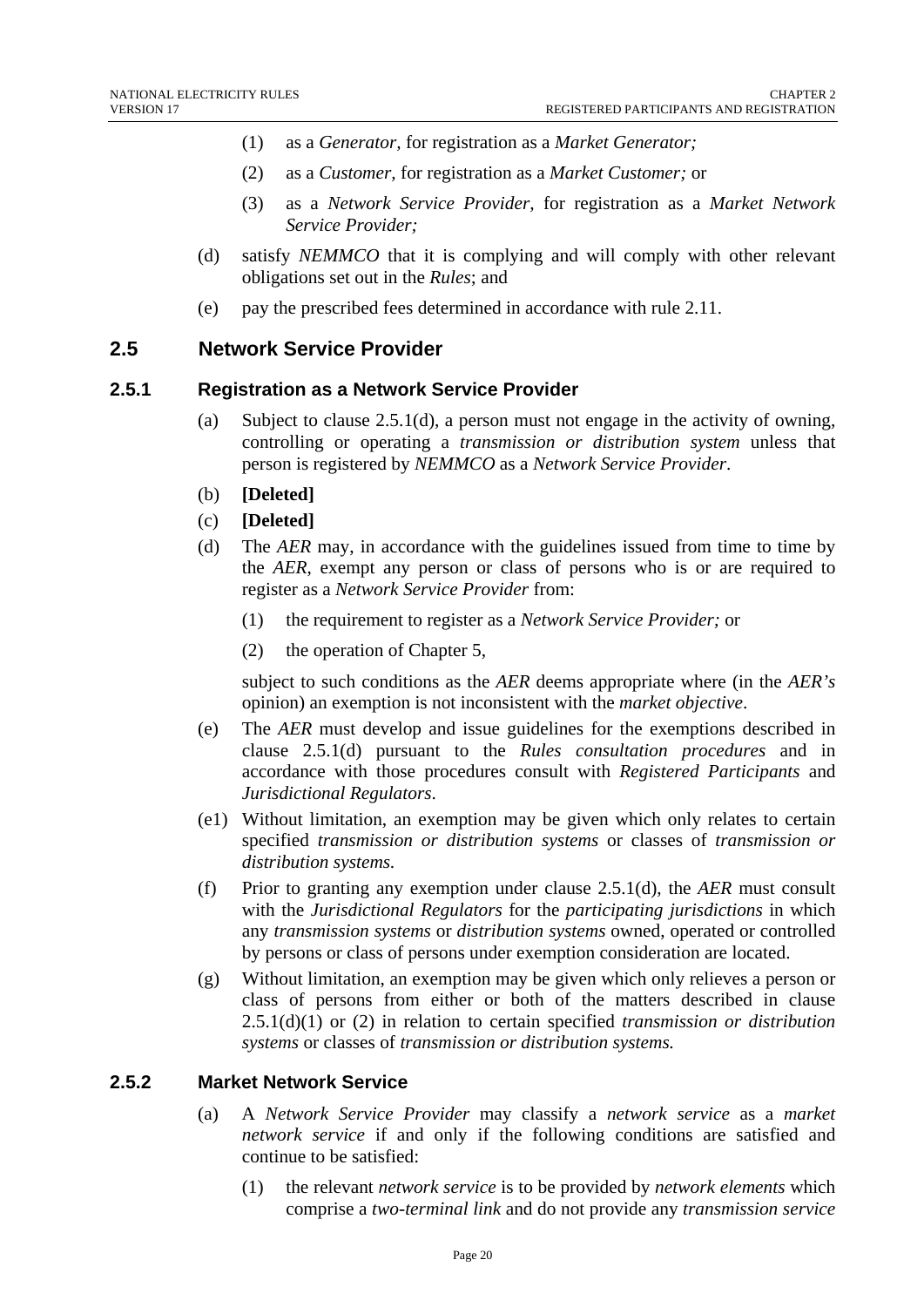which is subject to a *revenue determination* or any *prescribed distribution service*;

- (2) the *Network Service Provider* is registered under clause 2.5.1 in respect of the *network elements* which provide the relevant *market network service;*
- (3) the relevant *network service*:
	- (A) has not ever been a *transmission service* to which a *transmission determination* has applied or *a prescribed distribution service;* or
	- (B) is ineligible to be such a service;
- (4) the *connection points* of the relevant *two-terminal link* are assigned to different *regional reference nodes*; and
- (5) the relevant *two-terminal link* through which the *network service* is provided:
	- (A) does not form part of a *network loop;* or
	- (B) is an *independently controllable two-terminal link*,

and has a registered *power transfer capability* of at least 30 MW.

- (b) A *market network service* is not a *prescribed transmission service* or a *prescribed distribution service* and the *Rules* do not entitle a *Network Service Provider* to impose charges for any *market network service* under the provisions of Chapter 6 or Chapter 6A, as the case may be.
- (c) If an existing *network service* ceases to be classified as a *market network service* it may at the discretion of the *AER* or *Jurisdictional Regulator*  (whichever is relevant) be determined to be a *prescribed transmission service* or *prescribed distribution service* in which case the relevant *total revenue cap, revenue cap* or *price cap* may be adjusted in accordance with Chapter 6 or Chapter 6A (as the case may be) to include to an appropriate extent the relevant *network elements* which provided those *network services*.
- (d) A *Network Service Provider* is taken to be a *Market Network Service Provider* only in so far as its activities relate to the provision of *market network services.*
- (e) For the avoidance of doubt, a *Registered Participant* may apply to the *AEMC*  for a *participant derogation* from the conditions specified in clause 2.5.2(a).

#### **2.5.3 Scheduled Network Service**

- (a) All *market network services* must be classified as *scheduled network services.*
- (b) A *network service* must not be classified as a *scheduled network service* unless it is also a *market network service*.
- (c) A *Network Service Provider* is taken to be a *Scheduled Network Service Provider* only in so far as its activities relate to the provision of *scheduled network services*.
- (d) *NEMMCO* may impose on a *Scheduled Network Service Provider* such terms and conditions as *NEMMCO* considers necessary to ensure that the provisions of the *Rules* applying to *scheduled network services* can be met.
- (e) A *Scheduled Network Service Provider:*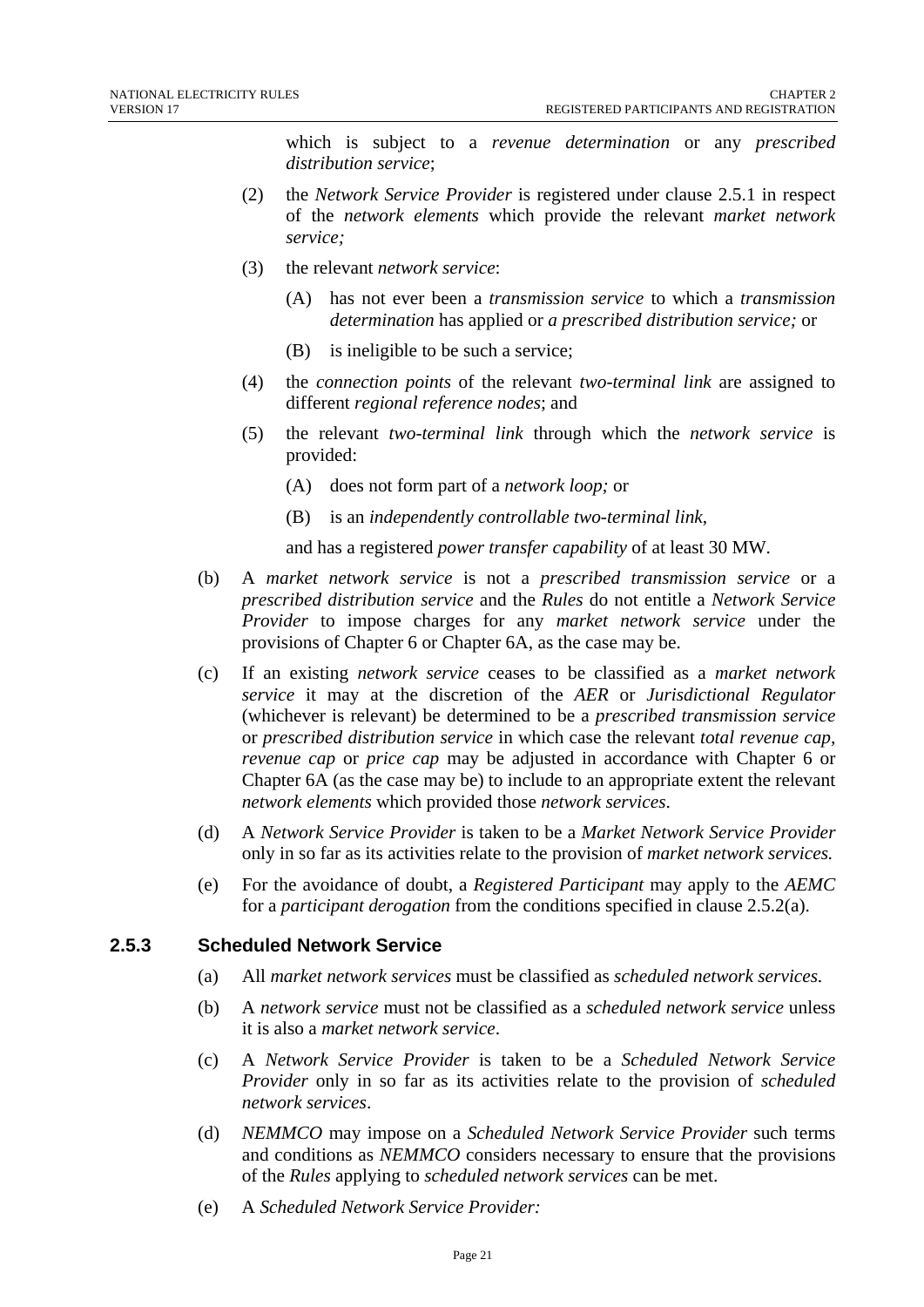- (1) must comply with any terms and conditions imposed by *NEMMCO* under clause 2.5.3(d);
- (2) must ensure that the *scheduled network services* are provided in accordance with the co-ordinated *central dispatch* process operated by *NEMMCO* under the provisions of Chapter 3;
- (3) must ensure that *NEMMCO* is notified of the availability of the *scheduled network services* in accordance with the provisions of Chapter 3; and
- (4) must submit to *NEMMCO* a schedule of *dispatch offers* for the *scheduled network services* in accordance with the provisions of Chapter 3.

## **2.5A Trader**

- (a) A *Trader* is a person so registered by *NEMMCO* in order to participate in *auctions* under rule 3.18.
- (b) A person who is registered by *NEMMCO* as a *Trader* is:
	- (1) a *Registered Participant* for the purposes of the *National Electricity Law* and rules 2.9, 2.10, 2.11, 3.18, 8.2, 8.9 and subparagraph (3), and clause 3.13.5A;
	- (2) is to be treated as a *Market Participant* for the purposes of clause 3.3.1 and rule 3.15 (as applied and modified by clause 3.18.4) provided that a person who is registered by *NEMMCO* as a *Trader* is not to be regarded as a *Market Participant* for the purposes of clauses 3.3.1(a) and 3.15.1(b); and
	- (2) to be treated as a *Market Participant* for the purposes of clause 3.3.1 and rule 3.15 (as applied and modified by clause 3.18.4) provided that a person who is registered by *NEMMCO* as a *Trader* is not to be regarded as a *Market Participant* for the purposes of clause 3.15.1(b); and
	- (3) entitled to receive any information which *NEMMCO* is required to *publish* or otherwise make available to *Registered Participants* (other than *confidential information* in respect of one or more other *Registered Participants*),

but is not otherwise a *Registered Participant* for the purposes of the *Rules*  unless they are also registered in another category of *Registered Participant.*

- (c) A person registered by *NEMMCO* as a *Trader* must:
	- (1) have an office in Australia to which all communications and notices may be addressed and at which a representative of the *Trader* is present at all times during business hours; and
	- (2) where the *Trader* is not resident in, or does not have a permanent establishment in, Australia, appoint a person ('an **agent**') who is:
		- (i) a natural person or company;
		- (ii) resident in Australia; and
		- (iii) authorised to accept service of process and notices on behalf of that *Trader*,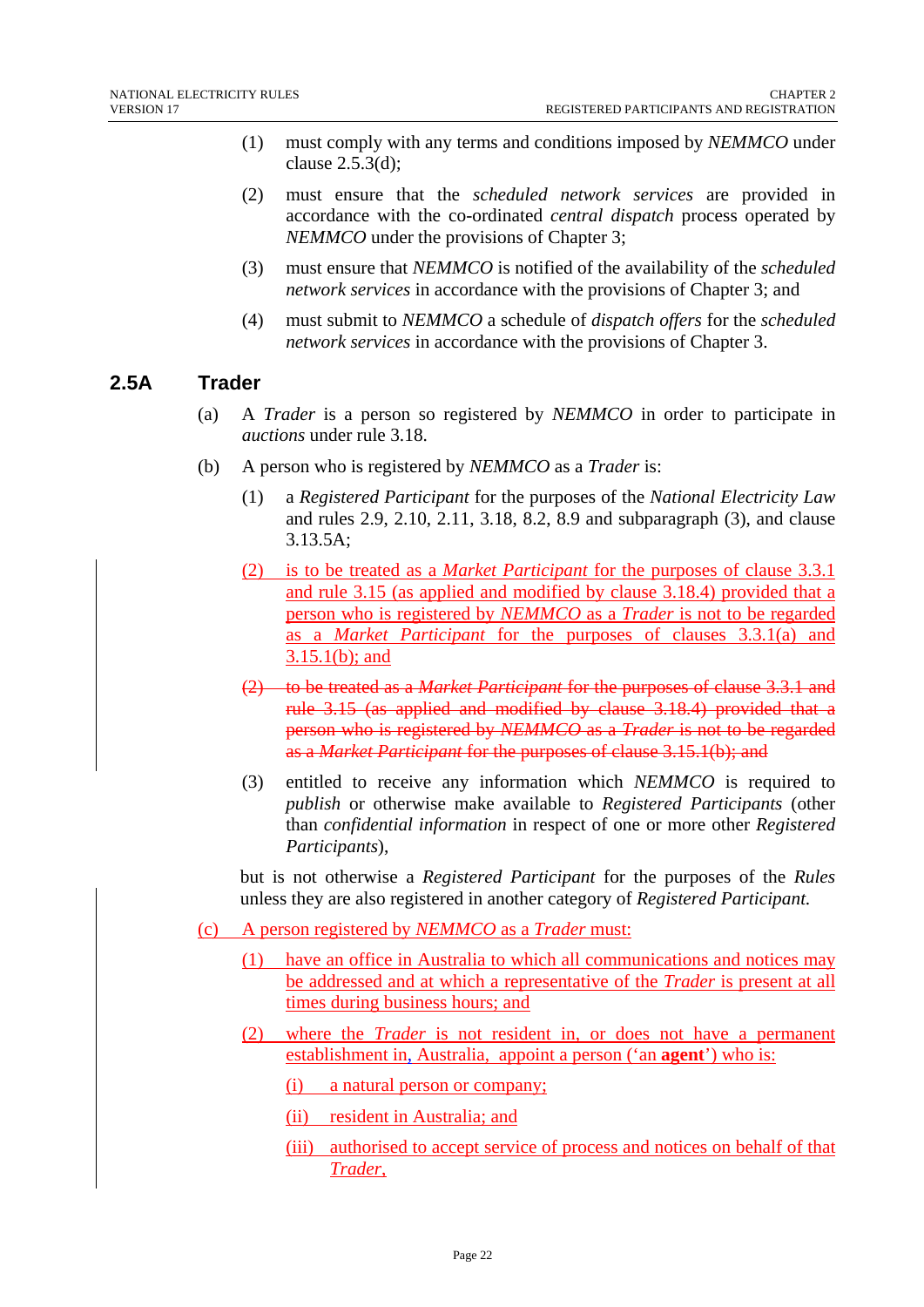and provide *NEMMCO* with a certified copy of the instrument, executed by the agent, under which the agent is so appointed and which specifies the agent's address.

## **2.5B Reallocator**

- (a) A *Reallocator* is a person so registered by *NEMMCO* in order to participate in *reallocation transactions* under clause 3.15.11.
- (b) A person who is registered with *NEMMCO* as a *Reallocator* is:
	- (1) a *Registered Participant* for the purposes of rules 2.5B(b)(3), 2.9, 2.10, 2.11, 8.2 and 8.9;
	- (2) taken to be a *Market Participant* for the purposes of rules 3.3 and 3.15 but is not regarded as a *Market Participant* for the purposes of clauses 3.3.2(a) and 3.15.1(b); and
	- (3) entitled to receive any information *NEMMCO* is required to *publish* or otherwise make available to *Registered Participants* (other than *confidential information* in respect of other *Registered Participants*),

but is not otherwise a *Registered Participant* or a *Market Participant* for the purposes of the *Rules* unless the person is also registered in another category of *Registered Participant* or *Market Participant*.

## **2.6 Special Participant**

- (a) *A Special Participant* is a person who is either of the following:
	- (1) *System Operator*: an agent engaged, or a delegate appointed, by *NEMMCO* under clause 4.3.3 to carry out some or all of *NEMMCO's*  rights, functions and obligations under Chapter 4.
	- (2) *Distribution System Operator*: a person who is responsible, under the *Rules* or otherwise, for controlling or operating any portion of a *distribution system* (including being responsible for directing its operations during *power system* emergencies).
- (b) A person must be registered by *NEMMCO* in this category to perform these functions.

## **2.7 Intention to Commence Activities or Functions**

- (a) Any person intending to act in any *Registered Participant* category may, on application for registration by that person in accordance with rule 2.9, be registered by *NEMMCO* as an *Intending Participant* if that person can reasonably satisfy *NEMMCO* that it intends to carry out an activity in respect of which it must or may be registered as a *Registered Participant*.
- (b) *NEMMCO* may from time to time require a person registered by *NEMMCO* as an *Intending Participant* to satisfy *NEMMCO* that it continues to meet the criteria for registration in rule 2.7(a). If the *Intending Participant* is unable to satisfy *NEMMCO* that it continues to meet those criteria then it will cease to be registered as an *Intending Participant* on the date specified by *NEMMCO* by written notice to the *Intending Participant* concerned.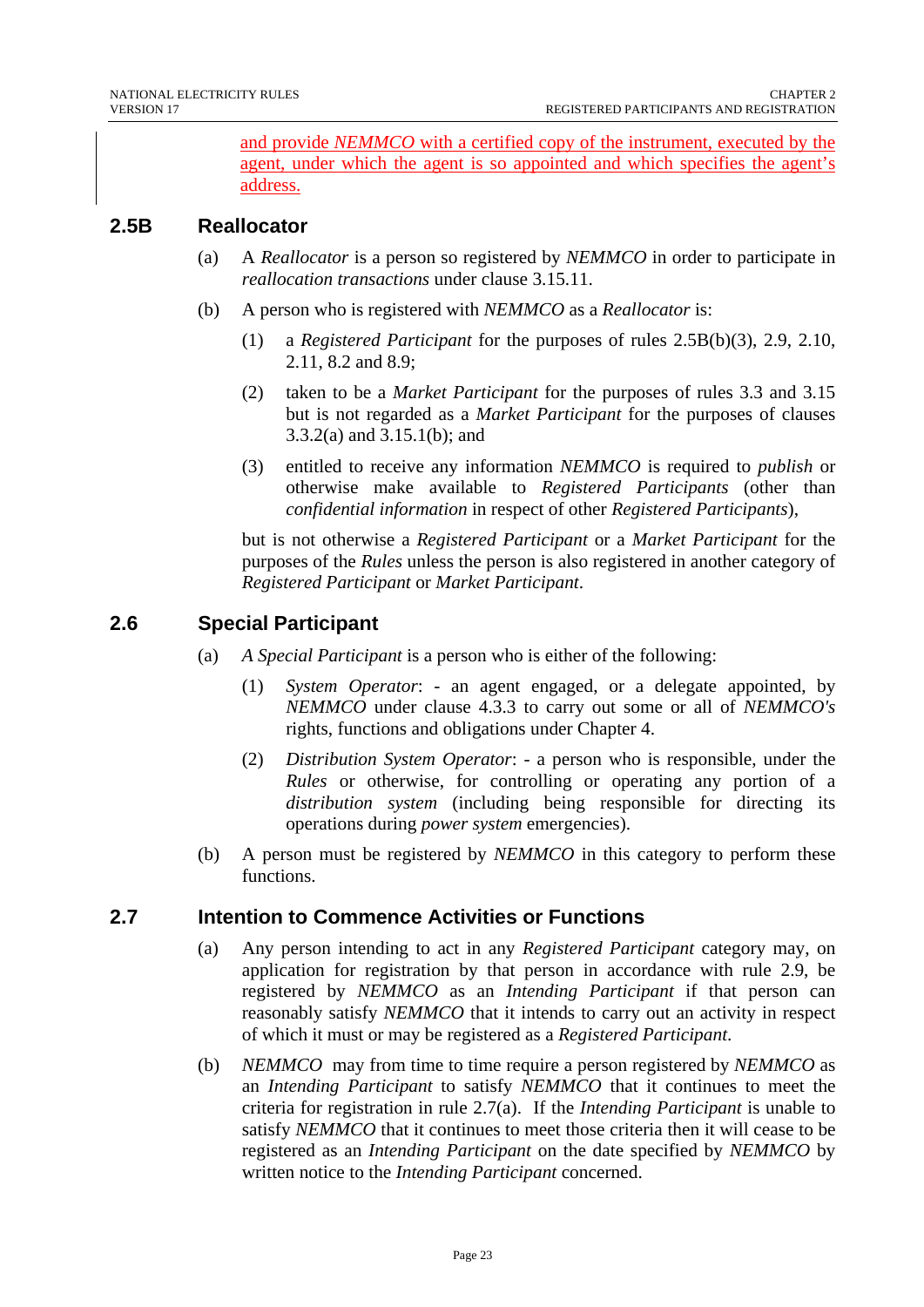- (c) An *Intending Participant* is taken to be an *Intending Participant* only in so far as its activities relate to its intention to commence an activity in respect of which it must or may be registered as a *Registered Participant*.
- (d) As a *Registered Participant*, an *Intending Participant* may exercise such rights and is bound by such obligations under the *Rules* as are specified by *NEMMCO* (on the basis of whether the *Intending Participant* intends to become a *Customer*, *Generator*, *Network Service Provider* or *Special Participant*) and approved by the *AEMC*.

## **2.8 Registered Participant Rights and Obligations**

## **2.8.1 Rights and obligations**

- (a) A *Registered Participant* must not act in any one of the categories listed in rules 2.2 to 2.7 unless the *Registered Participant* is registered by *NEMMCO* in that category in accordance with the requirements of the *Rules*.
- (a1) A *Registered Participant* must comply with the provisions of the *Rules* applicable to that *Registered Participant*.
- (b) A *Registered Participant* may act in more than one of the categories described in rules 2.2 to 2.7 provided that the *Registered Participant* is registered by *NEMMCO* in relation to each of the relevant *Registered Participant* categories.

## **2.9 Application to be Registered as a Registered Participant**

#### **2.9.1 Applications for Registration**

- (a) Applications to be registered in any category of *Registered Participant* must be submitted to *NEMMCO* in the form prescribed by *NEMMCO*.
- (b) *NEMMCO* must, within 5 *business days* of receiving an application, advise the applicant of any further information or clarification which is required in support of its application if, in *NEMMCO's* reasonable opinion, the application:
	- (1) is incomplete; or
	- (2) contains information upon which *NEMMCO* requires clarification,
- (c) If the further information or clarification required pursuant to clause 2.9.1(b) is not provided to *NEMMCO's* satisfaction within 15 *business days* of the request, the person will be deemed to have withdrawn the application.

## **2.9.2 Registration as a Registered Participant**

(a) In this clause 2.9.2:

**receiving date** means the later date of *NEMMCO* receiving:

- (1) an application for registration referred to in clause 2.9.1;
- (2) further information or clarification referred to in clause 2.9.1(b); or
- (3) in relation to an application for registration as a *Generator*, the information requested under clause S5.2.4(b).
- (b) *NEMMCO* must, within 15 *business days* of the receiving date, determine that an applicant is to be registered in the category of *Registered Participant* applied for if *NEMMCO* is reasonably satisfied that: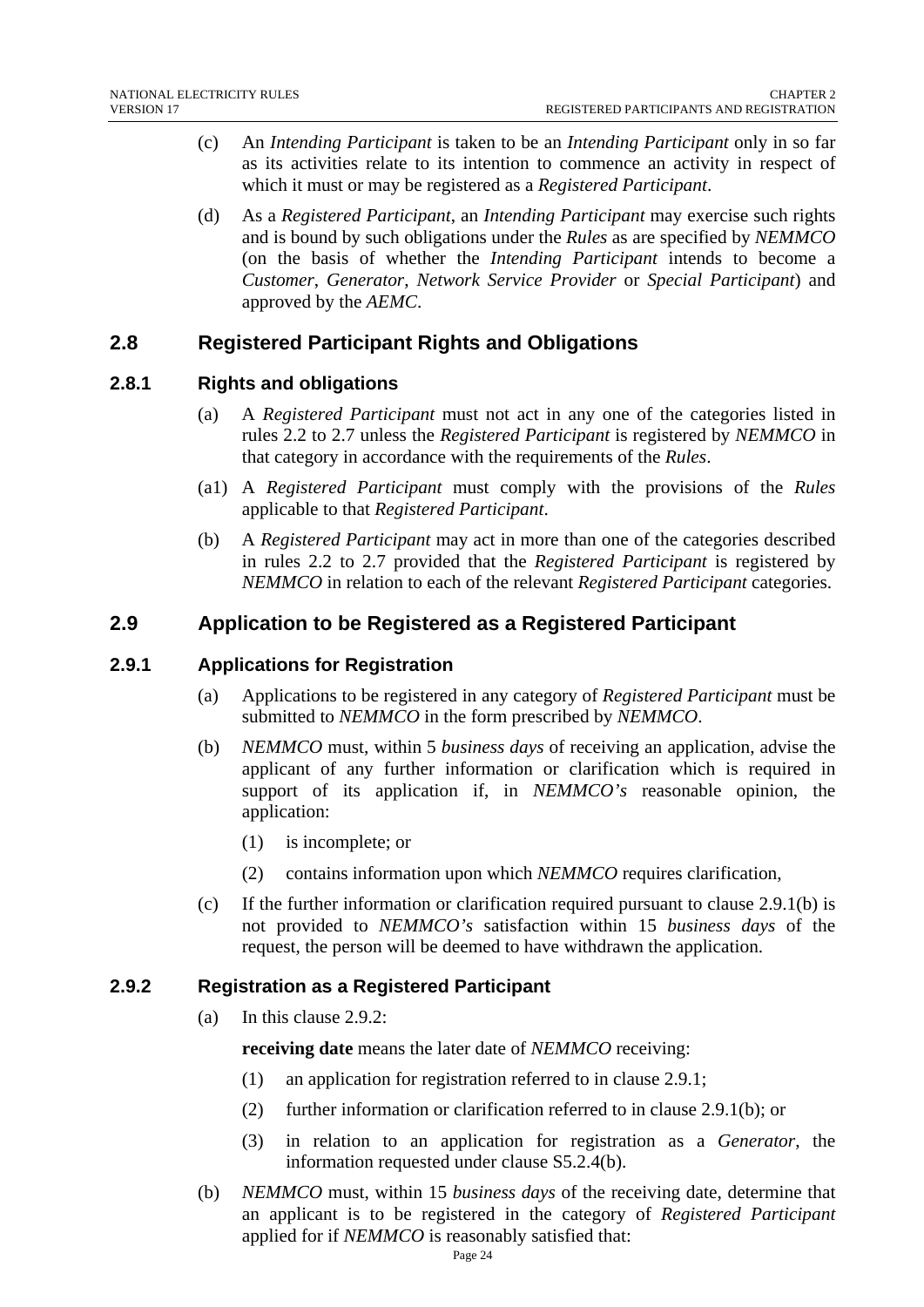- (1) the applicant meets the eligibility requirements specified for the category of *Registered Participant* to which the application relates;
- (2) if the application relates to registration in one of the categories of *Market Participant*, the applicant is and will be able to fulfil the applicable financial obligations under Chapter 3 of the *Rules*; and
- (3) the applicant has demonstrated an ability to comply with the *Rules*.
- (c) If *NEMMCO* determines that an applicant does not satisfy the requirements referred to in paragraph (b), *NEMMCO* must determine that the applicant is not qualified to be registered as a *Registered Participant* in the relevant category and provide reasons for that determination.

#### **2.9.3 Registration as an Intermediary**

- (a) A person (the *"applicant"*) who is required to be registered under the *National Electricity Law* or under the *Rules* as a *Generator* or a *Network Service Provider* may apply to *NEMMCO* or the *AER* respectively for an exemption from that requirement to register.
- (b) *NEMMCO* or the *AER* (as the case may be) must allow that exemption if:
	- (1) the *applicant* notifies *NEMMCO* or the *AER* (as the case may be) of the identity of a person (an *"intermediary"*) to be registered instead of the *applicant;*
	- (2) the *applicant* provides *NEMMCO* or the *AER* (as the case may be) with the written consent of the *intermediary* to act as *intermediary* in a form reasonably acceptable to *NEMMCO* or the *AER;* and
	- (3) **[Deleted]**
	- (4) *NEMMCO* or the *AER* (as the case may be) notifies the *applicant* that it approves of the *intermediary.*
- (c) *NEMMCO* or the *AER* (as the case may be) must approve an *intermediary* if the *applicant* establishes to *NEMMCO's* reasonable satisfaction that, from a technical perspective, the *intermediary* can be treated for the purpose of the *Rules* as the *applicant* with respect to the relevant *generating system, distribution system* or *transmission system* with which the *applicant* is associated.
- (d) If the exemption is granted by *NEMMCO* or the *AER* (as the case may be) then:
	- (1) provided the *intermediary* satisfies all relevant registration requirements that the *applicant* would have been required to satisfy, *NEMMCO* must register the *intermediary* as a *Registered Participant* as if it were the *applicant;*
	- (2) the *intermediary* will be considered for the purposes of the *Rules* to be the *applicant;*
	- (3) all references in the *Rules* to the *applicant* will be deemed to be references to the *intermediary* (unless the context requires otherwise);
	- (4) all acts, omissions, statements, representations and notices of the *intermediary* in its capacity as a *Registered Participant* under the *Rules* will be deemed to be the acts, omissions, statements, representations and notices of the *applicant;*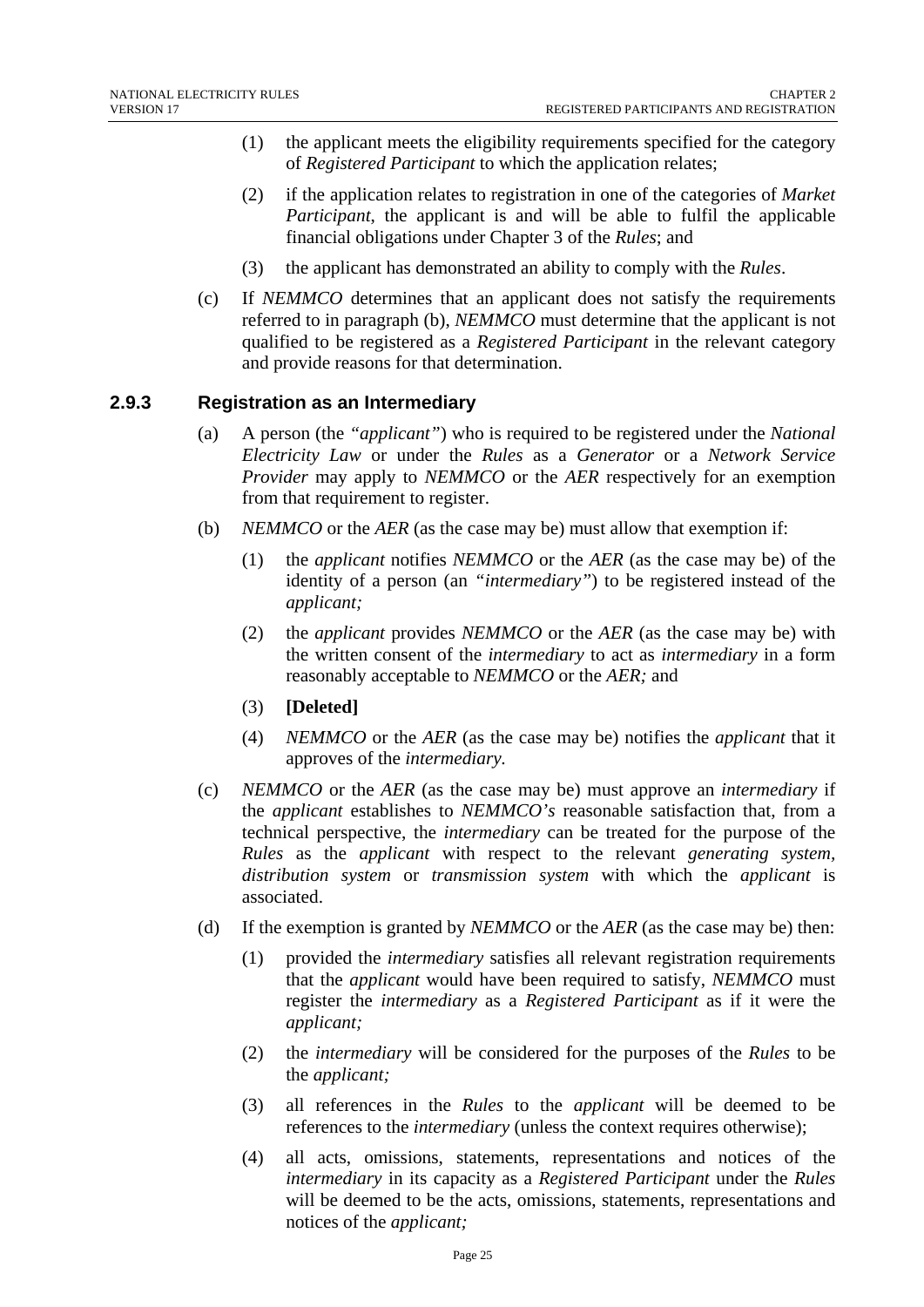- (5) the *intermediary* and the *applicant* will be jointly and severally liable for the acts, omissions, statements, representations and notices of the *intermediary* in its capacity as a *Registered Participant* under the *Rules;* and
- (6) *NEMMCO* or any other *Registered Participant* may fulfil any obligations to the *applicant* under the *Rules* by performing them in favour of the *intermediary.*
- (e) The *applicant* may revoke the appointment of the *intermediary* by giving notice of such revocation to *NEMMCO*, whereupon *NEMMCO* must advise the *AER* that such notice has been given.
- (f) At 4.30 am, 2 *business days* after *NEMMCO* receives notice of such revocation, the *intermediary* will cease to be considered the *applicant's intermediary* for the purposes of the *Rules* and the *applicant* will not be liable under clause 2.9.3(d)(5) for any acts, omissions, statements, representations or notices of the *intermediary* occurring after that time.
- (g) If the *applicant* revokes the appointment of an *intermediary*, the exemption granted by *NEMMCO* or the *AER* (as the case may be) to the *applicant* as contemplated by clause 2.9.3(b) ceases at the time the *intermediary* ceases to be the *applicant's intermediary* in accordance with clause 2.9.3(f).
- (h) The *applicant* may notify *NEMMCO* or the *AER* (as the case may be) that the *intermediary* is the *applicant's intermediary* for part only of the *applicant's* business (provided that that part represents one or more discrete *generating systems, distribution systems* or *transmission systems).*
- (i) Nothing in the *Rules* requires the *intermediary* to be the agent of the *applicant.*

## **2.10 Ceasing to be a Registered Participant**

## **2.10.1 Notification of intention**

- (a) A person may notify *NEMMCO* in writing that it wishes to cease to be registered in any category of *Registered Participant* or that it wishes to terminate any of its classifications of *loads, generating units* or *network services*.
- (b) A person is not entitled to notify *NEMMCO* that it wishes to cease to be registered in relation to any category for which that person is required to be registered under the *National Electricity Law* or under the *Rules*.
- (c) In any notice given under clause 2.10.1(a), the *Registered Participant* must specify a date upon which it wishes to cease to be so registered or for an existing classification to be terminated and, in the case of a *Market Participant,* the date upon which it will cease to *supply* or acquire electricity or trade directly in the *market* and whether entirely or in relation to one or more *connection points* or *market network services*.
- (d) *NEMMCO* may reject a notice from a *Market Customer* that it wishes to terminate its classification of a *connection point* as one of its *market loads* or otherwise cease to be a *Market Customer* in relation to any of its *market loads* unless *NEMMCO* is satisfied that:
	- (1) another person has classified the *connection point* as one of its *market loads* and is registered as a *Market Customer;*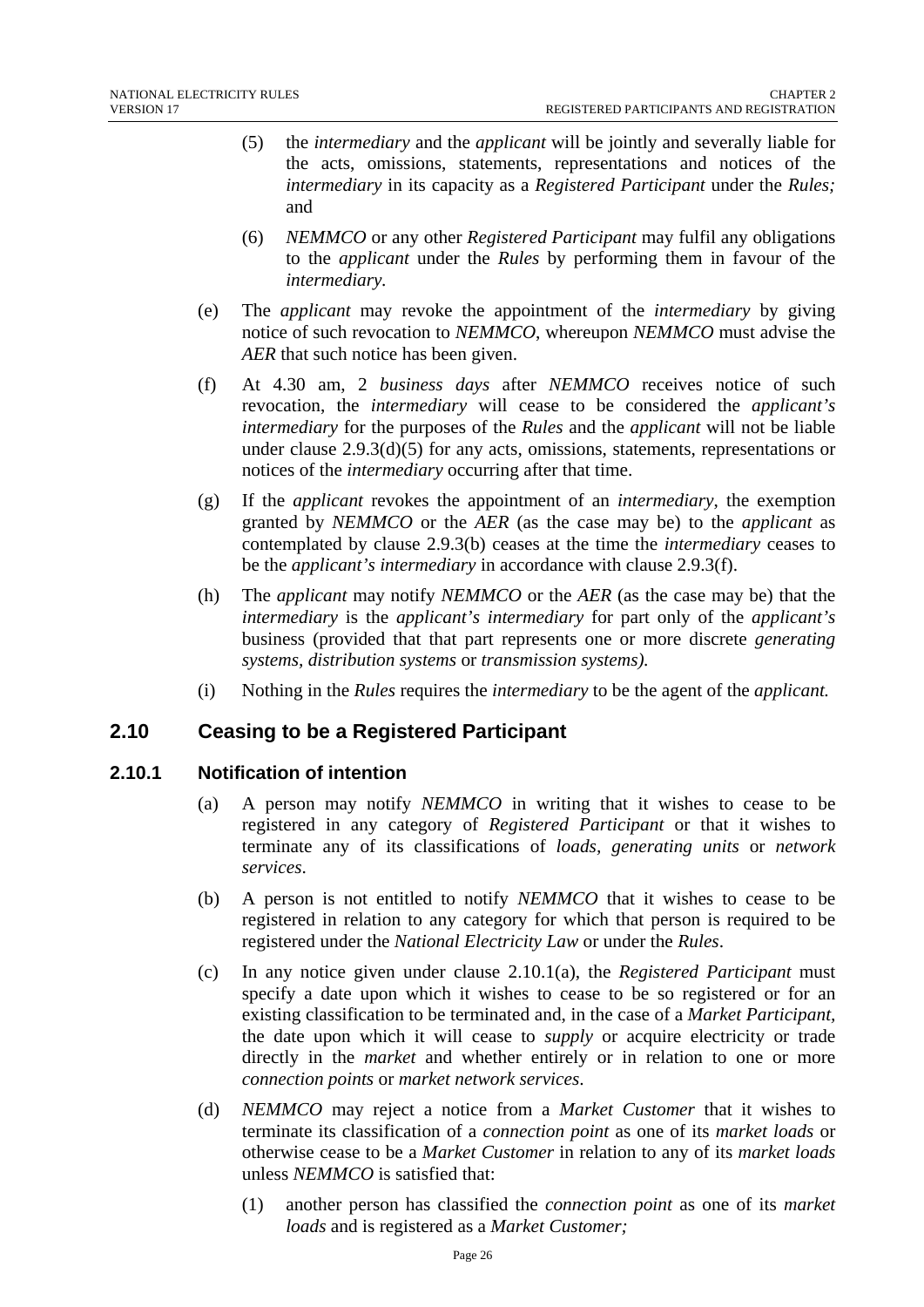- (2) the relevant *Local Retailer* has agreed or is otherwise required by laws of the relevant *participating jurisdiction* to assume responsibility for payments to *NEMMCO* for electricity supplied to that *connection point;* or
- (3) the *load* at that *connection point* will be *disconnected* on and from the date specified and, taking into consideration any relevant guidelines and procedures specified by the relevant *participating jurisdiction* to *NEMMCO,* that *disconnection* is not inappropriate.
- (e) Upon receiving a notice which complies with clause 2.10.1 from a person who wishes to cease to be registered in any category of *Market Participant*, or to terminate the classification of any of its *market loads, market generating units,*  or *market network services, NEMMCO* must deliver a notice to the *AER* and the *AEMC* and notify all *Registered Participants* stating that:
	- (1) *NEMMCO* has received a notice under clause 2.10.1(a); and
	- (2) the person who gave the notice has stated that, from the date specified in the notice, the person intends to cease *supplying* or acquiring electricity or trading directly in the *market* and whether entirely or in relation to certain *connection points* or *market network services*.

## **2.10.2 Ceasing Participation**

- (a) A *Market Participant* must cease all trading in the *market* as specified in a notice that is properly given under clause 2.10.1(a) and is not rejected under clause 2.10.1(d).
- (b) A person ceases to be a *Registered Participant* for the purposes of the *Rules*  when all payments due to be paid to or by it under the *Rules* have been made.
- (c) The fact that a person has ceased to be registered in any category of *Registered Participant* or has terminated any classifications contemplated under this Chapter does not affect any obligation or liability of that person under the *Rules* which arose prior to the cessation of its registration or the termination of the classification.

## **2.10.3 Liability after cessation**

A *Registered Participant* which is subject to a liability under the *Rules* remains subject to that liability after and despite ceasing to be a *Registered Participant* regardless of when the claim is made.

## **2.11 Participant Fees**

## **2.11.1 Development of Participant fee structure**

- (a) *NEMMCO* must develop, review and publish, in consultation with *Registered Participants* and *interested parties* and such other persons as *NEMMCO* thinks appropriate, in accordance with the *Rules consultation procedures*, the structure (including the introduction and determination) of *Participant fees* for such periods as *NEMMCO* considers appropriate.
- (b) The structure of *Participant fees* must, to the extent practicable, be consistent with the following principles:
	- (1) the structure of *Participant fees* should be simple;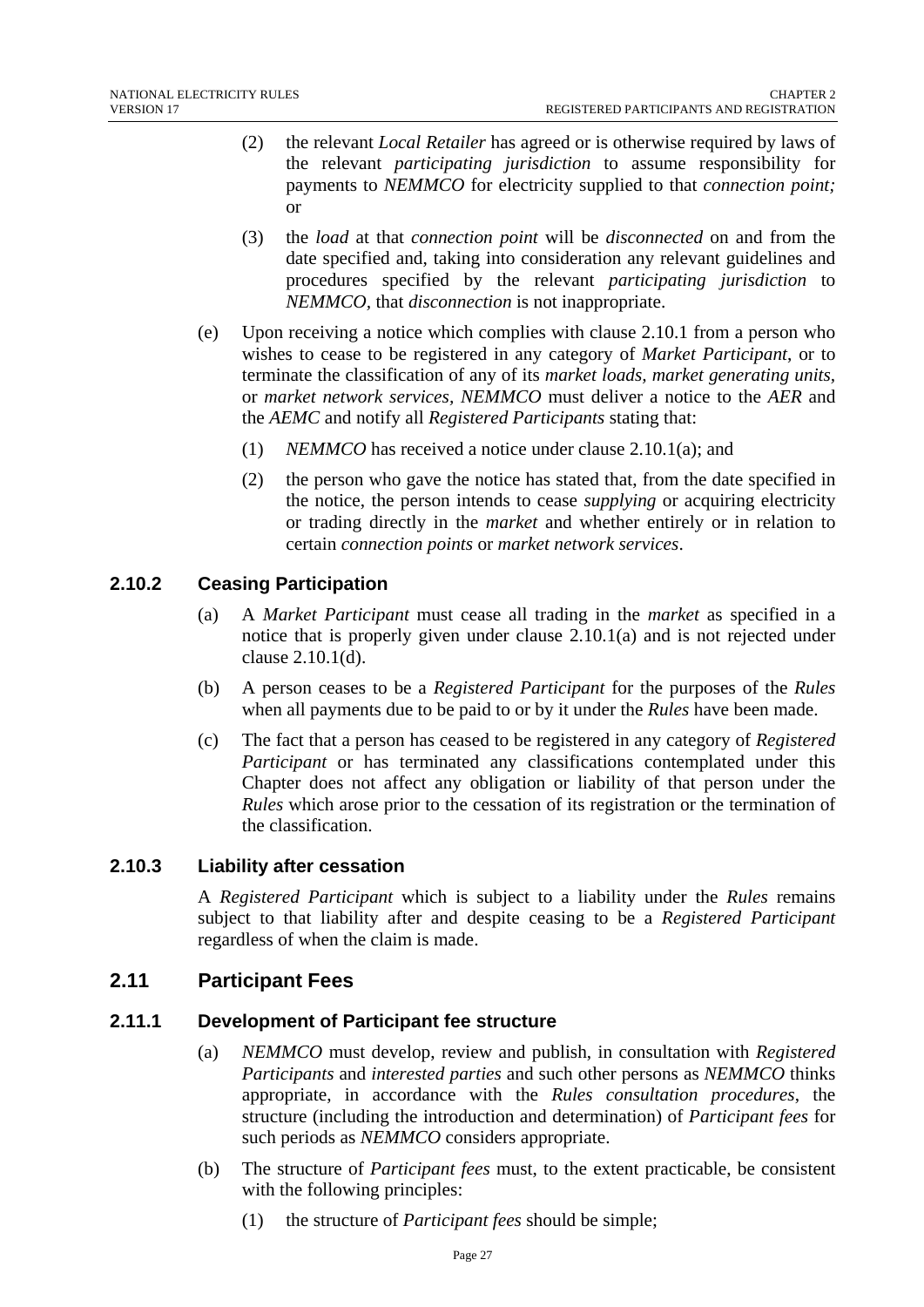- (2) *Participant fees* should recover the budgeted revenue requirements for *NEMMCO* determined under clause 2.11.3 on a basis where:
	- (i) recurring expenditure requirements and payments are recovered in the year of expenditure or payment (or the following year, should there be a revenue shortfall);
	- (ii)capital expenditures (incurred after *market commencement*) are recovered through the depreciation or amortisation of the assets acquired by the capital expenditure in a manner that is consistent with generally accepted accounting principles;
	- (iii) establishment costs in the nature of:
		- (A) all expenditure (that is not in the nature of capital expenditure) incurred by, and depreciation and amortisation charged to, *NEMMCO* prior to *market commencement*, to the extent that the expenditures have not been funded by the *participating jurisdictions*, are recovered over a period of 10 years from *market commencement*; and

#### (B)**[Deleted]**

- (C) capital expenditure incurred by *NEMMCO* before *market commencement*, to the extent that the expenditure has not been funded by *participating jurisdictions* or recovered under clause  $2.11.1(b)(2)(iii)(A)$  as depreciation or amortisation, is recovered through the depreciation or amortisation of the assets acquired by the capital expenditure in a manner that is consistent with generally accepted accounting principles; and
- (iv) notwithstanding clauses  $2.11.1(b)(2)(i)$ , (ii) and (iii), expenditure incurred by, and depreciation and amortisation charged to, *NEMMCO* associated with a *declared NEM project* are recovered from the start date and over the period determined for that *declared NEM project* under clauses 2.11.1(bb) or 2.11.1(bd). Amounts associated with a *declared NEM project* determined in accordance with this clause are to be recovered through an additional *Participant fee* determined in accordance with clauses 2.11.1(bb) or 2.11.1(bd) until the next general determination of all *Participant fees* is made under clause 2.11.1(a);
- (3) the components of *Participant fees* charged to each *Registered Participant* should be reflective of the extent to which the budgeted revenue requirements for *NEMMCO* involve that *Registered Participant*;
- (4) *Participant fees* should not unreasonably discriminate against a category or categories of *Registered Participants*; and
- (5) the fixed component of *Participant fees* for a *Market Customer* who:
	- (i) is registered with *NEMMCO* solely for the purpose of providing *market ancillary services*; and
	- (ii) does not classify any of its *market loads* as a *scheduled load*, may be zero.
- (ba) *NEMMCO* may determine any of the following projects to be a *declared NEM project*: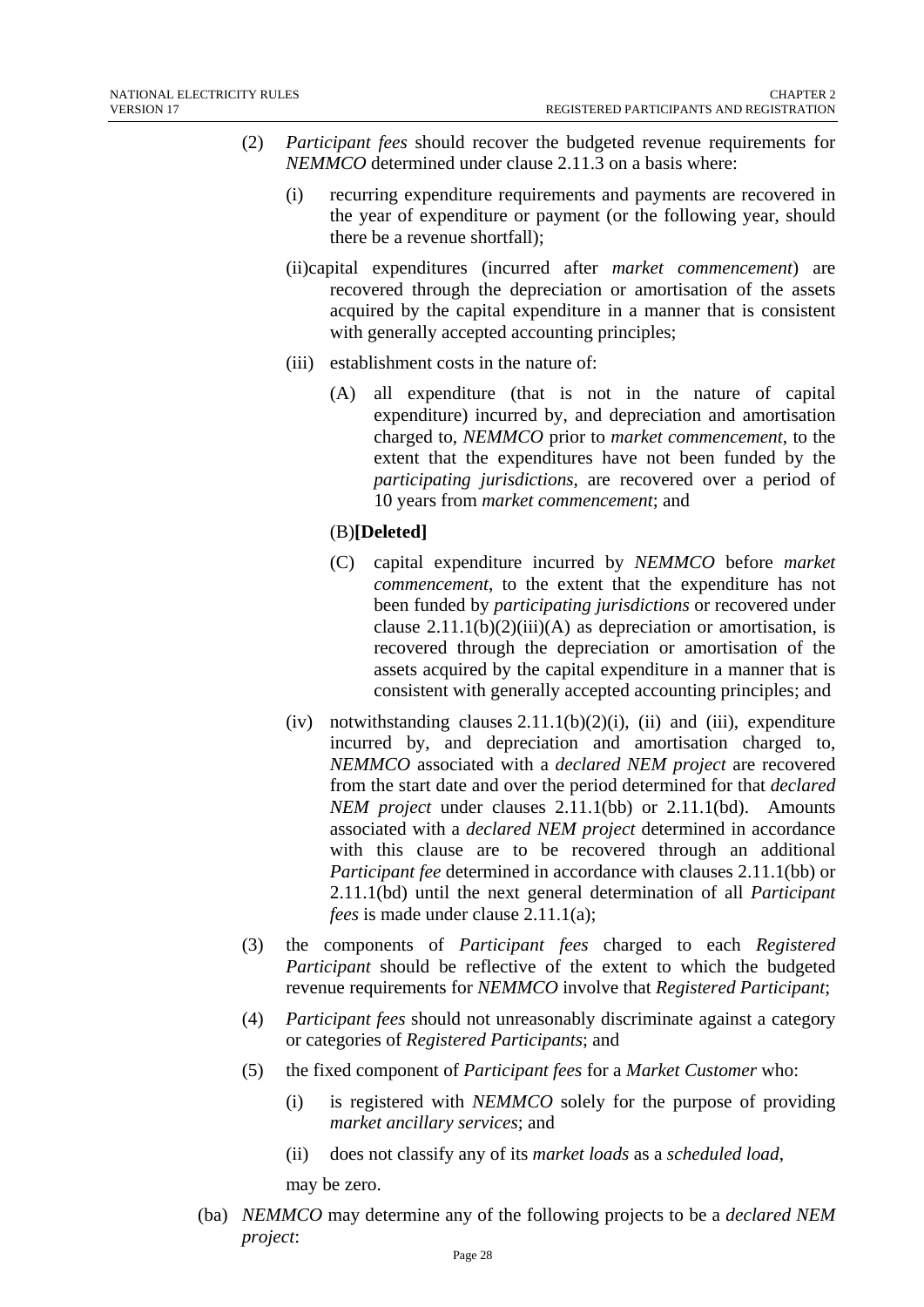- (1) a major development to the *market*;
- (2) a major change to a function, responsibility, obligation or power of *NEMMCO* under the *Rules*; or
- (3) a major change to any of the computer software or systems which *NEMMCO* uses in the performance of any of its functions, responsibilities, obligations or powers under the *Rules*.
- (bb) When *NEMMCO* determines a project to be a *declared NEM project* under clause 2.11.1(ba), it must also determine the start date for recovery and the period or periods over which recovery will occur for the *declared NEM project*. *NEMMCO* must also determine the structure of an additional *Participant fee* to be used in the recovery of costs associated with a *declared NEM project* until the next general determination of all *Participant fees* is made under clause 2.11.1(a).
- (bc) In making determinations under clauses 2.11.1(ba) and (bb), *NEMMCO* must comply with the *Rules consultation procedures*.
- (bd) The introduction and facilitation of full retail competition is taken to have been determined to be a *declared NEM project* under clause 2.11.1(ba) and *NEMMCO* will be entitled to recover through *Participant fees* expenditure incurred by, and depreciation and amortisation charged to, *NEMMCO* in respect of full retail competition. The period or periods over which recovery will occur for this *declared NEM project* will be determined by *NEMMCO*  using the *Rules consultation procedures.* If any amounts associated with the introduction and facilitation of full retail competition are to be recovered prior to the next general determination of all *Participant fees* under clause 2.11.1(a), such recovery must be through an additional *Participant fee* determined using the *Rules consultation procedures.*
- (c) The components of the *Participant fees* may include, but are not limited to:
	- (1) registration fees, comprising an annual fee payable by each person for each *Registered Participant* category in which they are registered;
	- (2) *ancillary service fees*, to recover *NEMMCO's* budgeted revenue requirements in relation to its procurement of *non-market ancillary services*;
	- (3) *power system* operations fees, to recover *NEMMCO's* budgeted revenue requirements in relation to its *power system* operation activities described in clause 2.11.3(b)(2);
	- (4) *metering* fees to recover *NEMMCO's* budgeted revenue requirements for the collection, storage and processing of *metering data*;
	- (5) billing and *settlements* fees, to recover *NEMMCO's* budgeted revenue requirements as described in clause 2.11.3(b)(4); and
	- (6) administration fees, to recover the remainder of *NEMMCO's* budgeted revenue requirements;

and each component of the *Participant fees* may take into account adjustments which may be appropriate in light of the matters described in clauses  $2.11.3(b)(7)$  or  $(8)$ .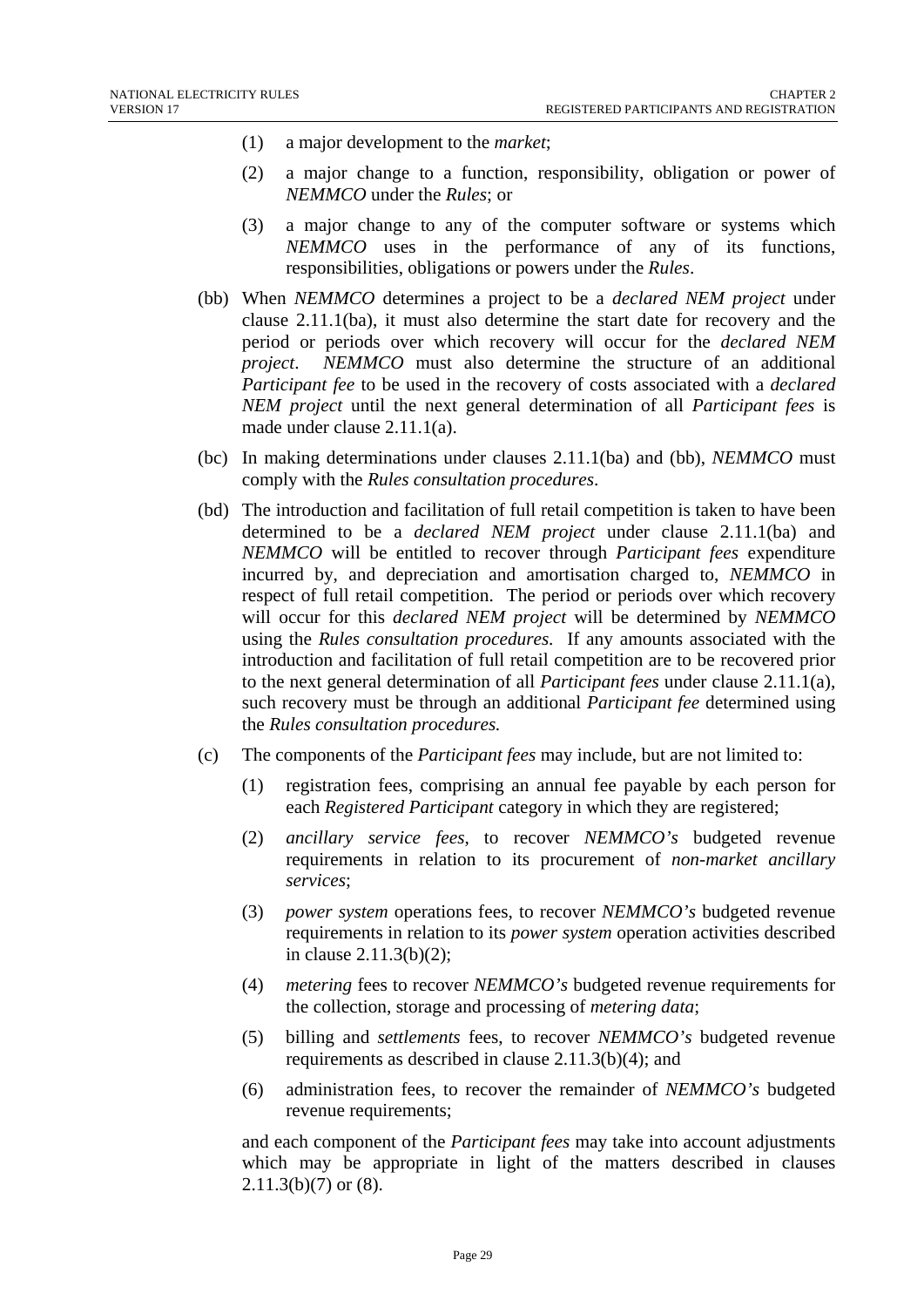- (d) In undertaking the process described in clause 2.11.1(a) *NEMMCO* must consider other fee structures in existence which it thinks appropriate for comparison purposes.
- (e) *NEMMCO* must publish to *Registered Participants* and to such other persons as *NEMMCO* thinks appropriate, the structure of *Participant fees* determined, the methods used in determining the structure and an assessment of the extent to which the structure complies with the principles set out in clause 2.11.1(b) at least 3 months prior to the implementation of the structure.

## **2.11.2 Payment of Participant fees**

- (a) *NEMMCO* may charge a *Registered Participant* the relevant components of *Participant fees* in accordance with the structure of *Participant fees* by giving the *Registered Participant* a statement setting out the amount payable by that *Registered Participant* and the date for payment.
- (b) In the case of a *Market Participant*, *NEMMCO* may, alternatively, include the relevant amount in the statements described in clause 3.15.15.
- (c) A *Registered Participant* must pay to *NEMMCO* the net amount stated to be payable by that *Registered Participant* in a statement issued under clause 2.11.2(a) or in accordance with clause 2.11.2(b) to meet *NEMMCO's* budgeted revenue requirements by the date specified for payment, whether or not the *Registered Participant* disputes the net amount payable.

## **2.11.3 Budgeted revenue requirements**

- (a) *NEMMCO* must prepare and *publish* before the beginning of each *financial year* a budget of the revenue requirements for *NEMMCO* for that *financial year.*
- (b) The budget prepared by *NEMMCO* under clause 2.11.3(a) must take into account and separately identify projected revenue requirements in respect of:
	- (1) *NEMMCO's* procurement of *non-market ancillary services*;
	- (2) *NEMMCO's* expenditures in relation to its *power system* operation activities*,* including meeting its obligations in terms of *power system security* and the facilitation and operation of the central bidding and dispatch processes in accordance with the *Rules;*
	- (2A) *NEMMCO's* expenditures in relation to *inter-network tests*;
	- (3) *NEMMCO's* expenditures in the collection, storage and processing of *metering data;*
	- (4) *NEMMCO's* expenditures in the facilitation of the billing and *settlement*  of *market transactions*;
	- (5) *NEMMCO'*s other expenditure requirements, operating costs and margin;
	- (6) *NEMMCO's* obligation to provide funds to the *AEMC* to meet the approved *Advocacy Panel* funding requirements in accordance with clause 8.10.5;
	- (7) any revenue shortfall or excess from each of the requirements specified under clause 2.11.3(b)(1)-(5) from the previous *financial year*; and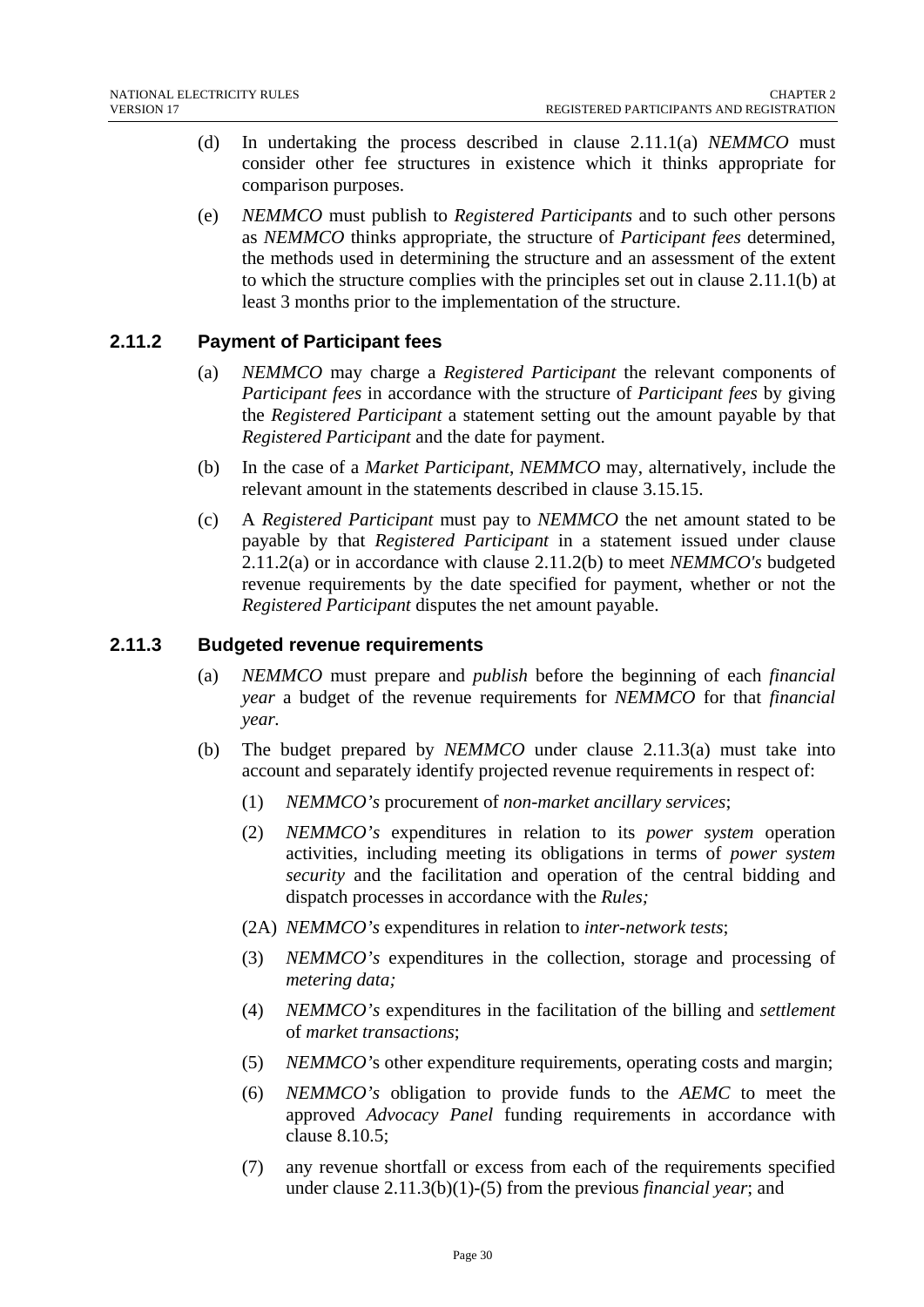(8) the funding requirements of the *Participant compensation fund* in accordance with rule 3.16 (which requirements must only be recovered from *Scheduled Generators* and *Scheduled Network Service Providers*).

## **2.12 Interpretation of References to Various Registered Participants**

- (a) A person may register in more than one of the categories of *Registered Participant.*
- (b) Notwithstanding anything else in the *Rules*, a reference to:
	- (1) a "*Generator*" applies to a person registered as a *Generator* only in so far as it is applicable to matters connected with the person's *scheduled generating units, non-scheduled generating units, market generating units* or *non-market generating units*;
	- (2) a "*Scheduled Generator*", "*Non-Scheduled Generator*", "*Market Generator*" or "*Non-Market Generator*" applies to a person only in so far as it is applicable to matters connected with the person's *scheduled generating units*, *non-scheduled generating units, market generating units* or *non-market generating units* respectively;
	- (3) a "*Customer*" applies to a person registered as a *Customer* only in so far as it is applicable to matters connected with the person's *first-tier loads, second-tier loads* or *market loads*;
	- (4) a "*First Tier Customer*", "*Second Tier Customer*" or *"Market Customer*" applies to a person only in so far as it is applicable to matters connected with the person's *first-tier loads*, *second-tier loads* or *market loads* respectively;
	- (4A) a "*Trader*" applies to a person only in so far as it is applicable to matters connected with the person's activities as a *Trader*;
	- (4B) a "*Reallocator*" applies to a person only in so far as it is applicable to matters connected with the person's activities as a *Reallocator*;
	- (5) a *"Network Service Provider"* applies to a person registered as a *Network Service Provider* only in so far as it is applicable to matters connected with the person's *network services,* including *market network services* and *scheduled network services;*
	- (6) a "*Market Network Service Provider"* or "*Scheduled Network Service Provider*" applies to a person only in so far as it is applicable to matters connected with the person's *market network services* or *scheduled network services* respectively;
	- (7) a "*Market Participant"* applies to a person who is a *Market Participant* and:
		- (i) where that person is registered as a *Market Generator*, in so far as it is applicable to matters connected with the person's *market generating units* or *ancillary services generating units;* and
		- (ii) where that person is registered as a *Market Customer,* in so far as it is applicable to matters connected with the person's *market loads*  or *market ancillary service loads*; and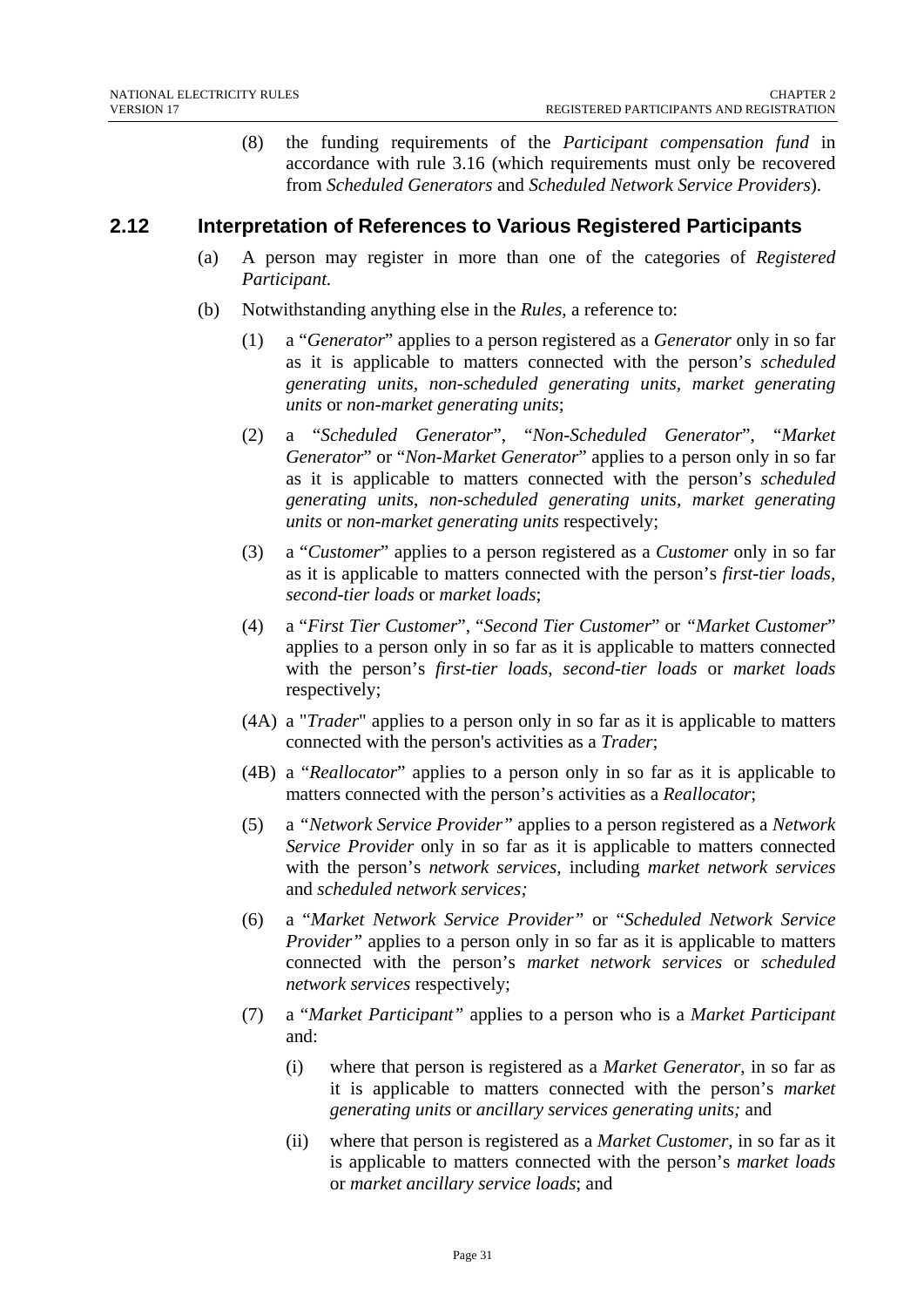- (iii) where that person is registered as a *Market Network Service Provider*, in so far as it is applicable to matters connected with the person's *market network services*; and
- (iv) where that person is registered in any category of *Market Participant* additional to a *Market Generator* and/or a *Market Customer* and/or a *Market Network Service Provider*, to the extent to which the reference would otherwise apply to the person if it were not taken to be a *Market Generator*, *Market Customer* or *Market Network Service Provider;* and
- (8) a "*Registered Participant*" applies to a person who is registered under Chapter 2 and:
	- (i) where that person is registered as a *Generator,* in so far as it is applicable to matters connected with any of the *Generator's scheduled generating units, non-scheduled generating units, market generating units* and *non-market generating units*;
	- (ii) where that person is registered as a *Customer*, in so far as it is applicable to matters connected with any of the *Customer's firsttier loads, second-tier loads* or *market loads*; and
	- (iii) where that person is registered in any other *Registered Participant* category, to the extent to which the reference would apply to the person if it were not registered in another *Registered Participant* category.
- (c) In rule 2.12, "matter" includes any assets, liabilities, acts, omissions or operations (whether past, present or future).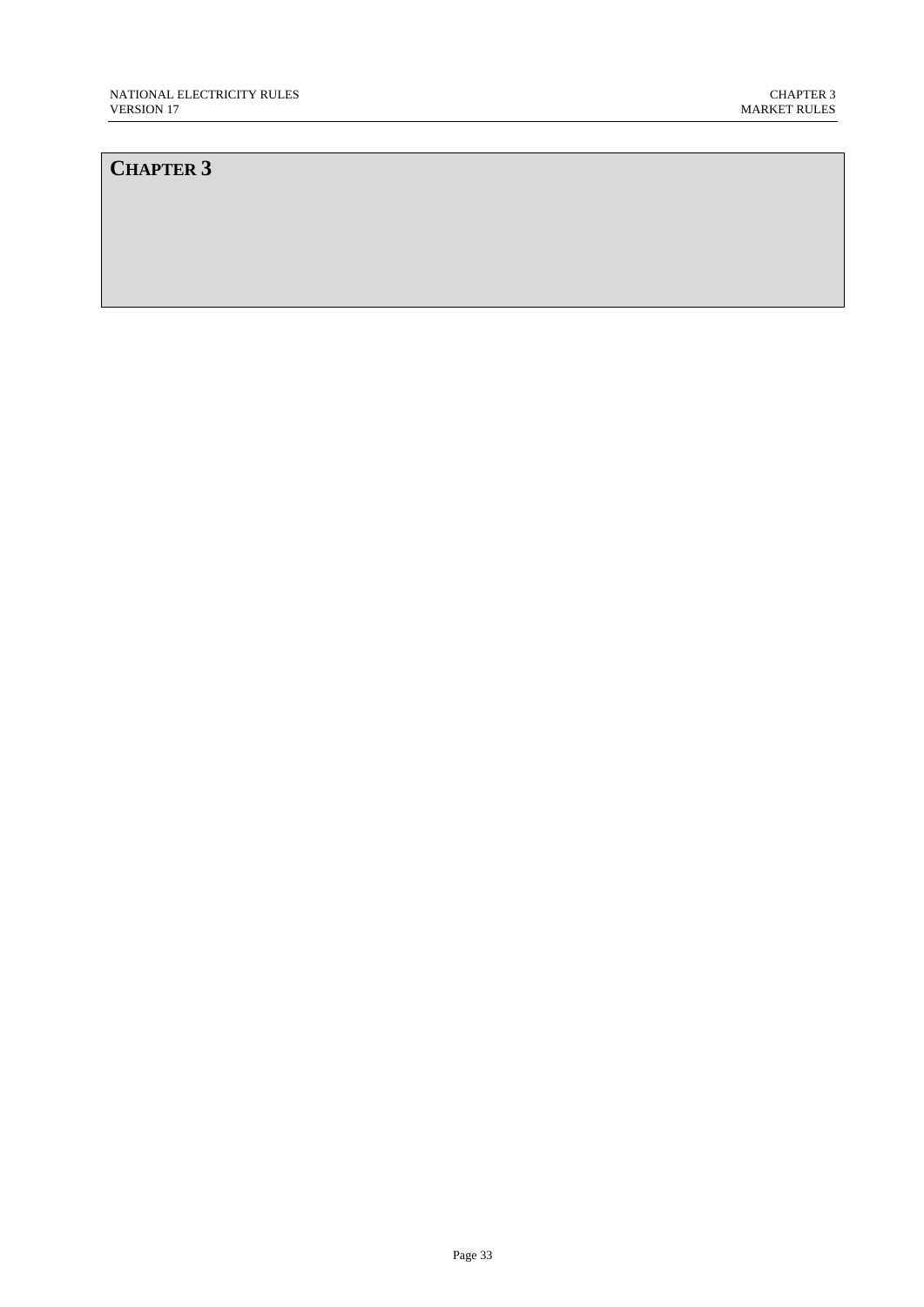# **3. Market Rules**

## **3.1 Introduction to Market Rules**

## **3.1.1 Purpose**

This Chapter sets out the procedures which govern the operation of the *market*  relating to the wholesale trading of electricity and the provision of *ancillary services*  and includes provisions relating to:

- (a) *prudential requirements* to be met for participation in the *market*;
- (b) the operation of the *spot market*;
- (c) bidding and *dispatch*;
- (d) *spot price* determination;
- (d1) the determination of *ancillary service prices*;
- (e) *NEMMCO* clearing house and trading functions;
- (f) *market* information requirements and obligations;
- (g) the conditions and procedures for *market suspension*; and
- (h) *settlements*.

## **3.1.2 [Deleted]**

## **3.1.3 [Deleted]**

## **3.1.4 Market design principles**

- (a) This Chapter is intended to give effect to the following market design principles:
	- (1) minimisation of *NEMMCO* decision-making to allow *Market Participants* the greatest amount of commercial freedom to decide how they will operate in the *market*;
	- (2) maximum level of *market* transparency in the interests of achieving a very high degree of *market* efficiency;
	- (3) avoidance of any special treatment in respect of different technologies used by *Market Participants*;
	- (4) consistency between *central dispatch* and pricing;
	- (5) equal access to the market for existing and prospective *Market Participants*;
	- (6) *ancillary services* should, to the extent that it is efficient, be acquired through competitive market arrangements and as far as practicable determined on a dynamic basis. Where dynamic determination is not practicable, competitive commercial contracts between *NEMMCO* and service providers should be used in preference to bilaterally negotiated arrangements;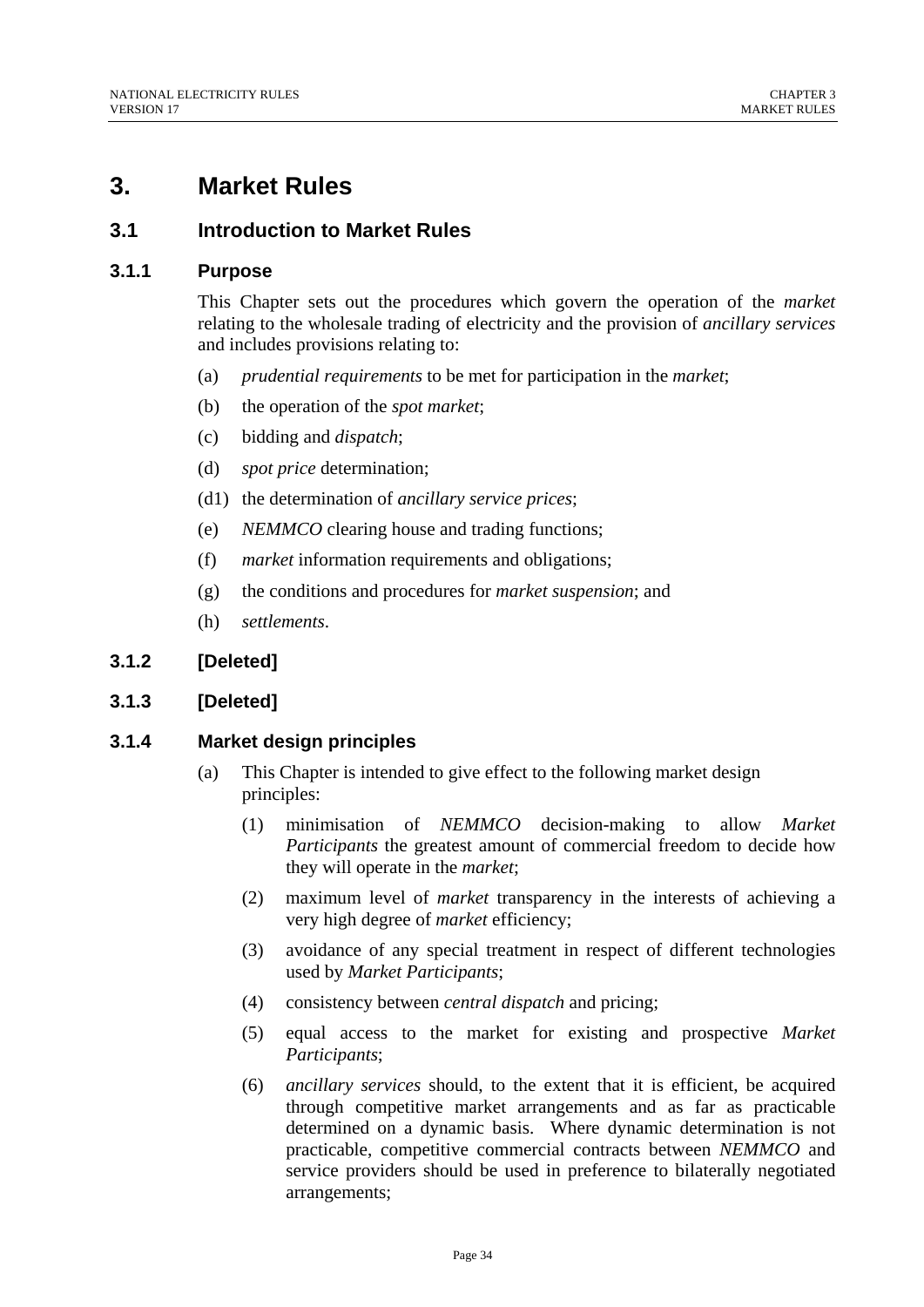- (7) the power of direction to provide *ancillary services* as a last resort to ensure system security should not be affected by the competitive market arrangements;
- (8) where arrangements require participants to pay a proportion of *NEMMCO* costs for *ancillary services*, charges should where possible be allocated to provide incentives to lower overall costs of the national electricity market. Costs unable to be reasonably allocated this way should be apportioned as broadly as possible whilst minimising distortions to production, consumption and investment decisions; and
- (9) where arrangements provide for *NEMMCO* to *dispatch* or procure an *ancillary service*, *NEMMCO* should be responsible for settlement of the service.
- (a1) *NEMMCO* must review, prepare and publish a report on:
	- (1) **[Deleted]**
	- (2) the operation and effectiveness of the *spot market* for *market ancillary services* within the overall *central dispatch* and any recommendations for their improvement, including:
		- (i) simplification of the arrangements for the provision of *market ancillary services*; and
		- (ii) improving the determination of *market ancillary services* requirements;
	- (3) the potential future implementation of a usage market for *market ancillary services* whilst retaining an enabling market to assist *NEMMCO* with its obligations with respect to system security; and
	- (4) the provision of *network control ancillary services* including:
		- (i) a review of the responsibilities of *NEMMCO* and *Transmission Network Service Providers* for the provision of *reactive power support*;
		- (ii) a review of the formulation of those generic *network constraints*  within *central dispatch* that are dependant on the provision of *network control ancillary services*; and
		- (iii) a program to assess the potential implementation of market mechanisms for the recruitment and *dispatch* of *NCAS*.
- (a2) In conducting the reviews under clause 3.1.4(a1), *NEMMCO* must:
	- (1) seek and take account of the opinion of the *Reliability Panel* on matters to be considered in, and the draft conclusions of, the review set out in clause 3.1.4(a1)(1);
	- (2) **[Deleted]**
	- (3) *publish* a program for the conduct of the reviews within three months of the *market ancillary services commencement date*;
	- (4) take into account when setting the program of the reviews the need to balance the benefit of utilising the results of other reviews or *market* experience and the need to progress *market* development;
	- (5) use the *Rules consultation procedures* in conducting each review;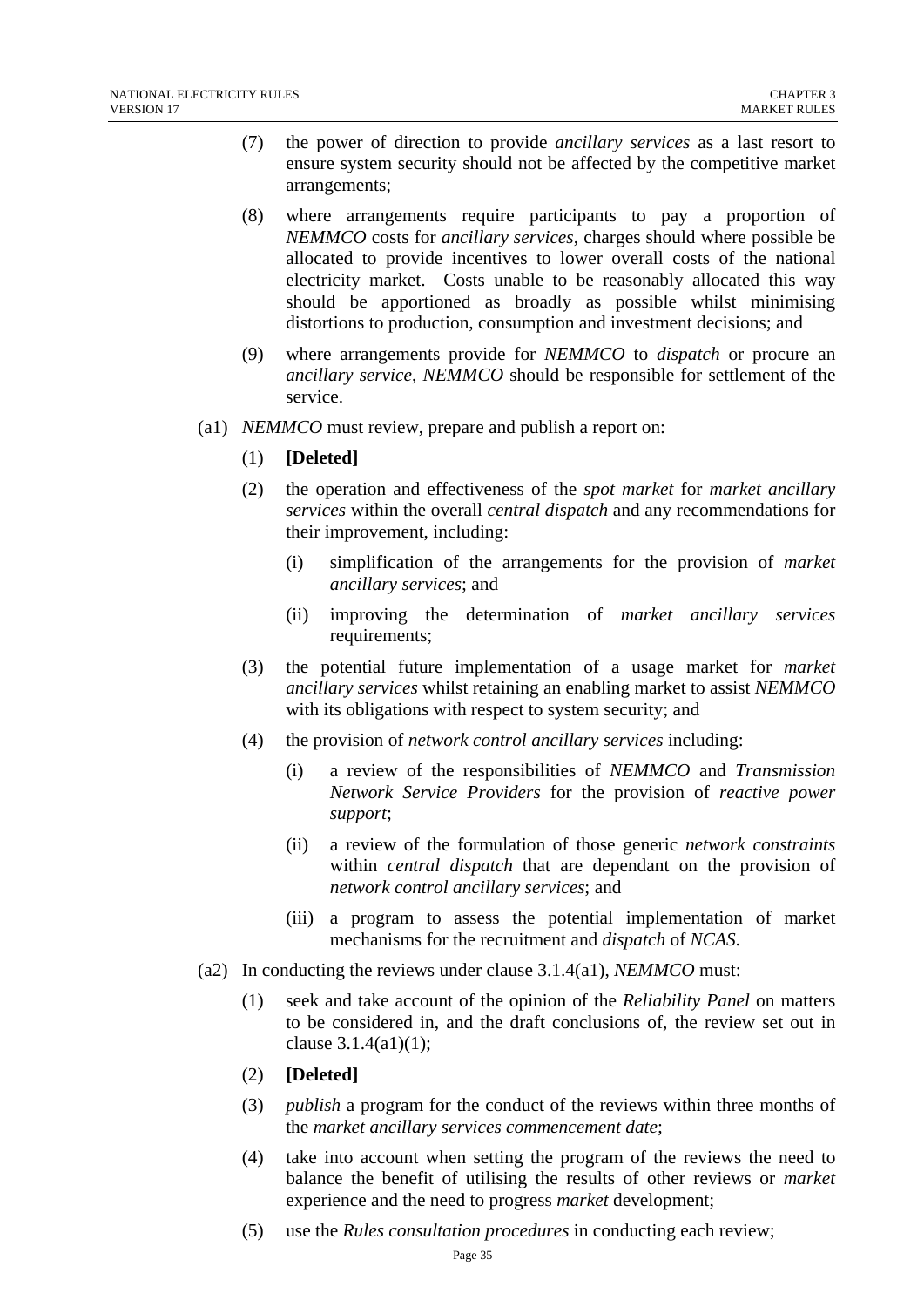- (6) *publish* a review outline and indicative timelines at the commencement of each review;
- (7) complete each review and deliver to the *AEMC* a report of the findings and recommendations of the review within 12 months of the commencement of the review; and
- (8) deliver to the *AEMC* within 3 months of the conclusion of each review any proposed *Rule* changes required to implement the recommendations of the review.
- (b) This Chapter is not intended to regulate anti-competitive behaviour by *Market Participants* which, as in all other markets, is subject to the relevant provisions of the Trade Practices Act, 1974 and the Competition Codes of *participating jurisdictions*.

### **3.1.5 Time for undertaking action**

The provisions of clause 1.7.1(l) do not apply to this Chapter and, under the provisions of this Chapter, an event which is required to occur on or by a stipulated *day* must occur on or by that *day* whether or not a *business day.* 

### **3.2 NEMMCO's Market Responsibilities**

#### **3.2.1 Market functions of NEMMCO**

- (a) *NEMMCO* must operate and administer the *market* in accordance with this Chapter.
- (b) *NEMMCO* must establish, maintain and *publish* a register of all current *Market Participants*.
- (c) *NEMMCO* must:
	- (1) establish procedures for consultation with *Registered Participants* in respect of the manner in which *NEMMCO* fulfils its functions and obligations under the *Rules*; and
	- (2) *publish* annually performance indicators to monitor *NEMMCO's* performance in respect of its *market* management functions.

#### **3.2.2 Spot market**

*NEMMCO* must do all things necessary to operate and administer a *spot market* for the sale and purchase of electricity and *market ancillary services* in accordance with this Chapter including:

- (a) the provision of facilities for the receipt and processing of *dispatch bids, dispatch offers* and *market ancillary service offers* for the *spot market*;
- (b) the management of a centralised national *dispatch* process, including the publication of *pre-dispatch schedules* and *spot price forecasts*;
- (c) the determination and publication of *spot prices* at each *regional reference node* for each *trading interval*;
- (c1) the determination and publication of *ancillary service prices* at each *regional reference node* for each *dispatch interval*;
- (d) the compilation and publication of *spot market* trading statistics;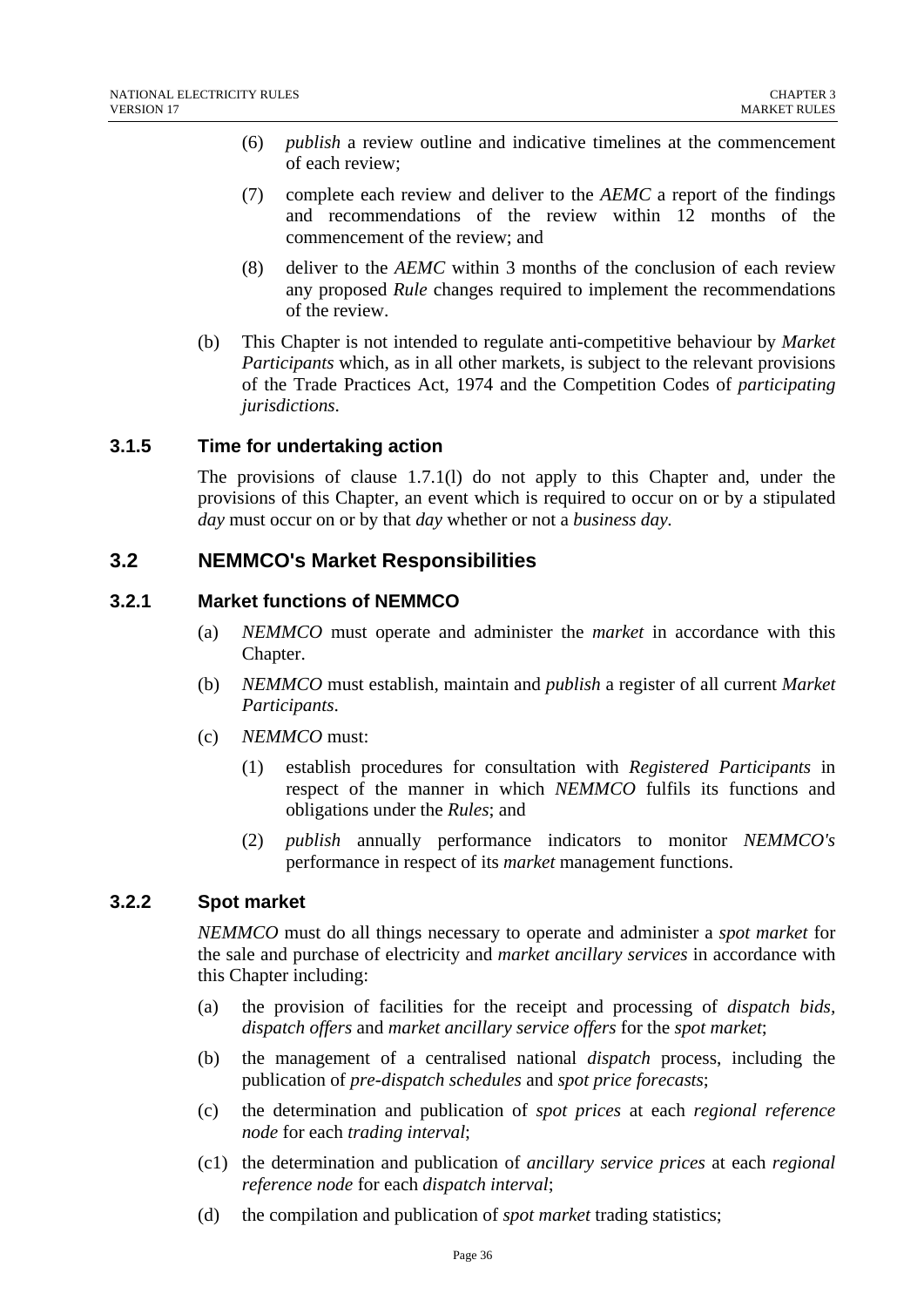- (e) the identification of *regions* and *regional reference nodes* for *spot price* and *ancillary service price* determination;
- (f) the determination and publication of *inter-regional loss factors* and *intraregional loss factors*;
- (g) the suspension of the *spot market* under conditions prescribed in rule 3.14; and
- (h) the collection and dissemination of information necessary to enable the *market* to operate efficiently.

### **3.2.3 Power system operations**

- (a) Subject to Chapter 4, *NEMMCO* must manage the day to day operation of the *power system*, using its reasonable endeavours to maintain *power system security* in accordance with this Chapter.
- (b) *NEMMCO* must perform *projected assessment of system adequacy processes* ("PASA") in accordance with rule 3.7, *publish* the details of these assessments in accordance with rule 3.13 and implement an escalating series of *market* interventions in accordance with this Chapter to maintain *power system security*.

### **3.2.4 Ancillary services function**

- (a) *NEMMCO* must determine the *market's* requirements for *non-market ancillary services* in accordance with rule 3.11.
- (b) *NEMMCO* must use reasonable endeavours to ensure adequate *non-market ancillary services* are available in accordance with rule 3.11.

#### **3.2.5 Reserves**

*NEMMCO* must trade in *reserves* by negotiating and entering into contracts to secure the availability of *plant* for *reserves* in accordance with rule 3.12.

### **3.2.6 Settlements**

*NEMMCO* must provide a financial *settlements* service in accordance with rule 3.15, including billing and clearance for all *market* trading.

### **3.3 Prudential Requirements**

#### **3.3.1 Market Participant criteria**

Each *Market Participant* must whilst participating in the *market*:

- (a) be resident in, or have a permanent establishment in, Australia;
- (b) not be under external administration (as defined in the Corporations Act) or under a similar form of administration under any laws applicable to it in any jurisdiction;
- (c) not be immune from suit in respect of the obligations of the *Market Participant* under the *Rules*; and
- (d) be capable of being sued in its own name in a court of Australia.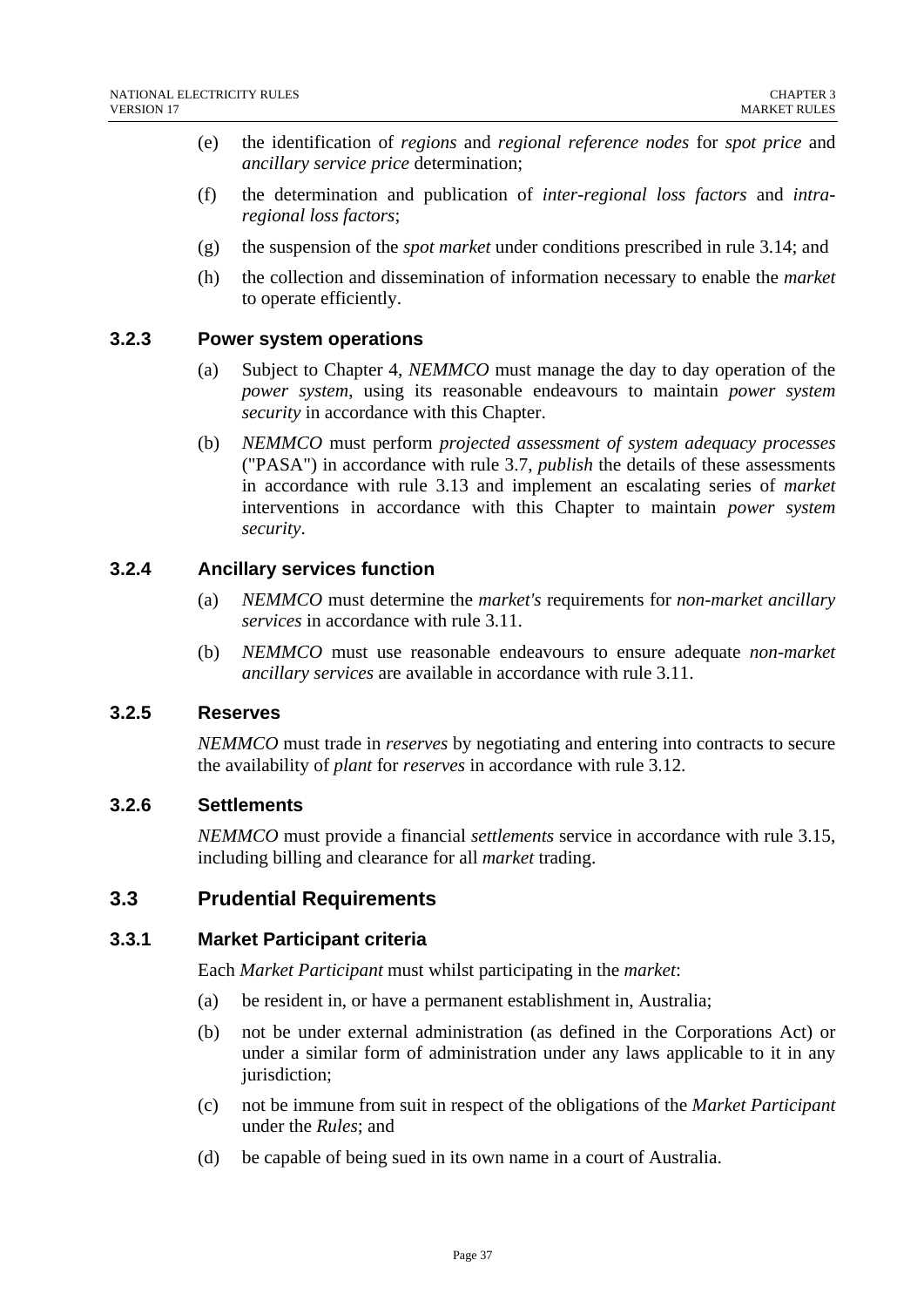#### **3.3.2 Credit support**

Where at any time a *Market Participant* does not meet the *acceptable credit criteria*, the *Market Participant* must procure that *NEMMCO* holds the benefit of *credit support* in respect of that *Market Participant*. A *credit support* is an obligation in writing which:

- (a) is from an entity (the "*Credit Support Provider*") which meets the *acceptable credit criteria* and which is not itself a *Market Participant*;
- (b) is a guarantee or bank letter of credit in a form prescribed by *NEMMCO;*
- (c) is duly executed by the *Credit Support Provider* and delivered unconditionally to *NEMMCO*;
- (d) constitutes valid and binding unsubordinated obligations of the *Credit Support Provider* to pay to *NEMMCO* amounts in accordance with its terms which relate to obligations of the relevant *Market Participant* under the *Rules*; and
- (e) permits drawings or claims by *NEMMCO* to a stated certain amount.

#### **3.3.3 Acceptable credit criteria**

Where the *Rules* require that an entity meet the *acceptable credit criteria,* this means that the entity must:

- (a) be either:
	- (1) any entity under the prudential supervision of the Australian Prudential Regulation Authority; or
	- (2) a central borrowing authority of an Australian State or Territory which has been established by an Act of Parliament of that State or Territory;
- (b) be resident in, or have a permanent establishment in, Australia;
- (c) not be an externally administered body corporate (as defined in the Corporations Act) or under a similar form of administration under any laws applicable to it in any jurisdiction;
- (d) not be immune from suit;
- (e) be capable of being sued in its own name in a court of Australia; and
- (f) have an *acceptable credit rating*.

#### **3.3.4 Acceptable credit rating**

- (a) *NEMMCO* may from time to time, after complying with the *Rules consultation procedures*, determine what constitutes an *acceptable credit rating* for the purposes of the *Rules*, including (without limitation) determining which organisations publishing ratings will be used for this purpose, which of the type of ratings issued will be used for this purpose, and which level of rating is to be acceptable.
- (b) Until varied by determination of *NEMMCO*, an *acceptable credit rating* is either:
	- (1) a rating of A-1 or higher for short term unsecured counterparty obligations of the entity, as rated by Standard and Poor's (Australia) Pty. Limited; or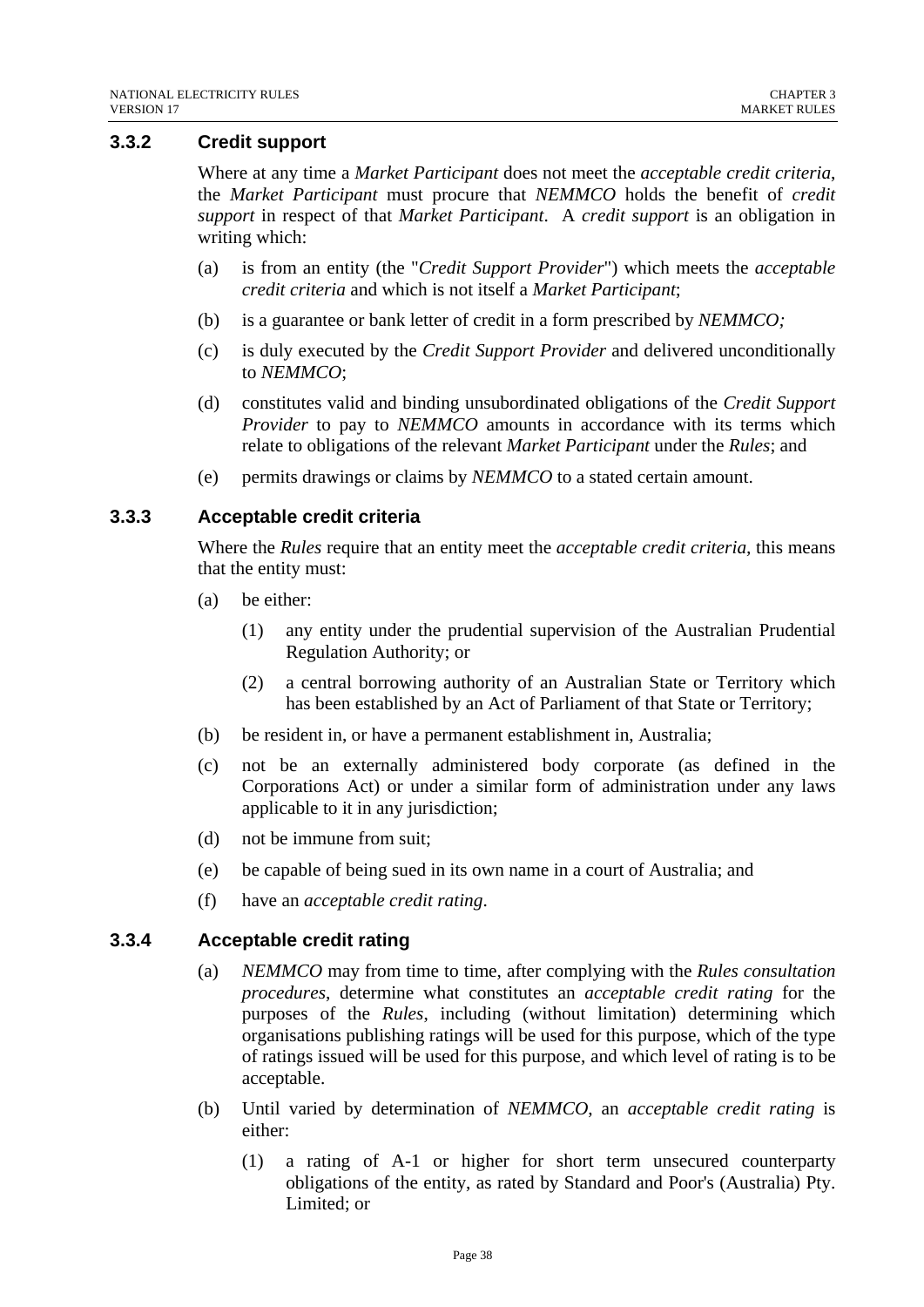- (2) a rating of P-1 or higher for short term unsecured counterparty obligations of the entity, as rated by Moodys Investor Service Pty. Limited.
- (c) Any determination of *NEMMCO* which varies what constitutes an *acceptable credit rating* will take effect from such date (not being earlier than 30 *business days* after the date of notification of the determination to *Market Participants*) as *NEMMCO* specifies by notice to the *Market Participants*.

### **3.3.5 Amount of credit support**

A *Market Participant* which does not meet the *acceptable credit criteria* must procure that at all times the aggregate undrawn or unclaimed amounts of then current and valid *credit support* held by *NEMMCO* in respect of the *Market Participant* is not less than the current *maximum credit limit* for that *Market Participant*.

#### **3.3.6 Changes to credit support**

- $(a)$  If:
	- (1) a *credit support* provided to *NEMMCO* by a *Market Participant* under this rule 3.3 (called the "existing *credit support"),* is due to expire or terminate; and
	- (2) after that *credit support* expires or terminates the total *credit support* held by *NEMMCO* in respect of that *Market Participant* will be less than the *Market Participant's maximum credit limit*,

then at least 10 *business days* prior to the time at which the existing *credit support* is due to expire or terminate the *Market Participant* must procure a replacement *credit support* which will become effective upon expiry of the existing *credit support* such that it complies with the requirements of this rule 3.3.

(b) Where a *credit support* otherwise ceases to be current or valid, whether by reason of the *Credit Support Provider* ceasing to meet the *acceptable credit criteria* or any other reason, the *Market Participant* must procure the replacement of that *credit support* so as to comply with its obligation to maintain aggregate undrawn current and valid *credit support* of not less than the current *maximum credit limit* for that *Market Participant*. The *Market Participant* must procure that the replacement *credit support* is issued to *NEMMCO* within 24 hours after the *Market Participant* first becomes aware that the *credit support* has ceased to be current or valid (whether by reason of the *Market Participant's* own knowledge or a notification by *NEMMCO*).

### **3.3.7 Drawings on credit support**

- (a) If *NEMMCO* exercises its rights under a *credit support* provided by a *Market Participant* under this rule 3.3 in accordance with clause 3.15.21(b)(2), then *NEMMCO* must notify the *Market Participant.*
- (b) If, as a result of *NEMMCO* exercising its rights under a *credit support* provided by a *Market Participant* under this rule 3.3 in accordance with clause 3.15.21(b)(2), the remaining *credit support* held by *NEMMCO* in respect of that *Market Participant* is less than the *Market Participant's maximum credit limit* then, within 24 hours of receiving a notice under clause 3.3.7(a), the *Market Participant* must procure for *NEMMCO* additional *credit support*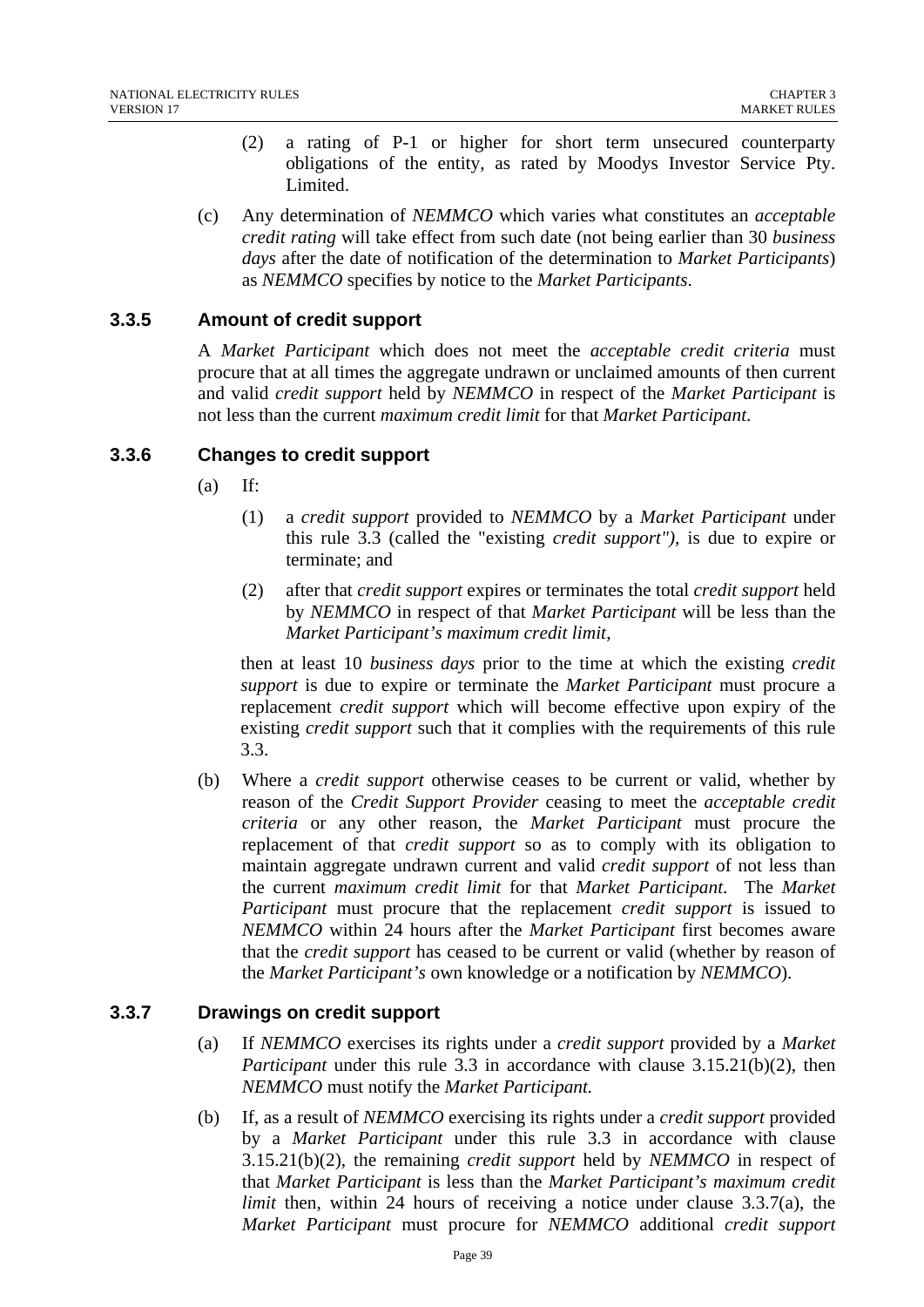complying with the requirements of this rule 3.3, such that the aggregate undrawn and valid *credit support* held by *NEMMCO* in respect of the *Market Participant* is not less than the amount of *credit support* which that *Market Participant* is required to provide under this rule 3.3.

### **3.3.8 Maximum credit limit and prudential margin**

- (a) *NEMMCO* must determine for each *Market Participant* a *maximum credit limit* and *prudential margin*.
- (b) The *maximum credit limit* for a *Market Participant* is a dollar amount determined by *NEMMCO* applying the principles set out in schedule 3.3, being an amount determined by *NEMMCO* on the basis of a *reasonable worst case* estimate of the aggregate payments for *trading amounts* (after *reallocation*) to be made by the *Market Participant* to *NEMMCO* over a period of up to the *credit period* applicable to that *Market Participant*.
- (c) The *prudential margin* for a *Market Participant* is a dollar amount to be determined by *NEMMCO* applying the principles set out in schedule 3.3, being an amount determined by *NEMMCO* on the basis of a *reasonable worst case* estimate of the aggregate of the expected *trading amount* and the *reallocation amount* owing by the *Market Participant* to *NEMMCO* in respect of the *reaction period*.
- (d) *NEMMCO* must *publish* details of the methodology used in determining *maximum credit limits* and *prudential margins*.
- (e) *NEMMCO* shall review the *maximum credit limit* and *prudential margin* of each *Market Participant* not less than once each year.
- (f) *NEMMCO* may change either or both of the *maximum credit limit* or *prudential margin* for a *Market Participant* at any time (whether by reason of an annual review or otherwise), provided that any change to the *maximum credit limit* or *prudential margin* will apply with effect from such time (not being earlier than the time of notification of the changed *maximum credit limit* or *prudential margin*, as the case may be, to the *Market Participant*) as *NEMMCO* specifies.
- (g) *NEMMCO* must notify the *Market Participant* of any determination or change under this clause 3.3.8 of that *Market Participant's maximum credit limit* or *prudential margin* (as the case may be) and, on request from that *Market Participant,* provide details of the basis for that determination or change, including the trading, price, volatility and *prospective reallocation* assumptions and the average *spot prices* and *ancillary service prices* and average *trading amounts.*

### **3.3.8A Security Deposits**

At any time, a *Market Participant* may provide a security deposit to *NEMMCO* to secure payment of any amount which may become payable in respect of a *billing period*.

### **3.3.9 Outstandings**

At any time the *outstandings* of a *Market Participant* is the dollar amount determined by the formula:

 $OS = - (A + B + SDA)$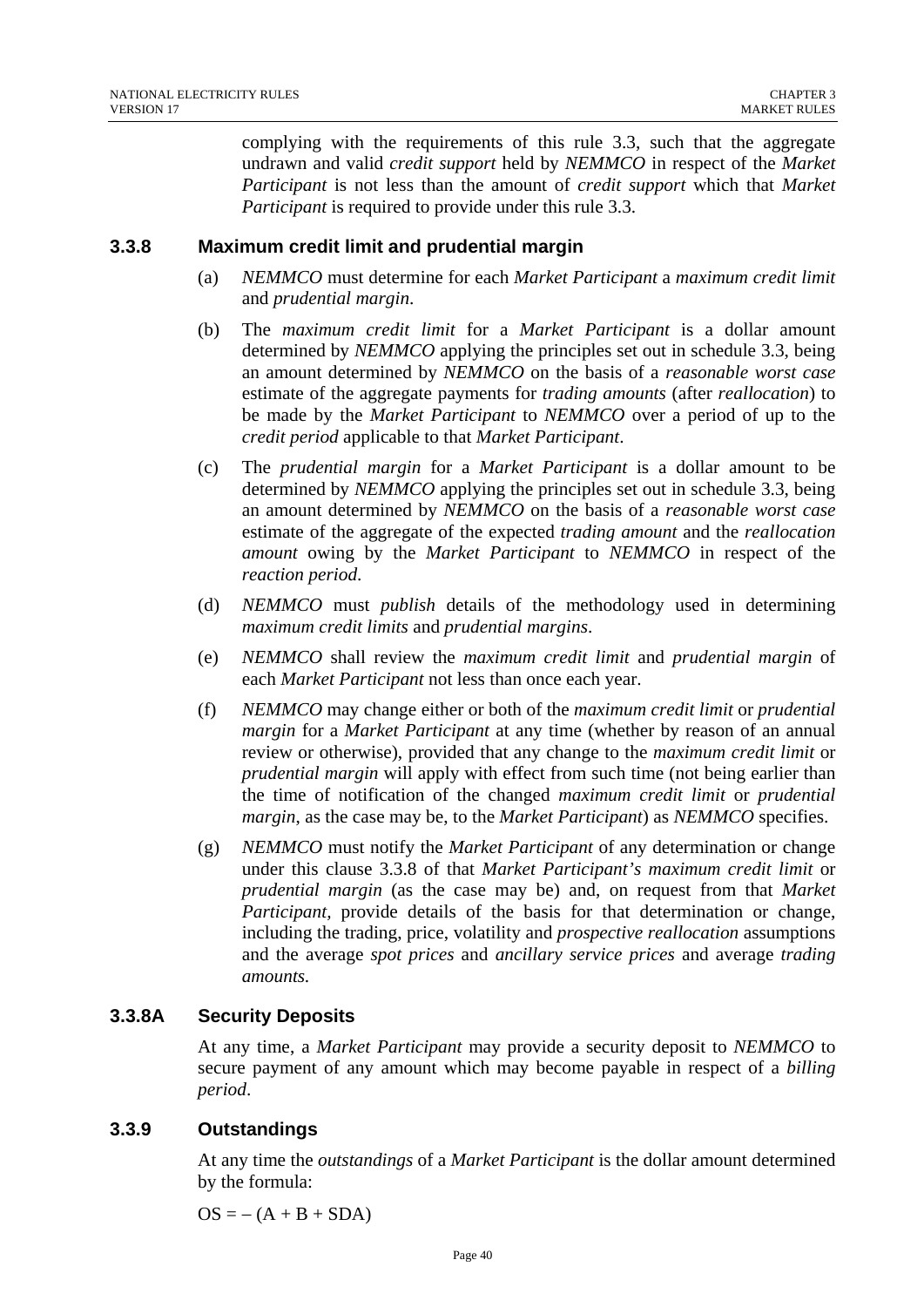where:

- OS is the amount of the *outstandings* of the *Market Participant*;
- A is the aggregate of the net *settlement amounts* payable in respect of *billing periods* prior to the current *billing period* which remain unpaid by, or to, the *Market Participant* whether or not the *payment date* has yet been reached;
- B is the net *settlement amount* payable by, or to, the *Market Participant* in respect of *transactions* for *trading intervals* that have already occurred in the current *billing period*; and
- SDA is the balance (if any) of the *Market Participant* in the security deposit fund, in which case a credit balance will be a positive amount and a debit balance will be a negative amount.

The amounts to be used in this calculation will be the actual *settlement amounts* for *billing periods* where *final statements* have been issued by *NEMMCO* or *NEMMCO's* reasonable estimate of the *settlement amounts* for *billing periods* (where *final statements* have not been issued by *NEMMCO*).

**Note:** Where the value of *outstandings* of a *Market Participant* is a negative amount the absolute value of the *outstandings* amount will, for the purposes of rule 3.3, be treated as if it were an amount payable by *NEMMCO* to the *Market Participant*.

#### **3.3.10 Trading limit**

The trading limit for a *Market Participant* is the dollar amount determined by *NEMMCO* on the basis of a *reasonable worst case* estimate by *NEMMCO* applying the principles in schedule 3.3 and determined using the following formula:

 $TL = CS - PM$ 

where:

TL is the *trading limit*;

- CS is the *credit support* provided by the *Market Participant*; and
- PM is the *prudential margin* determined in accordance with clause 3.3.8(c).

**Note:** If the *prudential margin* exceeds the *credit support* the *trading limit* will have a negative value.

#### **3.3.11 Call notices**

- (a) If at any time the *outstandings* of a *Market Participant* is greater than the *trading limit* for that *Market Participant*, *NEMMCO* may do either or both of the following:
	- (1) give the *Market Participant* an "*interim statement*" covering any *transactions* for *trading intervals* not already the subject of issued *preliminary* or *final statements* or another *interim statement*, notwithstanding that the usual time for the issue of a *preliminary* or *final statement* for those *trading intervals* has not been reached; and
	- (2) give the *Market Participant* a notice (a "*call notice*") that specifies an *invoiced amount*, the current *maximum credit limit* for the *Market Participant*, the current *trading limit* for the *Market Participant*, and the *call amount*, where:

Call Amount  $= OS - TypeA$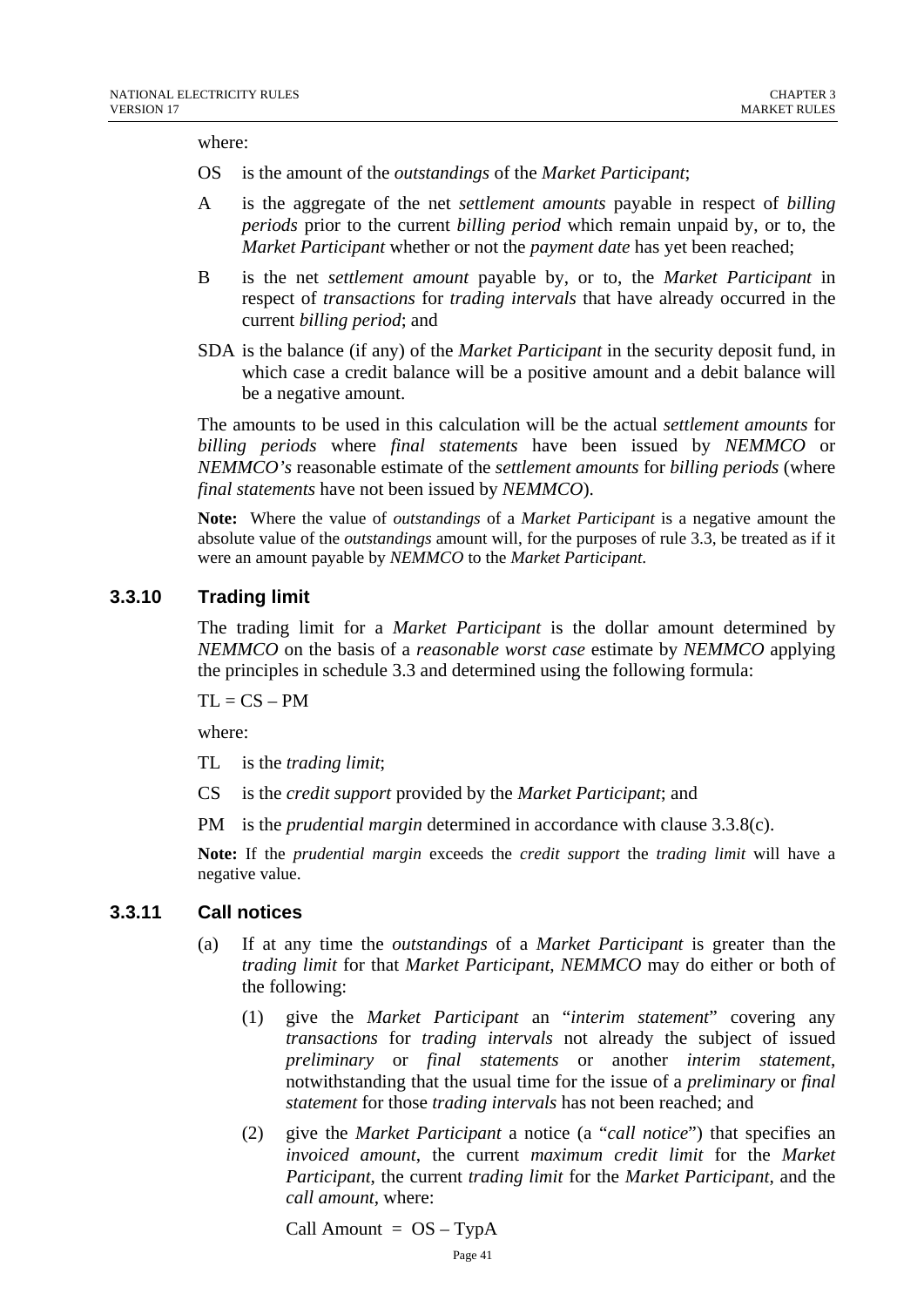except where the formula produces a negative result, in which case the *call amount* is zero,

where:

- OS is the *outstandings* for the *Market Participant* as at the date of the issue of the *call notice*; and
- TypA is the *typical accrual* for the *Market Participant* as at the date of the issue of the *call notice*.

**Note**: If the value of *outstandings* of a *Market Participant* has a negative value and the *trading limit* also has a negative value, the *outstandings* will be greater than the *trading limit* if the absolute value of the *trading limit* is greater than the absolute value of the *outstandings*, in which case *NEMMCO* may exercise its powers under either or both of clauses  $3.3.11(a)(1)$  or  $3.3.11(a)(2)$ .

(b) *NEMMCO* may, in its absolute discretion, cancel a *call notice* or *interim statement* issued under this clause at any time. The cancellation of a *call notice* or *interim statement* does not affect *NEMMCO's* rights to issue a further *call notice* or *interim statement* on the same grounds that gave rise to *NEMMCO* issuing the cancelled *call notice* or *interim statement*.

### **3.3.12 Typical accrual**

(a) The *typical accrual* for a *Market Participant* at any time is the amount which *NEMMCO* determines would have been the *outstandings* of the *Market Participant* at that time had the *spot prices* and *ancillary service prices* and the *trading amounts* of the *Market Participant* been at the level of the average *spot price* and *ancillary service prices* and average *trading amounts* of the *Market Participant* used by *NEMMCO* for the purposes of the most recent determination of the *maximum credit limit* of the *Market Participant*.

**Note:** The value of the *typical accrual* of a *Market Participant* will be a negative amount if the average *settlement amount* of the *Market Participant* is a positive amount.

(b) *NEMMCO* must, on request from a *Market Participant*, provide that *Market Participant* with details of any *typical accrual* for that *Market Participant*.

#### **3.3.13 Response to Call Notices**

- (a) Subject to clause 3.3.13(b), where *NEMMCO* has given a *call notice* to a *Market Participant*, the *Market Participant* must before 11.00 am (*Sydney time*) on the next *business day* following the issue of the *call notice* either:
	- (1) agree with *NEMMCO* to an increase in the *Market Participant's maximum credit limit* by an amount not less than the *call amount*, and provide to *NEMMCO* additional *credit support* where, by virtue of the increase in the *maximum credit limit*, the *Market Participant* no longer complies with its obligations under clause 3.3.5;
	- (2) (where clause  $3.3.13(a)(1)$  is not satisfied) pay to *NEMMCO* in cleared funds a security deposit of an amount not less than the *call amount*;
	- (3) lodge a *reallocation request* of an amount which is not less than the *call amount* and which is accepted by *NEMMCO*; or
	- (4) provide to *NEMMCO* any combination of clauses  $3.3.13(a)(1)$ , (2) and (3) such that the aggregate of the amount which can be drawn under the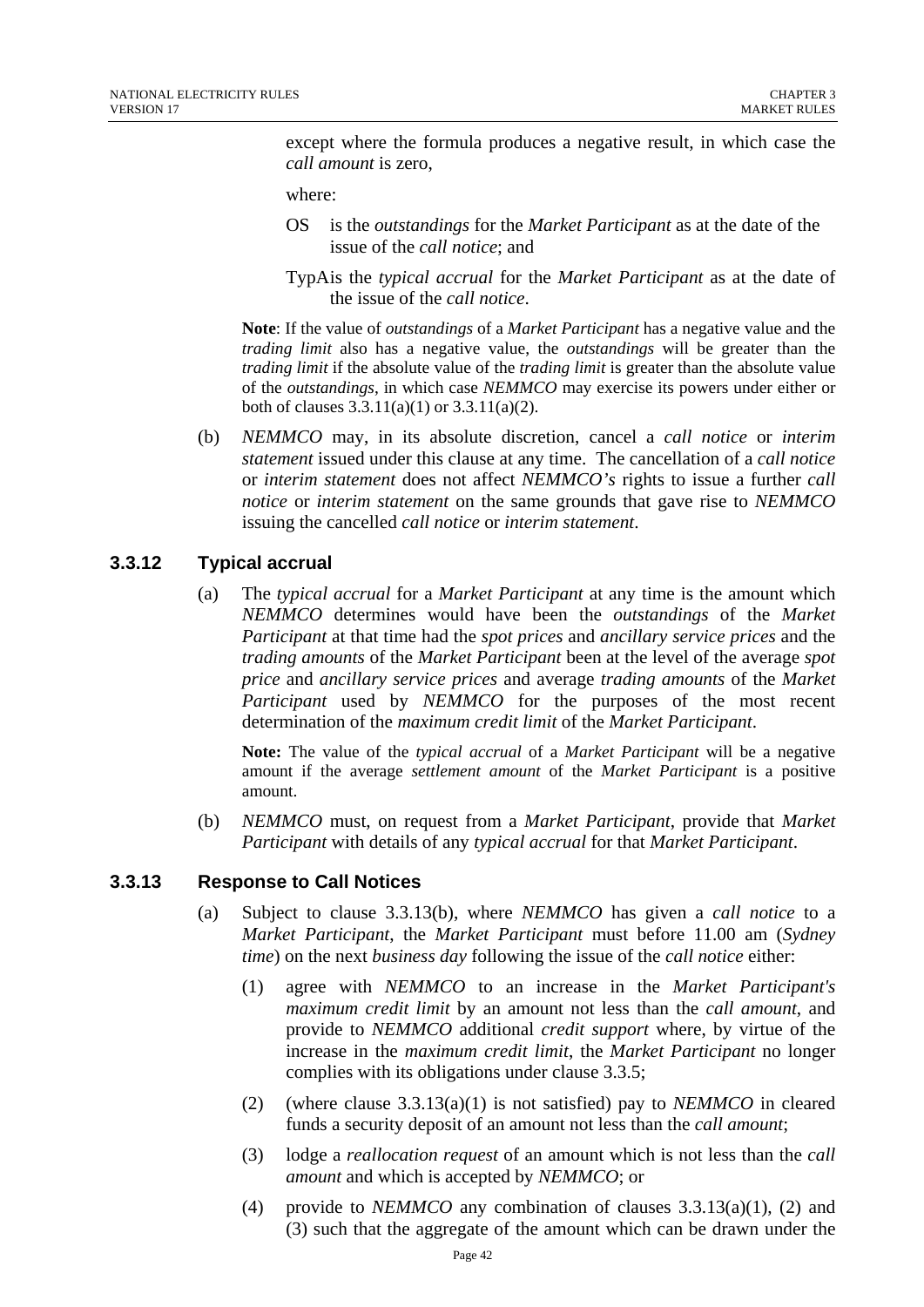additional *credit support* provided and the amount of the security deposit paid and the amount of the *reallocation request* accepted by *NEMMCO* is not less than the *call amount.* 

(b) If *NEMMCO* gives a *call notice* to a *Market Participant* after noon (*Sydney time*), then *NEMMCO* is deemed to have given that *call notice* on the next *business day* for the purposes of this clause.

#### **3.3.13A Application of monies in the security deposit fund**

- (a) Subject to clauses 3.3.13A(b) and (e), *NEMMCO* may apply money from the security deposit fund recorded as a credit balance in the name of a *Market Participant* in payment of monies owing by that *Market Participant* to *NEMMCO*:
	- (1) in respect of any *final statement* previously given to that *Market Participant* which has not been fully paid by the appointed time on the due date and remains unpaid; or
	- (2) at the time of issuing any *final statement*,

in which case *NEMMCO* may set off all, or part of, any amount by which a *Market Participant* is in credit in the security deposit fund at that time against any amounts owing to *NEMMCO* under the *final statement*.

- (b) Subject to clause 3.3.13A(c):
	- (1) a *Market Participant* may, by giving notice at least one *business day* prior to the due time for the issue of a *final statement*, seek agreement with *NEMMCO* on the arrangements to apply to the application of security deposits paid by that *Market Participant* under clause 3.3.8A against amounts owing to *NEMMCO* under a particular *final statement* or *final statements*; and
	- (2) *NEMMCO* must apply the security deposits in accordance with an agreement reached under clause 3.3.13A(b)(1).

If agreement is not reached between *NEMMCO* and the *Market Participant* under this clause, then *NEMMCO* has a discretion to apply the security deposit funds of that *Market Participant* in payment of moneys that the *Market Participant* owes *NEMMCO* as set out in clauses 3.3.13A(a)(1) and (2).

- (c) Despite any agreement under clause 3.3.13A(b), if a *default event* occurs in relation to a *Market Participant*, then *NEMMCO* has a discretion as to which amounts owing to *NEMMCO* under *final statements* it applies or partially applies security deposits paid by that *Market Participant* under clause 3.3.8A.
- (d) In the case of security deposits paid by a *Market Participant* in the security deposit fund under clause 3.3.13, *NEMMCO* has a discretion as to which *final statements* it applies or partially applies those monies against.
- (e) However, in exercising its discretion in clauses 3.3.13A(b), (c) or (d), if a *Market Participant* pays *NEMMCO* a security deposit, then *NEMMCO* must apply any remaining portion of the security deposit (taking into account deductions for any liabilities or expenses of the security deposit fund) against the longest outstanding amounts owing to *NEMMCO* under *final statements* issued not later than the *final statement* for the *billing period* in which the security deposit was paid to *NEMMCO*. If, for any reason, *NEMMCO* has not fully applied such security deposit within this time, then *NEMMCO* must apply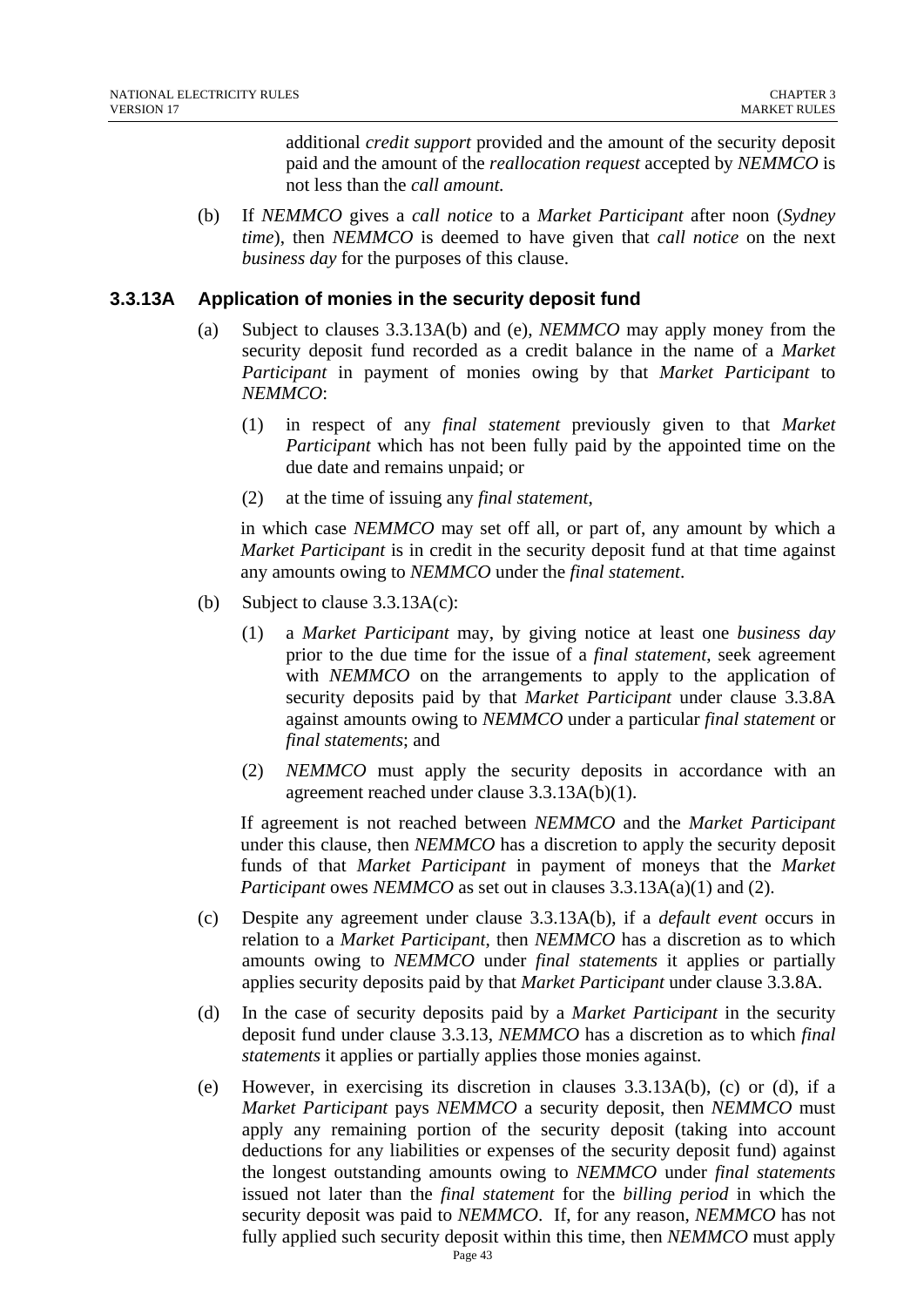the remainder to amounts owing to *NEMMCO* under the next *final statement* or *statements* until it has been fully applied.

- $(f)$  If:
	- (1) a *Market Participant* has a credit balance in the security deposit fund and ceases, or intends to cease, being a *Market Participant*; and
	- (2) that *Market Participant* has paid all money owing to *NEMMCO* and *NEMMCO* reasonably considers that the *Market Participant* will not owe any money to *NEMMCO* in the future arising from that person's activities as a *Market Participant*,

then *NEMMCO* must return any credit balance for that *Market Participant* in the security deposit fund to that *Market Participant* (subject to deduction for any liabilities and expenses of the security deposit fund).

- (g) If, for any reason, there is a debit balance in the security deposit fund for a *Market Participant*, then the *Market Participant* must pay that amount to *NEMMCO*. For this purpose, *NEMMCO* may:
	- (1) include that amount in the next *final statement*; or
	- (2) issue an account to that *Market Participant* for payment of that debit balance and the *Market Participant* must pay that amount within 2 *business days*.

#### **3.3.14 Potential value of a transaction**

At any time, the *potential value* of a *transaction*, or of any bid or offer by a *Market Participant* to effect a *transaction*, under which the *trading amount* payable to *NEMMCO* is determined by reference to one or more specified *regional reference prices* or *ancillary service prices*, is the dollar amount determined by this procedure:

- (a) the *transaction* is first tested to determine the *trading amount* which would result for the *Market Participant* if the *regional reference price* or *ancillary service price* applicable to the *transaction* was equal to the *scheduled high price*;
- (b) the *transaction* is then tested to determine the *trading amount* which would result for the *Market Participant* if the *regional reference price* or *ancillary service price* applicable to the *transaction* was equal to the *scheduled low price*;
- (c) if the *trading amount* resulting for both tests is a positive amount or zero, then the *potential value* of the *transaction* is zero;
- (d) if the *trading amount* resulting for either test is a negative amount, then the *potential value* of the *transaction* is the absolute value of the negative amount (or, where both tests produce a negative amount, the *potential value* of the *transaction* is the absolute value of the most negative amount).

### **3.3.15 Trading margin**

At any time, the *trading margin* for a *Market Participant* is a dollar amount equal to the amount by which its *trading limit* exceeds its current *outstandings* due to *NEMMCO* and if the *outstandings* are equal to or exceed the *trading limit*, the *trading margin* is zero.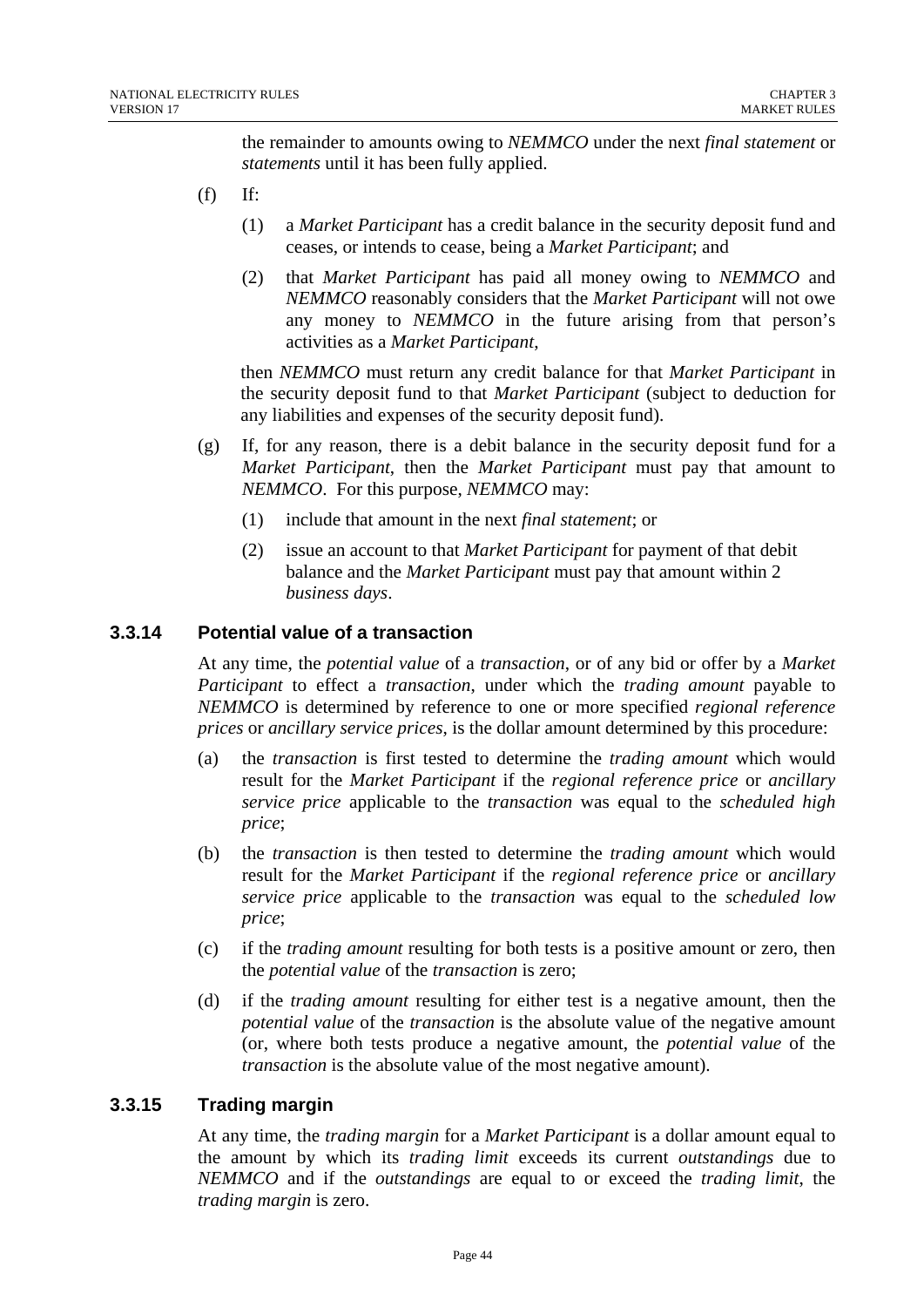#### **3.3.16 Limitation on entry of transactions**

- (a) A *Market Participant* must not submit any bid or offer to effect any *transaction* with *NEMMCO* where the *potential value* of that *transaction*, plus the *potential value* of all other *uncompleted transactions*, exceeds the *trading margin* for the *Market Participant*.
- (b) A *transaction* is an *uncompleted transaction* if some or all of the *trading intervals* to which that *transaction* relates have not yet occurred.

#### **3.3.17 Scheduled prices**

- (a) The *scheduled high price* and the *scheduled low price* are amounts determined by *NEMMCO* in its absolute discretion from time to time as a basis upon which to determine the *potential value* of a *transaction* in accordance with clause 3.3.14.
- (b) *NEMMCO* may determine different *scheduled high prices* and *scheduled low prices* for each *region*.
- (c) The *scheduled high price* for *energy* and *market ancillary services* cannot be greater than *VoLL* and the *scheduled low price* for:
	- (i) *energy,* cannot be less than the *market floor price*; and
	- (ii) *market ancillary services*, cannot be less than zero.
- (d) *NEMMCO* must notify all *Market Participants* without delay of any determination of *scheduled high prices* and *scheduled low prices*.
- (e) For *Market Participants* who do not trade in the *spot market*, the *scheduled high price* shall be *VoLL* and the *scheduled low price* shall be zero.

#### **3.3.18 Additional credit support**

- (a) Where at any time the aggregate *potential value* of a *Market Participant's uncompleted transactions* exceeds the *trading margin* for the *Market Participant* (including without limitation where this is a result of a redetermination of *scheduled high prices* or *scheduled low prices*) the *Market Participant* must provide to *NEMMCO* additional *credit support* satisfying the criteria in clause 3.3.2 for an amount not less than the amount by which the *trading margin* is exceeded. The *Market Participant* must procure that the additional *credit support* is provided to *NEMMCO* within 24 hours after *NEMMCO* has notified the *Market Participant* that additional *credit support* is required.
- (b) *Credit support* required pursuant to this clause 3.3.18 is in addition to and not inclusive of the *credit support* which a *Market Participant* is required to procure pursuant to other provisions of the *Rules*.

#### **3.3.19 Consideration of other Market Participant transactions**

(a) For the purposes of determining the *prudential requirements* to be satisfied by *Market Participants* in accordance with this rule 3.3, *NEMMCO* must consult with *Market Participants* and any other person *NEMMCO* considers appropriate.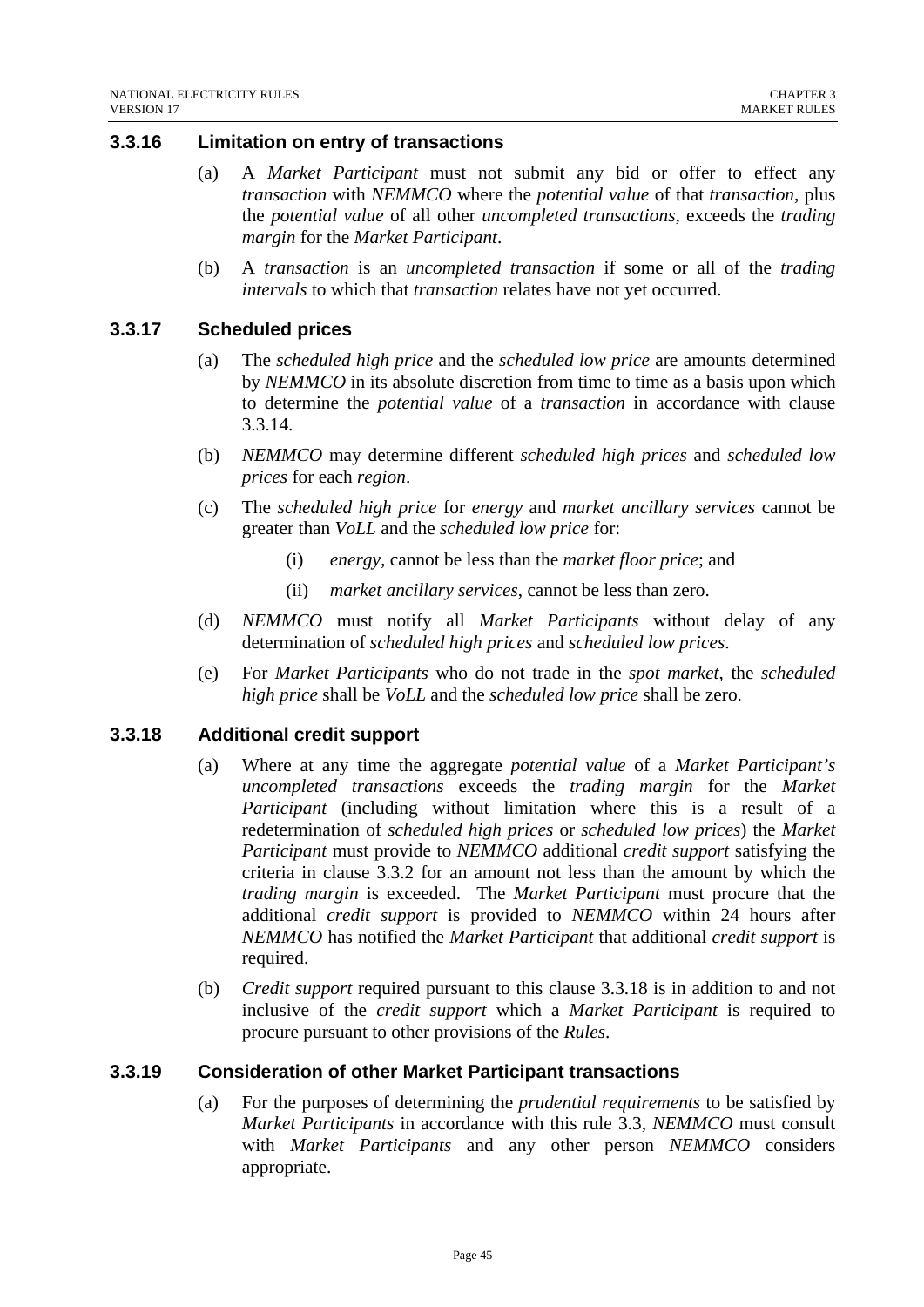(b) *NEMMCO* is not required to meet its obligations under clause 3.3.19(a) in any way which increases *NEMMCO*'s risks in the collection of moneys owed to it in accordance with any of the provisions of the *Rules*.

# **3.4 Spot Market**

### **3.4.1 Establishment of spot market**

- (a) *NEMMCO* must establish and operate a *spot market* as a mechanism for:
	- (1) balancing electricity *supply* and demand;
	- (2) acquiring *market ancillary services*; and
	- (3) setting a *spot price* for electricity at each *regional reference node* and *market connection point* for each *trading interval* and *ancillary service prices* at each *regional reference node* for each *dispatch interval*.
- (b) *NEMMCO* must determine and *publish* in accordance with rule 3.9:
	- (1) a *spot price* for *energy* to apply at each *regional reference node* in each *trading interval*; and
	- (2) a*ncillary service prices* to apply at each *regional reference node* for each *dispatch interval*.

### **3.4.2 Trading day and trading interval**

- (a) A *trading interval* is a 30 minute period ending on the hour or on the half hour.
- (b) A *trading interval* is identified by the *time* at which it ends.
- (c) The *trading day* in the *spot market* will be the 24 hour period commencing at 4.00 am Eastern Standard Time.

### **3.4.3 Spot market operations timetable**

- (a) *NEMMCO* must operate the *spot market* according to the *timetable* which must be approved by the *AEMC* and *published* by *NEMMCO* following compliance with the *Rules consultation procedures*.
- (b) If *NEMMCO* wishes to change the *timetable* at any time, it may do so following compliance with the *Rules consultation procedures*.

### **3.5 Regions**

### **3.5.1 Determination of regions and regional reference nodes**

- (a) For the purpose of conducting the *spot market*, the *market* is to be divided into *region*s recommended by *NEMMCO* and approved by the *AEMC* in accordance with this clause 3.5.1.A *region* is an area served by a particular part of the *transmission network* containing one or more major *load centres* or *generation centres* or both.
- (b) In formulating its recommendations under clause 3.5.1(a), 3.5.2 or 3.5.3 *NEMMCO* must:
	- (1) consult with *Market Participants* in accordance with the *Rules consultation procedures*; and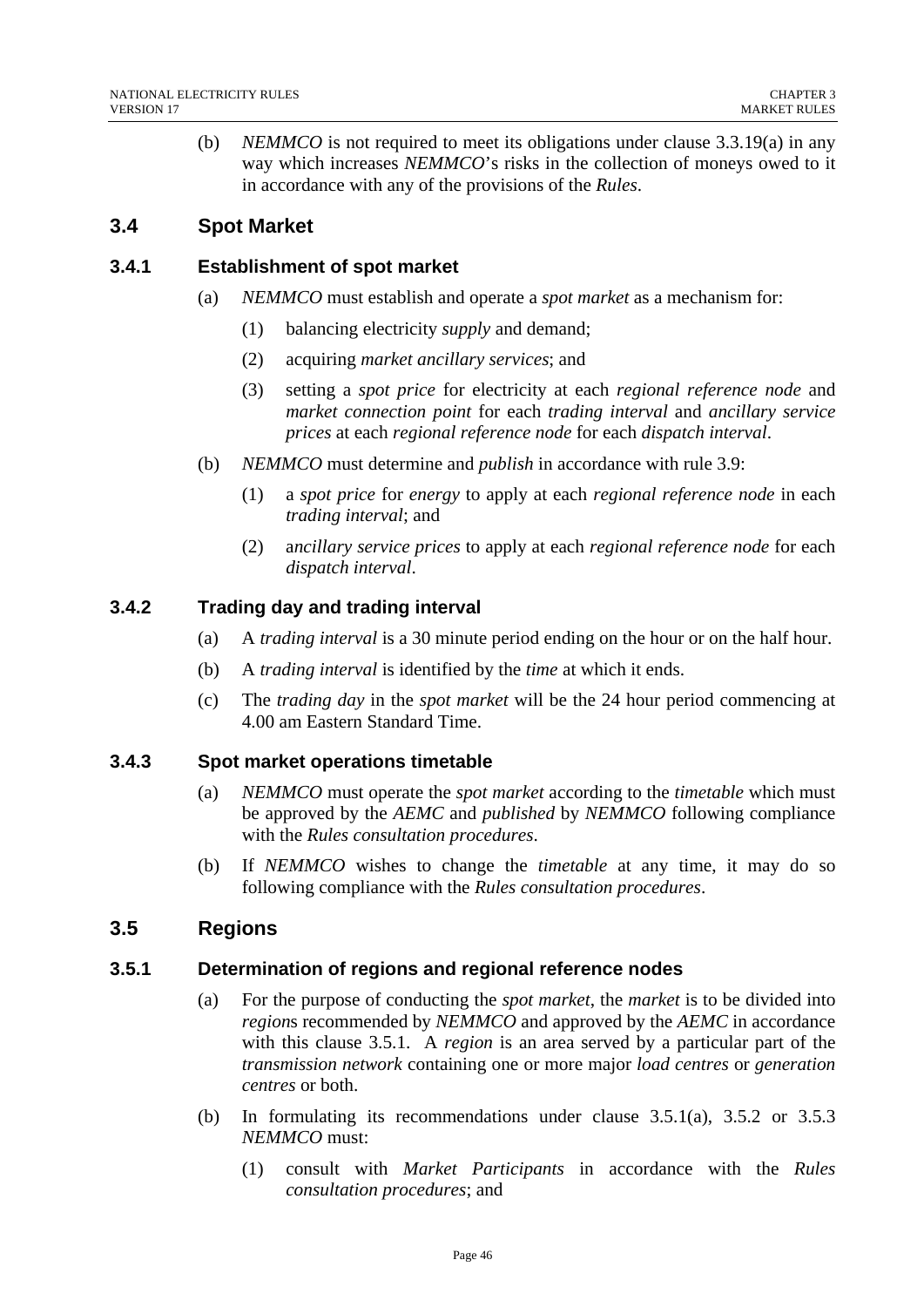- (2) base its recommendations on the following principles (provided that these principles are listed in order of priority and the definition of a *region*'*s* boundaries may not satisfy all principles):
	- (i) The boundary of a *region* will be closed and will enclose at least one significant *load centre* and/or *generation centre*.
	- (ii) Where practicable significant *generation* and/or *load centres*  separated by *network constraints* should be located in separate *regions* where those *network constraints* are likely to influence the optimal *dispatch* of *generation* and/or *scheduled load* in the order of 50 hours or more in the *financial year* for which the *intraregional loss factors* were pre-determined.
	- (iii) The *region* boundaries should be located so that transfer limits between *region*s can be clearly defined, and transfer flows across *region*s easily measured, at the *region* boundary.
	- (iv) The application of pre-determined static *intra-regional loss factors* within the proposed *region* and the application of a pre-determined *inter-regional loss factor* equation will not impact significantly on the *central dispatch* of *generation* and/or *scheduled load* that would result from a fully optimised *dispatch* process taking into account the effect of losses.
	- (v) *NEMMCO* must aim to minimise the variation between the set of pre-determined *loss factors* and the resultant averaged *intraregional loss factors*, and also any errors in the *inter-regional loss factor* equation across the *trading intervals* in the *financial year* for which the *intra-regional loss* factors were pre-determined.
	- (vi) Where a *connection point* can be assigned to more than one *region* such that the criteria set out in clause  $3.5.1(b)(2)(ii)$ , (iii) and (iv) can each be met in either *region*, then the *transmission network connection point* will be assigned to the *region* such that the variation between the set of pre-determined *intra-regional loss factors* and the resultant averaged *loss factors* is minimised.
	- (vii) Within the requirements of clauses  $3.5.1(b)(2)(i)$  to  $3.5.1(b)(2)(v)$ , the number of *region*s created should be minimised.
- (c) Each *region* must have a single *regional reference node* which is to be deemed by *NEMMCO* to be a notional *busbar* at:
	- (1) a nominated major *transmission substation* located at or close to the largest *load centre* within the *region*; or
	- (2) where a *region* has no major *load centre* or there is some other reasonable cause for not defining a *regional reference node* at a particular major *load centre*, a nominated major *transmission substation* located at the largest *generation centre* within the *region*.
- (d) Each *transmission network connection point* will be assigned by *NEMMCO* to a single *region* in a manner consistent with this clause 3.5.
- (e) **[Deleted]**
- (f) **[Deleted]**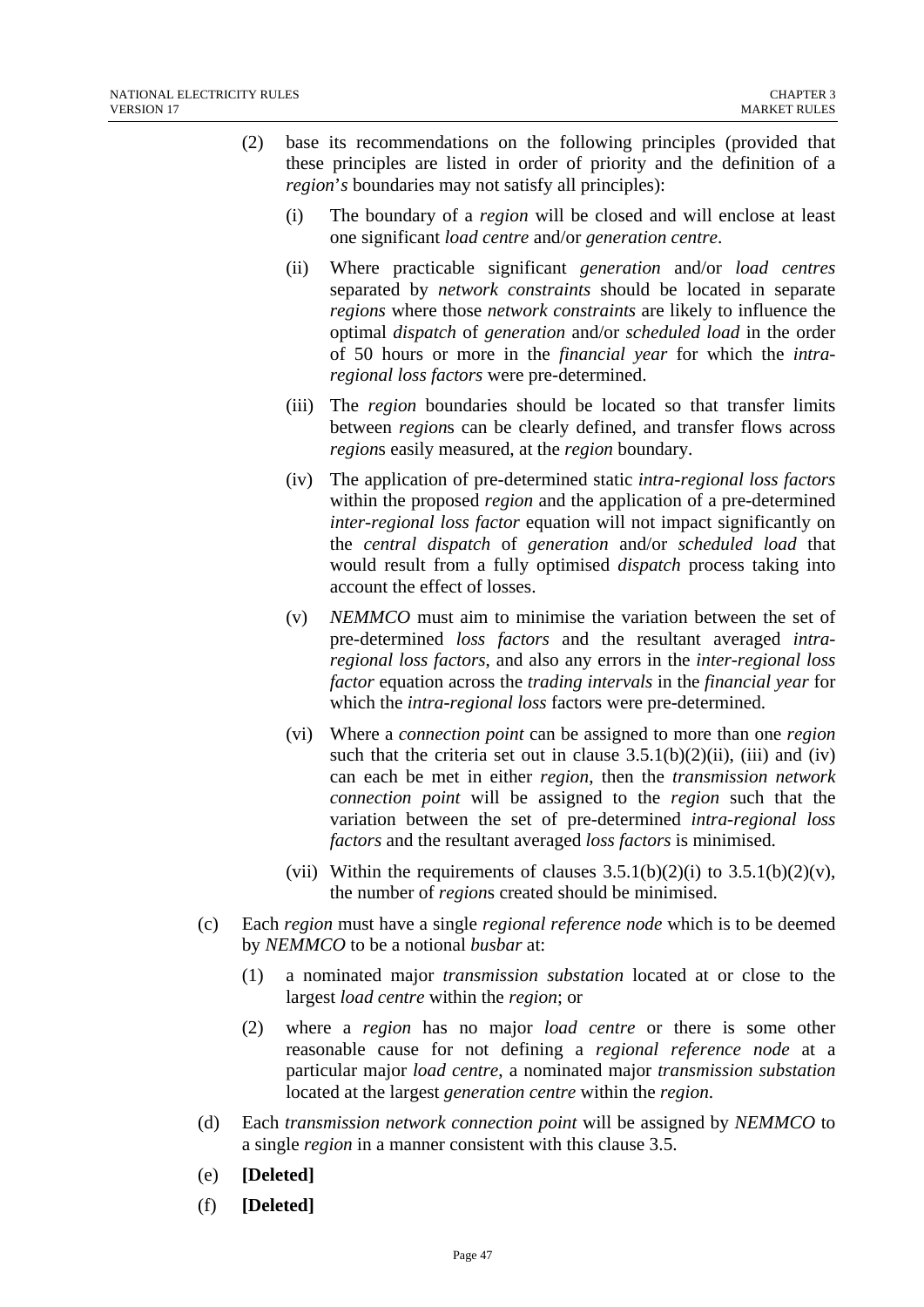### **3.5.2 Revision of boundaries and regional reference nodes**

If, within a *region*, circumstances change so that the criteria set out in clause 3.5.1(b)(2) are no longer achieved, then the boundaries of the *region* must be reviewed by *NEMMCO* and, if necessary, the boundaries may be altered and/or a new *region* may be formed in accordance with clause 3.5.1.

#### **3.5.3 Alteration and notification of regions**

- (a) If *NEMMCO* in its reasonable discretion determines that the current definition of a *region* or location of a *regional reference node* materially fails to satisfy the criteria specified in clause 3.5.1 and is likely to continue to do so, *NEMMCO* may alter the boundary of a *region* or the location of a *regional reference node*:
	- (1) after consulting with *Market Participants* in accordance with the *Rules consultation procedures*;
	- (2) with the approval of the *AEMC*; and
	- (3) in accordance with this clause 3.5.
- (b) A change in the boundaries of any *region* or the location of a *regional reference node* will not take effect until the date determined by *NEMMCO*, which must be a minimum of one year after the date the *AEMC* approves such a change.
- (c) **[Deleted]**

#### **3.5.4 Commencement of clauses 3.5.2 and 3.5.3**

Clauses 3.5.2 and 3.5.3 do not come into operation until declared to do so by the *AEMC* in a written notice published in the South Australian Government Gazette.

### **3.5.5 Publication of regions by NEMMCO**

*NEMMCO* must maintain, review and, by 1 April each year, *publish* a list of all *region*s, *regional reference node*s and the *region* to which each *market connection point* is assigned as determined or approved by the *AEMC* for alteration, under this rule 3.5 and rule 3.6 ('the *Regions Publication*').

#### **3.5.6 Abolition of Snowy region**

(a) In this clause 3.5.6:

**current** *Regions Publication* means the document published by *NEMMCO*  entitled "List of Regional Boundaries and Marginal Loss Factors for the 2007/08 Financial Year".

**New South Wales** *region* comprises the *region* as identified in the current *Regions Publication*.

**Snowy** *region* comprises the *region* as identified in the current *Regions Publication*.

**Victoria** *region* comprises the *region* as identified in the current *Regions Publication*.

- (b) Despite any other provision of the *Rules*, at 00:00 hours *EST* on 1 July 2008:
	- (1) the Snowy *region* is abolished;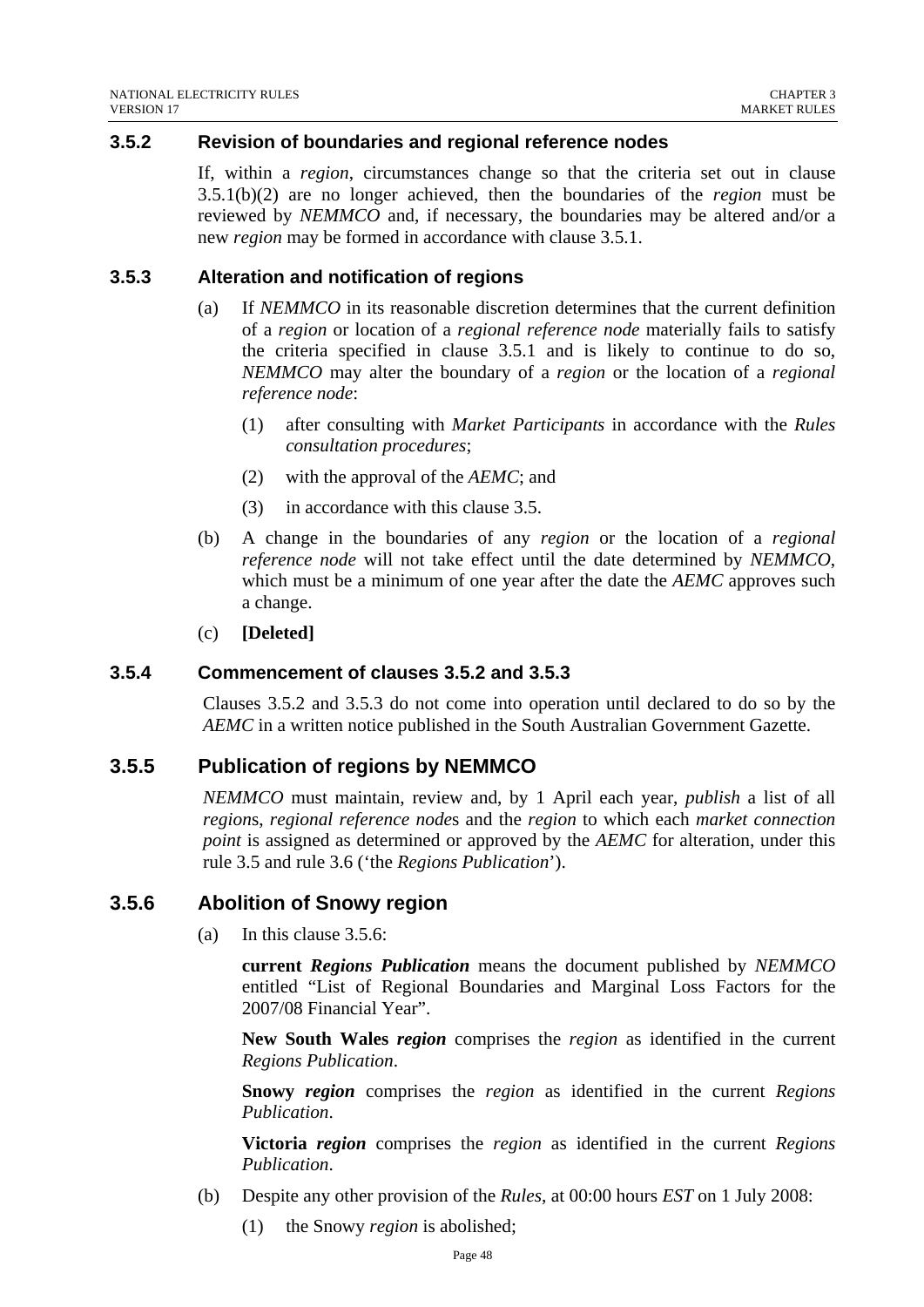- (2) the *regional reference node* known as the Murray 330kV node is abolished;
- (3) the New South Wales *region* and the Victoria *region* are modified by the allocation of the *loads* and *generators* to each *region* as set out in clause 11.13.8; and
- (4) the location of the *region* boundary between the New South Wales *region* and the Victoria *region* is as set out in clause 11.13.9.
- (c) For the avoidance of doubt:
	- (1) the *regional reference node* (known as the Sydney West 330kV node) for the New South Wales *region;* and
	- (2) the *regional reference* node *(*known as the Thomastown 66kV node) for the Victoria *region,*

are not affected by the abolition of the *regional reference node* known as the Murray 330kV node for the Snowy *region*.

## **3.6 Network Losses and Constraints**

#### **3.6.1 Inter-regional losses**

- (a) *Inter-regional losses* are *electrical energy losses* due to a notional transfer of electricity through *regulated interconnectors* from the *regional reference node* in one *region* to the *regional reference node* in an adjacent *region*.
- (b) *Inter-regional loss factors*:
	- (1) describe the *marginal electrical energy losses* for electricity transmitted through *regulated interconnectors* from a *regional reference node* in one *region* to the *regional reference node* in an adjacent *region* for a particular time period and a defined range of operating conditions;
	- (2) to apply between each pair of adjacent *regional reference nodes* are to be determined as part of the *central dispatch* process using *inter-regional loss factor* equations derived in accordance with the methodology determined by *NEMMCO* pursuant to clause 3.6.1(c); and
	- (3) are to be used in the *central dispatch* process as a notional adjustment to relate the prices of electricity at *regional reference nodes* in adjacent *regions* so as to reflect the cost of *inter-regional losses*.
- (c) *NEMMCO* must determine, *publish* and maintain, in accordance with the *Rules consultation procedures*, a methodology for the determination of *inter-regional loss factor* equations for a *financial year*, describing *inter-regional loss factors*  between each pair of adjacent *regional reference nodes* in terms of significant variables.
- (d) In preparing the methodology for the determination of *inter-regional loss factor* equations referred to in clause 3.6.1(c), *NEMMCO* must implement the following principles:
	- (1) *Inter-regional loss factor* equations are to apply for a *financial year*.
	- (2) *Inter-regional loss factor* equations must be suitable for use in *central dispatch*.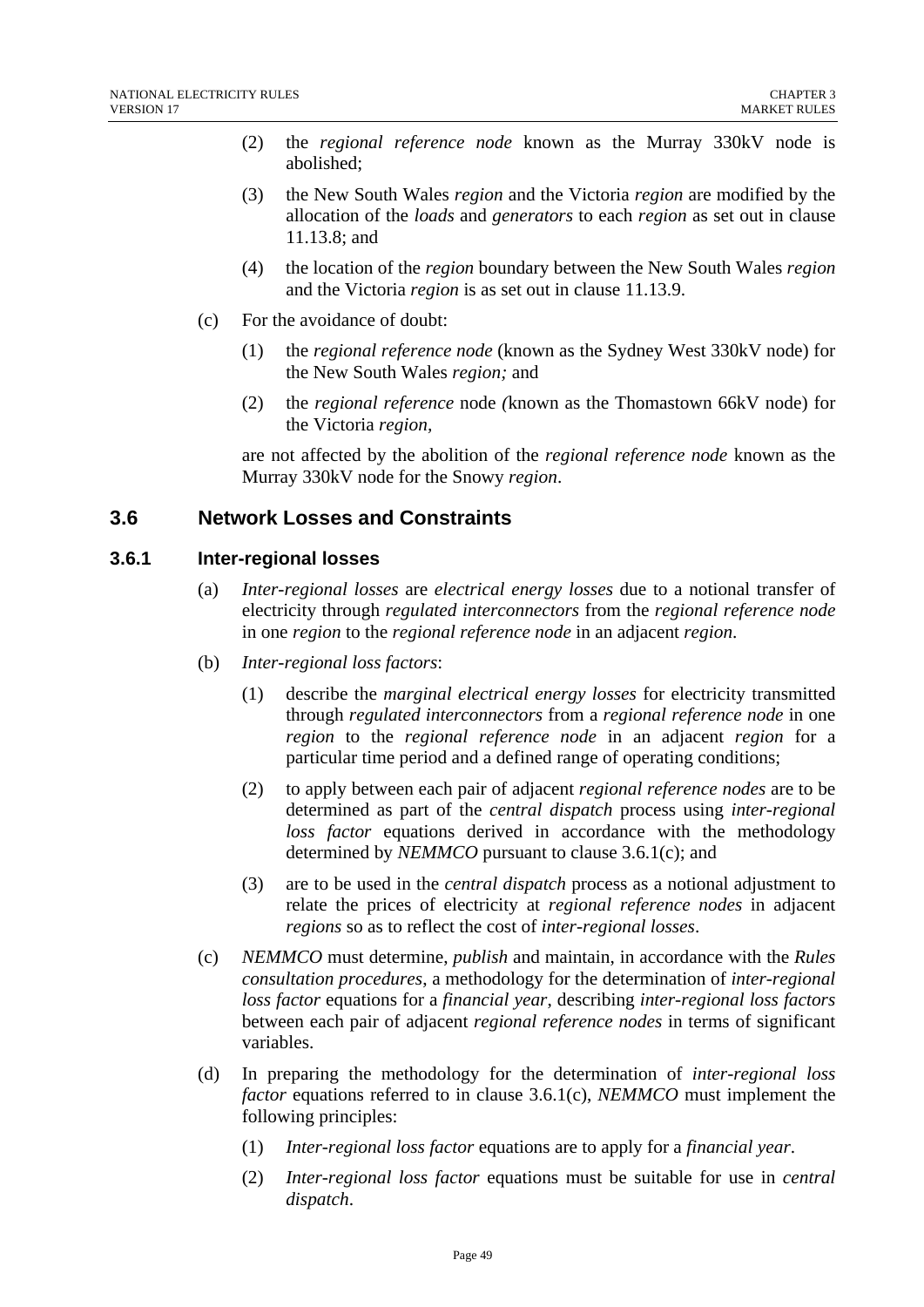- (3) *Inter-regional loss factors* are determined as part of the *central dispatch*  process using *inter-regional loss factor* equations. The *inter-regional loss factors* must:
	- (i) as closely as is reasonably practicable, describe the *marginal electrical energy losses* for electricity transmitted through the relevant *regulated interconnector* between the 2 relevant *regional reference nodes* in adjacent *regions* for each *trading interval* of the *financial year* in respect of which the relevant *inter-regional loss factor* equations apply; and
	- (ii) aim to minimise the impact on the *central dispatch* process of *generation* and *scheduled load* as compared to the *dispatch* of *generation* and *scheduled load* which would result from a fully optimised dispatch process taking into account the effect of losses.
- (4) *Inter-regional loss factor* equations are determined using forecast *load* and *generation* data and, if required, modelled *load* and *generation* data for the *financial year* in which the *inter-regional loss factor* equations are to apply. The forecast *load* and *generation* data and modelled *load* and *generation* data, if any, used must be that *load* and *generation* data prepared by *NEMMCO* pursuant to clause 3.6.2A.
- (5) *Inter-regional loss factor* equations are determined by applying regression analysis to the *load* and *generation* data referred to in clause  $3.6.1(d)(4)$  to determine:
	- (i) the variables which have a significant effect on the *marginal electrical energy losses* for electricity transmitted through each *regulated interconnector* for both directions of flow on those *regulated interconnectors*; and
	- (ii) the parameters that represent the relationship between each of those variables and the *marginal electrical energy losses*.
- (e) *NEMMCO* must determine the *inter-regional loss factor* equations used to calculate *inter-regional loss factors* in each *financial year* in accordance with the methodology prepared and *published* by *NEMMCO* under clause 3.6.1(c).
- (f) *NEMMCO* must *publish* the *inter-regional loss factor* equations determined under clause 3.6.1(e) by 1 April prior to the *financial year* in which they are to apply.

### **3.6.2 Intra-regional losses**

- (a) *Intra-regional losses* are *electrical energy losses* that occur due to the transfer of electricity between a *regional reference node* and *transmission network connection points* in the same *region*.
- (b) *Intra-regional loss factors*:
	- (1) notionally describe the *marginal electrical energy losses* for electricity transmitted between a *regional reference node* and a *transmission network connection point* in the same *region* for a defined time period and associated set of operating conditions;
	- (2) will be a single static *intra-regional loss factor* that applies for a *financial year* derived in accordance with the methodology determined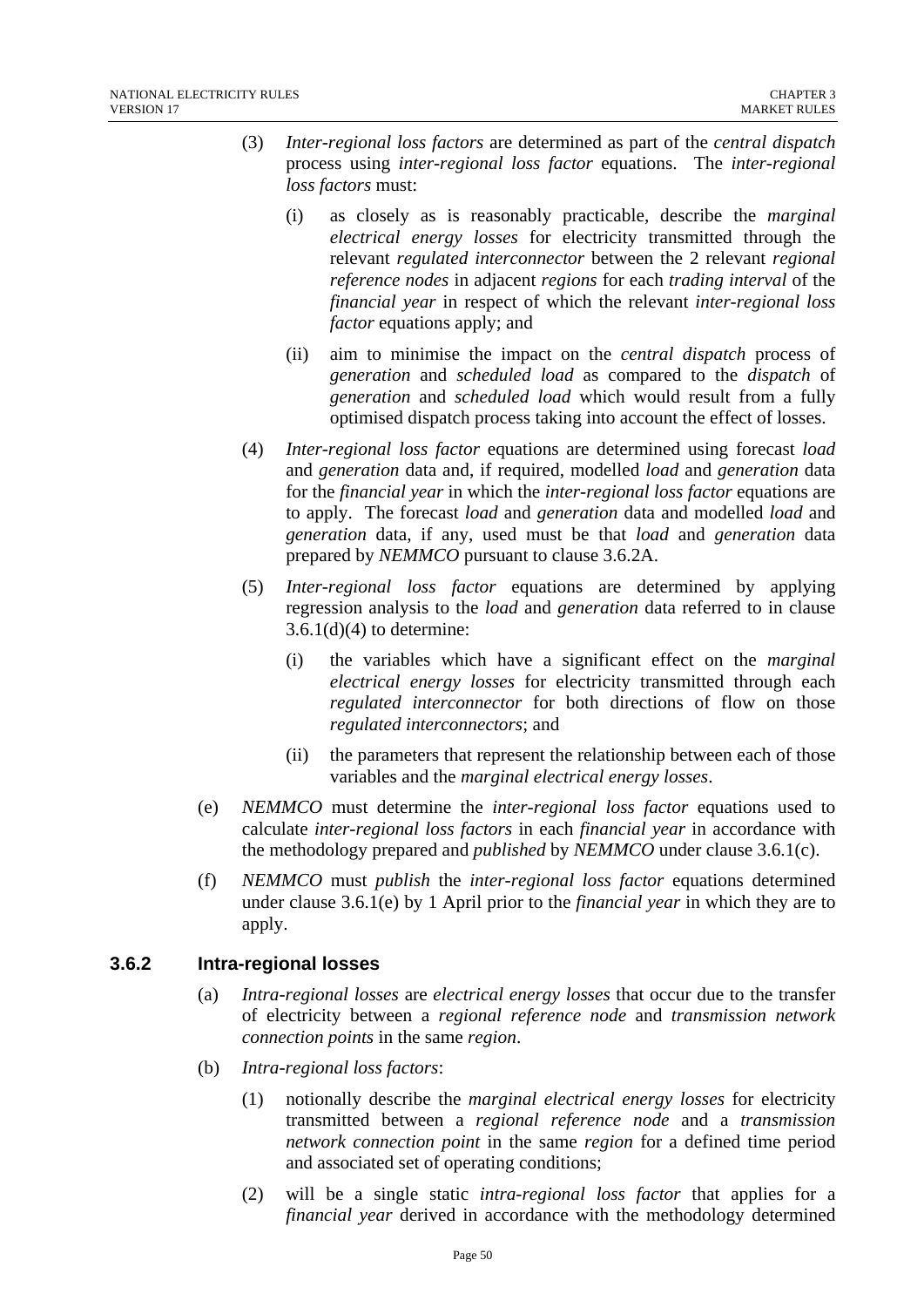by *NEMMCO* pursuant to clause 3.6.2(d) for each *transmission network connection point*; and

- (3) may, with the agreement of the *Jurisdictional Regulator*, be averaged over an adjacent group of *transmission network connection points* within a single *region*. If averaging is used, the relevant *transmission network connection points* will be collectively defined as a *virtual transmission node* with a *loss factor* calculated as the volume weighted average of the *transmission loss factors* of the constituent *transmission network connection points*.
- (c) An *intra-region*al *loss factor* is to be used as a price multiplier that can be applied to the *regional reference price* to determine the *local spot price* at each *transmission network connection point* and *virtual transmission node*.
- (d) *NEMMCO* must determine, *publish* and maintain, in accordance with *Rules consultation procedures*, a methodology for the determination of *intra-regional loss factors* to apply for a *financial year* for each *transmission network connection point*.
- (e) In preparing the methodology referred to in clause 3.6.2(d), *NEMMCO* must implement the following principles:
	- (1) *Intra-regional loss factors* are to apply for a *financial year*.
	- (2) An *intra-regional loss factor* must, as closely as is reasonably practicable, describe the average of the *marginal electrical energy losses* for electricity transmitted between a *transmission network connection point* and the *regional reference node* in the same *region* for each *trading interval* of the *financial year* in which the *intra-regional loss factor* applies.
	- (2A) *Intra-regional loss factors* must aim to minimise the impact on the *central dispatch* process of *generation* and *scheduled load* compared to that which would result from a fully optimised dispatch process taking into account the effect of losses.
	- (3) Forecast *load* and *generation* data for the *financial year* for which the *intra-regional loss factor* is to apply must be used. The forecast *load* and *generation* data used must be that *load* and *generation* data prepared by *NEMMCO* pursuant to clause 3.6.2A.
	- (4) The *load* and *generation* data referred to in clause 3.6.2(e)(3) must be used to determine *marginal loss factors* for each *transmission network connection point* for each *trading interval* in the *financial year* to which the *load* and *generation* data relates.
	- (5) The *intra-regional loss factor* for each *transmission network connection point* is determined using a volume weighted average of the *marginal loss factors* for the *transmission network connection point*.
	- (6) In determining the *intra-regional loss factor* for a *transmission network connection point*, flows in *network elements* that solely or principally provide *market network services* will be treated as invariant, as the methodology is not seeking to calculate the *marginal losses* within such *network elements*.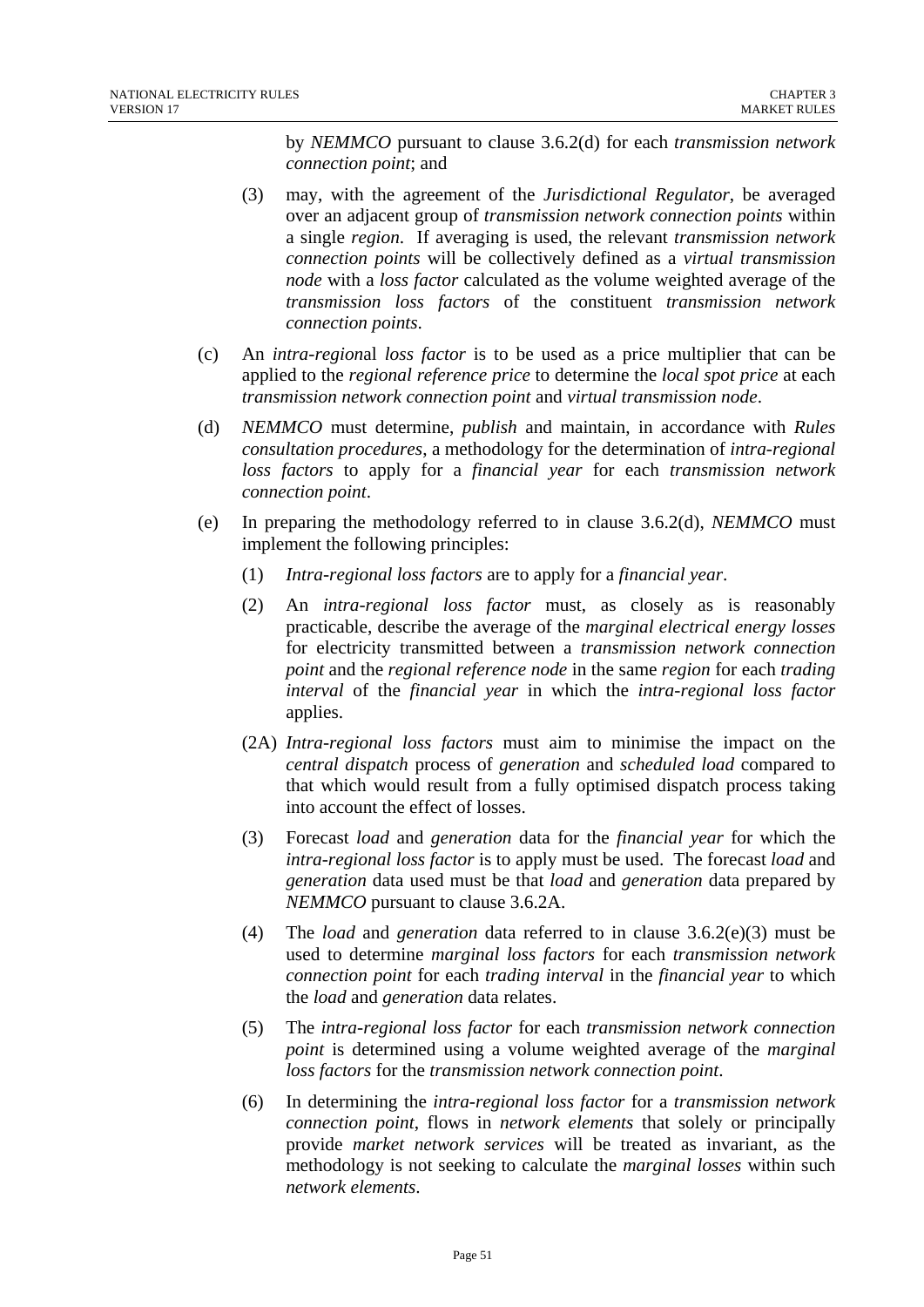- (f) *NEMMCO* must calculate *intra-regional loss factors* for each *transmission network connection point* for each *financial year* in accordance with the methodology prepared and published by *NEMMCO* under clause 3.6.2(d).
- (f1) By 1 April in each year, *NEMMCO* must *publish* the *intra-regional loss factors* revised under clause 3.6.2(f) and to apply for the next *financial year*.
- (g) *NEMMCO* must, in accordance with the *Rules consultation procedures*, determine, *publish* and maintain the methodology which is to apply to the calculation of average *transmission loss factors*, determined in accordance with clause 3.6.2(b)(3), for each *virtual transmission node* proposed by a *Distribution Network Service Provider.*
- (h) As soon as practicable after the *publication* of the methodology referred to in clause  $3.6.2(g)$ , and thereafter by 1 April in each year, *NEMMCO* must calculate and *publish* the *transmission loss factors* for each *virtual transmission node*, determined in accordance with clause 3.6.2(b)(3), that are to apply for the next *financial year*.
- (i) Notwithstanding clauses 3.6.2(a) to (f1), *NEMMCO* must:
	- (1) determine an *intra-regional loss factor* in the *financial year* in which the *intra-regional loss factor* is to apply for a *transmission network connection point* which is established in that *financial year* in accordance with the procedure for establishing *connection* set out in rule 5.3, provided that *NEMMCO* did not determine an *intra-regional loss factor* for the *transmission network connection point* pursuant to clause 3.6.2(f1) in the *financial year* preceding that in which the *connection point* is established; or
	- (2) revise an *intra-regional loss factor* in the *financial year* in which the *intra-regional loss factor* is to apply for a *transmission network connection point* which is modified in that *financial year* in accordance with the procedure for modifying *connection* set out in rule 5.3, provided that, in *NEMMCO*'s reasonable opinion, the modification to that *connection point* results in a material change in the capacity of the *connection point*.
- (j) *NEMMCO* must, where required to determine the *intra-regional loss factor* for an established or modified *transmission network connection point* under clause 3.6.2(i), do so as far as practicable in accordance with the methodology *published* by *NEMMCO* pursuant to clause 3.6.2(d).
- (k) For the purposes of clause 3.6.2(j), the forecast *load* and *generation* data used to calculate the *intra-regional loss factor* for the *transmission network connection point* must be determined using the forecast *load* and *generation* data determined by *NEMMCO* under clause 3.6.2A for other *transmission network connection points* in the same *region* for that *financial year* adjusted to take into account the effect of the established or modified *connection point*. Notwithstanding this clause 3.6.2(k), *Registered Participants* must comply with their obligations with respect to the provision of information to *NEMMCO*, for the purpose of determining new or revised *intra-regional loss factors* for *connection points* that are established or modified during the *financial year* in which the *intra-regional loss factors* are to apply, specified by the methodology developed and *published* by *NEMMCO* under clause 3.6.2A.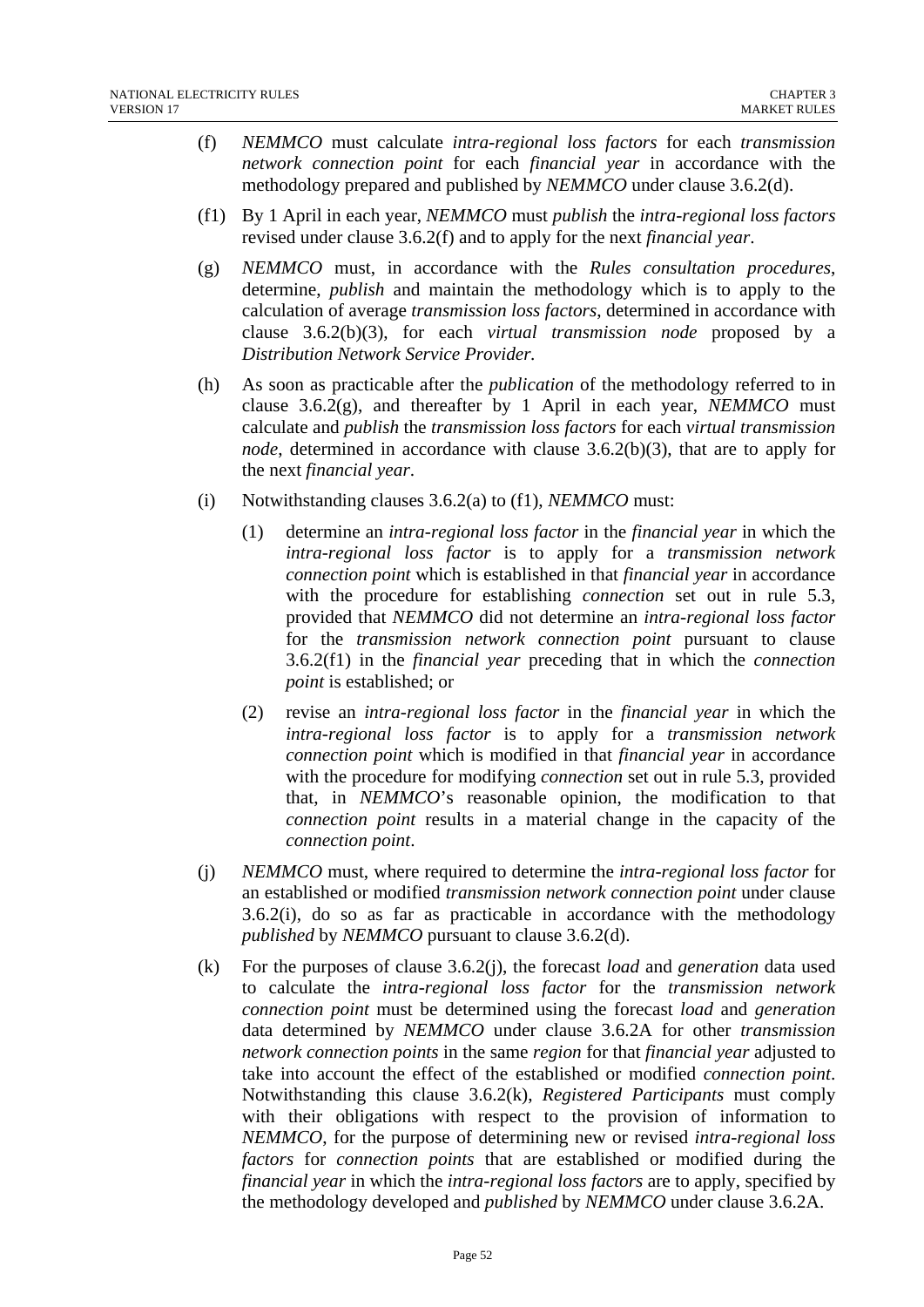- (l) In the case of a *connection point* that is established in the *financial year* in which the *intra-regional loss factor* is to apply:
	- (1) the *intra-regional loss factor* determined by *NEMMCO* in accordance with clause 3.6.2(i) will apply from the time the *intra-regional loss factor* is determined and *published* by *NEMMCO*; and
	- (2) *NEMMCO* must use reasonable endeavours to determine and *publish* the *intra-regional loss factor* at least 45 *business days* prior to the commencement of operation of the established *connection point*, where the relevant *Registered Participants* comply with any applicable requirements and deadlines for the provision of information to *NEMMCO* specified by the methodology *published* by *NEMMCO* under clause 3.6.2A.
- (m) In the case of a *connection point* that is modified in the *financial year* in which the *intra-regional loss factor* is to apply:
	- (1) the *intra-regional loss factor* determined by *NEMMCO* in accordance with clause 3.6.2(i) will apply from the date when the modification to the *connection point* takes effect; and
	- (2) *NEMMCO* must use reasonable endeavours to *publish* the *intra-regional loss factor* at least 45 *business days* prior to the date when the modification to the *connection point* takes effect, where the relevant *Registered Participants* comply with any applicable requirements and deadlines for the provision of information to *NEMMCO* specified by the methodology *published* by *NEMMCO* under clause 3.6.2A.
- (n) For the avoidance of doubt, where *NEMMCO* determines an *intra-regional loss factor* for a *transmission network connection point* under clause 3.6.2(i), which is to apply in the *financial year* in which the *transmission network connection point* is established or modified, the *intra-regional loss factors* for all other *transmission network connection points* for that *financial year*, determined in accordance with clauses 3.6.2(a) to (g), must remain unchanged.

## **3.6.2A Load and generation data used to determine inter-regional loss factor equations and intra-regional loss factors**

- (a) *NEMMCO* must prepare *load* and *generation* data for each *financial year* to be used in both the determination of *inter-regional loss factor* equations under clause 3.6.1 and *intra-regional loss factors* under clause 3.6.2 in accordance with the methodology determined, *published* and maintained by *NEMMCO* for this purpose, under clause 3.6.2A(b).
- (b) *NEMMCO* must determine*, publish* and maintain, in accordance with the *Rules consultation procedures*, a methodology for:
	- (1) forecasting the *load* and *generation* data to be used in both the determination of *inter-regional loss factor* equations and *intra-regional loss factors*, including new or revised *intra-regional loss factors* for *connection points* that are established or modified, respectively, during the *financial year* in which the *intra-regional loss factors* are to apply;
	- (2) modelling additional *load* and *generation* data, where required, to be used in determining *inter-regional loss factor* equations; and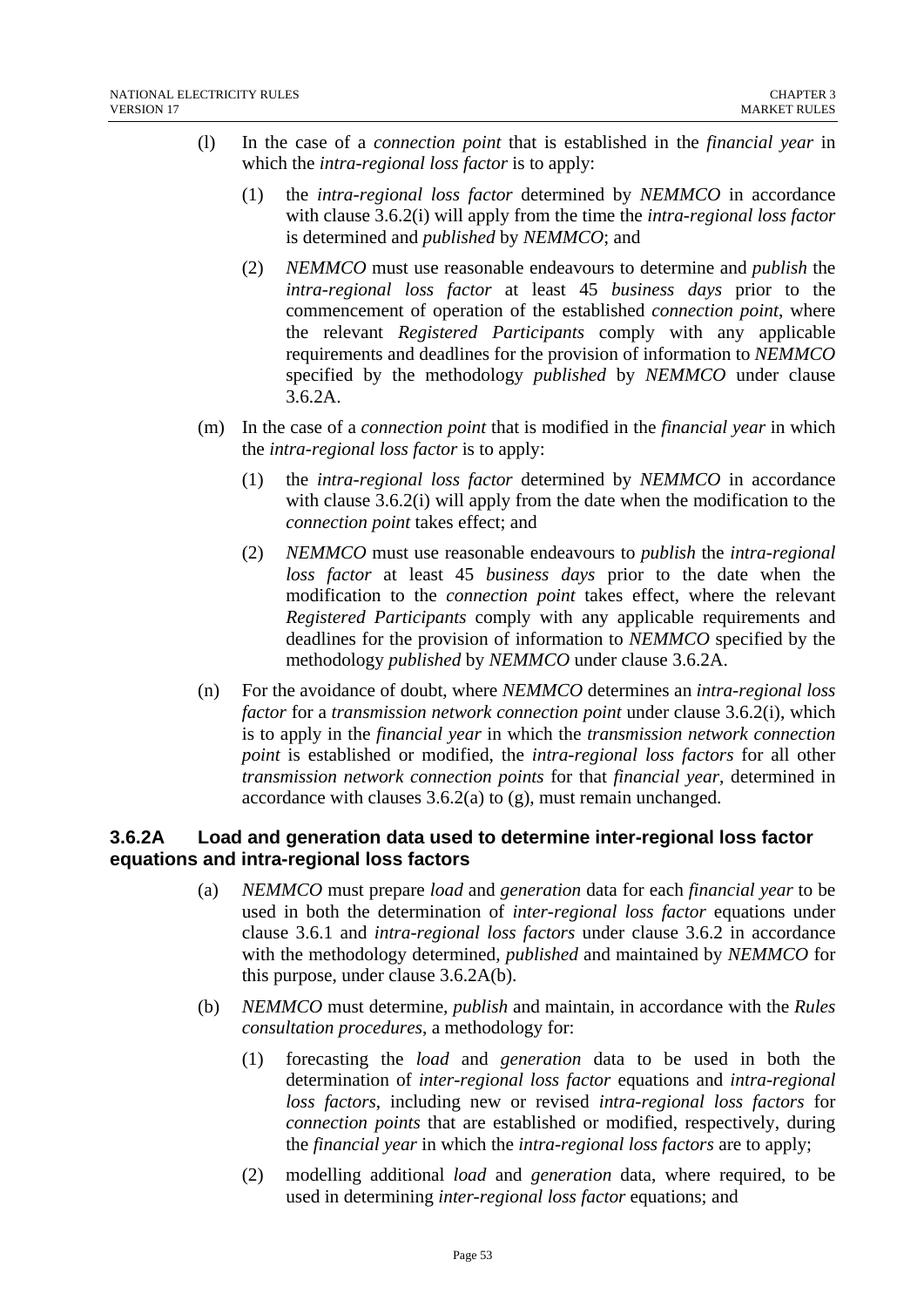- (3) the collection of relevant data from *Registered Participants*, including without limitation deadlines for the provision of that data by *Registered Participants.*
- (c) The methodology developed and *published* by *NEMMCO* under clause 3.6.2A(b) must specify information reasonably required by *NEMMCO* to fulfil its obligations under clause 3.6.2A, including without limitation historic *load* and *generation* data, forecast *energy* and *maximum demand* data for a *connection point* and forecast data for any new *loads*. In particular, the methodology must specify information to be provided by *Registered Participants* that is in addition to the information provided by those *Registered Participants* under other provisions of the *Rules*.
- (d) In preparing the methodology for forecasting and modelling *load* and *generation* data under clause 3.6.2A(b), *NEMMCO* must implement the following principles:
	- (1) The forecast *load* and *generation* data must be representative of expected *load* and *generation* in the *financial year* in which the *inter-regional loss factor* equations or *intra-regional loss factors* are to apply having regard to:
		- (i) actual *load* and *generation* data available for a 12 month period defined by the methodology with the objective to use the most recent *load* and *generation* data practicable;
		- (ii) projected *load* growth between each calendar month to which the actual *load* and *generation* data referred to in clause 3.6.2A(d)(1)(i) relates and the same calendar month in the *financial year* for which the forecast *load* and *generation* data is determined; and
		- (iii) the projected *network* configuration and projected *network*  performance for the *financial year* in which the *inter-regional loss factor* equation or *intra-regional loss factor*, as the case may be, is to apply.
	- (2) Additional modelled *load* and *generation* data sets must only be used:
		- (i) in the determination of *inter-regional loss factor* equations under clause 3.6.1; and
		- (ii) where the range of forecast *load* and *generation* data is not sufficient to derive *inter-regional loss factor* equations to apply over the full range of transfer capability of the *regulated interconnector*.
- (e) *Registered Participants* must comply with the obligations to provide information set out in the methodology developed and *published* by *NEMMCO* under this clause 3.6.2A, including the deadlines for the provision of that information and any other obligations with respect to the provision of that information set out in the methodology.

### **3.6.3 Distribution losses**

- (a) *Distribution losses* are *electrical energy losses* incurred in the conveyance of electricity over a *distribution network*.
- (b) *Distribution loss factors*: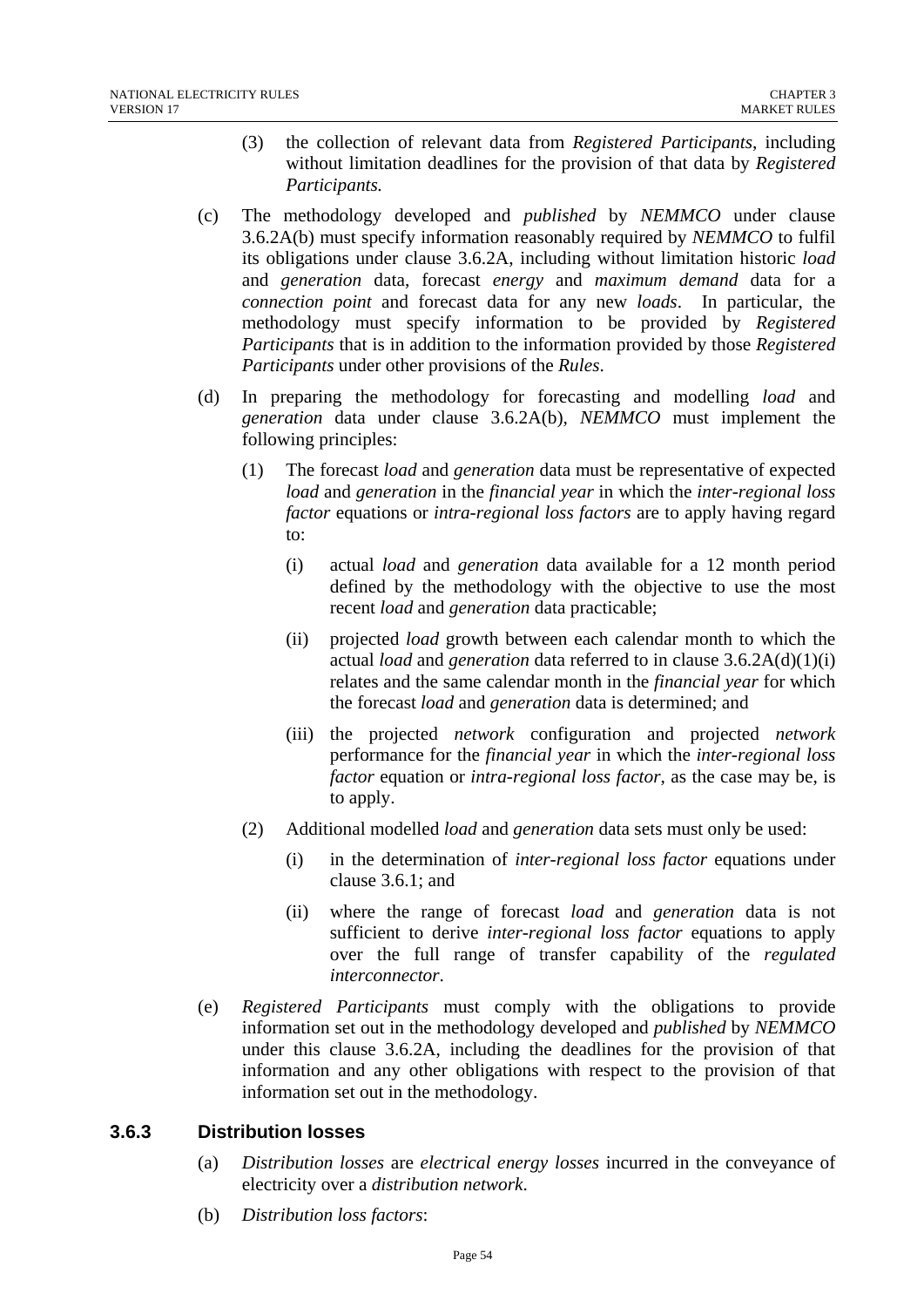- (1) notionally describe the *average electrical energy losses* for electricity transmitted on a *distribution network* between a *distribution network connection point* and a *transmission network connection point* or *virtual transmission node* for the financial year in which they apply;
- (2) will be either:
	- (i) a site specific *distribution loss factor* derived in accordance with the methodology determined by the *Jurisdictional Regulator* or the *Distribution Network Service Provider* pursuant to clause 3.6.3(h), for each *distribution network connection point* of the following types:
		- (A) a *connection point* for an *embedded generating unit* with actual *generation* of more than 10MW, based on the most recent data available for a consecutive 12 month period at the time of determining the *distribution loss factor*. Where relevant data is not available for a consecutive 12 month period as a *distribution network connection point* is newly established or has been modified, a *Network Service Provider* may determine whether an *embedded generating unit* has *generation* of more than 10MW, based on its best projection of *generation* in the *financial year* in which the *distribution loss factor* is to apply, taking into account the terms of the relevant *connection agreement*;
		- (B) a *connection point* for an end-user with actual or forecast *load* of more than 40GWh or an electrical demand of more than 10MW, based on the most recent data available for a consecutive 12 month period at the time of determining the *distribution loss factor*. Where relevant data is not available for a consecutive 12 month period as a *distribution network connection point* is newly established or has been modified, a *Network Service Provider* may determine whether an enduser has *load* of more than 40GWh or forecast *peak load* of more than 10MW, based on its best projection of *load* in the *financial year* in which the *distribution loss factor* is to apply, taking into account the terms of the relevant *connection agreement*;
		- (C) a *connection point* for a *market network service provider*; and
		- (D) a *connection point* between two or more *distribution networks*; or
	- (ii) derived, in accordance with the methodology determined by the *Jurisdictional Regulator* or the *Distribution Network Service Provider* pursuant to clause 3.6.3(h), using the volume weighted average of the *average electrical energy loss* between the *transmission network connection point* or *virtual transmission node*  to which it is assigned and each *distribution network connection point* in the relevant *voltage* class (determined in accordance with clause 3.6.3(d)(2)) assigned to that *transmission network connection point* or *virtual transmission node*, for all *connection points* on a *distribution network* not of a type described in clause  $3.6.3(b)(2)(i);$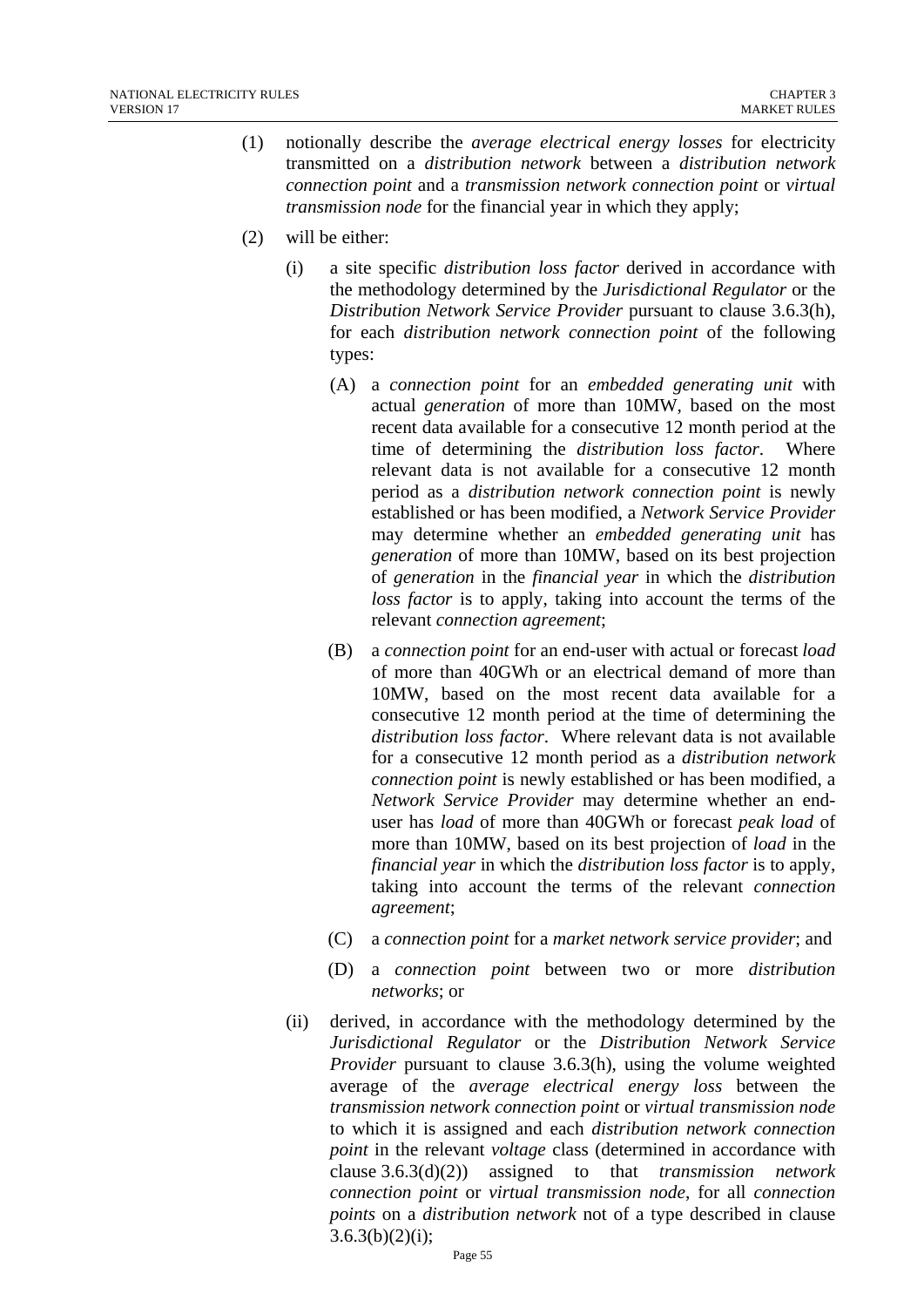- (3) are to be used in the settlement process as a notional adjustment to the electrical *energy*, expressed in MWh, flowing at a *distribution network connection point* in a *trading interval* to determine the *adjusted gross energy* amount for that *connection point* in that *trading interval*, in accordance with clause 3.15.4.
- (b1) Where a *Generator* meets the reasonable cost of the *Distribution Network Service Provider* in performing the necessary calculation in respect of a *generating unit* of up to 10MW or 40GWh per annum capacity, the *Distribution Network Service Provider* must calculate a site specific *distribution loss factor* that, notwithstanding any other provision of the *Rules* to the contrary, for the purposes of the *Rules* is to apply in respect of that *generating unit* on the same basis as applies for a *generating unit* of more than 10MW or 40GWh per annum capacity as though the *generating unit* were a unit of more than 10MW or 40GWh per annum capacity.
- (c) Each *Distribution Network Service Provider* must assign each *connection point* on its *distribution network*, of a type described in clause 3.6.3(b)(2)(i), to a single *transmission network connection point* taking into account normal *network* configurations and predominant *load* flows.
- (d) Each *Distribution Network Service Provider* must assign each *connection point* on its *distribution network*, not of a type described in clause 3.6.3(b)(2)(i):
	- (1) where practicable, to a single *transmission network connection point* or otherwise, to a *virtual transmission node*, taking into account normal network configurations and predominant *load* flows; and
	- (2) to a class of *distribution network connection points* based on the location of, *voltage* of and pattern of electrical *energy* flows at the *distribution network connection point*.
- (e) So far as practicable, the assignment of *connection points* on the *distribution network* to:
	- (1) *transmission network connection points* under clause 3.6.3(c); or
	- (2) *transmission network connection points* or *virtual transmission nodes* and a class of *distribution network connection points* under clause 3.6.3(d),

must be consistent with the geographic boundaries of the *pricing zones* determined in accordance with clause 6.5.2 for use in *distribution service* pricing, and the *voltage* levels incorporated within those *pricing zones*.

- (f) The assignment of *connection points* on a *distribution network*:
	- (1) to a single *transmission network connection point* under clause 3.6.3(c); or
	- (2) to a *transmission network connection point* or *virtual transmission node* and a class of *distribution network connection points* under clause 3.6.3(d),

is subject to the approval of the relevant *Jurisdictional Regulator* and the *Distribution Network Service Provider* must inform *NEMMCO* of such approved assignments.

Page 56 (g) *Distribution loss factors* must be determined by a *Distribution Network Service Provider* for all *connection points* on its *distribution network* either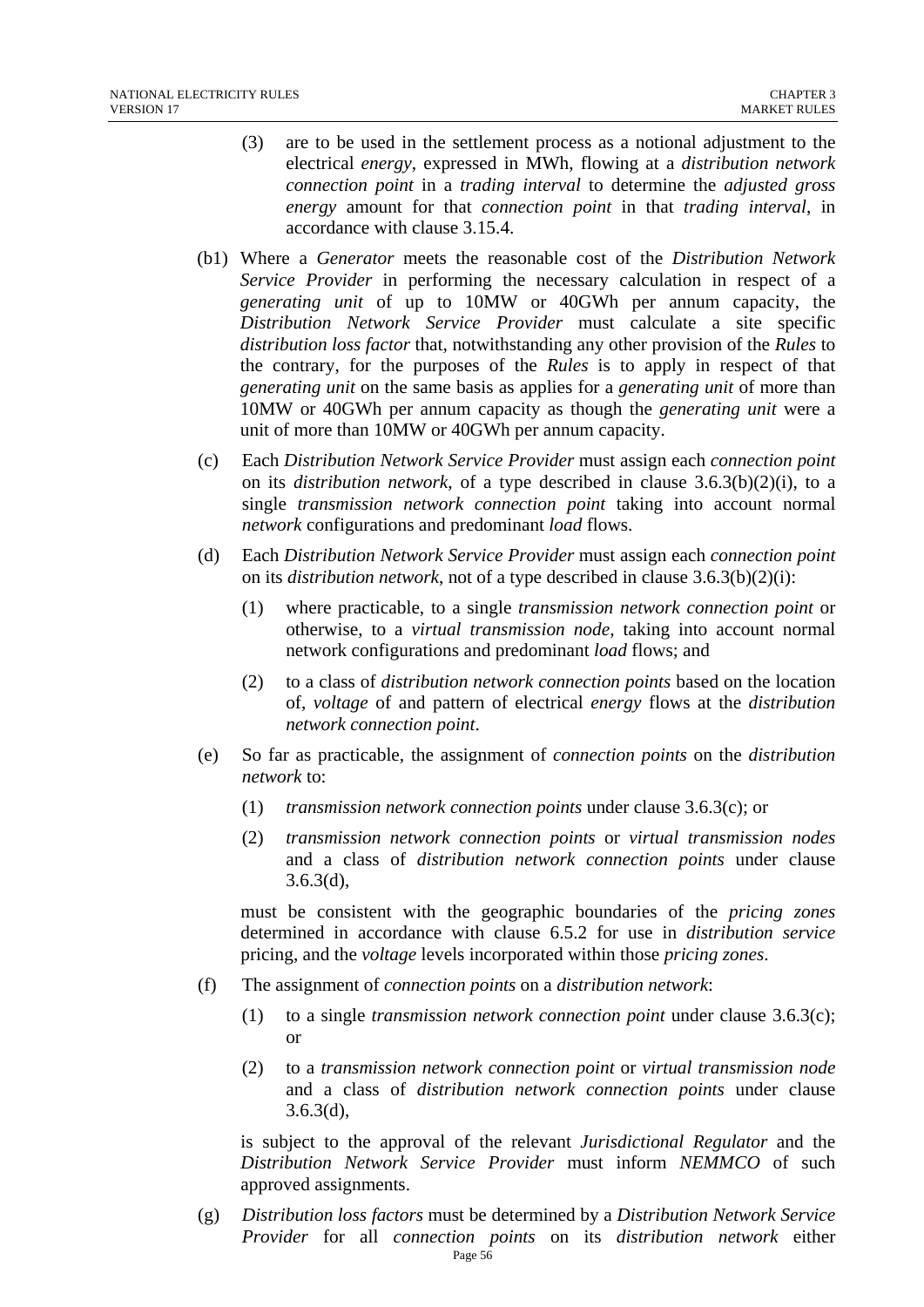individually, for all connection points assigned to a single *transmission network connection point* under clause 3.6.3(c), or collectively, for all *connection points* assigned to a *transmission network connection point* or a *virtual transmission node* and a particular *distribution network connection point* class under clause 3.6.3(d), in accordance with:

- (1) the methodology developed, *published* and maintained by the *Jurisdictional Regulator* for the determination of *distribution loss factors*; or
- (2) where the *Jurisdictional Regulator* has not *published* a methodology under clause 3.6.3(g)(1), the methodology developed, *published* and maintained by the *Distribution Network Service Provider* for the determination of *distribution loss factors*.
- (h) The methodology for the determination of *distribution loss factors* referred to in clause  $3.6.3(g)$  must be developed having regard to the following principles:
	- (1) The aggregate of the *adjusted gross energy* amounts for a *distribution network*, determined in accordance with clause 3.15.4 using the *distribution loss factors* for the *financial year* in which the *distribution loss factors* are to apply should equal, as closely as is reasonably practicable, the sum of:
		- A. the amount of electrical *energy*, expressed in MWh, flowing at all *connection points* in the *distribution network* in the *financial year* in which the *distribution loss factors* are to apply; and
		- B. the total *electrical energy losses* incurred on the *distribution network* in the *financial year* in which the *distribution loss factors* are to apply.
	- (2) The methodology used to determine *distribution loss factors* for a *financial year* should incorporate provisions requiring a *Distribution Network Service Provider* to undertake a reconciliation between the aggregate of the *adjusted gross energy* amounts for its *distribution network* for the previous *financial year* determined in accordance with clause 3.15.4 using the *distribution loss factors* that applied for *connection points* in that *distribution network* in the previous *financial year* and the sum of:
		- (i) the amount of electrical *energy*, expressed in MWh flowing, at all *connection points* in its *distribution network* in the previous *financial year*; and
		- (ii) the total *electrical energy losses* incurred on its *distribution network* in the previous *financial year*.
	- (3) The *distribution loss factor* for a *distribution network connection point*, other than those described in clause  $3.6.3(b)(2)(i)$ , is determined using a volume weighted average of the *average electrical energy loss* between the *transmission network connection point* or *virtual transmission node* to which it is assigned and each *distribution network connection point* in the relevant class of *distribution network connection points* assigned to that *transmission network connection point* or *virtual transmission node* for the *financial year* in which the *distribution loss factor* is to apply.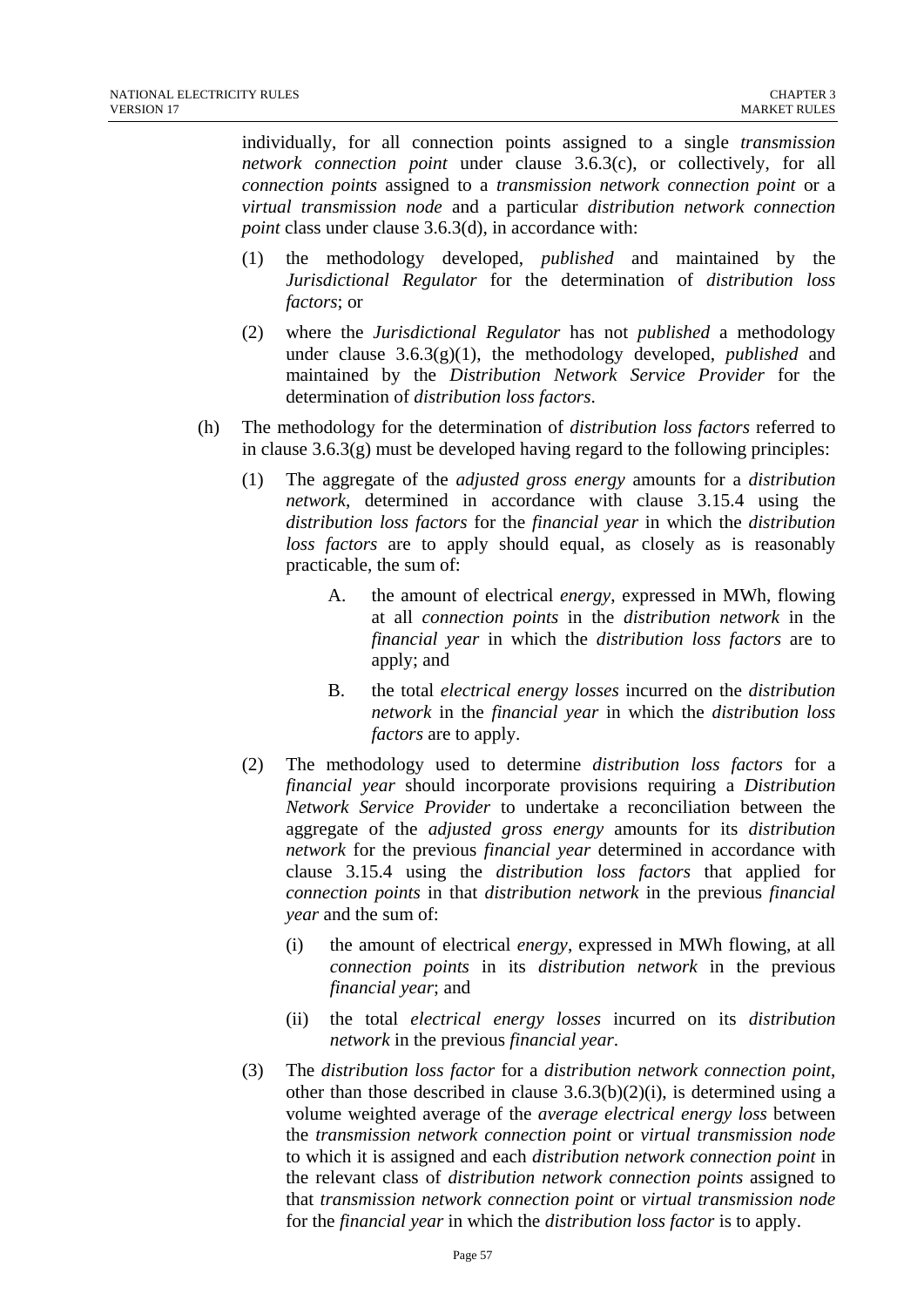- (4) The *distribution loss factor* for a *distribution network connection point* described in clause 3.6.3(b)(2)(i) is determined using the *average electrical energy loss* between the *distribution network connection point* and the *transmission network connection point* to which it is assigned in the *financial year* in which the *distribution loss factor* is to apply.
- (5) In determining the *average electrical energy losses* referred to in clauses 3.6.3(h)(3) and (4), the *Distribution Network Service Provider* must use the most recent actual *load* and *generation* data available for a consecutive 12 month period but may adjust this *load* and *generation* data to take into account projected *load* and / or *generation* growth in the *financial year* in which the *distribution loss factors* are to apply.
- (6) In determining *distribution loss factors*, flows in *network elements* that solely or principally provide *market network services* will be treated as invariant, as the methodology is not seeking to calculate the *marginal losses* within such *network elements*.
- (i) Each year the *Distribution Network Service Provider* must determine the *distribution loss factors* to apply in the next *financial year* in accordance with clause 3.6.3(g) and provide these to *NEMMCO* for *publication* by 1 April. Before providing the *distribution loss factors* to *NEMMCO* for *publication*, the *Distribution Network Service Provider* must obtain the approval of the relevant *Jurisdictional Regulator* for the *distribution loss factors* it has determined for the next *financial year*.

### **3.6.4 Network constraints**

- (a) Conveyance of electricity between *regions* through a *regulated interconnector* is *constrained* when for operational reasons it is not acceptable for the *regulated interconnector* to transfer the level of electricity between *regions* that would be transferred if the limitation was removed and the condition impacts on the *dispatch* of other *regulated interconnectors, generation, scheduled network services* or *loads.*
- (a1) Conveyance of electricity between *regions* by means of a *scheduled network service* is *constrained* when the *dispatch* of the relevant *scheduled network service* is limited by the notified available capacity or *ramp rate* and the limitation impacts on the *dispatch* of *generation, regulated interconnectors,*  other *scheduled network services* or *loads.*
- (b) Conveyance of electricity within a *region* is *constrained* when for operational reasons it is not acceptable for a *network* to transfer the level of electricity between different parts of the *region* that would be transferred if the limitation was removed and the condition impacts on the *dispatch* of *generation, scheduled network services* or *loads*.
- (c) For every *trading interval NEMMCO* must record any *constraints* including a description and the duration of the *constraint*.
- (d) Any *constraints* which occur within a *region* or between *regions* must be taken into account in the *dispatch* process under clause 3.8.10.

#### **3.6.5 Settlements residue due to network losses and constraints**

(a) *Settlements residue* will be allocated, and distributed or recovered by *NEMMCO* in accordance with the following principles: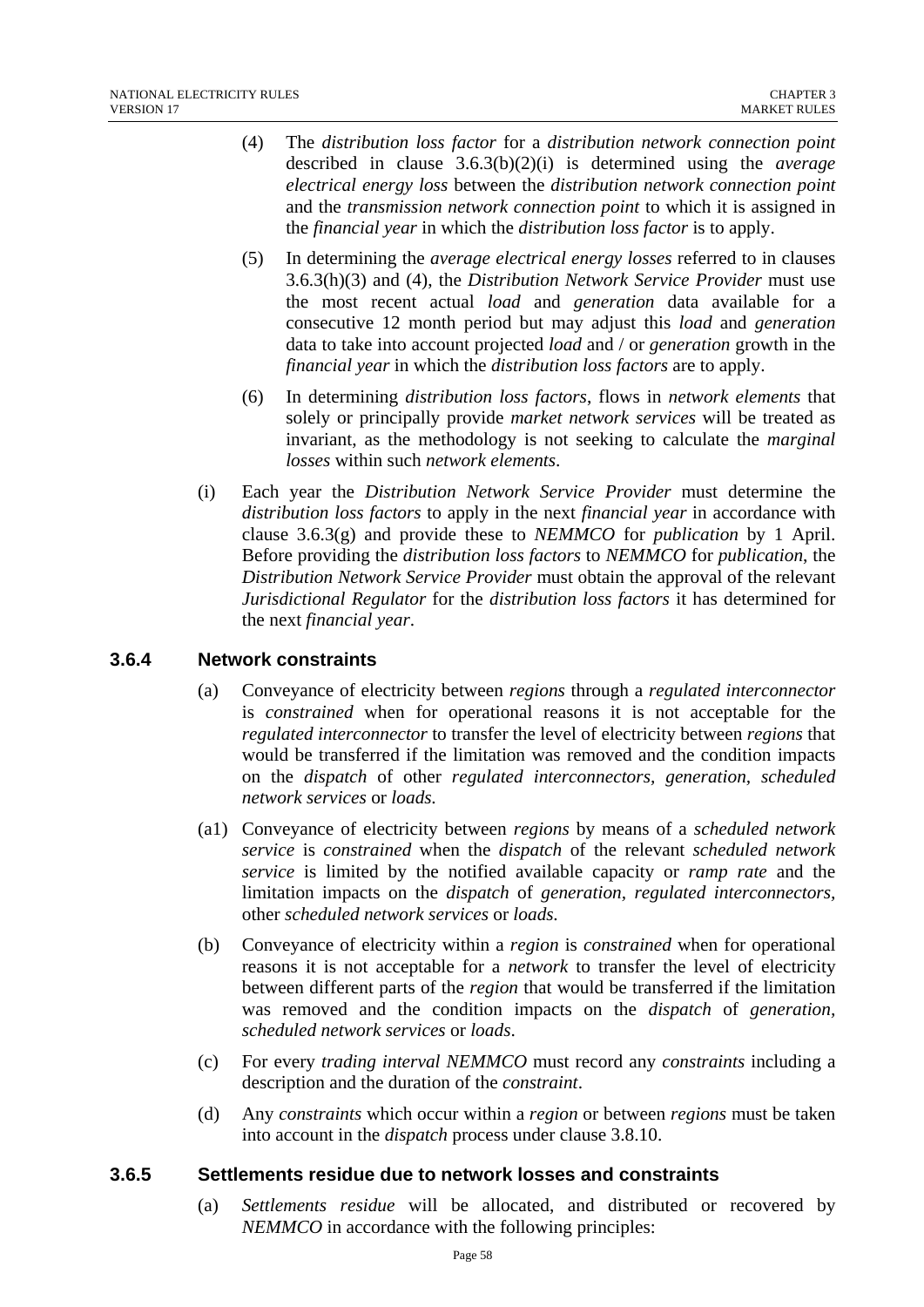- (1) full effect is to be given to the *jurisdictional derogations* contained in Chapter 9 relating to *settlements residue*;
- (2) the portion of the *settlements residue* attributable to *regulated interconnectors* (as adjusted to take into account the effect of any applicable *jurisdictional derogations* referred to in clause 3.6.5(a)(1)) will be distributed or recovered in accordance with rule 3.18;
- (3) the remaining *settlements residue*, including the portion of *settlements residue* due to *intra-regional loss factors*, will be distributed to or recovered from the appropriate *Transmission Network Service Providers*  (which will not include *Market Network Service Providers*);
- (4) subject to clause 3.6.5(c), if the *settlements residue* arising in respect of a *trading interval*, after taking into account any adjustment in accordance with clauses  $5.7.7(aa)(3)$  or (ab), is a negative amount, then the amount may be recovered:
	- (i) to the extent to which the *settlements residue* would have been distributed in accordance with clause 3.6.5(a)(2), from *eligible persons* participating in the *auctions* conducted under rule 3.18 either from positive *settlements residue* amounts arising in the same *billing period* or otherwise as part of future *auction expense fees*; and
	- (ii) from the *Network Service Provider* to which the *settlements residue* would have been distributed had it been a positive amount; and
- (4A) subject to clause 3.6.5(c), if the *settlements residue* arising in respect of a *trading interval*, after taking into account any adjustment in accordance with clause  $5.7.7(aa)(3)$  or (ab), is a negative amount, then:
	- (i) the whole or any part of the amount may be recovered from positive *settlements residue* amounts arising in the *billing period* in which the negative *settlements residue* arose; and
	- (ii) if the whole or a part of the amount is not recoverable under clause 3.6.5(a)(4A)(i), the unrecovered amount may be recovered from the proceeds of the first *auction* after that *billing period*; and
	- (iii) if the whole or a part of the amount is recoverable under neither clause  $3.6.5(a)(4A)(i)$  nor clause  $3.6.5(a)(4A)(ii)$ , the unrecovered amount may be recovered from the proceeds of successive *auctions* until the negative amount is recovered.
- (4B) subject to clause 3.6.5(a)(4A), interest costs incurred by *NEMMCO* in relation to any unrecovered negative *settlements residue* amounts referred to in clause 3.6.5(a)(4A) may be recovered:
	- (i) from proceeds of the first *auction* after the *billing period* in which the interest costs arose; and
	- (ii) if the whole or a part of the interest costs are not recoverable under clause 3.6.5(a)(4B)(i), unrecovered interest costs may be recovered from the proceeds of successive *auctions* until all the interests costs are recovered.
- (5) for the purposes of the distribution or recovery of *settlements residue* that is attributable to *regulated interconnectors*: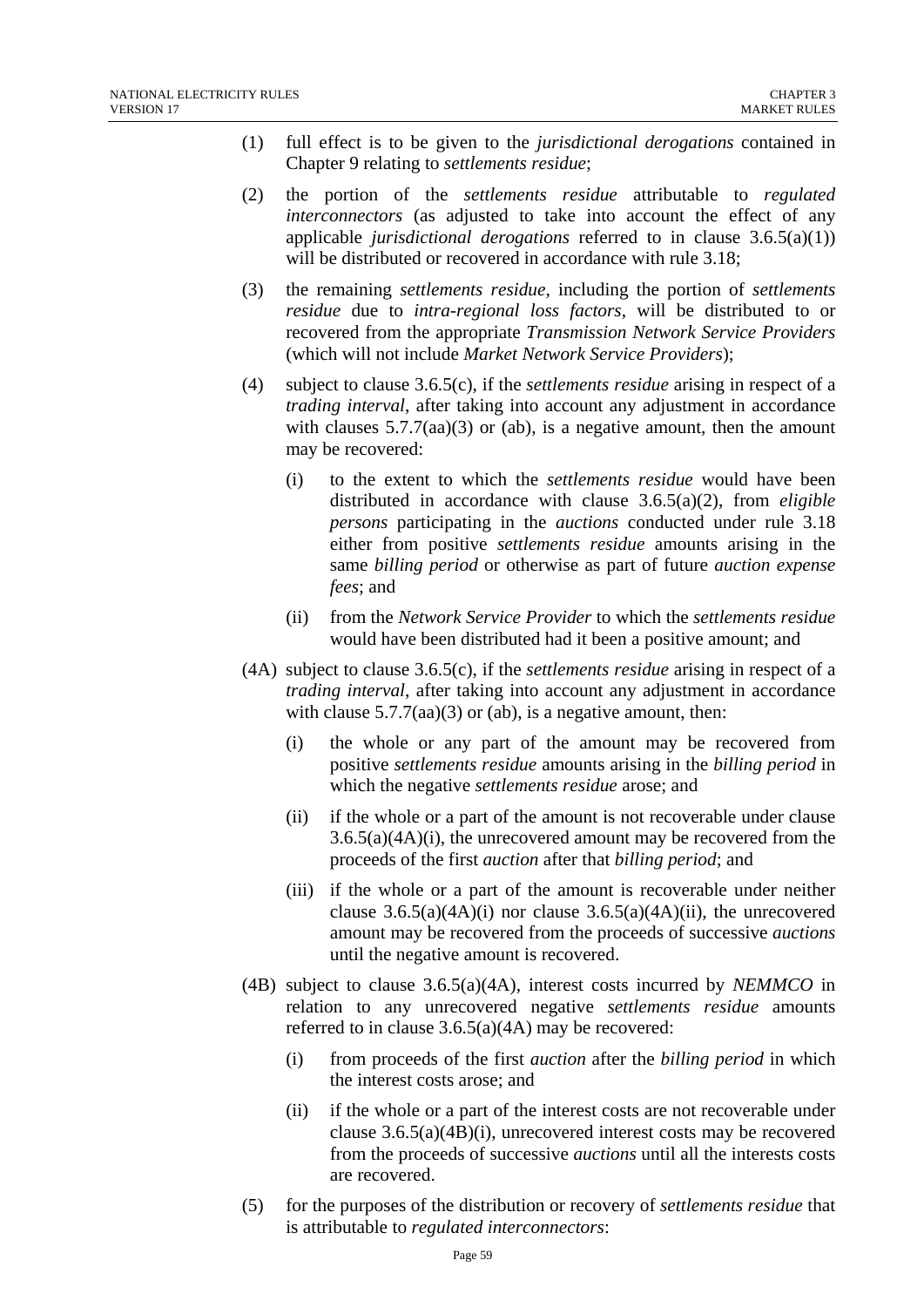- (i) all of the *settlements residue* relating to electricity that is transferred from one *region* (the "exporting region") to another *region* (the "importing region") must be allocated to *Network Service Providers* in respect of a *network* located in the importing region (or part of a *network* located in the importing region);
- (ii) the importing region must, in respect of the period from *market commencement* until the expiry date referred to in subparagraph (iv), pay a charge to the exporting region reflecting the extent of the use of a *network* located in the exporting region (or part of a *network* located in the exporting region) to transfer the electricity from the exporting region to the importing region;
- (iii) the amount of the charge described in subparagraph (ii) must not exceed the amount of the *settlements residue* referred to in subparagraph (i), and must be agreed between the *participating jurisdictions* in which the importing region and the exporting region are located; and
- (iv) the expiry date referred to in subparagraph (ii), means 1 July 2009 or the date of commencement of rules which make alternative provision in the *Rules* for inter-regional *settlements*, whichever is the earlier date; and
- (6) any portion of *settlements residue* distributed to a *Network Service Provider* or amount paid on that portion under clause 3.15.10A (if any), or rule 3.18 to a *Network Service Provider*, including any such payments as adjusted by a *routine revised statement* or *special revised statement* issued under rule 3.15, net of any portion of *settlements residue* recovered from the *Network Service Provider* in accordance with clause 3.6.5(a)(4), will be used to offset *network service* charges.
- (b) A *Transmission Network Service Provider* or its jurisdictional delegate is a *Market Participant* for the purposes of clause 3.3.1 and rule 3.15 (excluding clause 3.15.1(b)) but not otherwise.
- (c) Subject to clauses 11.1.1 and 11.1.2:
	- (i) clause  $3.6.5(a)(4)$  does not have effect during the period commencing on 1 July 2006 and ending at the last moment of 30 June 2009 but comes into effect again at the end of that period; and
	- (ii) clauses  $3.6.5(a)(4A)$  and  $(4B)$  expire at the end of that period.

# **3.7 Projected Assessment of System Adequacy**

### **3.7.1 Administration of PASA**

- (a) *NEMMCO* must administer medium term and short term *projected assessment of system adequacy processes* to be known as *PASA*.
- (b) The *PASA* is a comprehensive program of information collection, analysis, and disclosure of medium term and short term *power system security* prospects so that *Scheduled Generators* and *Market Participants* are properly informed to enable them to make decisions about *supply*, demand and *outages* of *transmission networks* in respect of periods up to 2 years in advance.
- (c) On a weekly basis *NEMMCO* must: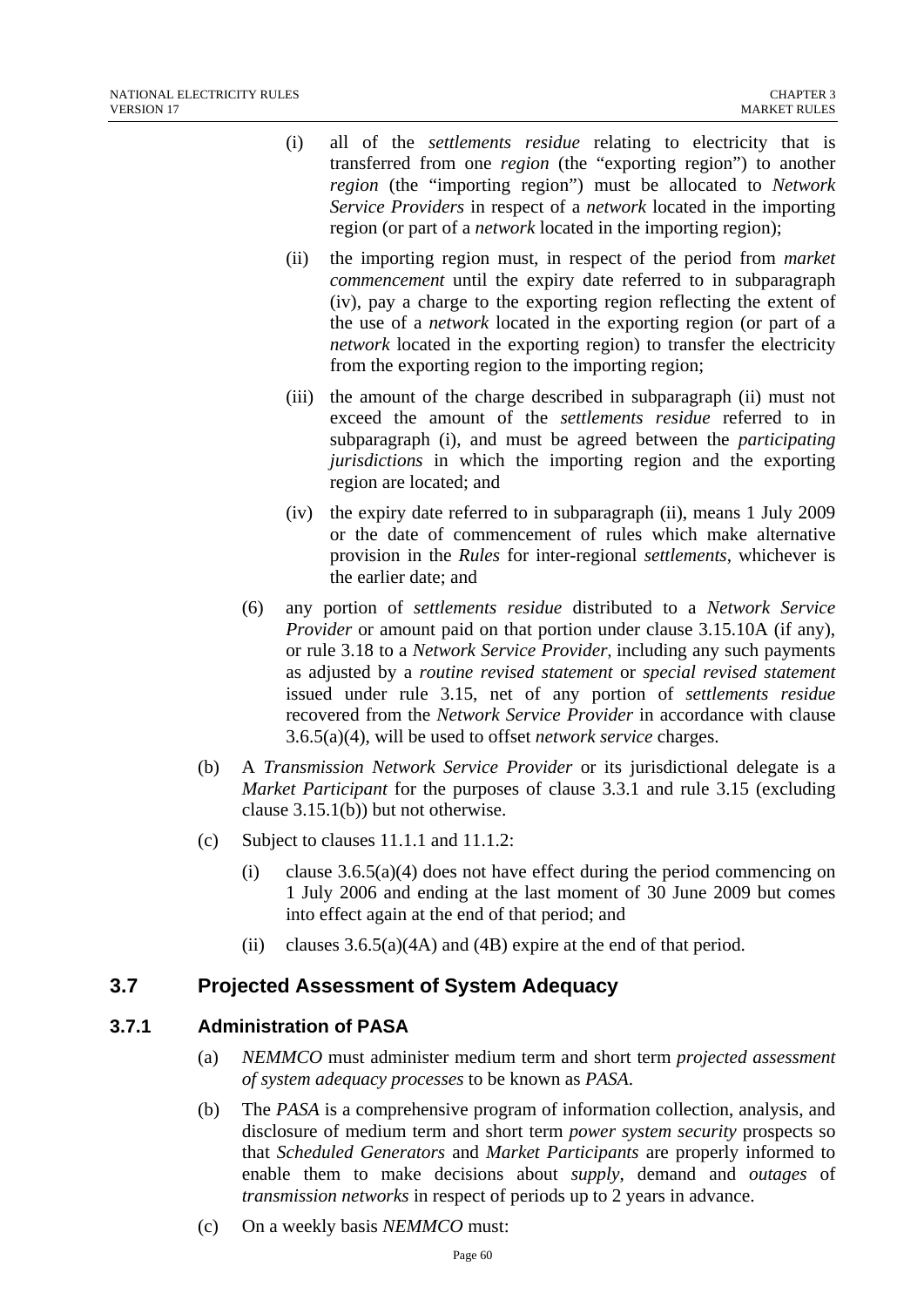- (1) collect and analyse information from all *Scheduled Generators*, *Market Customers*, *Transmission Network Service Providers* and *Market Network Service Providers* about their intentions for:
	- (i) *generation, transmission* and *Market Network Service* maintenance scheduling;
	- (ii) intended *plant* availabilities;
	- (iii) *energy constraints*;
	- (iv) other *plant* conditions which could materially impact upon *power system security*; and
	- (v) significant changes to *load* forecasts previously notified to *NEMMCO*,

for the following 24 months; and

- (2) following analysis and assessment, *publish* information that will:
	- (i) assist *Scheduled Generators* and *Market Participants* to plan any scheduled work on *plant*; and
	- (ii) inform the *market* of possible *power system security* problems.
- (d) *NEMMCO* must use its reasonable endeavours to ensure that it provides to *Scheduled Generators* and *Market Participants* sufficient information to allow *Scheduled Generators* and *Market Participants* to undertake maintenance and *outage* planning without violating *power system security* and to allow the *market* to operate effectively with a minimal amount of intervention by *NEMMCO*.

#### **3.7.2 Medium term PASA**

- (a) The *medium term PASA* covers the 24 month period commencing from the *day*  8 *days* after the *day* of publication with a daily resolution, and must be reviewed and issued every week by *NEMMCO* in accordance with the *timetable*.
- (b) *NEMMCO* may publish additional updated versions of the *medium term PASA* in the event of *changes* which, in the judgment of *NEMMCO*, are materially significant and should be communicated to *Scheduled Generators* and *Market Participants*.
- (c) The following *PASA* inputs are to be prepared by *NEMMCO*:
	- (1) forecast *load* which is:
		- (i) to indicate for each *region* the most probable *peak load*, time of the peak, and daily *energy* on the basis of past trends, day type and special events including all anticipated *scheduled load* and other *load* except pumped storage *loads*;
		- (ii) subsequently to be adjusted by an amount anticipated in the forecast as *scheduled load* by *load* bidders;
		- (iii) an indicative half hourly *load* profile for each day type for each *region* for each month of the year;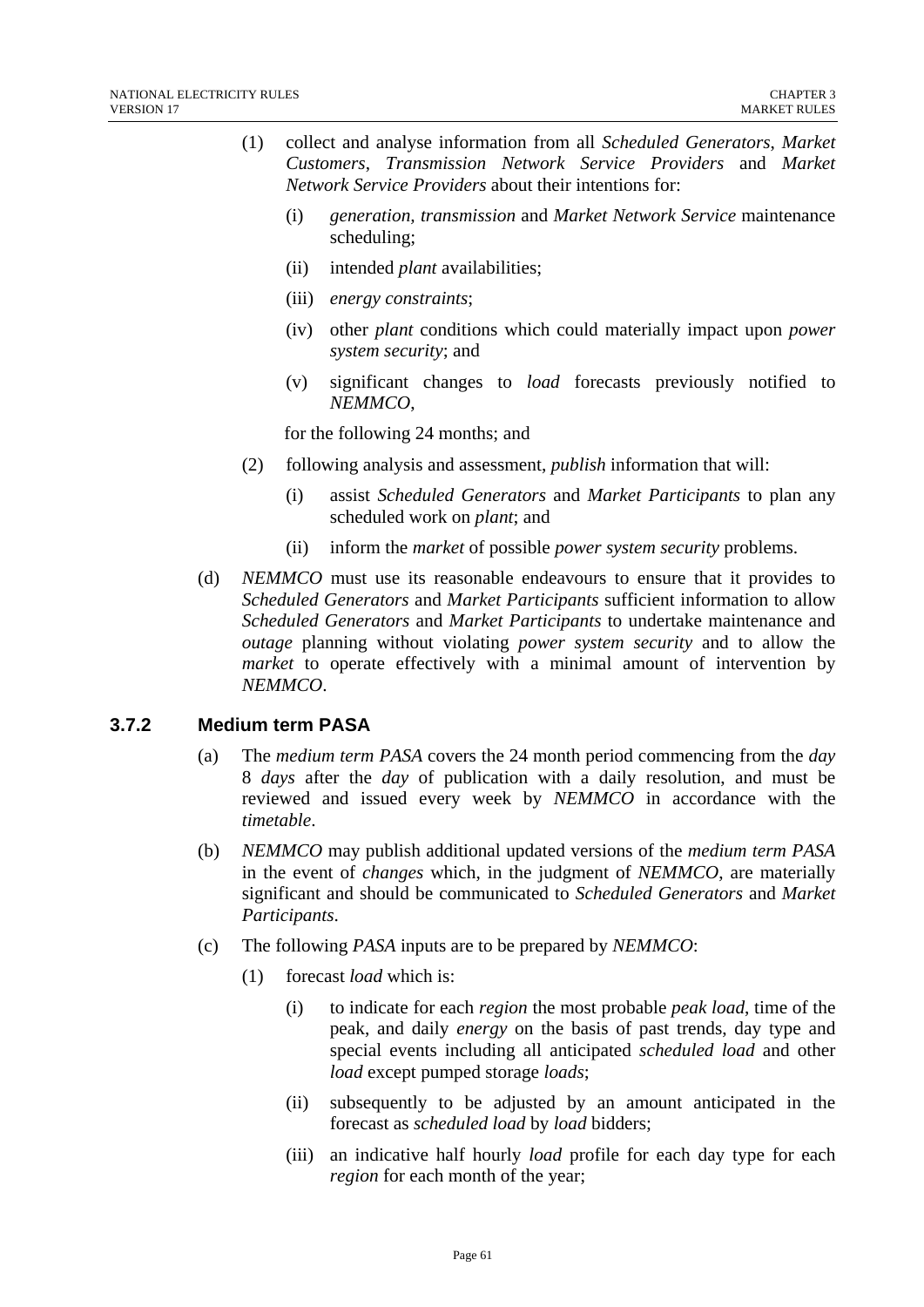- (2) reserve requirements of each *region* determined in accordance with the *medium term capacity reserve standards* set out in the *power system security and reliability standards*; and
- (3) forecast *inter-regional network constraints* and *intra-regional network constraints* known to *NEMMCO* at the time.
- (d) The following *medium term PASA* inputs must be submitted by each relevant *Scheduled Generator* or *Market Participant* in accordance with the *timetable*:
	- (1) *PASA availability* of each *scheduled generating unit, scheduled load* or *scheduled network service* for each *day*; and
	- (2) weekly *energy constraints* applying to each *generating unit* or *scheduled load*.
- (e) *Network Service Providers* must provide to *NEMMCO* an outline of planned *network outages* in accordance with the *timetable* and provide to *NEMMCO* any other information on planned *network outages* that is reasonably requested by *NEMMCO* to assist *NEMMCO* to meet its obligations under clause  $3.7.2(f)(4)$ .
- (f) *NEMMCO* must prepare and *publish* the following information in respect of each day covered by the *medium term PASA* in accordance with clause 3.13.4:
	- (1) forecasts of the most probable peak *power system load* plus required *reserve*, adjusted to make allowance for *scheduled load*, for each *region* and for the total *power system*;
	- (1A) the aggregated MW allowance (if any) made by *NEMMCO* for *generation* from *non-scheduled generating systems* in each forecast of the most probable peak *power system load* referred to in clause  $3.7.2(f)(1);$
	- (1B) in respect of each forecast of the most probable peak *power system load* referred to in clause  $3.7.2(f)(1)$ , a value that is the sum of that forecast and the relevant aggregated MW allowance referred to in clause  $3.7.2(f)(1A);$
	- (2) forecasts of the most probable *energy* consumption for each *region* and for the total *power system*;
	- (3) aggregate *generating unit PASA availability* for each *region*, calculated by adding the following two categories:
		- (i) the capacity of *generating units* which are able to operate at full capacity on a continuous basis to meet forecast *load*; and
		- (ii) an allocation of *generation* which cannot be *generated* continuously at the nominated capacity of the *generating unit* for the period covered due to specified *energy constraints*;
	- (4) identification and quantification of:
		- (i) any projected *violations* of *power system security*;
		- (ii) any *days* on which *low reserve* or *lack of reserve* conditions are forecast to apply;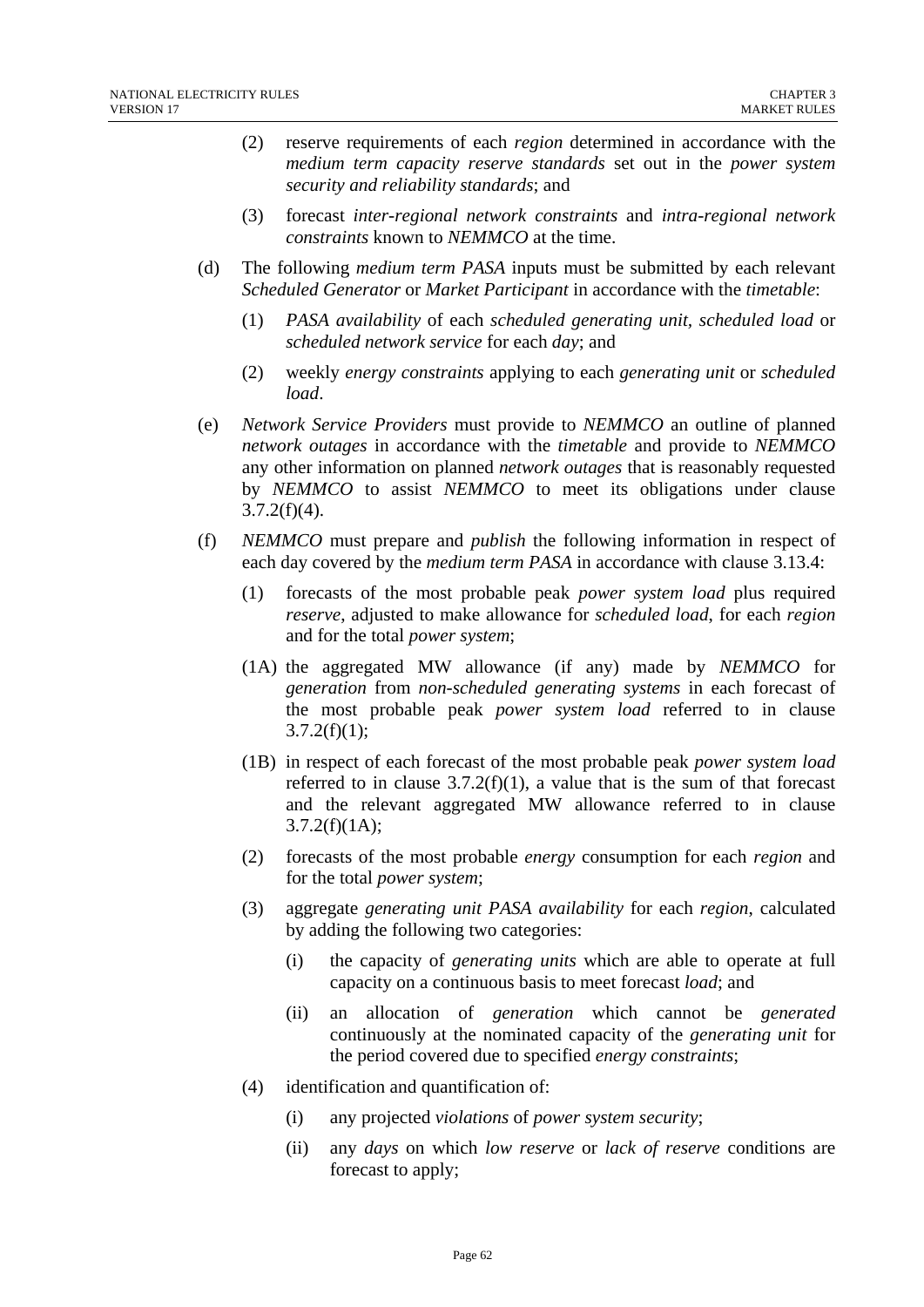- (iii) where a projected *supply* deficit in one *region* can be supplemented by a surplus in another *region* (dependent on forecast *interconnector* transfer capabilities);
- (iv) forecast *interconnector* transfer capabilities and the discrepancy between forecast *interconnector* transfer capabilities and the forecast capacity of the relevant *interconnector* in the absence of *outages* on the relevant *interconnector* only; and
- (v) when and where *network constraints* may become binding on the *dispatch* of *generation* or *load*.
- (g) *NEMMCO* must document the procedure it uses for preparation of the *medium term PASA* and make it available to all *Scheduled Generators* and *Market Participants* on a cost recovery basis.

#### **3.7.3 Short term PASA**

- (a) The *short term PASA* must be issued at least daily by *NEMMCO* in accordance with the *timetable*.
- (b) The *short term PASA* covers the period of six *trading days* starting from the end of the *trading day* covered by the most recently *published pre-dispatch schedule* with a half hourly resolution.
- (c) *NEMMCO* may *publish* additional updated versions of the *short term PASA* in the event of *changes* which, in the judgement of *NEMMCO*, are materially significant and should be communicated to *Scheduled Generators* and *Market Participants*.
- (d) The following *short term PASA inputs* are to be prepared by *NEMMCO*:
	- (1) forecast *load* which is to include:
		- (i) the most probable half hourly *profile* on the basis of past trends, day type, and special events; and
		- (ii) all *scheduled load* and other *load* except for pumped storage *loads*,

which must subsequently be adjusted in accordance with *dispatch offers*  for *scheduled load*;

- (2) *reserve* requirements for each *region* determined in accordance with the *short term capacity reserve standards*; and
- (3) anticipated *inter-regional network constraints* and *intra-regional network constraints* known to *NEMMCO* at the time.
- (e) The following *short term PASA* inputs must be submitted by each relevant *Scheduled Generator* and *Market Participant* in accordance with the *timetable* and must represent the *Scheduled Generator's* or *Market Participant's* current intentions and best estimates:
	- (1) availability of each *scheduled generating unit*, *scheduled load* or *scheduled network service* for each *trading interval* under expected *market* conditions;
	- (1A) *PASA availability* of each *scheduled generating unit*, *scheduled load* or *scheduled network service* for each *trading interval*;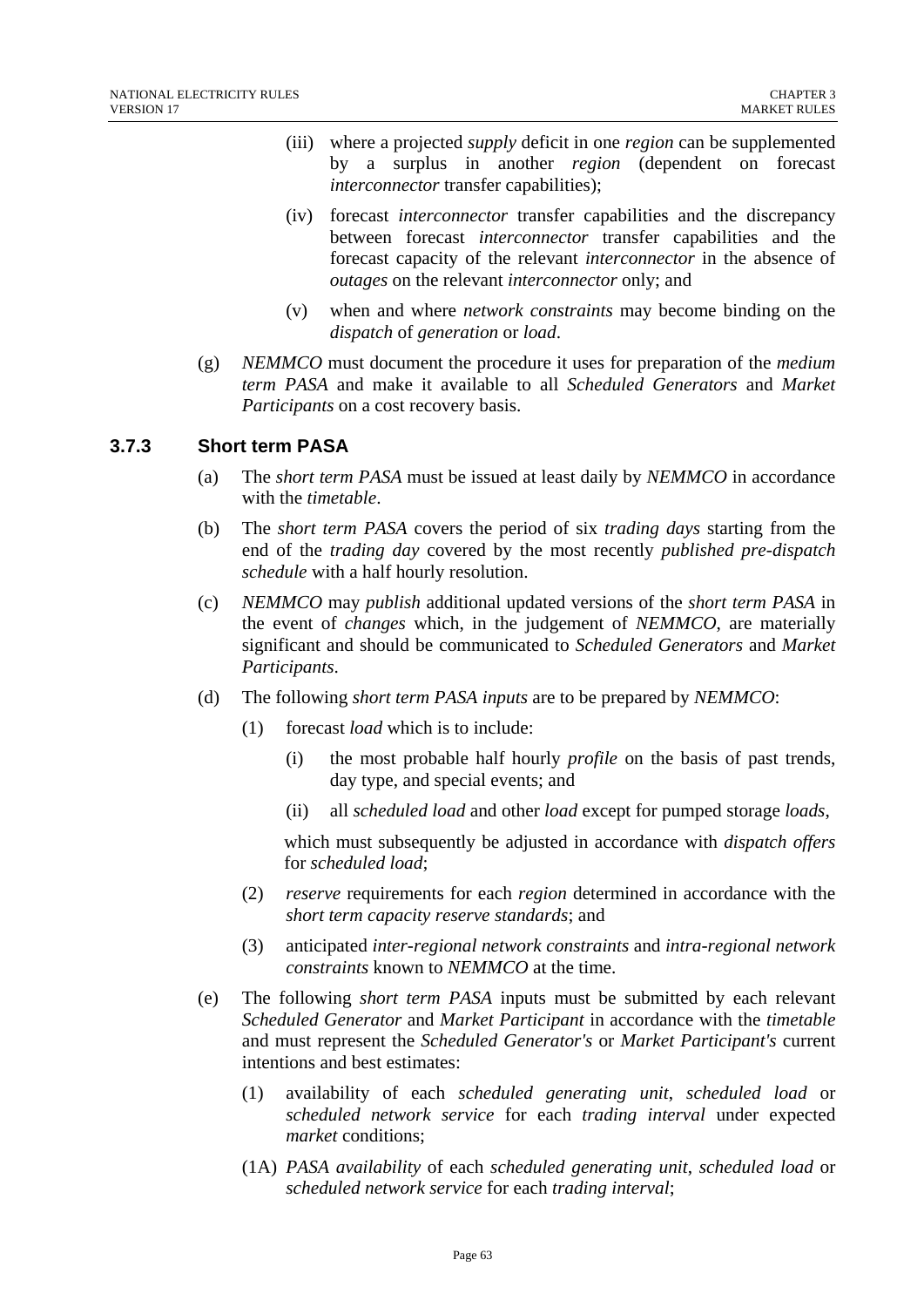- (2) *generating unit synchronisation/de-synchronisation* times for *slow start generating units*;
- (3) projected daily *energy* availability for *energy constrained scheduled generating units* and *loads*; and
- (4) anticipated *self-dispatch level* for each *scheduled generating unit* or *scheduled load* for each *trading interval*.
- (f) If *NEMMCO* considers it reasonably necessary for adequate *power system* operation and the maintenance of *power system security*, *Registered Participants* who may otherwise be exempted from providing inputs for the *PASA* process must do so to the extent specified by *NEMMCO*.
- (g) *Network Service Providers* must provide to *NEMMCO* an outline of planned *network outages* in accordance with the *timetable* and provide to *NEMMCO* any other information on planned *network outages* that is reasonably requested by *NEMMCO* to assist *NEMMCO* to meet its obligations under clause  $3.7.3(h)(5)$ .
- (h) *NEMMCO* must prepare and *publish* the following information as *short term PASA* outputs for each *trading interval* in the period covered in accordance with clause  $3.13.4(c)$ :
	- (1) forecasts of the most probable *power system load* plus required *reserve* adjusted to make allowance for *scheduled load*, for each *region* and for the total *power system*;
	- (2) forecasts of *power system load* for each *region* with 10% and 90% probability of exceedence;
	- (3) forecasts of the most probable *energy* consumption for each *region* and for the total *power system*;
	- (4) aggregate *generating unit* availability for each *region* calculated by adding the following two categories:
		- (i) the capacity of *generating units* which are able to operate at full capacity on a continuous basis to meet forecast *power system load*; and
		- (ii) an allocation of *generation* which cannot be *generated* continuously at the offered capacity of the *generating unit* for the period covered due to specified *energy constraints*;
	- (4A) aggregate *generating unit PASA availability* for each region;
	- (4B) the aggregated MW allowance (if any) made by *NEMMCO* for generation from *non-scheduled generating systems* in each forecast:
		- (i) of the most probable peak *power system load* referred to in clause 3.7.3(h)(1); and
		- (ii)referred to in clauses  $3.7.3(h)(2)$ ,  $(3)$ ,  $(4)$  and  $(4A)$ ;
	- (4C) in respect of each forecast:
		- (i) of the most probable peak *power system load* referred to in clause  $3.7.3(h)(1);$
		- (ii) referred to in clauses  $3.7.3(h)(2)$ ,  $(3)$ ,  $(4)$  and  $(4A)$ ,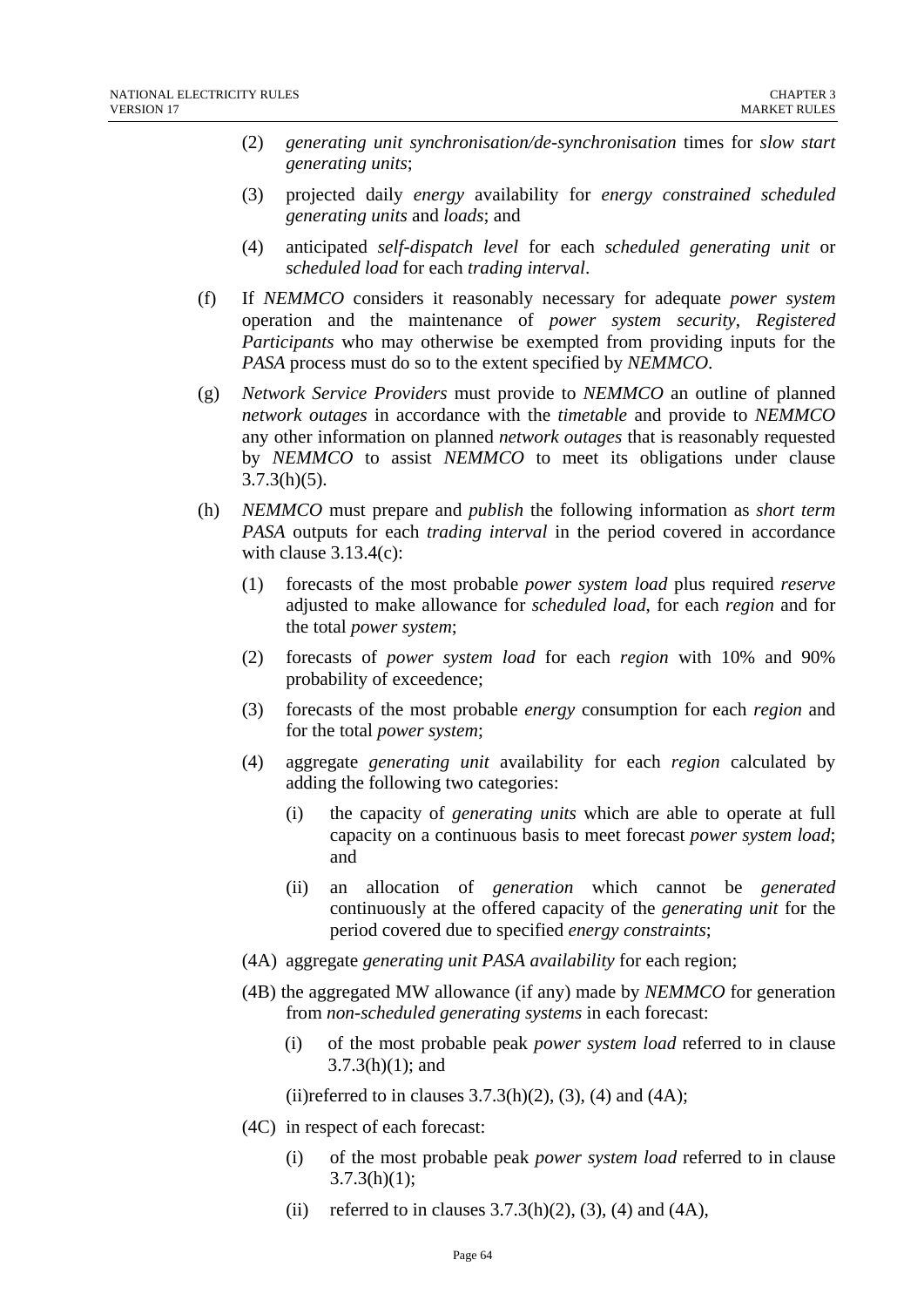a value that is the sum of that forecast and the relevant aggregated MW allowance (if any) referred to in clause 3.7.3(4B); and

- (5) identification and quantification of:
	- (i) any projected *violations* of *power system security*;
	- (ii) any *trading intervals* for which *low reserve* or *lack of reserve* conditions are forecast to apply;
	- (iii) where a projected *supply* deficit in one *region* can be supplemented by a surplus in another *region* (dependent on forecast *interconnector* transfer capabilities);
	- (iv) forecast *interconnector* transfer capabilities and the discrepancy between forecast *interconnector* transfer capabilities and the forecast capacity of the relevant *interconnector* in the absence of outages on the relevant *interconnector* only; and
	- (v) when and where *network constraints* may become binding on the *dispatch* of *generation* or *load*.
- (i) In the event that in performing the *short-term PASA NEMMCO* identifies any projected *low reserve* or *lack of reserve* conditions in respect of a *participating jurisdiction*, then *NEMMCO* must use its reasonable endeavours to advise the *Jurisdictional Co-ordinator* for that *participating jurisdiction* of any potential requirements during such conditions to shed *sensitive loads*.
- (j) *NEMMCO* must document the procedure it uses for preparation of the *short term PASA* and make it available to all *Scheduled Generators* and *Market Participants* on a cost recovery basis.

# **3.7A Market Information on planned network outages**

- (a) The objective of this rule 3.7A is to provide *Market Participants* with the information on planned *network outages* required so that *Market Participants* are properly informed to enable them to make projections of *market* outcomes, including projections of *settlement residue auction* outcomes, and decisions with respect to *hedge contracts* and other financial risk management tools. Information on planned *network outages* made available to *Market Participants* by *NEMMCO* and *Transmission Network Service Providers* under this rule 3.7A, however, represents a *Transmission Network Service Provider's* current intentions and best estimates regarding planned *network outages* at the time the information is made available. Further, a *Transmission Network Service Provider* may not be bound to comply with an advised *outage* program. A planned *outage* program may be subject to change due to unforeseen circumstances outside the control of the *Transmission Network Service Provider*. Accordingly, information on planned *network outages* may be subject to change.
- (b) In addition to the obligations imposed on *Transmission Network Service Providers* and *NEMMCO* by rule 3.7 to provide information on planned *network outages* for the purpose of *PASA*, *Transmission Network Service Providers* must provide to *NEMMCO* and *publish*, and *NEMMCO* must determine and *publish*, the information required under this rule 3.7A with respect to planned *network outages*.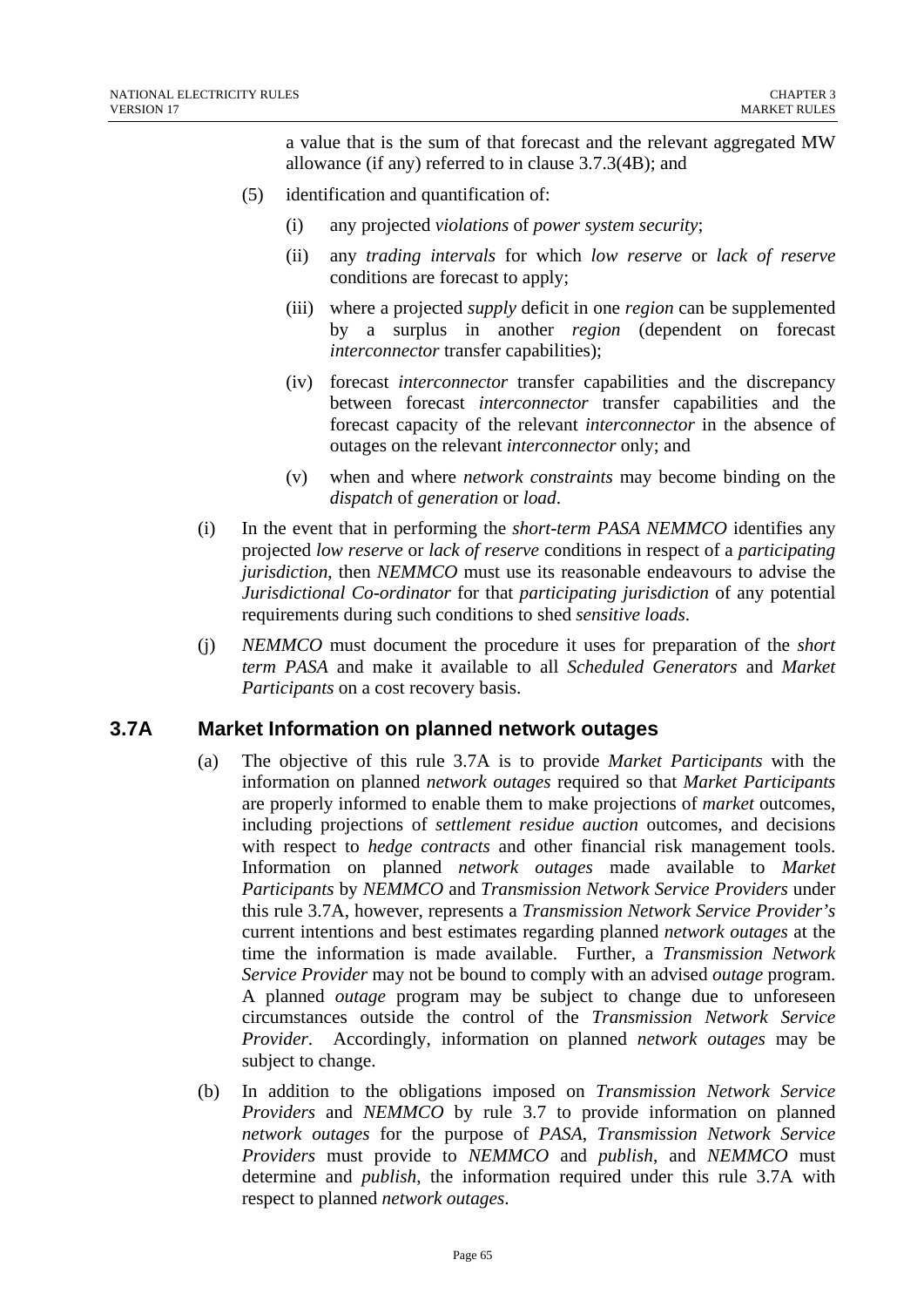- (c) Each month, in accordance with the *timetable* for the provision of information to *medium term PASA*, each *Transmission Network Service Provider* must provide to *NEMMCO* and *publish*:
	- (1) details of the forecast timing and the factors affecting the timing of planned *network outages* and the likelihood that the planned timing will vary;
	- (2) details of the reason for the planned *network outage*, including the nature and extent of works required, if any; and
	- (3) any other information with respect to planned *network outages* that is reasonably requested by *NEMMCO* with a view to achieving the objective set out in rule 3.7A(a),

for those *network outages* planned for the following thirteen months that, in the reasonable opinion of the *Transmission Network Service Provider*, will have or are likely to have a material effect on transfer capabilities.

- (d) Each month, in accordance with the *timetable* for the provision of information to *medium term PASA*, *NEMMCO* must determine and *publish*:
	- (1) an assessment of the projected impact on *intra-regional power transfer capabilities*, the accuracy of which must be appropriate to meet the objective in rule 3.7A(a) in a cost effective manner;
	- (2) an assessment of the projected impact on *inter-regional power transfer capabilities*, the accuracy of which must be appropriate to meet the objective in rule 3.7A(a) in a cost effective manner; and
	- (3) any other information with respect to planned *network outages* that, in *NEMMCO's* opinion, would assist in achieving the objective set out in rule 3.7A(a),

for those planned *network outages* in respect of which a *Transmission Network Service Provider* has provided information to *NEMMCO* under rule 3.7A(c).

# **3.8 Central Dispatch and Spot Market Operation**

### **3.8.1 Central Dispatch**

- (a) *NEMMCO* must operate a *central dispatch* process to *dispatch scheduled generating units*, *scheduled loads*, *scheduled network services* and *market ancillary services* in order to balance *power system supply* and demand, using its reasonable endeavours to maintain *power system security* in accordance with Chapter 4 and to maximise the value of *spot market* trading on the basis of *dispatch offers* and *dispatch bids*.
- (b) The *central dispatch* process should aim to maximise the value of *spot market* trading i.e. to maximise the value of *dispatched load* based on *dispatch bids* less the combined cost of *dispatched generation* based on *generation dispatch offers*, *dispatched network services* based on *network dispatch offers*, and *dispatched market ancillary services* based on *market ancillary service offers* subject to:
	- (1) *dispatch offers*, *dispatch bids* and *market ancillary service offers*;
	- (2) *constraints* due to availability and *commitment*;
	- (3) *non-scheduled load* requirements in each *region*;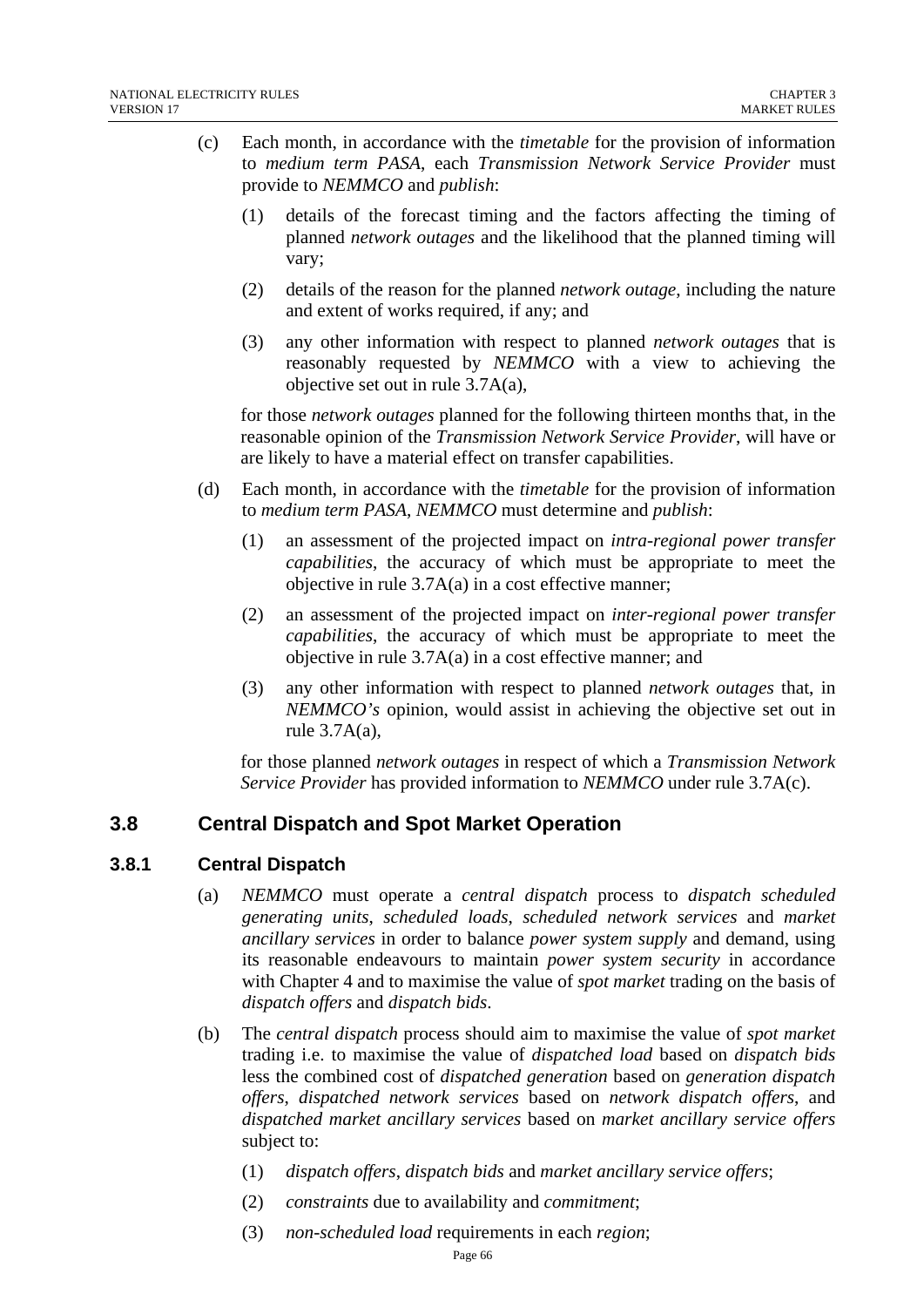- (4) *power system security* requirements determined as described in Chapter 4 and the *power system security and reliability standards*;
- (5) *intra-regional network constraints* and *intra-regional losses*;
- (6) *inter-regional network constraints* and *inter-regional losses*;
- (7) *constraints* consistent with *registered bid and offer* data;
- (8) current levels of *dispatched generation, load* and *market network services*;
- (9) *constraints* imposed by *ancillary services* requirements;
- (10) arrangements designed to ensure pro-rata loading of tied *registered bid and offer data*; and
- (11) ensuring that as far as reasonably practical, in relation to a *direction* or *dispatch* of *plant* under a *reserve contract*:
	- (A) the number of *Affected Participants* is minimised; and
	- (B) the effect on *interconnector flows* is minimised.
- (c) *NEMMCO* must establish procedures to allow relaxation of *power system constraints* listed in clause 3.8.1(b) in order to resolve infeasible *dispatch* solutions, subject to the following principles:
	- (1) the procedures are developed in consultation with *Registered Participants* to achieve a reasonable *dispatch* outcome while maintaining consistency with *NEMMCO's* obligations to maintain *power system security* and the pricing principles listed in clause 3.9.1; and
	- (2) *NEMMCO* must report to *Registered Participants* any events requiring the relaxation of these *constraints*.
- (d) *NEMMCO* must develop and *publish* a *dispatch algorithm* to be used by *NEMMCO* for the purpose of *central dispatch* and pricing in accordance with rules 3.8 and 3.9.
- (e) *NEMMCO* must use the *dispatch algorithm* to determine the *loading level* in MW for each *scheduled generating unit*, *scheduled network service* or *scheduled load* in each *dispatch interval* in accordance with the principles set out in clause 3.8.1(b).
- (e1) *NEMMCO* must use the *dispatch algorithm* to determine the quantity of each *market ancillary service* which will be *enabled* for each *ancillary service generating unit* or *ancillary service load*.
- (e2) When *NEMMCO* determines the quantity of each *market ancillary service*  which will be *enabled, NEMMCO* must determine:
	- (1) the required quantity of each *market ancillary service* that may be sourced from any *region* (referred to as the "*global market ancillary service requirement*"); and
	- (2) any required quantity of such *market ancillary service* which must only be sourced from one or more nominated *regions (*referred to as a "*local market ancillary service requirement*"*)*.
- (f) *NEMMCO* may investigate from time to time: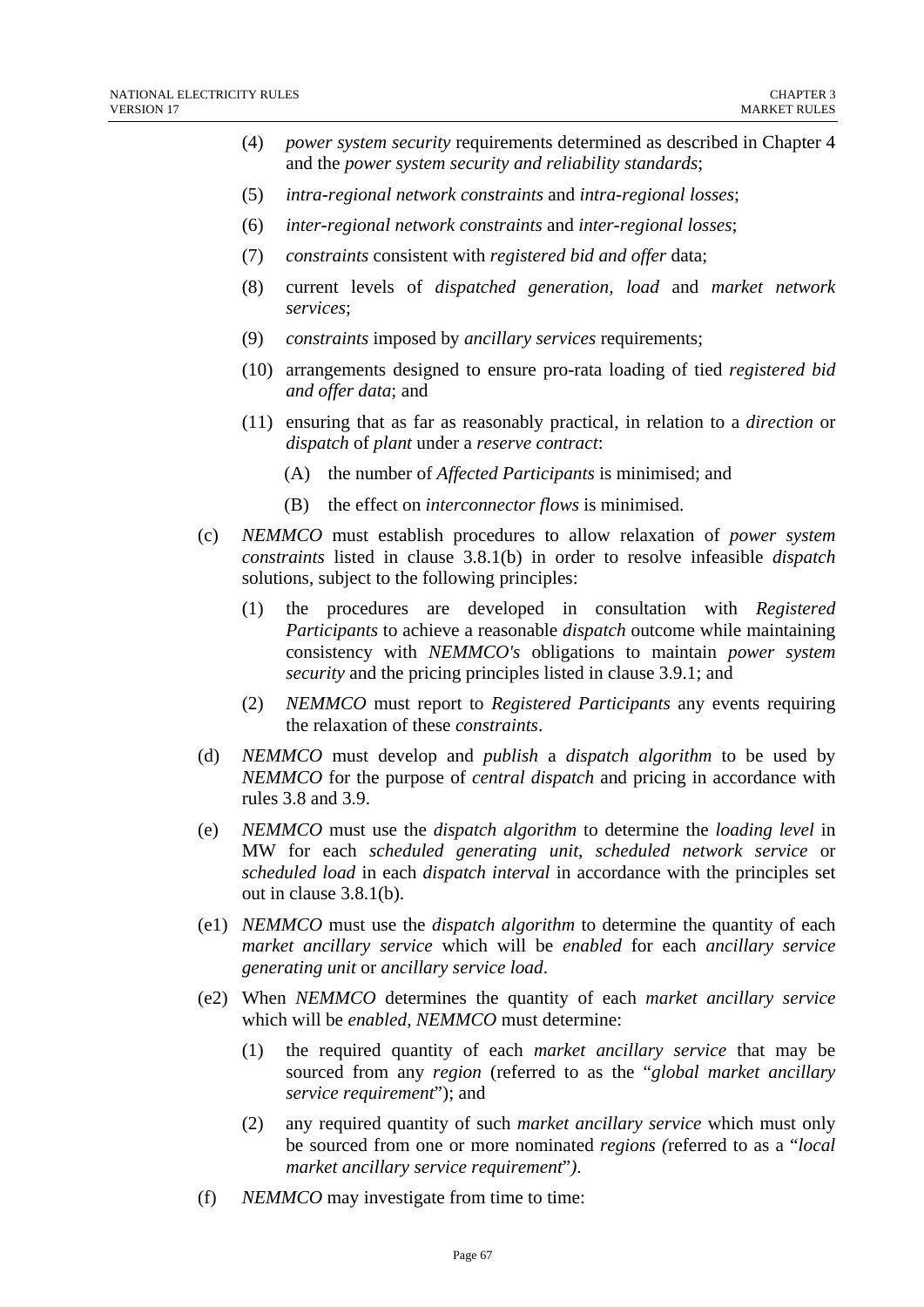- (1) the scope for further development of the *dispatch algorithm* beyond the minimum requirements specified in clause 3.8.1(b); and
- (2) the sufficiency of the *dispatch algorithm* in meeting the minimum requirements specified in clause 3.8.1(b),

and following compliance with the *Rules consultation procedures*, *publish* a report setting out its recommendations.

### **3.8.2 Participation in central dispatch**

- (a) A *Scheduled Generator* must submit *generation dispatch offers* in respect of each of its *scheduled generating units* for each *trading day* in accordance with clause 3.8.6.
- (b) *Generation dispatch offers* for a *scheduled generating unit* must include a specified *self-dispatch level* and may include prices and MW quantities for increased or decreased levels of *generation* above or below this *self-dispatch level*.
- (b1) A *Scheduled Network Service Provider* must submit *network dispatch offers* in respect of each of its *scheduled network services* for each *trading day* in accordance with clause 3.8.6A.
- (c) Subject to clause 3.8.2(d), *dispatch bids* may be submitted by *Market Participants* in respect of *scheduled loads*, in accordance with clause 3.8.7, and may specify prices and MW quantities for any *trading interval* either for reductions or increases in *load*.
- (c1) *Market ancillary service offers* may be submitted by *Ancillary Service Providers* in respect of *market ancillary service*s in accordance with clause 3.8.7A.
- (d) *Dispatch bids* and *market ancillary service offers* will only be included in the *central dispatch* process by *NEMMCO* if it is satisfied that adequate communication and/or telemetry is available to support the issuing of *dispatch instructions* and the audit of responses.
- (e) If *NEMMCO* considers it reasonably necessary for adequate system operation and the maintenance of *power system security*, *Registered Participants* who may otherwise be exempted from participating in the *central dispatch* process must do so to the extent and in the capacity specified by *NEMMCO*.

#### **3.8.3 Bid and offer aggregation guidelines**

- (a) *Scheduled Generators* or *Market Participants* who wish to aggregate their *scheduled generating units*, *scheduled network services* or *scheduled loads* for the purpose of *central dispatch* and *settlements* must apply to *NEMMCO* to do so.
- (b) *NEMMCO* must approve applications for aggregation if the following conditions are fulfilled by the *Scheduled Generator* or *Market Participant*:
	- (1) aggregated *generating units* or *loads* must be *connected* at a single site with the same *intra-regional loss factor* and be operated by a single *Scheduled Generator* or *Market Participant*;
	- (1a) aggregated *scheduled network services* must be *connected* at the same two sites, have the same *intra-regional loss factors*, have the same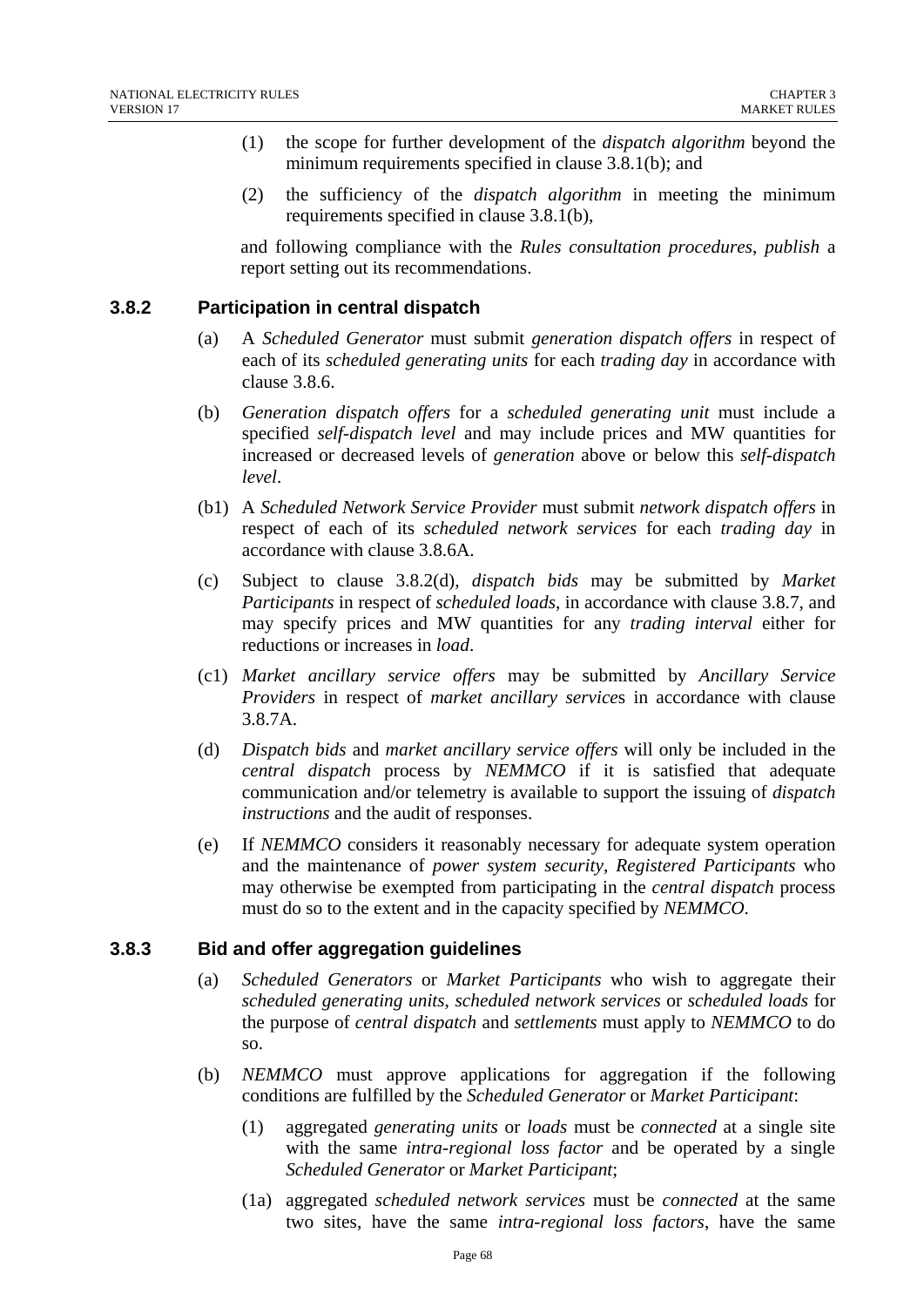*distribution loss factors* where applicable and be operated by the same *Scheduled Generator* or *Market Participant*;

- (2) *power system security* must not be materially affected by the proposed aggregation;
- (3) *control systems* such as *automatic generation control systems* must satisfy the *Rules* after aggregation;
- (4) communication protocols for operational control between *NEMMCO* and the aggregated *generating units*, *scheduled network services* or *loads* must satisfy the *Rules* after aggregation; and
- (5) *metering systems* for *settlements* purposes must satisfy the *Rules* after aggregation.
- (c) Notwithstanding that one or more of the conditions set out in clause 3.8.3(b) may not have been fulfilled by the *Scheduled Generator* or *Market Participant*, *NEMMCO* may approve an application for aggregation provided that such aggregation would not materially distort *central dispatch*.
- (d) All requirements in the *Rules* applying to *generating units*, *scheduled network services* and *scheduled loads* are to apply equally to aggregated *generating units*, aggregated *scheduled network services* and aggregated *scheduled loads*.
- (e) *NEMMCO* must evaluate applications for aggregation and reply within 20 *business days* of receipt of the application setting out whether the application is to be approved and the conditions that apply to the proposed approval.
- (f) *Scheduled Generators* and *Market Participants* that have been granted aggregated status must, if required by *NEMMCO,* declare individual *generating unit, scheduled network service* or *scheduled load* availability and operating status to *NEMMCO* in the *PASA* process under rule 3.7 to allow *power system security* to be effectively monitored.
- (g) *NEMMCO* must provide reasons to a *Scheduled Generator* or *Market Participant* whose application for aggregation is denied by *NEMMCO*.
- (h) **[Deleted]**
- (i) *NEMMCO* must notify *Scheduled Generators* and *Market Participants* of newly approved aggregations.
- (j) *NEMMCO* must maintain a database of aggregated *scheduled generating units*, *scheduled network services* and *scheduled loads* and their components.

### **3.8.4 Notification of scheduled capacity**

All *Scheduled Generators* and *Market Participants* with *scheduled generating units*, *scheduled network services* and/or *scheduled loads* must inform *NEMMCO* of their available capacity as follows in accordance with the *timetable*:

- (a) *Scheduled Generators* and *Market Participants* must notify *NEMMCO* of the available capacity of each *scheduled generating unit*, *scheduled network service* and/or *scheduled load* for each *trading interval* of the *trading day*;
- (b) subsequent *changes* may only be made to the information provided under clause 3.8.4(c), (d) and (e) in accordance with clause 3.8.22;
- (c) for *Scheduled Generators*, two *days* ahead of each *trading day*: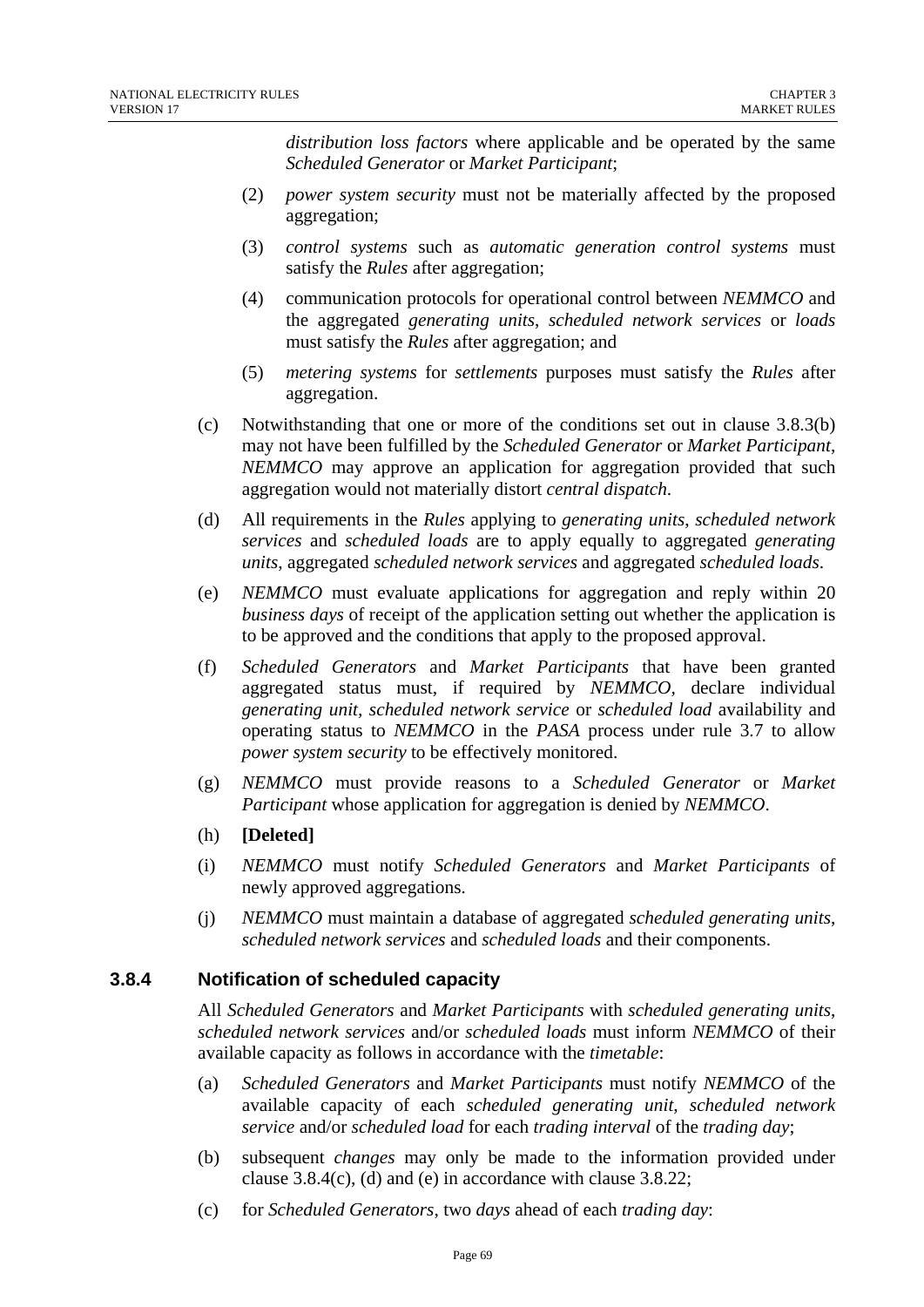- (1) a MW capacity profile that specifies the MW available for each of the 48 *trading intervals* in the *trading day*;
- (2) estimated *commitment* or *decommitment* times;
- (3) daily *energy* availability for *energy constrained generating units*; and
- (4) *ramp rate constraints*;
- (d) for *scheduled loads*, two *days* ahead of each *trading day*:
	- (1) a MW capacity profile that specifies the MW available for *dispatch* for each of the 48 *trading intervals* in the *trading day*;
	- (2) daily *energy* availability for *energy constrained scheduled load*; and
	- (3) *ramp rate constraints*;
- (e) for *scheduled network services*, two *days* ahead of each *trading day*:
	- (1) a MW capacity profile that specifies the *power transfer capability* in each direction available for each of the 48 *trading intervals* in the *trading day;* and
	- (2) *ramp rate constraints*.

### **3.8.5 Submission timing**

- (a) To be valid for inclusion in the *central dispatch* process, a *dispatch bid* or *dispatch offer* or *market ancillary service offer* must be submitted according to the *timetable*.
- (b) Subject to clause 3.8.22, changes to the:
	- (1) MW quantities in the *dispatch bids;*
	- (2) MW quantities and *off-loading prices* in the *generation dispatch offers*; and
	- (3) MW quantities in the *network dispatch offers*,

may be made after the relevant deadline in the *timetable.* 

(c) The submission of *dispatch bids*, *dispatch offers* and *market ancillary service offers* to *NEMMCO* must be made using the *electronic communication system* unless otherwise approved by *NEMMCO*.

#### **3.8.6 Generating unit offers for dispatch**

The following requirements apply to all *dispatch offers* for *scheduled generating units*:

- (a) *dispatch offers* must contain the *Scheduled Generator's* intended *self-dispatch level* for each *trading interval*, and may contain up to 10 *price bands* which may be either for possible *dispatch* above the intended *self-dispatch level* or for possible *off-loading* below the intended *self-dispatch level* by *dispatch instruction*;
- (b) the *dispatch offer* must specify for each of the 48 *trading intervals* in the *trading day*:
	- (1) a MW capacity for the intended *self-dispatch level*;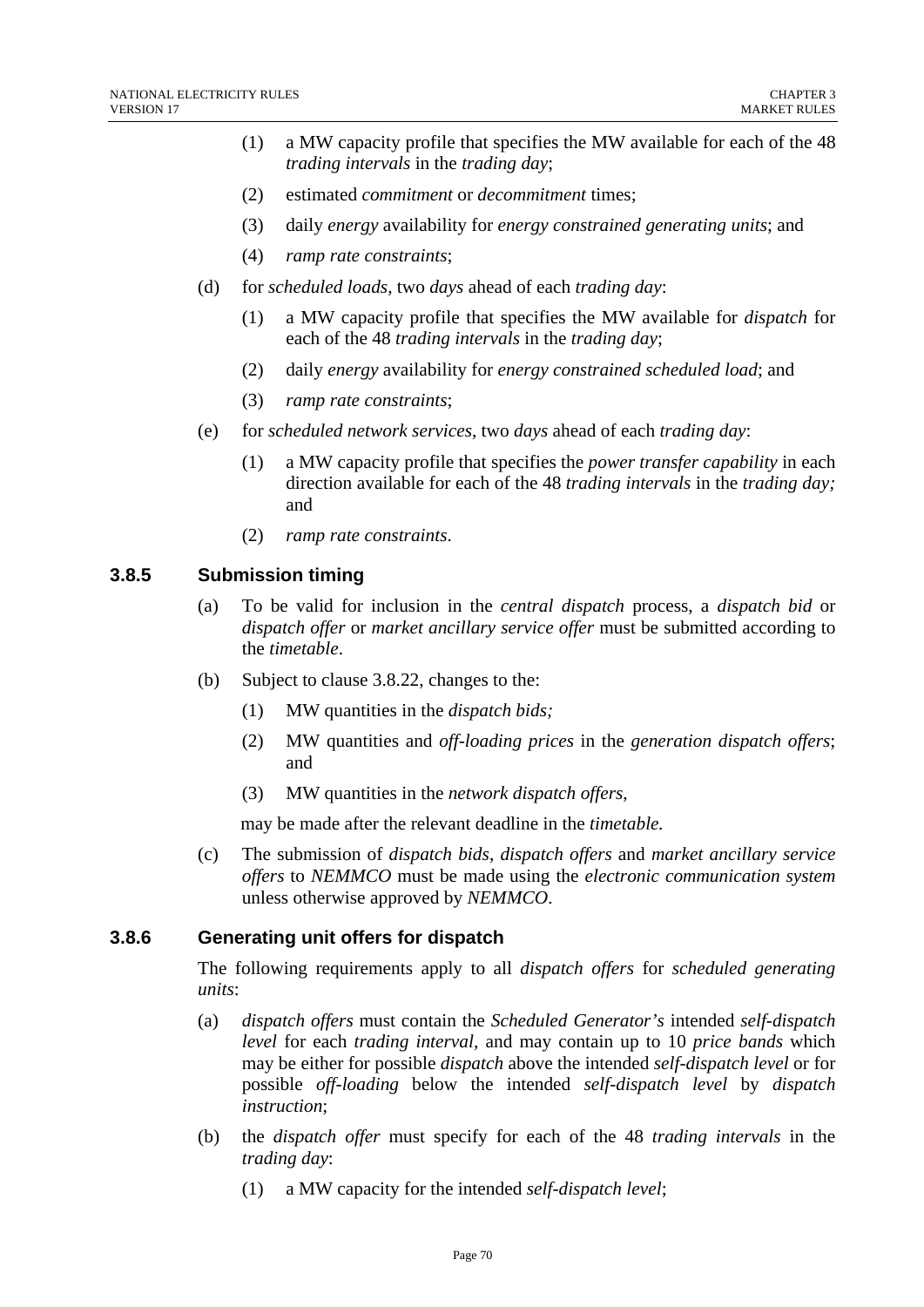- (2) an incremental MW amount for each *price band* specified in the *dispatch offer*; and
- (3) a MW/min *ramp rate* capability;
- (c) the MW quantities specified are to apply at the terminals of the *scheduled generating unit* or, with *NEMMCO*'s agreement, at any other point in the *Scheduled Generator's* electrical installation or on the *network*;
- (d) a *dispatch offer* which specifies a *self-dispatch level* of more than zero must specify at least one *price band* for *off-loading* below the intended *self-dispatch level* and the total MW quantity in *price bands* specified for *off-loading* in each *trading interval* must equal the MW quantity of the *self-dispatch level* for that *trading interval* to enable possible *off-loading* to a zero *dispatch* level;
- (e) the *dispatch offer* must specify a *loading price* or an *off-loading price* for each *price band* specified in the *dispatch offer*, in dollars and whole cents per MWh, and this price is to apply to the *price band* throughout the *trading day*;
- (f) prices specified for each *price band* specified in the *dispatch offer* must increase monotonically with an increase in available MWs;
- (g) prices specified are to apply at the *scheduled generating unit's connection point* and for the purposes of *central dispatch* shall be referred to the *regional reference node* to which that *connection point* is assigned as follows:

 $RP = DOP \div LF$ 

where

RP is the price specified in the *dispatch offer* when referred to the appropriate *regional reference node*;

DOPis the price as specified in the *dispatch offer*; and

- LF where the *scheduled generating unit's connection point* is a *transmission network connection point*, is the *intra-regional loss factor* at that *connection point*, or where the *scheduled generating unit's connection point* is a *distribution network connection point*, is the product of the *distribution loss factor* at that *connection point* multiplied by the *intraregional loss factor* at the *transmission network connection point* to which it is assigned;
- (h) *loading prices* offered must be equal to or greater than \$0/MWh and may not exceed the product of *VoLL* multiplied by the *intra-regional loss factor* at the *Scheduled Generator's transmission network connection point* for the *generating unit*;
- (i) *off-loading prices* must be less than \$0/MWh, i.e. negative in sign and may not be less than the product of the *market floor price* multiplied by the *intraregional loss factor* at the *Scheduled Generator's transmission network connection point* for the *generating unit*;
- (j) a *loading price* specified for a *price band* is to be interpreted as the minimum price at which up to the specified MW increment is to be loaded in the *central dispatch* process;
- (k) **[Deleted]**
- (l) an *off-loading price* specified for a *price band* is to be interpreted as the maximum price payable to *NEMMCO* by the *Scheduled Generator* in respect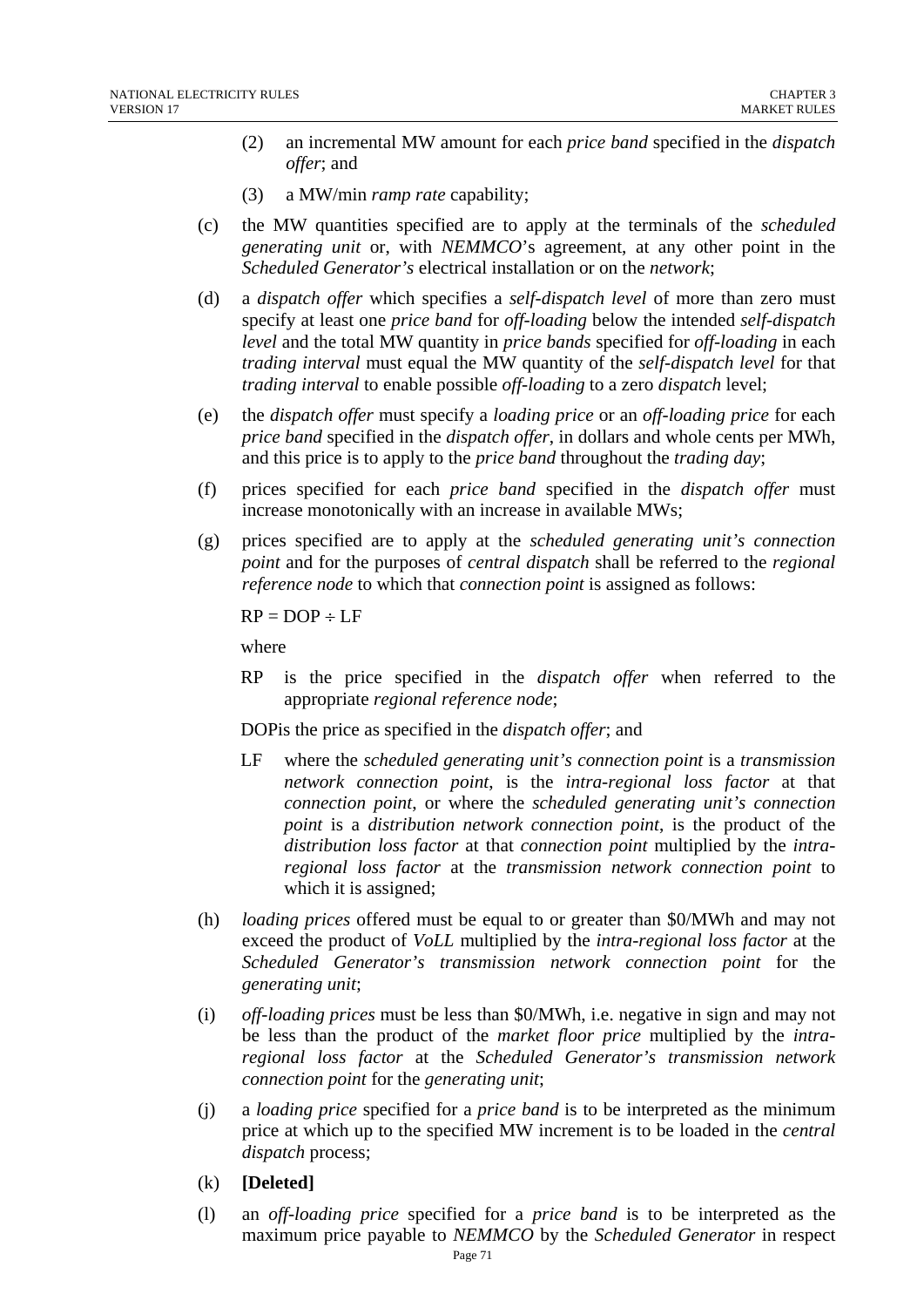of the *generating unit'*s *sent out generation* with the *generating unit's* output reduced below its specified *self-dispatch level* in the *central dispatch* process by an amount less than the specified MW increment;

- (m) the MW quantity specified in each *price band* in each *trading interval* must be specified in whole MW; and
- (n) the *dispatch offer* may specify the daily *energy* available for *energy constrained generating units*.

#### **3.8.6A Scheduled network service offers for dispatch**

The following requirements apply to a *network dispatch offer* to provide *scheduled network services*:

- (a) the *network dispatch offer* may contain up to a maximum of ten *price bands* for each direction of power flow for the *scheduled network service;*
- (b) the *network dispatch offer* must specify for each of the 48 *trading intervals* in the *trading day*:
	- (1) an incremental power delivery range for each *price band* specified in the *network dispatch offer*; and
	- (2) a MW/min *ramp rate* capability;
- (c) the *network dispatch offer* must specify a price for each *price band* in dollars and whole cents per MWh and this price is to apply to the *price band* throughout the *trading day;*
- (d) within the set of *price bands* applying to a particular direction of power flow, prices specified for each *price band* specified in the *network dispatch offer* must increase monotonically with an increase in available MWs;
- (e) if negative prices are employed, the absolute value of the most negative price in one direction cannot exceed the price for the first *price band* in the opposite direction, after adjustment for losses;
- (f) the price specified in a *price band* for power transfer from the *scheduled network service's connection point* A to *connection point* B is to be interpreted in the *central dispatch* process as meaning that the *Scheduled Network Service Provider* is willing to deliver an increment of power to *connection point* B, within the power delivery range of the power band, provided that the net revenue which is expected to be derived from that increment per MWh delivered to *connection point* B is not less than the specified price;
- (g) for the purposes of this clause 3.8.6A, the net revenue that a *Scheduled Network Service Provider* expects to receive for energy delivered by the *scheduled network service* to *connection point* B is to be determined as follows:

net revenue =  $PB \times FB - PA \times FA$ 

where

PA and PB are the prices at the *scheduled network service's connection points* A and B, which are assumed not to change as a result of the incremental transfer;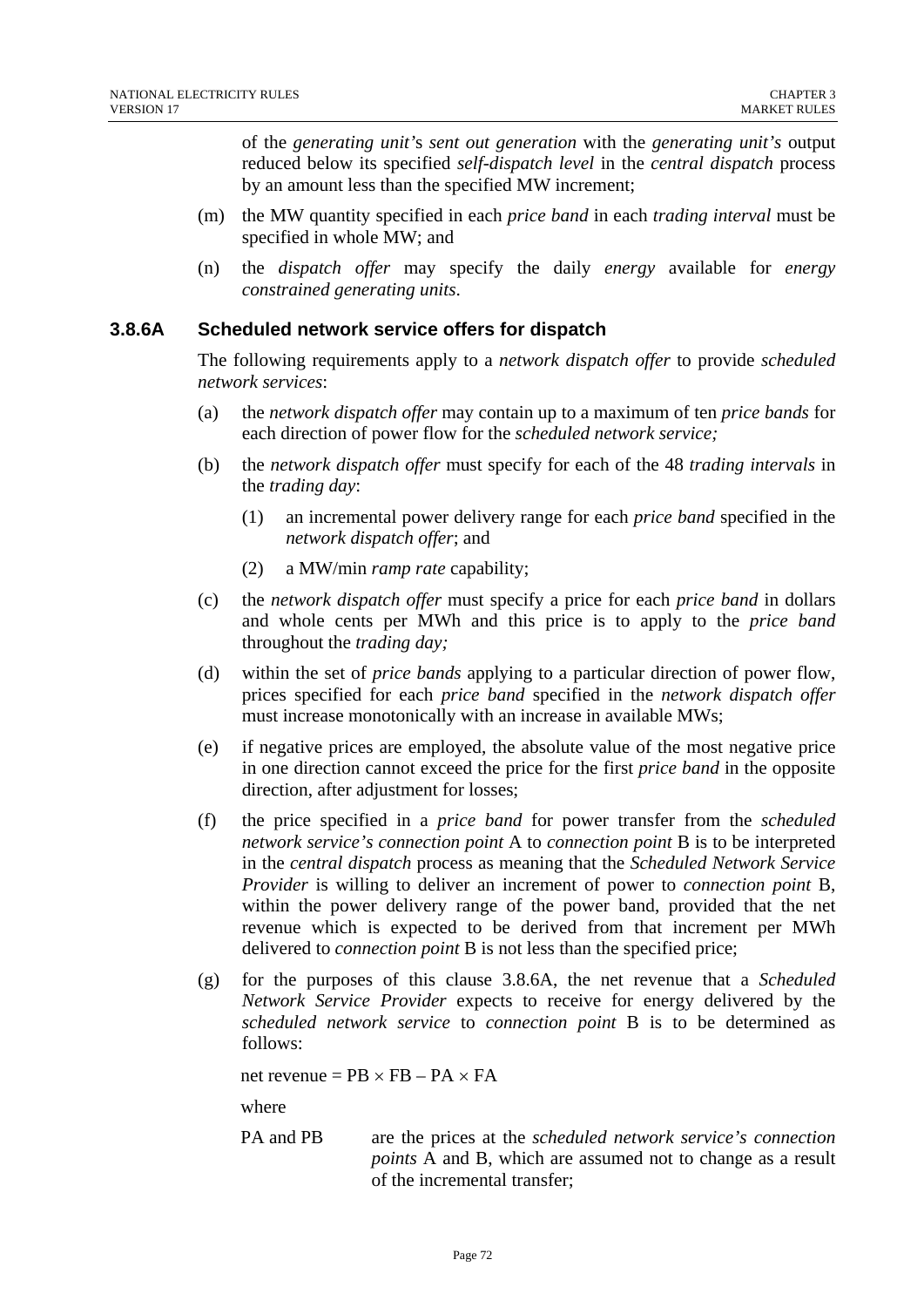| FA and FB      | are the energy transfers scheduled by <i>central dispatch</i> for          |
|----------------|----------------------------------------------------------------------------|
|                | receipt by the <i>scheduled network service</i> at <i>connection point</i> |
|                | A and delivery at <i>connection point</i> B respectively; and              |
| <b>PA</b> 1 PD |                                                                            |

- FA and FB are deemed to be related by the loss vs flow relationship notified in accordance with schedule 3.1;
- (h) for the purposes of this clause 3.8.6A, the price at a *connection point* will be deemed to be related as follows to the price at the *regional reference node* to which that *connection point* is assigned:

 $P = RP \times LF$ 

where

Pis the price at the *connection point*;

RPis the price at the appropriate *regional reference node*; and

- LF where the *scheduled network service's connection point* is a *transmission network connection point*, is the *intra-regional loss factor* at that *connection point*, or where the *scheduled network service's connection point* is a *distribution network connection point*, is the product of the *distribution loss factor* at that *connection point* multiplied by the *intraregional loss factor* at the *transmission network connection point* to which it is assigned;
- (i) prices specified in the *network dispatch offer* must not exceed *VoLL*; and
- (j) the power delivery range specified in each *price band* in each *trading interval* must be specified in whole MW.

# **3.8.7 Bids for scheduled load**

The following requirements apply to a *dispatch bid* for *scheduled loads*:

- (a) the *dispatch bid* must specify whether the *scheduled load* is to be considered as *normally on* or *normally off*;
- (b) the *dispatch bid* may contain up to a maximum of ten *price bands*;
- (c) the *dispatch bid* must specify for each of the 48 *trading intervals* in the *trading day*:
	- (1) an incremental MW amount for each *price band* specified in the *dispatch bid*; and
	- (2) a MW/min *ramp rate* capability;
- (d) the *dispatch bid* must specify a price for each *price band* in dollars and whole cents per MWh and this price is to apply to the *price band* throughout the *trading day*;
- (e) prices specified for each *price band* specified in the *dispatch bid* must increase monotonically with an increase in available MWs;
- (f) prices specified are to apply at the *scheduled load's connection point* and for the purposes of *central dispatch* shall be referred to the *regional reference node* to which that *connection point* is assigned as follows:

 $RP = DOP \div LF$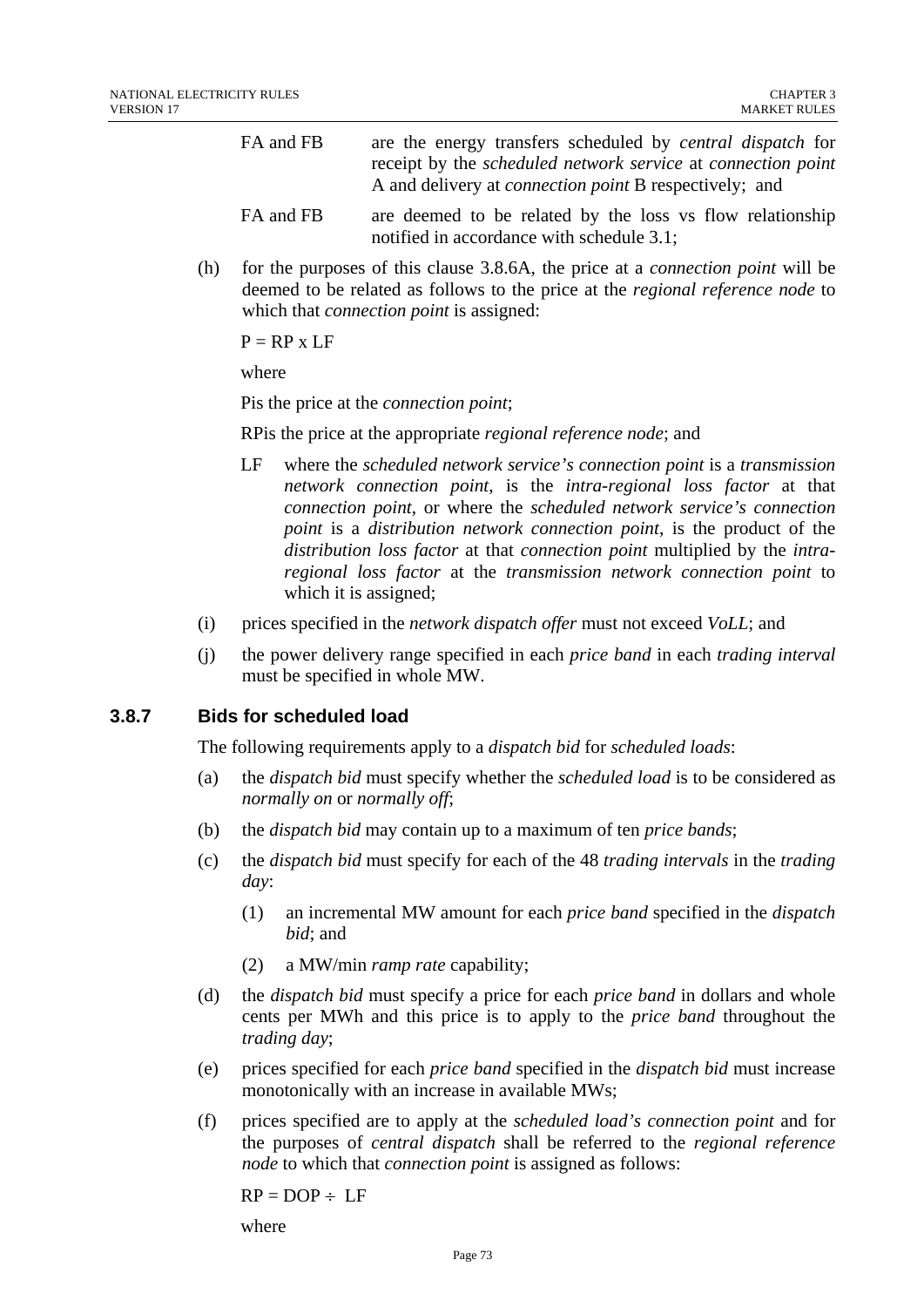- RP is the price specified in the *dispatch bid* when referred to the appropriate *regional reference node*;
- DOP is the price as specified in the *dispatch bid*; and
- LF where the *scheduled load's connection point* is a *transmission network connection point*, is the *intra-regional loss factor* at that *connection point*, or where the *scheduled load's connection point* is a *distribution network connection point*, is the product of the *distribution loss factor* at that *connection point* multiplied by the *intra-regional loss factor* at the *transmission network connection point* to which it is assigned;
- (g) MW quantities specified for a *price band* are to apply at the *scheduled load's connection point* or at any other point in the *Market Participant's* electrical installation or on the *network* as agreed to by *NEMMCO*;
- (h) prices specified must be:
	- (1) more than the product of the *market floor price* multiplied by the *intraregional loss factor* at the *scheduled load's transmission network connection point*; and
	- (2) less than the product of *VoLL* multiplied by the *intra-regional loss factor* at the *scheduled load's transmission network connection point*;
- (i) for a *scheduled load* specified in the *dispatch bid* as being *normally on*, the price specified for a *price band* is to be interpreted in the *central dispatch* process as the price at or above which the *scheduled load* will reduce electricity consumed by up to the MW increment specified in that *price band*;
- (j) for a *scheduled load* specified in the *dispatch bid* as being *normally off*, the price specified for a *price band* is to be interpreted in the *central dispatch* process as the price at or below which the *scheduled load* will increase electricity consumed by up to the MW increment specified in that *price band*;
- (k) the MW capacity quantity specified in each *price band* in each *trading interval* must be specified in whole MW;
- (l) the sum of the MW quantities specified in each *price band* in any *trading interval* must not exceed the maximum capacity of the *scheduled load*; and
- (m) the *dispatch bid* may specify the daily *energy* available for *energy constrained scheduled loads*.

# **3.8.7A Market ancillary services offers**

The following requirements apply to all *market ancillary service offers* for each type of *market ancillary service*:

- (a) the *market ancillary service offer* may contain up to 10 *price band*s;
- (b) the *market ancillary service offer* must specify for each of the 48 *trading intervals* in the *trading day* an incremental MW amount for each *price band* specified in the *market ancillary service offer*;
- (c) the MW quantities specified are to apply at the nominated *connection point* of the *Market Participant* or, with *NEMMCO's* agreement, at any other point in the *Market Participant's* electrical installation or on the *network*;
- (d) the *ancillary service offer* must specify a price for each *price band* specified in the *market ancillary service offer*, in dollars and whole cents per MW per hour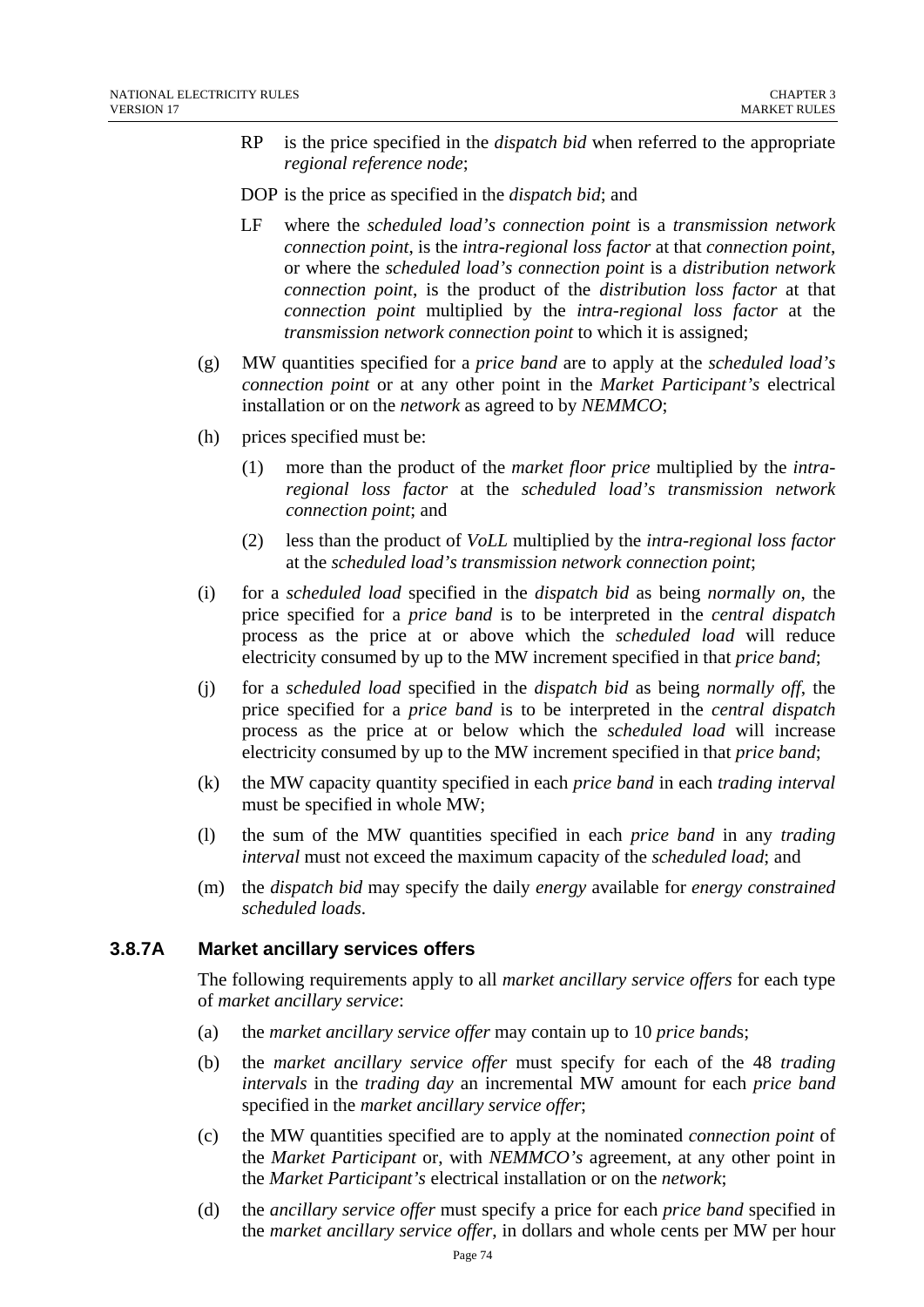(an '*enabling price*'), and this price is to apply to the *price band* throughout the *trading day*;

- (e) *enabling prices* for each *price band* specified in the *market ancillary service offer* must increase monotonically with an increase in available MWs;
- (f) *enabling prices* are to apply at the nominated *connection point* of the *Market Participant* or, with *NEMMCO's* agreement, at any other point in the *Market Participant's* electrical installation or on the *network*;
- (g) *enabling prices* offered must be equal to or greater than \$0 per MW per hour and may not exceed *VoLL*;
- (h) the *enabling price* for a *price band* is to be interpreted as the minimum price at which up to the specified MW response is to be enabled in the *central dispatch* process;
- (i) the MW quantity in each *price band* in each *trading interval* must be specified in whole MW;
- (j) the *market ancillary service offer* must include the following values:
	- (1) the *response breakpoint*;
	- (2) the upper and lower *enablement limits*; and
	- (3) the *response capability*; and
- (k) an *Ancillary Service Provider* that submits a *market ancillary service offer* must ensure that the *ancillary service generating unit* or *ancillary service load*, as the case may be, is at all times capable of responding in the manner contemplated by the *market ancillary service specification*.

#### **3.8.8 Validation of dispatch bids and offers**

- (a) If a *dispatch offer*, *dispatch bid* or *market ancillary service offer* is made in accordance with clauses 3.8.6, 3.8.6A, 3.8.7 or 3.8.7A (whichever is applicable), *NEMMCO* must make available to the *Scheduled Generator* or *Market Participant* who submitted the *dispatch offer*, *dispatch bid* or *market ancillary service offer* the following information without delay:
	- (1) acknowledgement of receipt of a valid *dispatch offer, dispatch bid* or *market ancillary service offer*; and
	- (2) the data contained in the *dispatch offer*, *dispatch bid* or *market ancillary service offer* as it will be used by *NEMMCO* in the *central dispatch* process.
- (b) It is the responsibility of each *Scheduled Generator* and *Market Participant* to check that the data contained in its *dispatch offer*, *dispatch bid* or *market ancillary service offer* as received and to be used by *NEMMCO* in the *central dispatch* process is correct.
- (c) If a *dispatch offer, dispatch bid* or *market ancillary service offer* is not made in accordance with clauses 3.8.6, 3.8.6A, 3.8.7 or 3.8.7A (whichever is applicable), *NEMMCO* must not include that *dispatch offer, dispatch bid* or *market ancillary service offer* in the *central dispatch* process and must without delay notify the *Scheduled Generator* or *Market Participant* submitting the *dispatch offer, dispatch bid* or *market ancillary service offer* of its invalidity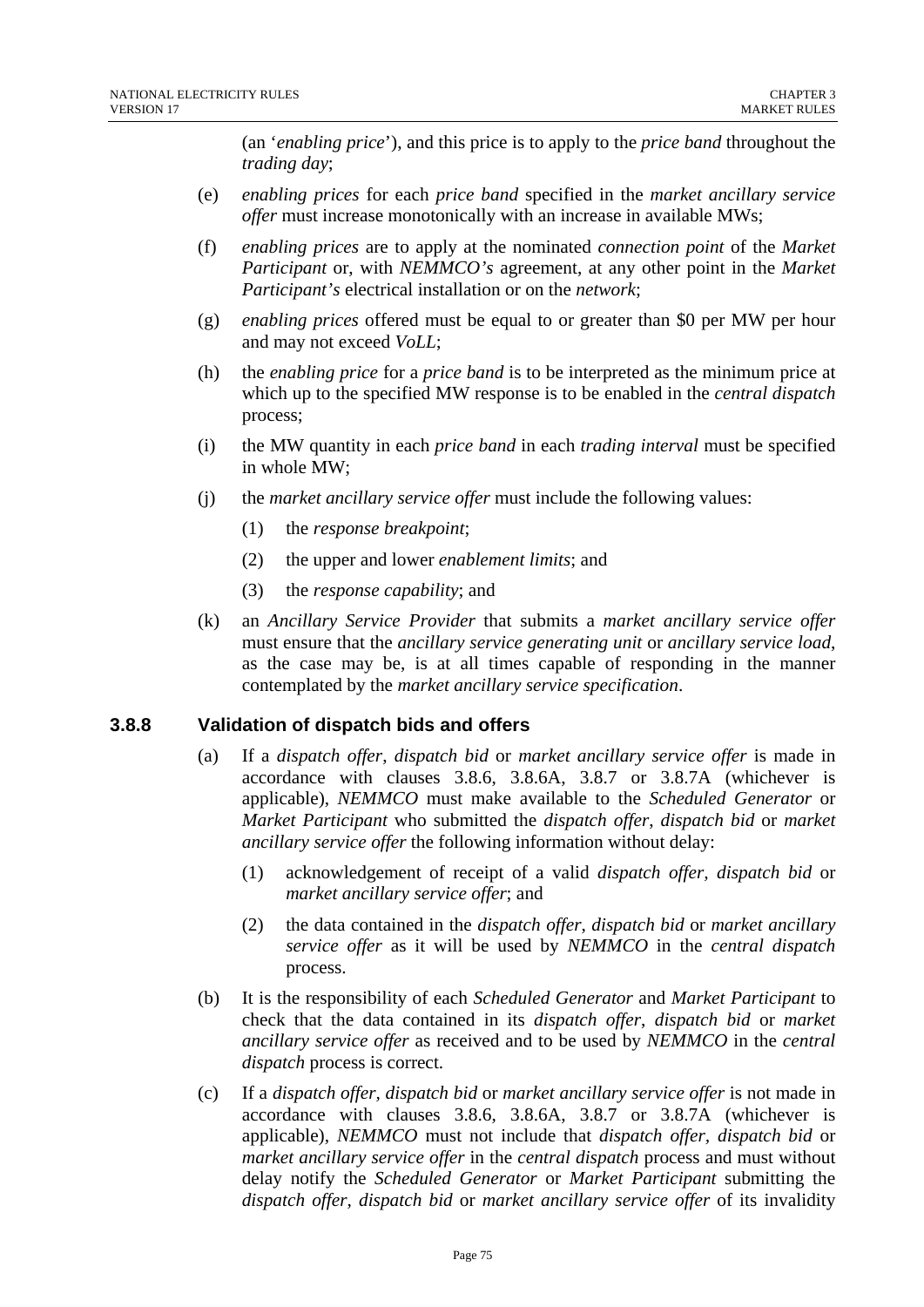and provide to that *Scheduled Generator* or *Market Participant* details of the invalid data*.* 

(d) If any details contained within a *dispatch offer*, *dispatch bid* or *market ancillary service offer* are inconsistent with the *registered bid and offer data* provided by the relevant *Scheduled Generator* or *Market Participant* then *NEMMCO* has the right to treat that *dispatch offer*, *dispatch bid* or *market ancillary service offer* as invalid and if it does so must notify the *Scheduled Generator* or *Market Participant* without delay.

# **3.8.9 Default offers and bids**

- (a) *Scheduled Generators* and *Market Participants* may, at any time, submit a *dispatch offer*, a *dispatch bid* or a *market ancillary service offer* in respect of a *scheduled generating unit*, *scheduled load*, *scheduled network service*, *ancillary service generating unit* or *ancillary service load* to apply from a specified future *trading day*.
- (b) A *Scheduled Generator* or *Market Participant* may vary or withdraw a *default dispatch bid*, *default dispatch offer* or *market ancillary service offer* at any time prior to the deadline for submissions of *dispatch offers*, *dispatch bids* and *market ancillary service offers* for a *trading day* in accordance with the *timetable*.
- (c) Subject to any procedures *published* in accordance with clause 3.8.9(d), *default dispatch offer*, *default dispatch bid* or *market ancillary service offer* applicable to a *trading day* must be included by *NEMMCO* in the *central dispatch* process when the deadline for submission of *dispatch offers, dispatch bids* and *market ancillary service offers* for that *trading day* arrives in accordance with the *timetable* if*,* and only if, no later valid *dispatch offer, dispatch bid* or *market ancillary service offer* has been submitted pursuant to clauses 3.8.6, 3.8.6A, 3.8.7, 3.8.7A or 3.8.9(b).
- (d) *NEMMCO*, in consultation with *Scheduled Generators* and *Market Participants* in accordance with the *Rules consultation procedures,* must develop and *publish* procedures to determine the circumstances when *NEMMCO* may use a prior *dispatch offer* or *dispatch bid* lodged by a *Scheduled Generator* or *Market Participant* as a substitute for a *default dispatch offer* or *default dispatch bid*.
- (e) *NEMMCO* may disregard a *default dispatch offer* or a *default dispatch bid* and substitute a prior *dispatch offer* or *dispatch bid* or *market ancillary service offer* lodged by a *Scheduled Generator* or a *Market Participant* determined in accordance with a procedure developed under clause 3.8.9(d) as input to *PASA, pre-dispatch* and *central dispatch*.

# **3.8.10 Network constraints**

(a) In accordance with the *NEMMCO power system security responsibilities* and any other standards set out in Chapter 4, *NEMMCO* must determine any *constraints* on the *dispatch* of *scheduled generating units*, *scheduled network services*, *scheduled loads*, *ancillary service generating units* or *ancillary service loads* which may result from planned *network outages*.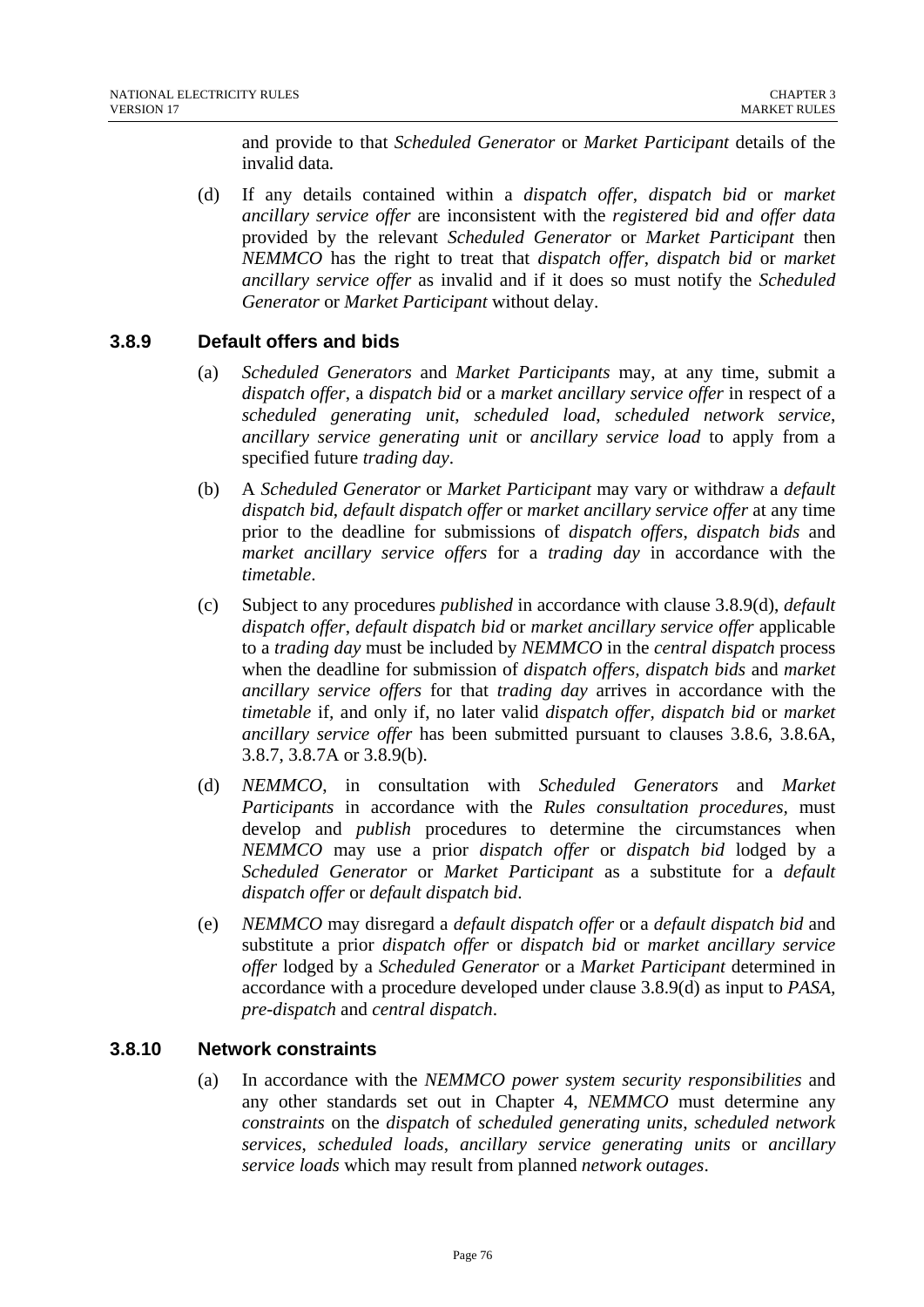- (b) *NEMMCO* must represent *intra-regional network constraints* and *interregional network constraints* as inputs to the *dispatch* process in a form that can be reviewed after the *trading interval* in which they occurred.
- (c) The process used by *NEMMCO* to derive the *network constraints* must be clearly documented and made available to *Scheduled Generators* and *Market Participants*.

#### **3.8.11 Ancillary services constraints**

- (a) *NEMMCO* must determine the quantity and nature of *ancillary services* which:
	- (1) have been provided or procured in accordance with the *NEMMCO power system security responsibilities* set out in clause 4.3.1 or are otherwise available;
	- (2) are required to be managed in conjunction with *dispatch*; and
	- (3) may impose constraints on *central dispatch*.
- (a1) For each *dispatch interval NEMMCO* must impose constraints upon the *dispatch algorithm* to determine the quantity of each *global market ancillary service requirement* and any *local market ancillary service requirements*.

#### **3.8.12 System reserve constraints**

*NEMMCO* must use its reasonable endeavours to ensure that the *dispatch* process meets all requirements for *reserves* as described in Chapter 4.

#### **3.8.13 Notification of constraints**

*NEMMCO* must *publish* the parameters used in the *dispatch algorithm* for the modelling of *network constraints*, *regulating capability constraints*, *power system reserve constraints* and *ancillary services*.

#### **3.8.14 Dispatch under conditions of supply scarcity**

*NEMMCO* must ensure that, during times of *supply* scarcity, the actions set out below occur in the following sequence:

- (a) subject to any adjustments which may be necessary to implement action under clause 3.8.14(c), all valid *dispatch bids* and *dispatch offers* submitted by *Scheduled Generators* or *Market Participants* are *dispatched*, including those priced at *VoLL*;
- (b) subject to any adjustments which may be necessary to implement action under clause 3.8.14(c), after all valid *dispatch bids* and *dispatch offers* submitted by *Scheduled Generators* and *Market Participants* have been exhausted, *dispatch bids* or *dispatch offers* submitted by *NEMMCO* in respect of *plant* or *scheduled network services* under contracts for the provision of *reserves* are *dispatched;*  and
- (c) any further corrective actions required are implemented in accordance with clauses 4.8.5B and 4.8.9.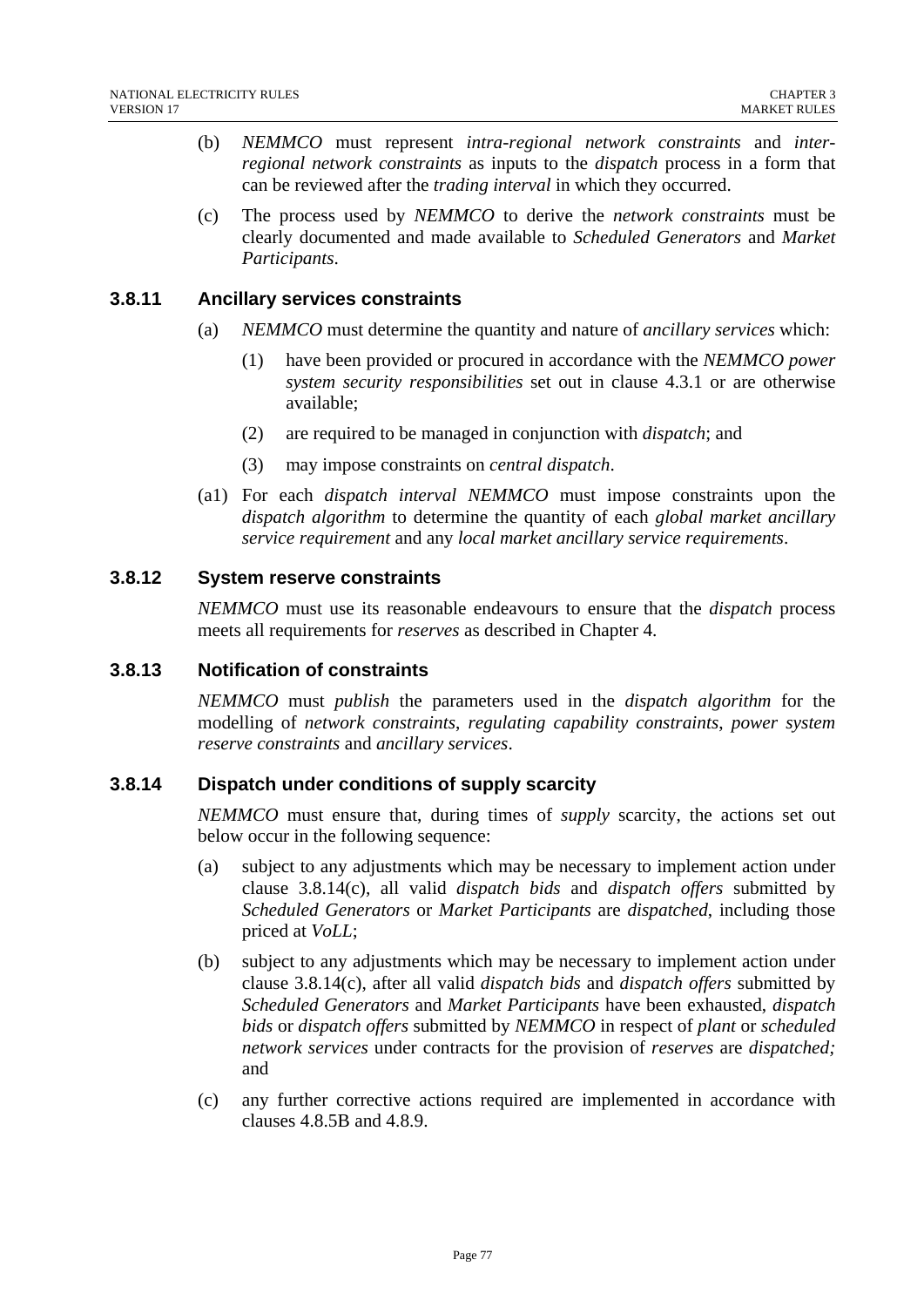# **3.8.15 [Deleted]**

# **3.8.16 Equal priced dispatch bids and dispatch offers**

If there are *scheduled generating units* or *scheduled loads*, in the same *region*, for which the prices submitted in *dispatch bids* or *dispatch offers* for a particular *trading interval* result in identical prices at their *regional reference node*, then the MW quantities specified in the relevant *price bands* of those *dispatch bids* or *dispatch offers* must be *dispatched* on a pro-rata basis, where this can be achieved without imposing undue costs on any party, or violating other constraints.

# **3.8.17 Self-commitment**

- (a) *Slow start generating units* are *generating units* which are unable to *synchronise* and increase *generation* within 30 minutes of receiving an instruction from *NEMMCO*.
- (b) *Slow start generating units* must *self-commit* to be eligible for *dispatch*.
- (c) A *Generator* may only *self-commit* a *scheduled generating unit* in accordance with this clause.
- (d) A *Scheduled Generator* has a right to *synchronise* its *generating unit* to the *power system* and have *NEMMCO dispatch* that *generating unit* subject to the *dispatch* procedures as set out in this rule 3.8.
- (e) A *Scheduled Generator* must advise *NEMMCO* of its intention to *synchronise* a *generating unit* in the *PASA* process. The *Scheduled Generator* advises this intention by submitting a capacity profile of the *generating unit* into the *market information bulletin board*.
- (f) The exact time of *synchronisation* will be subject to directions from *NEMMCO*  in accordance with Chapter 4.
- (g) *Scheduled Generators* and *Market Participants* must notify *NEMMCO* of any changes to *self-commitment* decisions without delay.
- (h) *NEMMCO* must notify all *Scheduled Generators* and *Market Participants* of any changes to *commitment* decisions without delay.

#### **3.8.18 Self-decommitment**

- (a) A *Generator* may only *self-decommit* a *scheduled generating unit* in accordance with this clause.
- (b) *Scheduled Generators* must notify *NEMMCO* of their planned *selfdecommitment* decisions in relation to *slow start generating units* at least 2 *days* in advance of *dispatch*.
- (c) *Scheduled Generators* and *Market Participants* must notify *NEMMCO* as soon as practicable of any changes in their *self-decommitment* decisions.
- (d) *NEMMCO* must notify all *Scheduled Generators* and *Market Participants* of any changes to *de-commitment* decisions as soon as practicable.

# **3.8.19 Dispatch inflexibilities**

(a) If a *Scheduled Generator* or *Market Participant* reasonably expects one or more of its *scheduled generating units*, *scheduled network services* or *scheduled loads* to be unable to operate in accordance with *dispatch*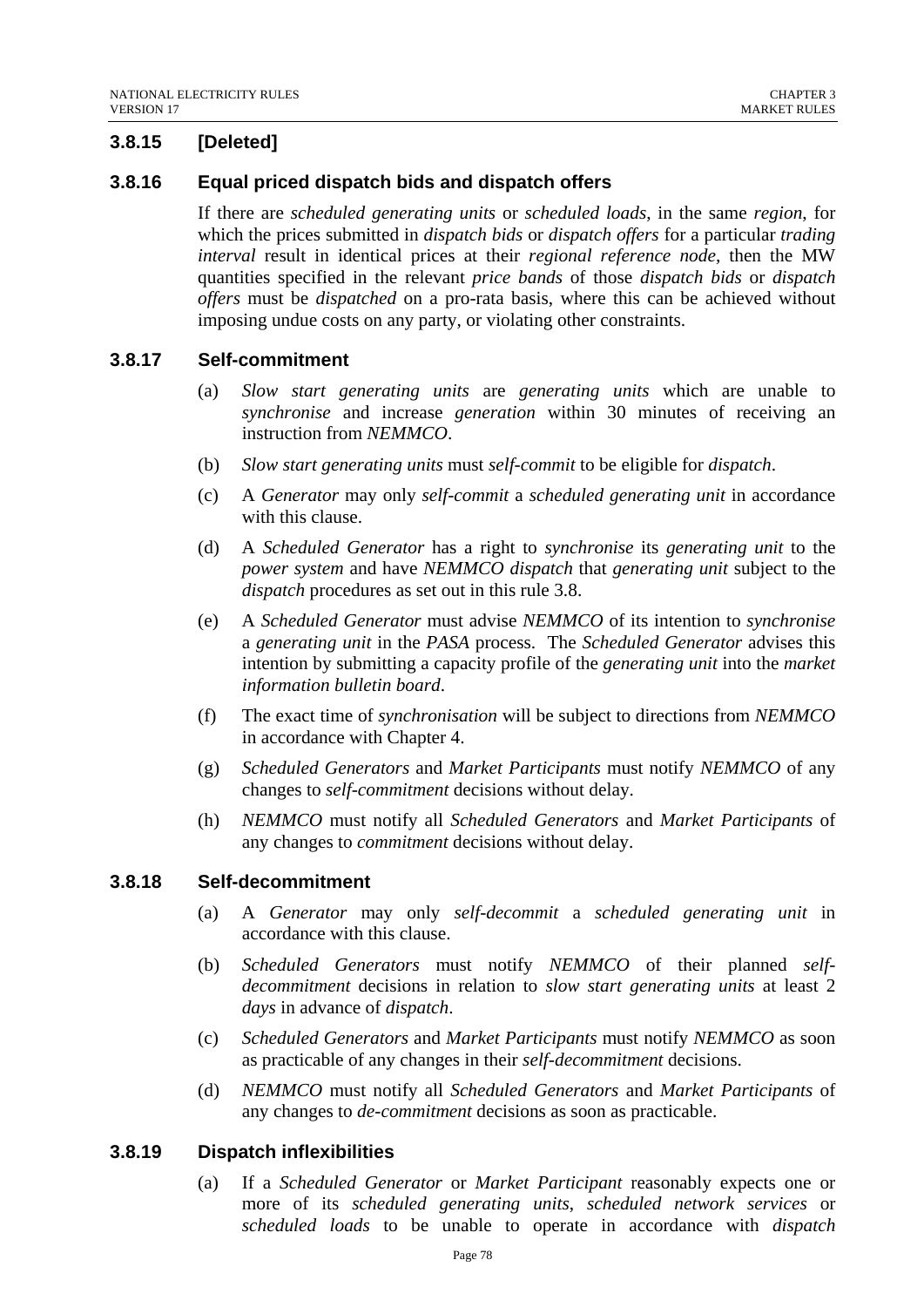*instructions* in any *trading interval*, due to abnormal *plant* conditions or other abnormal operating requirements in respect of that *scheduled generating unit*, *scheduled network service* or *scheduled load*, it must advise *NEMMCO* through the *PASA* process or in its *dispatch offer* or *dispatch bid* in respect of that *scheduled generating unit*, *scheduled network service* or *scheduled load*, as appropriate under this Chapter, that the *scheduled generating unit*, *scheduled network service* or *scheduled load* is *inflexible* in that *trading interval* and must specify a fixed *loading level* at which the *scheduled generating unit*, *scheduled network service* or *scheduled load* is to be operated in that *trading interval*.

- (b) Where a *Scheduled Generator* or *Market Participant* advises *NEMMCO* that a *scheduled generating unit*, *scheduled network service* or *scheduled load* is *inflexible* in accordance with clause 3.8.19(a) the *Scheduled Generator* or *Market Participant* must:
	- (1) provide *NEMMCO* with a brief, verifiable and specific reason why the *scheduled generating unit, scheduled network service* or *scheduled load* is *inflexible* at the same time as it advises *NEMMCO* of the *inflexibility*; and
	- (2) provide to the *AER,* upon written request, in accordance with the guidelines issued by the *AER* from time to time in accordance with the *Rules consultation procedures* such additional information to substantiate and verify the reason for such *inflexibility* as the *AER* may require from time to time. The *AER* must provide information provided to it in accordance with this clause 3.8.19(b)(2) to any *Market Participant* that requests such information, except to the extent that the information can be reasonably claimed to be *confidential information.*
- (c) Other than in *trading intervals* for which it has been specified by a *Scheduled Generator* or *Market Participant* in the relevant *dispatch offer* or *dispatch bid* for a *scheduled generating unit*, *scheduled network service* or *scheduled load* that the *scheduled generating unit, scheduled network service* or *scheduled load* is *inflexible*, then *NEMMCO* will *dispatch* the *scheduled generating unit*, *scheduled network service* or *scheduled load* in accordance with the prices and *price bands* specified in the relevant *dispatch offer* or *dispatch bid*.
- (d) In respect of *scheduled loads* or *scheduled generating units* which are not *slow start generating units*, *Scheduled Generators* and *Market Participants* may provide *NEMMCO*, as part of the *registered bid and offer data* in respect of those *scheduled loads* or *generating units*, with a *dispatch inflexibility profile*.
- (e) A *dispatch inflexibility profile* for a *generating unit* must contain the following parameters to indicate its MW capacity and time related *inflexibilities*:
	- (1) The time, T1, in minutes, following the issue of a *dispatch instruction* by *NEMMCO* to increase its loading from 0 MW, which is required for the *plant* to begin to vary its *dispatch* level from 0 MW in accordance with the instruction;
	- (2) The time, T2, in minutes, that the *plant* requires after T1 (as specified in clause 3.8.19(e)(1)) to reach a specified minimum MW *loading level*;
	- (3) The time, T3, in minutes, that the *plant* requires to be operated at or above its minimum *loading level* before it can be reduced below that level;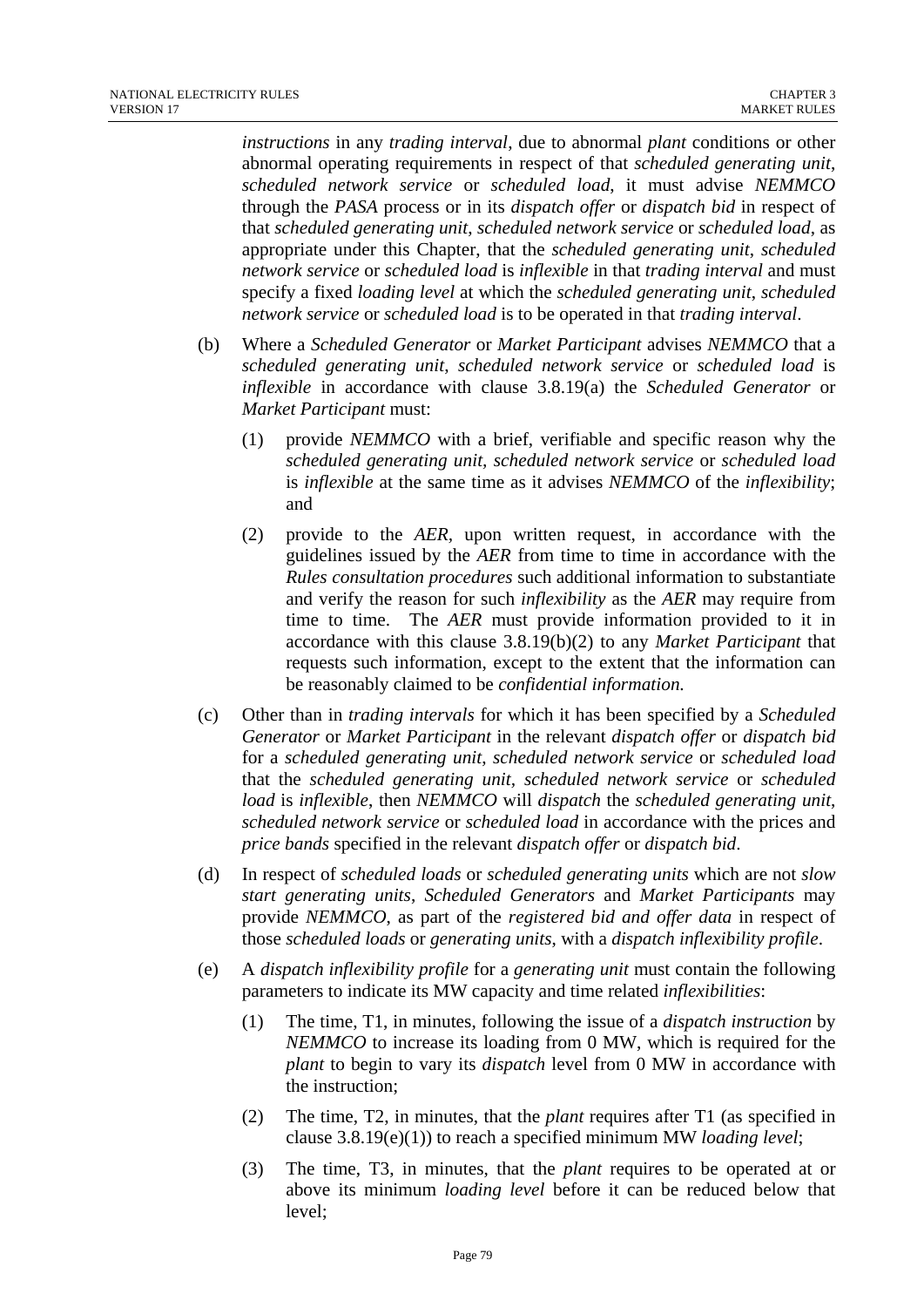- (4) The time, T4, in minutes, following the issue of a *dispatch instruction* by *NEMMCO* to reduce loading from the minimum *loading level* (specified under clause  $3.8.19(e)(2)$  to zero, that the *plant* requires to completely comply with that instruction.
- (5) T1, T2, T3 and T4 must all be equal to or greater than zero.
- (6) The sum  $(T1 + T2)$  must be less than or equal to 30 minutes.
- (7) The sum  $(T1 + T2 + T3 + T4)$  must be less than 60 minutes.
- (e1) A *dispatch inflexibility profile* for a *scheduled load* must contain parameters to indicate its MW capacity and time related *inflexibilities*.
- (f) *NEMMCO* must use reasonable endeavours not to issue a *dispatch instruction* which is inconsistent with a *Scheduled Generator's* or *Market Participant's dispatch inflexibility profile*.

#### **3.8.20 Pre-dispatch schedule**

- (a) Each *day*, in accordance with the *timetable*, *NEMMCO* must prepare and *publish* a *pre-dispatch schedule* covering each *trading interval* of the period commencing from the next *trading interval* after the current *trading interval* up to and including the final *trading interval* of the last *trading day* for which all valid *dispatch bids* and *dispatch offers* have been received in accordance with the *timetable* and applied by the *pre-dispatch* process.
- (b) The *pre-dispatch* process is to have a resolution of one *trading interval* and no analysis will be made of operations within the *trading interval*, other than to ensure that *contingency capacity reserves* are adequate as set out in Chapter 4.
- (c) *NEMMCO* must determine the *pre-dispatch schedule* for each *trading interval* on the basis of *dispatch bids*, *dispatch offers* and *market ancillary service offers* submitted for that *trading interval* and *NEMMCO's* forecast *power system load* for each *region* for that *trading interval*, and by using a process consistent with the principles for *central dispatch* as set out in clause 3.8.1.
- (d) In determining the *pre-dispatch schedule NEMMCO* shall not take account of any *dispatch inflexibility profile* submitted in accordance with clause 3.8.19.
- (e) Any inputs made to the *pre-dispatch* process by *NEMMCO* for the purpose of achieving a physically realisable schedule or to satisfy *power system security* requirements must be made prior to release of the *pre-dispatch schedule* and recorded by *NEMMCO* in a manner suitable for audit.
- (f) The *pre-dispatch schedule* must include the details set out in clause 3.13.4(f).
- (g) Each *Scheduled Generator*, *Scheduled Network Service Provider* and *Market Customer* which has classified a *scheduled load* and *Market Participant* (which has classified an *ancillary service generating unit* or *ancillary service load*) must ensure that it is able to *dispatch* its plant as required under the *predispatch schedule* and is responsible for changing inputs to the *central dispatch*  process, if necessary to achieve this, via the rebidding provisions under clause 3.8.22.
- (h) The *pre-dispatch schedule* must be re-calculated and the results re-*published* by *NEMMCO* regularly in accordance with the *timetable*, or more often if a change in circumstances is deemed by *NEMMCO* to be likely to have a significant effect on the operation of the *market*.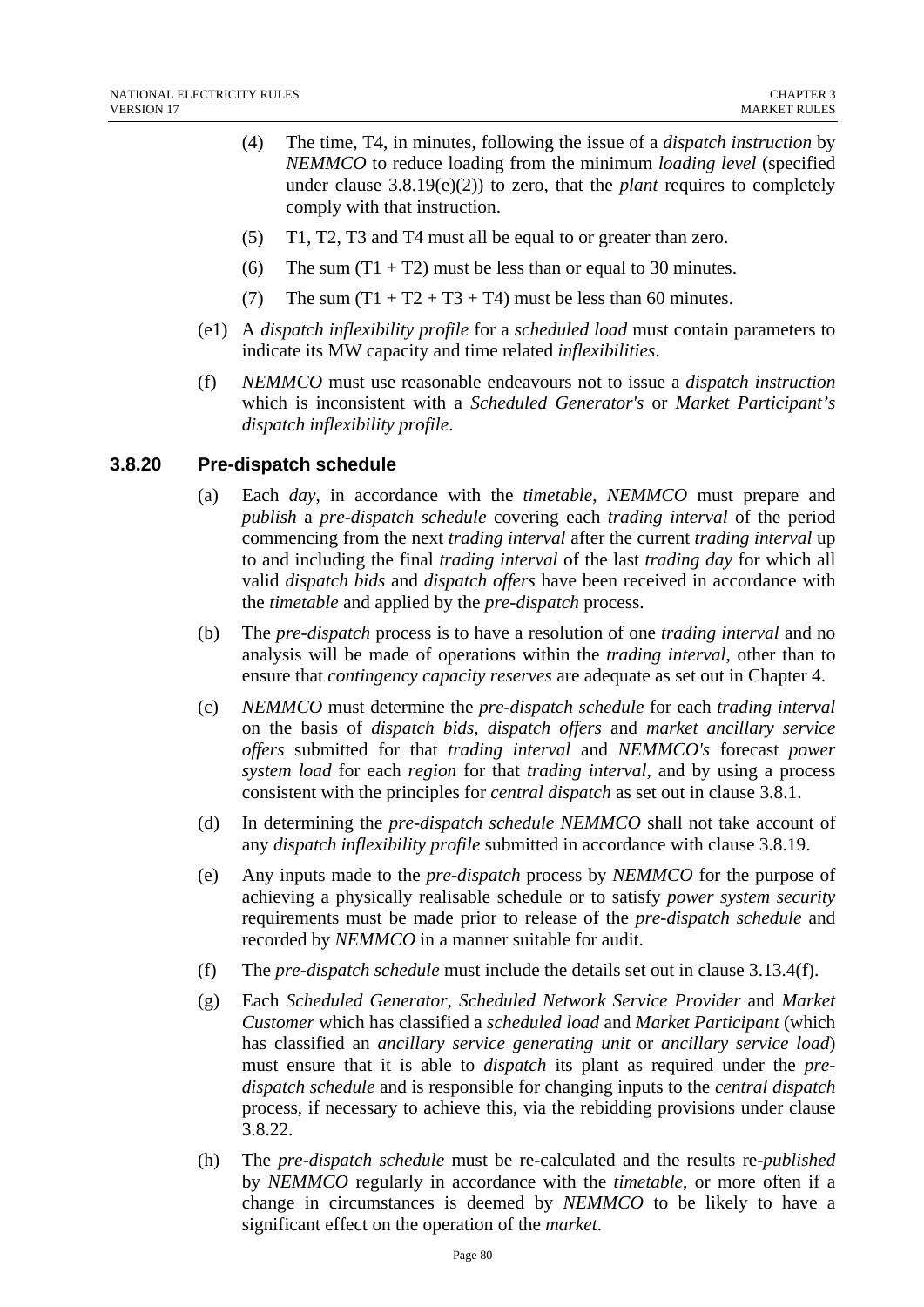- (i) *NEMMCO* must fully document the operation of the *pre-dispatch* process, including the principles adopted in making calculations required to be included and all such documentation must be made available to *Scheduled Generators*  and *Market Participants* at a fee to be set by *NEMMCO* to cover its costs of supplying such documentation.
- (j) The following *pre-dispatch* outputs relating specifically to a *generating unit*, *scheduled network service*, *scheduled load* or *ancillary service load* operated by a *Scheduled Generator* or *Market Participant* must be made available electronically to that *Scheduled Generator* or *Market Participant* on a confidential basis:
	- (1) the scheduled times of *commitment* and *de-commitment* of individual *slow start generating units*;
	- (2) scheduled half hourly *loading* for each scheduled entity;
	- (3) scheduled provision of *ancillary services*;
	- (4) scheduled *constraints* for the provision of *ancillary services*; and
	- (5) scheduled *constraints* due to *network* limitations.
- (k) Where the *pre-dispatch schedule* may have failed to maximise the joint value of *energy* and *ancillary services pre-dispatch* outputs of a *scheduled generating unit*, due to the *scheduled generating unit* operating outside its *enablement limit*, *NEMMCO* must notify the *Scheduled Generator* or *Market Participant* operating the *scheduled generating unit*, electronically on a confidential basis.

# **3.8.21 On-line dispatch process**

- (a) *Dispatch bids* and *dispatch offers* must be *centrally dispatched* by *NEMMCO*  using the *dispatch algorithm*.
- (a1) A *dispatch interval* is to be five minutes in duration.
- (b) The *dispatch algorithm* is to be run by *NEMMCO* for each *dispatch interval*. If the *dispatch algorithm* is not successfully run for any *dispatch interval* then the values of the last successful run of the *dispatch algorithm* must be used for that *dispatch interval*.
- (c) *Central dispatch* results in the setting of *dispatch prices* and *ancillary services prices* for each *dispatch interval* and *spot prices* for each *trading interval* in accordance with rule 3.9.
- (d) Where possible, *dispatch instructions* will be issued electronically via the *automatic generation control system* or via an electronic display in the *Scheduled Generator's* or *Market Participant's plant* control room. *NEMMCO* may issue *dispatch instructions* in some other form if in its reasonable opinion the methods described in this clause 3.8.21(d) are not possible.
- (e) A *Scheduled Generator* or *Market Participant* must ensure it has facilities to receive *dispatch instructions* in the manner described in this clause.
- (f) *Dispatch instructions* that are issued via the *automatic generation control system* are to be issued progressively at intervals of no more than 5 minutes following re-evaluation of *central dispatch* to achieve a prompt and smooth implementation of the outcomes of each *central dispatch* update.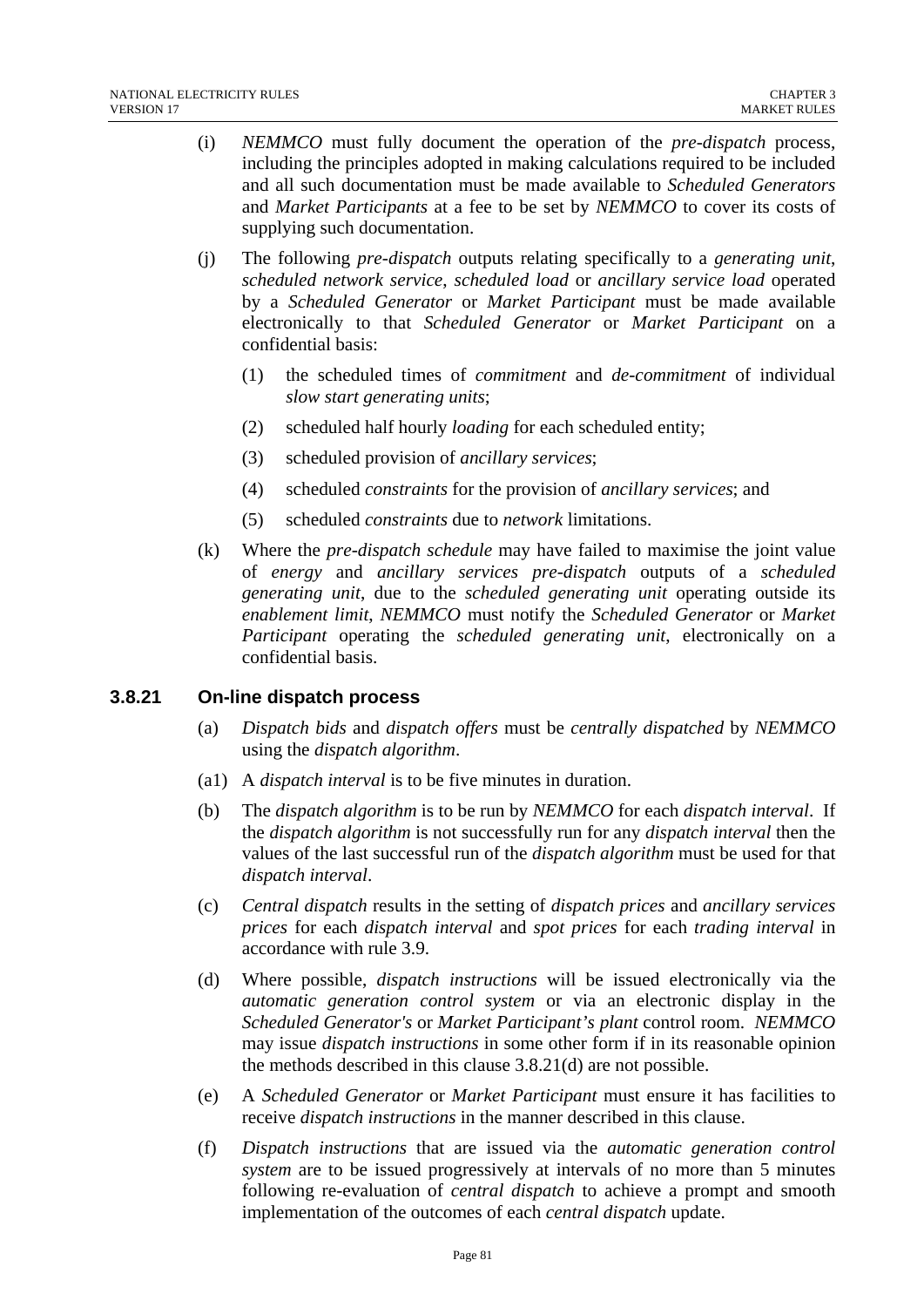- (g) With the exception of instructions issued by telephone, all *dispatch instructions* and the times at which they are issued are to be logged automatically and *dispatch instructions* that are issued by telephone must be recorded by *NEMMCO*.
- (h) *NEMMCO* may modify or override the *dispatch algorithm* outcome in accordance with the requirements of clause 4.8.9 or due to *plant* not conforming to *dispatch instructions* and in such circumstances *NEMMCO* must record the details of the event and the reasons for its action for audit purposes.
- (i) **[Deleted]**
- (j) If a *scheduled load* or *scheduled generating unit,* in respect of which a *dispatch inflexibility profile* has been notified to *NEMMCO* in accordance with clause 3.8.19, is *dispatched* from 0 MW in any *dispatch interval* by the *central dispatch* process, then the specified *dispatch inflexibility profile* must be used by *NEMMCO* as a *constraint* on the *dispatch* of that *plant* for the relevant subsequent *dispatch intervals*.
- (k) A *scheduled load* or *generating unit* whose *dispatch* is *constrained* in any *dispatch interval* due to a *dispatch inflexibility profile* submitted under clause 3.8.19 cannot be used as the basis for setting the *dispatch price* in that *dispatch interval* at any location.
- (l) *NEMMCO* must fully document the operation of the process described in this clause 3.8.21, including the software, algorithms, and the principles adopted in making judgments where they are required in the process and all such documentation must be made available to *Scheduled Generators* and *Market Participants* at a price reflective of costs incurred by *NEMMCO* in providing such documentation.
- (m) Where the *central dispatch* process may have failed to *dispatch* a *scheduled generating unit* to maximise the joint value of *energy* and *ancillary services* due to the *scheduled generating unit* operating outside its *enablement limit*, *NEMMCO* must notify the *Scheduled Generator* or *Market Participant* operating the *scheduled generating unit* on a confidential basis.

# **3.8.22 Rebidding**

- (a) Prices for each *price band* that are specified in *dispatch bids, dispatch offers* and *market ancillary service offers* are firm and no changes to the price for any *price band* are to be accepted under any circumstances.
- (b) Subject to clauses 3.8.22(c) and 3.8.22A, a *Scheduled Generator* or *Market Participant* may vary its available capacity, daily *energy constraints*, *dispatch inflexibilities* and *ramp rates* of *generating units*, *scheduled network services* and *scheduled loads*, and the *response breakpoints*, *enablement limits* and response limits of *market ancillary services*.
- (c) A *Scheduled Generator* or *Market Participant* must provide:
	- (1) all *rebids* to *NEMMCO* electronically unless otherwise approved by *NEMMCO;*
	- (2) to *NEMMCO*, at the same time as the *rebid* is made:
		- (i) a brief, verifiable and specific reason for the *rebid;* and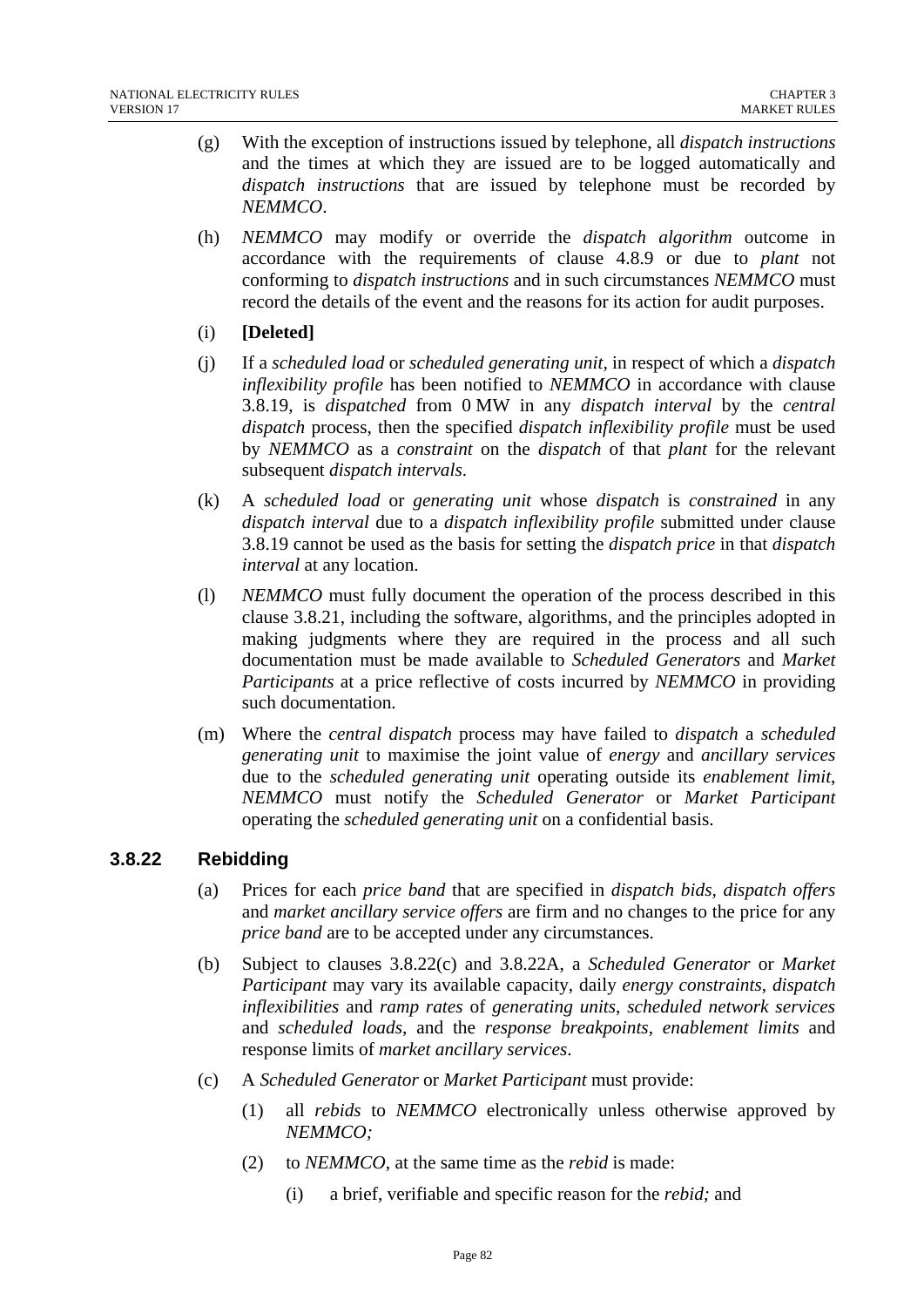- (ii) the time at which the event(s) or other occurrence(s) adduced by the *Scheduled Generator* or *Market Participant* as the reason for the *rebid* occurred;
- (3) to the *AER,* upon written request, in accordance with guidelines published by the *AER* from time to time under this clause 3.8.22 in accordance with the *Rules consultation procedures* such additional information to substantiate and verify the reason for a *rebid* as the *AER*  may require from time to time. The *AER* must provide information provided to it in accordance with this clause  $3.8.22(c)(3)$  to any *Scheduled Generator* or *Market Participant* that requests such information, except to the extent that the information can be reasonably claimed to be *confidential information*. The guidelines developed by the *AER* under this clause 3.8.22(c)(3) must include:
	- (i) the amount of detail to be included in the information provided to *NEMMCO* under clause 3.8.22(c)(2); and
	- (ii) procedures for handling claims by *Scheduled Generators* or *Market Participants* in accordance with clause 3.8.22(c)(3) or 3.8.19(b)(2) that information provided to the *AER* by such *Scheduled Generators* or *Market Participants* under those clauses is *confidential information.*

The *AER* must publish the guidelines developed under this clause 3.8.22 and may amend such guidelines from time to time.

- (d) *NEMMCO* must:
	- (1) subject to the *Scheduled Generator* or *Market Participant* complying with clause 3.8.22(c)(1) and (c)(2)(i) and (ii), accept the *rebid;* and
	- (2) *publish,* in accordance with clause 3.13.4(p), the time the *rebid* was made and the reason provided by the *Scheduled Generator* or *Market Participant* under clause 3.8.22(c)(2)(i).

# **3.8.22A Variation of offer, bid or rebid**

- (a) *Scheduled Generators* and *Market Participants* must make *dispatch offers, dispatch bids* and *rebids* in good faith.
- (b) In clause 3.8.22A(a) a *dispatch offer*, *dispatch bid* or *rebid* is taken to be made in good faith if, at the time of making such an offer, bid or *rebid*, a *Scheduled Generator* or *Market Participant* has a genuine intention to honour that offer, bid or *rebid*, if the material conditions and circumstances upon which the offer, bid or *rebid* were based remain unchanged until the relevant *dispatch interval*.
- (c) A *Scheduled Generator* or *Market Participant* may be taken to have contravened clause  $3.8.22A(a)$  notwithstanding that, after all the evidence has been considered, the intention of the *Scheduled Generator* or *Market Participant* is ascertainable only by inference from the conduct of the *Scheduled Generator* or *Market Participant*, or of any other person, or from relevant circumstances.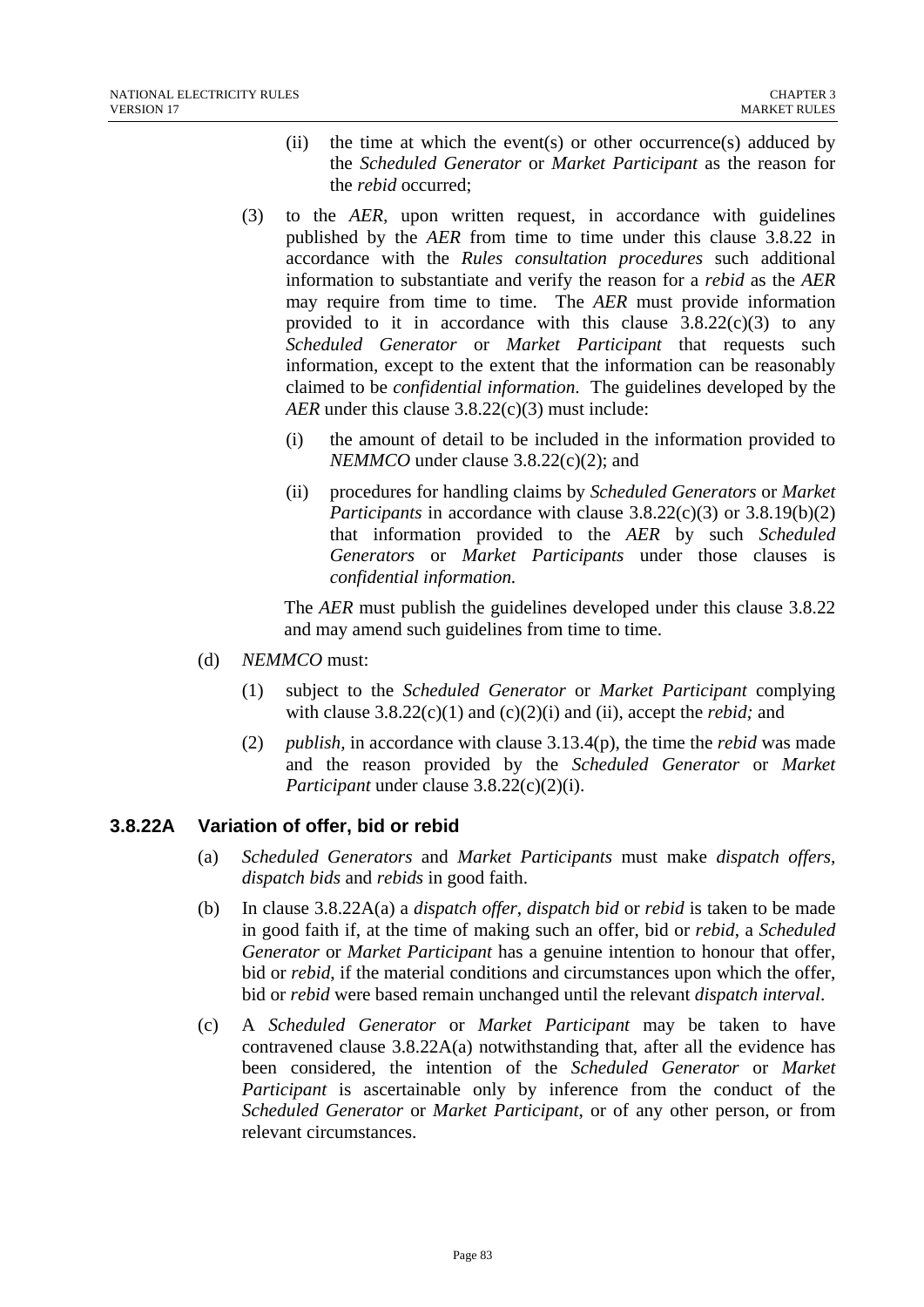#### **3.8.23 Failure to conform to dispatch instructions**

- (a) If a *scheduled generating unit*, *scheduled network service* or *scheduled load* fails to respond to a *dispatch instruction* within a tolerable time and accuracy (as determined in *NEMMCO's* reasonable opinion), then:
	- (1) the *scheduled generating unit*, *scheduled network service* or *scheduled load* (as the case may be) is to be declared and identified as non-conforming; and
	- (2) the *scheduled generating unit*, *scheduled network service* or *scheduled load* (as the case may be) cannot be used as the basis for setting *spot prices*.

#### (3) **[Deleted]**

- (b) If a *scheduled generating unit*, *scheduled network service* or *scheduled load* is identified as non-conforming under clause 3.8.23(a):
	- (1) *NEMMCO* must advise the *Scheduled Generator*, *Scheduled Network Service Provider* or *Market Customer* that the *generating unit*, *scheduled network service* or *scheduled load* is identified as non-conforming, and request a reason for the non-compliance with the *dispatch instruction*, which reason is to be logged;
	- (2) if in *NEMMCO's* opinion modification of *plant* parameters is necessary or desirable, *NEMMCO* must request the *Scheduled Generator*, *Scheduled Network Service Provider* or *Market Customer* to submit modified *plant* parameters to satisfy *NEMMCO* that a realistic real time *dispatch* schedule can be carried out;
	- (3) should a *Scheduled Generator* fail to meet the requests set out in clauses 3.8.23(b)(1) and (2) or if *NEMMCO* is not satisfied that the *generating unit* will respond to future *dispatch instructions* as required, *NEMMCO*  must direct the *generating unit's* output to follow, as far as is practicable, a specified output profile to be determined at its discretion by *NEMMCO*;
	- (4) should a *Scheduled Network Service Provider* fail to meet the requests set out in clauses 3.8.23(b)(1) and (2) or if *NEMMCO* is not satisfied that the *scheduled network service* will respond to future *dispatch instructions* as required, *NEMMCO* must direct the *scheduled network service* to follow, as far as is practicable, a specified transfer profile to be determined at its discretion by *NEMMCO*; and
	- (5) should a *Market Customer* not meet the requests set out in clauses  $3.8.23(b)(1)$  and (2) within a reasonable time of the request, or if *NEMMCO* is not satisfied that the *scheduled load* will respond to future *dispatch instructions* as required, *NEMMCO* acting reasonably may invoke a *default dispatch bid* lodged by the relevant *Market Customer* or apply *constraints* as it deems appropriate.
- (c) Until a *Scheduled Generator*, *Scheduled Network Service Provider* or *Market Customer* satisfactorily responds to the requests under clauses 3.8.23(b)(1) and (2) and *NEMMCO* is satisfied that the *generating unit*, *scheduled network service* or *scheduled load* (as the case may be) will respond to future *dispatch instructions* as required, the *generating unit*, *scheduled network service* or *scheduled load* (as the case may be) continues to be non-conforming.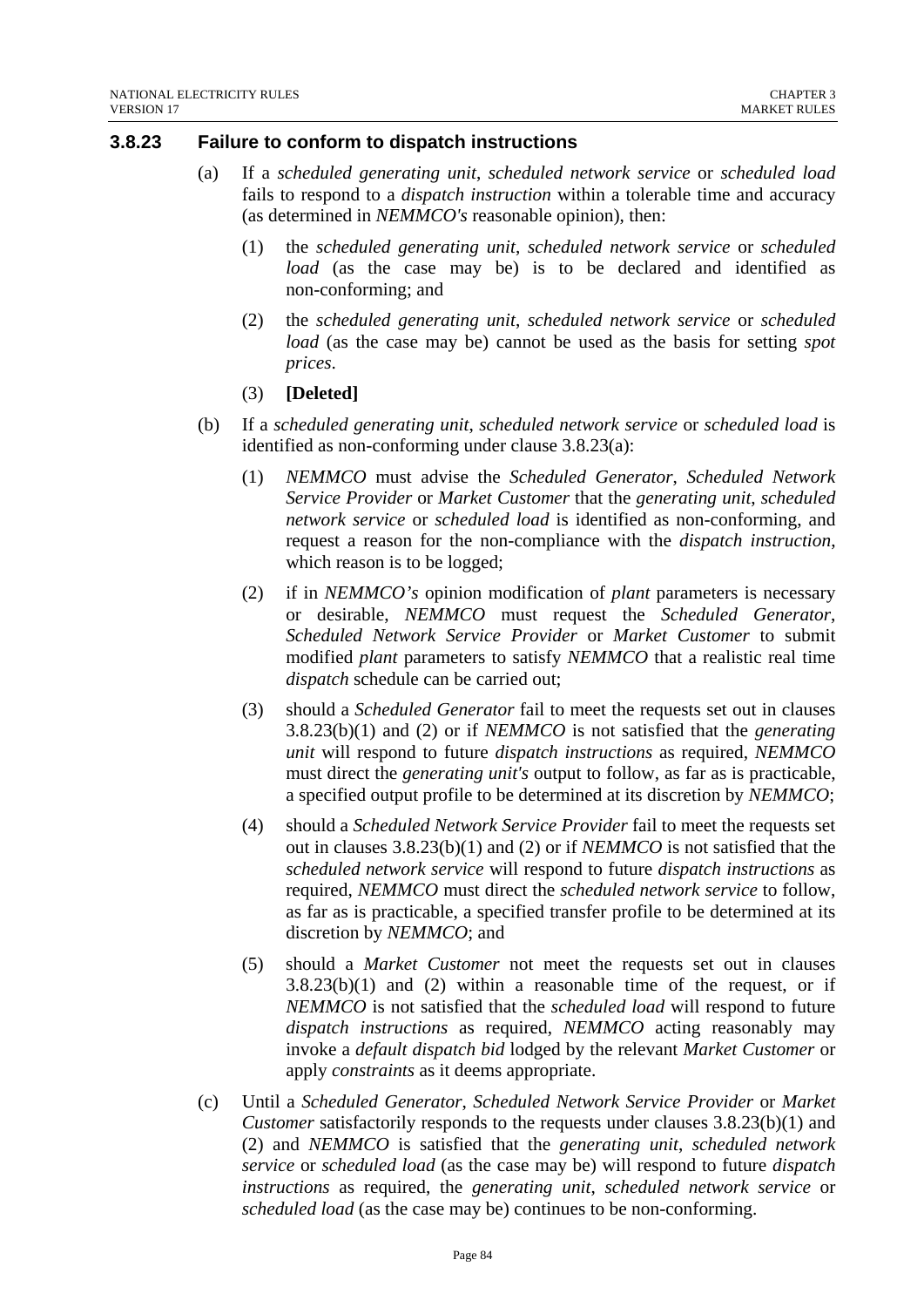- (d) If a *generating unit*, *scheduled network service* or *scheduled load* (as the case may be) continues to be non-conforming after a reasonable period of time, *NEMMCO* must prepare a report setting out the details of the non-conformance and forward a copy of the report to the *Scheduled Generator*, *Scheduled Network Service Provider* or *Market Customer* (as the case may be) and the *AER*.
- (e) The direction referred to in clauses  $3.8.23(b)(3)$  and (4) must remain in place until the *Scheduled Generator* or *Scheduled Network Service Provider*  (whichever is relevant) satisfies *NEMMCO* of rectification of the cause of the non-conformance.
- (f) If an *ancillary service generating unit* or *ancillary service load* is *enabled* to provide a *market ancillary service* and fails to respond in the manner contemplated by the *market ancillary service specification* (as determined in *NEMMCO's* reasonable opinion), then:
	- (1) the *ancillary service generating unit* or *ancillary service load* is to be declared and identified as non-conforming;
	- (2) *NEMMCO* must advise the relevant *Market Participant* that the *ancillary service generating unit* or *ancillary service load* is identified as nonconforming, and request a reason for the non-conformance. The relevant *Market Participant* must promptly provide a reason if requested to do so, and the reason is to be logged; and
	- (3) *NEMMCO* may set a fixed level for the relevant *ancillary service* (in this clause 3.8.23 called the 'fixed constraint**'**) for the *ancillary service generating unit* or *ancillary service load* and the relevant *Market Participant* must ensure that the *ancillary service generating unit* or *ancillary service load* complies with the fixed constraint set by *NEMMCO*.
- (g) *NEMMCO* must lift the fixed constraint in respect of an *ancillary service generating unit* or *ancillary service load* when *NEMMCO* is reasonably satisfied (as a result of a test or otherwise) that the *ancillary service generating unit* or *ancillary service load* is capable of responding in the manner contemplated by the *market ancillary service specification*.
- (h) In assessing a report of non-conformance with a *dispatch instruction* by a *scheduled load,* the *AER* shall have regard to whether a *default dispatch bid* had been lodged with *NEMMCO* and was, or could have reasonably been, applied in the circumstances applicable to that *scheduled load*.

# **3.8.24 Scheduling errors**

- (a) A *scheduling error* is any one of the following circumstances:
	- (1) the *dispute resolution panel* determines under rule 8.2 that *NEMMCO* has failed to follow the *central dispatch* process set out in this rule 3.8; or
	- (2) *NEMMCO* declares that it failed to follow the *central dispatch* process set out in this rule 3.8; or
	- (3) *NEMMCO* determines under clause 3.9.2B(d) that a *dispatch interval* contained a manifestly incorrect input.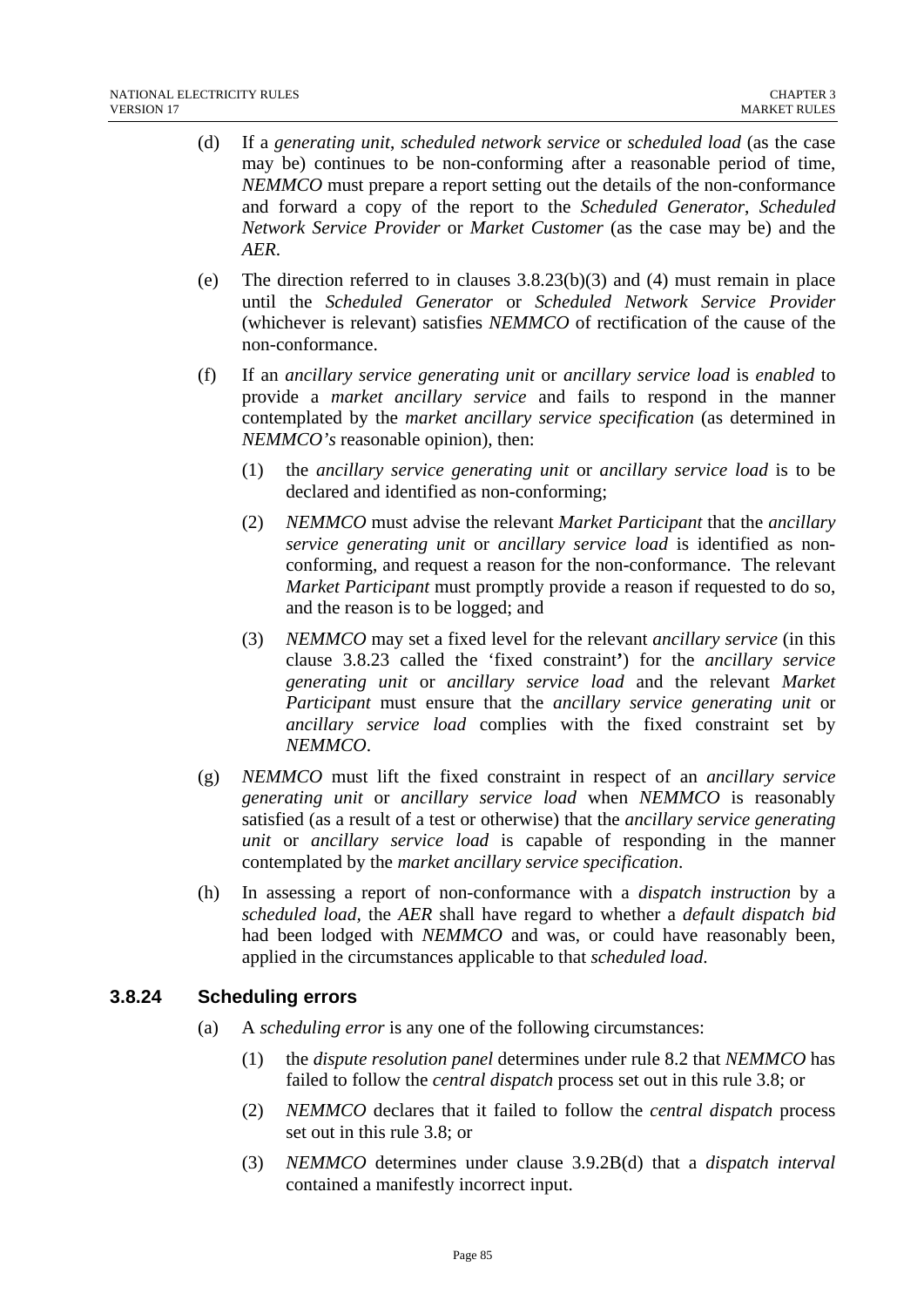(b) *Spot prices* and *market ancillary service* prices will not be adjusted due to the occurrence of a *scheduling error* except where the *scheduling error* arises through the application of clause 3.9.2B.

# **3.9 Price Determination**

#### **3.9.1 Principles applicable to spot price determination**

- (a) The principles applying to the determination of prices in the *spot market* are as follows:
	- (1) a *dispatch price* at a *regional reference node* is determined by the *central dispatch* process for each *dispatch interval*;
	- (2) a *spot price* at a *regional reference node* is the time-weighted average of the *dispatch prices* at that *regional reference node* in a *trading interval*;
	- (2A) the *central dispatch* process must determine an *ancillary service price* for each *market ancillary service* at each *regional reference node* for every *dispatch interval*;
	- (3) *dispatch prices* determine *dispatch* such that a *generating unit* or *load* whose *dispatch bid* or *dispatch offer* at a location is below the *spot price* at that location will normally be *dispatched*;
	- (3A) *generating units*, *scheduled network services* or *scheduled loads* which operate in accordance with a *direction*, are to be taken into account in the *central dispatch* process, but the *dispatch offer*, in the case of a *generating unit* or *scheduled network service*, which operates in accordance with a *direction*, or the *dispatch bid*, in the case of a *scheduled load* which operates in accordance with a *direction*, will not be used in the calculation of the *dispatch price* in the relevant *dispatch interval*;
	- (3B) *ancillary service generating units* and *ancillary service loads* the subject of a fixed constraint (within the meaning of clause 3.8.23(f)) are to be taken into account in the *central dispatch* process, but the price in a *market ancillary service offer* which operates in accordance with a fixed constraint will not be used in the calculation of the *ancillary service price*  for that *market ancillary service* in the relevant *dispatch interval*;
	- (3C) *generating units* or *loads* which operate in accordance with a *direction* to provide an *ancillary service* are to be taken into account in the *central dispatch* process, but the price in a *market ancillary service offer* which operates in accordance with a *direction*, will not be used in the calculation of the *ancillary service price* for that *market ancillary service* in the relevant *dispatch interval*;
	- (4) *network losses*, *network constraints*, the availability of *scheduled network services* and *network dispatch offers* are taken into account in the determination of *dispatch* and consequently affect *dispatch prices*, *spot prices* and (apart from *network losses*) *ancillary services prices*;
	- (5) where the *energy* output of a *Registered Participant* is limited above or below the level at which it would otherwise have been *dispatched* by *NEMMCO* on the basis of its *dispatch offer* or *dispatch bid* due to an *ancillary services direction*, the *Registered Participant's dispatch offer*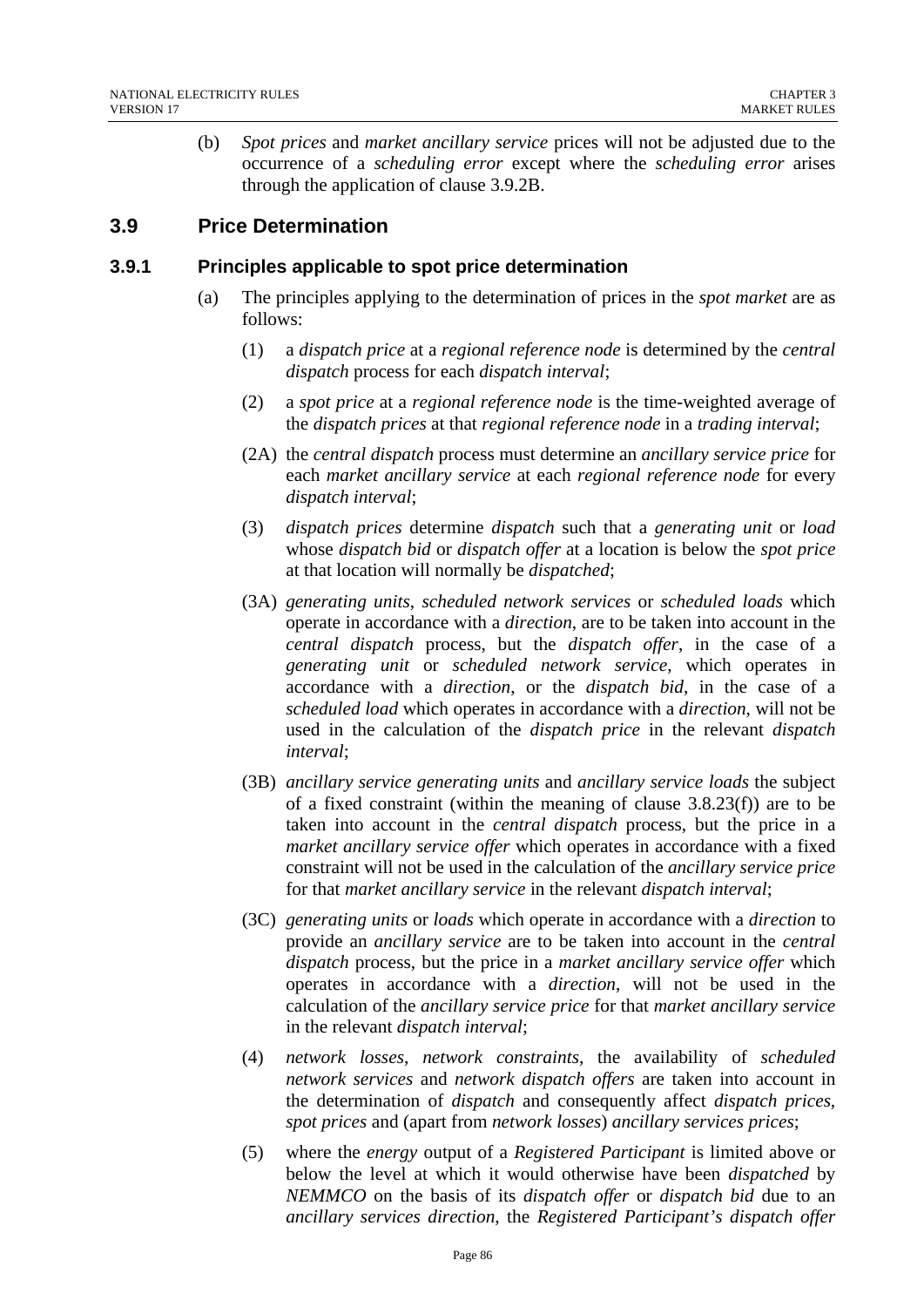or *dispatch bid* is taken into account in the determination of *dispatch* but the *dispatch offer* or *dispatch bid* will not be used in the calculation of the *dispatch price* for *energy* in the relevant *dispatch interval*;

- (5A) *market ancillary service offers*, in other *ancillary services markets*, due to an *ancillary services direction* are taken into account in the determination of *dispatch* and consequently affect *ancillary service prices* in those other *ancillary services markets*;
- (6) when the *spot price* is determined, it applies to both sales and purchases of electricity at a particular location and time;
- (6A) when an *ancillary service price* is determined for an *ancillary service*, it applies to purchases of that *ancillary service*;
- (7) *spot prices* and *dispatch prices* provide *Market Participants* with signals as to the value of providing or cost of consuming electricity at a particular location at a particular time; and
- (7A) *ancillary service prices* provide *Ancillary Service Providers* with signals as to the value of providing the relevant *market ancillary service* within a particular *region* at a particular time.
- (b) A single *regional reference price* which is the *spot price* at the *regional reference node* provides a reference from which the *spot prices* are determined within each *region*.
- (c) The *local spot price* at each *transmission network connection point* is the *spot price* at the *regional reference node* for the *region* to which the *connection point* is assigned multiplied by the *intra-regional loss factor* applicable to that *connection point*.

# **3.9.2 Determination of spot prices**

- (a) **[Deleted]**
- (b) **[Deleted]**
- (c) Each time the *dispatch algorithm* is run by *NEMMCO*, it must determine a *dispatch price* for each *regional reference node* for a *dispatch interval* in accordance with clause 3.8.21(b), provided that if *NEMMCO* fails to run the *dispatch algorithm* to determine *dispatch prices* for any *dispatch interval* then the *dispatch price* for that *dispatch interval* is the last *dispatch price* determined by the *dispatch algorithm* prior to the relevant *dispatch interval*.
- (d) The *dispatch price* at a *regional reference node* represents the marginal value of *supply* at that location and time, this being determined as the price of meeting an incremental change in *load* at that location and time in accordance with clause 3.8.1(b).
- (e) Notwithstanding clauses 3.9.2(c) or (d), for any *dispatch interval* if:
	- (1) the *dispatch price* for that *dispatch interval* has not already been set by the *central dispatch* process and *NEMMCO* reasonably determines that the *central dispatch* process may determine that:
		- (i) all *load* in a *region* could not otherwise be supplied and *NEMMCO* issues instructions that are current for that *dispatch interval* to *Network Service Providers* or *Market Participants* to shed *load*; or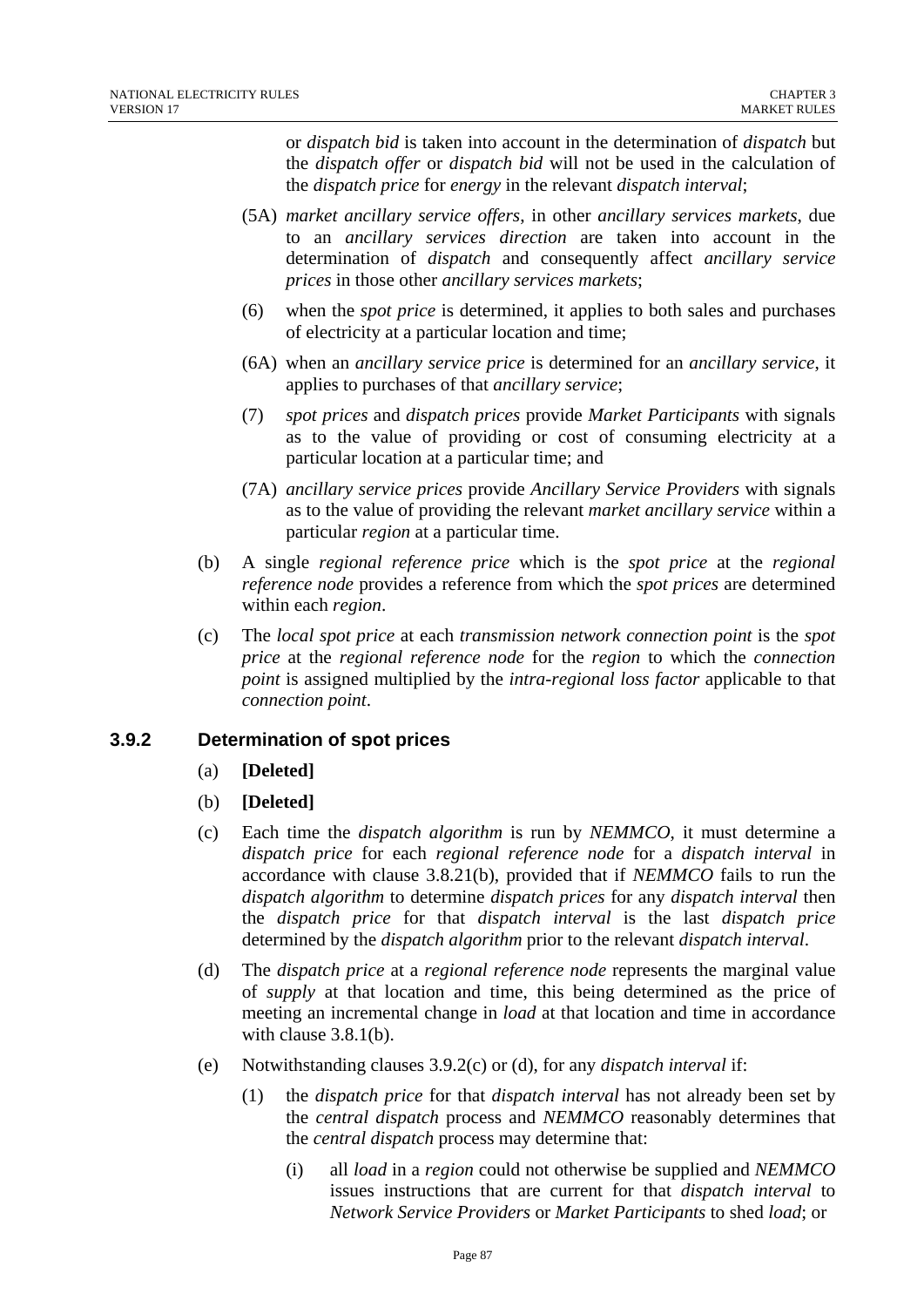(ii) no more *interruptible load* that had been shed as a result of a *contingency event* can be restored in a *dispatch interval* immediately following the restoration of the frequency of the *power system* to within the normal band of the *frequency operating standards,*

then, subject to 3.9.2(f), *NEMMCO* must set the *dispatch price* at that *region's regional reference node* to equal *VoLL*;

- (2) *NEMMCO* has declared a *dispatch interval* to be an *intervention price dispatch interval* under clause 3.9.3(a), then subject to clauses 3.9.3(a2) and 3.9.3(a3) *NEMMCO* must set the *dispatch price* in accordance with clause 3.9.3; and
- (3) **[Deleted]**
- (4) an *administered price period* in accordance with rule 3.14 applies, then *NEMMCO* must limit the *dispatch price* in accordance with clause 3.14.2(d1).
- (f) If *interruptible load* is shed as a result of a *contingency event* and *NEMMCO* has not set the *dispatch price* to equal *VoLL* pursuant to clause 3.9.2(e)(1)(i), *NEMMCO* must not set the *dispatch price* to *VoLL* pursuant to clause 3.9.2(e)(1)(ii) prior to the commencement of the third *dispatch interval* following the restoration of the *power system* to a *secure operating state* and the restoration of the *frequency* of the *power system* to the normal band of the *frequency operating standards*.
- (g) **[Deleted]**
- (h) The *spot price* at a *regional reference node* for a *trading interval* equals the time weighted average of the *dispatch prices* at the *regional reference node* for each of the *dispatch intervals* in the *trading interval*, provided that if *NEMMCO* has made a declaration that the *market* is suspended under clause 3.14.3, then the *spot price* in any *trading interval* during the period during which the *spot market* is suspended must be determined in accordance with clause 3.14.5.
- (i) **[Deleted]**
- (j) **[Deleted]**
- (k) If a test is being conducted on a *generating unit* or *scheduled load* in accordance with clause 3.11.7 and for the purpose of conducting that test, the *generating unit* or *scheduled load* is excluded from *central dispatch*, then that *generating unit* or *scheduled load* cannot be used to set the *dispatch price* for *energy* in the relevant *dispatch interval*.

# **3.9.2A Determination of ancillary services prices**

(a) Each time the *dispatch algorithm* is run by *NEMMCO*, it must determine an *ancillary service price* for each *market ancillary service* for each *regional reference node* which is to apply until the next time the *dispatch algorithm* is run, provided that if *NEMMCO* fails to run the *dispatch algorithm* to determine *ancillary service prices* for any *dispatch interval* then the *ancillary service price* for that *dispatch interval* is the last *ancillary service price* determined by the *dispatch algorithm* prior to the relevant *dispatch interval*.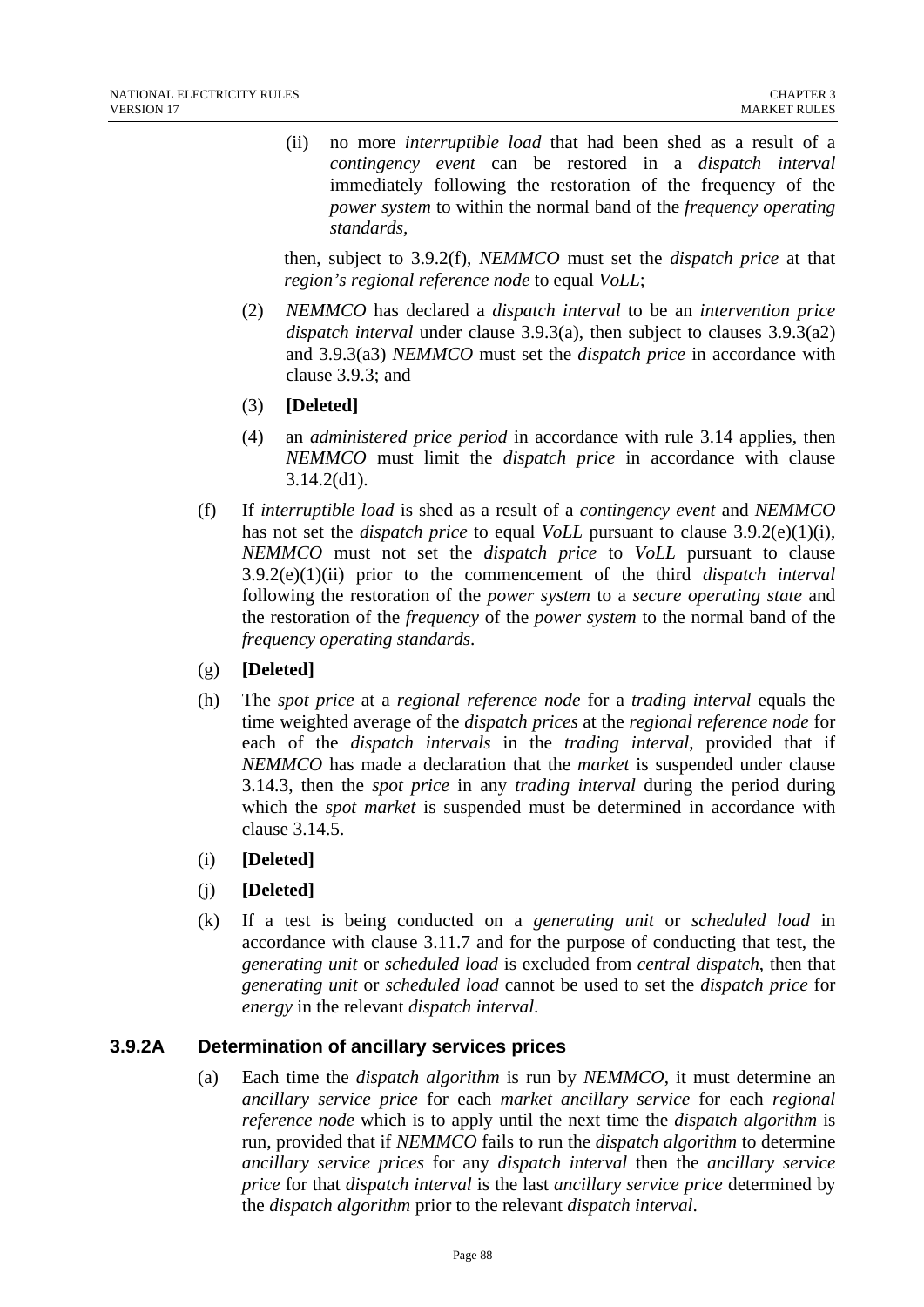- (b) For each *market ancillary service*, other than the *regulating raise service* and the *regulating lower service*, each time the *dispatch algorithm* is run by NEMMCO where a local *ancillary services* constraint has been applied, NEMMCO must:
	- (1) calculate the marginal price of meeting any *global market ancillary service requirement* for that service;
	- (2) calculate the marginal price of meeting each *local market ancillary service requirement* for that service and;
	- (3) identify for each *local market ancillary service requirement* the *regions* requiring the service.
- (b1) An *ancillary service price* for a *region* is the sum of:
	- (1) the marginal price of meeting any *global market ancillary service requirement* for that service; and
	- (2) the marginal price of meeting each *local market ancillary service requirement* for that service in that *region*.
- (c) If an *ancillary service price* determined using the *dispatch algorithm* under clause 3.9.2A(a):
	- (1) is less than zero, then the *ancillary service price* is reset to zero; and
	- (2) is greater than *VoLL*, then the *ancillary service price* is reset to *VoLL*.
- (c1) If a marginal price calculated pursuant to clause 3.9.2A(b) is greater than *VoLL*, then that marginal price is reset to *VoLL.*
- (d) If a test is being conducted on a *generating unit* or *scheduled load* in accordance with clause 3.11.7 and for the purpose of conducting that test, the *generating unit* or *scheduled load* is excluded from *central dispatch*, then that *generating unit* or *scheduled load* cannot be used to set *market ancillary service prices*.

# **3.9.2B Pricing where NEMMCO determines a manifestly incorrect input**

(a) For the purposes of this clause:

"Input" means any value that is used by the *dispatch algorithm* including measurements of *power system* status, five minute demand forecast values, *constraint* equations entered by *NEMMCO*, or software setup but not including *dispatch bids* and *dispatch offers* submitted by *Registered Participants*.

"Last correct *dispatch interval*" means the most recent *dispatch interval* preceding the affected *dispatch interval* that is not itself an affected *dispatch interval*.

- (b) *NEMMCO* may apply the automated procedures developed in accordance with clause 3.9.2B(h), to identify a *dispatch interval* as subject to review ("a *dispatch interval* subject to review").
- (c) *NEMMCO* may also determine that a *dispatch interval* is subject to review if *NEMMCO* considers that it is likely to be subject to a manifestly incorrect input, but only where the *dispatch interval* immediately preceding it was a *dispatch interval* subject to review.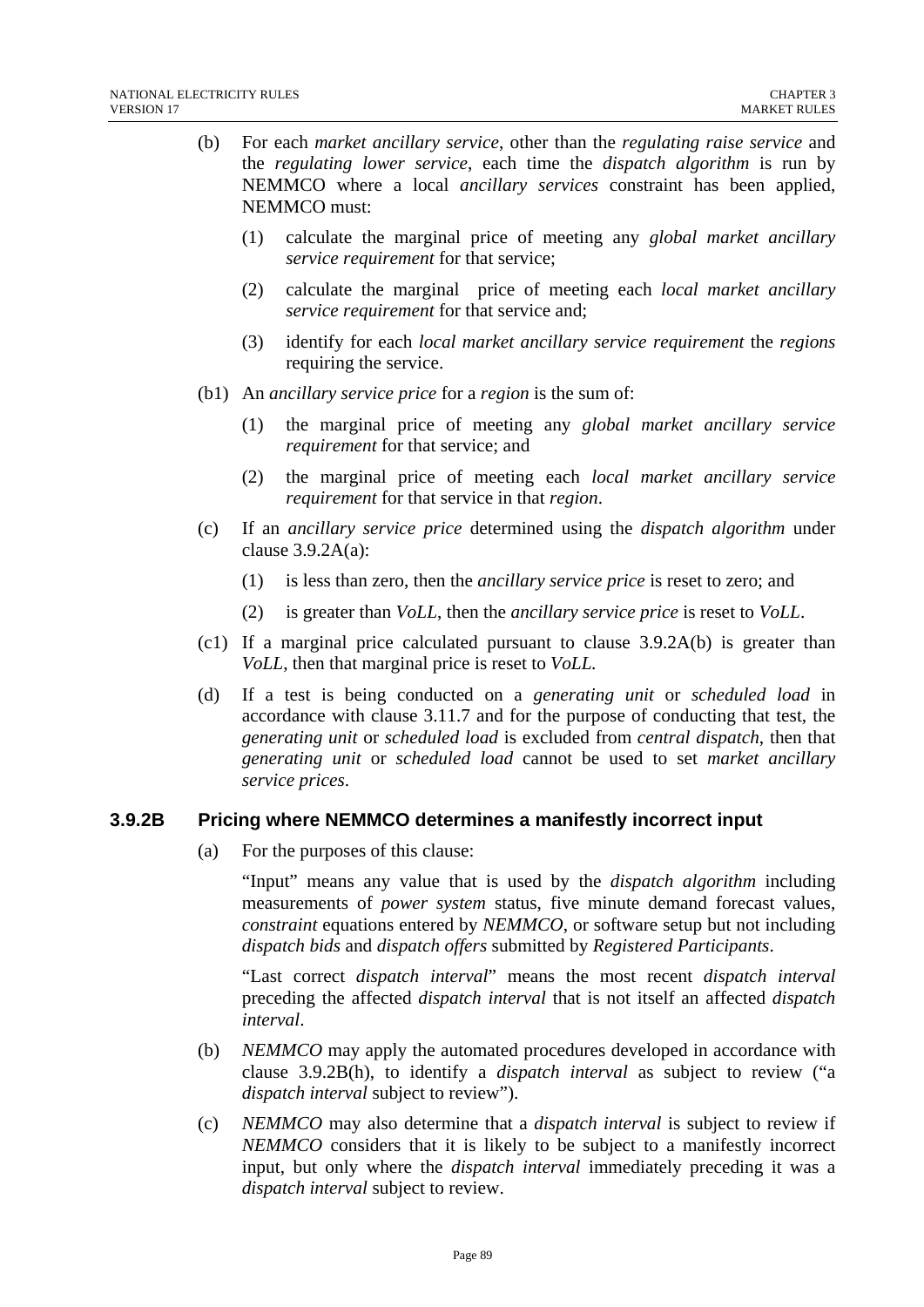- (d) *NEMMCO* must determine whether a *dispatch interval* subject to review contained a manifestly incorrect input to the *dispatch algorithm* ("an affected *dispatch interval*").
- (e) Where *NEMMCO* determines an affected *dispatch interval*, *NEMMCO* must:
	- (1) replace all *dispatch prices* and *market ancillary services* prices with the corresponding prices for the last correct *dispatch interval*; and
	- (2) recalculate, in accordance with clause 3.9.2(h), and adjust all *spot prices* relevant to each affected *dispatch interval*.
- (f) *NEMMCO* may only carry out the action described in clause 3.9.2B(e) if no more than 30 minutes have elapsed since the publication of the *dispatch prices* for the *dispatch interval* subject to review.
- (g) As soon as reasonably practicable after the action as described in clause 3.9.2B(e), *NEMMCO* must *publish* a report outlining:
	- (1) The reasons for the determination under clause 3.9.2B(d);
	- (2) Whether that determination was correct;
	- (3) What action will be taken to minimise the risk of a similar event in future.
- (h) *NEMMCO* must, in consultation with *Registered Participants*, develop procedures for the automatic identification of *dispatch intervals* subject to review under clause 3.9.2B (b) (the "automated procedures").
- (i) The purpose of the automated procedures is to detect instances where manifestly incorrect inputs may have resulted in material differences in pricing outcomes.
- (j) The automated procedures must be designed to a performance standard, so that at least the majority of *dispatch intervals* subject to review are found either to:
	- (1) have had manifestly incorrect inputs; or
	- (2) be the result of the *dispatch algorithm* being run with correct inputs immediately after being run with manifestly incorrect inputs.
- (k) At least once each calendar year, *NEMMCO* must review the effectiveness of the automated procedures having regard to the performance standard referred to in clause 3.9.2B(j).
- (l) *NEMMCO* must report on the findings of the review under clause 3.9.2B(k) and must include in that report details of all *dispatch intervals* subject to review that were not affected *dispatch intervals* and an analysis of why such intervals were identified as subject to review.
- (m) If the report demonstrates that the automated procedures have not achieved the performance standards under clause 3.9.2B(j), then *NEMMCO* must carry out a review of the automated procedures, in consultation with *Registered Participants*, and where appropriate, amend the automated procedures.

#### **3.9.3 Pricing in the event of intervention by NEMMCO**

(a) In respect of a *dispatch interval* in which *NEMMCO dispatches plant* provided under a *reserve contract*, or a *direction* is in effect, *NEMMCO* must declare the next *dispatch interval* to be an *intervention price dispatch interval*.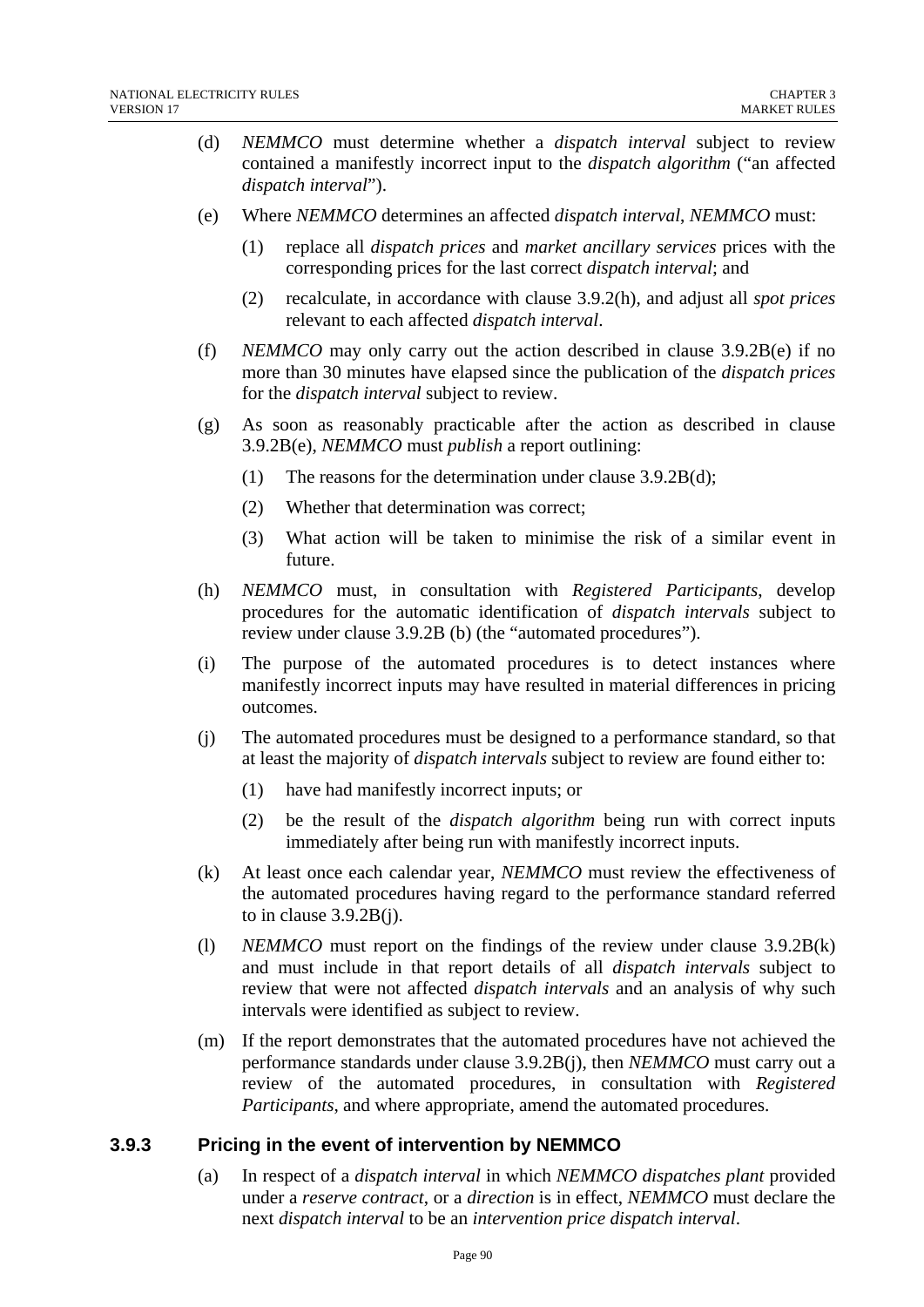- (a1) Subject to clauses 3.9.3(a2) and 3.9.3(a3), *NEMMCO* must in accordance with the methodology or assumptions *published* pursuant to clause 3.9.3(b) set the *dispatch price* and *ancillary service prices* for an *intervention price dispatch interval* at the value which *NEMMCO*, in its reasonable opinion, considers would have applied as the *dispatch price* and *ancillary service prices* for that *dispatch interval* in the relevant *region* had the *plant* provided under the *reserve contract* not been *dispatched* or had the *direction* not been issued.
- (a2) *NEMMCO* may continue to set *dispatch prices* pursuant to clause 3.9.2 and *ancillary service prices* pursuant to clause 3.9.2A until the later of:
	- (1) the second *dispatch interval* after the first *dispatch interval* in which the *direction* has effect or *NEMMCO dispatches plant* provided under a *reserve contract*; or
	- (2) if applicable, the second *dispatch interval* after the restoration of the *power system* to a *secure operating state* after the *direction* was issued,

provided that *NEMMCO* must use its reasonable endeavours to set *dispatch prices* and *ancillary service prices* pursuant to clause 3.9.3 as soon as reasonably practicable following a *direction* or *dispatch* of *plant* provided under a *reserve contract.* 

- (a3) *NEMMCO* must continue to set *dispatch prices* pursuant to clause 3.9.2 and *ancillary service prices* pursuant to clause 3.9.2A if a *direction* given to a *Registered Participant* in respect of *plant* at the *regional reference node* would not in *NEMMCO's* reasonable opinion have avoided the need for the *direction*  issued.
- (b) *NEMMCO* must develop in accordance with the *Rules consultation procedures* and *publish* details of the methodology it will use, and any assumptions it may be required to make, to determine *dispatch prices* and *ancillary service prices* for the purposes of clause 3.9.3(a1). The methodology must wherever reasonably practicable:
	- (1) be consistent with the principles for *spot price* determination set out in clause 3.9.1;
	- (2) enable *NEMMCO* to determine and *publish* such prices in accordance with clause 3.13.4; and
	- (3) be consistent with the principles for *ancillary service price* determination set out in clauses 3.9.2 and 3.9.2A.

# **3.9.4 VoLL**

- (a) *VoLL* is a price cap which is to be applied to *dispatch prices*.
- (b) The value of *VoLL* is \$10,000/MWh.
- (c) By 30 April each year the *Reliability Panel* must conduct a review in accordance with the *Rules consultation procedures* and publish a report on the value of *VoLL* that it recommends should apply from 1 July in the year commencing 2 years after the year in which the review is conducted. In conducting a review in accordance with this clause 3.9.4(c) the *Reliability Panel* must have regard, in addition to any other *Rules* obligations, to the potential impact of any proposed increase in *VoLL* on:
	- (1) *spot prices*;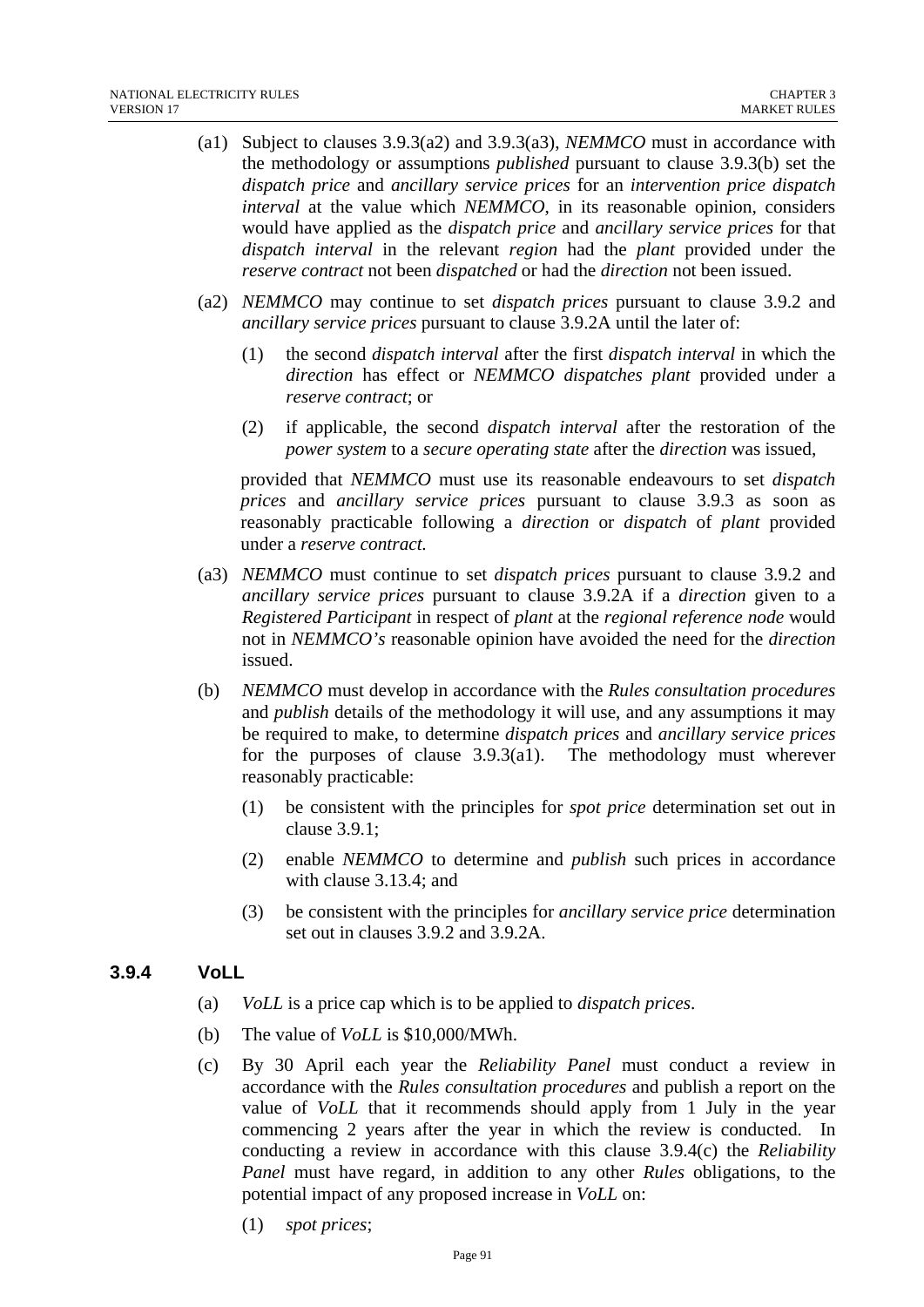- (2) investment in the national electricity market; and
- (3) the reliability of the *power system*.
- (c1) The value of *VoLL* recommended by the *Reliability Panel* must be a level which the *Reliability Panel* considers will:
	- (1) allow the standard for reliability established by the *Reliability Panel* as part of the *power system security and reliability standards* to be satisfied without use of *NEMMCO*'s powers to intervene under clauses 4.8.6(a) and 4.8.9(a);
	- (2) in conjunction with other provisions of the *Rules*, not create risks which threaten the overall integrity of the *market*; and
	- (3) take into account any other matters the *Reliability Panel* considers relevant.
- (c2) The *Reliability Panel's* report must set out the conclusions of its review and the recommendation in relation to the level of *VoLL* along with supporting information including:
	- (1) details of all relevant *market* conditions and circumstances on which the recommendation is based; and
	- (2) an assessment of whether the level of *VoLL* together with the operation of the *cumulative price threshold* has achieved the objectives set out in clauses  $3.9.4(c1)(1)$  and  $(2)$ .
- (d) As part of the review conducted pursuant to clause 3.9.4(c), the *Reliability Panel* may review the value of *VoLL* for the year commencing on 1 July in the year following the year in which the current review is conducted. The *Reliability Panel* may only recommend a change to the level of *VoLL* for the year commencing on 1 July in the year following the year in which the review is being conducted where:
	- (1) in the *Reliability Panel's* opinion, it is highly probable that the relevant *market* conditions and circumstances on which the recommendation for that year were based as stated in the report from the Panel under clause 3.9.4(c) will not eventuate; and
	- (2) the *Reliability Panel* has given due consideration to the impact of the change to the value of *VoLL* on *Market Participants* and in the event of a decrease in the level of *VoLL*, any alternative arrangements considered necessary to ensure that the reliability standard set out in the *power system security and reliability standards* is maintained.

# **3.9.5 Application of VoLL**

- (a) *Dispatch prices* at *regional reference nodes* must not exceed *VoLL*.
- (b) If *central dispatch* and determination of *dispatch prices* in accordance with rule 3.8, and clauses 3.9.2 and 3.9.3 would otherwise result in a *dispatch price* greater than *VoLL* at any *regional reference node*, then subject to clause 3.9.5(c), the *dispatch price* at that *regional reference node* must be set to *VoLL*.
- (c) If the *dispatch price* at any *regional reference node* is set to *VoLL* under clause 3.9.2 or clause 3.9.5 then *dispatch prices* at all other *regional reference nodes*  connected by a *regulated interconnector* or *regulated interconnectors* that have an *energy* flow towards that *regional reference node* must not exceed the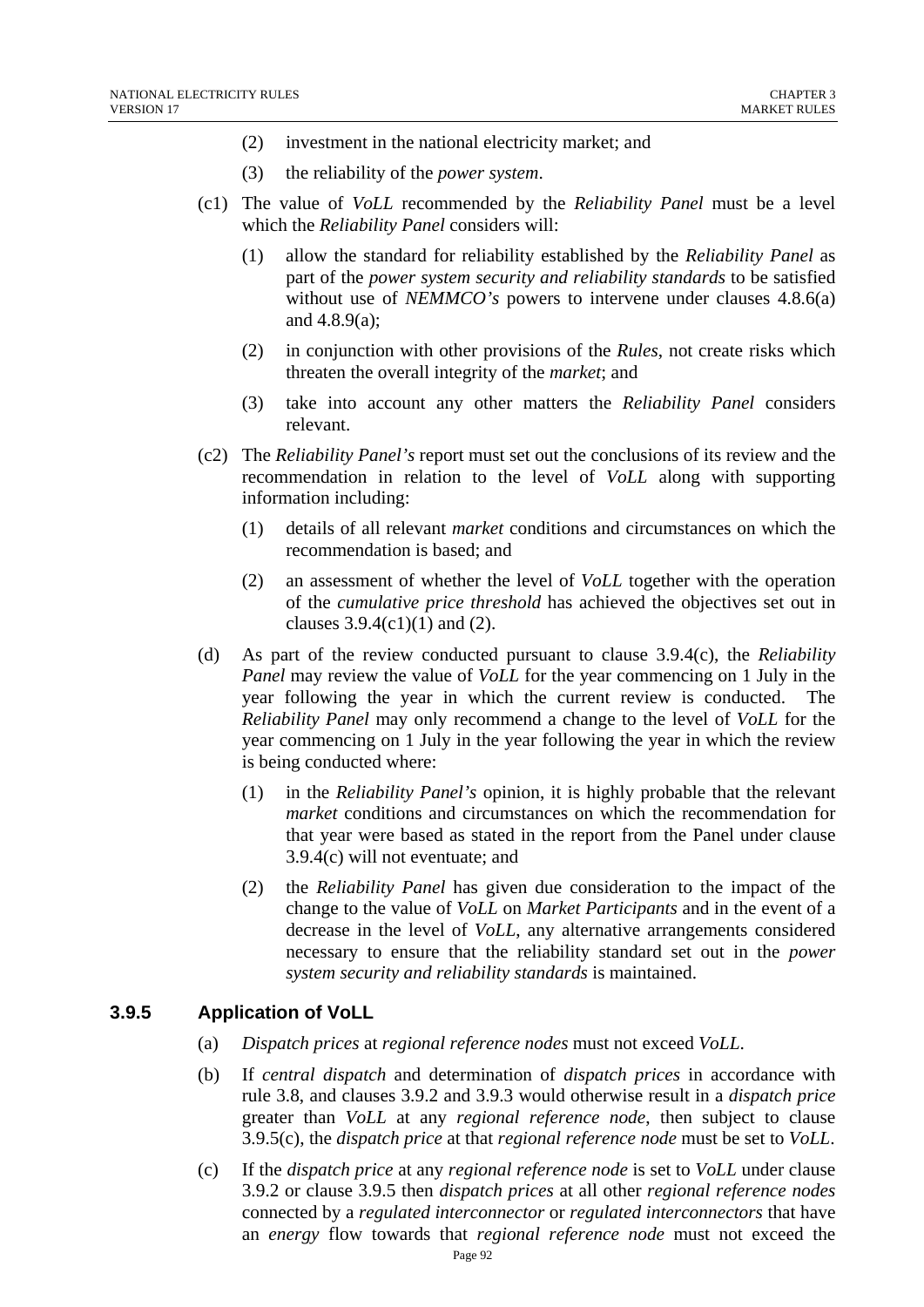product of *VoLL* multiplied by the average *loss factor* for that *dispatch interval*  between that *regional reference node* and the *regional reference node* at which *dispatch prices* have been set to *VoLL* determined in accordance with clause 3.9.5(d).

(d) *NEMMCO* must determine the average *loss factors* applicable to clause 3.9.5(c) by reference to the *inter-regional loss factor* equations relating to the relevant *regulated interconnector*.

#### **3.9.6 Market Floor Price**

- (a) The *market floor price* is a price floor which is to be applied to *dispatch prices*.
- (b) The value of the *market floor price* is \$-1,000/MWh.
- (c) By 30 April each year the *Reliability Panel* must, as part of its review of *VoLL* under clause 3.9.4(c), conduct a review in accordance with the *Rules consultation procedures* and publish a report on the value of the *market floor price* that it recommends should apply from 1 July in the year commencing after the year in which the review is conducted.
- (d) The value of the *market floor price* recommended by the *Reliability Panel* must be a level which the *Reliability Panel* considers will:
	- (1) allow the *market* to clear in most circumstances;
	- (2) not create substantial risks which threaten the overall stability and integrity of the *market*; and
	- (3) take into account any other matters the *Reliability Panel* considers relevant.
- (e) The *Reliability Panel's* report must set out the conclusions of its review and the recommendation in relation to the level of the *market floor price*, including details of all relevant *market* conditions and circumstances on which the recommendation is based.

# **3.9.6A Application of the Market Floor Price**

- (a) *Dispatch prices* at *regional reference nodes* must not be less than the *market floor price*.
- (b) If *central dispatch* and determination of *dispatch prices* in accordance with rule 3.8, and clauses 3.9.2 and 3.9.3 would otherwise result in a *dispatch price* less than the *market floor price* at any *regional reference node,* then subject to clause 3.9.6A(c), the *dispatch price* at that *regional reference node* must be set to the *market floor price*.
- (c) If the *dispatch price* at any *regional reference node* is set to the *market floor price* under clause 3.9.6A then *dispatch prices* at all other *regional reference nodes* connected by a *regulated interconnector* or *regulated interconnectors*  that have an *energy* flow towards that *regional reference node* must be equal to or greater than the product of *market floor price* multiplied by the average *loss factor* for that *dispatch interval* between that *regional reference node* and the *regional reference node* at which *dispatch prices* have been set to the *market floor price* in accordance with clause 3.9.6A.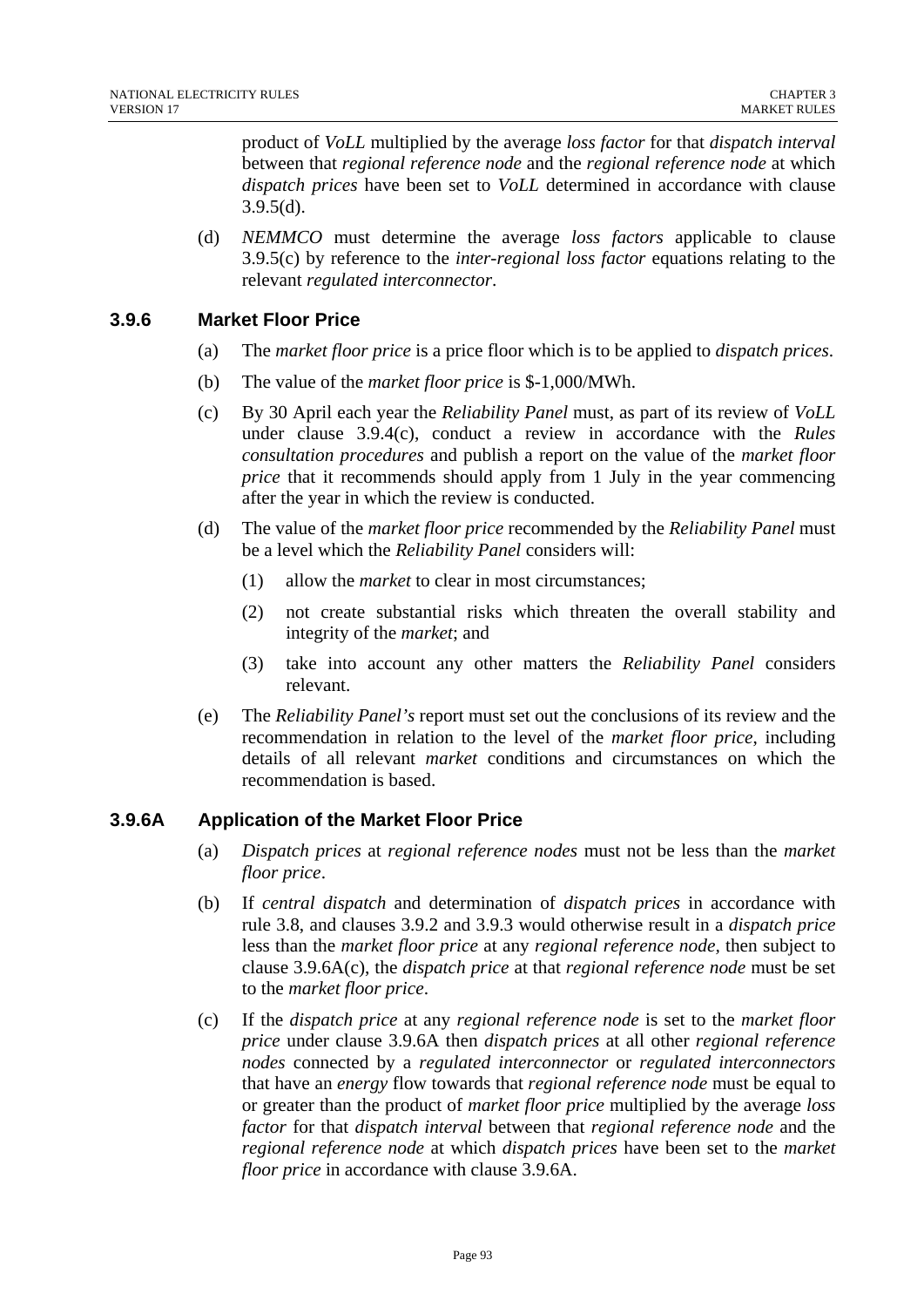(d) *NEMMCO* must determine the average *loss factors* applicable to clause 3.9.6A(c) by reference to the *inter-regional loss factor* equations relating to the relevant *regulated interconnector*.

#### **3.9.7 Pricing for constrained-on scheduled generating units**

- (a) In the event that an *intra-regional network constraint* causes a *scheduled generating unit* to be *constrained-on* in any *dispatch interval*, that *scheduled generating unit* must comply with *dispatch instructions* from *NEMMCO* in accordance with its availability as specified in its *dispatch offer* but may not be taken into account in the determination of the *dispatch price* in that *dispatch interval*.
- (b) A *Scheduled Generator* that is *constrained-on* in accordance with clause 3.9.7(a) is not entitled to receive from *NEMMCO* any compensation due to its *dispatch price* being less than its *dispatch offer price*.

# **3.10 [Deleted]**

# **3.11 Ancillary Services**

#### **3.11.1 Introduction**

- (a) *Ancillary services* are services that are essential to the management of *power system security*, facilitate orderly trading in electricity and ensure that electricity supplies are of acceptable quality.
- (b) *Market ancillary services* are *ancillary services* which are acquired by *NEMMCO* as part of the *spot market* in accordance with this Chapter 3. The prices for *market ancillary services* are determined using the *dispatch algorithm*.
- (c) *Non-market ancillary services* are *ancillary services* which are not acquired by *NEMMCO* as part of the *spot market*, but under agreements which are entered into following a call for offers in accordance with this rule 3.11. The prices for *non-market ancillary services* are determined in accordance with the relevant *ancillary services agreements*.

#### **3.11.2 Market ancillary services**

- (a) The *market ancillary services* are:
	- (1) the *fast raise service*;
	- (2) the *fast lower service*;
	- (3) the *slow raise service*;
	- (4) the *slow lower service*;
	- (5) the *regulating raise service*;
	- (6) the *regulating lower service*;
	- (7) the *delayed raise service*; and
	- (8) the *delayed lower service*.
- (b) *NEMMCO* must make and *publish* a *market ancillary service specification* containing: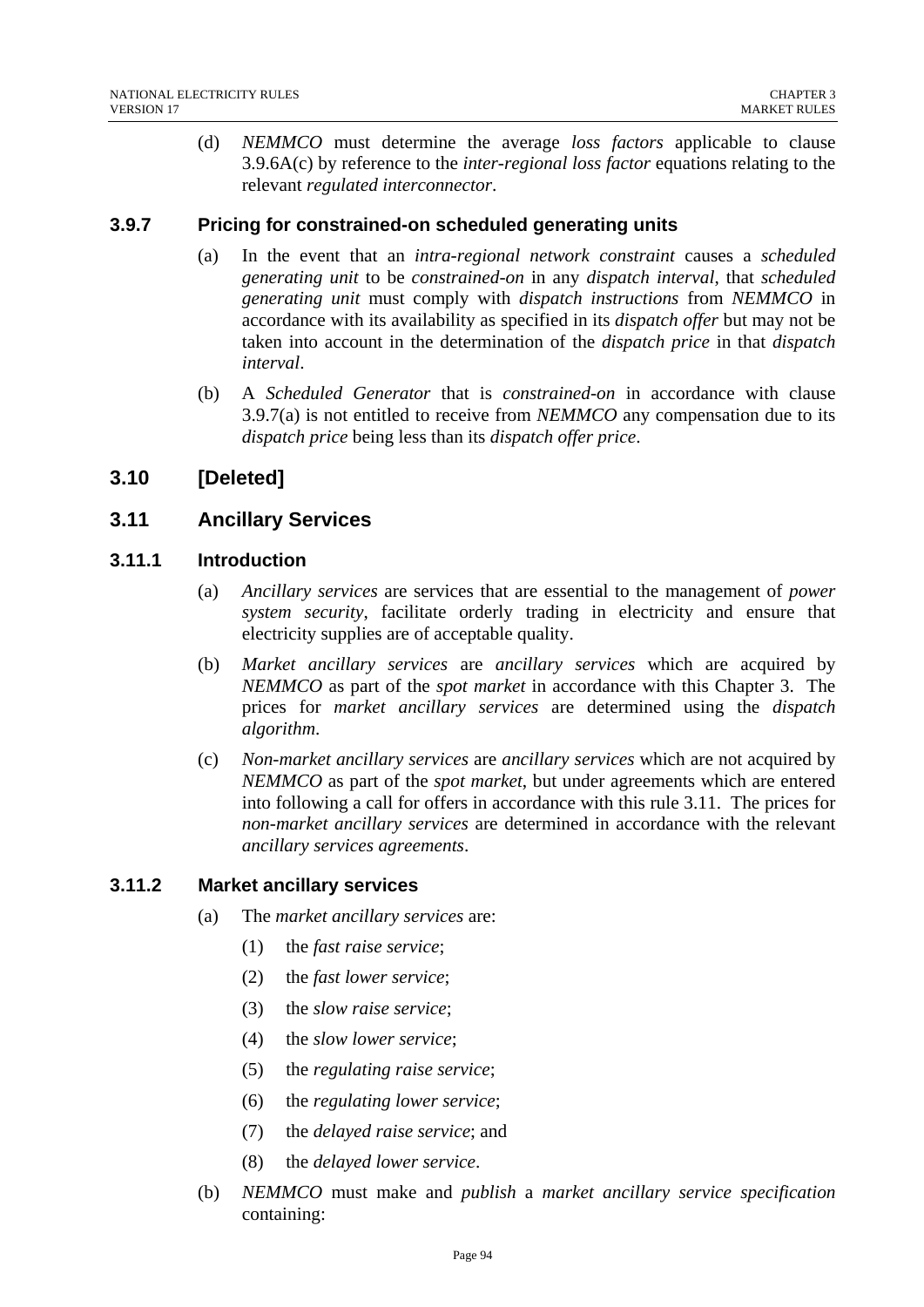- (1) a detailed description of each kind of *market ancillary service*; and
- (2) the performance parameters and requirements which must be satisfied in order for a service to qualify as the relevant *market ancillary service* and also when a *Market Participant* provides the relevant kind of *market ancillary service*.
- (c) *NEMMCO* may amend the *market ancillary service specification*, from time to time.
- (d) *NEMMCO* must comply with the *Rules consultation procedures* when making or amending the *market ancillary service specification*.
- (e) An amendment to the *market ancillary service specification* must not take effect until at least 30 days after the amendment has been *published*.

#### **3.11.3 Acquisition of non-market ancillary services**

- (a) *NEMMCO* must use reasonable endeavours to acquire *non-market ancillary services* in accordance with the remaining relevant provisions of rule 3.11.
- (b) The requirement for *NEMMCO* to acquire *non-market ancillary services* referred to in clause 3.11.3(a) must be met in the following ways:
	- (1) by *NEMMCO* setting minimum standards which are to be dealt with in *Registered Participants' connection agreements* for the technical performance of the service; or
	- (2) by *NEMMCO* acquiring *ancillary services* in accordance with this rule 3.11 or giving a *direction* in accordance with clause 4.8.9.
- (c) *NEMMCO* must make and *publish* a set of *minimum technical ancillary service standards* that must be met by all *Registered Participants* who have entered into a *connection agreement*.
- (d) *NEMMCO* may amend the *minimum technical ancillary service* standards from time to time.
- (e) *NEMMCO* must comply with the *Rules consultation procedures* when making or amending the *minimum technical ancillary service standards*.
- (f) In setting or amending *minimum technical ancillary service standards*, *NEMMCO* must:
	- (1) take into account the provisions of *connection agreements* existing at the time of setting or amending such standards;
	- (2) ensure that proposed *minimum technical ancillary service standards* do not impose more onerous material obligations on parties to existing *connection agreements*, as a whole, than are imposed by such existing *connection agreements*;
	- (3) take into account and minimise the additional costs overall that may arise from proposed *minimum technical ancillary service standards* for parties to existing *connection agreements* generally; and
	- (4) take into account the obligations imposed on parties to *connection agreements* by Chapter 5 of the *Rules* and any applicable *derogation*.
- (g) The *minimum technical ancillary service standards* are not intended to, nor are to be read or construed as having the effect of: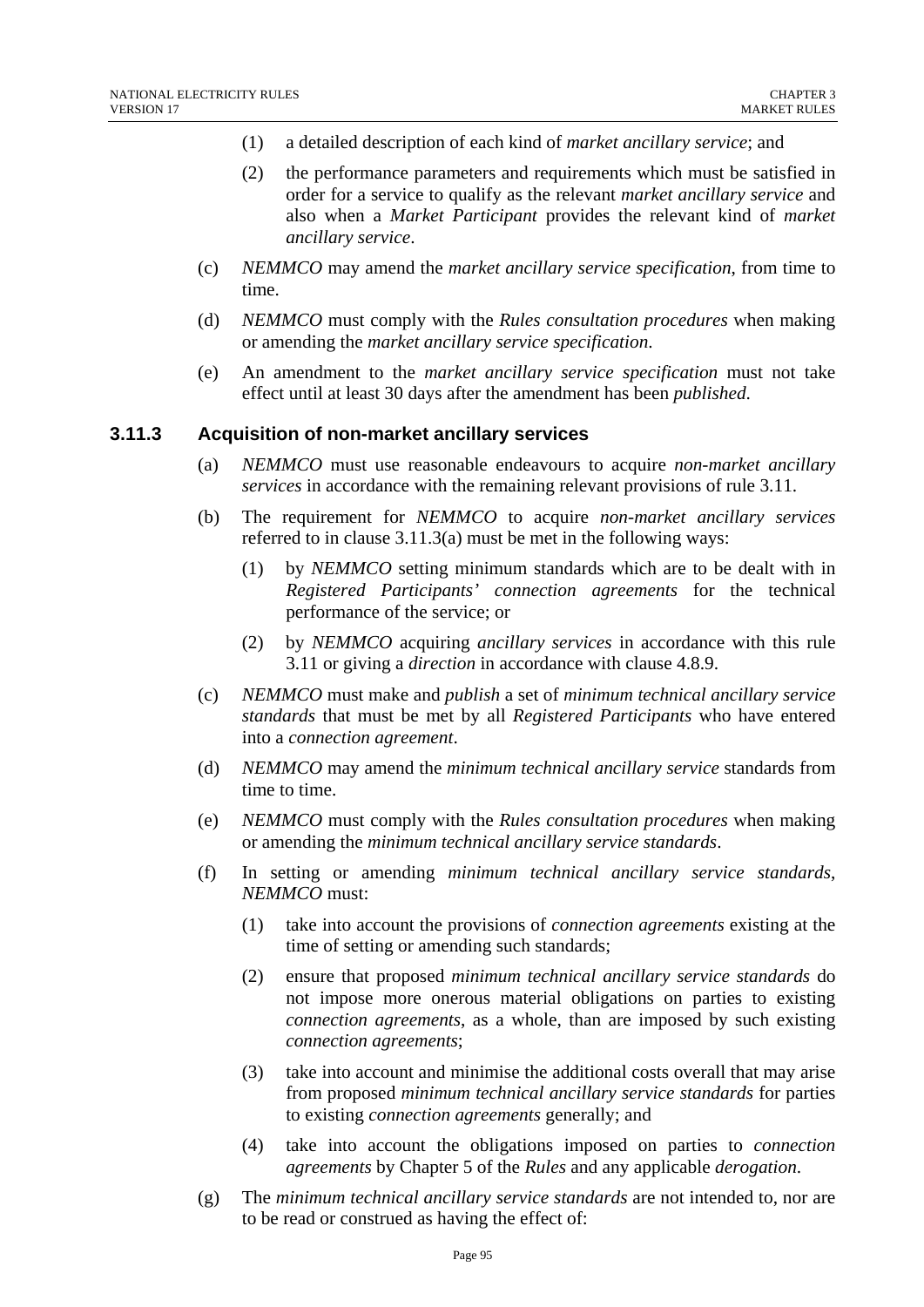- (1) altering any term of a *connection agreement*;
- (2) altering the contractual rights or obligations of any of the parties under a *connection agreement* as between those parties; or
- (3) relieving the parties under any such *connection agreement* of their contractual obligations under such agreement or obligations under Chapter 5 of the *Rules*.
- (h) An amendment to the *minimum technical ancillary service standards* must not take effect until at least 30 days after the *publication* of the report required under the *Rules consultation procedures*.
- (i) *NEMMCO* is not responsible for payment to a *Registered Participant* for services provided by that *Registered Participant* under a *connection agreement* or under clause 4.9.2(b).
- (j) A *Network Service Provider* must advise *NEMMCO* of all *ancillary services* or similar services to be provided by a *Registered Participant* under a *connection agreement* to which that *Network Service Provider* is a party.
- (k) *NEMMCO* may instruct a *Registered Participant* to provide a *non-market ancillary service* agreed to be provided under a *connection agreement* and any *Registered Participant* so instructed must use reasonable endeavours to comply with any such instruction.

# **3.11.4 Procedure for determining quantities of network control ancillary services**

- (a) *NEMMCO* must develop and *publish* a detailed description of each *network control ancillary service*.
- (b) *NEMMCO* must develop and *publish* a procedure for determining the quantities of each kind of *network control ancillary service* required for *NEMMCO*:
	- (1) to achieve the *power system security and reliability standards*; and
	- (2) where practicable to enhance *network* transfer capability whilst still maintaining a *secure operating state* when, in *NEMMCO's* reasonable opinion, the resultant expected increase in *network control ancillary service* costs will not exceed the resultant expected increase in benefits of trade from the *spot market*.
- (c) *NEMMCO* may amend the description developed under clause 3.11.4(a) and the procedure referred to in clause 3.11.4(b).
- (d) *NEMMCO* must comply with the *Rules consultation procedures* when making or amending descriptions or procedures under clause 3.11.4.

#### **3.11.4A Guidelines and objectives for acquisition of system restart ancillary services**

- (a) The objective for *system restart ancillary services* is to minimise the expected economic costs to the *market* in the long term and in the short term, of a *major supply disruption*, taking into account the cost of supplying *system restart ancillary services*, consistent with the *NEM objective* (the **SRAS objective**).
- (b) *NEMMCO* must use reasonable endeavours to acquire *system restart ancillary services* in accordance with the relevant provisions of clause 3.11.4A.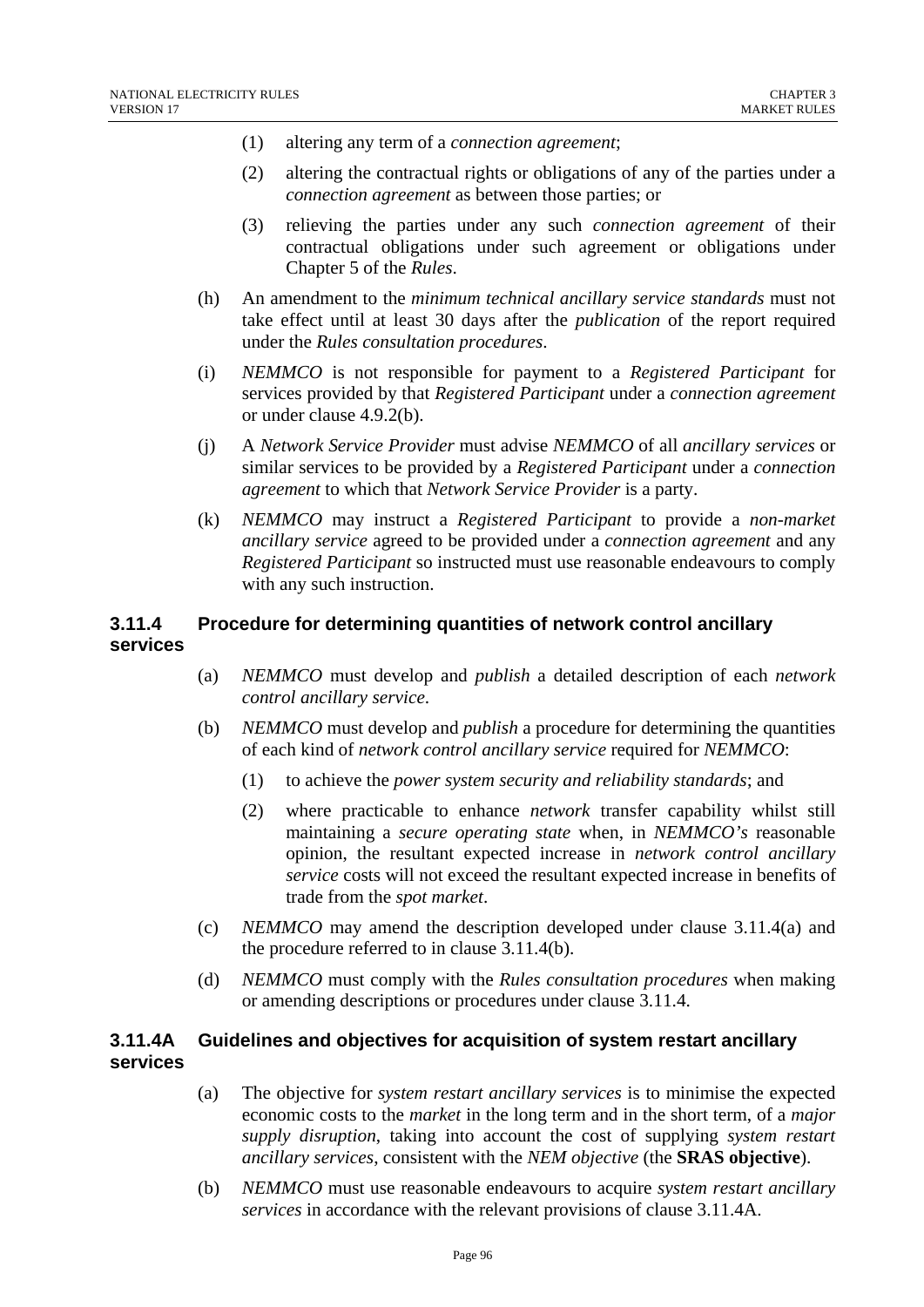- (c) Each of the guidelines and *SRAS* description which *NEMMCO* is required to develop and *publish* in accordance with clause 3.11.4A must be:
	- (1) consistent with the *SRAS* objective;
	- (2) designed to ensure the *system restart standard* is met; and
	- (3) designed to ensure that the need for *system restart ancillary services* in each *electrical sub-network* is met, to the extent that it is practicable and reasonable to do so, by *NEMMCO* entering into *ancillary services agreements* for the provision of *primary restart services*.

(referred to collectively as the *SRAS* **procurement objectives**).

- (d) *NEMMCO* must develop and *publish* a detailed description of each type of *system restart ancillary service* in accordance with the guidelines determined by the *Reliability Panel* under clause 8.8.3(aa)(4), which description must identify:
	- (1) whether the *system restart ancillary service* is a *primary restart service* or a *secondary restart service*;
	- (2) the technical and availability requirements of each type of *system restart ancillary service*; and
	- (3) any other matter considered relevant by *NEMMCO*,

#### (the *SRAS* **description**).

- (e) In order to demonstrate that there is a reasonable degree of certainty that a *facility* is capable of delivering the relevant *system restart ancillary service* if required to do so, *NEMMCO* must develop and *publish* guidelines for undertaking:
	- (1) modelling and assessment of the technical capabilities of *system restart ancillary services* proposed to be submitted as part of a *SRAS* expression of interest or in response to a NMAS invitation to tender;
	- (2) physical testing of *system restart ancillary services* as required by the *NMAS* tender guidelines under clause 3.11.5(b)(2); and
	- (3) any other analysis which *NEMMCO* considers appropriate,

#### (the *SRAS* **assessment guidelines**).

- (f) *NEMMCO* must develop and *publish* the procedure for determining the number, type and location of *system restart ancillary services* required to be procured for each *electrical sub-network* consistent with the *system restart standard* determined by the *Reliability Panel* (the *SRAS* **quantity guidelines**).
- (g) *NEMMCO* may amend the *SRAS* assessment guidelines, the *SRAS* quantity guidelines and the *SRAS* description.
- (h) *NEMMCO* must comply with the *Rules consultation procedures* when making or amending the *SRAS* assessment guidelines, the *SRAS* quantity guidelines and the *SRAS* description.

#### **3.11.4B Determination of electrical sub-network boundaries**

(a) For the purpose of acquiring *system restart ancillary services* and determining and implementing the *system restart plan*, the *power system* is to be divided into *electrical sub-networks*.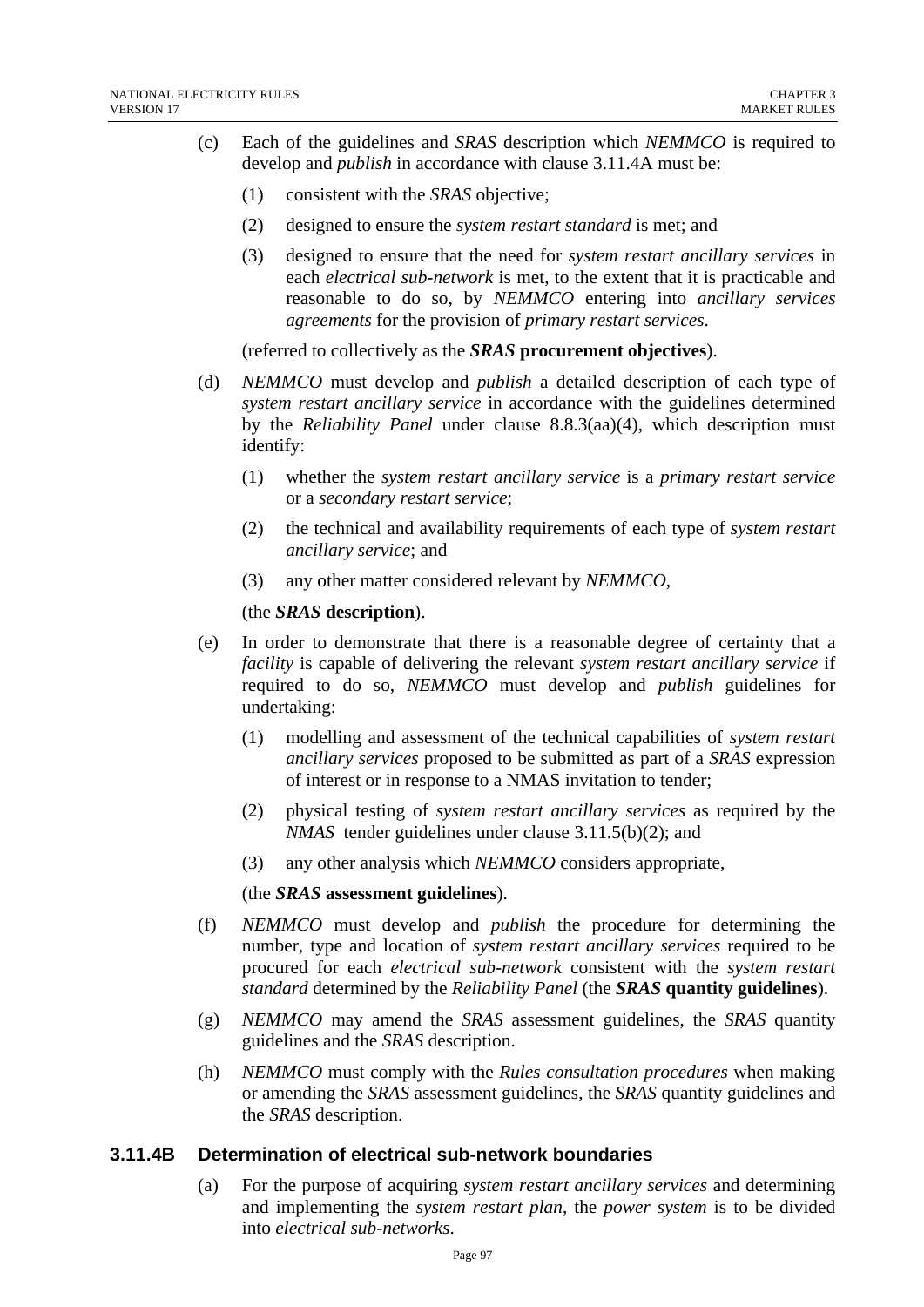- (b) *NEMMCO* must determine the boundaries of the *electrical sub-networks* in accordance with the guidelines determined by the *Reliability Panel* under clause 8.8.3(aa)(5).
- (c) *NEMMCO* must comply with the *Rules consultation procedures* in determining the boundaries of the *electrical sub-networks*.

#### **3.11.5 Tender process for non-market ancillary services**

- (a) Except as provided in clause 4.8.9, if *NEMMCO* proposes to acquire a *nonmarket ancillary service*, *NEMMCO* must call for offers in accordance with the *NMAS* tender guidelines from persons who are in a position to provide the *nonmarket ancillary service* so as to have the required effect at a *connection* to a *transmission network*.
- (b) *NEMMCO* must determine and *publish* the *NMAS* tender guidelines. Separate *NMAS* tender guidelines may be prepared in respect of *network control ancillary services* and *system restart ancillary services*. The *NMAS* tender guidelines must contain the following:
	- (1) a requirement for *NEMMCO* to call for *NMAS* expressions of interest before issuing an *NMAS* invitation to tender in relation to any required *non-market ancillary services*;
	- (2) a requirement that a person who is required to provide *SRAS* under an *ancillary services agreement* has the *facility* tested in accordance with:
		- (i) the *SRAS* assessment guidelines referred to in clause 3.11.4A(e); and
		- (ii) the timeframes for physical testing referred to in subparagraph (5);
	- (3) a requirement that a person who is to provide *network control ancillary services* under an *ancillary services agreement* has the *facility* tested in accordance with the *NMAS* tender guidelines;
	- (4) a requirement for a *Network Service Provider* or other *Registered Participant* to assist a prospective tenderer in identifying and, if possible, resolving issues that would prevent the delivery of effective *system restart ancillary services* proposed by a prospective tenderer;
	- (5) the timeframes over which *NEMMCO's* assessment of *NMAS* tenders and physical testing of selected *non-market ancillary services* will occur;
	- (6) the period for which each *non-market ancillary service* may be contracted;
	- (7) a requirement for a tenderer to provide data, models and parameters of relevant *plant*, sufficient to facilitate a thorough assessment of the *network* impacts and *power station* impacts of the use of the relevant *non-market ancillary service*;
	- (8) the minimum terms and conditions of the *ancillary services agreement* that a successful tenderer would be expected to enter into with *NEMMCO*;
	- (9) the principles *NEMMCO* must adopt in assessing *NMAS* tenders; and
	- (10) any other matter considered appropriate by *NEMMCO*.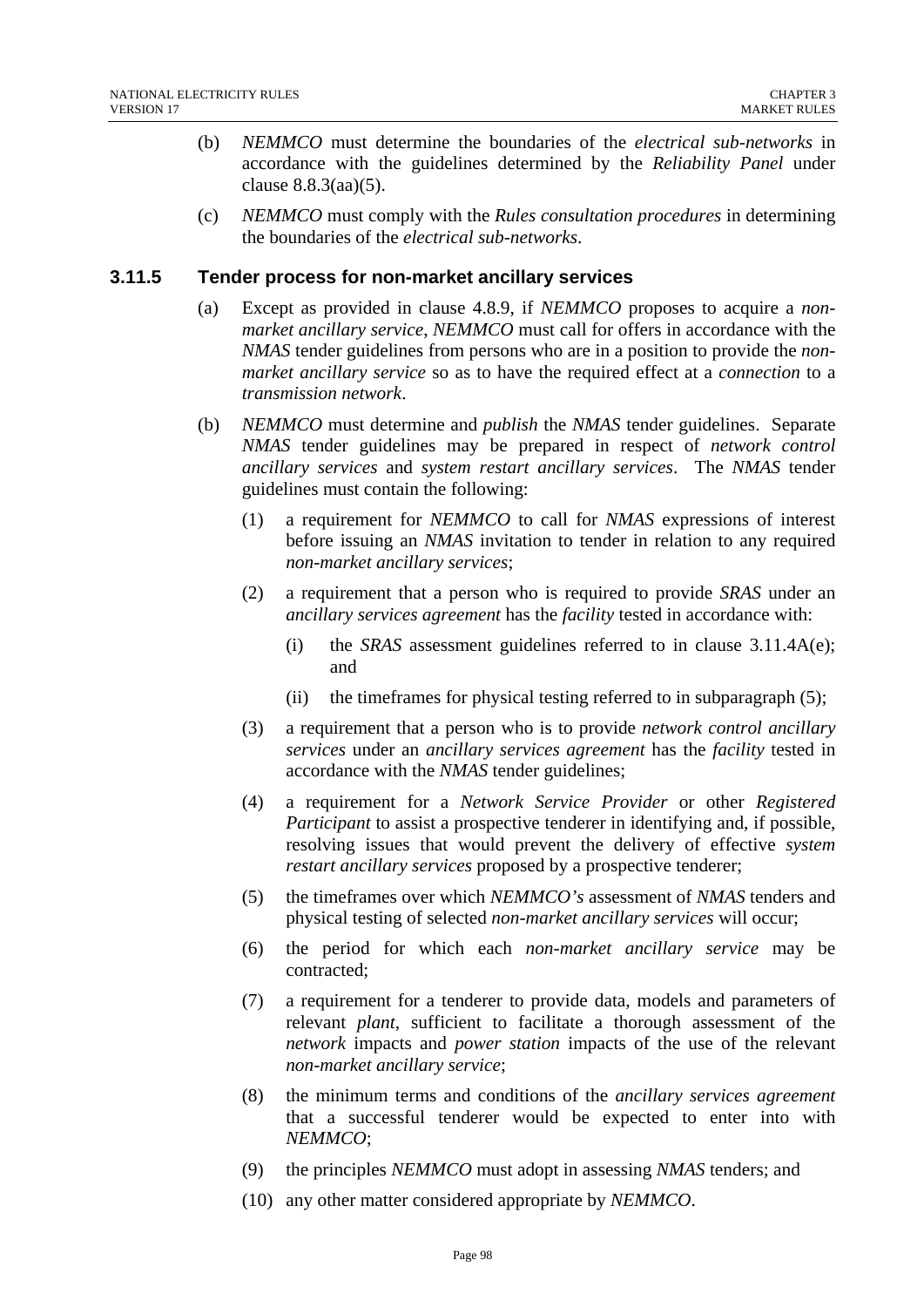- (c) *NEMMCO* may amend the *NMAS* tender guidelines and must comply with the *Rules consultation procedures* when making or amending the *NMAS* tender guidelines.
- (d) A *Registered Participant* is not under any obligation to submit an *NMAS* tender in response to an *NMAS* invitation to tender.
- (e) *NEMMCO* is not under any obligation to accept the lowest priced *NMAS* tender or any *NMAS* tender in response to an *NMAS* invitation to tender.
- (f) A *Network Service Provider* must:
	- (1) negotiate in good faith with a prospective tenderer in respect of issues the *NMAS* tender guidelines require a prospective tenderer to discuss and, if possible, resolve with a *Network Service Provider*; and
	- (2) participate in, or facilitate, testing of a *system restart ancillary service* required by the *NMAS* tender guidelines where it is reasonable and practicable to do so, and when participating in or facilitating such activities, the *Network Service Provider* will be entitled to recover from the relevant *Registered Participant* all reasonable costs incurred by the *Network Service Provider* and for such purposes the activities of the *Network Service Provider* will be treated as *negotiable services*.
- (g) Where a *Registered Participant* submits a *NMAS* tender in response to a *NMAS* invitation to tender and *NEMMCO* wishes to negotiate an aspect of that *NMAS* tender, *NEMMCO* and the *Registered Participant* must negotiate in good faith concerning that aspect.
- (h) Where the tender is for *network control ancillary services*, in assessing any offers submitted in response to a call for offers under this clause 3.11.5, *NEMMCO* must seek to acquire the quantity of the relevant kind of *network control ancillary services* determined in accordance with clause 3.11.4 by competitive tender and in accordance with this clause 3.11.5(h). A tender will be deemed to be a competitive tender for a particular *network control ancillary service* if the required quantity of that service determined in accordance with clause 3.11.4 can be supplied from the conforming offers received by *NEMMCO* with any one conforming offer discarded or all conforming offers from any one party discarded. If a tender process is not deemed to be a competitive tender for a particular *network control ancillary service*, then *NEMMCO* and those *Registered Participants* that submitted conforming and non-conforming tenders selected by *NEMMCO*, must negotiate in good faith to agree reasonable terms and conditions for the supply of the relevant kind of *network control ancillary service*, taking into account the need to:
	- (1) subject to clause 3.11.5(h)(2), so far as practicable minimise the overall cost of supply of that service; and
	- (2) appropriately remunerate the providers of the relevant *network control ancillary service* for that service.
- (i) If *NEMMCO* and the *Registered Participants* selected by *NEMMCO* cannot agree on the terms and conditions for the supply of a *network control ancillary service* after 21 *business days* from delivery to the *Registered Participant* of a written notice to negotiate, then either *NEMMCO* or the *Registered Participant* may refer the matter to an *Adviser* for the determination of a dispute as to those terms and conditions in accordance with rule 8.2.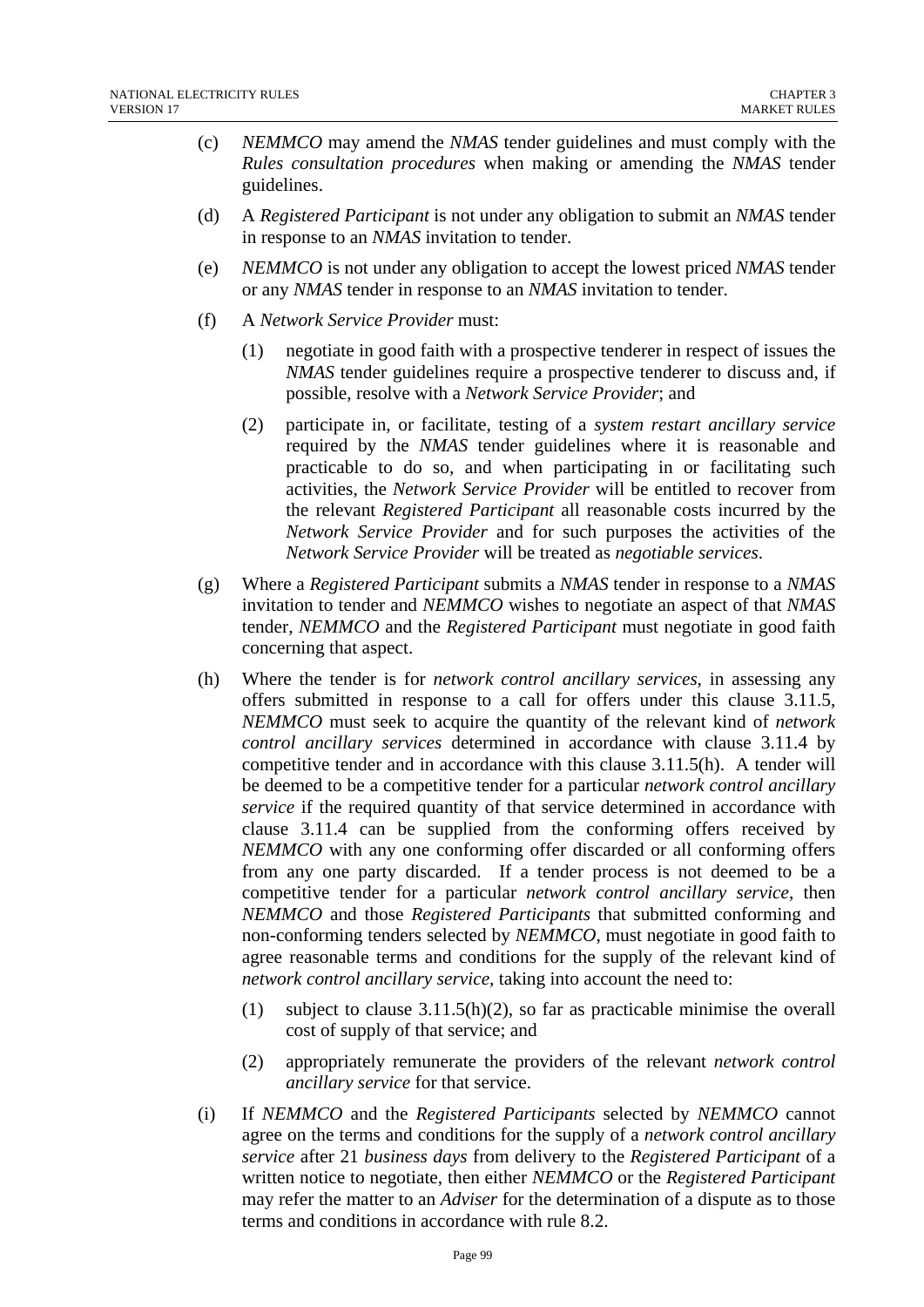- (j) Subject to clause 3.11.5(k), *NEMMCO* must not acquire *non-market ancillary services* from any person who is not a *Registered Participant*.
- (k) *NEMMCO* may enter into an agreement to acquire *non-market ancillary services* with a person who is not a *Registered Participant* if that agreement includes a condition for the benefit of *NEMMCO* that no *ancillary services* will be provided under the agreement until that person becomes a *Registered Participant*.
- (l) If *NEMMCO* calls for offers under clause 3.11.5(a) in respect of a type of *non-market ancillary service*, *NEMMCO* must give notice to *Registered Participants* when it believes that it has available, under *ancillary services agreements*, a sufficient quantity of that type of *non-market ancillary service* (as determined by applying the procedure developed under clause 3.11.4(b) or clause 3.11.4A(f), whichever is relevant).
- (m) Within 5 *business days* of *NEMMCO* giving a notice under clause 3.11.5(l), *NEMMCO* must *publish* the total quantity of each kind of *network control ancillary service* acquired by *NEMMCO* under *ancillary services agreements* under clause 3.11.5.
- (n) Within 5 *business days* of *NEMMCO* giving a notice under clause 3.11.5(l), *NEMMCO* must *publish*:
	- (1) the total estimated annual cost for the provision of *system restart ancillary services*, broken down to charges for availability and use, or other factors that *NEMMCO* considers appropriate for each *electrical sub-network*; and
	- (2) the number of those services procured for each *electrical sub-network*.
- (o) A *Registered Participant* must comply with an *ancillary services agreement* between the *Registered Participant* and *NEMMCO* under which the *Registered Participant* provides one or more *non-market ancillary services*.
- (p) A dispute concerning any aspect, (other than the aspect of price), of a *system restart ancillary services* agreement or a tender conducted by *NEMMCO* for the acquisition of *system restart ancillary services*, must be dealt with in accordance with rule 8.2.

# **3.11.6 Procedures for the dispatch of non-market ancillary services by NEMMCO**

- (a) *NEMMCO* must develop procedures for:
	- (1) dispatching each kind of *non-market ancillary service NEMMCO* requires in order to maintain the *power system* in a *secure operating state*; and
	- (2) reporting to *Registered Participants*, on a periodic basis, on the effectiveness of the *dispatch* of *non-market ancillary services* using criteria related to the performance of the *power system* specified in the procedures developed pursuant to clause 3.11.6(a)(1).
- (b) *NEMMCO* must make the procedures developed under this clause 3.11.6 available to the *Registered Participants*.
- (c) *NEMMCO* may amend a procedure developed under this clause 3.11.6, from time to time.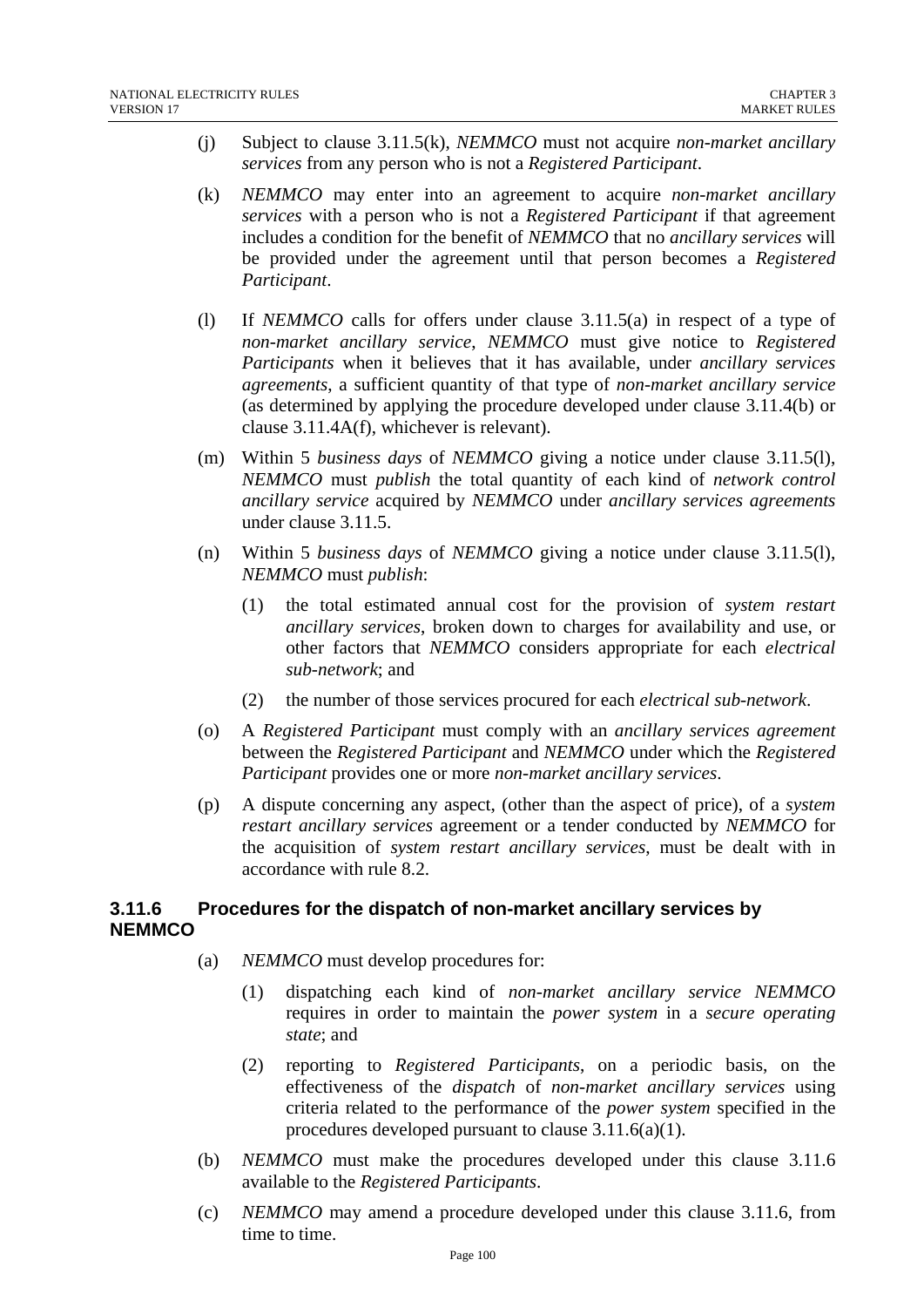(d) *NEMMCO* must comply with the *Rules consultation procedures* when making or amending procedures pursuant to clause 3.11.6.

# **3.11.7 Performance and testing**

- (a) In addition to the requirements under rule 4.15, a *Market Participant* which has classified a *generating unit* as an *ancillary service generating unit* or a *market load* as an *ancillary service load* must install and maintain in accordance with the standards referred to in clause 3.11.7(b) monitoring equipment to monitor and record the response of the *ancillary service generating unit* or *ancillary service load* to changes in the *frequency* of the *power system*.
- (b) *NEMMCO* must develop, and may amend from time to time, standards which must be met by *Market Participants* in installing and maintaining the equipment referred to in clause 3.11.7(a).
- (c) *NEMMCO* may request a *Market Participant* with an *ancillary service generating unit* or an *ancillary service load* to provide to *NEMMCO* a report detailing how the relevant facility responded to a particular change or particular changes in the *frequency* of the *power system*. A *Market Participant* must provide a report requested under this clause  $3.11.7(c)$  promptly but, in any event, in no more than 20 *business days* after notice to do so.
- (d) *NEMMCO* may from time to time require a *Registered Participant* which provides a *market ancillary service* under the *Rules* or a *non-market ancillary service* under an *ancillary services agreement* to demonstrate the relevant *plant's* capability to provide the *ancillary service* to the satisfaction of *NEMMCO* according to standard test procedures. A *Registered Participant* must promptly comply with a request by *NEMMCO* under this clause.

# **3.12 Market Intervention by NEMMCO**

# **3.12.1 Reliability Safety Net**

- (a) *NEMMCO* may, prior to the *reliability safety net end date*, enter into *reserve contracts* in accordance with this rule 3.12 and the relevant guidelines and policies developed by the *Reliability Panel* as described in clause 8.8.1. *NEMMCO* must not enter into such contracts thereafter.
- (b) *The Reliability Panel* must, at the same time as it conducts a review of *VoLL* under clause 3.9.4(c), recommend whether the reliability safety net provided for by the power granted to *NEMMCO* under this clause 3.12.1 to enter into *reserve contracts* can be removed from the *Rules* prior to 1 July 2008.
- (c) In consultation with persons nominated by the relevant jurisdictions *NEMMCO* may determine to enter into *reserve contracts* for the provision of *reserve* to ensure that the *reliability* of *supply* in a *region* meets the reliability standard established by the *Reliability Panel*.
- (d) In entering into *reserve contracts* under clause 3.12.1(c) *NEMMCO* must agree with the relevant nominated persons cost sharing arrangements between the *regions* for the purposes of determining charges under clause 3.15.9.
- (e) If at any time *NEMMCO* deems it necessary to commence contract negotiations for the provision of *reserves*, or *market network services* to make *reserves* available where required, *NEMMCO* must *publish* a notice of its intention to do so.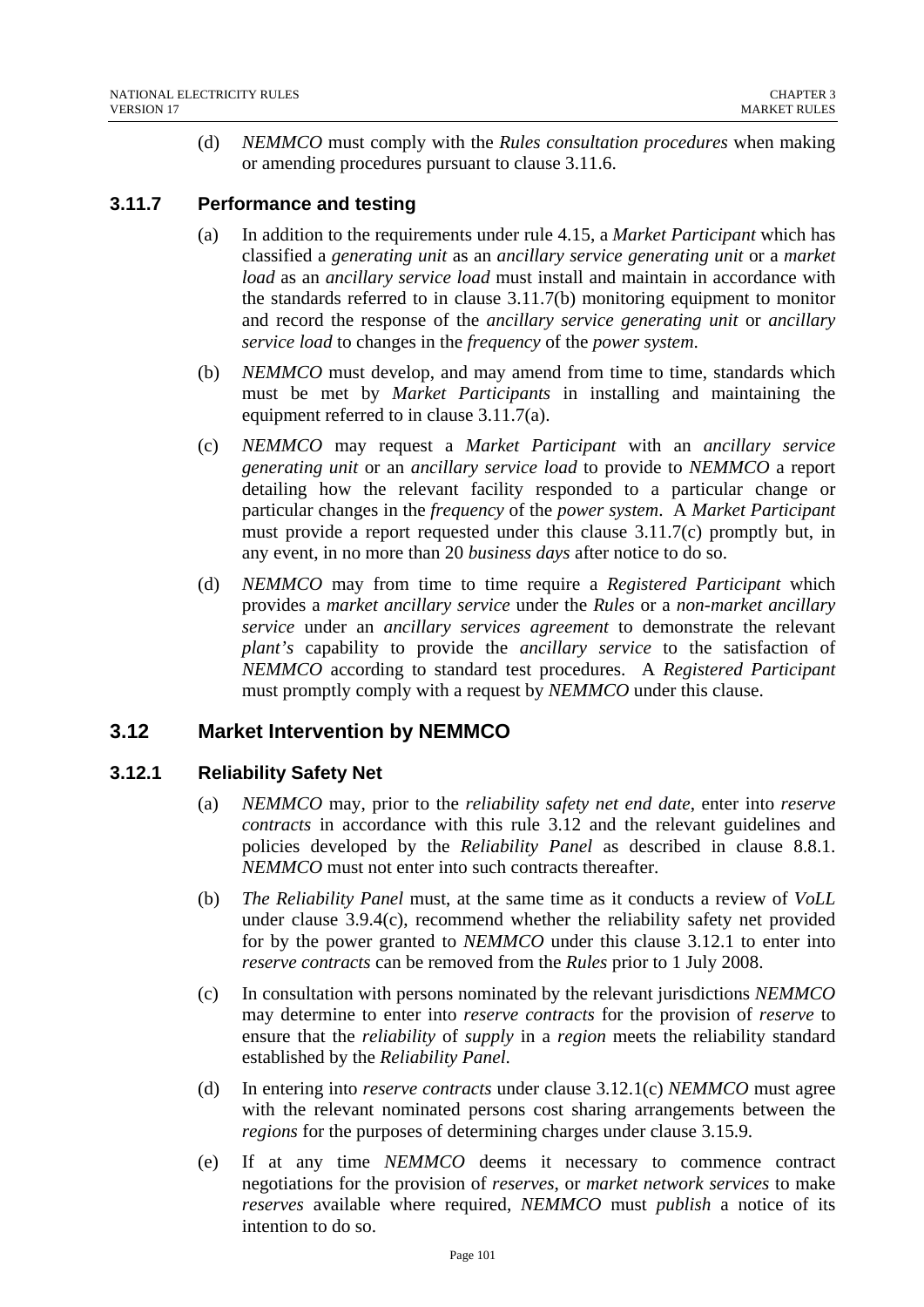- (f) When contracting for the provision of *reserves*, *NEMMCO* must not enter contracts in relation to capacity of *generating units*, *scheduled network services* or *scheduled loads* for which *dispatch offers* or *dispatch bids* have been submitted or are considered by *NEMMCO* to be likely to be submitted or be otherwise available for *dispatch* in the *trading intervals* to which the contract relates.
- (g) When contracting for the provision of *reserves*, or *market network services* to make *reserves* available where required, *NEMMCO* must give first priority to *facilities* which, if called upon, would result in the least distortion of the *spot price*.
- (h) If *NEMMCO* requests a *Scheduled Generator* or *Market Participant* to enter into a *reserve contract* in relation to a *scheduled generating unit, scheduled network service* or a *scheduled load*, then the *Scheduled Generator* or *Market Participant* must negotiate with *NEMMCO* in good faith as to the terms and conditions of that contract.
- **3.12.2 [Deleted]**
- **3.12.3 [Deleted]**
- **3.12.4 [Deleted]**
- **3.12.5 [Deleted]**
- **3.12.6 [Deleted]**
- **3.12.7 [Deleted]**

# **3.12.8 NEMMCO's risk management and accounts relating to the reliability safety net**

- (a) *NEMMCO* may enter into insurance arrangements with an insurance provider with a view to minimising potential financial losses in respect of *NEMMCO's reserve* trading activities described in this rule 3.12.
- (b) *NEMMCO* must ensure that, as described in rule 1.11, it maintains in its books separate accounts relating to the reliability safety net provided for by the powers granted to *NEMMCO* under clause 3.12.1 to enter into *reserve contracts*.

# **3.12.9 [Deleted]**

#### **3.12.10 Intervention settlement timetable**

- (a) *NEMMCO* must use reasonable endeavours to complete and fulfil its obligations set out in clauses 3.12.11, 3.12.11A, 3.15.7, 3.15.7A, 3.15.7B, 3.15.8 and 3.15.10C as soon as practicable and no later than:
	- (1) 100 *business days* after the end of the *direction* or *dispatch* of *plant* under a *reserve contract* or the end of a series of related *directions* or a related series of *dispatch* of *plant* under a *reserve contract* if *NEMMCO* is not required to appoint an independent expert pursuant to clause 3.15.7A; and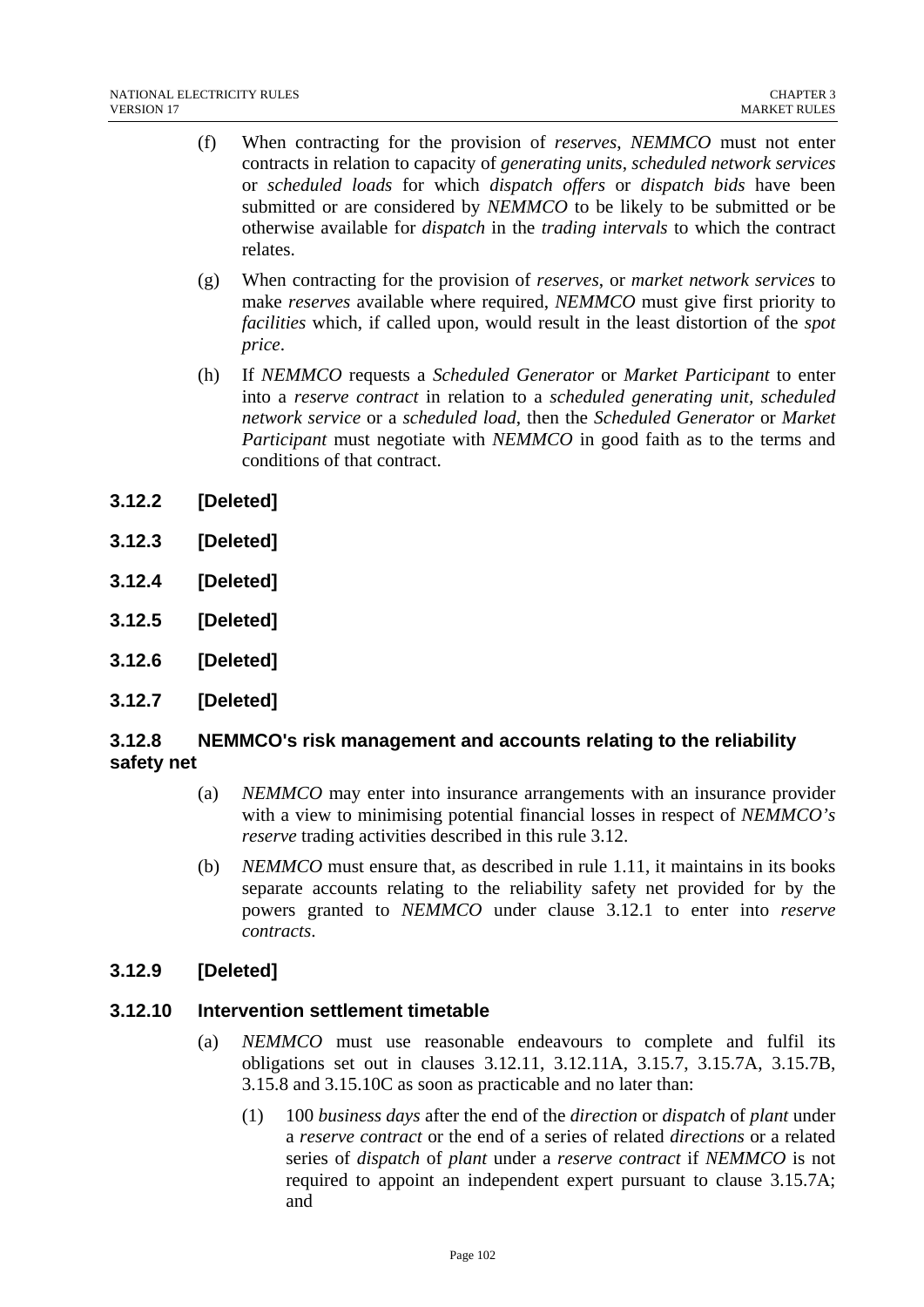- (2) 150 *business days* after the end of the *direction* or *dispatch* of *plant* under a *reserve contract* or the end of a series of related *directions* or a related series of *dispatch* of *plant* under a *reserve contract* if *NEMMCO* is required to appoint an independent expert pursuant to clause 3.15.7A.
- (b) Subject to clause 3.12.10(a), *NEMMCO* must *publish* a timetable that sets a date for each of *NEMMCO's* and the independent expert's obligations pursuant to clauses 3.12.11, 3.12.11A, 3.15.7, 3.15.7A, 3.15.7B, 3.15.8 and 3.15.10C, where required (the *"intervention settlement timetable"*).
- (c) *NEMMCO* must at least once a month revise and *publish* the *intervention settlement timetable* to reflect any changes to the *intervention settlement timetable.*

# **3.12.11 Affected Participants and Market Customers entitlements to compensation in relation to directions and reserve contracts**

- (a) In respect of each *intervention price trading interval*:
	- (1) an *Affected Participant* is entitled to receive from *NEMMCO,* or must pay to *NEMMCO*, an amount as determined in accordance with this clause 3.12.11 that will put the *Affected Participant* in the position that the *Affected Participant* would have been in regarding the *scheduled generating unit* or *scheduled network service,* as the case may be, had the *direction* not been issued or the *plant* under the *reserve contract* not been *dispatched*, as appropriate, taking into account solely the items listed in clause 3.12.11(d);
	- (2) a *Market Customer,* other than a *Market Customer* which was the subject of that *direction*, in respect of one or more of its *scheduled loads,* is entitled to receive an amount calculated by applying the following formula:

 $DC = ((RRP X LF) - BidP) x OD$ 

where:

- DC (in dollars) is the amount the *Market Customer* is entitled to receive in respect of that *scheduled load* for the relevant *intervention price trading interval*;
- RRP (in dollars per MWh) is the *regional reference price* in the relevant *intervention price trading interval* determined in accordance with clause 3.9.3;
- LF where the *scheduled load's connection point* is a *transmission network connection point*, is the *intra-regional loss factor* at that *connection point* or where the *scheduled load's connection point* is a *distribution network connection point*, is the product of the *distribution loss factor* at that *connection point* multiplied by the *intra-regional loss factor* at the *transmission network connection point* to which it is assigned;
- BidP (in dollars per MWh) is the price of the highest priced *price band* specified in a *dispatch offer* for the *scheduled load* in the relevant *intervention price trading interval*;
- Page 103 QD (in MWh) is the difference between the amount of electricity consumed by the *scheduled load* during the relevant *intervention*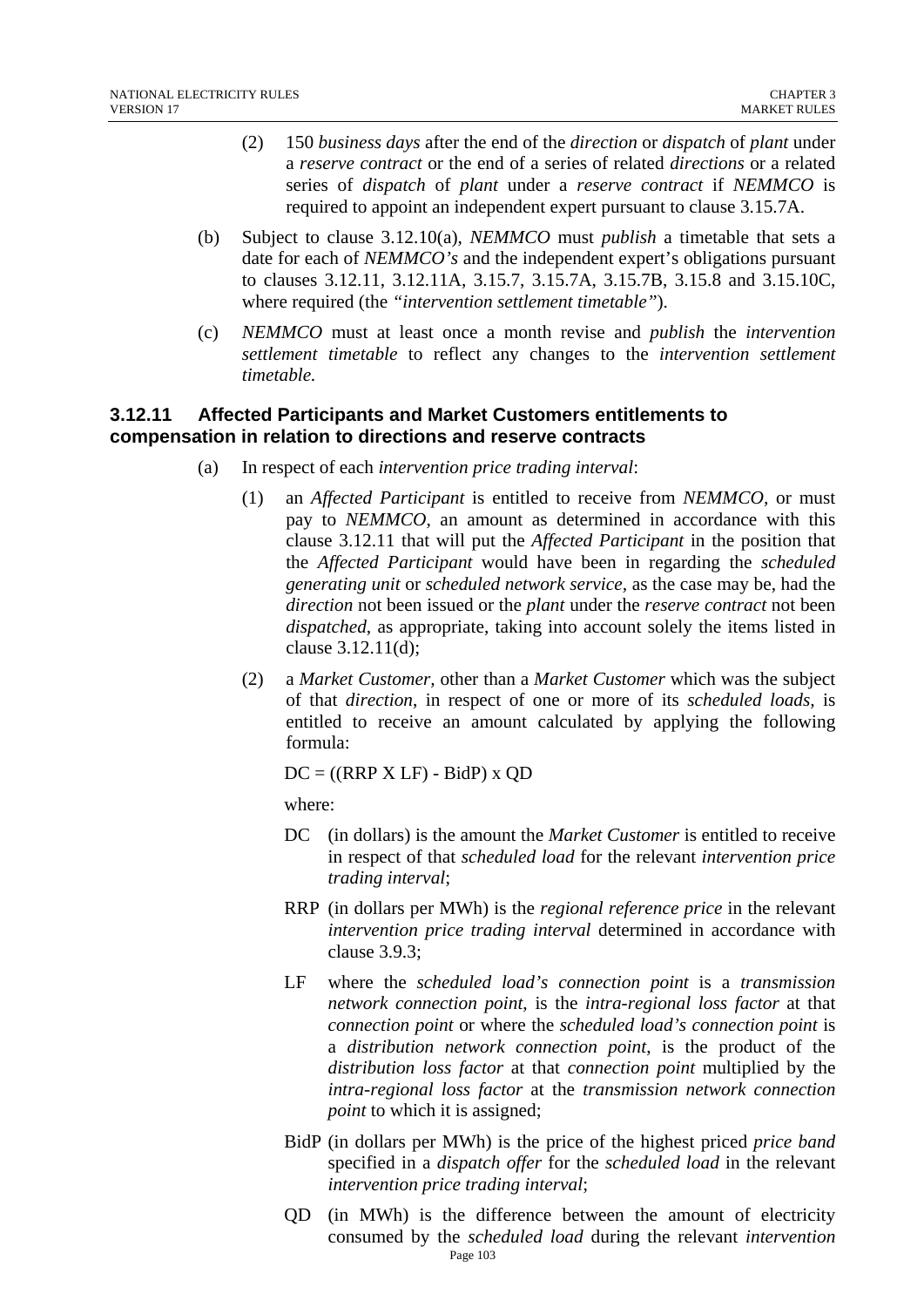*price trading interval* determined from the *metering data* and the amount of electricity which *NEMMCO* reasonably determines would have been consumed by the *scheduled load* if the *direction* had not been issued or the *plant* under the *reserve contract* not been *dispatched*, as appropriate,

provided that if DC is negative for the relevant *intervention price trading interval*, then the adjustment that the *Market Customer* is entitled to claim in respect of that *scheduled load* for that *intervention price trading interval* is zero.

- (a1) In respect of a single *intervention price trading interval*, an *Affected Participant* or *Market Customer* is not entitled to receive from, or obliged to pay to, *NEMMCO* an amount pursuant to this clause 3.12.11 if such an amount is less than \$5,000.
- (b) In respect of each *intervention price trading interval*, *NEMMCO* must, in accordance with the *intervention settlement timetable*, notify, in writing:
	- (1) each *Affected Participant* (except *eligible persons*) of:
		- (i) the estimated level of *dispatch* in MW that its *plant* would have been *dispatched* at had the *direction* not been issued or the *plant* under *reserve contract* not been *dispatched;* and
		- (ii) an amount equal to:
			- (A) the estimated *trading amount* that it would have received had the *direction* not been issued or the *plant* under *reserve contract* had not been *dispatched* based on the level of *dispatch* in clause 3.12.11(b)(i), less:
			- (B) the *trading amount* for that *Affected Participant* (excluding from that *trading amount* the amount referred to in clause 3.15.10C(a)) as set out in its *final statement* provided pursuant to clause 3.15.14 for the *billing period* in which the *intervention price trading interval* occurs;
	- (2) each *eligible person* of:
		- (i) the estimated level of flow in MW of all relevant *directional interconnectors* that would have occurred had the *direction* not been issued or the *plant* under the *reserve contract* not been *dispatched;* and
		- (ii) an amount equal to:
			- (A) the estimated amount that person would have been entitled to receive pursuant to clause 3.18.1(b) had the *direction* not been issued or the *plant* under the *reserve contract* not been *dispatched* based upon the flows referred to in clause  $3.12.11(b)(2)(i)$ ; less
			- (B) the actual entitlement of that person under clause 3.18.1(b); and
	- (3) each *Market Customer,* the amount calculated by *NEMMCO* in accordance with clause 3.12.11(a)(2) for that *Market Customer.*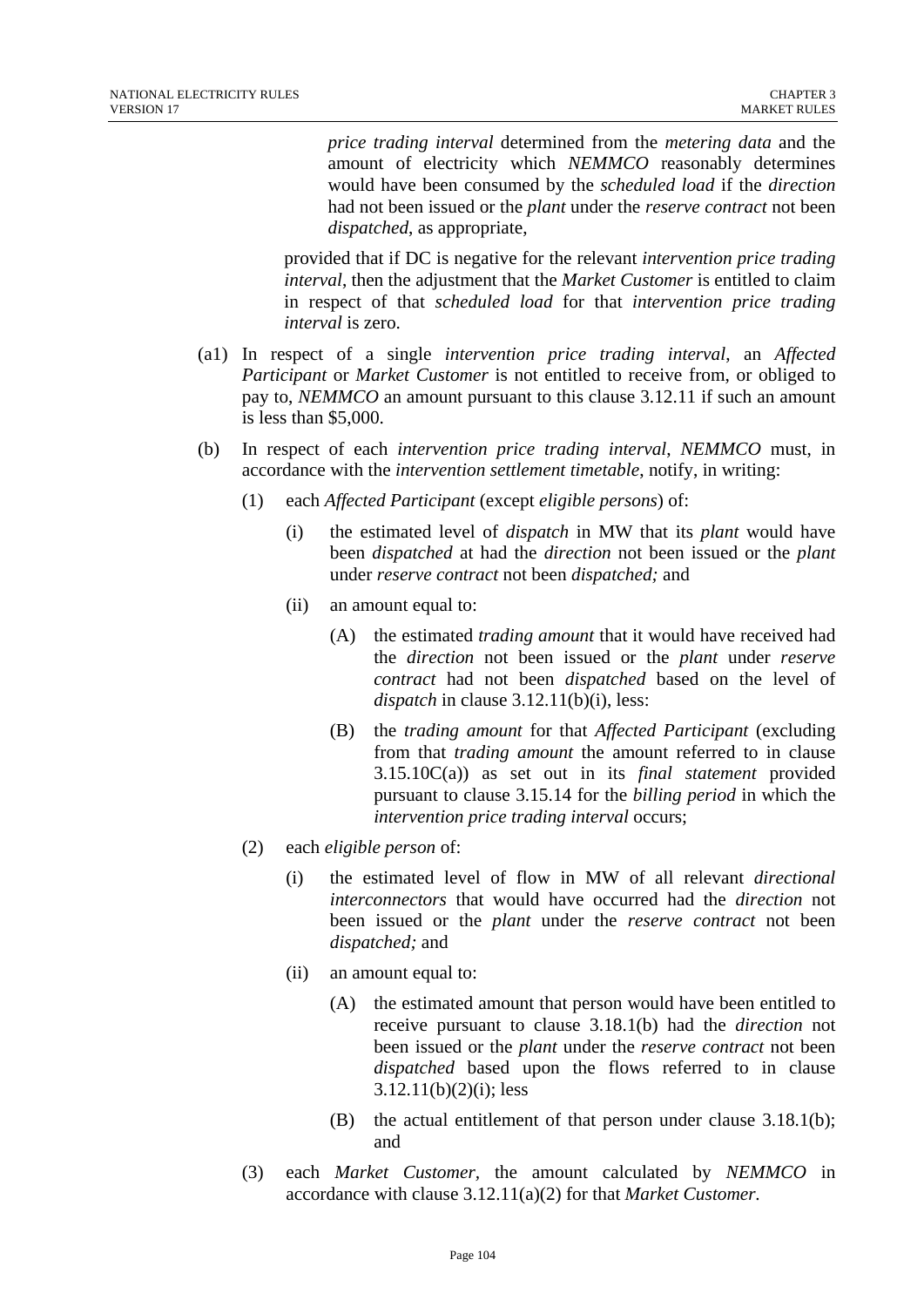- (b1) *NEMMCO* must include in an *Affected Participant's* or *Market Customer's final statement* provided pursuant to clause 3.15.1 for a *billing period* in which one or more *intervention price trading intervals* occurred:
	- (1) the amount notified by *NEMMCO* pursuant to clause 3.12.11(b) if the absolute value of such amount is greater than \$5,000; and
	- (2) in all other cases no amount in relation to compensation pursuant to clause 3.12.11.
- (b2) If the figure calculated pursuant to clause 3.12.11(b) is:
	- (1) negative, the absolute value of that amount is the amount payable to *NEMMCO* by the relevant person; and
	- (2) positive, the absolute value of that amount is the amount receivable from *NEMMCO* by the relevant person.
- (c) Subject to clauses 3.12.11(c2) and 3.12.11(c3), within 7 *business days* of receipt of the notice referred to in clause 3.12.11(b) an *Affected Participant* or *Market Customer* may make a written submission to *NEMMCO* in accordance with clause  $3.12.11(c1)$  claiming that the amount set out in the notice is greater than, less than, or equal to its entitlement pursuant to clause  $3.12.11(a)(1)$  as an *Affected Participant* or clause 3.12.11(a)(2) as a *Market Customer*, as the case may be.
- (c1) A written submission made by an *Affected Participant* or *Market Customer* pursuant to clause 3.12.11(c) must:
	- (1) itemise each component of the claim;
	- (2) contain sufficient data and information to substantiate each component of the claim;
	- (3) if the *Affected Participant* claims that the amount calculated by *NEMMCO* pursuant to clauses  $3.12.11(b)(1)$  or  $3.12.11(b)(2)$  is less than the amount the *Affected Participant* is entitled to receive pursuant to clause  $3.12.11(a)(1)$ , specify the difference between such amounts (such difference being the "*affected participant's adjustment claim");*
	- (4) if the *Market Customer* claims that the amount calculated by *NEMMCO* pursuant to clause 3.12.11(b)(3) is less than the amount the *Market Customer* is entitled to receive pursuant to clause  $3.12.11(a)(2)$ , specify the difference between such amounts (such difference being the *"market customer's additional claim"*); and
	- (5) be signed by an authorised officer of the *Affected Participant* or *Market Customer* certifying that the written submission is true and correct.
- (c2) If an *Affected Participant* or *Market Customer* does not deliver to *NEMMCO* a written submission in accordance with clause 3.12.11(c) it shall cease to have an entitlement to compensation under this clause 3.12.11.
- (c3) In respect of a single *intervention price trading interval* an *Affected Participant* or *Market Customer* may only make a claim pursuant to clause 3.12.11(c) in respect of that *intervention price trading interval* if it claims that its entitlement or liability pursuant to clause 3.12.11 is greater than \$5,000.
- (d) In determining the amount for the purposes of clause  $3.12.11(a)(1)$ , the following must, as appropriate, be taken into account: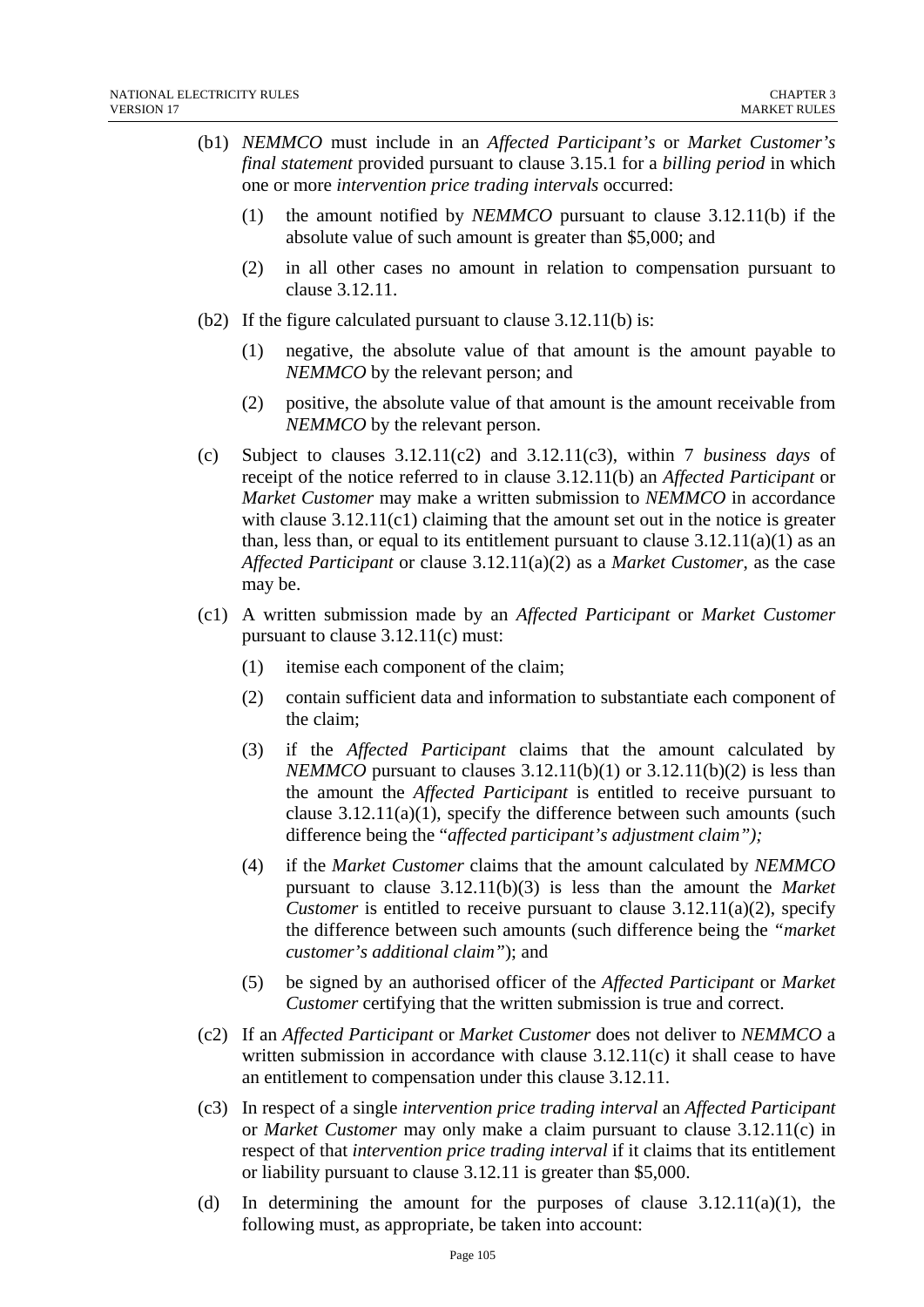- (1) the direct costs incurred or avoided by the *Affected Participant* in respect of that *scheduled generating unit* or *scheduled network service,* as the case may be, as a result of the *direction,* or the *dispatch* of *plant* provided under the contract for the provisions of *reserves*, as appropriate, including without limitation:
	- (i) fuel costs in connection with the *scheduled generating unit* or *scheduled network service*;
	- (ii) incremental maintenance costs in connection with the *scheduled generating unit* or *scheduled network service*; and
	- (iii) incremental manning costs in connection with the *scheduled generating unit* or *scheduled network service*;
- (2) any amounts which the *Affected Participant* is entitled to receive under clauses 3.15.6 and 3.15.6A; and
- (3) the *regional reference price published* pursuant to clause 3.13.4(m).
- (e) *NEMMCO* must in accordance with the *intervention settlement timetable* calculate the "*additional intervention claim*" being the total of:
	- (1) the sum of the *affected participant's adjustment claims* and *market customer's additional claims* in respect of a *direction* or *dispatch* of *plant* provided under a *reserve contract*, or in respect of, in *NEMMCO's* reasonable opinion, a series of related *directions* or *dispatch* of *plant* provided under a *reserve contract*; plus
	- (2) the total claims by *Directed Participants* pursuant to clauses 3.15.7B(a), 3.15.7B(a1) and 3.15.7B(a2) in respect of that *direction* or *dispatch* of that *plant* provided under a *reserve contract*, or in respect of that series of related *directions* or *dispatch* of *plant* provided under a *reserve contract*.
- (f) *NEMMCO* must in accordance with the *intervention settlement timetable*:
	- (1) refer an *affected participant's adjustment claim* or *market customer's additional claim* to an independent expert to determine such claim in accordance with clause 3.12.11A if the claim is equal to or greater than \$20,000 and the *additional intervention claim* that includes that claim is equal to or greater than \$100,000; and
	- (2) determine in its sole discretion whether all other *affected participants' adjustment claims* and *market customers' additional claims* are reasonable and if so pay the amounts claimed in accordance with clause 3.15.10C.
- (g) If *NEMMCO* determines pursuant to clause 3.12.11(f) that an *affected participant's adjustment claim* or *market customer's additional claim* in respect of a *direction* or *dispatch* of *plant* provided under a *reserve contract* is unreasonable, it must in accordance with the *intervention settlement timetable:* 
	- (1) advise the *Affected Participant* or *Market Customer*, as the case may be, in writing of its determination including its reasons for the determination; and
	- (2) refer the matter to an independent expert to determine the claim for compensation in accordance with clause 3.12.11A.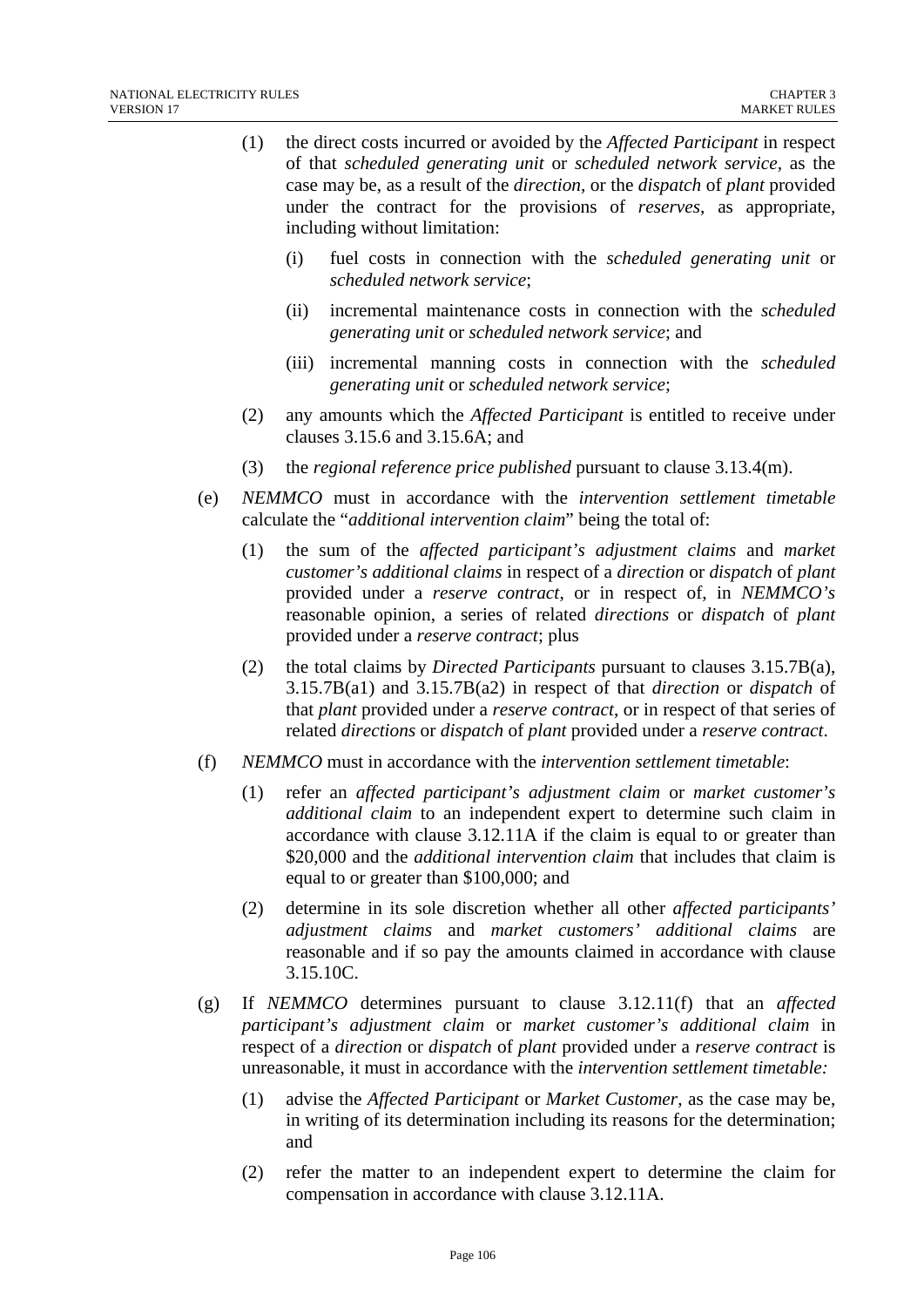(h) For the purposes of clauses 3.15.8 and 3.15.10C(b) any payment pursuant to clause 3.12.11(a) must include interest on the sum of that amount less the payment made in accordance with clause 3.15.10C(1), computed at the average *bank bill rate* for the period from the date on which payment was required to be made under clauses 3.15.16 and 3.15.17 in respect of the *final statement* for the *billing period* in which the *direction* was issued or *plant* provided under a *reserve contract* was *dispatched* pursuant to clause 4.8.6 to the date on which payment is required to be made pursuant to clause 3.15.10C.

#### **3.12.11A Role of the Independent Expert in calculating payments in relation to intervention by NEMMCO**

- (a) Subject to clause 3.12.11A(a1), if a matter is to be referred to an independent expert pursuant to clauses 3.12.11(f), 3.12.11(g) or 3.15.7B, *NEMMCO* must in accordance with the *intervention settlement timetable publish* a notice of its proposed nominee as independent expert and appoint such nominee.
- (a1) If within 3 *business days* of *publication* of *NEMMCO's* nominee pursuant to clause 3.12.11A(a) more than 25% of the *Referred Affected Participants, Referred Market Customers* and *Referred Directed Participants* in relation to that *direction* object in writing to *NEMMCO's* nominee *NEMMCO* must, as soon as reasonably practicable thereafter, request the *AEMC* to nominate an independent expert.
- (a2) If a valid objection pursuant to clause 3.12.11A(a1) is made, the *AEMC* must, within 3 *business days* of a written request from *NEMMCO*, nominate an independent expert to be appointed by *NEMMCO* for the purposes of this clause 3.12.11A.
- (b) *NEMMCO* must provide to the independent expert a copy of all written submissions made by *Referred Affected Participants, Referred Market Customers* or *Referred Directed Participants* under clause 3.12.11(c) or 3.15.7B (a).
- (b1) To the extent reasonably practicable, all claims arising out of a single *direction*  or *dispatch* of *reserve plant* or arising out of, in *NEMMCO's* reasonable opinion, a series of related *directions* or *dispatch* of *plant* provided under a *reserve contract*, should be determined by the same independent expert as part of the same process.
- (c) *NEMMCO* must include as part of the independent expert's terms of appointment the following requirements:
	- (1) In accordance with the *intervention settlement timetable* the independent expert must:
		- (i) determine and *publish* a draft report setting out:
			- (A) as appropriate, the total compensation payable by, or receivable by, *Referred Affected Participants* and *Referred Market Customers* under clause 3.12.11(a) pursuant to claims referred to the independent expert pursuant to clauses 3.12.11(f) and 3.12.11(g) in respect of the *intervention price trading interval*;
			- (B) the total amount of compensation payable to *Referred Directed Participants* pursuant to clause 3.15.7B; and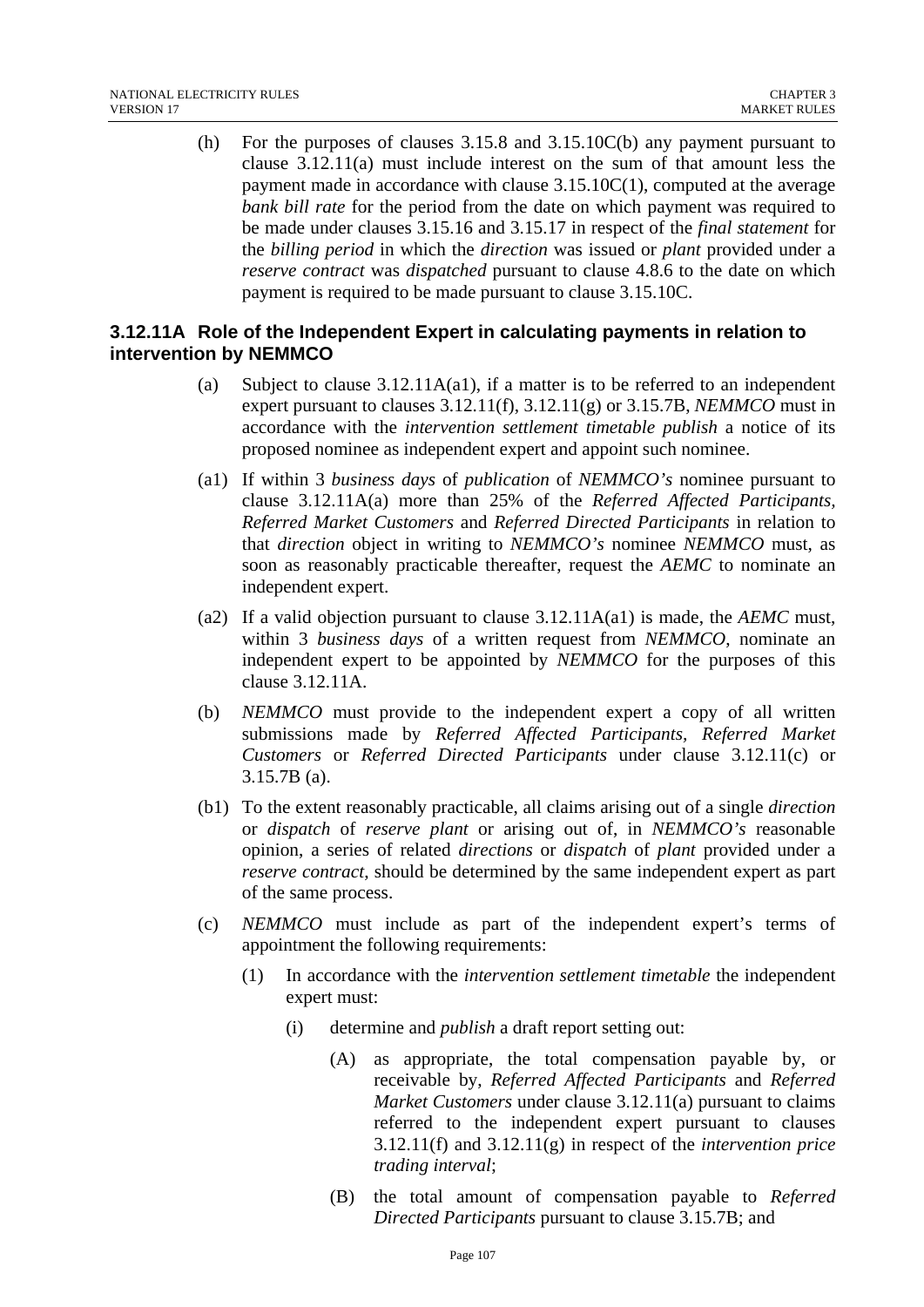- (C) the methodology and assumptions, if any, used by the independent expert in making the determination in clauses  $3.12.11A(c)(1)(ii)$  and  $3.12.11A(c)(1)(iii)$ ;
- (ii) notify individual assessments by delivery to each *Referred Affected Participant* and *Referred Market Customer* and to *NEMMCO* of a draft assessment detailing the amount payable or receivable by that party, as the case may be, pursuant to clause 3.12.11(a); and
- (iii) deliver to each *Referred Directed Participant* and to *NEMMCO* a draft assessment detailing the calculation of the amount of compensation receivable by that party pursuant to 3.15.7B.
- (2) The independent expert must call for submissions from all relevant *Referred Affected Participant*s, *Referred Market Customer*s and *Referred Directed Participant*s after *publishing* the draft report and delivering the draft assessment under clause 3.12.11A(c)(1).
- (3) Before the *publication* of the final report and delivery of the final assessment pursuant to clause  $3.12.11A(c)(4)$ , the independent expert must:
	- (i) if requested to do so by a *Referred Affected Participant*, *Referred Market Customer* or *Referred Directed Participant*, within 15 *business days* of the *publication* of the draft report and draft assessment, meet with *representatives* of the *Referred Affected Participant*, *Referred Market Customer*, or *Directed Participant* to discuss any queries it has in relation to the draft report or draft assessment as appropriate; and
	- (ii) take into consideration, any further written submissions made by a *Referred Affected Participant*, *Referred Market Customer* or *Referred Directed Participant* in relation to the draft report or draft assessment, as the case may be, if the independent expert receives those submissions within 15 *business days* of the *publication* of the draft report and draft assessment.
- (4) The independent expert must in accordance with the *intervention settlement timetable*:
	- (i) prepare and *publish* a final report;
	- (ii) prepare and deliver his or her final assessment of the amounts payable or receivable by the relevant party pursuant to clause 3.12.11(a) or 3.15.7B, as the case may be; and
	- (iii) deliver to *NEMMCO* a final tax invoice for the services rendered by the independent expert and a copy of all final assessments issued pursuant to clause 3.12.11A(c)(ii).
- (5) A report prepared under clauses  $3.12.11A(c)(1)(i)$  and  $3.12.11A(c)(4)(i)$ must not disclose *confidential information*.
- (6) If the independent expert requires further information than that contained in a written submission made by the *Referred Affected Participant, Referred Market Customer* or *Referred Directed Participant* under clause 3.12.11(c) or 3.15.7B(a), the independent expert may advise the relevant party in writing of the information required*.*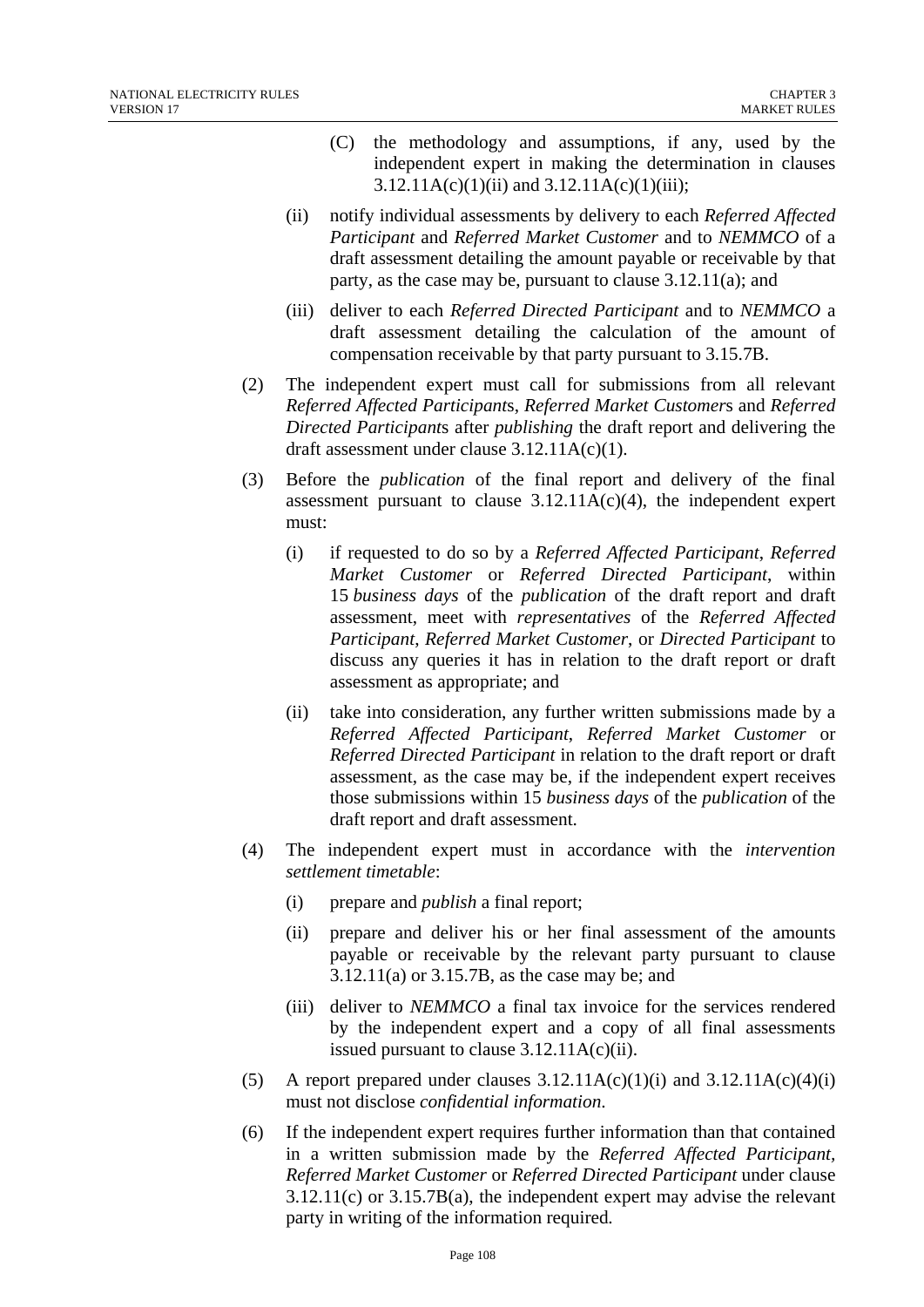- (7) If the relevant party has not provided that information to the independent expert within 10 *business days* of the date of the request for further information, then the independent expert, acting reasonably, is entitled to make such assumptions concerning that information as he or she thinks appropriate.
- (8) The independent expert must enter into, and deliver, a confidentiality deed for the benefit of each *Referred Affected Participant*, *Referred Market Customer* and *Referred Directed Participant* in a form developed by *NEMMCO* pursuant to clause 3.12.11A(e).
- (d) A final report and a final assessment of an independent expert prepared in accordance with clause  $3.12.11A(c)(4)$  is final and binding.
- (e) *NEMMCO* must in accordance with the *Rules consultation procedures* prepare and *publish* a confidentiality deed for the purposes of this clause 3.12.11A.

# **3.12A Mandatory restrictions**

## **3.12A.1 Restriction offers**

- (a) *NEMMCO* must develop, and may vary from time to time, in accordance with the *Rules consultation procedures* a *mandatory restrictions* trading system. The trading system must include:
	- (1) procedures for the acquisition by *NEMMCO* of capacity the subject of *restriction offers*;
	- (2) the standard terms and conditions upon which *NEMMCO* shall accept a *restriction offer*;
	- (3) the criteria to be applied by *NEMMCO* in the appointment of an appropriately qualified independent expert for the purposes of clause  $3.12A.7(g)(ii)$ ; and
	- (4) procedures for the rebidding and *dispatch* of capacity the subject of an *accepted restriction offer.*
- (b) The *restriction offer procedures* must take into account the following principles:
	- (1) *NEMMCO* may accept a *restriction offer* for all or part of the capacity of a *scheduled generating unit* or *scheduled network service*, as recorded in the *registered bid and offer data* for that *scheduled generating unit* or *scheduled network service*.
	- (2) *NEMMCO* must use its reasonable endeavours to acquire capacity from valid *restriction offers* or to terminate in whole or part an *accepted restriction offer* in a manner that minimises the estimated *restriction shortfall amount*.
	- (3) *NEMMCO* may at any time terminate an *accepted restriction offer* in whole or in part by providing 4 hours notice to the relevant *Scheduled Generator* or *Scheduled Network Service Provider* that an *accepted restriction offer* is so terminated.
	- (4) The submission of *restriction offers* must be made in the form and by the means set out in procedures developed and *published* by *NEMMCO* for the purpose of the submission of *restriction offers*.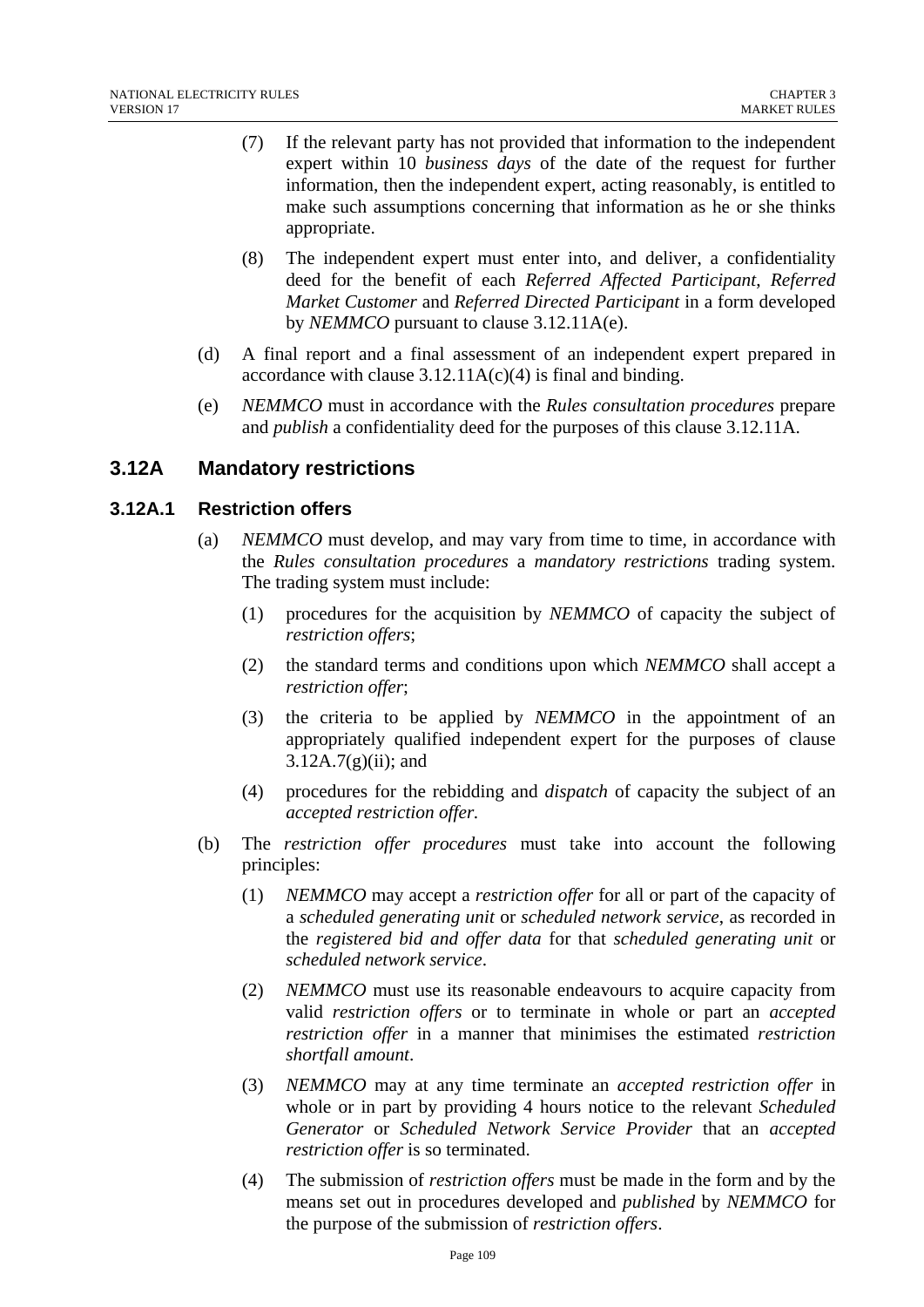- (5) If a *restriction offer* is made in accordance with the *restriction offer procedures*, *NEMMCO* must make available to the parties who submitted the *restriction offer* the following information without delay:
	- (i) acknowledgment of receipt of a valid *restriction offe*r; and
	- (ii) notification detailing why a *restriction offer* is invalid, if appropriate.
- (6) If any details contained within a *restriction offer* are inconsistent with the *registered bid and offer data* provided by the relevant party then *NEMMCO* has the right to reject that *restriction offer* as invalid.
- (7) A valid *restriction offer* must set out for each *trading interval* of a *trading da*y:
	- (i) the price offered in \$/MWh or as otherwise permitted by the *restriction offer procedures;* and
	- (ii) MW amount for that *trading interval* being offered.
- (8) *NEMMCO* must only accept *restriction offers* from *Scheduled Generators* and *Scheduled Network Service Providers* with a *connection point* located in the *region* in which *mandatory restrictions* apply or are proposed to apply.
- (c) The standard terms and conditions developed by *NEMMCO* pursuant to clause  $3.12A.1(a)(2)$  must take into account the following principles:
	- (1) All capacity the subject of the *restriction offer* must be available for immediate *dispatch* in the *central dispatch* process at all times.
	- (2) An *accepted restriction offer* is binding and may only be revoked or varied if the *Scheduled Generator* or *Scheduled Network Service Provider* notifies *NEMMCO* in accordance with the *restriction offer procedures* of a revocation or variation. Immediately upon receipt of such notification *NEMMCO* must amend the *accepted restriction offer* to reduce the capacity of the *accepted restriction offer* by the notified capacity. Such capacity must not be *dispatched* by *NEMMCO* pursuant to a *dispatch offer* for such capacity during the remainder of the *trading day* in which the *accepted restriction offer* was revoked or varied in accordance with this clause 3.12.A.1(c) provided that such capacity may be re-offered as a *restriction offer.*
	- (3) A *restriction offer* may be amended or revoked in accordance with the *restriction offer procedures* at any time prior to it becoming an *accepted restriction offer.*

## **3.12A.2 Mandatory restrictions schedule**

- (a) *NEMMCO* must, within 4 hours of receipt of a formal written notice from a *Jurisdictional Co-ordinator* advising that the relevant *participating jurisdiction*  proposes to invoke *mandatory restriction*s:
	- (1) in consultation with such *participating jurisdictio*n, and in accordance with any procedures developed with that *participating jurisdictio*n, estimate the effect in MW of the *mandatory restrictions* on the *region's*  demand for each *trading interval* of the next *trading day* of the proposed *mandatory restriction period*; and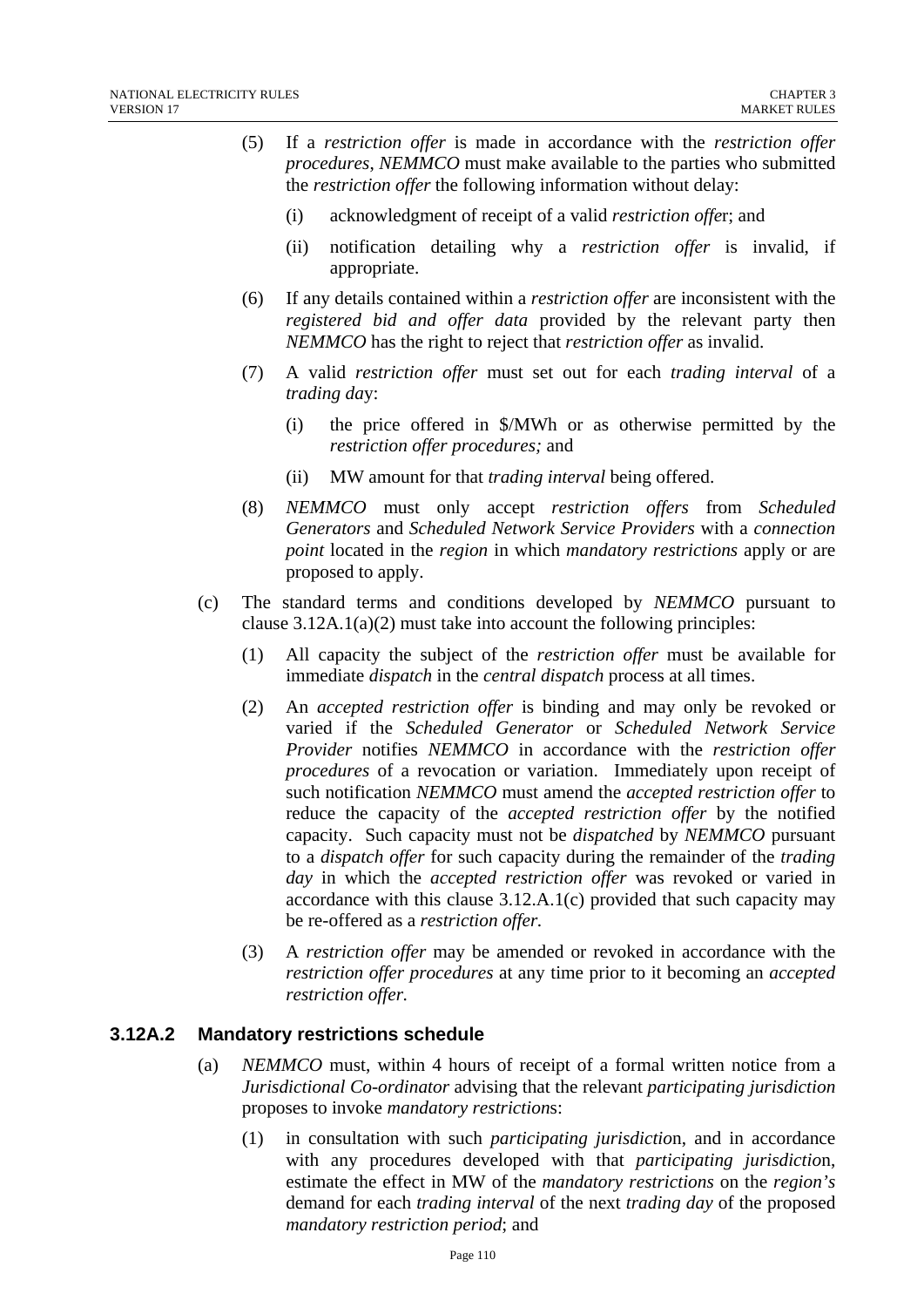- (2) prepare and deliver to the *Jurisdictional Co-ordinator* a schedule of capacity for each *trading interval* of the next *trading day* of the proposed *mandatory restriction period* which is approximately equal to the estimated reduction in *regional* demand due to the *mandatory restrictions*  net of all *scheduled loads* in that *region*.
- (b) *NEMMCO* must regularly in conjunction with the relevant *Jurisdictional Co-ordinator* review the current *mandatory restriction schedule* and when appropriate prepare and deliver to the *Jurisdictional Co-ordinator* a revised schedule of capacity for each *trading interval* of that *trading day* which is approximately equal to the revised estimated reduction in *regional* demand due to the *mandatory restrictions* net of all s*cheduled loads* in that *region*.
- (c) *NEMMCO* may only *publish* a *mandatory restriction schedule* and an amended *mandatory restriction schedule* upon receipt of a formal written notice approving the *mandatory restriction schedule* from the relevant *Jurisdictional Co-ordinator.*

## **3.12A.3 Acquisition of capacity**

- (a) *NEMMCO* must immediately upon *publication* of a *mandatory restriction schedule* or an amended *mandatory restriction schedule* use its reasonable endeavours to acquire, in accordance with the *restriction offer procedures*, capacity to meet the *mandatory restriction schedule* or amended *mandatory restriction schedule* as the case may be*.*
- (b) *NEMMCO* must terminate in accordance with the *restriction offer procedures*  such number of *accepted restriction offers,* in whole or in part, so that the total capacity of existing *accepted restriction offers* as far as practicable equals the amended *mandatory restriction schedule.*

# **3.12A.4 Rebid of capacity under restriction offers**

In each *dispatch interval* when *mandatory restrictions* apply, each *scheduled generating unit* or *scheduled network service* the subject of an *accepted restriction offer* with respect to that *dispatch interval* must rebid the total capacity the subject of such *restriction offer* by varying the respective *dispatch offers* or *network dispatch offers* in accordance with the procedures developed pursuant to clause 3.12A.1(a)(4).

## **3.12A.5 Dispatch of restriction offers**

- (a) In a *dispatch interval NEMMCO* may only *dispatch* the capacity of a *scheduled generating unit* or *scheduled network service* in accordance with the procedures for the rebidding and *dispatch* of capacity the subject of an *accepted restriction offer* developed by *NEMMCO* in consultation with *Registered Participants*. Such procedures must as far as reasonably practical incorporate the following principles:
	- (i) *dispatch* of *accepted restriction offers* only after all the capacity of *scheduled loads*, *scheduled generating units* and *scheduled network services* contained in valid *dispatch offers* and *dispatch bids* have been *dispatched*;
	- (ii) recognise any requirement for advance notice or action for *Generators* to operate at minimum *generation*, provide advance notice to *loads* or obtain capacity of *market network services* that are under *direction* or *reserve contracts*;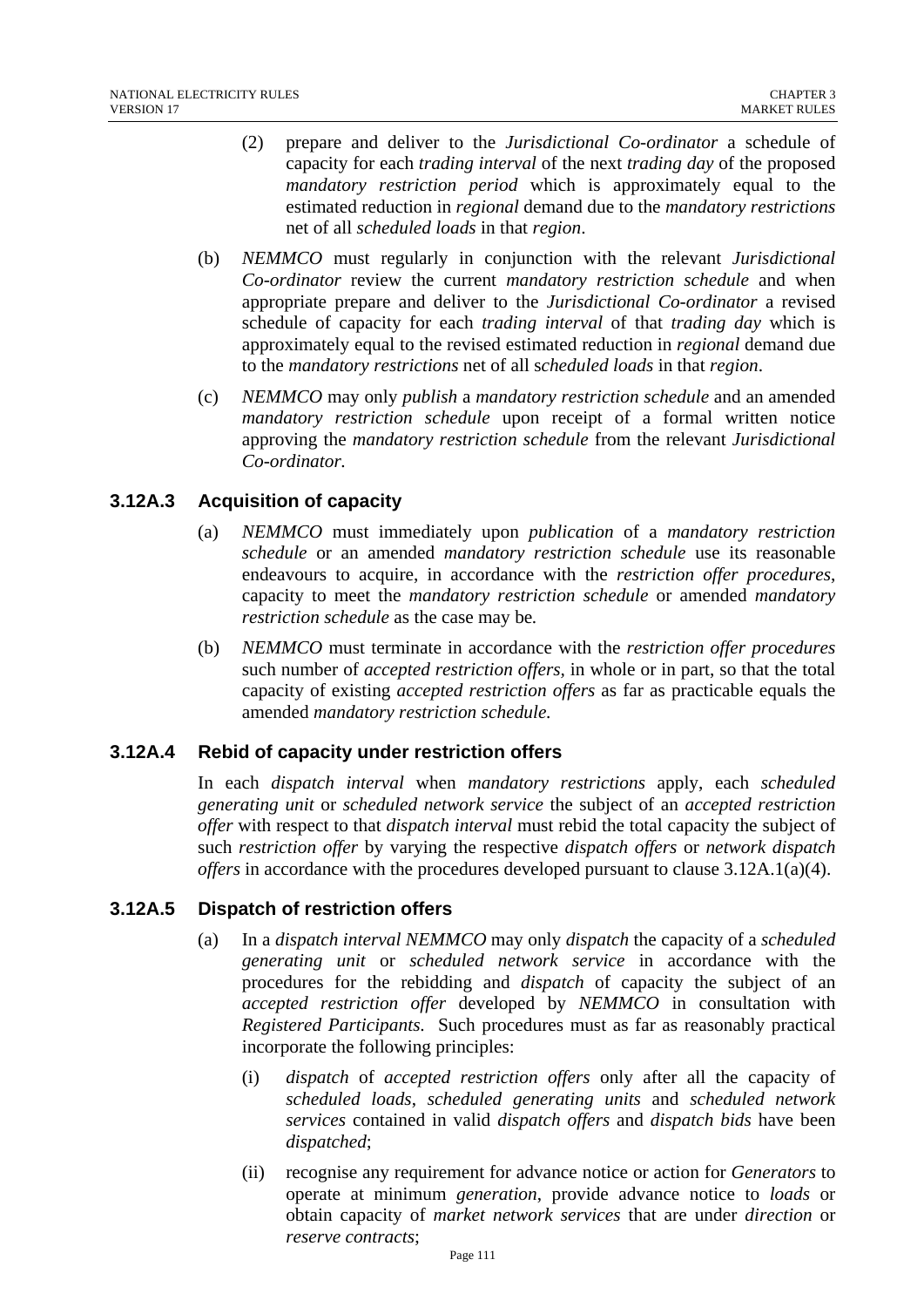- (iii) be consistent with the price of *accepted restriction offers* in accordance with clause 3.12A.6; and
- (iv) minimise the *restriction shortfall amount*.
- (b) Notwithstanding the provisions of this clause 3.12A.5, at no time is *NEMMCO*  required to *dispatch* the capacity of a *Scheduled Generator* or *Scheduled Network Service Provider* the subject of an *accepted restriction offer* if such *dispatch* would prevent *NEMMCO* from meeting its obligations for system security.

## **3.12A.6 Pricing during a restriction price trading interval**

During a *mandatory restriction period*, *dispatch prices* must be determined by the *central dispatch* process based on *dispatch offe*rs, *dispatch bid*s and *network dispatch offers* in accordance with clause 3.9.2, provided that *NEMMCO* must calculate the *dispatch price* as if the *dispatch offer price* for all capacity the subject of an *accepted restriction offer* was the maximum price permitted by clause 3.8.6(h) and 3.8.6A(i) notwithstanding any other provision of the *Rules*.

## **3.12A.7 Determination of funding restriction shortfalls**

- (a) *NEMMCO* is entitled to the *trading amount* received by *Scheduled Generators* and *Scheduled Network Service Providers* from the *dispatch* of capacity the subject of an *accepted restriction offer* in accordance with 3.15.10B.
- (b) *NEMMCO* must, as soon as reasonably practicable following the end of a *mandatory restriction period*, calculate:
	- (i) the aggregate amount payable to *NEMMCO* pursuant to clause 3.12A.7(a) from all *accepted restriction offers* in that *mandatory restriction period*;
	- (ii) the aggregate amount payable by *NEMMCO* pursuant to all *accepted restriction offers* in that *mandatory restriction period*; and
	- (iii) the sum of the amount determined under clause  $3.12A.7(b)(i)$  less the amount determined under clause 3.12A.7(b)(ii) (the *'restriction shortfall amount'*).
- (b1) The maximum amount payable to a *Scheduled Generator* or *Market Participant* for any *accepted restriction offer* of that *Scheduled Generator* or *Market Participant* during a *mandatory restriction period* is the aggregate of the maximum possible *spot price* for each *trading interval* within the *mandatory restriction period,* being *VoLL* or an *administered price cap* as the case may be, multiplied by the capacity of the *accepted restriction offer* in MWh for each corresponding *trading interval.*
- (c) Notwithstanding any other provisions of the *Rules*, the absolute value of the *restriction shortfall amount* must not exceed the sum of the maximum possible *spot price* for a *trading interval,* being *VoLL* or an *administered price cap* as the case may be, multiplied by the aggregate of the capacity of all *accepted restriction offers* in MWh for that *trading interval* for all *trading intervals* in the *mandatory restriction period.*
- (d) Notwithstanding any other provision of the *Rules*, if the *restriction shortfall amount* is capped pursuant to clause 3.12A.7(c) and the *restriction shortfall amount* calculated pursuant to clause 3.12A.7 is a negative number, then the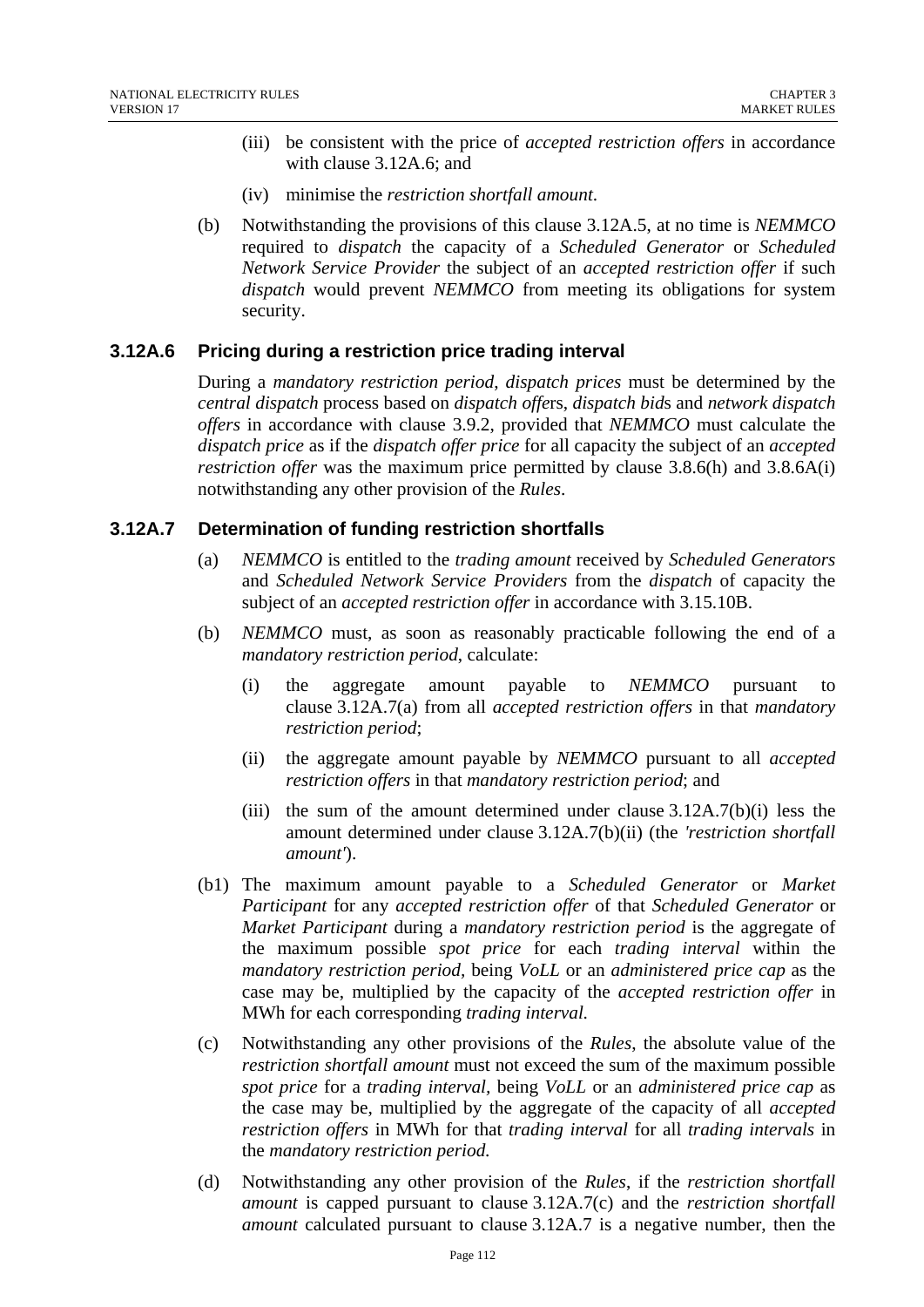amount payable by *NEMMCO* pursuant to each *accepted restriction offer* is to be reduced pro-rata until clause 3.12A.7(c) is satisfied.

- (e) If the *restriction shortfall amount* is a negative number, *Market Customers* in the relevant *region* must pay to *NEMMCO* an amount determined in accordance with clause  $3.12A.7(f)$  or  $3.12A.7(g)$ .
- (f) If the *restriction shortfall amount* is between minus \$100,000 and \$0, then each *Market Customer* in the relevant *region* must pay to *NEMMCO* an amount determined in accordance with the following formula:

$$
MCP = RSA \qquad x \quad \frac{(AGE)}{(AAGE)}
$$

Where:

- MCP is the amount payable by a *Market Customer* in accordance with this clause 3.12A.7(f).
- RSA is the *restriction shortfall amount*.
- AGE is the *adjusted gross energy* of a *Market Customer* in that *region* for the *mandatory restriction period* expressed in MWh.
- AAGE is the aggregate of the *adjusted gross energy* of all *Market Customers*  in that *region* for the *mandatory restriction period* expressed in MWh.
- (g) If the *restriction shortfall amount* is less than minus \$100,000:
	- (i) each *Market Customer* in the relevant *region* must pay to *NEMMCO* an amount determined in accordance with the following formula:

 $RCP = (RSA + IE)$  x  $(RD/TRD)$ 

Where

- RCP is the amount payable to *NEMMCO* by a *Market Customer* in that *region* following the cessation of the *mandatory restriction period*.
- RSA is the *restriction shortfall amount* incurred by *NEMMCO* upon the cessation of the *mandatory electricity restriction period*.
- RD is the *Market Customer's restriction demand reduction*.
- TRD is the sum of RD for all *Market Customers* in the relevant *region*.
- IE is the amount of the independent expert's final tax invoice delivered to *NEMMCO* in accordance with clause 3.12A.7(i)(11) plus any amounts payable by *NEMMCO* on behalf of the independent expert as determined by the *dispute resolution panel*  established in accordance with clause 3.12A.7(m); and
- (ii) *NEMMCO* must within 10 days of the end of a *mandatory restriction period* appoint an appropriately qualified independent expert as *NEMMCO's* agent to determine the *restriction demand reduction* claimed by each *Market Customer* in a *region* for the purposes of clause  $3.12A.7(g)$ .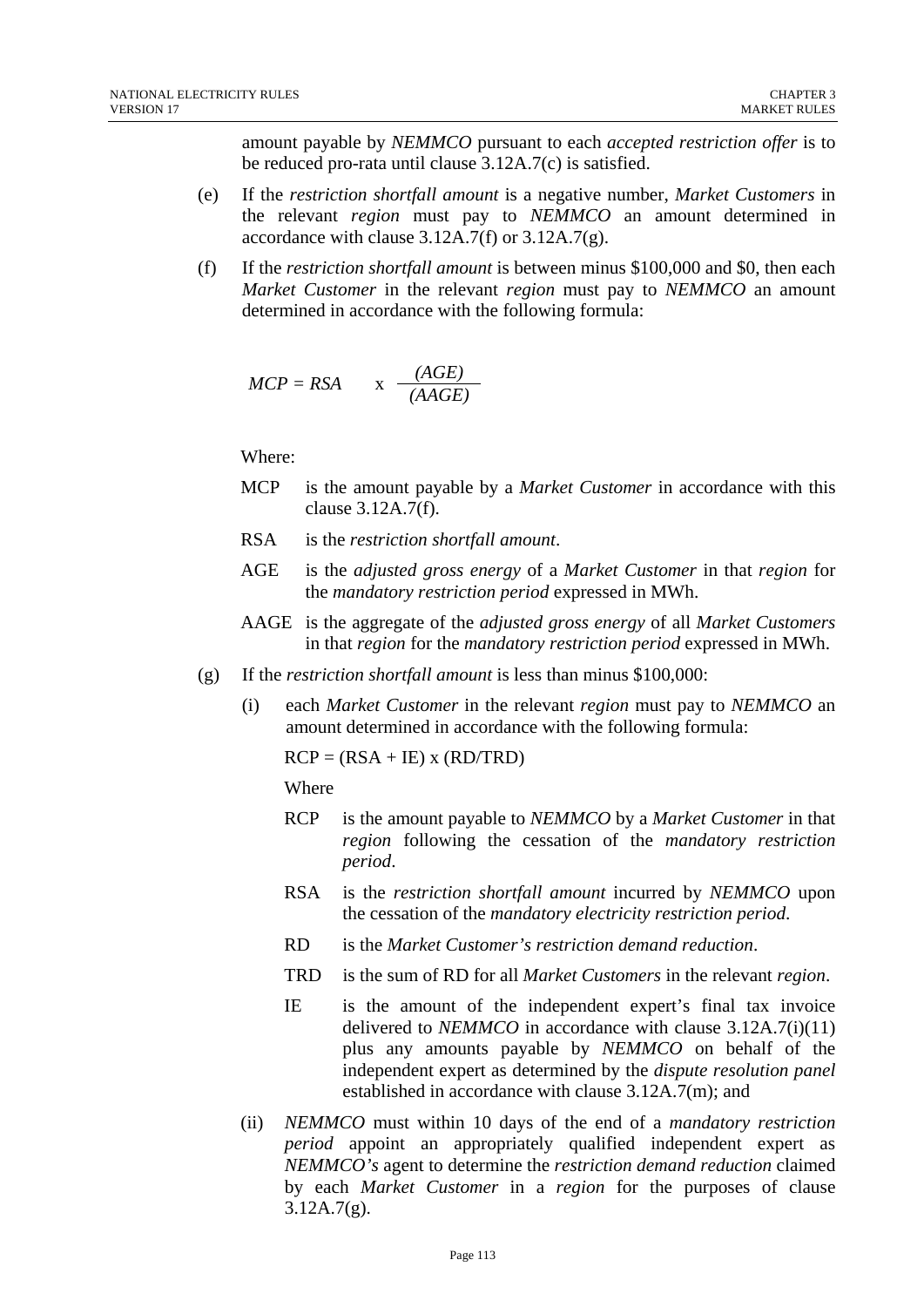(h) If the *restriction shortfall amount* is a positive number then *NEMMCO* must pay to *Market Customers* in the relevant *region* an amount equal to:

$$
RCRP = RSA \qquad x \quad \frac{(AGE)}{(AAGE)}
$$

Where:

- RCRP is the payment to be made by *NEMMCO* to *Market Customers*  pursuant to this clause 3.12A.7.
- RSA is the *restriction shortfall amount*.
- AGE is the *adjusted gross energy* of a *Market Customer* in that *region* for the *mandatory restriction period* expressed in MWh.
- AAGE is the aggregate of the *adjusted gross energy* of all *Market Customers* in that *region* for the *mandatory restriction period*  expressed in MWh.
- (i) When appointing the independent expert under clause 3.12A.7(g), *NEMMCO*  must include as part of the independent expert's terms of appointment the following requirements:
	- (1) The independent expert must prepare a statement of the principles which the independent expert believes should be followed in determining the *restriction demand reduction* of *Market Customer*s.
	- (2) Within 5 *business days* of his or her appointment, the independent expert must provide *NEMMCO* with details of his or her estimated fees and costs.
	- (3) Within 5 *business days* of his or her appointment, the independent expert must provide the statement prepared under clause 3.12A.7(i)(1) to all *Market Customers* in the relevant *region* and request that each *Market Customer* in the relevant *region* provide him or her with details of the *restriction demand reduction* claimed by that *Market Customer* and such additional information specified by the independent expert to fulfil its obligations.
	- (4) The independent expert must offer to meet with and consult each *Market Customer* who may be liable to make a payment to *NEMMCO* pursuant to clause 13.12A.7(g).
	- (5) The independent expert must within 30 *business days* of his or her appointment or such later date as approved by *NEMMCO* in its sole discretion:
		- (i) *publish* a draft report; and
		- (ii) provide each *Market Customer* in the relevant *region* with a draft statement.
	- (6) The draft report must contain:
		- (i) the *restriction shortfall amount* based upon the independent expert's estimated fees and costs; and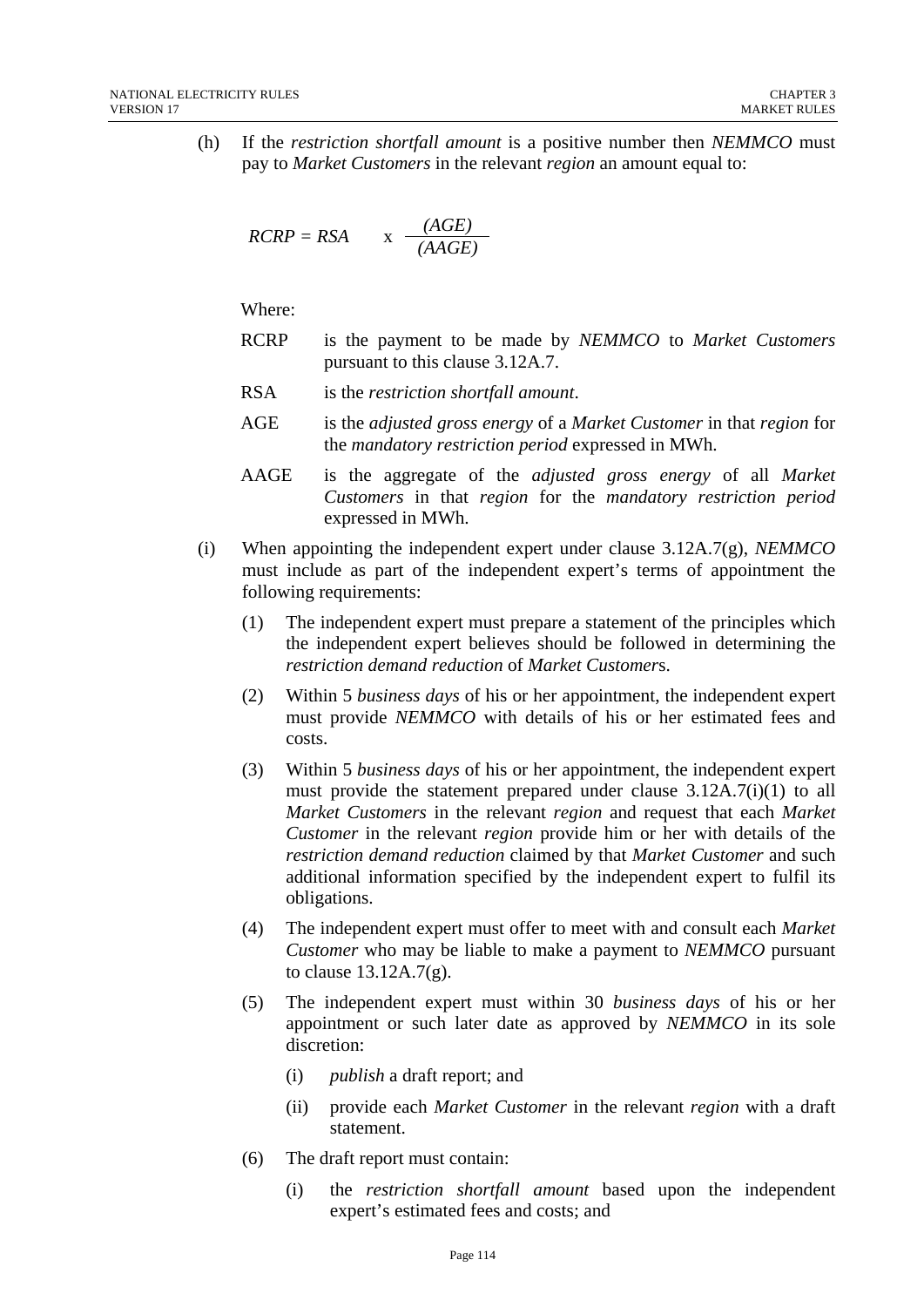(ii) the methodology used by the independent expert in determining the *restriction demand reduction* of each *Market Customer* in a *region.* 

The draft report must not contain details pertaining to individual *Market Customers.* 

- (7) A draft statement provided to a *Market Customer* must contain:
	- (i) the *Market Customer's restriction demand reduction* as determined by the independent expert;
	- (ii) the estimated amount payable by that *Market Customer* under clause  $3.12A.7(g)$ , based upon the independent experts estimated fees and costs; and
	- (iii) information showing how the estimated amount referred to in clause  $3.12A.7(i)(7)(ii)$  was calculated.
- (8) The independent expert must within 50 *business days* of his or her appointment or such later date as approved by *NEMMCO* in its sole discretion make any necessary amendments to his or her draft report and draft statements following consultation with *Market Customer*s, and:
	- (i) *publish* his or her final report; and
	- (ii) provide each *Market Customer* in the relevant *region* with a final statement.
- (9) The independent expert's final report must contain the information set out in clause 3.12A.7(i)(6).
- (10) A final statement provided to a *Market Customer* by the independent expert must contain the information set out in clause 3.12A.7(i)(7).
- (11) The independent expert must provide *NEMMCO* with his or her final tax invoice for services rendered at the time of publication of the final report.
- (i1) Each *Market Customer* must within 10 *business days* of the independent expert requesting information in accordance with clause 3.12A.7(i)(3) deliver to the independent expert all such information.
- (i2) The independent expert may request a *Market Customer* to provide further information that he or she requires to prepare either the draft or final report or a draft or final statement within 5 *business days* of the request being made.
- (j) A *Market Customer* must not unreasonably withhold information sought by the independent expert and must use its reasonable endeavours to provide the independent expert with the information required within the relevant timeframe specified in this clause 3.12A.7.
- (k) If a *Market Customer* has not provided the independent expert with information required under this clause 3.12A.7 within the specified time period, then the independent expert is entitled to make such assumptions concerning that information as he or she thinks appropriate.
- (1) Subject to the review process specified in clause  $3.12A.7(m)$ , a determination made by an independent expert appointed under clause 3.12A.7(g) binds all *Market Customer*s.
- (m) Following the publication of the independent expert's final report, a *Market Customer* may request the *Adviser* to establish a *dispute resolution panel* to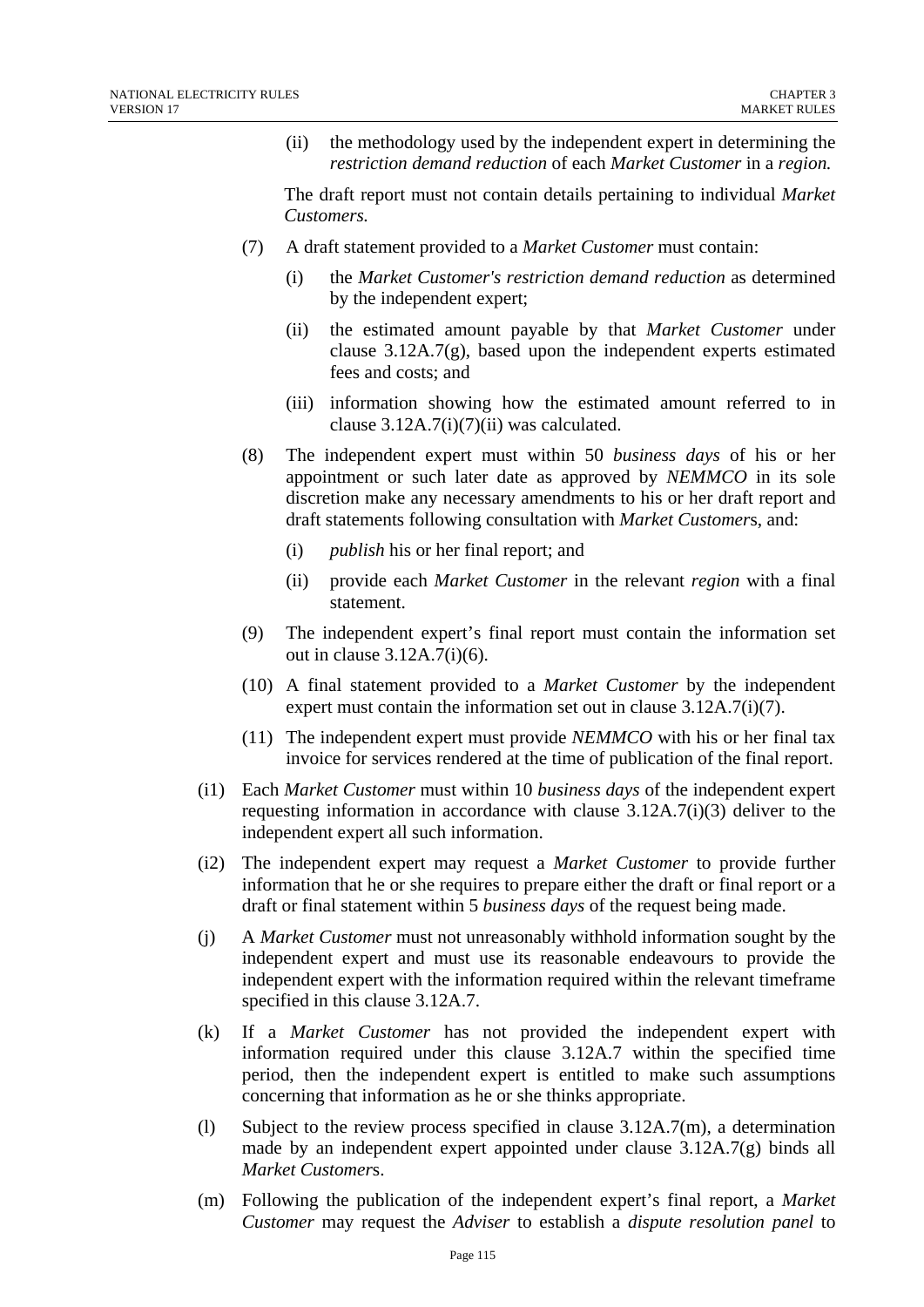redetermine that *Market Customer's restriction demand reduction* only if the *Market Customer* reasonably believes that the independent expert's determination:

- (1) has incorrectly assessed the *restriction demand reduction* of that Market Customer by more than 10%; or
- (2) was made negligently or in bad faith.
- (n) The determination of a *dispute resolution panel* established under clause 3.12A.7(m):
	- (1) binds all *Market Customers* and each *Market Customer* must comply with a determination of the *dispute resolution panel*; and
	- (2) may only order reimbursement of the reasonable fees and expenses incurred by a *Market Customer* in disputing the independent expert's determination and no other amounts.
- (o) Any amounts determined by the *dispute resolution panel* as payable by *NEMMCO* on behalf of the independent expert for the reasonable fees and expenses incurred by a *Market Customer* in disputing the independent expert's determination must be included on the next statement provided under clauses 3.15.14 and 3.15.15.

#### **3.12A.8 Cancellation of a mandatory restriction period**

- (a) At the cessation time designated in the *mandatory restriction schedul*e, *NEMMCO* must:
	- (1) immediately terminate all current *restriction offers*; and
	- (2) *publish* a notice detailing the termination of all current *restriction offers*  following the cancellation of the relevant *mandatory restriction perio*d.

#### **3.12A.9 Review by AEMC**

- (a) The *AEMC* must, in accordance with clause 3.12A.9(b), conduct a review of the operation of the provisions applicable to *mandatory restrictions* including:
	- (1) the integration of *restriction offers* and *mandatory restrictions* into the *market*; and
	- (2) any other matters which the *AEMC* reasonably believes are relevant to the operation of clauses 3.12A.1 to 3.12A.8 and clause 3.15.10B.
- (b) The review conducted by the *AEMC* in accordance with clause 3.12A.9(a) must:
	- (1) include an analysis of:
		- (i) the accuracy of the forecast demand reduction due to restrictions and the impact any error had on the resulting *spot price*;
		- (ii) whether the impact on the *spot price* resulting from an error in the forecast demand reduction due to restrictions adversely affects one group of *Scheduled Generators* or *Market Participants* over another group;
		- Page 116 (iii) the *restriction offer* prices for contracts accepted by *NEMMCO* in meeting the *mandatory restriction schedule* including a comparison with the expected revenue the capacity subject to the *restriction*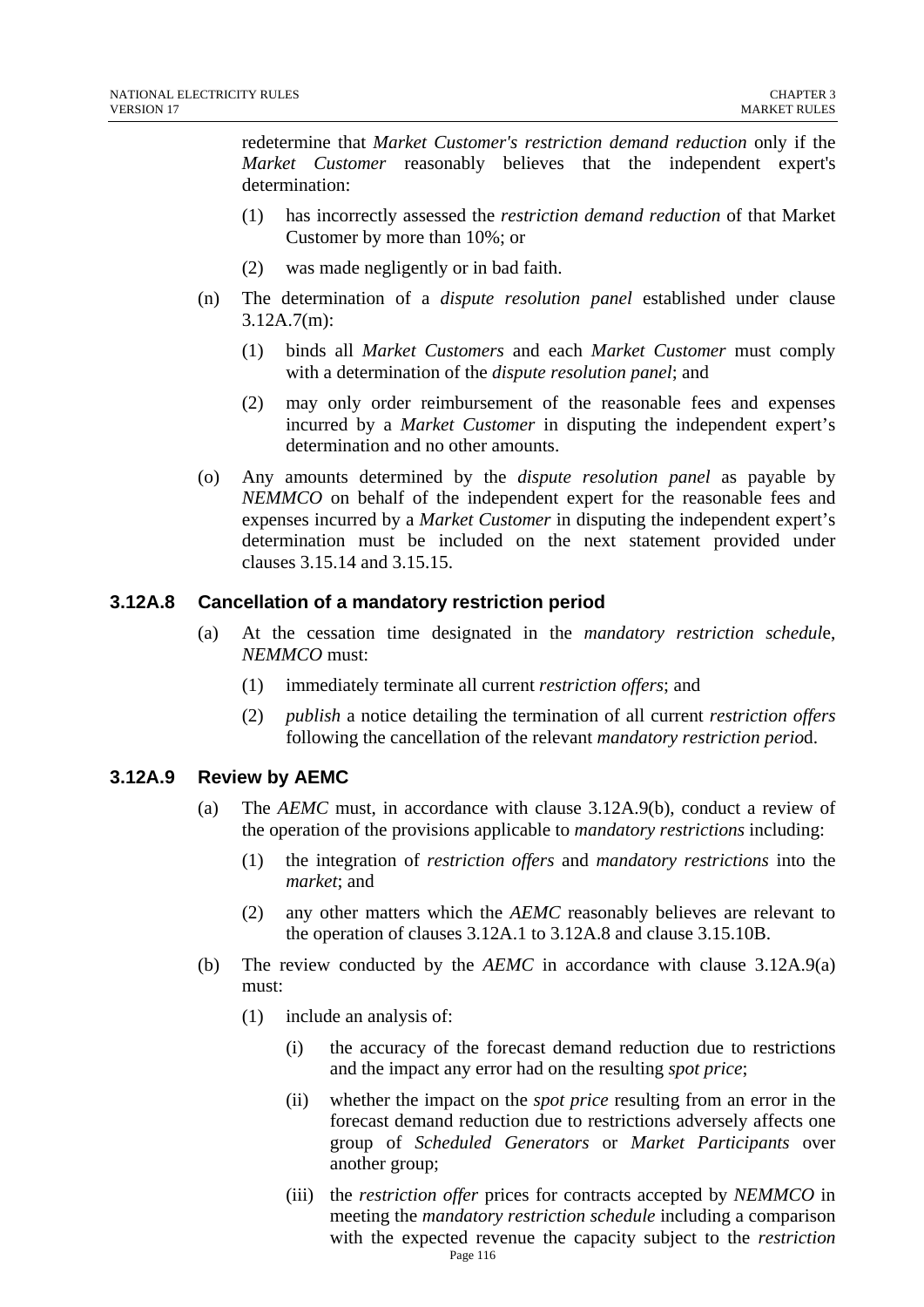*offer* would have earned in the *spot market* taking into account the circumstances in which *restriction offers* were made;

- (2) be conducted in accordance with the *Rules consultation procedures*; and
- (3) commence following the first application of the *mandatory restrictions* where the estimated effect in MW of *mandatory restrictions* on a *region's* demand met or exceeded 10% of that *region's* estimated demand for the same period.

## **3.13 Market Information**

## **3.13.1 Provision of information**

- (a) In addition to any specific obligation or power of *NEMMCO* under the *Rules* to provide information, *NEMMCO* must make available to *Scheduled Generators* and *Market Participants* on request any information concerning the operation of the *market* not defined by the *AEMC* or the *Rules* as confidential or commercially sensitive and may charge a fee reflecting the cost of providing any information under this clause 3.13.1(a).
- (b) *NEMMCO* must make information available to the public on request in respect of the *regional reference price* at any *regional reference node* and, where requested and available, reasons for any significant movements in prices.

#### **3.13.2 Systems and procedures**

- (a) Information must be provided to *NEMMCO* and by *NEMMCO* on the *electronic communication system* unless otherwise approved by *NEMMCO*. In circumstances where the *electronic communication system* is partially or wholly unavailable then information will, to the extent of that unavailability, be provided to *NEMMCO* and by *NEMMCO* by means of the backup procedures specified by *NEMMCO* from time to time.
- (b) Information must be provided by using the templates supplied in the *electronic communication system* unless otherwise approved by *NEMMCO*.
- (c) Where approved by *NEMMCO*, information may be transmitted to and from *NEMMCO* and the *Scheduled Generator* or *Market Participant* concerned in any agreed format.
- (d) If possible, information provided to *NEMMCO* must be *time stamped* by *NEMMCO* on receipt by *NEMMCO* of the information by the *electronic communication system* and, if stamped, is deemed to be provided at the time indicated by the *time stamp*.
- (e) Information that is *published* by *NEMMCO* is deemed to be *published* when the information is placed on the *market information bulletin board*.
- (f) The *market information bulletin board* must be accessible by *Scheduled Generators* and *Market Participants* via the *electronic communication system* subject to applicable security requirements.
- (g) Information *published* or notified to a *Scheduled Generator* or *Market Participant* must be capable of being reviewed by that *Scheduled Generator* or *Market Participant* and be capable of being downloaded from the *market information bulletin board* to the *Scheduled Generator* or *Market Participant* via the *electronic communication* system.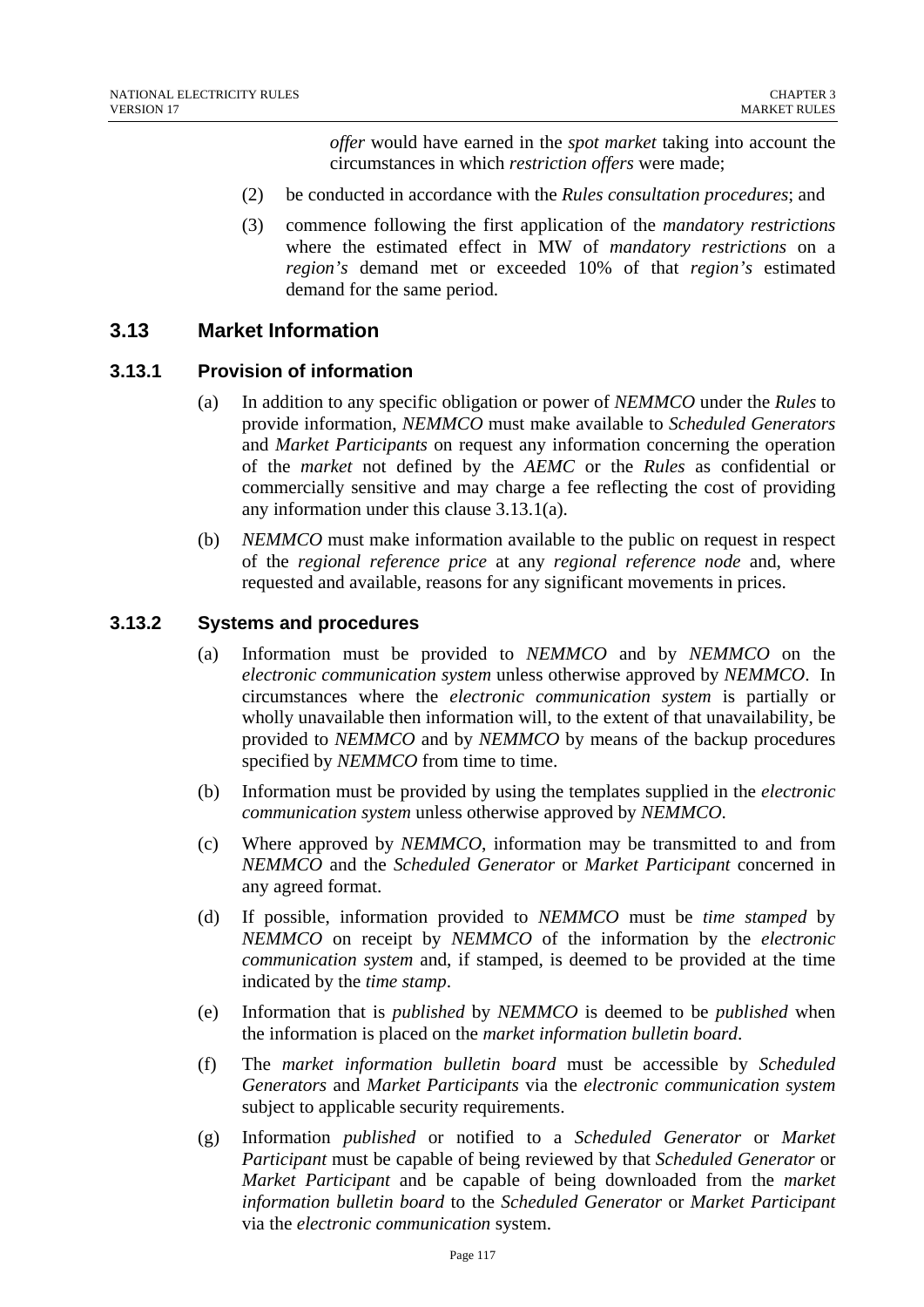- (h) All *Scheduled Generators* and *Market Participants* must notify *NEMMCO* of, and *NEMMCO* must *publish*, any *changes* to submitted information within the times prescribed in the *timetable*.
- (i) *NEMMCO* must make a copy of all *changes* to the data available to each *Scheduled Generator* and *Market Participant* for verification and resubmission by the *Scheduled Generator* or *Market Participant* as necessary.
- (j) All revisions must be provided on the *electronic communication system* and in the same format as the original information.
- (k) A *Scheduled Generator* or *Market Participant* may withhold information from *NEMMCO* which must otherwise be provided under the *Rules* if:
	- (1) the information is of a confidential or commercially-sensitive nature and is not information of a kind that, in the reasonable opinion of the *AEMC*, is fundamental to the efficient operation of the *market*; or
	- (2) disclosure of the information would have the likely effect of causing detriment to the person required to provide it unless, in the reasonable opinion of the *AEMC*, the public benefit resulting from the provision of the information outweighs that detriment.
- (l) **[Deleted]**
- (m) Nothing in clause 3.13.2(k) allows a *Scheduled Generator* or *Market Participant* to avoid providing information to *NEMMCO* under the *Rules* where that information is generally available.

## **3.13.3 Standing data**

- (a) *NEMMCO* must establish, maintain, update and *publish*:
	- (1) a list of all of the *Scheduled Generators* and *Market Participants* and a list of all applications to become a *Scheduled Generator* or *Market Participant*, including the *Scheduled Generator* and *Market Participant* information as set out in schedule 3.1;
	- (2) a list of all of the *Scheduled Generators* and *Market Participants* who will cease to be *Scheduled Generators* or *Market Participants* and the time that each listed *Scheduled Generator* or *Market Participant* will cease to be a *Scheduled Generator* or *Market Participant*;
	- (3) a list of all of the *Scheduled Generators* and *Market Participants* who are or are going to be suspended and the time at which each listed *Scheduled Generator* or *Market Participant* was suspended or will be suspended.
- (b) All *Scheduled Generators* and *Market Participants* must provide *NEMMCO* with the *registered bid and offer data* relevant to their *scheduled loads*, *scheduled network services* and *generating units* in accordance with schedule 3.1.
- (c) All *Scheduled Generators* and *Market Participants* will be required to provide *NEMMCO* with information as set out below:
	- (1) forecasts for *connection points* as prescribed in clause 5.6.1; and
	- (2) *metering* information for *settlements* purposes as prescribed in Chapter 7.
- (d) *Network Service Providers* are to maintain a register of data provided by *Scheduled Generators* and *Market Participants* for planning and design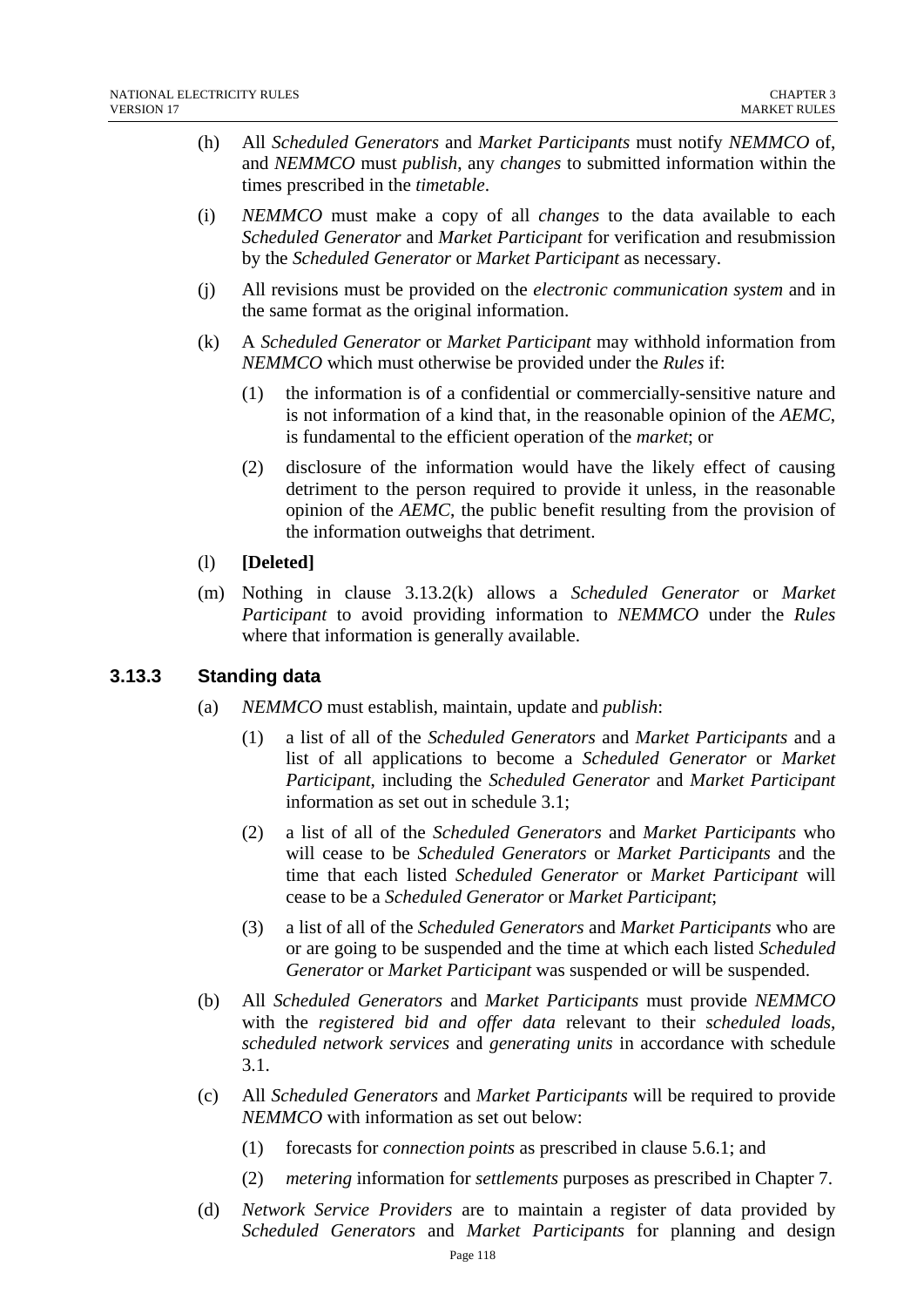purposes in accordance with schedule 5.7 of Chapter 5 and are to provide a copy of this register of data to *NEMMCO* on request and in a form specified by *NEMMCO*.

- (e) *Network Service Providers* must, without delay, notify and provide *NEMMCO* with details of any additions or *changes* to the register of data described in clause 3.13.3(d).
- (f) Each year, by a date to be specified by *NEMMCO*, *Network Service Providers* must provide *NEMMCO* with the following information:
	- (1) expected *network capability* under normal, *outage* and emergency conditions;
	- (2) electrical data sufficient to allow *power system* modelling under steady state and dynamic conditions, this data to be made available in hard copy and an acceptable industry standard electronic format approved by *NEMMCO*; and
	- (3) operating procedures and practices for *network* operation and maintenance.
- (g) *Network Service Providers* must notify *NEMMCO* of any *changes* to the information provided under clause 3.13.3(f) as soon as practicable.
- (h) *Scheduled Generators* and *Market Participants* must notify *NEMMCO* of any *changes* to *registered bid and offer data* one month prior to the implementation of planned *changes* and without unreasonable delay in the event of unplanned *changes*.
- (i) *Network Service Providers* must notify *NEMMCO* of any *changes* or additions to technical data one month prior to the implementation of planned *changes* and without unreasonable delay in the event of unplanned *changes*.
- (j) *NEMMCO* must conduct an annual review of *Scheduled Generator* and *Market Participant registered bid and offer data* in consultation with *Scheduled Generators* and *Market Participants* and *Scheduled Generators* and *Market Participants* must advise *NEMMCO* of any required *changes* to the data.
- (k) Subject to the requirements relating to disclosure of information under clause 5.3.8(a), a *Registered Participant* may request from *NEMMCO*:
	- (1) *registered bid and offer data*;
	- (2) information that is reasonably required by the *Registered Participant* to carry out *power system* studies (including load flow and dynamic simulations) for planning and operational purposes including:
		- (i) historical information relating to the operating conditions of the *power system* that is not *confidential information*;
		- (ii) information and data provided to *NEMMCO* under paragraphs  $(f)(1)$ ,  $(f)(3)$  and  $(g)$ ; and
		- (iii) details of the shared *transmission* and *distribution network* impedance data and other technical data as listed in schedules 5.5.3 and 5.5.4; and
	- (3) operation and maintenance procedures and practices for *transmission network* or *distribution network* operation, developed for the purposes of schedule 5.1 sufficient to enable the *Registered Participant* to carry out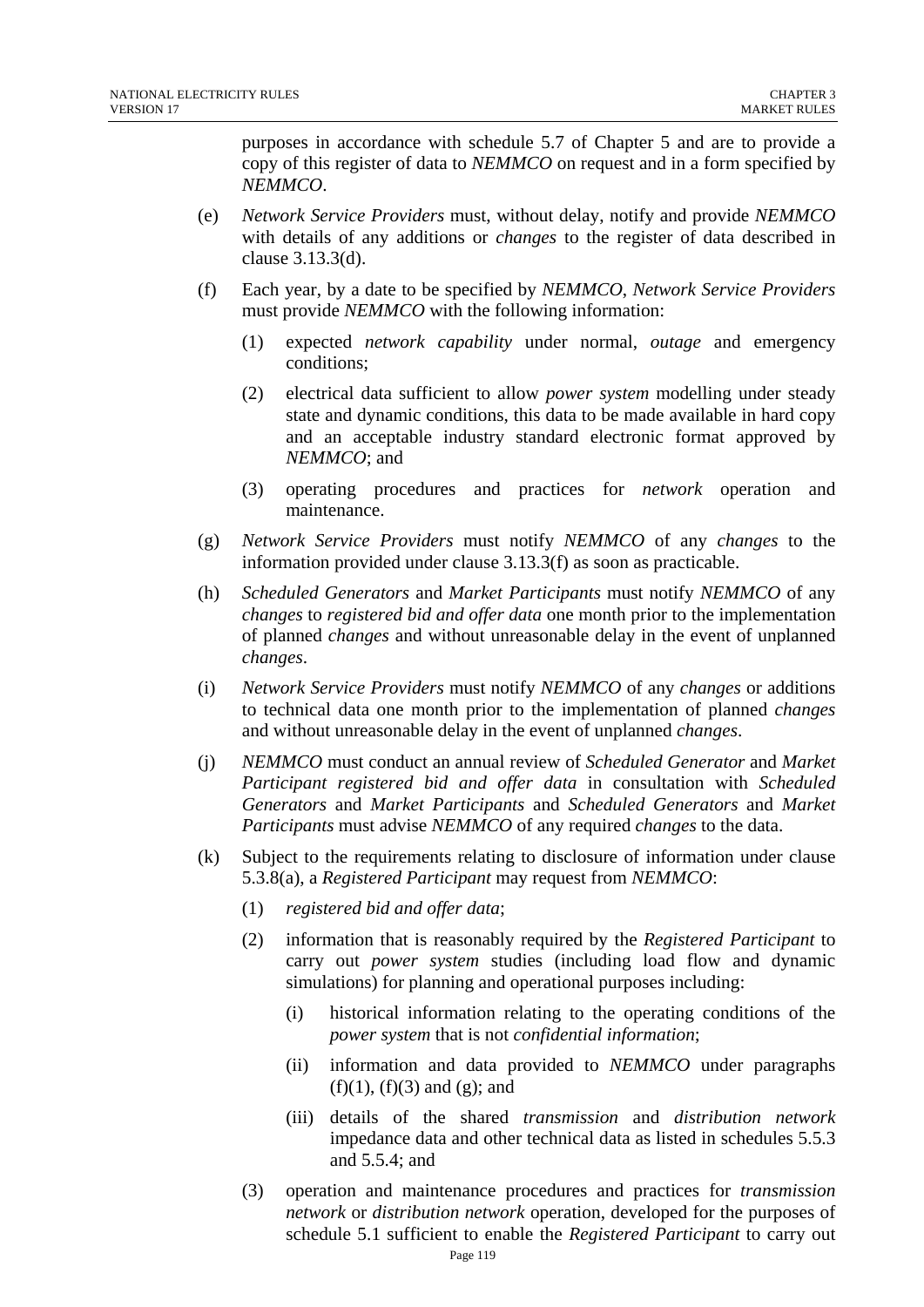*power system* modelling under normal, *outage* and emergency conditions.

- (l) Where *NEMMCO* holds information requested under paragraph (k), it must be provided to the *Registered Participant* as soon as practicable.
- (m) Where special approvals or exemptions have been granted by *NEMMCO*, including approval to aggregate *generating units*, *market network services*, *loads* for *central dispatch*, or exemptions from *central dispatch*, details of such special arrangements must be *published* by *NEMMCO*.
- (n) *NEMMCO* must determine and *publish intra-regional loss factors* in accordance with clause 3.6.2 by 1 April each year and whenever changes occur.
- (o) *Network Service Providers* must advise *NEMMCO* of their *distribution loss factors*, duly authorised by the appropriate *Jurisdictional Regulator*, and *NEMMCO* must *publish* such *distribution loss factors* in accordance with clause 3.6.3(i).
- (p) *NEMMCO* must *publish* on a quarterly basis details of:
	- (1) *interconnector* transfer capability; and
	- (2) the discrepancy between *interconnector* transfer capability and the capacity of the relevant *interconnector* in the absence of *outages* on the relevant *interconnector* only,

for each day of the preceding quarter for all *interconnectors*.

#### **Statement of opportunities**

- (q) By 31 October in each year, *NEMMCO* must prepare and *publish* at a reasonable charge to cover the cost of production, a *statement of opportunities*, including at least the following information for the subsequent 10 year period:
	- (1) projections of aggregate MW demand and *energy* requirements for each *region*;
	- (2) generating capabilities of existing *generating units* and *generating units* for which formal commitments have been made for construction or installation;
	- (3) planned *plant* retirements;
	- (4) a summary of *network capabilities* and *constraints* based upon *Annual Planning Reports*; and
	- (5) operational and economic information about the *market* to assist planning by:
		- (i) *Scheduled Generators* and *Market Participants*; and
		- (ii) potential *Scheduled Generators* and *Market Participants*.
- (r) If after the publication of the most recent *statement of opportunities*, significant new information becomes available to *NEMMCO* relating to:
	- (1) the matters covered by paragraphs  $(q)(1),(2)$  and  $(3)$ ; or
	- (2) the matters covered by clause  $5.6.5(c)(8)$  and (9),

*NEMMCO* must, as soon as practicable, *publish* that information in a descriptive form that is consistent with the *statement of opportunities*.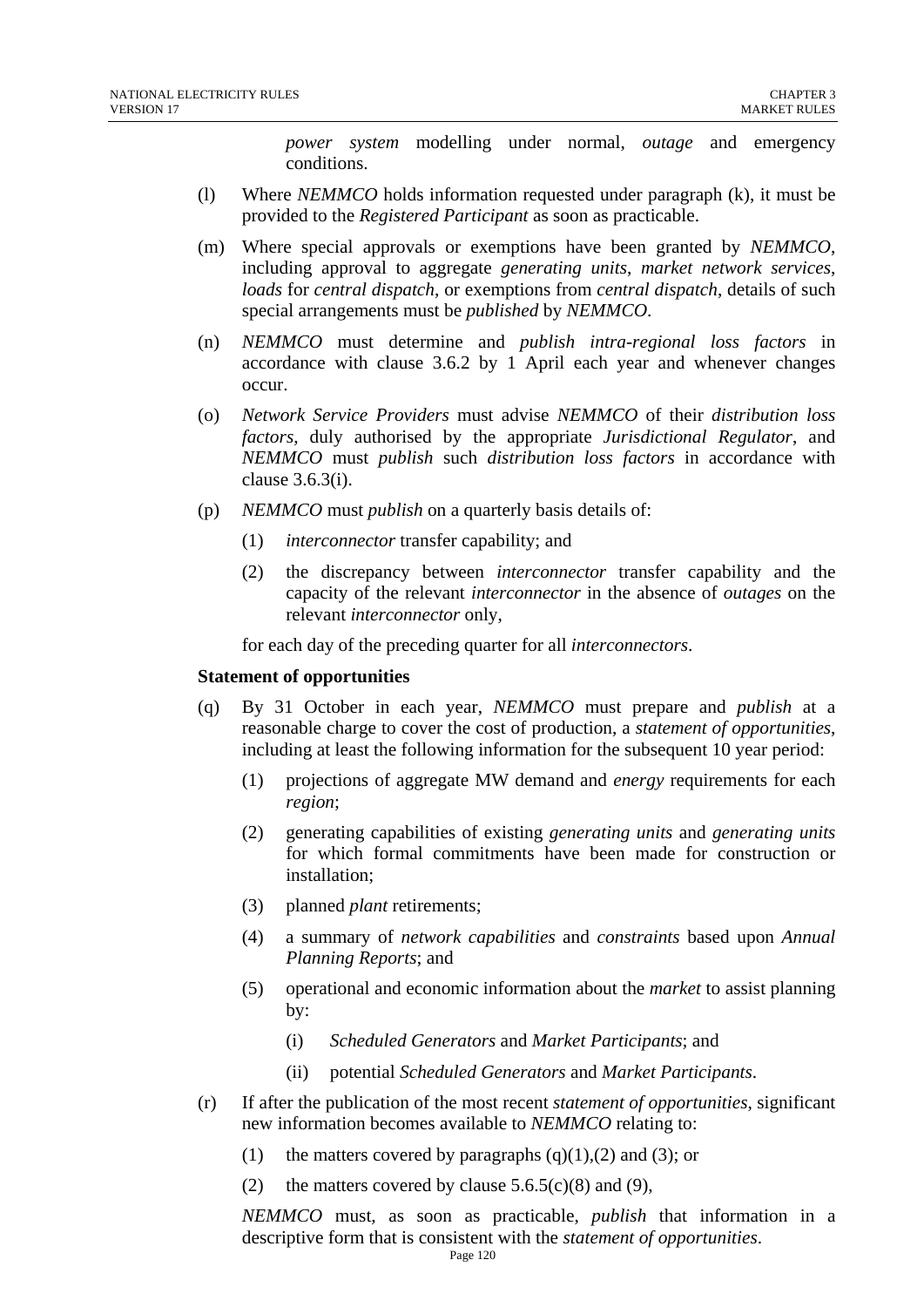- (s) In preparing a *statement of opportunities NEMMCO* may seek the assistance of the *Inter-regional Planning Committee*.
- (t) As soon as practicable after a *Scheduled Generator, Market Participant* or *Network Service Provider* becomes aware of any information required for *publication* by *NEMMCO* under paragraph (q), that information must be provided to *NEMMCO* by that *Scheduled Generator, Market Participant* or *Network Service Provider*.

#### **3.13.4 Spot market**

- (a) Each week, in accordance with the *timetable, NEMMCO* must *publish* details of the outcome of the *medium term PASA*.
- (b) The details to be *published* by *NEMMCO* under clause 3.13.4(a) must include the information specified in clause 3.7.2(f).
- (c) Each *day*, in accordance with the *timetable*, *NEMMCO* must *publish* details of the outcome of the *short term PASA* for each *trading interval* covered.
- (d) The details of the *short term PASA published* each *day* by *NEMMCO* under clause 3.13.4(c) must include the information specified in clause 3.7.3(h).
- (e) Each *day*, in accordance with the *timetable*, *NEMMCO* must *publish* a half hourly *pre-dispatch schedule* for the period described in clause 3.8.20(a).
- (f) Details of the *pre-dispatch schedule* to be *published* must include the following for each *trading interval* in the period covered:
	- (1) forecasts of the most probable peak *power system load* plus required *reserve* for each *region* and for the total *power system*;
	- (2) forecasts of the most probable *energy* consumption for each *region* and for the total *power system*;
	- (3) forecast *inter-regional loss factors*;
	- (4) aggregate *generating plant* availability for each *region* and aggregate availability of each type of *market ancillary service* for each *region*;
	- (5) projected *supply* surpluses and deficits for each *region*, including shortages of *reserve* and projected *market ancillary service* surpluses and deficits for each *region*;
	- (5A) the aggregated MW allowance (if any) made by *NEMMCO* for generation from *non-scheduled generating systems* in each forecast:
		- (i) of the most probable peak *power system load* referred to in clause  $3.13.4(f)(1)$ ;
		- (ii) referred to in clause  $3.13.4(f)(2)$ ;
		- (iii) of aggregate *generating plant* availability referred to in clause 3.13.4(f)(4); and
		- (iv) of projected *supply* surpluses and deficits referred to in clause 3.13.4(f)(5) but not including shortages of *reserve* or projected *market ancillary service* surpluses and deficits for each *region*.
	- (5B) in respect of each forecast:
		- (i) of the most probable peak *power system load* referred to in clause  $3.13.4(f)(1);$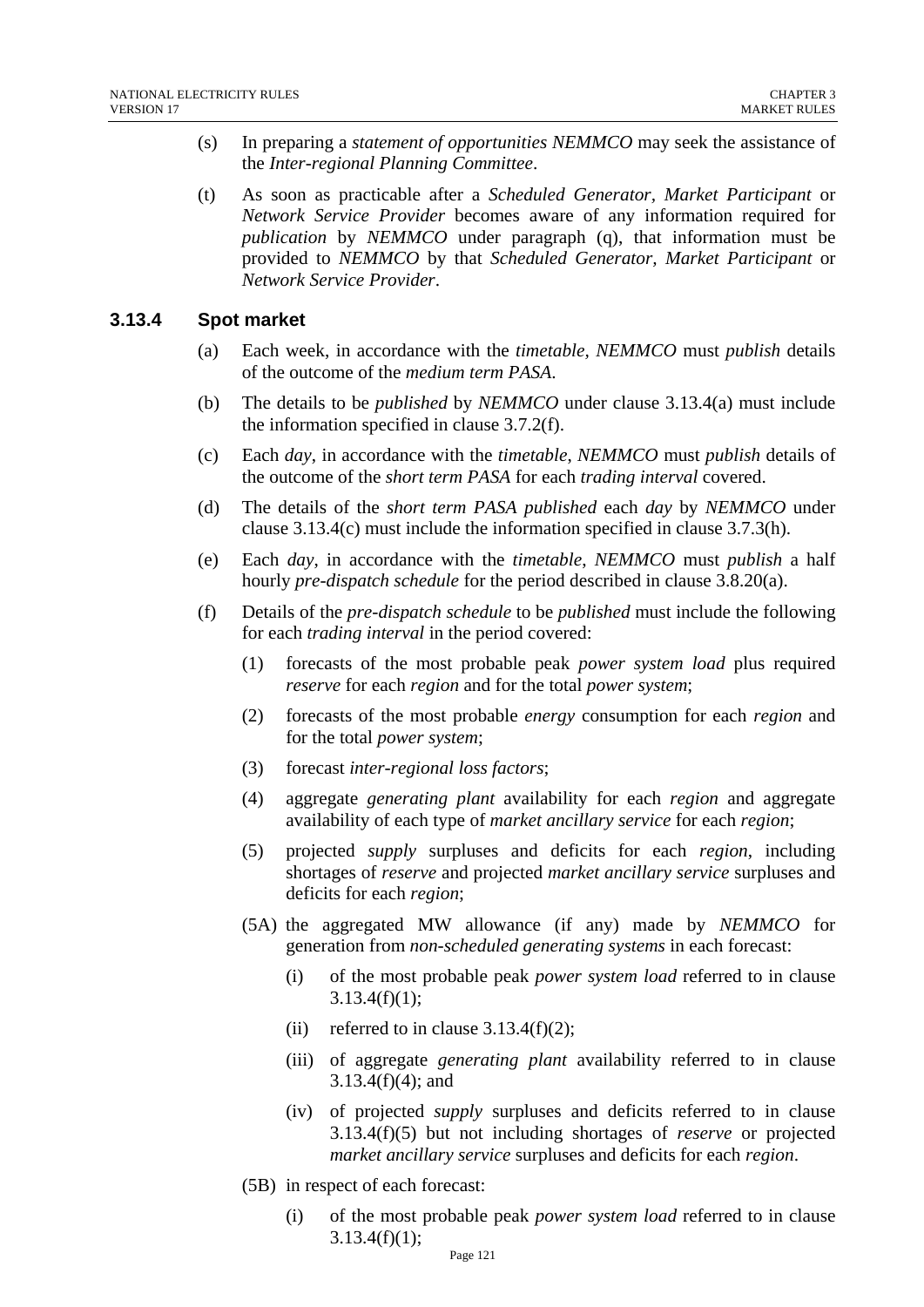- (ii) referred to in clause  $3.13.4(f)(2)$ ;
- (iii) of aggregate *generating plant* availability referred to in clause 3.13.4(f)(4); and
- (iv) of projected *supply* surpluses and deficits referred to in clause 3.13.4(f)(5) but not including shortages of *reserve* or projected *market ancillary service* surpluses and deficits for each *region*,

a value that is the sum of that forecast and the relevant aggregated MW allowance (if any) referred to in clause 3.13.4(f)(5A); and

- (6) identification and quantification of:
	- (i) when and where the projected conditions are found to be inadequate;
	- (ii) any *trading intervals* for which *low reserve* or *lack of reserve*  conditions are forecast to apply;
	- (iii) where a projected *supply* deficit in one *region* can be supplemented by a surplus in a neighbouring *region* (dependent on forecast *interconnector* capacities) and the expected *interconnector flow*;
	- (iv) forecast *interconnector* transfer capabilities and the projected impact of any *inter-network tests* on those transfer capabilities; and
	- (v) when and where *network constraints* may become binding on the *dispatch* of *generation* or *load*.
- (g) Each *day*, in accordance with the *timetable*, *NEMMCO* must *publish* forecasts of *spot prices* and *ancillary service prices* at each *regional reference node* for each *trading interval* or *dispatch interval* (as applicable) of the period described in clause 3.8.20(a), with such forecasts being based on the *pre-dispatch schedule* information.
- (h) Together with its forecast *spot prices*, *NEMMCO* must *publish* details of the expected sensitivity of the forecast *spot prices* to changes in the forecast *load* or *generating unit* availability.
- (i) In accordance with the *timetable* or more often if there is a *change* in circumstances which in the opinion of *NEMMCO* results in a significant *change* in forecast *spot price*, or in any event no more than 3 hours after the previous such publication, *NEMMCO* must prepare and *publish* updated *pre-dispatch schedules* and *spot price forecasts*, including the details specified in clause 3.13.4(f).
- (j) If *NEMMCO* considers there to be a significant change in a forecast *spot price*, *NEMMCO* must identify and *publish* the cause of such a change in terms of the aggregate *supply* and demand situation and any *network constraints* in or between the affected *region(s)*.
- (k) *NEMMCO* must specify and *publish* its criteria for a significant change in forecast *spot price* for the purposes of activating an update in the *published* forecasts.
- (l) Within 5 minutes of each time *NEMMCO* runs the *dispatch algorithm*, *NEMMCO* must *publish* the *dispatch price* for each *regional reference node* calculated in accordance with clause 3.9.2 and the *ancillary service price* for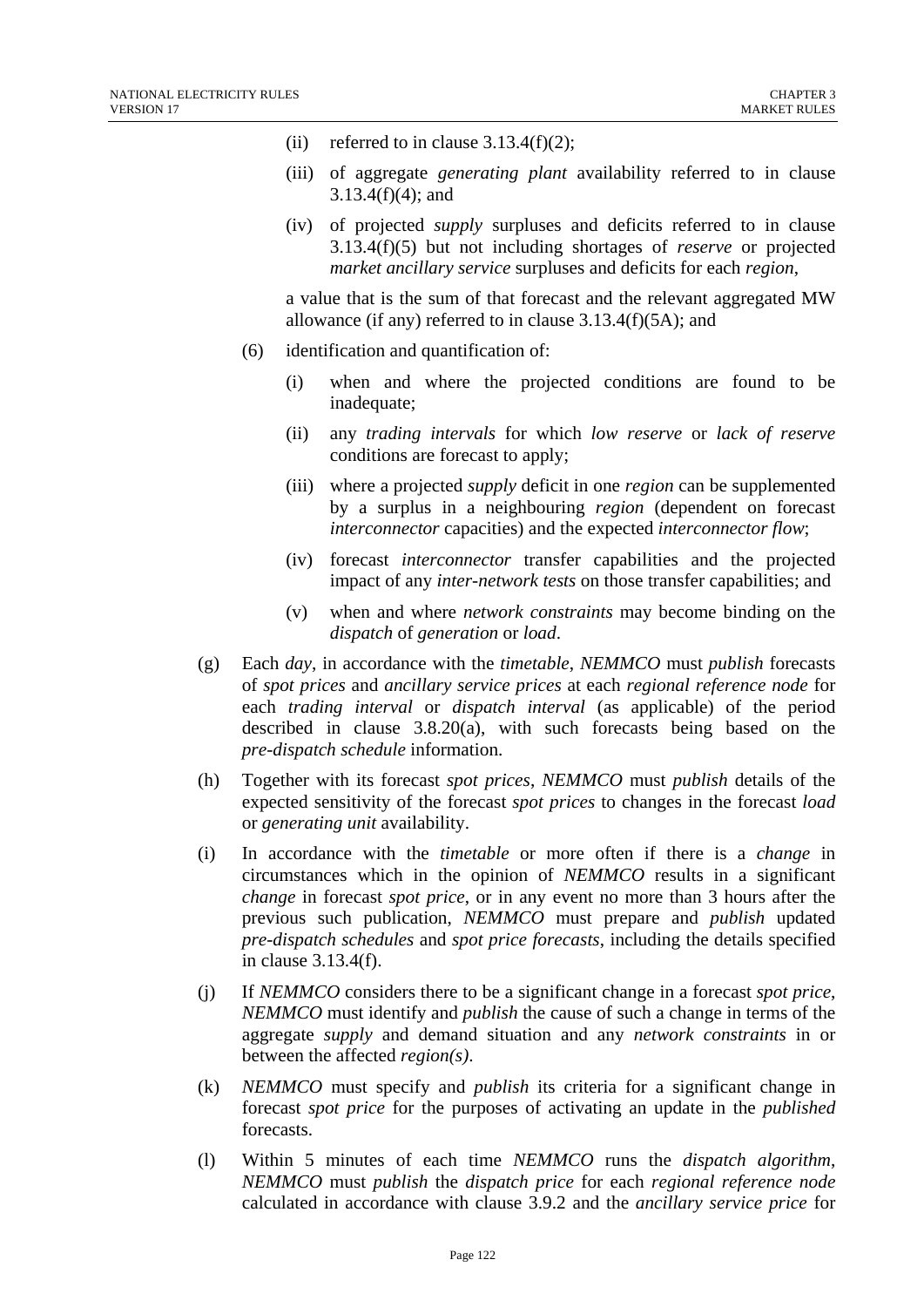each *market ancillary service* for each *regional reference node* calculated in accordance with clause 3.9.2A.

- (m) Within 5 minutes of the conclusion of each *trading interval, NEMMCO* must *publish* the *regional reference prices* for each *region* for that *trading interval*.
- (n) Each *day*, in accordance with the *timetable*, *NEMMCO* must *publish* the actual *regional reference prices*, *ancillary service prices*, *regional* and total *interconnected* system *loads* and *energies*, *inter-regional* flows, *inter-regional loss factors* and details of any *network constraints* for each *trading interval* in the previous *trading day*.
- (o) Within 2 *business days* of an event whereby a *scheduled generating unit* has been *constrained off* or *constrained on* in the *central dispatch* by a *network constraint* within its own *region*, *NEMMCO* must advise the *Scheduled Generator* and *Network Service Provider*, with whom the relevant *Scheduled Generator* has a *connection agreement* in respect of that *scheduled generating unit*, of the following information:
	- (1) the *dispatch intervals* in which the *constraint* applied; and
	- (2) *NEMMCO's* reasonable estimate of the MW quantities at which the *scheduled generating unit* would otherwise have been *dispatched* in each relevant *trading interval* in accordance with its *dispatch offer* and in the absence of the *network constraint*.
- (p) Each *day*, in accordance with the *timetable*, *NEMMCO* must *publish* details of final *dispatch offers*, *dispatch bids* and *market ancillary service offers* received and actual availabilities of *generating units*, *scheduled network services*, *scheduled loads* and *market ancillary services* for the previous *trading day*, including:
	- (1) the number and times at which *rebids* were made, and the reason provided by the *Scheduled Generator* or *Market Participant* for each *rebid* under clause 3.8.22(c)(2).
	- (2) identification of the *Scheduled Generator* or *Market Participant* submitting the *dispatch bid, dispatch offer* or *market ancillary offer*;
	- (3) the *dispatch bid* or *dispatch offer prices*;
	- (4) quantities for each *trading interval*;
	- (5) the *ramp rate* of each *generating unit*, *scheduled load* and *scheduled network service* as measured by *NEMMCO's* telemetry system; and
	- (6) identification of *trading intervals* for which the *plant* was specified as being *inflexible* in accordance with clause 3.8.19 and the reasons provided by the *Scheduled Generator* or *Market Participant* in accordance with clause 3.8.19(b)(1)
- (q) Each *day*, in accordance with the *timetable*, *NEMMCO* must *publish* details of actual *generation*, *dispatched generation*, *dispatched network service* or *dispatched load* for each *scheduled generating unit*, *scheduled network service* and *scheduled load*, respectively, in each *trading interval* for the previous *trading day*.
- (r) Each *day*, in accordance with the *timetable*, *NEMMCO* must publish details of actual *generation* for each *non-scheduled generating unit* or *non-scheduled generating system*, in each *trading interval* for the previous *trading day*.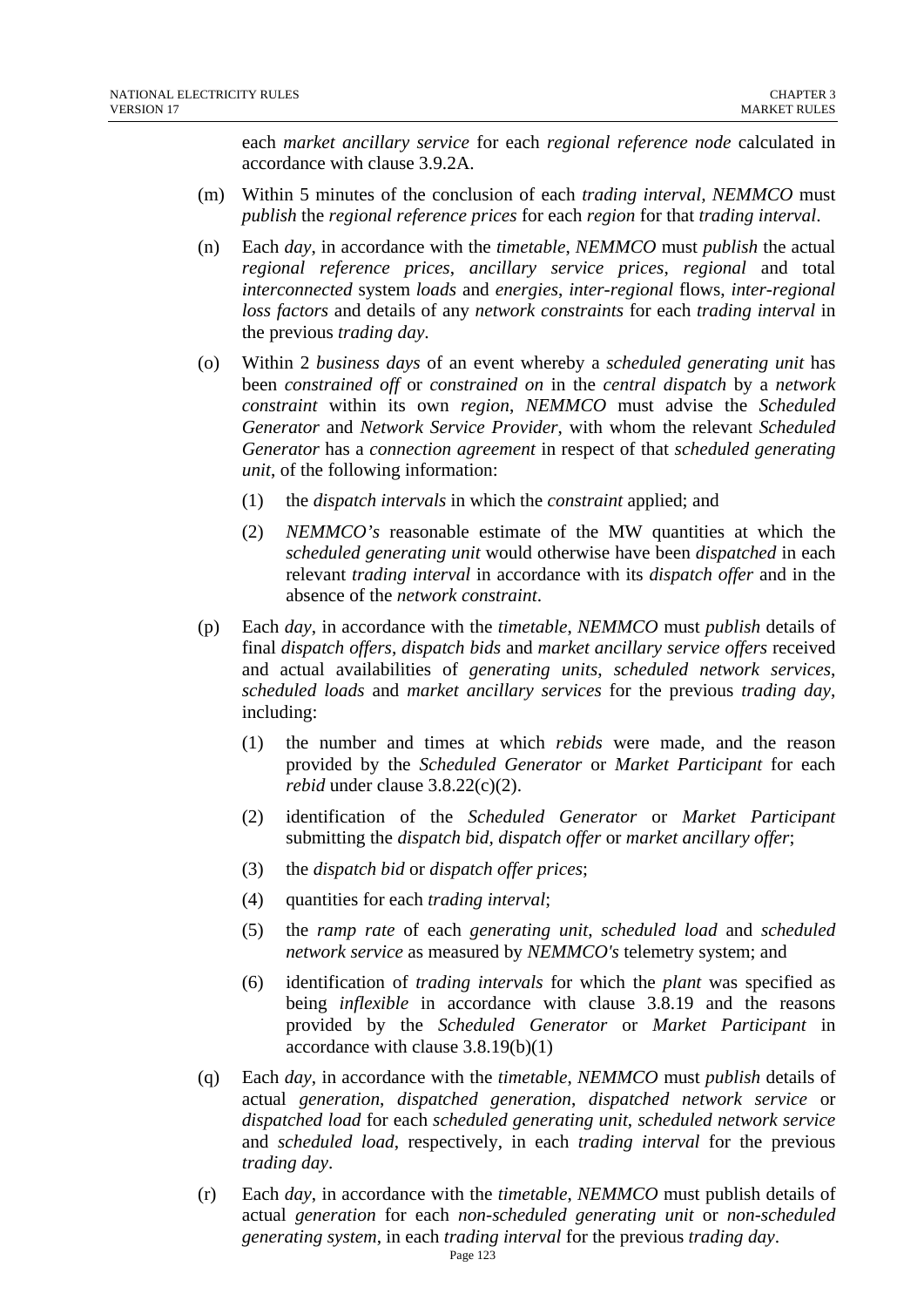- (s) Where *NEMMCO publishes* details as referred to in clause 3.13.4(r), the requirement to *publish* applies only to data available to *NEMMCO*.
- (t) *NEMMCO* may, in *publishing* the details referred to in clause 3.13.4(s), *publish* aggregated information of actual *generation* for *non-scheduled generating units* or *non-scheduled generating systems* that have a *nameplate rating* that is less than 30 MW.
- (u) Each time *NEMMCO* runs the *dispatch algorithm* it must, within 5 minutes, *publish* for the relevant *dispatch interval*:
	- (1) details of any MW allowance made by *NEMMCO* for *generation* from *non-scheduled generating systems* in its forecast regional demand;
	- (2) for each *regional reference node* the sum of the actual *generation* for each *non-scheduled generating unit* or *non-scheduled generating system*; and
	- (3) for each *regional reference node*, a value that is the sum of the *regional* demand value used by *NEMMCO* in its *dispatch algorithm* to calculate the *dispatch price* referred to in clause 3.13.4(l) and the sum of the actual *generation* referred to in clause 3.13.4(u)(2).
- (v) Where *NEMMCO publishes* the information referred to in clause 3.13.4(u), the requirement for *NEMMCO* to *publish* applies only to data available to *NEMMCO*.
- (w) Each *day*, in accordance with the *timetable*, *NEMMCO* must *publish* details of any operational irregularities arising on the previous *trading day* including, for example, any circumstances in which there was prima facie evidence of a failure to follow *dispatch instructions*.
- (x) Each *trading interval*, *NEMMCO* must, for each *regional reference node*, *publish* the demand for that *trading interval*, both inclusive and exclusive of the aggregate actual *generation* from *non-scheduled generating systems*.

## **3.13.4A Market ancillary services**

- (a) *NEMMCO* must each week, in accordance with the *timetable*, *publish* a forecast of the requirements for each type of *market ancillary service* for each *region* for the following week.
- (b) *NEMMCO* must *publish* information describing the key factors which determine the requirement for each type of *market ancillary service* and how they impact on forecast requirements.
- (c) *NEMMCO* must *publish* information detailing any significant changes to the forecast requirement for any *market ancillary service* previously *published* under clause 3.13.4A(a), as soon as reasonably practicable after becoming aware of that information.

## **3.13.5 Ancillary services contracting by NEMMCO**

- (a) *NEMMCO* must *publish* annually the costs of all of its operations associated with the acquisition of *market ancillary services* and *non-market ancillary services.*
- (b) *NEMMCO* must *publish* annually the quantities and categories of *non-market ancillary services* covered under existing *ancillary services agreements* and the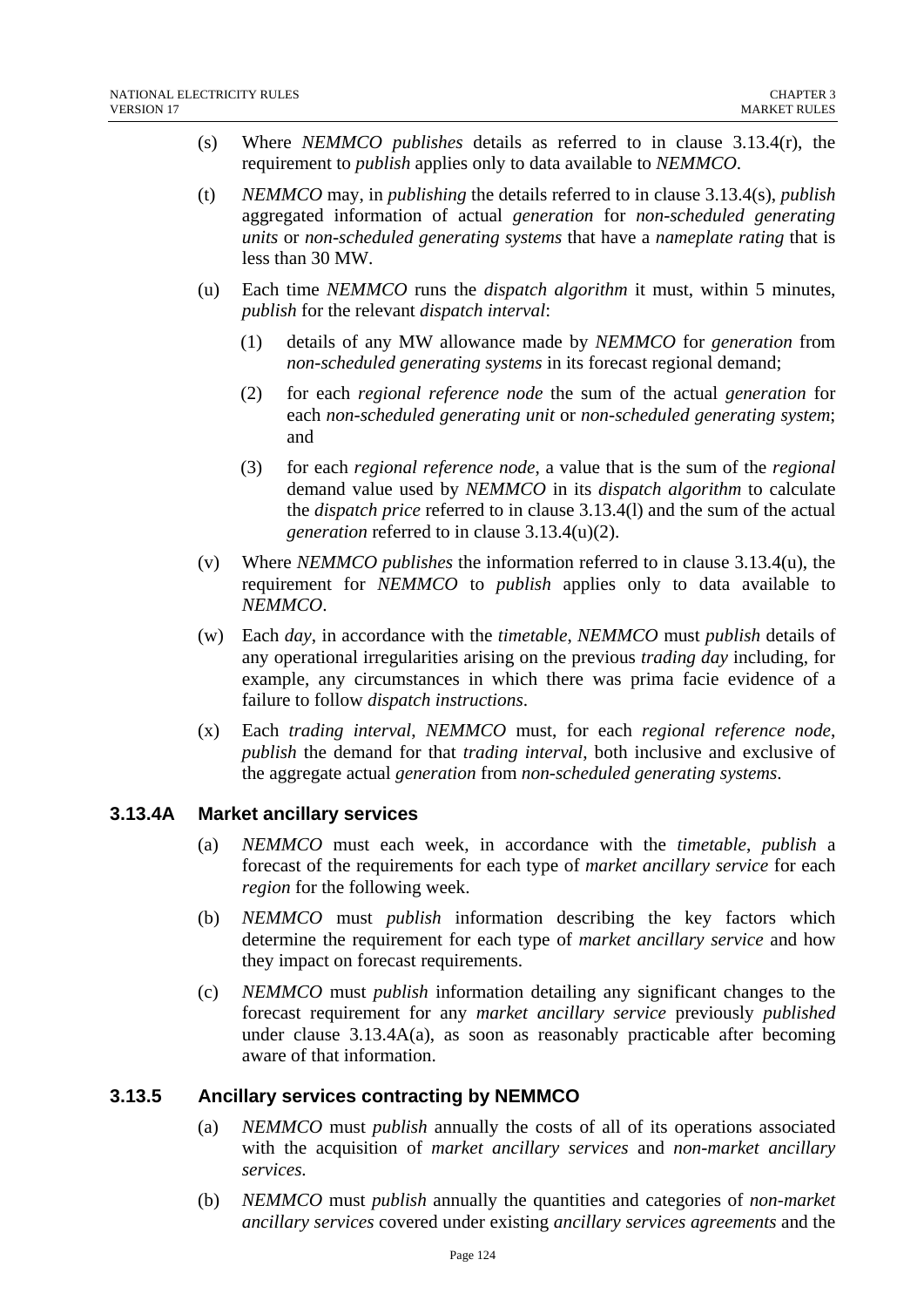additional quantities of *non-market ancillary services* for which *NEMMCO* expects to enter into *ancillary services agreements* within the ensuing 12 months.

- (c) Information published under clauses 3.13.5(a) or (b) must include:
	- (1) the costs and quantities associated with each category of *ancillary service* purchased or to be purchased; and
	- (2) where possible, the *regions* in respect of which costs were or are expected to be incurred and *ancillary services* were or are expected to be provided.

#### **3.13.5A Settlement residue auctions**

- (a) If *NEMMCO* conducts an *auction* under rule 3.18, *NEMMCO* must, as soon as practicable thereafter, make available to all *Registered Participants* a report outlining:
	- (1) the *auction* clearing prices;
	- (2) all bids (but not the name of any bidder); and
	- (3) the proceeds of each such *auction*.
- (b) *NEMMCO* must, as soon as practicable after the *final statements* for a *billing period* have been given to *Market Participants* under clause 3.15.15, make available to all *Registered Participants* a report setting out:
	- (1) the total *settlements residue*;
	- (2) the amount of *settlements residue* attributable to each *directional interconnector* (including the amount paid pursuant to the *jurisdictional derogations* in Chapter 9); and
	- (3) the amount of *settlement residue* attributable to *intra-regional loss factors* for each *region*, for that *billing period*.
- (c) *NEMMCO* may provide copies of its reports under clauses 3.13.5A(a) and (b) to persons other than *Registered Participants*, and may charge a fee for doing so to cover an appropriate share of the costs of preparing the report.

#### **3.13.6 Reserve trading by NEMMCO**

- (a) If any *plant* under a *reserve contract* with *NEMMCO* is *dispatched*, then *NEMMCO* must, as soon as practicable thereafter, *publish* a report outlining:
	- (1) the circumstances giving rise to the need for *dispatch* of *reserves*;
	- (2) the basis on which it determined the latest time for that *dispatch* of *reserves* and on what basis it determined that a *market* response would not have avoided the need for the *dispatch* of *reserves*;
	- (3) details of the changes in *dispatch* outcomes due to the *dispatch* of *reserves;*
	- (4) the processes implemented by *NEMMCO* to *dispatch* the *reserves*;
	- (5) if applicable, reasons why *NEMMCO* did not follow any or all of the processes set out in rule 4.8 either in whole or in part prior to the *dispatch* of *reserves*; and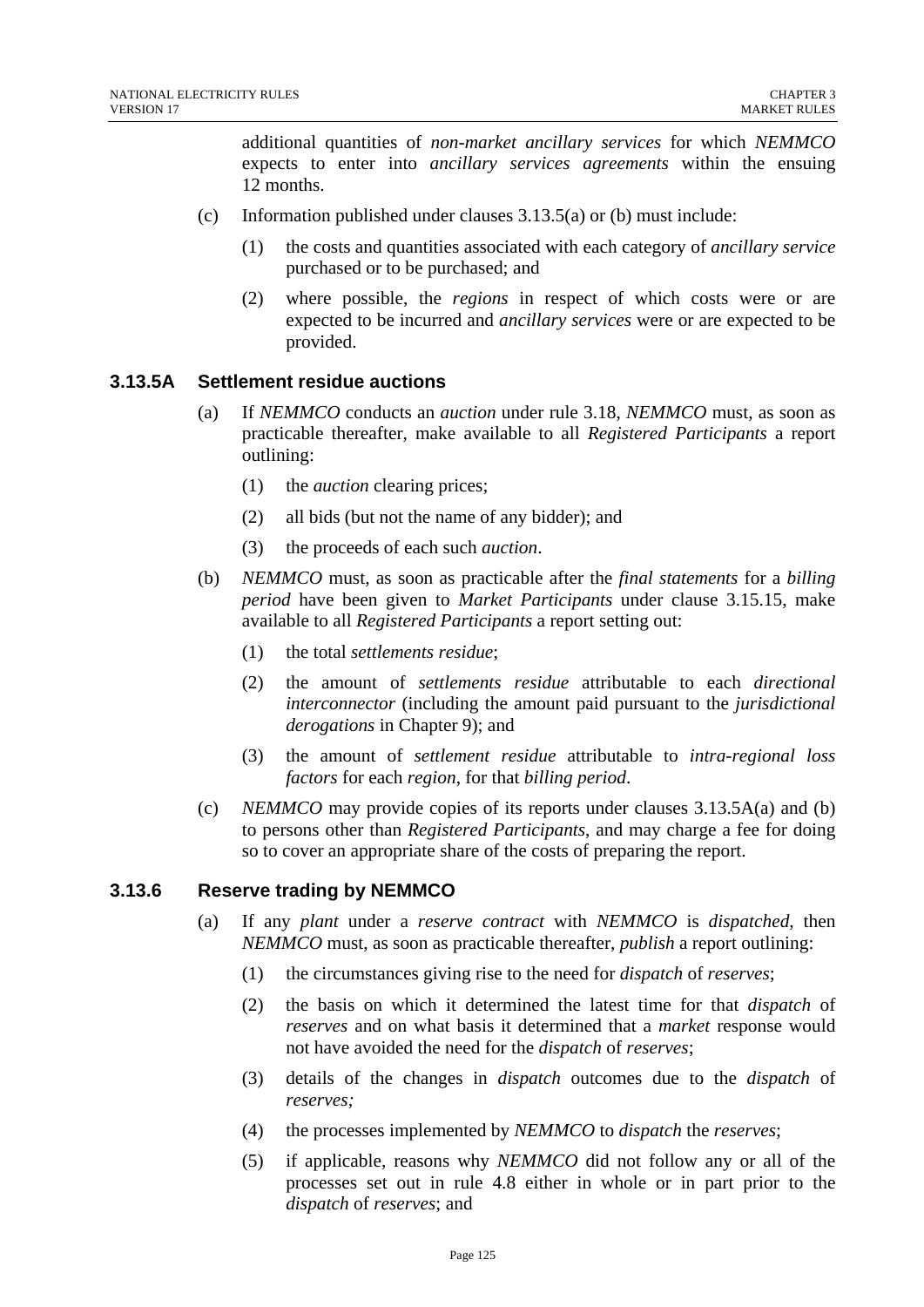- (6) if applicable, the basis upon which *NEMMCO* considered it impractical to set *spot prices* and *ancillary service prices* in accordance with clause 3.9.3(a1).
- (a1) As soon as reasonably practicable after *NEMMCO* has, in accordance with clause 3.15.9, included the amounts arising under a *reserve contract* in a *final statement* provided under clause 3.15.15*, NEMMCO* must *publish* details of:
	- (1) the payments under the *reserve contract* for the relevant *billing periods*; and
	- (2) a breakdown of the recovery of those costs by each category of *Registered Participant*, as determined by *NEMMCO*, in each *region*.
- (b) Within 30 *days* of the end of each *financial year*, *NEMMCO* must *publish* a report detailing:
	- (1) each occasion on which it intervened to secure *reserve* availability;
	- (2) each occasion during the financial year when *plant* under a *reserve contract* was *dispatched*; and
	- (3) its costs and finances in connection with its *reserve* trading activities according to appropriate accounting standards including profit and loss, balance sheet, sources and applications of funds.

## **3.13.6A Report by NEMMCO**

- (a) *NEMMCO* must, as soon as reasonably practicable after issuing a *direction*, *publish* a report outlining:
	- (1) the circumstances giving rise to the need for the *direction*;
	- (2) the basis on which it determined the latest time for that *direction* and on what basis that it determined that a *market* response would not have avoided the need for the *direction*;
	- (3) details of the changes in *dispatch* outcomes due to the *direction*;
	- (4) the processes implemented by *NEMMCO* to issue the *direction*;
	- (5) if applicable, the basis upon which *NEMMCO* did not follow any or all of the processes set out in rule 4.8 either in whole or in part prior to the issuance of the *direction*;
	- (6) if applicable, the basis upon which *NEMMCO* considered it impractical to set *spot prices* and *ancillary service prices* in accordance with clause 3.9.3(a1);
	- (7) details of the adequacy and effectiveness of responses to inquiries made by *NEMMCO* under clause 4.8.5A(c); and
	- (8) information regarding any notification by a *Registered Participant* that it will not be able to comply with a *direction* under clause 4.8.9(d).
- (b) As soon as reasonably practicable after *NEMMCO* has, in accordance with clause 3.15.10C, included the amounts arising from a *direction* in a settlement statement provided under clause 3.15.15, *NEMMCO* must *publish* details of:
	- (1) the *compensation recovery amount* arising from the *direction* as calculated under clause 3.15.8(a) for the period of the *direction*;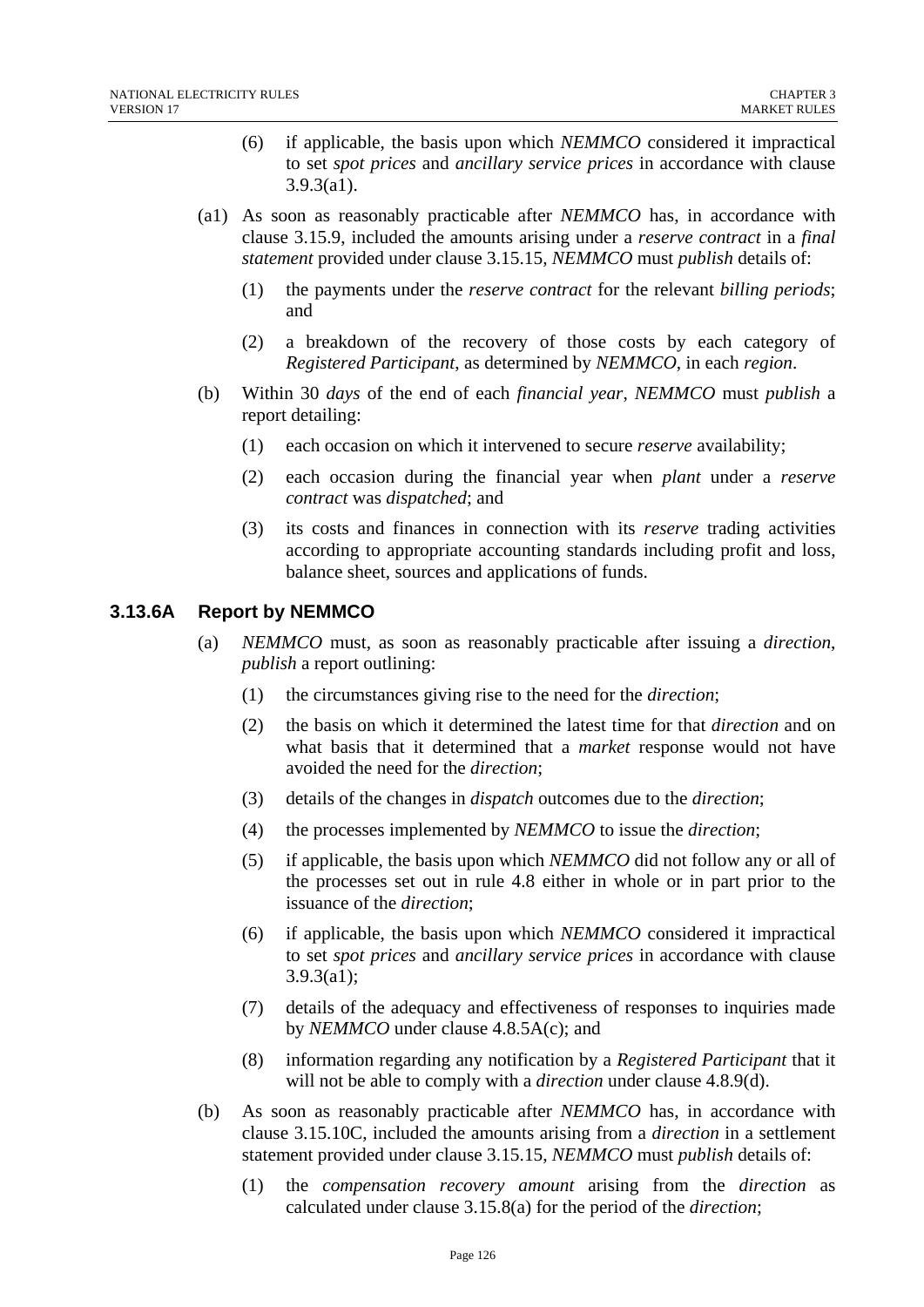- (2) details of the calculation of the regional benefit determined under clause 3.15.8(b1); and
- (3) a breakdown of the *compensation recovery amount* by each category of *Registered Participant*, as determined by *NEMMCO*, in each *region*.

# **3.13.7 Monitoring of significant variation between forecast and actual prices by AER**

- (a) The *AER* must, after consulting with the *AEMC*, specify and make available to *Registered Participants* and the public, criteria which the *AER* will use to determine whether there is a significant variation between the *spot price forecast published* by *NEMMCO* in accordance with clause 3.13.4 and the actual *spot price* in any *trading interval*. The *AER* must, in accordance with these criteria, monitor in each *trading interval* whether any such significant variation has occurred.
- (b) The *AER* must prepare and *publish* a report in respect of each three month period commencing on 1 January, 1 April, 1 July and 1 October in each year. The report must:
	- (1) be *published* no later than 4 weeks after the end of each three month period;
	- (2) identify and review each occasion when, in accordance with the criteria specified under clause 3.13.7(a), the *AER* considers that a significant price variation has occurred;
	- (3) state why the *AER* considers that the significant price variation occurred;
	- (4) be available to members of the public on request; and
	- (5) be provided to the *AEMC*.
- (c) The *ACCC* or the *AEMC* may request the *AER* to report to it on a particular *market* outcome. If the *ACCC* or the *AEMC* makes a request of this type, the *AER* may provide a report on that *market* outcome. The report must review the *market* outcome raised by the *ACCC* or the *AEMC* (as the case may be) and state why the *AER* considers that the *market* outcome occurred.
- (d) The *AER* must, within 20 *business days* of the end of a week in which the *spot price* exceeded \$5,000/MWh in a *trading interval* or *trading intervals*, prepare and *publish* a report which must for each *trading interval* in which the *spot price* exceeded \$5,000/MWh in that week:
	- (1) describe the significant factors that contributed to the *spot price* exceeding \$5,000/MWh, including the withdrawal of *generation* capacity and *network* availability;
	- (2) assess whether *rebidding* pursuant to clause 3.8.22 contributed to the *spot price* exceeding \$5,000/MWh; and
	- (3) identify the marginal *scheduled generating units* for the *dispatch intervals* in the relevant *trading interval* and all *scheduled generating units* for which any *dispatch offer* for the *trading interval* was equal to or greater than \$5,000/MWh and compare these *dispatch offers* to relevant *dispatch offers* in previous *trading intervals*.
- (e) Where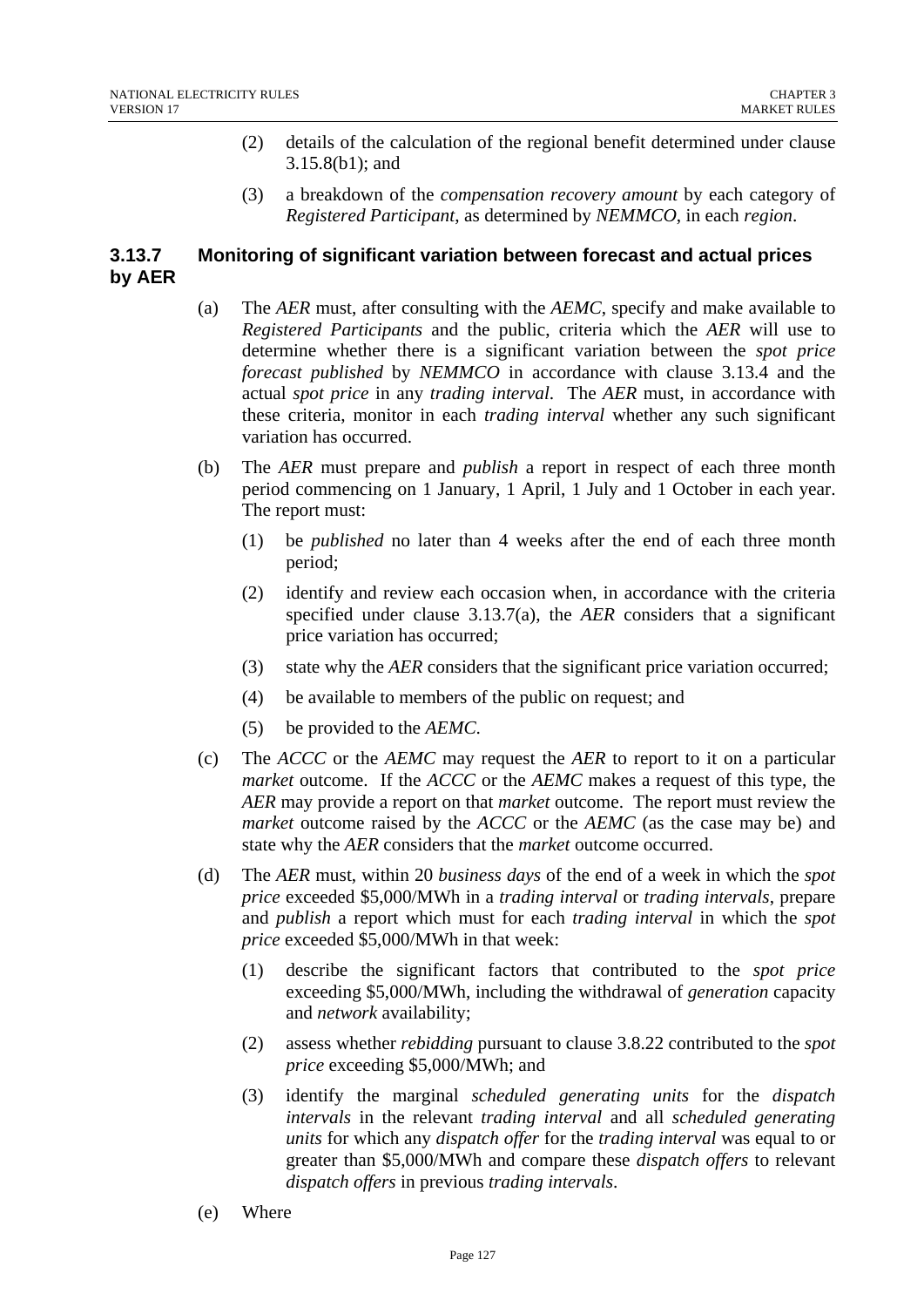- (1) prices at a *regional reference node* for a *market ancillary service* over a period significantly exceed the relevant *spot price* for *energy;* and
- (2) prices for that *market ancillary service* exceed \$5,000 for a number of *trading intervals* within that period,

the *AER* must prepare and *publish* a report which:

- (3) describes the significant factors that contributed to the *market ancillary service* prices exceeding \$5,000/MWh;
- (4) identifies any linkages between *spot prices* in the *energy market* and *market ancillary service* prices contributing to the occurrence; and
- (5) assesses whether *rebidding* pursuant to clause 3.8.22 contributed to prices exceeding \$5,000/Mwh.

## **3.13.8 Public information**

- (a) *NEMMCO* must *publish* on a daily basis the following information for the previous *trading day*:
	- (1) *regional reference price* by *trading interval*;
	- (2) *power system load* for each *region* referred to the *regional reference node* by *trading interval*;
	- (3) *regional* electricity consumption in MWh by *trading interval*;
	- (4) *inter-regional* power flows by *trading interval*; and
	- (5) *inter-regional* and *intra-regional network constraints* by *trading interval*.
- (b) All *market information* that *NEMMCO* is required to *publish* in accordance with the *Rules* shall also be made available by *NEMMCO* to persons other than *Registered Participants* using the *electronic communications system* on the fee basis described in clause 8.7.6. *NEMMCO* may make the *market information* available to persons other than *Registered Participants* using a mechanism other than the *market information bulletin board* on the fee basis described in clause 8.7.6, so long as that information is also available on the *market information bulletin board*.
- (c) *NEMMCO* must make available for purchase by any party the *statement of opportunities* from the date of *publication* of such statement.
- (d) *NEMMCO* must retain all information provided to it under the *Rules* for at least 6 years in whatever form it deems appropriate for reasonably easy access.

#### **3.13.9 [Deleted]**

#### **3.13.10 Market auditor**

- (a) *NEMMCO* must appoint one or more *market auditors* to carry out *reviews* of such matters as *NEMMCO* considers appropriate which must include (but need not be limited to) a *review* of:
	- (1) the calculations and allocations performed by the *metering system* and *settlements* system;
	- (2) the billing and information systems;
	- (3) the scheduling and *dispatch* processes;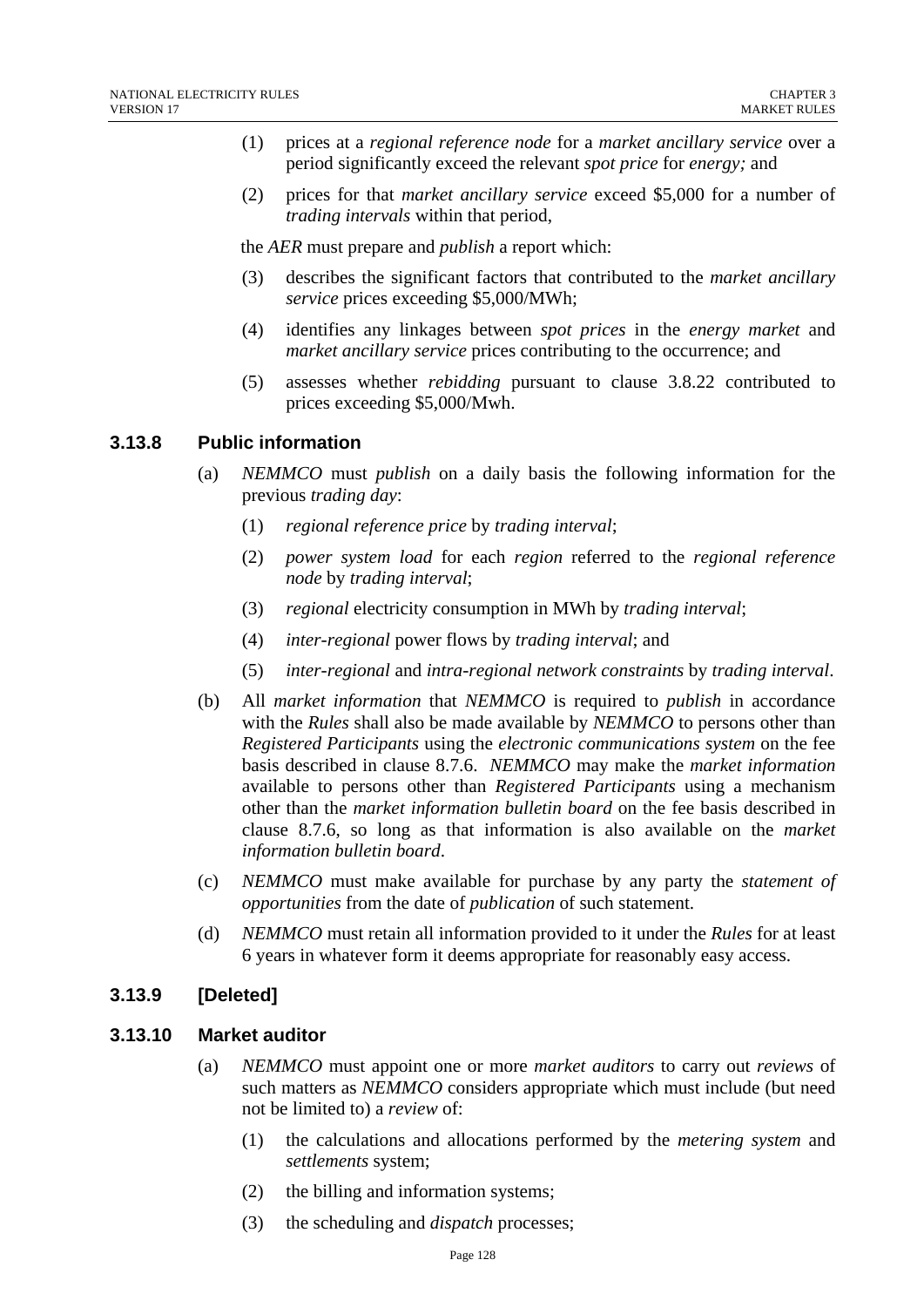- (4) the processes for software management;
- (5) the *NEMMCO* procedures and their compliance with the *Rules*.
- (b) *NEMMCO* must ensure that the *market auditor* carries out the *reviews* to be carried out under clause 3.13.10(a) no less than annually.
- (c) A *market auditor* shall be an *independent person*.
- (d) A *market auditor* must report in writing to *NEMMCO*. *NEMMCO* must, after receiving the report, either:
	- (1) approve the report, and any recommendations made in it, by noting such approval on the report or in a paper attached to the report; or
	- (2) prepare a separate report setting out the matters dealt with in the report which *NEMMCO* approves and those matters which *NEMMCO* does not approve and setting out *NEMMCO's* reasons for that view.
- (e) *NEMMCO* must *publish* any report received from the *market auditor* together with the material mentioned in clause 3.13.10(d).

#### **3.13.11 [Deleted]**

#### **3.13.12 NMI Standing Data**

- (a) The *Jurisdictional Regulator* for each *participating jurisdiction* may provide *NEMMCO* with a *Jurisdictional NMI Standing Data schedule* setting out the categories of *NMI Standing Data* which:
	- (1) *Registered Participants* are required by the *participating jurisdiction's* legislation or licensing requirements to provide to *NEMMCO* in relation to *connection points* in that *participating jurisdiction*; and
	- (2) *NEMMCO* must make available to *Market Customers*, or a class of *Market Customers*, on request pursuant to its disclosure obligations under clauses 3.13.12(d) and (e).

Any such schedule must contain the matters set out in clause 3.13.12(c).

- (b) A *Jurisdictional Regulator* may from time to time amend the *Jurisdictional NMI Standing Data schedule* in respect of the relevant *participating jurisdiction*, which amendments must be consistent with the matters set out in clause  $3.13.12(c)$ , and must promptly provide the amended schedule to *NEMMCO*.
- (c) A valid *Jurisdictional NMI Standing Data schedule* must contain the following items:
	- (1) a specification of the categories of *NMI Standing Data* which *NEMMCO* must provide to *Market Customers*, or a specified class of *Market Customers*, on request, pursuant to its disclosure obligations under clauses 3.13.12(d) and (e), in respect of *connection points* in the relevant *participating jurisdiction*;
	- (2) details of the *Jurisdictional NMI Standing Data suppliers*, including which *Registered Participants* are required to provide that data in respect of particular *connection points* within that *participating jurisdiction*;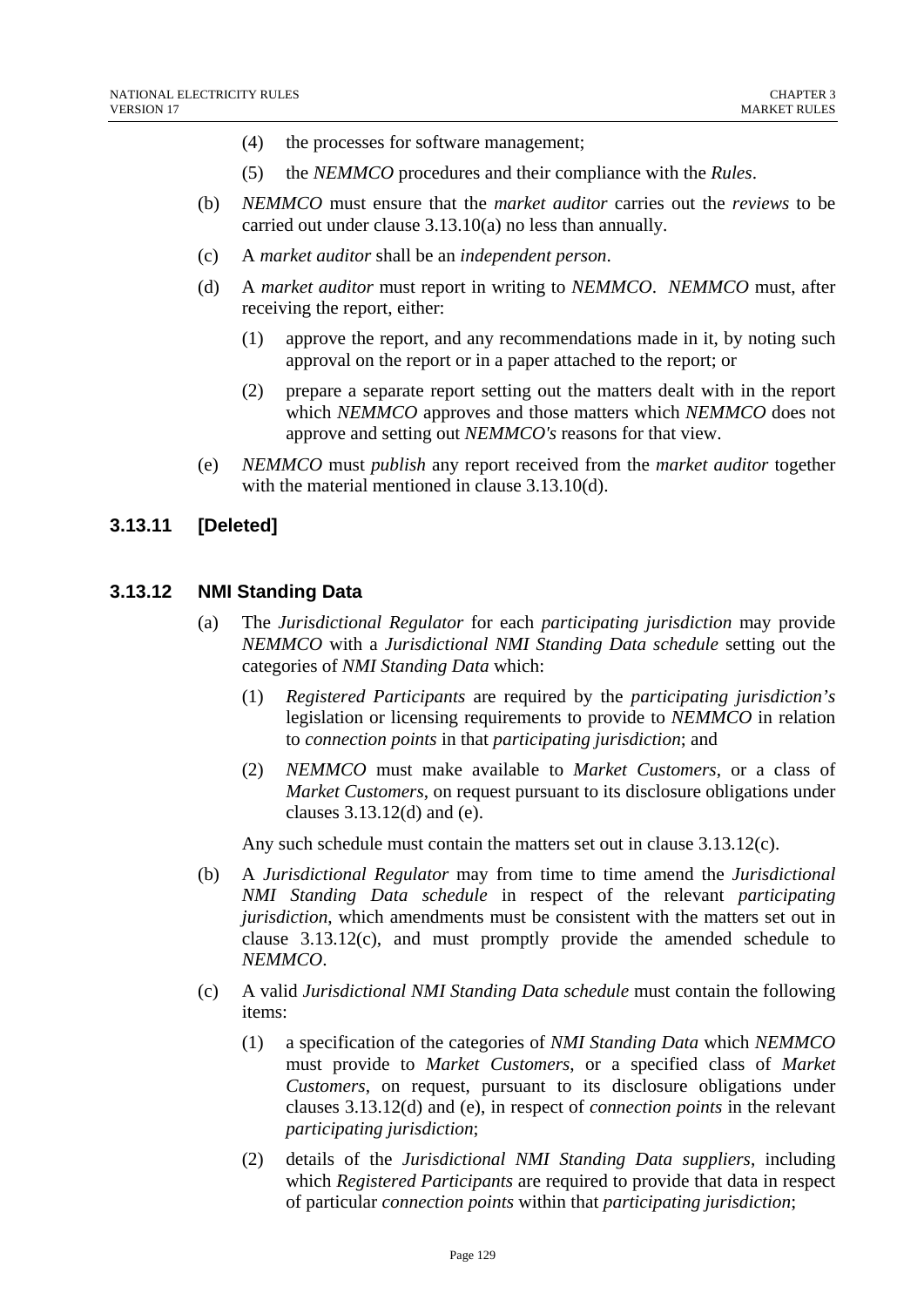- (3) the timetable which the relevant *participating jurisdiction* will implement to ensure *Jurisdictional NMI Standing Data suppliers* supply *NMI Standing Data* in respect of *connection points* in that *participating jurisdiction* to *NEMMCO*;
- (4) the criteria which *NEMMCO* must use to identify whether *NEMMCO* must disclose *NMI Standing Data* for *connection points* in that *participating jurisdiction* to particular *Market Customers*, pursuant to its disclosure obligations under clauses 3.13.12(d) and (e);
- (5) the purposes connected with the facilitation of the wholesale electricity *market* for which the *Market Customer* may use *NMI Standing Data*;
- (6) any additional information or criteria as may be determined by the *Jurisdictional Regulator* as necessary or appropriate in relation to the obligations of *Jurisdictional NMI Standing Data suppliers* and the release by *NEMMCO* of *NMI Standing Data* for *connection points* in that *participating jurisdiction*.
- (d) *NEMMCO* must:
	- (1) *publish* the *Jurisdictional NMI Standing Data schedules* and any amendments to those schedules provided to it by the *Jurisdictional Regulators* under clauses 3.13.12(a) and (b); and
	- (2) subject to clause 3.13.12(e), make available to *Market Customers* on request *NMI Standing Data* within the relevant categories in respect of *connection points* in a *participating jurisdiction* described in the *Jurisdictional NMI Standing Data schedule* for that *participating jurisdiction.*
- (e) *NEMMCO* must only provide *NMI Standing Data* under this clause 3.13.12 to a *Market Customer*:
	- (1) that is a *Market Customer* or a member of a class of *Market Customers*  fitting the criteria stated in the relevant *Jurisdictional NMI Standing Data schedule* as being entitled to receive that data;
	- (2) in accordance with the relevant valid *Jurisdictional NMI Standing Data schedule*; and
	- (3) for the purposes described in clause  $3.13.12(g)$ .
- (f) Each *Registered Participant* which is a *Jurisdictional NMI Standing Data supplier* must provide the *NMI Standing Data* to *NEMMCO* which it is required to provide in accordance with the relevant *Jurisdictional NMI Standing Data schedule*, if any such *Jurisdictional NMI Standing Data schedule* has been provided to *NEMMCO* under clause 3.13.12(a):
	- (1) at no charge and in the format reasonably required by *NEMMCO*; and
	- (2) after having first done whatever may be required or otherwise necessary under any applicable privacy legislation (including if appropriate making relevant disclosures or obtaining relevant consents from end-use customers) taking into account that *NEMMCO* will use and disclose the *NMI Standing Data* in accordance with the *Rules*.
- (g) *Market Customers* must only use *NMI Standing Data* provided to it by *NEMMCO* under this clause 3.13.12 for the purposes permitted by the relevant *Jurisdictional NMI Standing Data schedule*.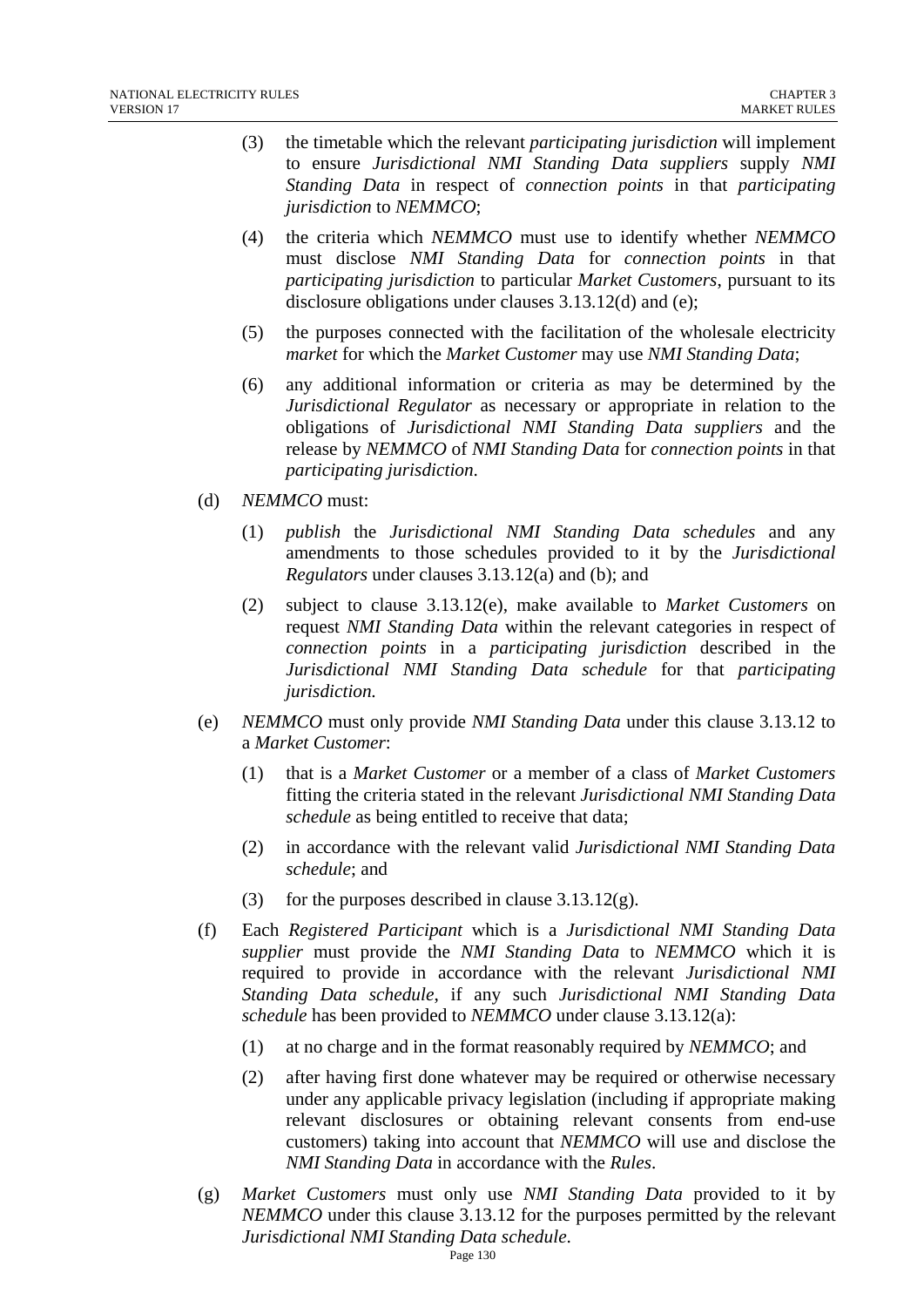- (h) Where a *Jurisdictional Regulator* has provided *NEMMCO* with a *Jurisdictional NMI Standing Data schedule* for the relevant *participating jurisdiction* and a *Registered Participant* which is a *Jurisdictional NMI Standing Data supplier* fails to provide *NEMMCO* with *NMI Standing Data* in accordance with clause 3.13.12(f) and *NEMMCO* becomes aware of that failure, then:
	- (1) *NEMMCO* must advise the *Registered Participant* that, in its opinion, the *Registered Participant* is failing to comply with clause 3.13.12(f);
	- (2) if the *Registered Participant* fails to provide *NEMMCO* with the *NMI Standing Data* within 5 *business days* of the notice provided under clause 3.13.12(h)(1), *NEMMCO* must notify the relevant *Jurisdictional Regulator* of the failure and the failure by the *Registered Participant* to provide the *NMI Standing Data* is to be dealt with by the *Jurisdictional Regulator* under the relevant *participating jurisdiction's* legislation or licensing requirements unless the *Jurisdictional Regulator* notifies *NEMMCO* otherwise in accordance with clause 3.13.12(h)(3); and
	- (3) if, after receiving a notice from *NEMMCO* under clause 3.13.12(h)(2), the *Jurisdictional Regulator* notifies *NEMMCO* that the relevant *participating jurisdiction's* legislation or licensing requirements do not contain a regime which empowers the *Jurisdictional Regulator* to compel the *Registered Participant* to provide the *NMI Standing Data* to *NEMMCO*, *NEMMCO* must notify the *AER* of the failure by the *Registered Participant* to provide the *NMI Standing Data* under clause 3.13.12(f).
- (i) Where a *Jurisdictional Regulator* has provided *NEMMCO* with a *Jurisdictional NMI Standing Data schedule* for the relevant *participating jurisdiction* and a *Market Customer*, that has been provided with *NMI Standing Data* by *NEMMCO* under clause 3.13.12(d) in accordance with that schedule, fails to use that *NMI Standing Data* in accordance with clause 3.13.12(g), and *NEMMCO* becomes aware of that failure, then:
	- (1) *NEMMCO* must advise the *Market Customer* that, in its opinion, the *Market Customer* is failing to comply with clause 3.13.12(g);
	- (2) if the *Market Customer* does not remedy the failure within 5 *business days* of the notice provided under clause 3.13.12(i)(1), *NEMMCO* must notify the relevant *Jurisdictional Regulator* of the failure and the failure by the *Market Customer* to use the *NMI Standing Data* in accordance with this clause 3.13.12 is to be dealt with by the *Jurisdictional Regulator* under the relevant *participating jurisdiction's* legislation or licensing requirements unless the *Jurisdictional Regulator* notifies *NEMMCO* otherwise in accordance with clause 3.13.12(i)(3); and
	- (3) if, after receiving a notice from *NEMMCO* under clause 3.13.12(i)(2), the *Jurisdictional Regulator* notifies *NEMMCO* that the relevant *participating jurisdiction's* legislation or licensing requirements do not contain a regime which empowers the *Jurisdictional Regulator* to regulate the use of the *NMI Standing Data* by a *Market Customer*, *NEMMCO* must notify the *AER* of the failure by the *Market Customer* to use the *NMI Standing Data* in accordance with clause 3.13.12(g).
- (j) *NEMMCO* must if requested by a *Jurisdictional Regulator*: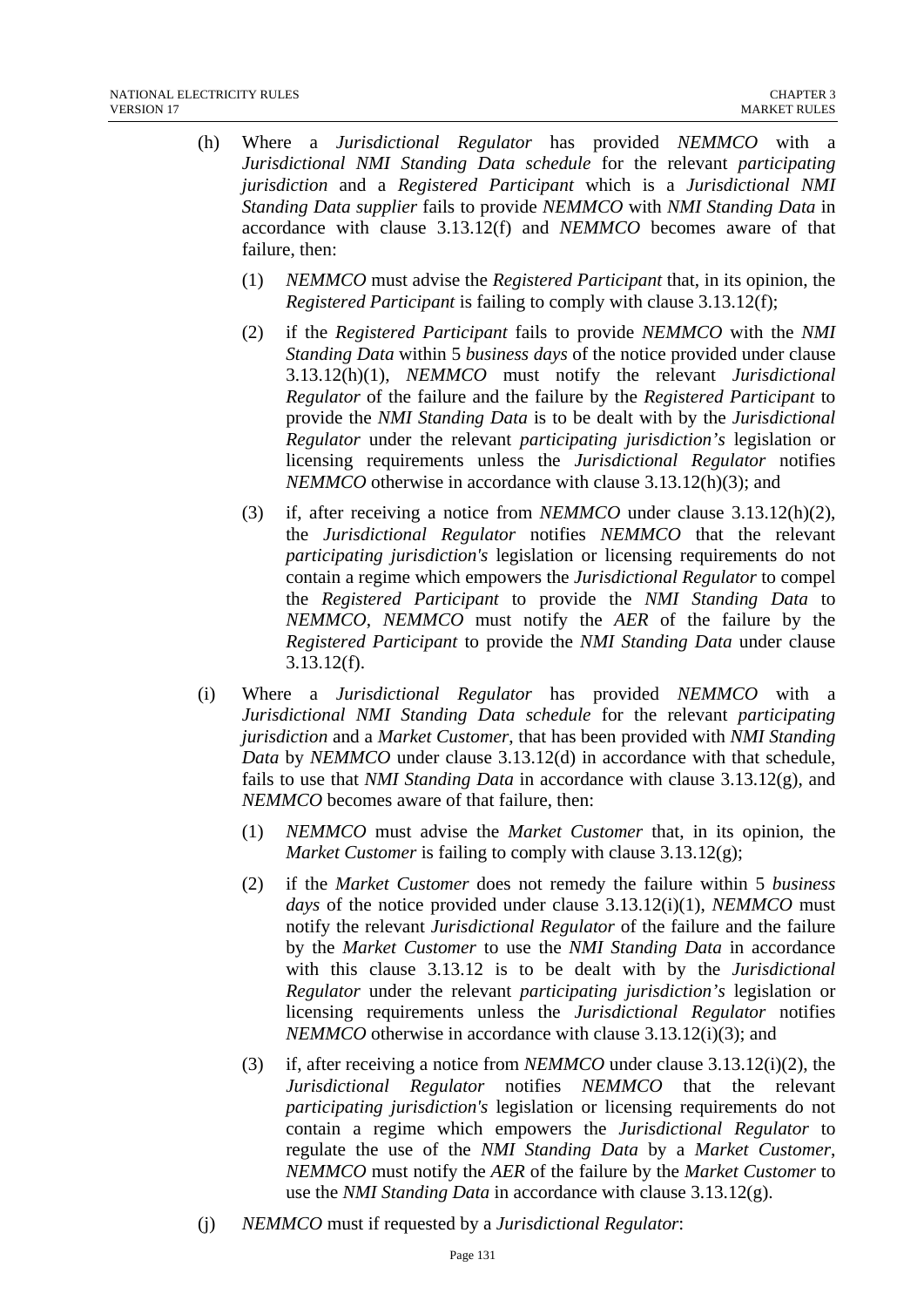- (1) develop a regime for monitoring and reporting to the *Jurisdictional Regulator* on requests received by *NEMMCO* to provide *NMI Standing Data* to *Market Customers* for *connections points* in the relevant *participating jurisdiction*, in consultation with the *Jurisdictional Regulator*; and
- (2) provide information to the *Jurisdictional Regulator* in accordance with the monitoring and reporting regime developed under this clause 3.13.12(j).
- (k) Nothing in this clause 3.13.12:
	- (1) requires *NEMMCO* to make available *NMI Standing Data* if that *NMI Standing Data* has not been provided to *NEMMCO*;
	- (2) requires *NEMMCO* to make available *NMI Standing Data* where the collection, use or disclosure of that information by *NEMMCO* would breach applicable privacy laws;
	- (3) precludes *NEMMCO* from providing *NMI Standing Data* to a *Registered Participant* where the provision of that information is required to give effect to other provisions of the *Rules*;
	- (4) precludes *NEMMCO* from disclosing the information in the circumstances described in clause 8.6.2; and
	- (5) requires *NEMMCO* to provide information which its software systems cannot provide without modification.

## **3.13.13 Inter-network tests**

- (a) *NEMMCO* must *publish* the *test program* for an *inter-network test* as soon as practicable after determining it under clause 5.7.7(r).
- (b) If *NEMMCO* amends the *test program* for an *inter-network test* it must *publish* details of the amendment.
- (c) If *NEMMCO* proposes to conduct an *inter-network test* it must *publish* the approximate time of the test, giving as much notice as is reasonably practicable.
- (d) If the time of an *inter-network test* is changed, *NEMMCO* must *publish* details of the change.

# **3.14 Administered Price Cap and Market Suspension**

## **3.14.1 Cumulative Price Threshold and Administered Price Cap**

- (a) In conjunction with each *participating jurisdiction*, and after consulting *Market Participants* in accordance with the *Rules consultation procedures*, the *AEMC*  must develop, authorise and *publish* and may vary from time to time a schedule to specify an *administered price cap* for each *region* to apply to *spot prices* and *market ancillary service prices* and to be used as described in this rule 3.14.
- (b) The *administered floor price* for each *region* to apply to *spot prices* and to be used as described in clause 3.14.2 will be the negative of the value of the *administered price cap*.
- (c) The *cumulative price threshold* is \$150,000/MWh.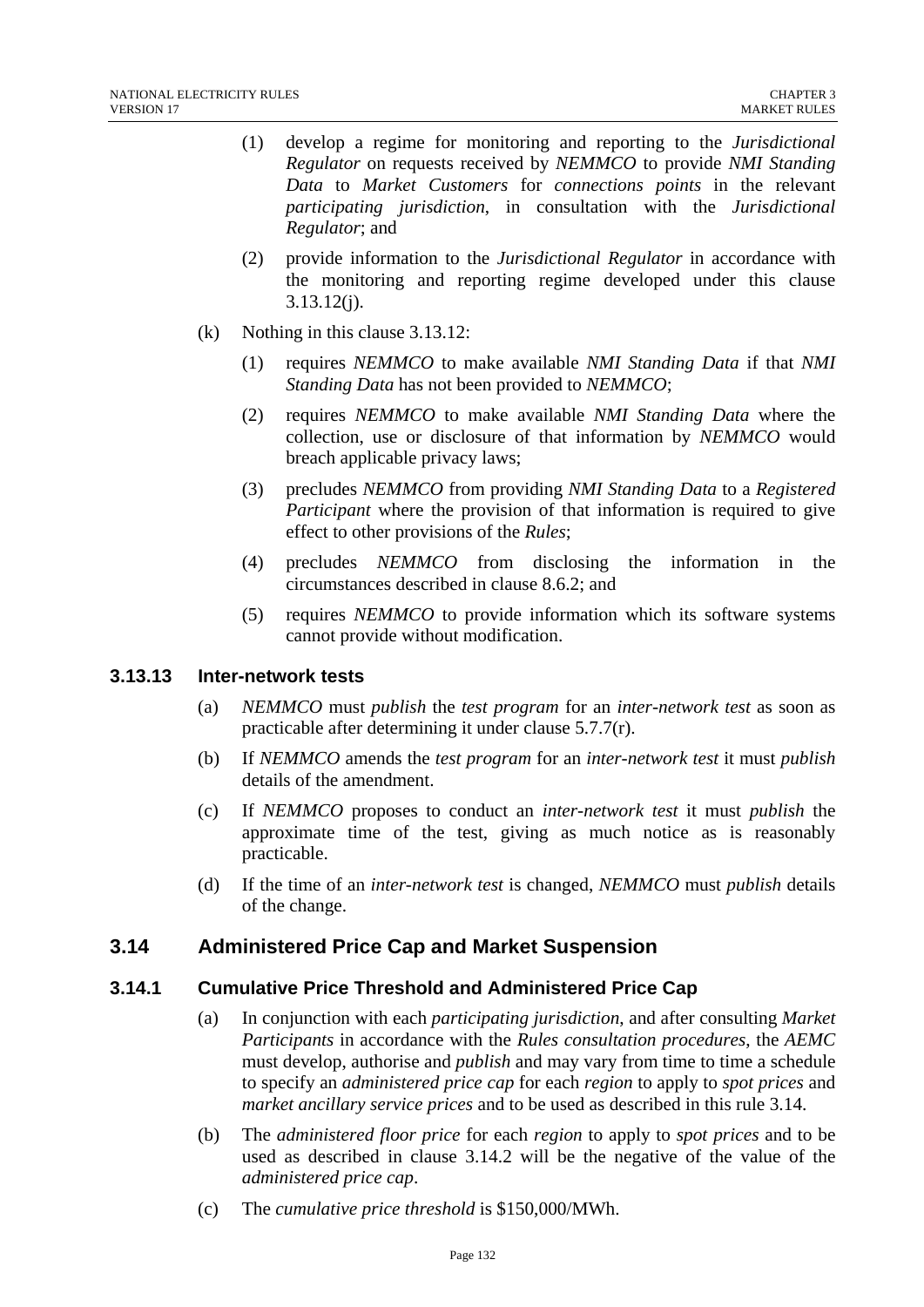## **3.14.2 Application of Administered Price Cap**

- (a) **[Deleted]**
- (b) *NEMMCO* must immediately notify all *Market Participants* of the commencement and closing of an *administered price period* under rule 3.14.
- (c) A *trading interval* is to be an *administered price period* if in a *region*:
	- (1) the sum of the *spot price* in the previous 336 *trading intervals,* calculated as if this clause did not apply, exceeds the *cumulative price threshold;*
	- (1A) the sum of the *ancillary service price* for a *market ancillary service* in the previous 2016 *dispatch intervals,* calculated as if this clause did not apply, exceeds 6 times the *cumulative price threshold*;
	- (2) the *trading interval* occurs in a *trading day* in which a prior *trading interval* is an *administered price period* under this clause 3.14.2; or
	- (3) the previous *trading interval* was an *administered price period* and in *NEMMCO*'s opinion one or more *trading intervals* in the next *business day* will be an *administered price period* and *NEMMCO* deems, with the consent of the *AER*, the *trading interval* to be an *administered price period.*
- (d) During an *administered price period* the procedures for *PASA*, *dispatch, spot price* and *ancillary service price* determination are to continue in accordance with the provisions of the *Rules*.
- (d1) If, within an *administered price period* triggered because of clauses 3.14.2(c)(1), (2) or (3) in relation to *energy*, the *dispatch price* for the *region* identified in clause 3.14.2(c) calculated as if this clause 3.14.2(d1) did not apply:
	- (1) exceeds the *administered price cap*, then *NEMMCO* must set the *dispatch price* to the *administered price cap*; or
	- (2) is less than the *administered floor price*, *NEMMCO* must set the *dispatch price* to the *administered floor price*.
- (d2) If within an *administered price period* an *ancillary service price* for a *market ancillary service* for the *region* identified in clause 3.14.2(c) calculated as if this clause 3.14.2(d2) did not apply exceeds the *administered price cap*, then *NEMMCO* must set that *ancillary service price* to the *administered price cap*.
- (e) If during an *administered price period* the *dispatch price*:
	- (1) **[Deleted]**
	- (2) at any *regional reference node* is set to the *administered price cap* under clause 3.14.2, the *dispatch prices* at all other *regional reference nodes connected* by a *regulated interconnector* or *regulated interconnectors* that have an *energy* flow towards that *regional reference node* must not exceed the product of the *administered price cap* multiplied by the average *loss factor* for that *dispatch interval* between that *regional reference node* and the *regional reference node* at which *dispatch prices*  have been set to the *administered price cap* determined in accordance with clause 3.14.2(e)(5).
	- (3) **[Deleted]**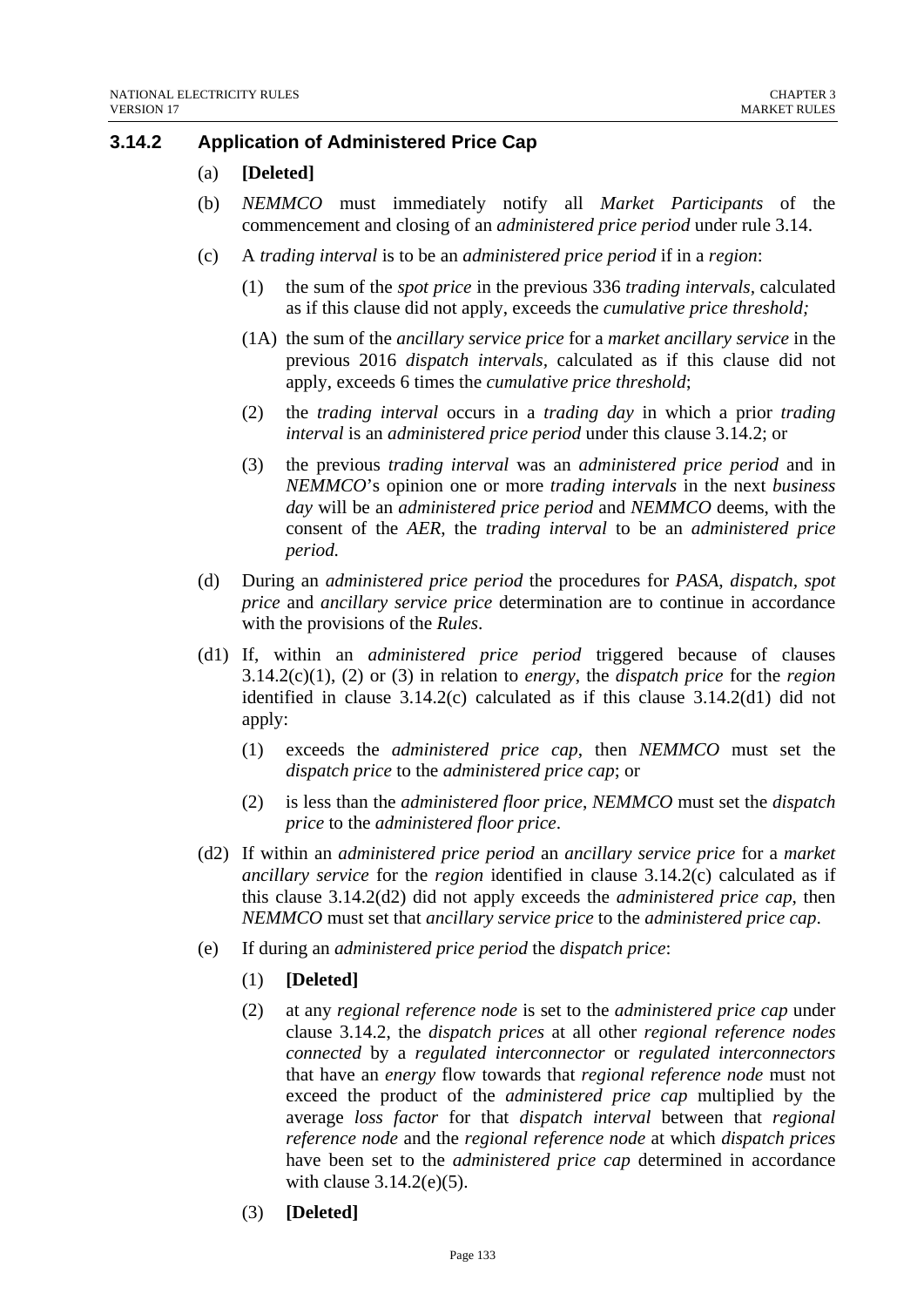- (4) at any *regional reference node* is set to the *administered floor price*  under clause 3.14.2, then *dispatch prices* at all other *regional reference nodes connected* by a *regulated interconnector* or *regulated interconnectors* that have an *energy* flow towards that *regional reference node* must be equal to or greater than the product of the *administered floor price* multiplied by the average *loss factor* for that *dispatch interval* between that *regional reference node* and the *regional reference node* at which *dispatch prices* have been set to the *administered floor price* determined in accordance with clause 3.14.2(e)(5).
- (5) *NEMMCO* must determine the average *loss factors* applicable to clause 3.14.2(e)(2) and 3.14.2(e)(4) by reference to the *inter-regional loss factor* equations relating to the relevant *regulated interconnector*.

## **3.14.3 Conditions for suspension of the spot market**

- (a) Subject to clause 3.14.3(b), *NEMMCO* may declare the *spot market* to be suspended in a *region* when in respect of that *region*:
	- (1) the *power system* has collapsed to a *black system*;
	- (2) *NEMMCO* has been directed by a *participating jurisdiction* to suspend the *market* or operate all or part of the *power system* in a manner contrary to the provisions of the *Rules* following the formal declaration by that *participating jurisdiction* of a state of emergency under its emergency services or equivalent legislation; or
	- (3) *NEMMCO* determines that it is necessary to suspend the *spot market* in a *region* because it has become impossible to operate the *spot market* in accordance with the provisions of the *Rules*.
- (a1) If *NEMMCO* declares the *spot market* to be suspended in a *region*, then all *spot prices* and *ancillary service prices* are set in accordance with clause 3.14.5 for that *region*.
- (b) *NEMMCO* must not suspend the *spot market* solely because:
	- (1) *spot prices* have reached *VoLL*;
	- (1A) *spot prices* have reached the *market floor price*;
	- (2) *NEMMCO* has issued a *direction*; or
	- (3) *NEMMCO* has otherwise intervened in the market under rule 3.12.
- (c) *NEMMCO* must conduct reviews of each occasion when it suspended the *spot market* in order to assess the adequacy of the provision and response of *facilities* or services, and the appropriateness of actions taken to restore or maintain *power system security*.
- (d) The report of the review carried out in accordance with clause 3.14.3(c) must be made available to *Registered Participants* and the public.
- (e) A *Registered Participant* must co-operate in any such review conducted by *NEMMCO* (including making available relevant records and information).
- (f) A *Registered Participant* must provide to *NEMMCO* such information relating to the performance of its equipment during and after a suspension of the *spot market* as *NEMMCO* reasonably requires for the purposes of analysing or reporting on that suspension.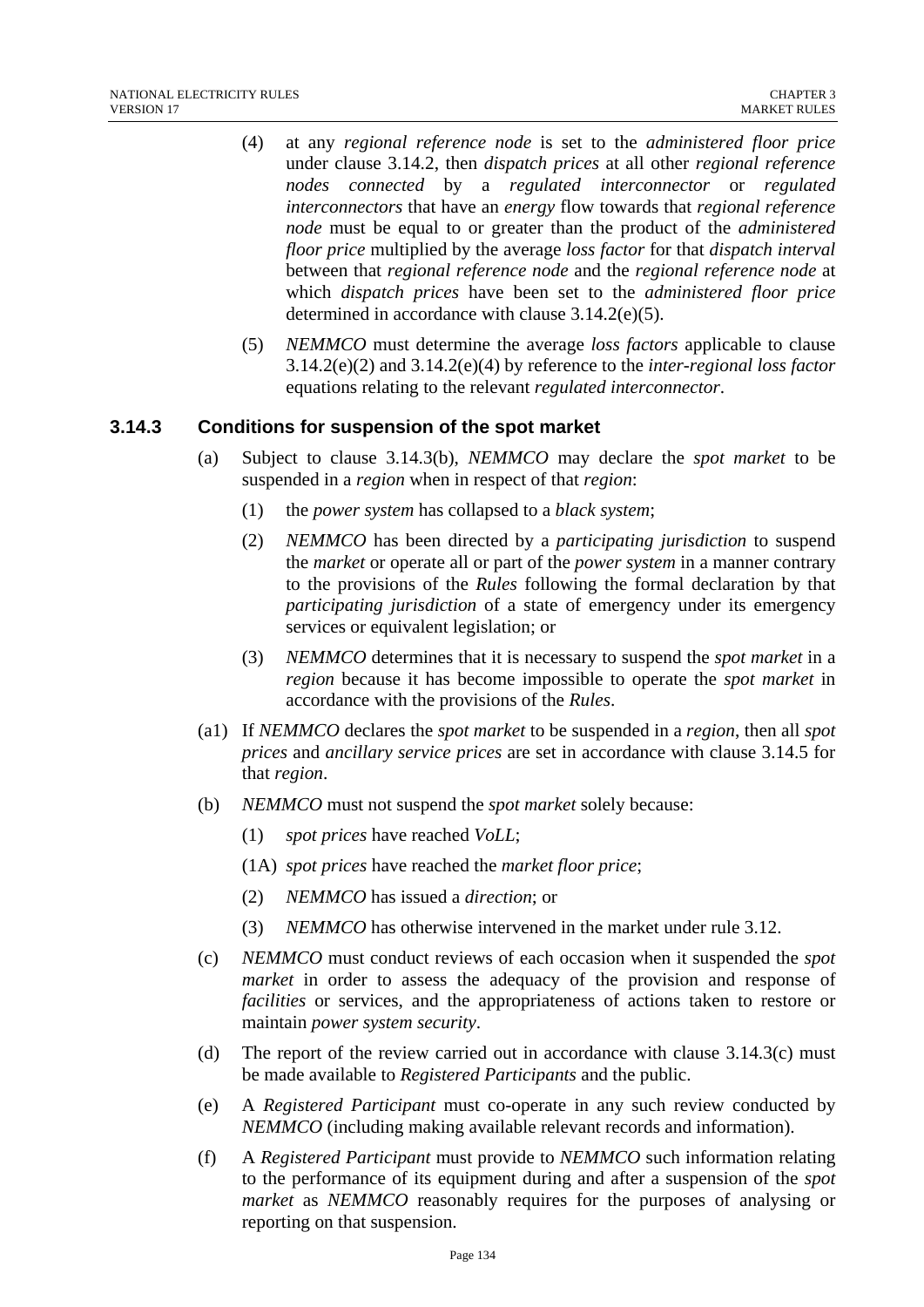(g) *NEMMCO* must provide to a *Registered Participant* such information or reports relating to the performance of that *Registered Participant's* equipment during a suspension of the *spot market* as that *Registered Participant* reasonably requests and in relation to which *NEMMCO* is required to conduct a review under this clause 3.14.3.

## **3.14.4 Declaration of market suspension**

- (a) The *spot market* can only be suspended by a declaration by *NEMMCO* under clause 3.14.3(a) and if the *spot market* is suspended, *NEMMCO* must notify all *Registered Participants* without delay.
- (b) *NEMMCO* must not declare the *spot market* to be suspended retrospectively.
- (c) The *spot market* is to be deemed to be suspended at the start of the *trading interval* in which *NEMMCO* makes a declaration that the *spot market* is suspended.
- (d) Following a declaration by *NEMMCO* under clause 3.14.3(a), the *spot market* is to remain suspended until *NEMMCO* declares and informs all *Registered Participants*:
	- (1) that *spot market* operation is to resume in accordance with this Chapter 3; and
	- (2) of the *time* at which the *spot market* is to resume.
- (e) If *NEMMCO* declares that the *spot market* is suspended:
	- (1) *NEMMCO* may then issue *directions* to *Registered Participants* in accordance with clause 4.8.9; and
	- (2) *spot prices* and *ancillary service prices* are to be set by *NEMMCO* in accordance with clause 3.14.5.
- (f) *NEMMCO* must within 10 *business days* following the day on which, in accordance with the notice given by *NEMMCO* under clause 3.14.4(d), the *spot market* resumed, commence an investigation of that *spot market* suspension.
- (g) The investigation must examine and report on the reason for the suspension and the effect that the suspension had on the operation of the *spot market*. *NEMMCO* must make a copy of the report available to *Registered Participants* and the public as soon as it is practicable to do so.

#### **3.14.5 Pricing during market suspension**

- (a) If *NEMMCO* declares that the *spot market* is suspended then, as far as *NEMMCO* considers it practically and reasonably possible, it must follow the procedures in the *Rules* for *PASA*, *dispatch* and *spot price* and *ancillary service price*, subject to the application of clause 3.14.5.
- (b) The *spot price* and the *ancillary service price* during a *trading interval* for which *NEMMCO* has declared the *spot market* to be suspended is to be determined by *NEMMCO* in accordance with clause 3.14.5.
- (c) Subject to clauses 3.14.5(d), (g) and (j), if the *spot market* is suspended in a *region* then *dispatch* and the determination of *spot prices* and *ancillary service prices* in the *region* where the *spot market* is suspended are to continue in accordance with rules 3.8 and 3.9.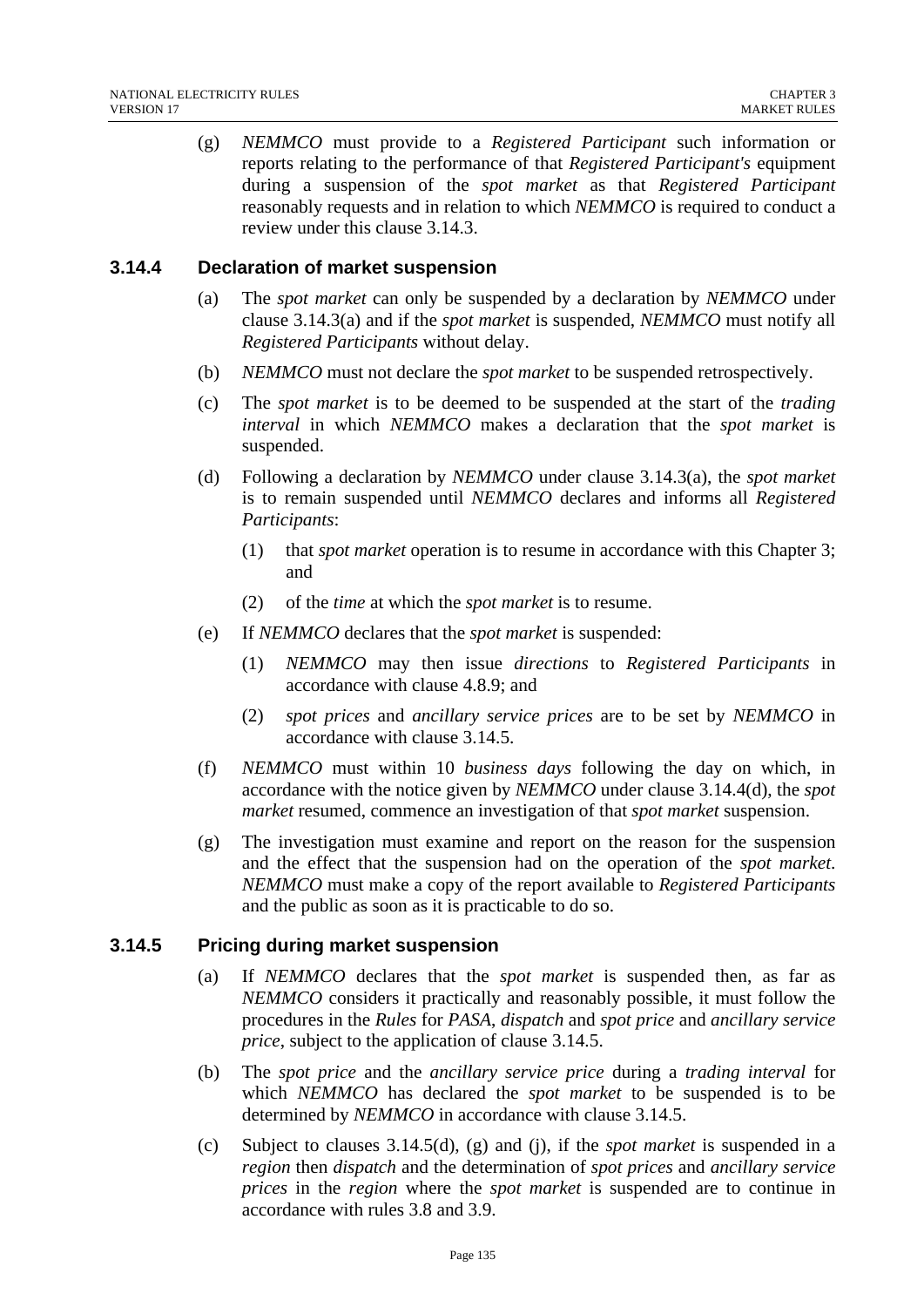- (d) If at any time on or during suspension of the *spot market* in a *region*:
	- (1) in *NEMMCO's* reasonable opinion it is not possible to continue *dispatch* and the determination of *spot prices* in the *suspended region* in accordance with rules 3.8 and 3.9;
	- (2) the *suspended region* is *connected* by an *unconstrained interconnector* to another *region*;
	- (3) the *dispatch* and determination of *spot prices* and *ancillary service prices* in the other *region* is continuing in accordance with rules 3.8 and 3.9; and
	- (4) *local market ancillary service requirements* do not apply in the *suspended region*,

*NEMMCO* must:

- (5) determine the *spot price* in the *suspended region* in accordance with clause 3.14.5(e); and
- (6) continue to determine *ancillary service prices* in the *suspended region* in accordance with rules 3.8 and 3.9.
- (e) In the circumstances described in clause 3.14.5(d) the *spot price* is to be determined by application of an appropriate *inter-regional loss factor* to the *spot price* in the adjacent *region* referred to in clause 3.14.5(d)(2), such *interregional loss factor* being determined by *NEMMCO* in accordance with the methodology in clause 3.6.2A and the actual flows on the relevant *unconstrained interconnectors*.
- (f) If the *spot price* in the *suspended region* is being determined in accordance with clause 3.15.4(e), the *spot price* must continue to be determined in accordance with that clause until the earlier of:
	- (1) the time that the *spot market* is no longer suspended in the *region*; and
	- (2) the time that the spot price in the region is required to be determined in accordance with either clause  $3.14.5(g)$  or clause  $3.14.5(j)$ .
- (g) If at any time during suspension of the *spot market* in a *region*:
	- (1) either:
		- (A) *dispatch* and the determination of *spot prices* and *ancillary service prices* is being effected in accordance with rules 3.8 and 3.9; or
		- (B) the *spot prices* and *ancillary service prices* in the *suspended region* are being determined in accordance with clause 3.14.5(e); and
	- (2) in *NEMMCO's* reasonable opinion it is no longer practical to continue *dispatch* and the determination of *spot prices* and *ancillary service prices* in the *suspended region* in accordance with the clauses under which *dispatch*, *spot prices* and *ancillary service prices* are currently being determined; and
	- (3) in *NEMMCO's* reasonable opinion a current *pre-dispatch schedule* exists in respect of the *suspended region*,

then *NEMMCO* must determine the *spot prices* and *ancillary service prices* in the *suspended region* in accordance with clause 3.14.5(h).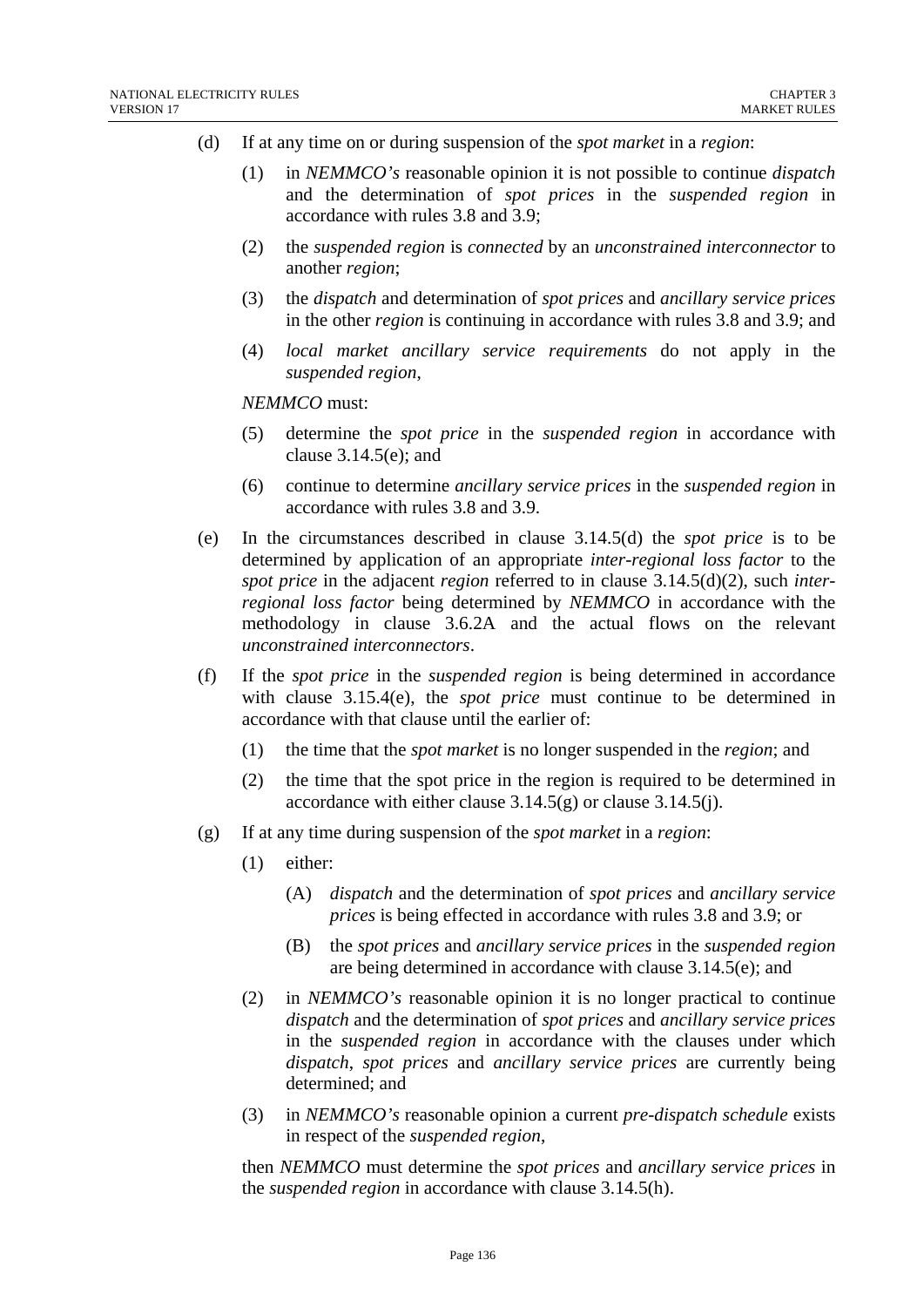- (h) In the circumstances described in clause 3.14.5(g), the *spot prices* and *ancillary service prices* in the *suspended region* are set at *NEMMCO's* forecast *regional reference price* and *ancillary service prices* determined in accordance with the most recently *published pre-dispatch schedule* if it is still current.
- (i) If the *spot prices* and *ancillary service prices* in the *suspended region* are being determined in accordance with clause 3.15.4(h), they must continue to be determined in accordance with that clause until the earlier of:
	- (1) the time that the *spot market* is no longer suspended in the relevant *region*; and
	- (2) the time that the *spot prices* or the *ancillary service prices* (as the case may be) in the *suspended region* are determined in accordance with clause 3.14.5(j).
- (j) If at any time on or during suspension of the *spot market* in a *region*:
	- (1) either:
		- (A) *dispatch* and the determination of *spot prices* and *ancillary service prices* is being effected in accordance with rules 3.8 and 3.9; or
		- (B) the *spot prices* and *ancillary service prices* in the *suspended region* are being determined in accordance with either clause 3.14.5(e) or clause 3.14.5(h); and
	- (2) in *NEMMCO's* reasonable opinion it is no longer practical to set the *spot prices* and *ancillary service prices* in the *suspended region* in accordance with either clauses rules 3.8, 3.9, clause 3.14.5(e) or clause 3.14.5(h) (as the case may be),

then *NEMMCO* must set the *spot prices* and *ancillary service prices* in the *suspended region* at the prices set out in the relevant market suspension pricing schedule developed and published in accordance with clause 3.14.5(l).

- (k) If the *spot prices* and *ancillary service prices* in the *suspended region* are being determined in accordance with clause 3.15.4(j), they must continue to be determined in accordance with that clause until the *spot market* is no longer suspended in that *region*.
- (l) *NEMMCO* must:
	- (1) develop in accordance with the *Rules consultation procedures* a methodology to be used by *NEMMCO* (**estimated price methodology**) to prepare and update schedules containing reasonable estimates of typical *market* prices during the periods to which the schedules relate (**estimated price schedules**);
	- (2) develop and update estimated price schedules in accordance with the estimated price methodology and that set out *NEMMCO's* reasonable estimate of typical *market* prices during periods in which the *spot market* is suspended; and
	- (3) *publish* the estimated price methodology promptly after it has been developed and *publish* the estimated price schedule at least 14 days prior to the first day to which the schedule relates.
- (m) If a *spot price* is set in accordance with clause 3.14.5(g) or clause 3.14.5(j) at a *regional reference node* (**suspension node**), *spot prices* at all other *regional*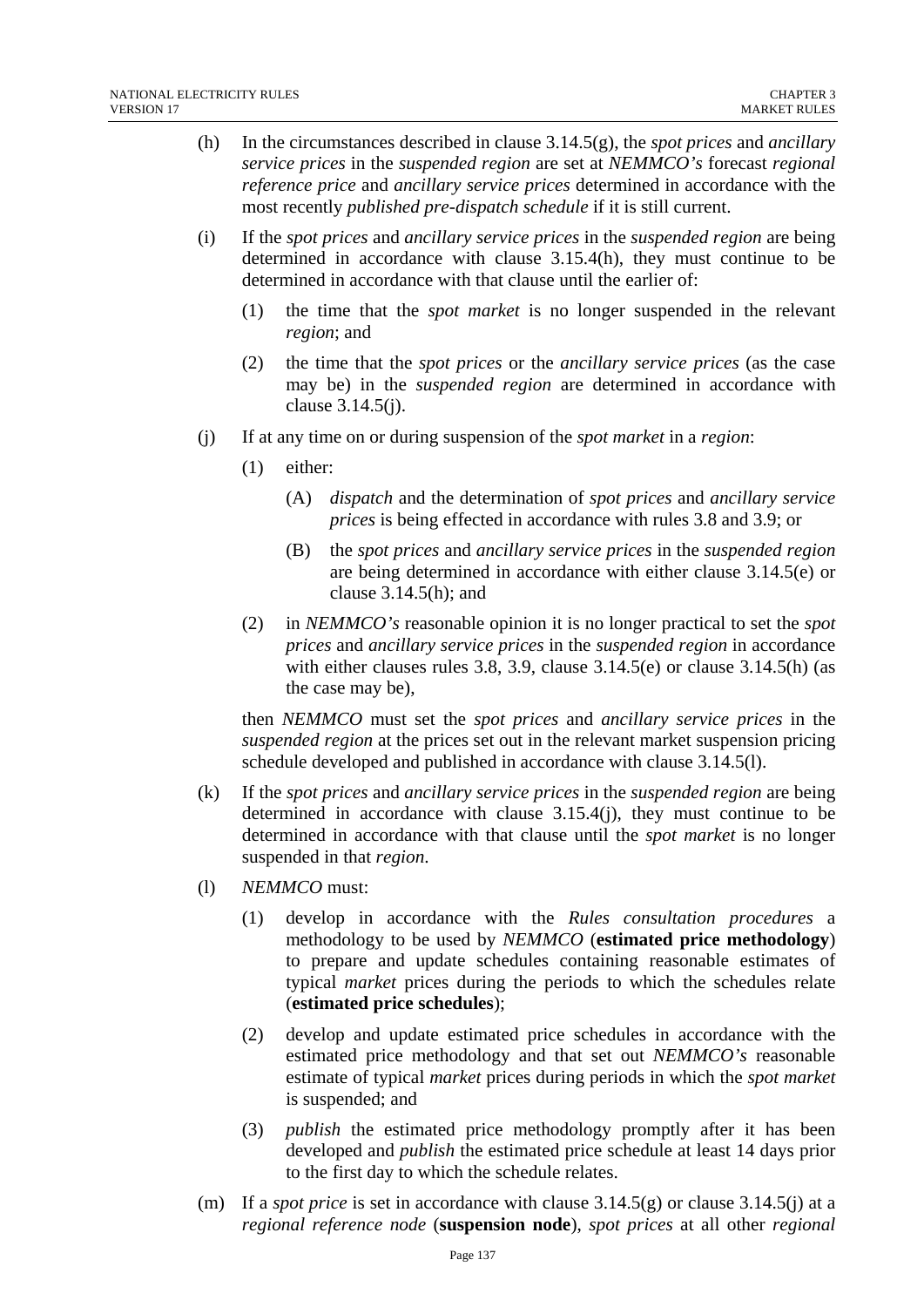*reference nodes connected* by an *interconnector* that has an actual flow towards the suspension node must not exceed the *spot price* in the *suspended region* multiplied by the average *loss factor* between that *regional reference node* and the *suspension node* for that *trading interval*.

- (n) *NEMMCO* must use reasonable endeavours to ensure that any adjustments required to *regional reference prices* so that they do not exceed the limits set by clause 3.14.5(m) are finalised as soon as practicable but in any event by no later than one *business day* following the day on which the *spot market* in the *region* ceased to be suspended.
- (o) *NEMMCO* must calculate the average *loss factor* applicable to clause 3.14.5(m) by reference to the *inter-regional loss factor* equations relating to the relevant *regulated interconnector*.

## **3.14.6 Compensation due to the application of an administered price, VoLL or market floor price**

- (a) *Scheduled Generators* may claim compensation from *NEMMCO* in respect of *generating units* if, due to the application of an *administered price cap* during either an *administered price period* or *market suspension*, the resultant *spot price* payable to *dispatched generating units* in any *trading interval* is less than the price specified in their *dispatch offer* for that *trading interval*.
- (a1) A *Scheduled Network Service Provider* may claim compensation from *NEMMCO* in respect of a *scheduled network service* if, due to the application of an *administered price cap*, *VoLL*, the *market floor price* or an *administered floor price*, the resultant revenue receivable in respect of *dispatched network services* in any *trading interval* is less than the minimum requirement specified by its *network dispatch offer* for that *trading interval.*
- (a2) A *Market Participant* which submitted a *dispatch bid* may claim compensation from *NEMMCO* in respect of a *scheduled load* if, due to the application of an *administered floor price* during either an *administered price period* or *market suspension*, the resultant *spot price* in any *trading interval* is greater than the price specified in the *dispatch bid* for that *trading interval*.
- (a3) In respect of an *ancillary service generating unit* or an *ancillary service load*, a *Market Participant* may claim compensation from *NEMMCO* if, due to the application of an *administered price cap*, the resultant *ancillary service price* for that *ancillary service generating unit* or *ancillary service load* in any *dispatch interval* is less than the price specified in the relevant *market ancillary service offer*.
- (b) Notification of an intent to make a claim under clause  $3.14.6(a)$ ,  $3.14.6(a1)$ , 3.14.6(a2) or 3.14.6(a3) must be submitted to both *NEMMCO* and the *AEMC* within 2 *business days* of the *trading interval* in which *dispatch prices* were adjusted in accordance with clause 3.9.5 or notification by *NEMMCO* that an *administered price period* or period of *market suspension* has ended.
- (c) The *AEMC* must determine whether it is appropriate in all the circumstances for compensation to be payable by *NEMMCO* and, if so, the *AEMC* must determine an appropriate amount of compensation.
- (d) Before making a determination, the *AEMC* must request the *Adviser* to establish a three member panel from the group of persons referred to in clause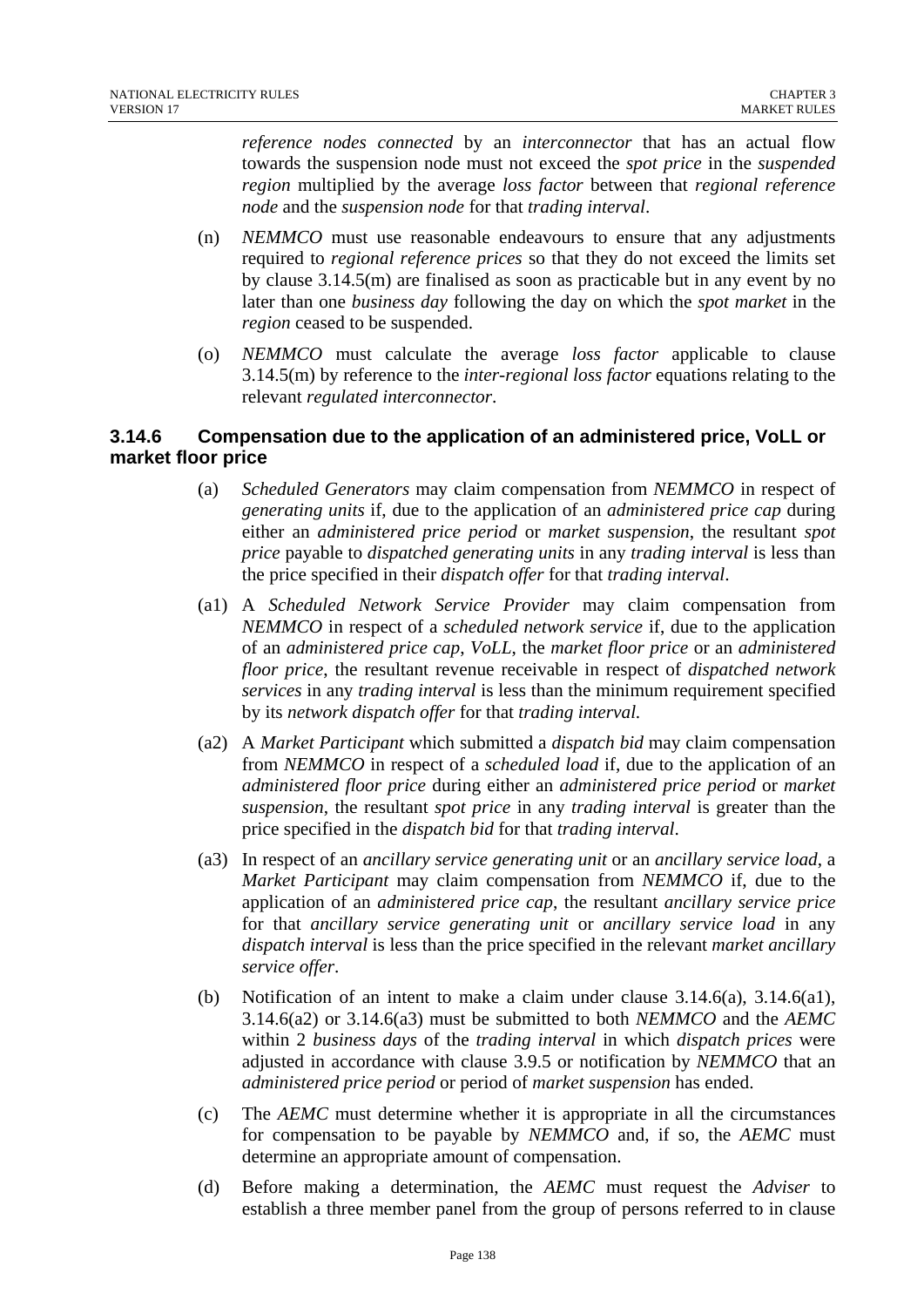8.2.2(e) to make recommendations on the matters to be determined by the *AEMC*.

- (e) The panel must conduct itself on the same basis as a *DRP* under clauses 8.2.6A to 8.2.6D and make its recommendations within the period specified for the making of a determination under clause 8.2.6D(b). The panel must base its recommendations on its assessment of a fair and reasonable amount of compensation taking into account:
	- (1) all the surrounding circumstances;
	- (2) the actions of any relevant *Registered Participants* and *NEMMCO*;
	- (3) in the case of a claim by a *Scheduled Generator*, the difference between the *spot price* applicable due to the application of the *administered price cap* and the price specified by the *Scheduled Generator* in its *dispatch offer*;
	- (4) in the case of a claim by a *Scheduled Network Service Provider*, the difference between the revenue receivable by the *Scheduled Network Service Provider* for the *dispatched network services* as the result of the application of the *administered price cap, VoLL* or an *administered floor price* and the minimum revenue requirement specified in its *network dispatch offer*;
	- (5) in the case of a *Market Participant* which submitted a *dispatch bid,* the difference between the *spot price* applicable due to the application of the *administered floor price* and the price specified by the *Market Participant* in its *dispatch bid*;
	- (6) in the case of a claim in respect of an *ancillary service generating unit*, the difference between the *ancillary service price* applicable due to the application of the *administered price cap* and the price specified by the *ancillary service generating unit* in its *market ancillary service offer*; and
	- (7) in the case of a claim in respect of an *ancillary service generating unit*, the difference between the *ancillary service price* applicable due to the application of the *administered floor price* and the price specified by the *ancillary service load* in its *market ancillary service offer*.

## **3.15 Settlements**

#### **3.15.1 Settlements management by NEMMCO**

- (a) *NEMMCO* must facilitate the billing and settlement of payments due in respect of *transactions* under this Chapter 3, including:
	- (1) *spot market transactions*;
	- (2) *reallocation transactions*; and
	- (3) ancillary services transactions under clause 3.15.6A.
- (b) *NEMMCO* must determine the *Participant fees* and the *Market Participants*  must pay them to *NEMMCO* in accordance with the provisions of rule 2.11.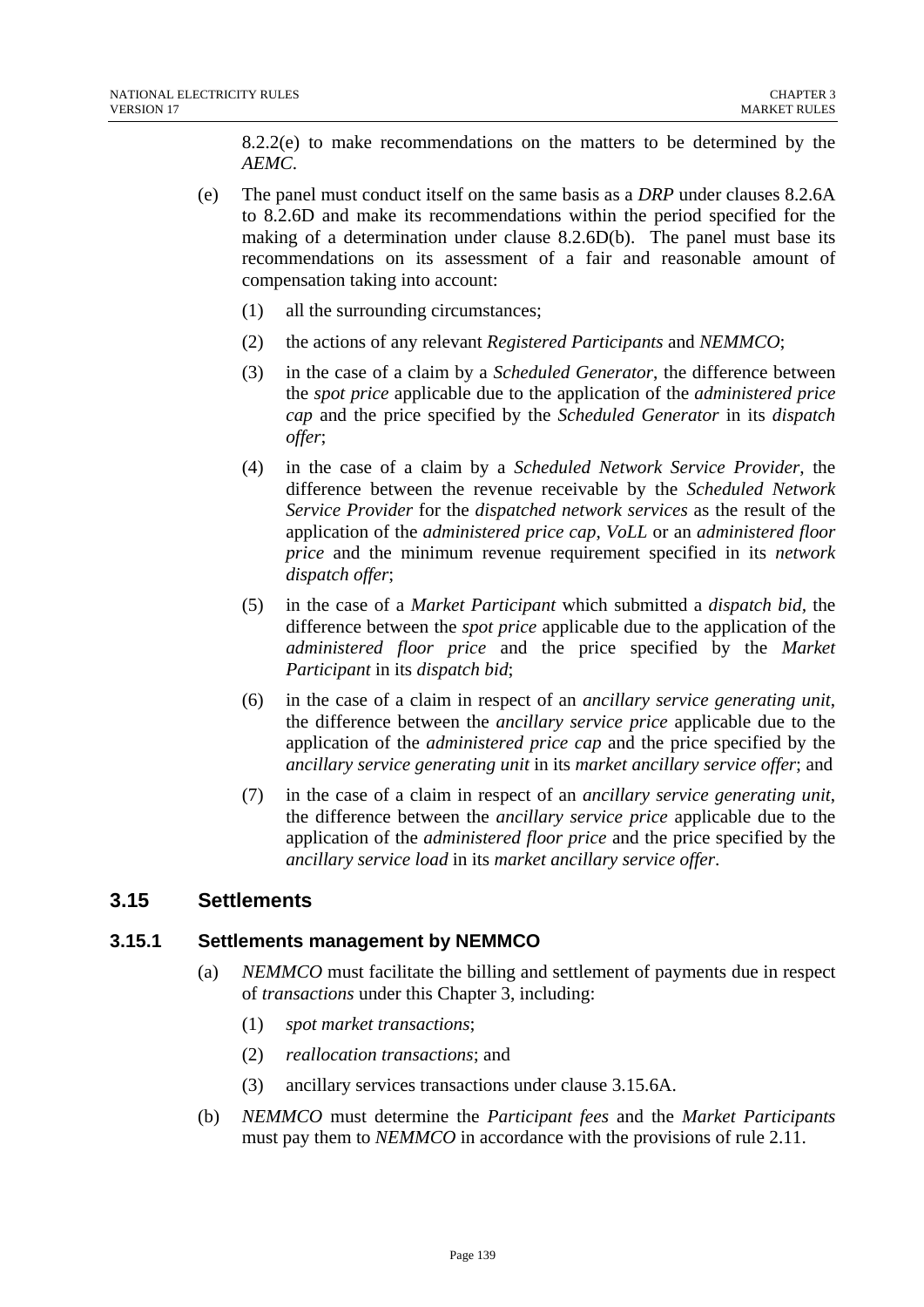## **3.15.2 Electronic funds transfer**

- (a) *NEMMCO* must ensure that an electronic funds transfer (EFT) facility is provided and made available for all *Market Participants* for the purposes of *settlements* and the collection and payment of all *market* fees.
- (b) Unless otherwise authorised by *NEMMCO*, all *Market Participants* must use the EFT facility provided by *NEMMCO* under clause 3.15.2(a) for the payment and receipt of amounts due in respect of *transactions* and the payment of *market* fees.
- (c) In establishing the EFT facility in accordance with clause 3.15.2(a) *NEMMCO* must use its reasonable endeavours to ensure that the use of that facility does not impose unnecessary restrictions on the normal banking arrangements of *Market Participants*.

#### **3.15.3 Connection point and virtual transmission node responsibility**

- (a) For each *market connection point* there is one person that is *financially responsible* for that *connection point*. The person that is *financially responsible* for such a *connection point* is:
	- (1) the *Market Participant* which has classified the *connection point* as a *market load*;
	- (2) the *Market Participant* which has classified the *generating unit connected* at that *connection point* as a *market generating unit*; or
	- (3) the *Market Participant* which has classified the *network service connected* at that *connection point* as a *market network service*.
- (b) For each *virtual transmission node* there is one person that is *financially responsible* for that *virtual transmission node*. The person that is *financially responsible* for such a *virtual transmission node* is the *Market Participant* which is the *Local Retailer* for all of the *market connection points* assigned to that *virtual transmission node.*

#### **3.15.4 Adjusted energy amounts - connection points**

Where a *connection point* is not a *transmission network connection point*, the *adjusted gross energy* amount for that *connection point* for a *trading interval* is calculated by the following formula:

 $AGE = ME \times DLF$ 

where:

AGE is the *adjusted gross energy* amount to be determined;

- ME is the amount of electrical *energy*, expressed in MWh, flowing at the *connection point* in the *trading interval*, as recorded in the *metering data* in respect of that *connection point* and that *trading interval* (expressed as a positive value where the flow is towards the *transmission network connection point* to which the *connection point* is assigned and negative value where the flow is in the other direction); and
- DLF is the *distribution loss factor* applicable at that *connection point*.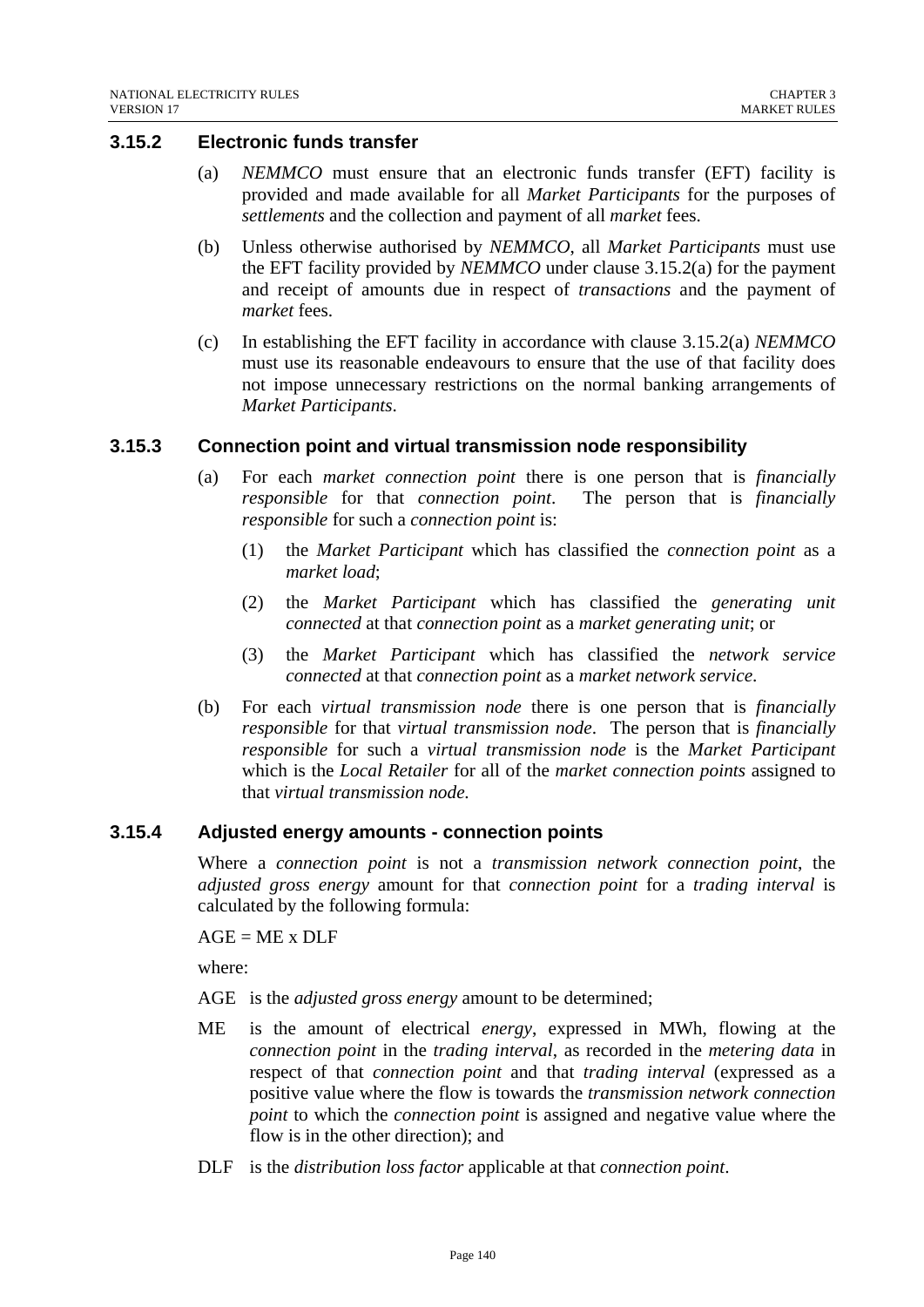## **3.15.5 Adjusted energy - transmission network connection points**

Where a *connection point* is a *transmission network connection point*, the *adjusted gross energy* amount for that *connection point* for a *trading interval* is calculated by the following formula:

 $AGE = ME - AAGE$ 

where:

- AGE is the *adjusted gross energy* amount to be determined;
- ME is the amount of electrical *energy*, expressed in MWh, flowing at the *connection point* in the *trading interval*, as recorded in the *metering data* in respect of that *connection point* and that *trading interval* (expressed as a positive value where the flow is towards the *transmission network*, and negative value where the flow is in the other direction); and
- AAGE is the aggregate of the *adjusted gross energy* amounts for that *trading interval* for each *connection point* assigned to that *transmission network connection point*, for which a *Market Participant* (other than a suspended *Market Participant*) is *financially responsible* (and in that aggregation positive and negative *adjusted gross energy* amounts are netted out to give a positive or negative aggregate amount).

#### **3.15.5A Adjusted energy – virtual transmission nodes**

For each *virtual transmission node*, the *adjusted gross energy* amount for that *virtual transmission node* for a *trading interval* is calculated by the following formula:

 $AGE = - AAGE$ 

where:

- AGE is the *adjusted gross energy* amount to be determined; and
- AAGE is the aggregate of the *adjusted gross energy* amounts for that *trading interval* for each *connection point* assigned to that *virtual transmission node* for which a *Market Participant* (other than a suspended *Market Participant*) is *financially responsible* (and in that aggregation positive and negative *adjusted gross energy* amounts are netted out to give a positive or negative aggregate amount).

#### **3.15.6 Spot market transactions**

(a) In each *trading interval*, in relation to each *connection point* and to each *virtual transmission node* for which a *Market Participant* is *financially responsible*, a *spot market transaction* occurs, which results in a *trading amount* for that *Market Participant* determined in accordance with the formula:

TA= AGE x TLF x RRP

where

- TA is the *trading amount* to be determined (which will be a positive or negative dollar amount for each *trading interval*);
- AGE is the *adjusted gross energy* for that *connection point* or *virtual transmission node* for that *trading interval*, expressed in MWh;
- Page 141 TLF for a *transmission network connection point* or *virtual transmission node*, is the *intra-regional loss factor* at that *connection point* or *virtual*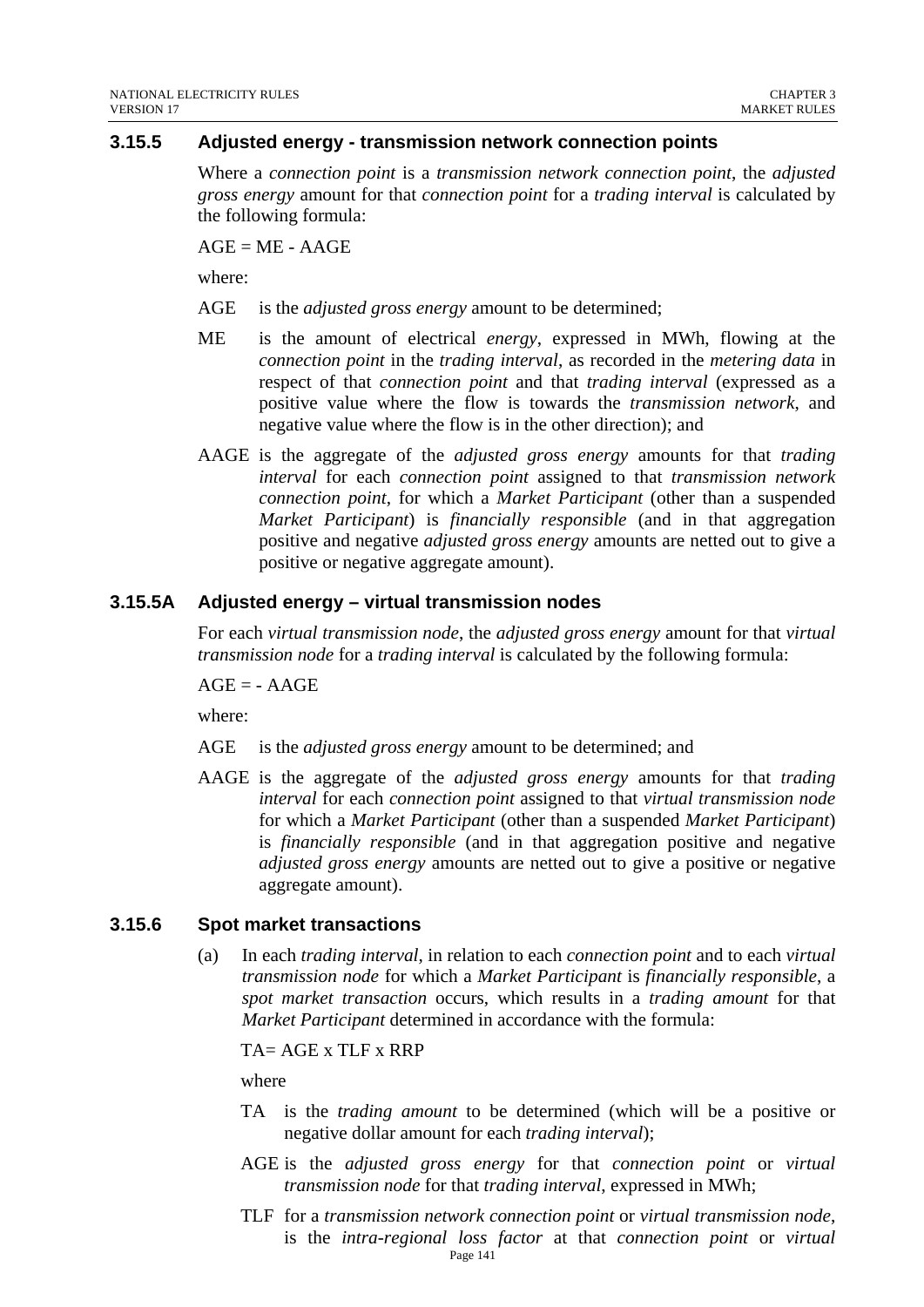*transmission node* respectively, and for any other *connection point*, is the *intra-regional loss factor* at the *transmission network connection point* or *virtual transmission node* to which it is assigned in accordance with clause  $3.6.3(a)$ ; and

- RRP is the *regional reference price* for the *regional reference node* to which the *connection point* or *virtual transmission node* is assigned, expressed in dollars per MWh.
- (b) *NEMMCO* is entitled to the *trading amount* resulting from the *dispatch* of *plant* under a *reserve contract* pursuant to clause 4.8.6 or a *direction* pursuant to clause 4.8.9(a) and for the purposes of determining *settlement amounts*, any such *trading amount* is not a *trading amount* for the relevant *Market Participant*.
- (c) A *Directed Participant* is entitled to the *trading amount* resulting from any service, other than the service the subject of the *direction* or the *dispatch of plant* under a *reserve contract*, rendered as a consequence of that *direction.*

## **3.15.6A Ancillary service transactions**

(a) In each *trading interval,* in relation to each *enabled ancillary service generating unit* or *enabled ancillary service load*, an ancillary services transaction occurs, which results in a *trading amount* for the relevant *Market Participant* determined in accordance with the following formula:

$$
TA = \text{the aggregate of } \frac{EA \times ASP}{(12)} \text{ for each dispatch interval in a}
$$
  
trading interval

where:

| $TA$ (in $\$\$ )                 |     | the <i>trading amount</i> to be determined (which<br>is a positive number);                                                                                                                                                  |
|----------------------------------|-----|------------------------------------------------------------------------------------------------------------------------------------------------------------------------------------------------------------------------------|
| $EA$ (in MW)                     |     | the amount of the relevant <i>market ancillary</i><br>service which the ancillary service<br>generating unit or ancillary service load has<br>been <i>enabled</i> to provide in the <i>dispatch</i><br><i>interval</i> ; and |
| $ASP$ (in \$ per MW per<br>hour) | $=$ | the ancillary service price for the market<br>ancillary service for the dispatch interval for<br>the region in which the ancillary service<br>generating unit or ancillary service load has<br>been enabled.                 |

- (b) In each *trading interval,* in relation to each *Market Participant* which provides *non-market ancillary services* under an *ancillary services agreement,* an ancillary services transaction occurs, which results in a *trading amount* for the relevant *Market Participant* determined in accordance with that agreement.
- (c) In each *trading interval*, in relation to each *Market Customer*, an ancillary services transaction occurs, which results in a *trading amount* for the *Market Customer* determined in accordance with the following formula: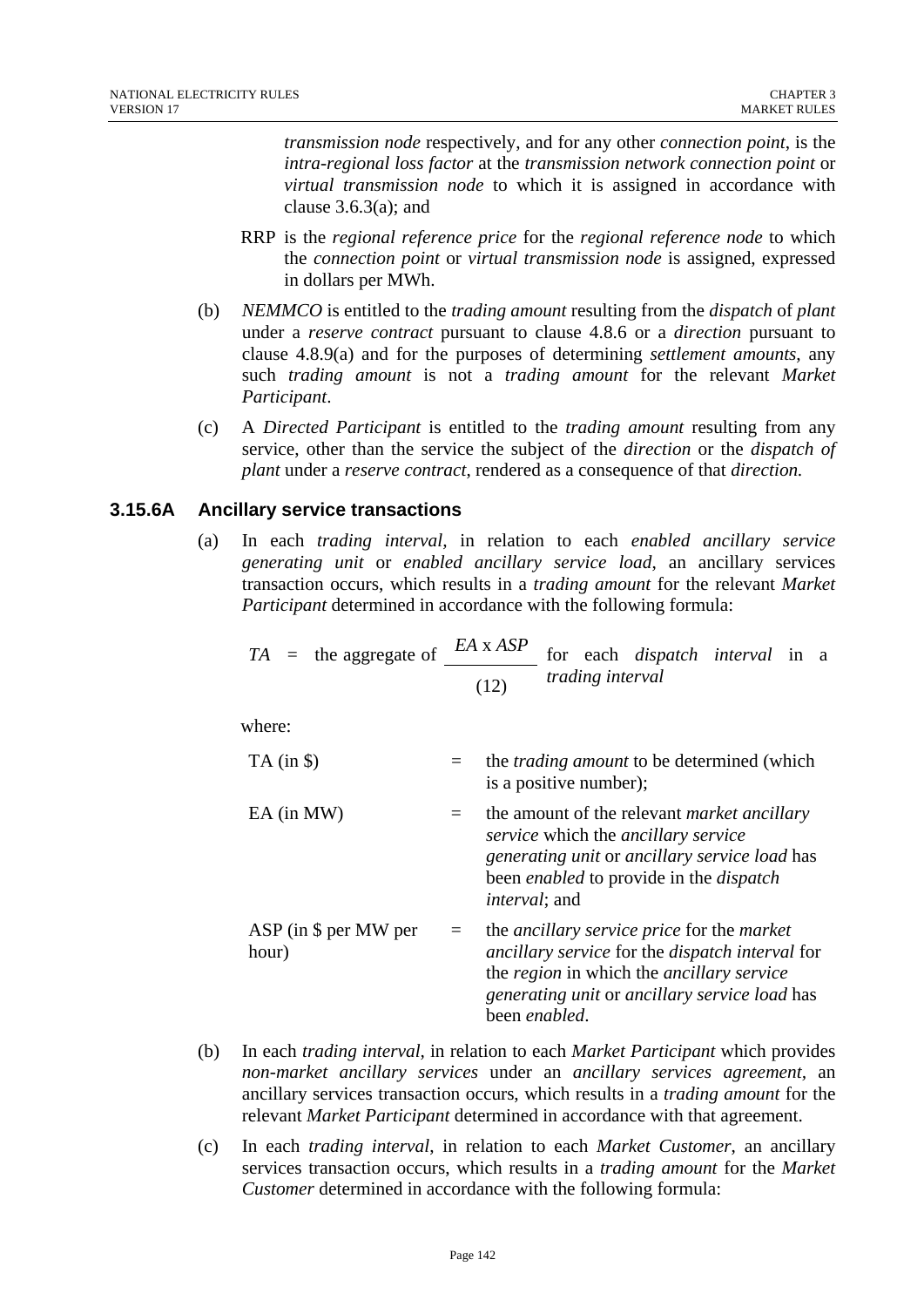$$
TA = TNCASP \times \frac{TCE}{ATCE} \times -1
$$

where:

| $TA$ (in $\$ )   |         | the <i>trading amount</i> to be determined (which is<br>a negative number);                                                                                      |
|------------------|---------|------------------------------------------------------------------------------------------------------------------------------------------------------------------|
| $TNCASP$ (in \$) |         | all amounts payable by <i>NEMMCO</i> in respect of<br>the trading interval under ancillary services<br><i>agreements</i> in respect of the provision of<br>NCAS; |
| TCE (in MWh)     | $=$ $-$ | the <i>customer</i> energy for the <i>Market Customer</i><br>for the <i>trading interval</i> ; and                                                               |
| ATCE (in MWh)    |         | the aggregate <i>customer</i> energy figures for all<br>Market Customers for the trading interval.                                                               |

(d) In each *trading interval*, in relation to each *Market Generator,* an ancillary services transaction occurs, which results in a *trading amount* for the *Market Generator* determined in accordance with the following formula:

$$
TA = \frac{TSRP}{2} \times \frac{TGE}{ATGE} \times -1
$$

where:

| $TA$ (in $\$ ) | the <i>trading amount</i> to be determined (which is<br>a negative number);                                                                                                                                        |
|----------------|--------------------------------------------------------------------------------------------------------------------------------------------------------------------------------------------------------------------|
| $TSRP$ (in \$) | the total of all amounts payable by <i>NEMMCO</i><br>in respect of the <i>trading interval</i> under<br>ancillary services agreements in respect of the<br>provision of <i>system restart ancillary services</i> ; |
| TGE (in MWh)   | the generator energy for the Market Generator<br>for the <i>trading interval</i> ; and                                                                                                                             |
| ATGE (in MWh)  | the aggregate of the <i>generator energy</i> figures<br>for all Market Generators for the trading<br><i>interval.</i>                                                                                              |

(e) In each *trading interval*, in relation to each *Market Customer,* an ancillary services transaction occurs, which results in a *trading amount* determined in accordance with the following formula:

$$
TA = \frac{TSRP}{2} \times \frac{TCE}{ATCE} \times -1
$$

where:

| $TA$ (in $\$\$ ) | $=$ the <i>trading amount</i> to be determined (which is |
|------------------|----------------------------------------------------------|
|                  | a negative number);                                      |

$$
TSRP (in \$)
$$
 = has the meaning given in clause 3.15.6A(d);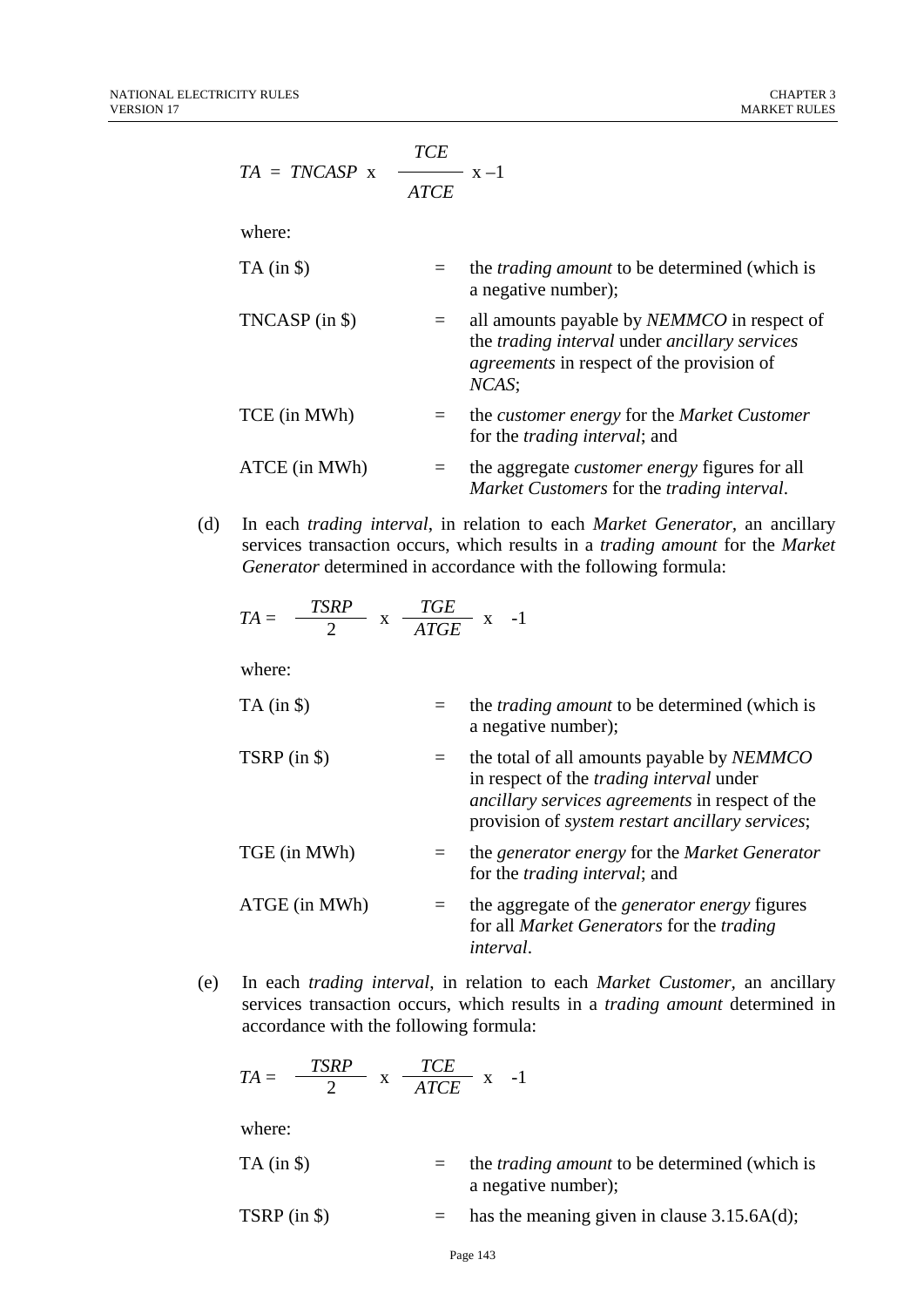| TCE (in MWh)  | the <i>customer</i> energy for the <i>Market Customer</i><br>for the <i>trading interval</i> ; and                                |
|---------------|-----------------------------------------------------------------------------------------------------------------------------------|
| ATCE (in MWh) | the aggregate of the <i>customer energy</i> figures<br>for all <i>Market Customers</i> for the <i>trading</i><br><i>interval.</i> |

- (f) The total amount calculated by *NEMMCO* under clause 3.15.6A(a) for each of the *fast raise service, slow raise service* or *delayed raise service* in respect of each *dispatch interval* which falls within the *trading interval* must be allocated to each *region* in accordance with the following procedure and the information provided under clause 3.9.2A(b). *NEMMCO* must:
	- (1) allocate for each *region* and for each *dispatch interval* within the relevant *trading interval* the proportion of the total amount calculated by *NEMMCO* under clause 3.15.6A(a) for each of the *fast raise service, slow raise service* or *delayed raise service* between *global market ancillary services requirements* and *local requirements* pro-rata to the respective marginal prices for each such service;
	- (2) calculate for each relevant *dispatch interval* the sum of the costs of acquiring the *global market ancillary service requirements* for all *regions* and the sum of the costs of acquiring each *local ancillary service requirement* for all *regions*, as determined pursuant to clause  $3.15.6A(f)(1)$ ; and
	- (3) allocate for each relevant *dispatch interval* the sum of the costs of the *global market ancillary service requirement* and each *local ancillary service requirement* calculated in clause 3.15.6A(f)(2) to each *region* as relevant to that requirement pro-rata to the aggregate of the *generator energy* for the *Market Generators* in each *region* during the *trading interval*.

For the purpose of this clause 3.15.6A(f) *RTCRSP* is the sum of:

- (i) the *global market ancillary service requirement* cost for that *region*, for all *dispatch intervals* in the relevant *trading interval*, as determined pursuant to clause 3.15.6A(f)(3)*;* and
- (ii) all *local market ancillary service requirement* costs for that *region*, for all *dispatch intervals* in the relevant *trading interval*, as determined pursuant to clause  $3.15.6A(f)(3)$ .

In each *trading interval*, in relation to each *Market Generator* in a given *region*, an ancillary services transaction occurs, which results in a *trading amount* for that *Market Generator* determined in accordance with the following formula:

$$
TA = RTCRSP \times \frac{TGE}{RATGE} \times -1
$$

where:

| $TA$ (in $\})$ | $=$ the <i>trading amount</i> to be determined (which is |
|----------------|----------------------------------------------------------|
|                | a negative number);                                      |

RTCRSP (in  $\hat{S}$ ) = the total of all amounts calculated by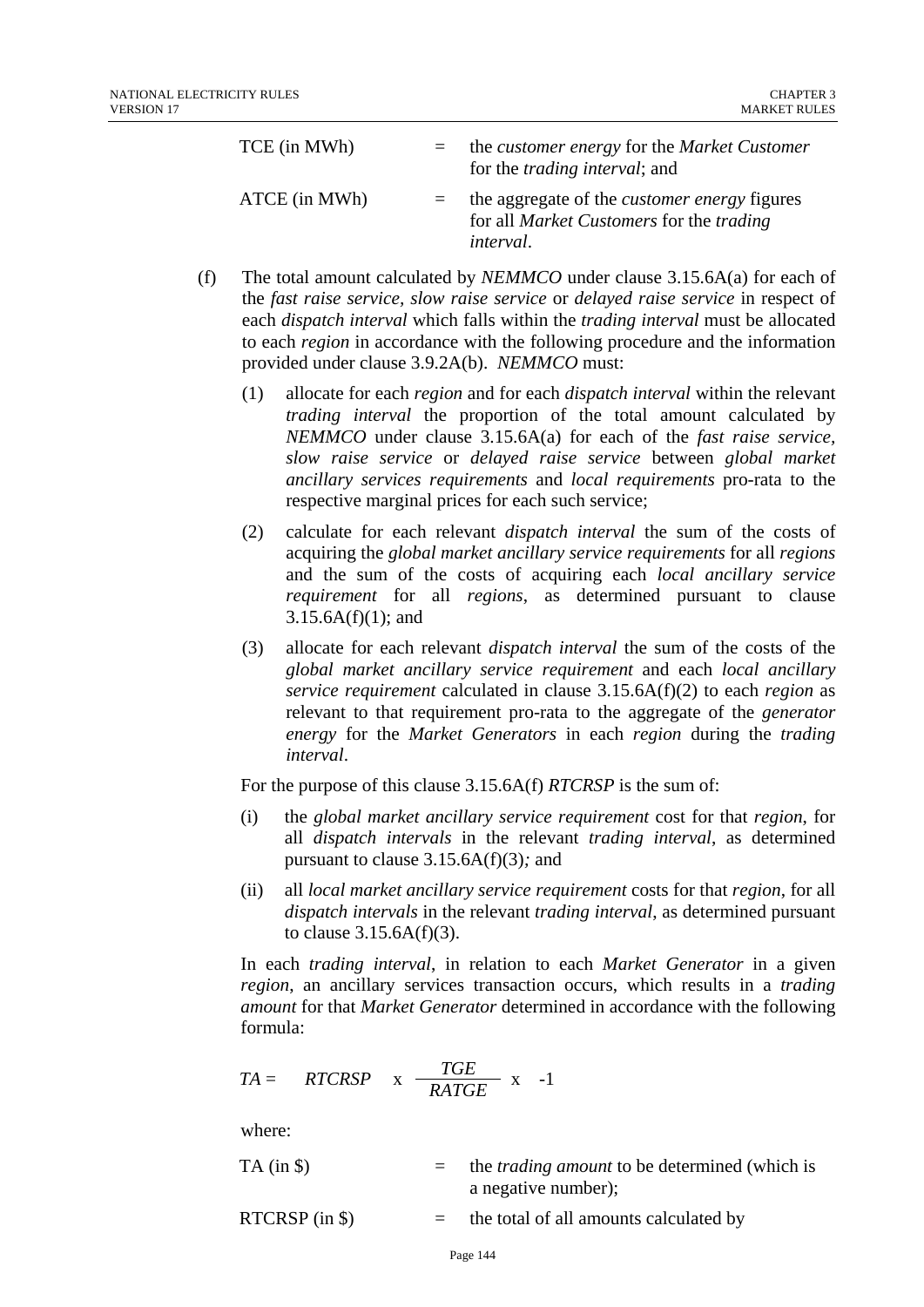|                | <i>NEMMCO</i> as appropriate to recover from the<br>given <i>region</i> as calculated in this clause<br>$3.15.6A(f)$ for the <i>fast raise service</i> , <i>slow raise</i><br>service or delayed raise service in respect of<br><i>dispatch intervals</i> which fall in the <i>trading</i><br><i>interval</i> : |
|----------------|-----------------------------------------------------------------------------------------------------------------------------------------------------------------------------------------------------------------------------------------------------------------------------------------------------------------|
| TGE (in MWh)   | the <i>generator</i> energy figures for the <i>Market</i><br>Generator in that region for the trading<br><i>interval</i> ; and                                                                                                                                                                                  |
| RATGE (in MWh) | the aggregate of the <i>generator energy</i> figures<br>for all <i>Market Generators</i> in that <i>region</i> for the<br><i>trading interval.</i>                                                                                                                                                              |

- (g) The total amount calculated by *NEMMCO* under clause 3.15.6A(a) for each of the *fast lower service*, *slow lower service* or *delayed lower service* in respect of each *dispatch interval* which falls within the *trading interval* must be allocated to each *region* in accordance with the following procedure and the information provided under clause 3.9.2A(b). *NEMMCO* must:
	- (1) allocate for each *region* and for each *dispatch interval* within the relevant *trading interval* the proportion of the total amount calculated by *NEMMCO* under clause 3.15.6A(a) for each of the *fast lower service*, *slow lower service* or *delayed lower service* between *global market ancillary service requirements* and *local requirements* pro rata to the respective marginal prices of each such service;
	- (2) calculate for each relevant *dispatch interval* the sum of the costs of acquiring the *global market ancillary service requirements* for all *regions* and the sum of the costs of acquiring each *local ancillary service requirement* for all *regions*, as determined pursuant to clause  $3.15.6A(g)(1);$  and
	- (3) allocate for each relevant *dispatch interval* the sum of the costs of the *global market ancillary service requirement* and each *local ancillary service requirement* calculated in clause 3.15.6A(g)(2) to each *region* as relevant to that requirement pro-rata to the aggregate of the *customer energy* figures for all *Market Customers* in each *region* during the *trading interval*.

For the purpose of this clause 3.15.6A(g) *RTCLSP* is the sum of:

- (i) the *global market ancillary service requirement* cost for that *region*, for all *dispatch intervals* in the relevant *trading interval*, as determined pursuant to clause  $3.15.6A(g)(3)$ ; and
- (ii) all *local market ancillary service requirement* costs for that *region*, for all *dispatch intervals* in the relevant *trading interval*, as determined pursuant to clause  $3.15.6A(g)(3)$ .

In each *trading interval*, in relation to each *Market Customer* in a given *region,* an ancillary services transaction occurs, which results in a *trading amount* for that *Market Customer* determined in accordance with the following formula:

$$
TA = RTCLSP \times \frac{TCE}{RATCE} \times -1
$$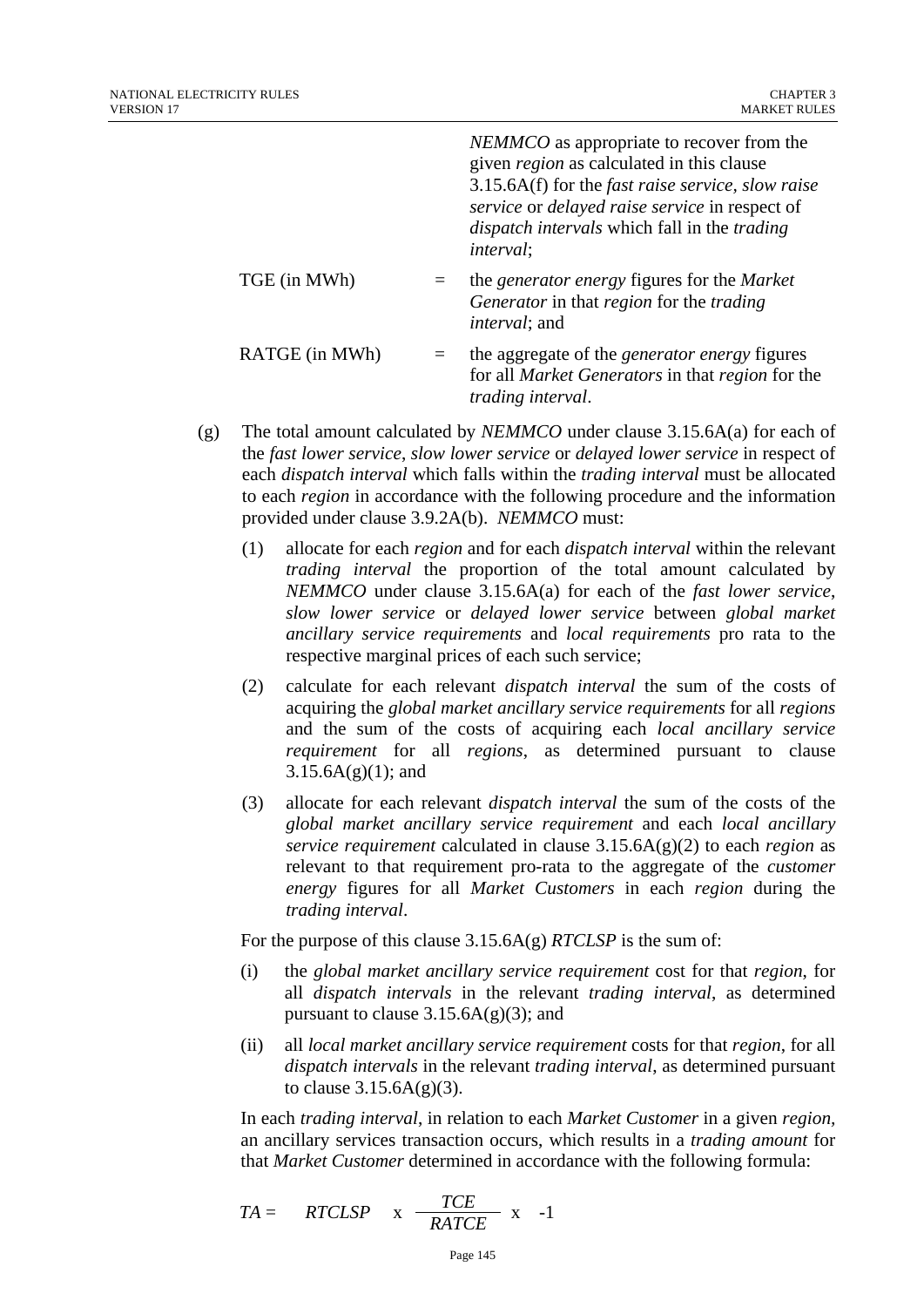where:

| $TA$ (in $\$ ) |     | the <i>trading amount</i> to be determined (which is<br>a negative number);                                                                                                                                                                                                                                                                |
|----------------|-----|--------------------------------------------------------------------------------------------------------------------------------------------------------------------------------------------------------------------------------------------------------------------------------------------------------------------------------------------|
| RTCLSP (in \$) | $=$ | the total of all amounts calculated by<br>NEMMCO as appropriate to recover from the<br>given <i>region</i> as calculated in this clause<br>$3.15.6A(g)$ for the <i>fast lower service</i> , <i>slow</i><br>lower service or delayed lower service in<br>respect of <i>dispatch intervals</i> which fall in the<br><i>trading interval;</i> |
| TCE (in MWh)   |     | the <i>customer</i> energy for the <i>Market Customer</i><br>in that <i>region</i> for the <i>trading interval</i> ; and                                                                                                                                                                                                                   |
| RATCE (in MWh) | $=$ | the aggregate of the <i>customer energy</i> figures<br>for all <i>Market Customers</i> in that <i>region</i> for the<br><i>trading interval.</i>                                                                                                                                                                                           |

(h) In each *trading interval*, in relation to each *Market Generator* or *Market Customer* which has *metering* to allow their individual contribution to the aggregate deviation in *frequency* of the *power system* to be assessed*,* an ancillary services transaction occurs, which results in a *trading amount* for that *Market Generator* or *Market Customer* determined in accordance with the following formula:

 $TA = PTA \times -1$ and

*MPF PTA =* the aggregate of ( *TSFCAS* x *AMPF*  ) for each

*dispatch interval* in the *trading interval*

where:

| $TA$ (in $\$ )  | $=$ | the <i>trading amount</i> to be determined (which is<br>a negative number);                                                                                                                               |
|-----------------|-----|-----------------------------------------------------------------------------------------------------------------------------------------------------------------------------------------------------------|
| TSFCAS (in \$)  | $=$ | the total of all amounts calculated by<br>$NEMMCO$ under clause 3.15.6A(a) for the<br><i>regulating raise service</i> or the <i>regulating</i><br>lower service in respect of a <i>dispatch</i> interval; |
| MPF (a number)  | $=$ | the factor last set by <i>NEMMCO</i> for the<br>Market Generator or Market Customer, as the<br>case may be, under clause $3.15.6A(i)$ ; and                                                               |
| AMPF (a number) | $=$ | the aggregate of the MPF figures for all<br>Market Participants for the dispatch interval.                                                                                                                |

(i) In each *trading interval*, in relation to each *Market Customer* for whom the *trading amount* is not calculated in accordance with the formula in clause 3.15.6A(h)*,* an ancillary services transaction occurs, which results in a *trading*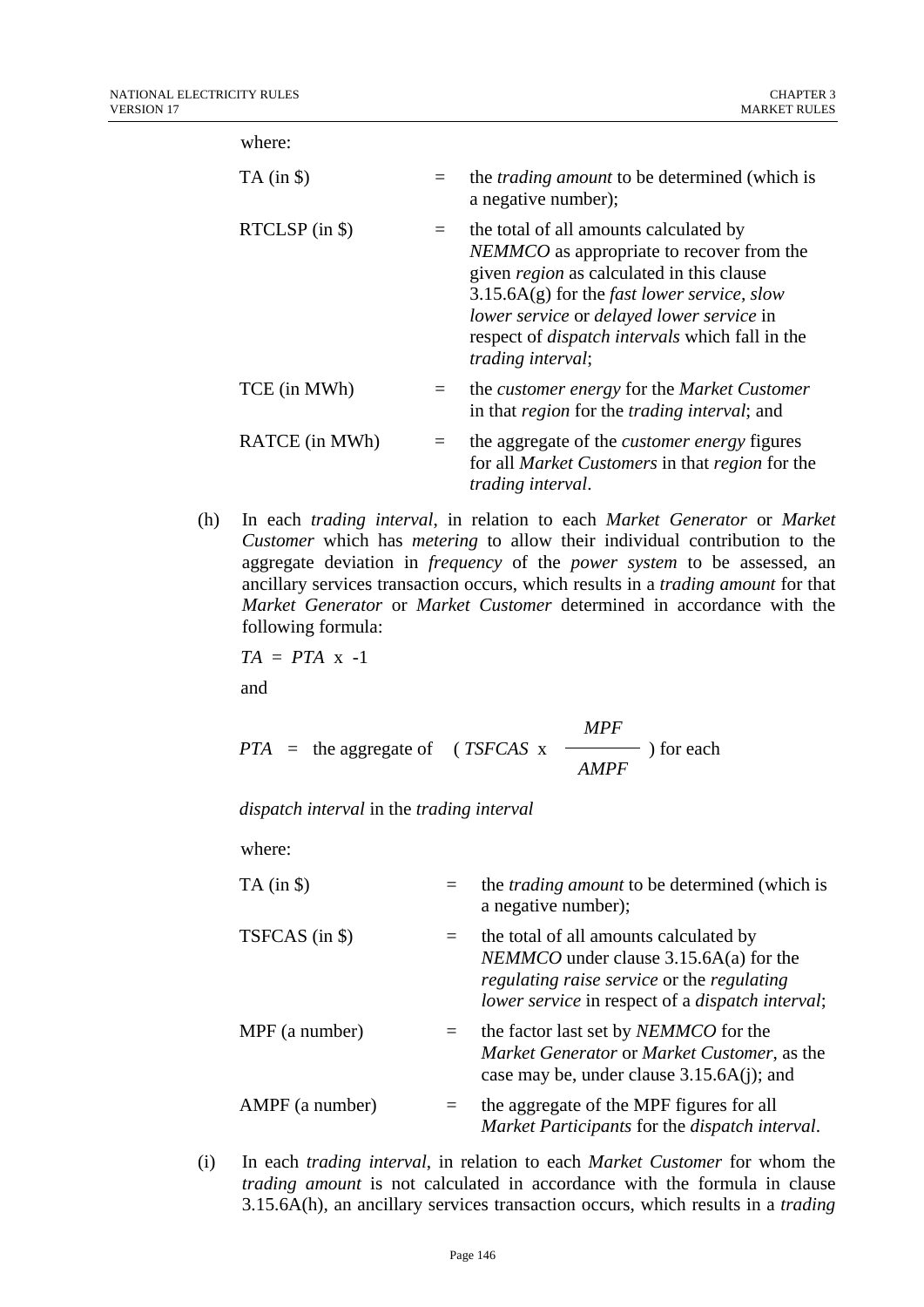*amount* for that *Market Customer* determined in accordance with the following formula:

$$
TA = \qquad PTA \qquad x \quad \frac{TCE}{ATCE} \quad x \quad -1
$$

and

$$
PTA = \text{the aggregate of } (TSFCAS \times \frac{MPF}{AMPF}) \text{ for each}
$$

*dispatch interval* in the *trading interval*

where:

| $TA$ (in $\$ )  |     | the <i>trading amount</i> to be determined (which is a<br>negative number);                                                                                                                                                                 |
|-----------------|-----|---------------------------------------------------------------------------------------------------------------------------------------------------------------------------------------------------------------------------------------------|
| TSFCAS (in \$)  | $=$ | has the meaning given in clause $3.15.6A(h)$ ;                                                                                                                                                                                              |
| MPF (a number)  | $=$ | the aggregate of the factor set by <i>NEMMCO</i><br>under clause 3.15.6A(j) for <i>Market Customers</i> ,<br>for whom the <i>trading amount</i> is not calculated in<br>accordance with the formula in clause<br>3.15.6A(h);                |
| AMPF (a number) | $=$ | the aggregate of the MPF figures for all <i>Market</i><br><i>Participants</i> for the <i>dispatch interval</i> ;                                                                                                                            |
| TCE (in MWh)    |     | the <i>customer</i> energy for the <i>Market Customer</i> for<br>the <i>trading interval</i> ; and                                                                                                                                          |
| ATCE (in MWh)   | $=$ | the aggregate of the <i>customer energy</i> figures for<br>all Market Customers, for whom the trading<br><i>amount</i> is not calculated in accordance with the<br>formula in clause 3.15.6A(h), for the <i>trading</i><br><i>interval.</i> |

- (j) *NEMMCO* must determine a factor for each *Market Participant* for the purposes of clauses 3.15.6A(h) and (i) in accordance with the procedure contemplated by clause 3.15.6A(k).
- (k) *NEMMCO* must prepare a procedure for determining contribution factors for use in clause 3.15.6A(j) taking into account the following principles:
	- (1) the contribution factor for a *Market Participant* should reflect the extent to which the *Market Participant* contributed to the need for *regulation services*;
	- (2) the contribution factor for all *Market Customers* that do not have *metering* to allow their individual contribution to the aggregate need for *regulation services* to be assessed must be equal;
	- (3) the individual *Market Participant's* contribution to the aggregate need for *regulation services* will be determined over a period of time to be determined by *NEMMCO*; and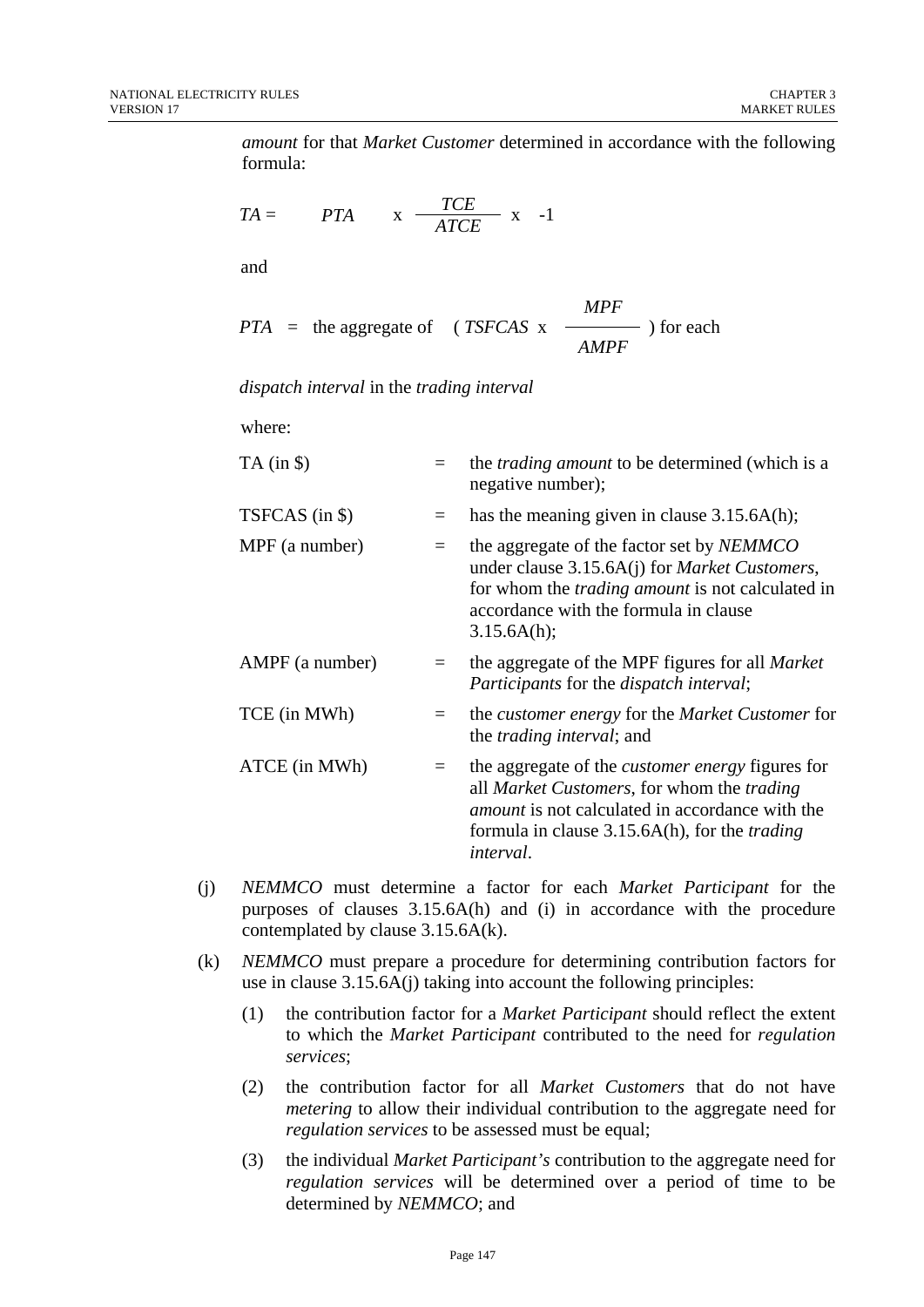- (4) a *Registered Participant* which has classified a *scheduled generating unit*, *scheduled load, ancillary service generating unit* or *ancillary service load* (called a 'Scheduled Participant') will not be assessed as contributing to the deviation in the *frequency* of the *power system* if within a *dispatch interval:* 
	- (a) the Scheduled Participant achieves its *dispatch* target at a uniform rate;
	- (b) the Scheduled Participant is *enabled* to provide a *market ancillary service* and responds to a control signal from *NEMMCO* to *NEMMCO's* satisfaction; or
	- (c) the Scheduled Participant is not enabled to provide a *market ancillary service*, but responds to a need for *regulation services* in a way which tends to reduce the aggregate deviation.
- (l) *NEMMCO* may amend the procedure referred to in clause 3.15.6A(j) from time to time.
- (m) *NEMMCO* must comply with the *Rules consultation procedures* when making or amending the procedure referred to in clause 3.15.6A(k).
- (n) *NEMMCO* must *publish*, in accordance with the *timetable*, the historical data used in determining a factor for each *Market Participant* for the purposes of clauses 3.15.6A(h) and (i) in accordance with the procedure contemplated by clause  $3.15.6A(k)$ .
- (na) Notwithstanding any other provisions of the *Rules*, *NEMMCO* must *publish* the factors determined in accordance with clause 3.15.6A(j) at least 10 *business days* prior to the application of those factors in accordance with clauses 3.15.6A(h) and 3.15.6A(i).
- (o) In this clause 3.15.6A:
	- (1) '*generator energy*' in respect of a *Market Generator* for a *trading interval* means the sum of the *adjusted gross energy* figures calculated for that *trading interval* in respect of that *Market Generator's applicable connection points*, provided that, if the sum of those figures is negative, then the *Market Generator's generator energy* for that *trading interval* is zero;
	- (2) a *connection point* is an *applicable connection point* of a *Market Generator* if:
		- (A) the *Market Generator* is *financially responsible* for the *connection point*; and
		- (B) the *connection point connects* a market *generating unit* to the *national grid*;
	- (3) '*customer energy'* in respect of a *Market Customer* for a *trading interval* means the sum of the *adjusted gross energy* figures calculated for that *trading interval* in respect of that *Market Customer's relevant connection points*; and
	- (4) a *connection point* is a *relevant connection point* of a *Market Customer* if: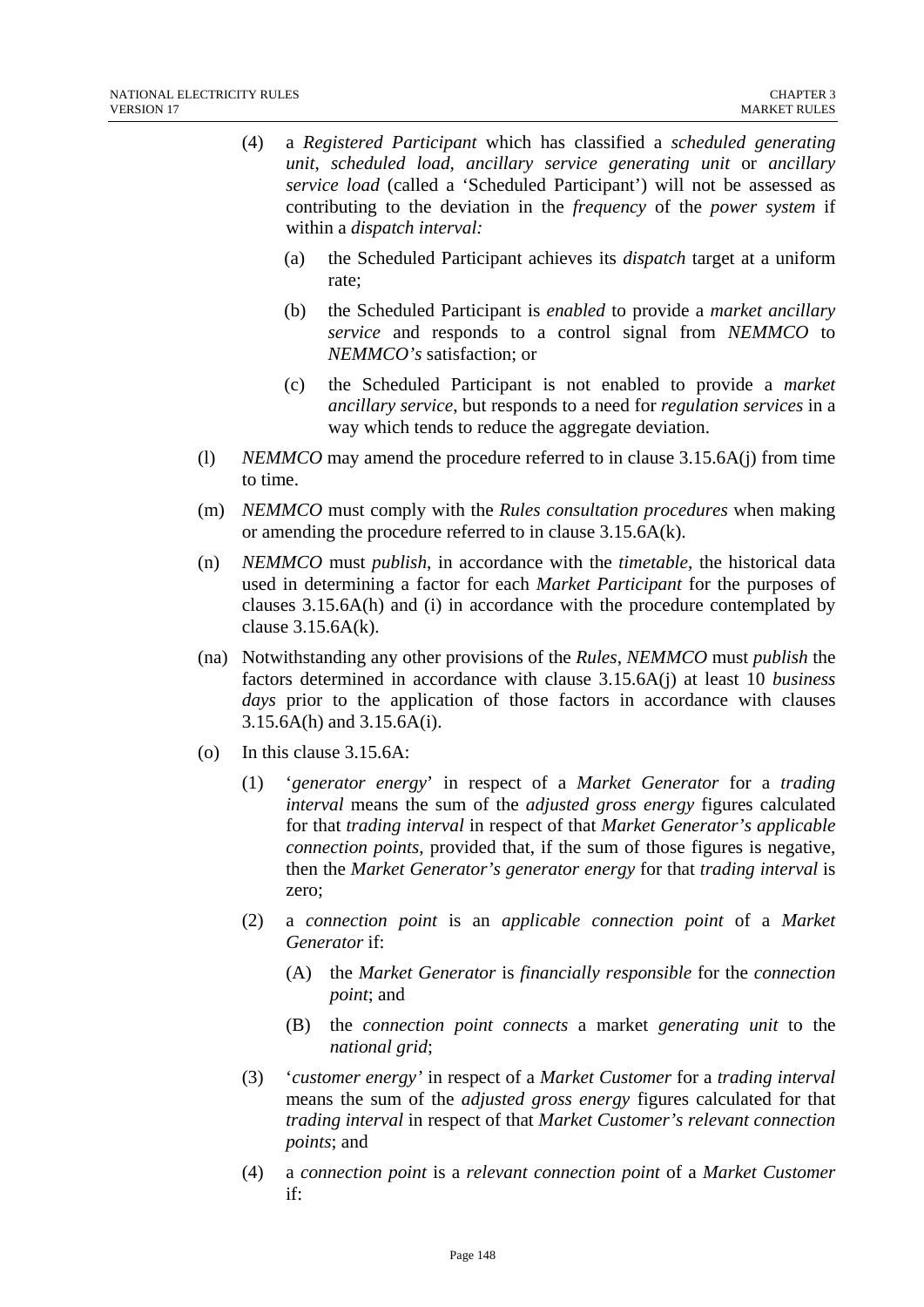- (A) the *Market Customer* is *financially responsible* for the *connection point*; and
- (B) the *load* at that *connection point* has been classified (or is deemed to be classified) as a *market load*.

# **3.15.7 Payment to Directed Participants**

- (a) Subject to clause 3.15.7(b), *NEMMCO* must pay compensation to *Directed Participants* calculated in accordance with clauses 3.15.7, 3.15.7A and 3.15.7B, as the case may be, for any service which the *Directed Participant*  was required to provide in order to comply with the *direction*.
- (b) For the purpose of clause 3.15.8 and 3.15.10C the amount of compensation due to a *Directed Participant* pursuant to clause 3.15.7(a) must include interest on the sum of that amount less any payment made in accordance with clause 3.15.10C(a), computed at the average *bank bill rate* for the period beginning on the day on which payment was required to be made under clauses 3.15.16 and 3.15.17 in respect of the *final statement* for the *billing period* in which the *direction* was issued and ending on the day on which payment is required to be made pursuant to clause 3.15.10C.
- (c) Subject to clause 3.15.17(d) and clause 3.15.7B, the compensation payable to each *Directed Participant* for the provision of *energy* or *market ancillary services* pursuant to a *direction* is to be determined in accordance with the formula set out below:

 $DCP = AMP x DO$ 

where:

- DCP = the amount of compensation the *Directed Participant* is entitled to receive;
- AMP = the price below which are 90% of the *spot prices* or *market ancillary service prices* (as the case may be) for the relevant service provided by *Scheduled Generators*, *Scheduled Network Service Providers* or *Market Customers* in the *region* to which the *direction* relates, for the 12 months immediately preceding the *trading day* in which the *direction* was issued; and
- $DO = i$ s either:
	- (A) the difference between the total *adjusted gross energy* delivered or consumed by the *Directed Participant* and the total *adjusted gross energy* that would have been delivered or consumed by the *Directed Participant* had the *direction* not been issued; or
	- (B) the amount of the relevant *market ancillary service* which the *Directed Participant* has been *enabled* to provide in response to the *direction.*
- (d) If at the time *NEMMCO* issues a *direction*, the *Directed Participant* had submitted a valid *dispatch bid*, *dispatch offer* or *rebid* for *dispatch* of the service that is to be *dispatched* in accordance with the *direction*, the *Directed Participant* is entitled to receive compensation for the provision of that service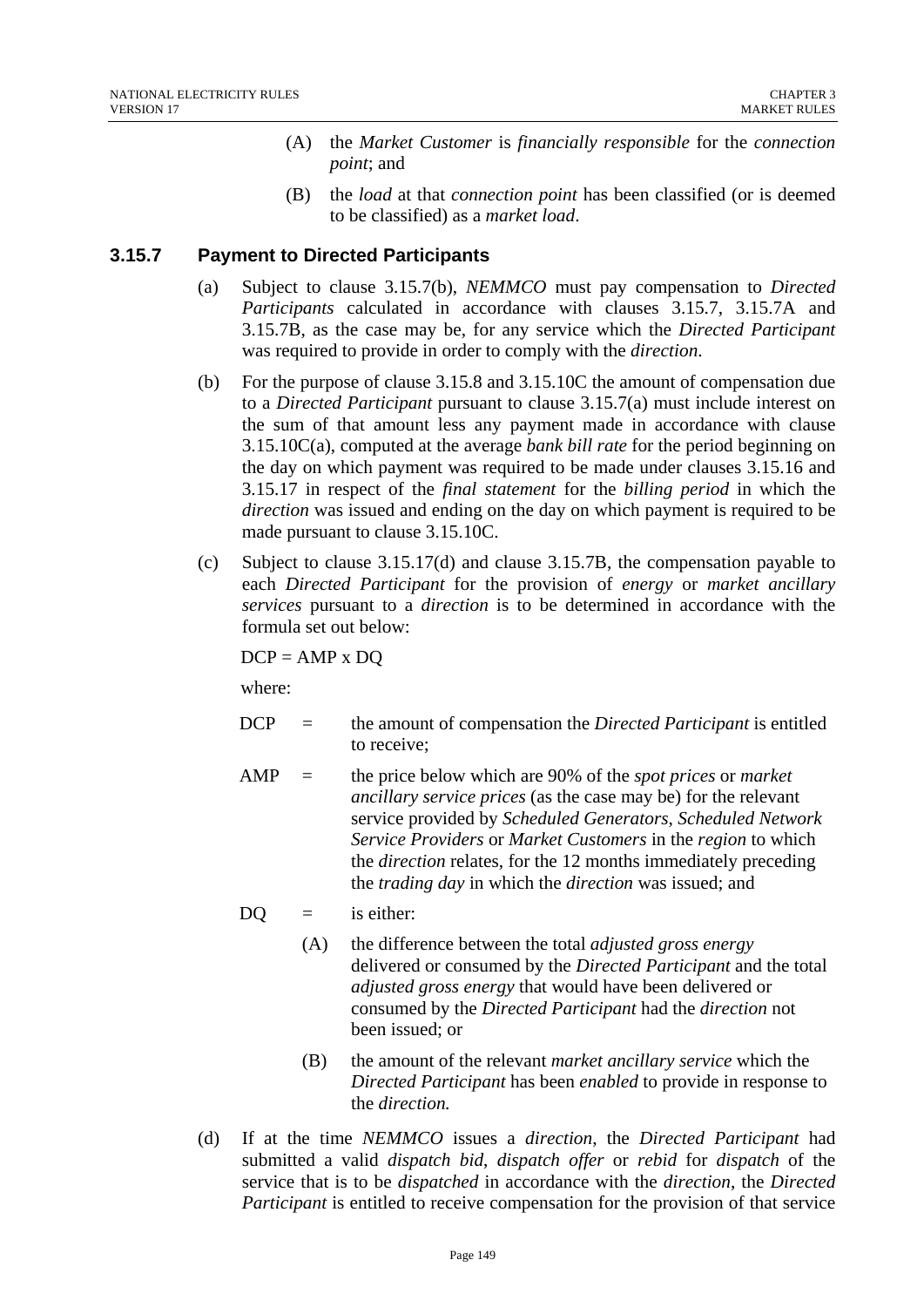at a price equal to the *price* in that *dispatch bid, dispatch offer* or *rebid* as appropriate.

(e) *NEMMCO* must, in accordance with the *intervention settlement timetable*, advise each *Directed Participant* in writing of the amount the *Directed Participant* is entitled to receive pursuant to clause 3.15.7(c) or clause 3.15.7(d).

## **3.15.7A Payment to Directed Participants for services other than energy and market ancillary services**

- (a) Subject to clause 3.15.7(d) and clause 3.15.7B, *NEMMCO* must compensate each *Directed Participant* for the provision of services pursuant to a *direction* other than *energy* and *market ancillary services*, at the fair payment price of the services determined in accordance with this clause 3.15.7A.
- (b) Subject to clause 3.15.7A(e) and clause 3.15.7A(e1), *NEMMCO* must, in accordance with the *intervention settlement timetable* and any guidelines developed by *NEMMCO* in accordance with the *Rules consultation procedures*, determine if in *NEMMCO*'s reasonable opinion, an independent expert could reasonably be expected to determine a fair payment price for the services provided pursuant to the *direction* within a reasonable time period.
- (b1) If *NEMMCO* determines pursuant to clause 3.15.7A(b) that an independent expert could reasonably be expected to determine a fair payment price for the services provided pursuant to the *direction* within a reasonable time period it must as soon as reasonably practicable after making such determination *publish* its determination and, subject to clause 3.15.7A(e1), appoint an independent expert, in accordance with the *intervention settlement timetable*, to determine the fair payment price for the services provided pursuant to the *direction*.
- (c) *NEMMCO* must include as part of the terms of appointment of an independent expert the following requirements:
	- (1) that the independent expert must, in determining the fair payment price of the relevant service for the purposes of clause 3.15.7A, take into account:
		- (i) other relevant pricing methodologies in Australia and overseas, including but not limited to:
			- (A) other electricity markets;
			- (B) other markets in which the relevant service may be utilised; and
			- (C) relevant contractual arrangements which specify a price for the relevant service;
		- (ii) the following principles:
			- (A) the disinclination of *Scheduled Generators, Market Generators, Scheduled Network Service Providers* or *Market Customers* to provide the service the subject of the *direction* must be disregarded;
			- (B) the urgency of the need for the service the subject of the *direction* must be disregarded;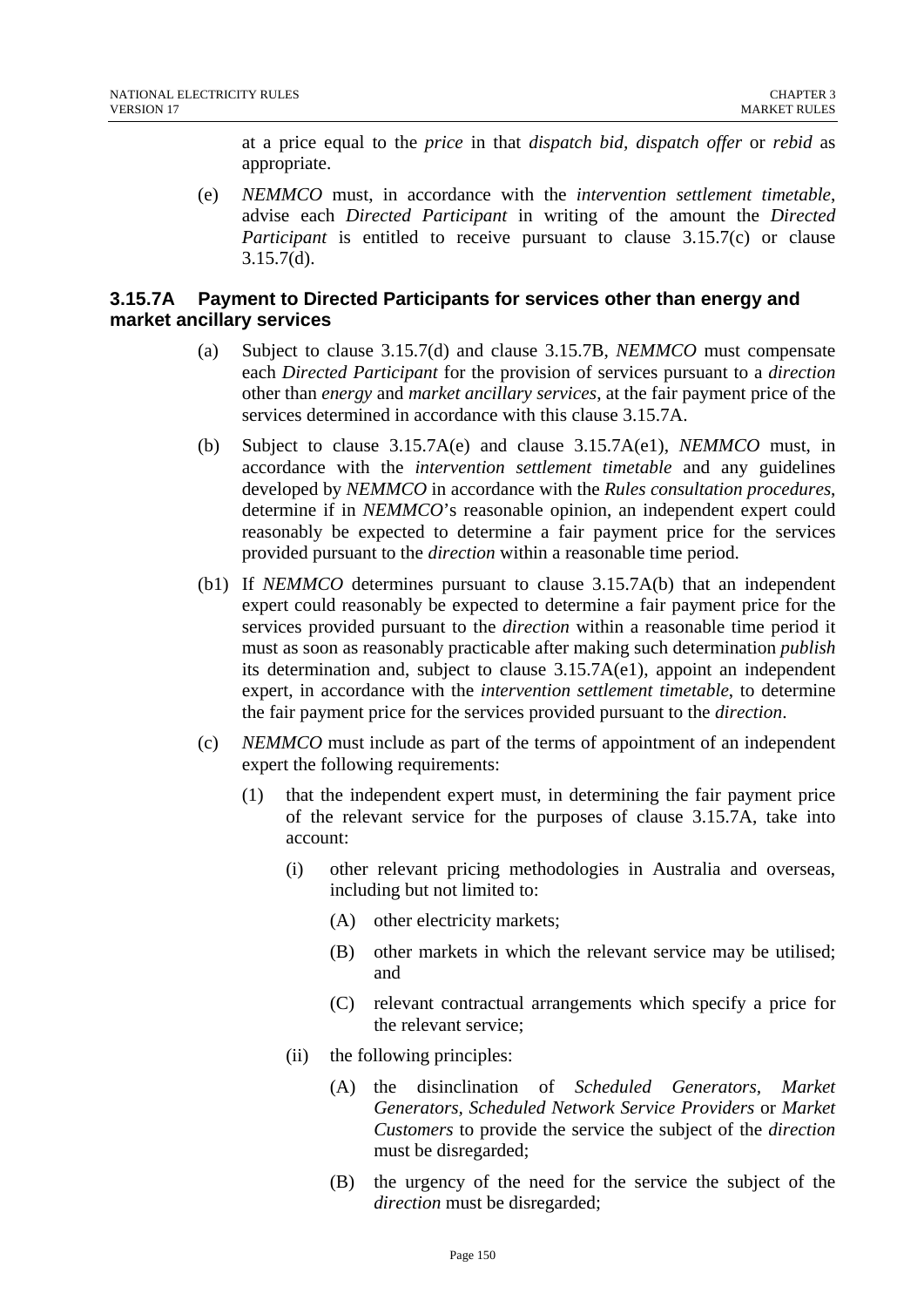- (C) the *Directed Participant* is to be treated as willing to supply at the market price that would otherwise prevail for the directed services the subject of the *direction* in similar demand and supply conditions; and
- (D) the fair payment price is the market price for the directed services the subject of the *direction* that would otherwise prevail in similar demand and supply conditions;
- (2) that the independent expert must determine and *publish* a draft report, in accordance with the *intervention settlement timetable*, setting out:
	- (i) a description of the services provided in response to the *direction*;
	- (ii) the independent expert's draft determination of each fair payment price for the services provided;
	- (iii) the methodology and assumptions used by the independent expert in making the draft determination of the fair payment price; and
	- (iv) a request for submissions from interested parties on the matters set out in the draft report;
- (3) that the independent expert must, in accordance with the *intervention settlement timetable*, determine the fair payment price for the services provided, taking into account the submissions received, and must prepare and *publish* a final report setting out:
	- (i) the description of the services provided in response to the *direction*;
	- (ii) the independent expert's determination of the fair payment price for the services provided;
	- (iii) the methodology and assumptions used by the independent expert in making the determination of each fair payment price; and
	- (iv) summaries of the submissions made by interested parties;
- (4) that the independent expert must deliver to *NEMMCO* a final tax invoice for the services rendered at the time he or she *publishes* the final report; and
- (5) that a report *published* by the independent expert pursuant to clause 3.15.7A(c) must not disclose *confidential information* or the identity of a *Directed Participant*.
- (d) In accordance with the *intervention settlement timetable*, *NEMMCO* must calculate the compensation payable to the *Directed Participant* using the fair payment price *published* by the independent expert under clause 3.15.7A(c)(3).
- (e) The fair payment price determined in accordance with clause  $3.15.7A(c)(3)$  is to be the fair payment price for that service to be applied in all future occurrences where there is a *direction* for that service at any time within a period of 12 calendar months from the date on which the determination of that price was published.
- (e1) *NEMMCO* must not appoint an independent expert under clause 3.15.7A(b1) in respect of a *direction* for a service in respect of which:
	- (1) there is a determination of an independent expert in place in accordance with clause 3.15.7A(e) in relation to that service; or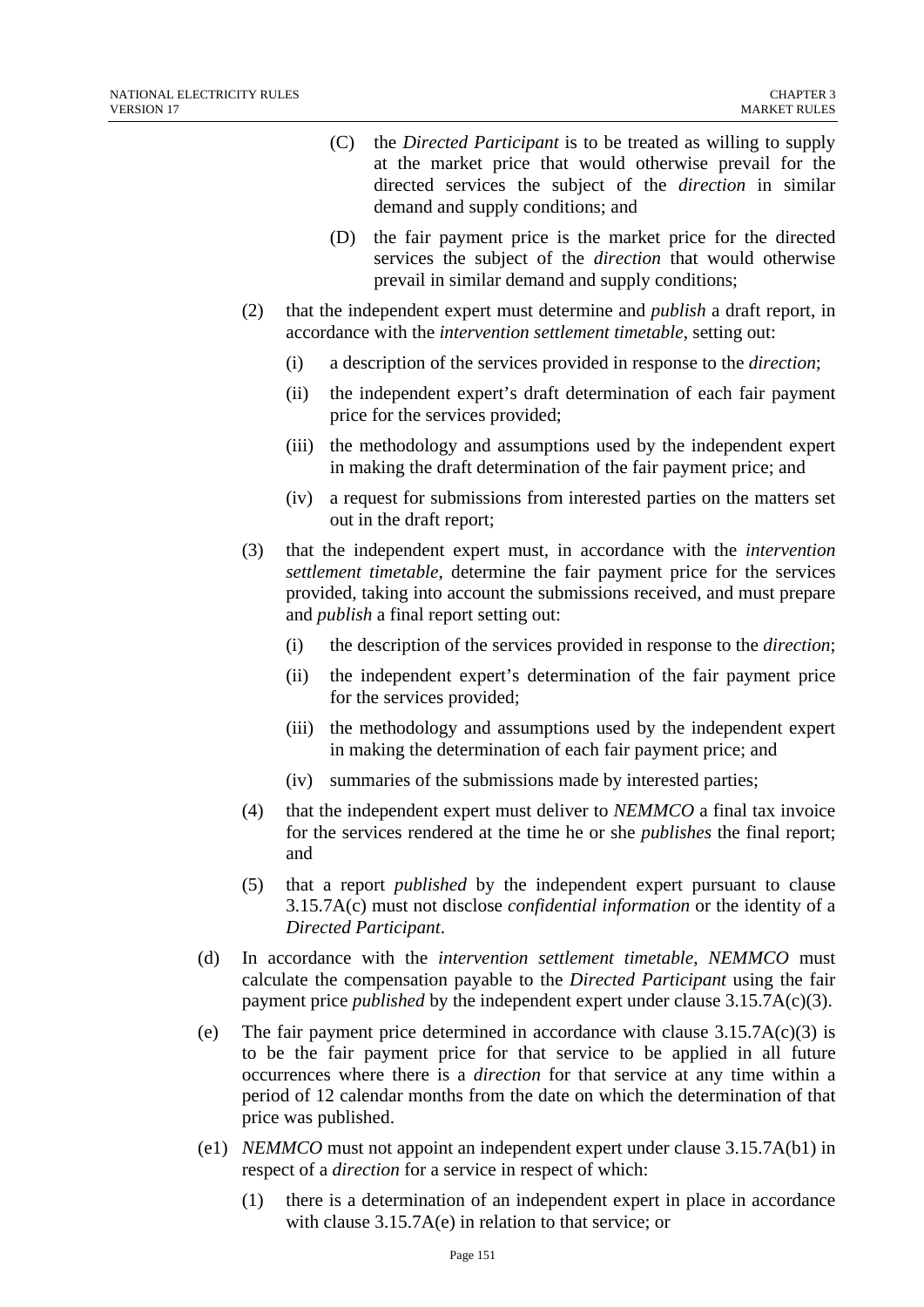(2) *NEMMCO* has appointed an independent expert to determine the fair payment price for that service under clause 3.15.7A and the independent expert has not yet made a determination of the fair payment price.

In these circumstances, *NEMMCO* must apply to the subsequent *direction* the fair payment price for that service determined, or to be determined, by the independent expert.

- (f) Within 1 *business day* of calculating the compensation payable pursuant to clause  $3.15.7A(a)$  by application of clause  $3.15.7A(e)$  or pursuant to clause 3.15.7A(d), *NEMMCO* must advise the relevant *Directed Participant* in writing of the amount of compensation.
- (g) The determination of a fair payment price pursuant to clause  $3.15.7A(c)(1)$  and the calculation of compensation payable to *Directed Participants* pursuant to clause 3.15.7A(d) is final and binding.

## **3.15.7B Claim for additional compensation by Directed Participants**

- (a) Subject to clauses 3.15.7B(a1) and 3.15.7B(a4), a *Directed Participant* entitled to compensation pursuant to clause 3.15.7 or clause 3.15.7A may, in accordance with the *intervention settlement timetable,* make a written submission to *NEMMCO* claiming an amount equal to the sum of:
	- (1) the aggregate of the loss of revenue and additional net direct costs incurred by the *Directed Participant* in respect of a *scheduled generating unit* or *scheduled network services*, as the case may be, as a result of the provision of the service under *direction*; less
	- (2) the amount notified to that *Directed Participant* pursuant to clause 3.15.7(c) or clause 3.15.7A(f); less
	- (3) the aggregate amount the *Directed Participant* is entitled to receive in accordance with clause 3.15.6(c) for the provision of a service rendered as a result of the *direction.*
- (a1) Subject to clause 3.15.7B(a4), if *NEMMCO* determines pursuant to clause 3.15.7A(a) that an independent expert could not reasonably be expected to determine within a reasonable period of time the relevant fair payment price, a *Directed Participant* may, in accordance with the *intervention settlement timetable*, make a written submission to *NEMMCO* claiming compensation from *NEMMCO* for the provision of services under the *direction* equal to:
	- (1) loss of revenue and additional net direct costs which the *Directed Participant* incurred as a result of the provision of services under the *direction*; and
	- (2) a reasonable rate of return on the capital employed in the provision of the service determined by reference as far as reasonably practicable to rates of return for the provision of similar services by similar providers of such services.
- (a2) Subject to clause 3.15.7B(a4), if a *Directed Participant* entitled to compensation pursuant to clause 3.15.7(d) considers that the amount notified pursuant to clauses 3.15.7(e) is less than the amount it is entitled to receive pursuant to that clause, the *Directed Participant* may, in accordance with the *intervention settlement timetable*, make a written submission to *NEMMCO* requesting compensation from *NEMMCO* for that difference.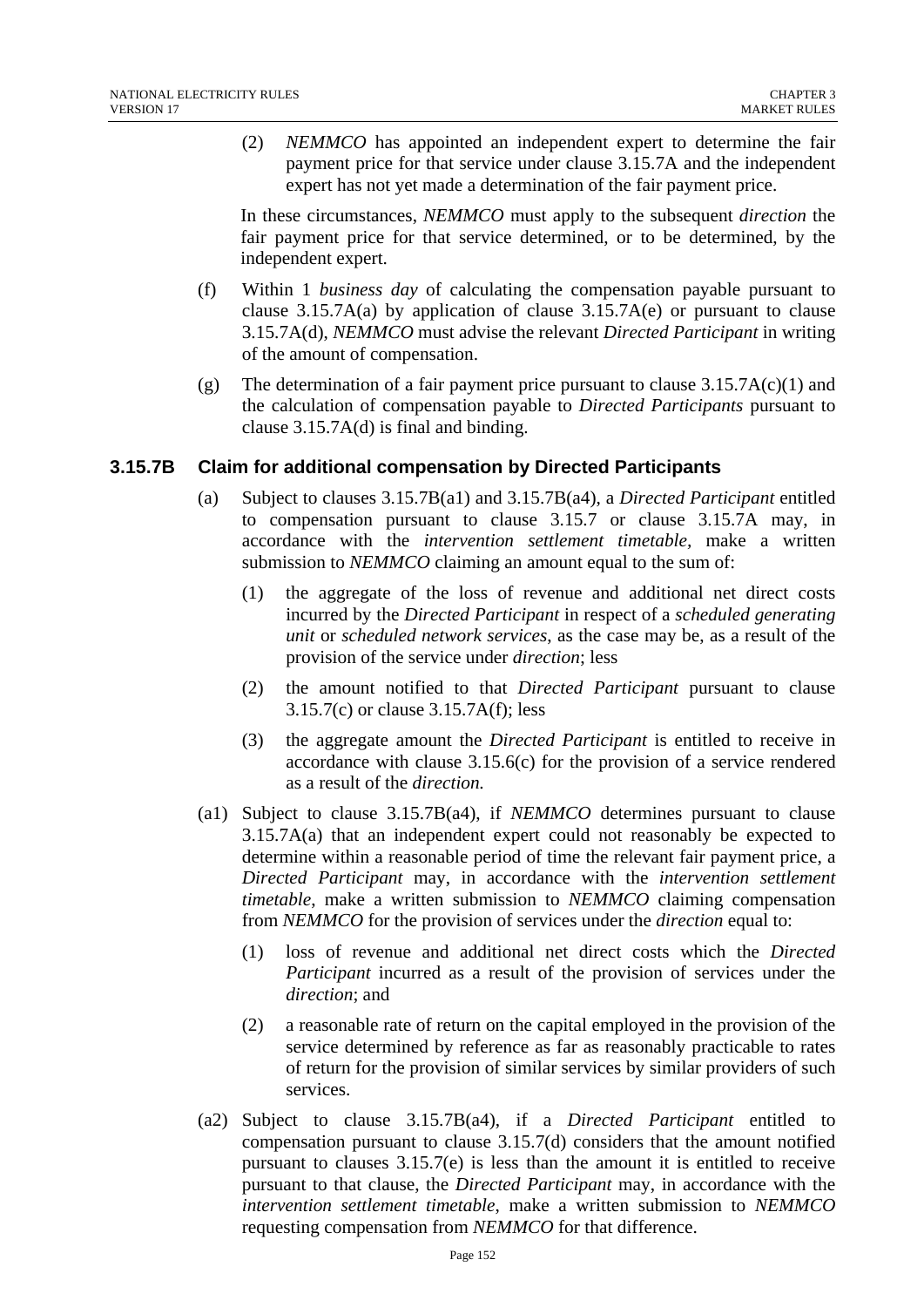- (a3) For the purposes of the calculation of additional net direct costs pursuant to clause  $3.15.7B(a)(1)$  and clause  $3.15.7B(a)(1)$ , the additional net direct costs incurred by the *Directed Participant* in respect of that *scheduled generating unit* or *scheduled network services,* as the case may be, includes without limitation:
	- (1) fuel costs in connection with the *scheduled generating unit* or *scheduled network services*;
	- (2) incremental maintenance costs in connection with the *scheduled generating unit* or *scheduled network services*;
	- (3) incremental manning costs in connection with the *scheduled generating unit* or *scheduled network services*;
	- (4) acceleration costs of maintenance work in connection with the *scheduled generating unit,* where such acceleration costs are incurred to enable the *scheduled generating unit* or *scheduled network services* to comply with the *direction*;
	- (5) delay costs for maintenance work in connection with the *scheduled generating unit* or *scheduled network service*, where such delay costs are incurred to enable the *scheduled generating unit* or *scheduled network service* to comply with the *direction*;
	- (6) other costs incurred in connection with the *scheduled generating unit* or *scheduled network services*, where such costs are incurred to enable the *scheduled generating unit* or *scheduled network service* to comply with the *direction*; and
	- (7) any compensation which the *Directed Participant* receives or could have obtained by taking reasonable steps in connection with the *scheduled generating unit* or *scheduled network services* being available.
- (a4) In respect of a single *intervention price trading interval,* a *Directed Participant* may only make a claim pursuant to clauses  $3.15.7B(a)$ ,  $3.15.7B(a1)$  or 3.15.7B(a2) if the amount of the claim in respect of that *intervention price trading interval* is greater than \$5,000.
- (b) The submissions pursuant to clauses  $3.15.7B(a)$ ,  $3.15.7B(a1)$  and  $3.15.7B(a2)$ must:
	- (1) itemise each component of a claim;
	- (2) contain sufficient data and information to substantiate each component of a claim for loss of revenue and additional direct costs incurred and the reasonable rate of return, as the case may be; and
	- (3) be signed by an authorised officer of the applicant certifying that the written submission is true and correct.
- (c) *NEMMCO* must, in accordance with the *intervention settlement timetable*:
	- (1) refer an *affected participant's adjustment claim or market customer's additional claim* to an independent expert to determine such claim in accordance with clause 3.12.11A if the claim is equal to or greater than \$20,000 and the *additional intervention claim* that includes that claim is equal to or greater than \$100,000; and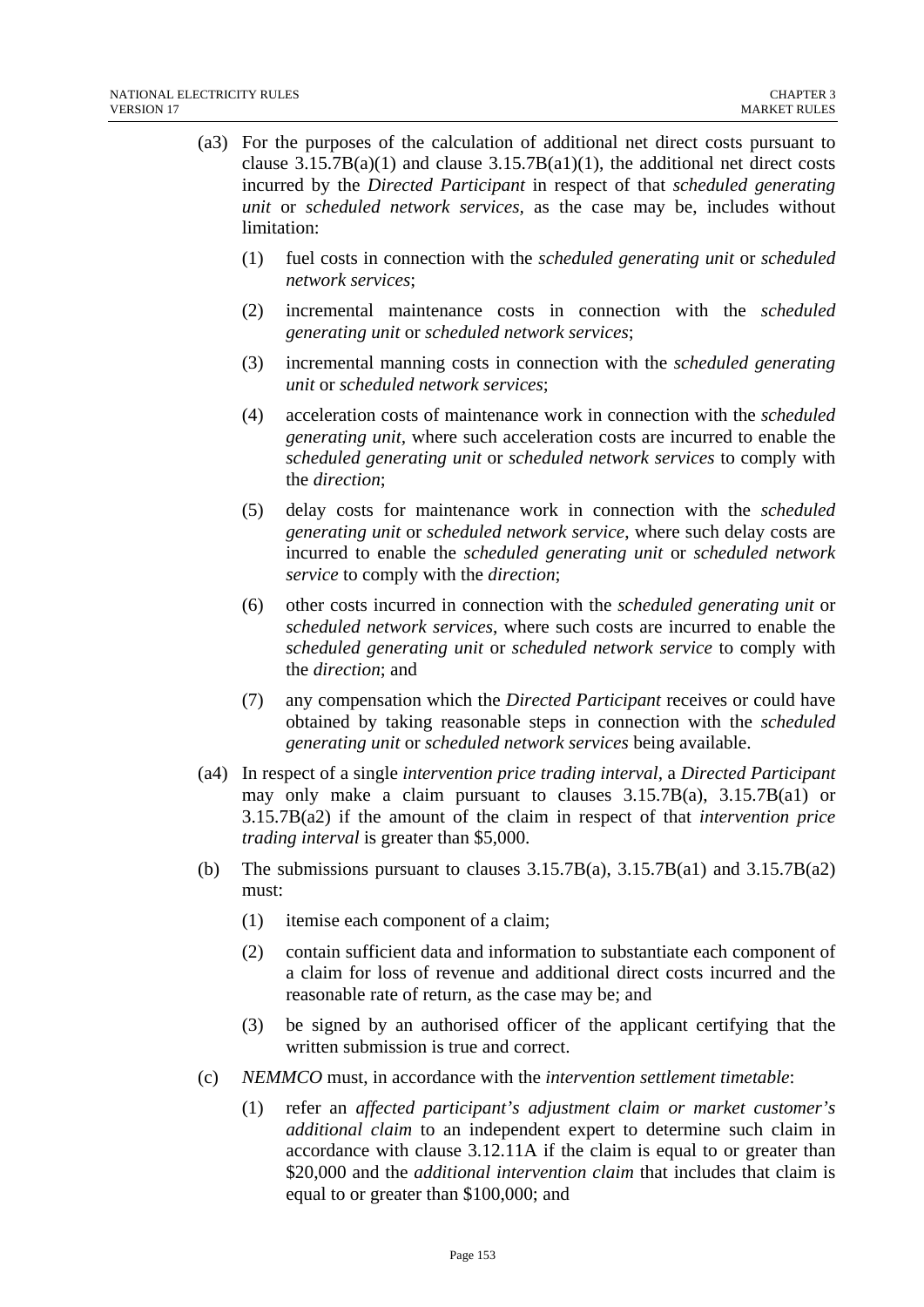- (2) determine in its sole discretion if all other claims by a *Directed Participant* in respect of that *direction* pursuant to clauses 3.15.7B(a),  $3.15.7B(a1)$  and  $3.15.7B(a2)$  are reasonable and if so pay the amount claimed in accordance with clause 3.15.10C.
- (d) If *NEMMCO* considers that a claim by a *Directed Participant* under clause  $3.15.7B(a)$  or  $3.15.7B(a1)$  or  $3.15.7B(a2)$  is unreasonable, it must, in accordance with the *intervention settlement timetable*:
	- (1) advise the *Directed Participant* of its determination in writing, setting out its reasons; and
	- (2) refer the matter to an independent expert to determine the claim for compensation in accordance with clause 3.12.11A.

# **3.15.8 Funding of Compensation for directions**

- (a) *NEMMCO* must, in accordance with the *intervention settlement timetable*, calculate the "*compensation recovery amount*" being:
	- (1) the sum of:
		- (i) the total of the compensation payable to *NEMMCO* by *Affected Participants* and *Market Customers* under clause 3.12.11 in respect of a *direction* for the provision of *energy*; plus
		- (ii) the total of the amounts retained by *NEMMCO* pursuant to clause 3.15.6(b) in respect of a *direction* for the provision of *energy*;
	- (2) less the sum of:
		- (i) the total of the compensation payable by *NEMMCO* to *Affected Participants* and *Market Customers* pursuant to clause 3.12.11 in respect of a *direction* for the provision of *energy*; plus
		- (ii) the total of the compensation payable by *NEMMCO* to *Directed Participants* pursuant to clause 3.15.7(a) in respect of a *direction* for the provision of *energy*; plus
		- (iii) the total amount payable by *NEMMCO* to the independent expert pursuant to clause 3.12.11A(c).
- (b) *NEMMCO* must, in accordance with the *intervention settlement timetable*, calculate a figure for each *Market Customer* in each *region* applying the following formula:

$$
MCP = \frac{E}{\Sigma E} \times \frac{RB}{\Sigma R B} \times CRA
$$

where

- MCP is the amount payable or receivable by a *Market Customer* pursuant to this clause 3.15.8(b);
- E is the sum of the *Market Customer's adjusted gross energy* amounts at each *connection point* for which the *Market Customer* is *financially responsible* in a *region*, determined in accordance with clauses 3.15.4 and 3.15.5 in respect of the relevant *intervention price trading intervals*  excluding any *loads* in respect of which the *Market Customer* submitted a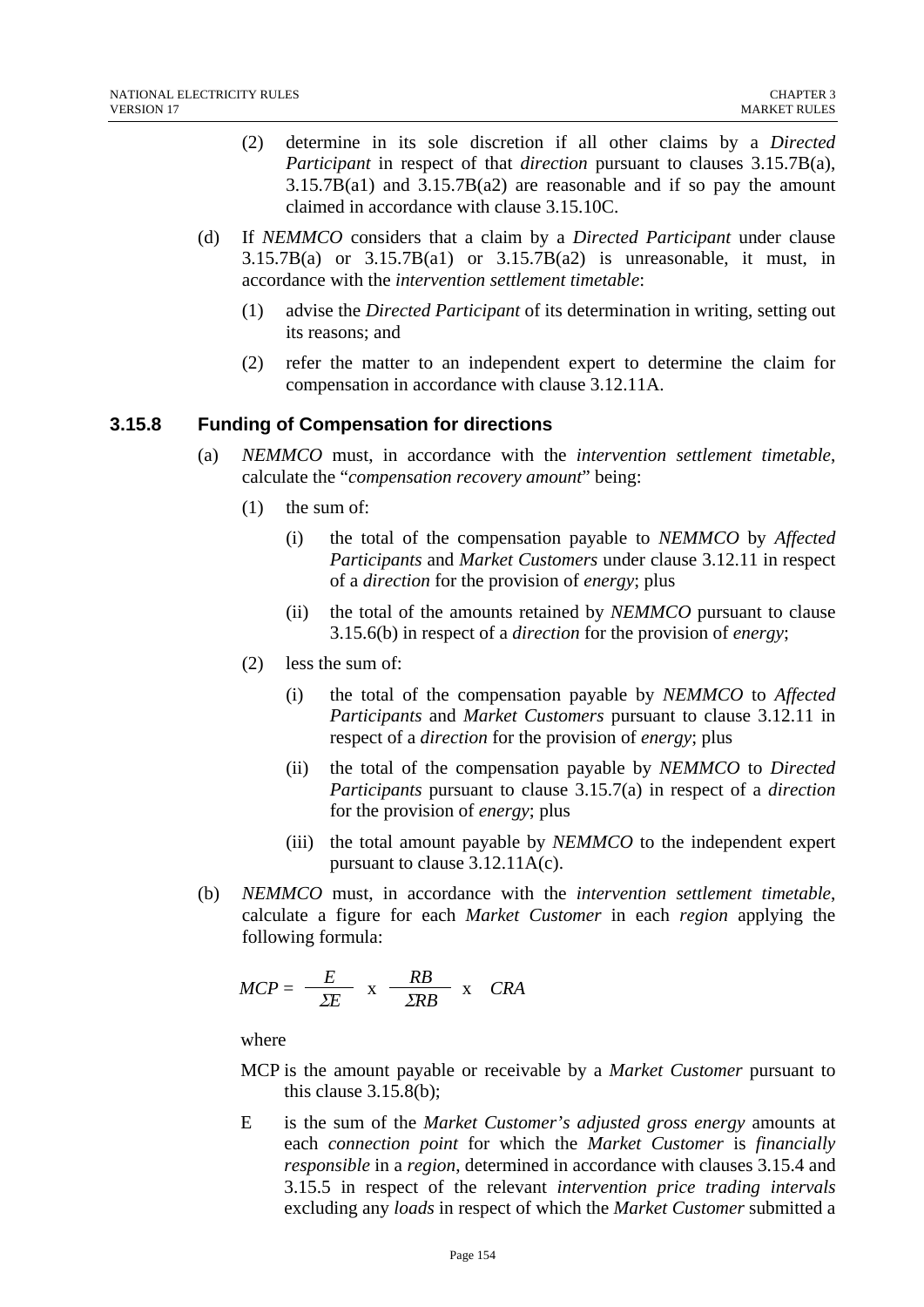*dispatch bid* for the relevant *intervention price trading interval* in that *region;* and

RB is the regional benefit determined by *NEMMCO* pursuant to clause 3.15.8(b1) at the time of issuing the *direction*.

CRAis the *compensation recovery amount*.

- (b1) *NEMMCO* must, as soon as practicable following the issuance of a *direction*, determine the relative benefit each *region* received from the issuance of a *direction* in accordance with the *regional benefit directions procedures*.
- (b2) *NEMMCO* must develop in accordance with the *Rules consultation procedures* a procedure to determine the relative benefit each *region* receives from the issuance of a *direction* (the "*regional benefit directions procedures*"). Such procedures must take into account, where applicable to the reason the *direction* was given, the *load* at risk of not being supplied if the *direction* were not issued or the extent of improvement in available *energy* reserve in the *region,* capability to control *voltage* in the *region*, and capability to control *power system frequency* within the *region* and any other relevant matters.
- (c) If the figure calculated for a *Market Customer* under clause 3.15.8(b) is negative, the absolute value of that amount is the amount payable by the *Market Customer* to *NEMMCO* pursuant to clause 3.15.8(b).
- (d) Subject to clause 3.15.22, if the figure calculated for a *Market Customer* under clause 3.15.8(b) is positive, such amount is the amount receivable by the *Market Customer* from *NEMMCO* pursuant to clause 3.15.8(b), subject to the provisions of clause 3.15.22.
- (e) *NEMMCO* must, in accordance with the *intervention settlement timetable*, calculate for each *ancillary service* the subject of a *direction*, the "*ancillary service compensation recovery amount*" being:
	- (1) the sum of:
		- (i) the total of the compensation payable to *NEMMCO* by *Affected Participants* and *Market Customers* under clause 3.12.11 in respect of a *direction* for the provision of that *ancillary service*; plus
		- (ii) the total of the amounts retained by *NEMMCO* pursuant to clause 3.15.6(b) in respect of a *direction* for the provision of that *ancillary service*;
	- (2) less the sum of:
		- (i) the total of the compensation payable by *NEMMCO* to *Affected Participants* and *Market Customers* pursuant to clause 3.12.11 in respect of a *direction* for the provision of that *ancillary service*; plus
		- (ii) the total of the compensation payable by *NEMMCO* to *Directed Participants* pursuant to clause 3.15.7(a) in respect of a *direction* for the provision of that *ancillary service*; plus
		- (iii) the total amount payable by *NEMMCO* to the independent expert pursuant to clause 3.12.11A(c), if the *directio*n the subject of the independent expert's determination was with respect to that *ancillary service*.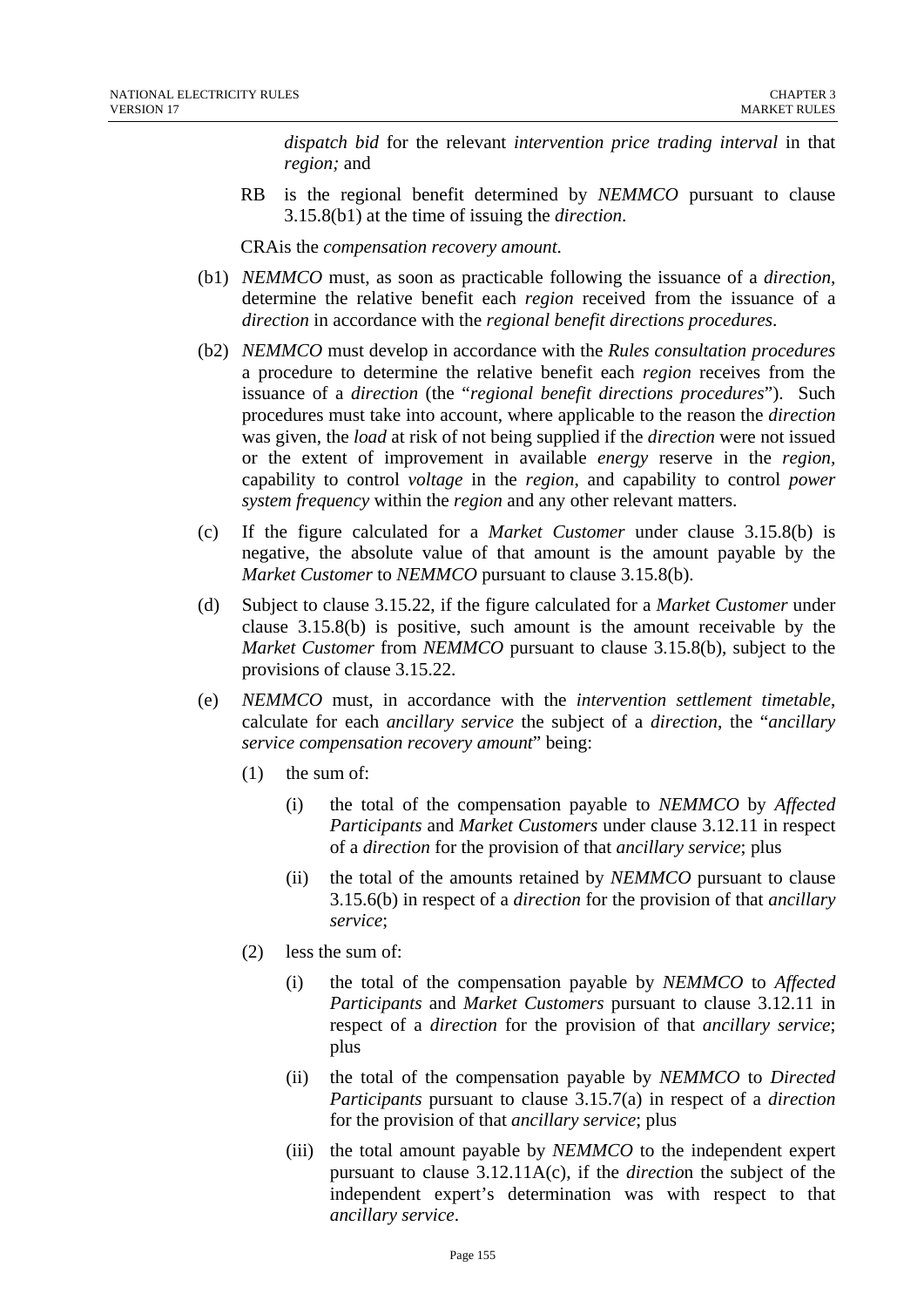- (f) The *trading amount* must be calculated as follows:
	- (1) subject to clause 3.15.8(f)(2) and (3) *NEMMCO* must use the appropriate formula set out in clause  $3.15.6A(c)$ , (d), (e), (f), (g), (h) or (i) depending on which *ancillary service* was the subject of the *direction*;
	- (2) TNCASP, TSRP, TCRSP, TCLSP or TSFCAS (as applicable) in the relevant formula is equal to the *ancillary service compensation recovery amount* for the relevant *ancillary service* in respect of the *direction*; and
	- (3) if TCE, TGE, ATCE or ATGE is used in the relevant formula, then the words 'the *trading interval'* in the definitions of those terms in the formula are to be read as 'all of the *trading intervals* during which the *direction* applied'.
- (g) Any compensation payable by *NEMMCO* pursuant to clauses 3.12.11 and 3.15.7 not recovered pursuant to clauses 3.15.8(b) and 3.15.8(e) must be recovered from *Registered Participants* in the same proportion as the largest single fixed component of *Participants fees*.

#### **3.15.9 Reserve settlements**

- (a) *NEMMCO's* costs incurred in contracting for the provision of *reserves* are to be met by fees imposed on *Market Customers* in accordance with this clause 3.15.9.
- (b) Included in the statements to be provided under clauses 3.15.14 and 3.15.15, *NEMMCO* must give each *Market Participant* a statement setting out:
	- (1) the aggregate of the amounts payable by *NEMMCO* under *reserve contracts* and any amounts determined as payable by *NEMMCO* by the independent expert under clause 3.12.11 as a result of *plant* under a *reserve contract* being *dispatched* in respect of the relevant *billing period*; and
	- (2) the aggregate of the amounts receivable by *NEMMCO* under the *Rules* in respect of *plant* under *reserve contracts* during the relevant *billing period*.
- (c) Separate statements must be provided under clause 3.15.9(b):
	- (1) for *reserve contracts* entered into by *NEMMCO* specifically in respect of the *Market Participant's region* in accordance with clause 3.15.9(d); and
	- (2) for *reserve contracts* other than those entered into for and allocated to a specific *region* or *regions*.
- (d) Where either:
	- (1) without the intervention in the *market* of *NEMMCO* a *region* would otherwise, in *NEMMCO's* reasonable opinion, fail to meet the minimum *power system security and reliability standards*; or
	- (2) a *region* requires a level of *power system reliability* or *reserves* which, in *NEMMCO's* reasonable opinion, exceeds the level required to meet the minimum *power system security and reliability standards*,

then *NEMMCO* must recover its net liabilities, or distribute its net profits, under the terms of *reserve contracts* entered into to meet these requirements, from or to the *Market Customers* in that *region* in accordance with 3.15.9(e).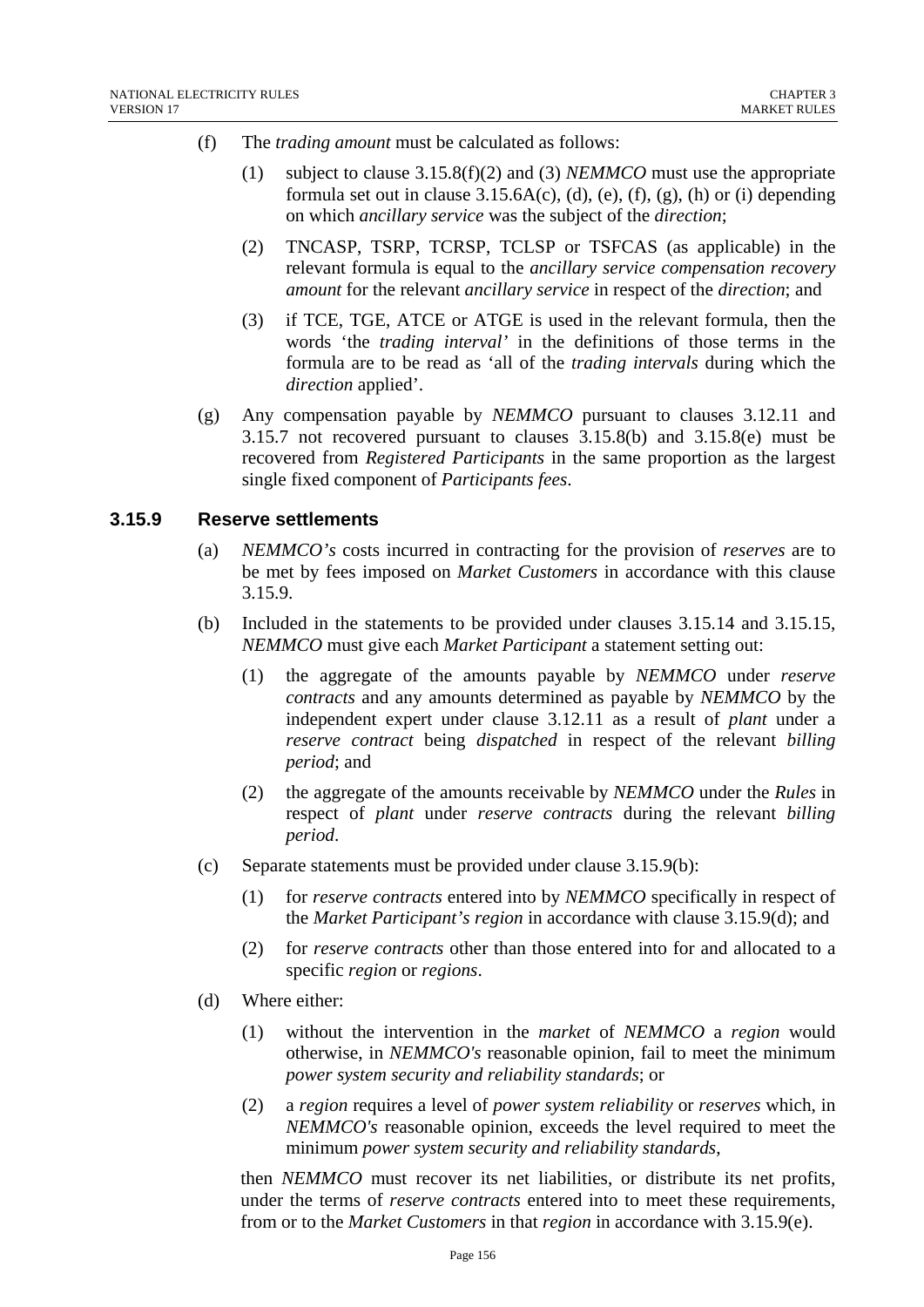(e) In respect of *reserve contracts* entered into by *NEMMCO, NEMMCO* must calculate in relation to each *Market Customer* for each *region* in respect of each *billing period* a sum determined by applying the following formula:

$$
MCP = \frac{E \times RRC}{\Sigma E}
$$

Where:

- MCP is the amount payable by a *Market Customer* for a *region* in respect of a *billing period;*
- E is the sum of all that *Market Customer's adjusted gross energy* amounts in a *region* (the "relevant region") in each *trading interval* which commences between 0800 hours and 1930 hours on a *business day* in the *billing period* excluding any loads in that *region* in respect of which the *Market Customer* submitted a *dispatch bid* for any such *trading interval;*
- RRC is the total amount payable by *NEMMCO* under *reserve contracts* which relate to the relevant *region* in the *billing period* as agreed under clause 3.12.1(d); and
- ΣE is the sum of all amounts determined as "E" in accordance with this clause 3.15.9(e) in respect of that *region.*
- (f) A *Market Customer* is liable to pay *NEMMCO* an amount equal to the sum calculated under clause 3.15.9(e) in respect of that *Market Customer*.
- (g) **[Deleted]**
- (h) **[Deleted]**
- (i) **[Deleted]**
- (j) **[Deleted]**
- (k) Operational and administrative costs incurred by *NEMMCO* in arranging for the provision of *reserves*, other than its liabilities under the terms of the *reserve contracts* into which it has entered, are to be recovered by *NEMMCO* from all *Market Participants* as part of the fees imposed in accordance with rule 2.11.
- (l) **[Deleted]**
- (m) For the purposes of clause 3.15.19, a re-determination by a panel established under clause 3.12.11 is to be taken to be an agreement between *NEMMCO* and each of the *Market Participants* and *Scheduled Generators*.

# **3.15.10 Administered price, VoLL or market floor price compensation payments**

(a) In the event that the *AEMC* awards compensation to a *Scheduled Generator, Market Participant* which submitted a *dispatch bid* or *Scheduled Network Service Provider* in accordance with clause 3.14.6, then *NEMMCO* must determine an amount which shall be payable by all *Market Customers* who purchased electricity from the *spot market* in a region in which the *regional reference price* was affected by the imposition of an *administered price* or *VoLL*, or *market floor price* in the *trading interval* or *trading intervals* in respect of which such compensation has been awarded.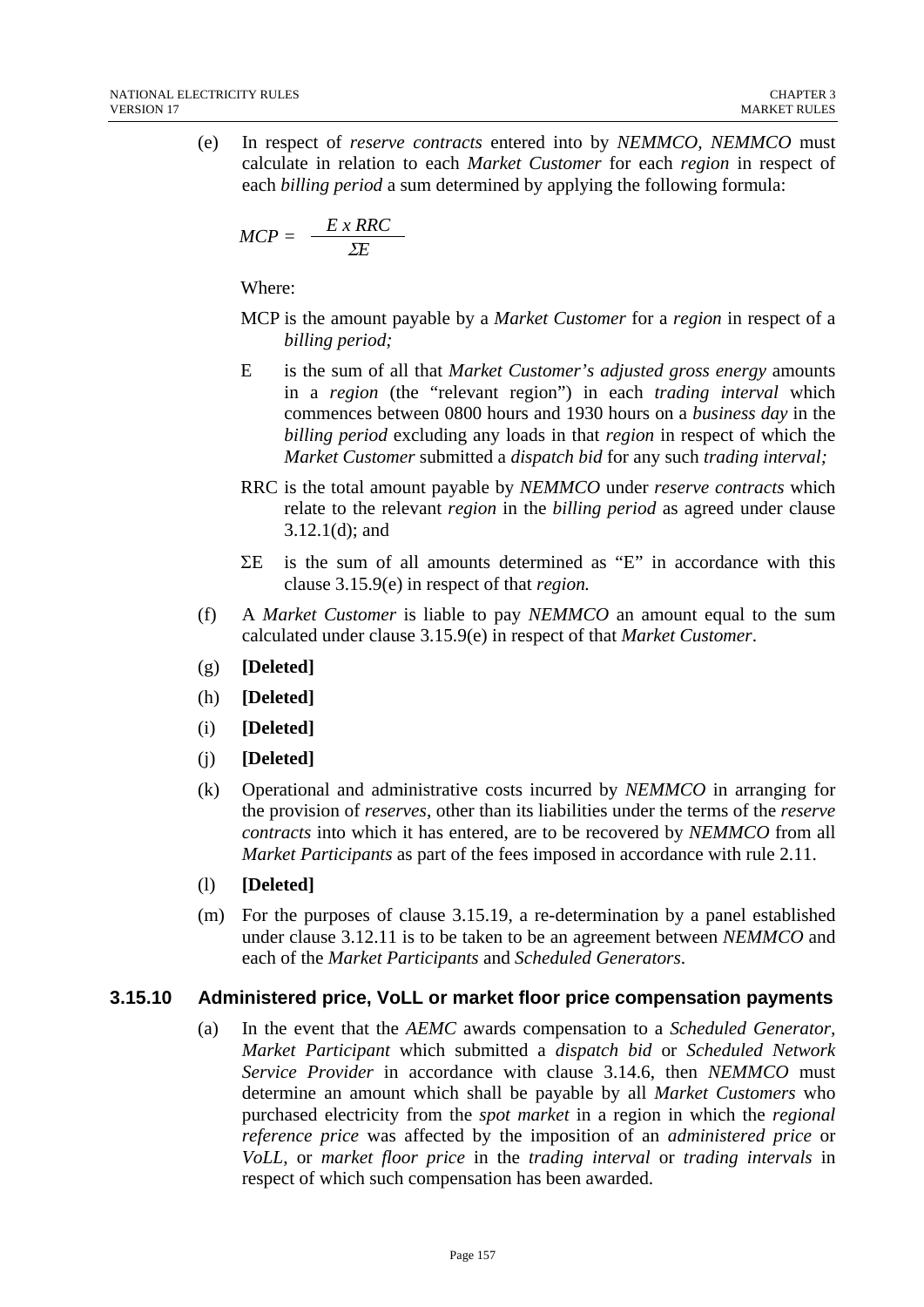(b) *NEMMCO* shall determine the amounts payable for each relevant *trading interval* by each of the affected *Market Customers* under clause 3.15.10(a) as follows:

 $APC \times E_i$  $\Sigma E_i$ 

where

- APC is the total amount of any compensation payments awarded by the *AEMC* to *Scheduled Generators, Market Participants* which submitted *dispatch bids* or *Scheduled Network Service Providers* in respect of that *trading interval* in accordance with clause 3.14.6.
- Ei is the sum of all of the *Market Customer's adjusted gross energy* amounts, determined in accordance with clauses 3.15.4 and 3.15.5, in respect of each *trading interval* in the *billing period* and each *connection point* for which the *Market Customer* is *financially responsible* in any *region* or *regions* affected by the imposition of an *administered price* or *VoLL* or *market floor price*.
- $\Sigma$ E<sub>i</sub> is the sum of all amounts determined as "E<sub>i</sub>" in accordance with this clause 3.15.10 for all *Market Customers* in all *regions* affected by the imposition of an *administered price* or *VoLL* or *market floor price* in that *trading interval.*
- (c) Within 15 *business days* of being notified by the AEMC that compensation is to be paid to a *Scheduled Generator, Market Participant* which submitted a *dispatch bid* or *Scheduled Network Service Providers* in accordance with clause 3.14.6, *NEMMCO* shall include in statements provided under clauses 3.15.14 and 3.15.15 separate details of any amounts payable by or to *Market Participants* as determined in accordance with this clause 3.15.10.

# **3.15.10A Goods and services tax**

(a) In this clause 3.15.10A:

*"***GST***"* has the meaning given in the GST Act; and

*"***GST Act***"* means the *A New Tax System (Goods and Services Tax) Act 1999 (C'th)*;

**"supply"** and **"taxable supply"** each have the meaning given in the GST Act,

and the definition of *"supply"* in Chapter 10 does not apply.

- (b) Despite anything else in the *Rules*, *Participant fees*, *spot prices,* adjustments for *directions*, *reserve settlements*, *administered price cap* compensation payments, system security *direction settlements*, *re-allocation transactions,* compensation, interest, *settlements residues*, *ancillary services settlements*, *settlements residue* distributions (including *auction* proceeds), *auction expense fees* and other prices, fees, charges and amounts payable to or by *NEMMCO*, the *AER* or the *AEMC* in respect of supplies under the *Rules* exclude GST. Accordingly:
	- (1) where a *Registered Participant* makes a taxable supply to *NEMMCO*, the *AER* or the *AEMC* under or in connection with the *Rules* on or after 1 July 2000, *NEMMCO*, the *AER* or the *AEMC* (as applicable) must also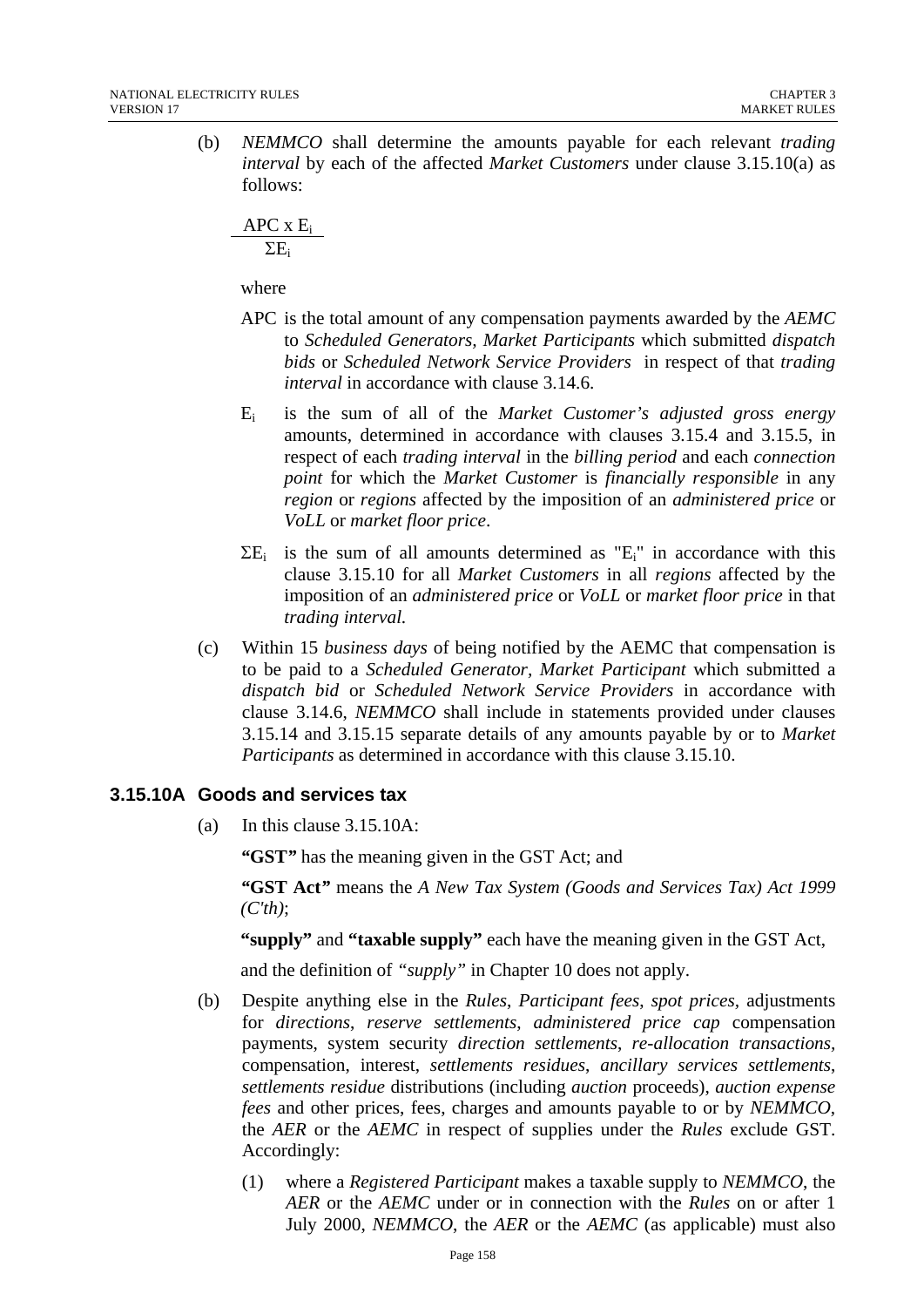pay the *Registered Participant* making the supply an additional amount equal to the consideration payable for the supply multiplied by the applicable GST rate;

- (2) where *NEMMCO*, the *AER* or the *AEMC* makes a taxable supply to a *Registered Participant* under the *Rules* on or after 1 July 2000, the *Registered Participant* must also pay *NEMMCO*, the *AER* or the *AEMC* (as applicable) an additional amount equal to the consideration payable for the supply multiplied by the applicable GST rate; and
- (3) *NEMMCO* must include in *preliminary statements*, *final statements, routine revised statements, special revised statements,* statements and invoices issued under the *Rules* the additional amounts contemplated by clauses  $3.15.10A(b)(1)$  and  $(2)$ .
- (c) However, if the additional amount paid or payable to a *Registered participant*, *NEMMCO*, the *AER* or the *AEMC* under clause 3.15.10A(b) in respect of a taxable supply differs from the actual amount of GST payable by or to the *Registered Participant*, *NEMMCO*, the *AER* or the *AEMC* (as applicable) under the GST Act in respect of the relevant supply, then adjustments must be made in accordance with clause 3.15.19 so as to ensure the additional amount paid under this clause in respect of the supply is equal to the actual amount of GST payable under the GST Act in respect of the supply.

# **3.15.10B Restriction contract amounts**

- (a) If clause 3.12A.7(g) applies then *NEMMCO* must include in the next statement provided under clauses 3.15.14 and 3.15.15 immediately after the end of the relevant *mandatory restriction period* separate details of amounts payable:
	- (1) by *Market Customers* in the relevant *region* in which the *mandatory restrictions* apply an amount equal to:

$$
EMCP = RSA \qquad x \quad \frac{(AGE)}{(AAGE)}
$$

Where:

EMCP is the payment to be made by *Market Customers* to *NEMMC*O.

RSA is the *restriction shortfall amount*.

AGE is the *adjusted gross energy* of a *Market Customer* in that *region* for the *mandatory restriction period* expressed in MWh.

AAGE is the aggregate of the *adjusted gross energy* of all *Market Customers* in that *region* for the *mandatory restriction period* expressed in MWh;

- (2) by *Scheduled Generators* and *Scheduled Network Service Providers* to *NEMMCO* in accordance with clause 3.12A.7(a); and
- (3) the amounts payable by *NEMMCO* to the *Scheduled Generators* or *Scheduled Network Service Provide*rs pursuant to *accepted restriction offer*s.
- (b) Immediately upon the later of the publication of the independent expert's final report in accordance with clause 3.12A.7(i)(8) and the determination of a *dispute resolution panel* pursuant to clause 3.12A.7(m), if any, *NEMMCO* must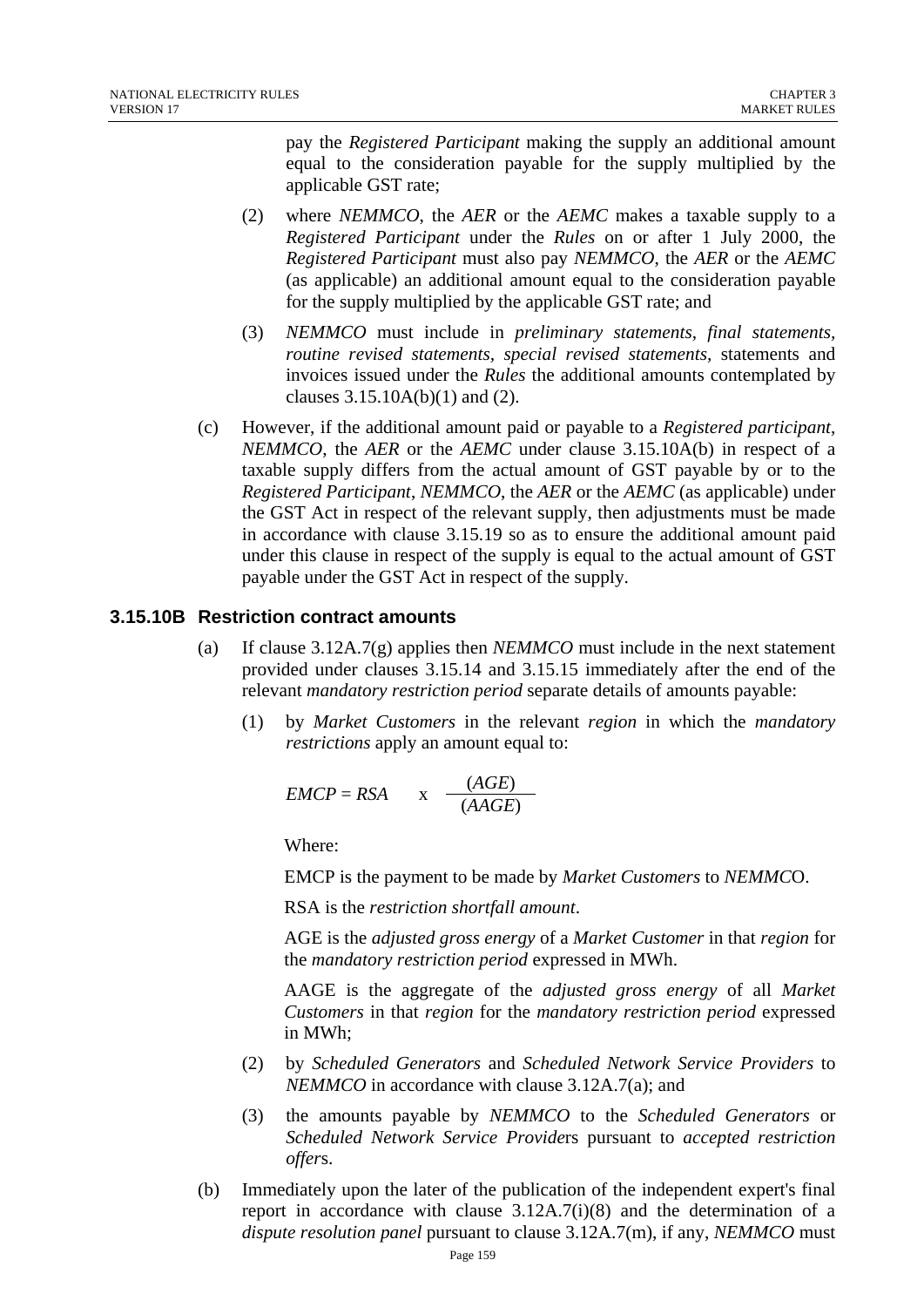include in the next statements provided under clauses 3.15.14 and 3.15.15 separate details of any amounts payable:

- (i) by a *Market Customer* equal to the amount as determined in accordance with clause  $3.12A.7(g)(i)$  less the amount determined in accordance with clause  $3.15.10B(a)(1)$ , if such number is positive together with interest on such amount calculated by applying the *bank bill rate* on the date of this statement for the period from the date of the statement referred to in clause 3.15.10B(a) to the date of this statement under clause 3.15.10B(b); and
- (ii) to a *Market Customer* equal to the amount determined in accordance with clause  $3.15.10B(a)(1)$  less the amount determined in accordance with clause  $3.12A.7(g)(i)$ , if such number is positive together with interest on such amount calculated by applying the *bank bill rate* on the date of this statement for the period from the date of the statement referred to in clause 3.15.10B(a) to the date of this statement under clause 3.15.10B(b).
- (c) If clauses 3.12A.7(f) or 3.12A.7(h) apply then *NEMMCO* must include in the next statement provided under clauses 3.15.14 and 3.15.15 immediately after the end of the relevant *mandatory restriction period* separate details of any amounts payable:
	- (i) by or to *Market Customers* as determined in accordance with clauses 3.12A.7(e) or 3.12A.7(h) respectively;
	- (ii) by *Scheduled Generators* and *Scheduled Network Service Providers* to *NEMMCO* in accordance with clause 3.12A.7(a); and
	- (iii) the amounts payable by *NEMMCO* to the *Scheduled Generators* or *Scheduled Network Service Provide*rs pursuant to all *accepted restriction offer*s.

# **3.15.10C Intervention Settlements**

- (a) *NEMMCO* must include in the final statement provided under clause 3.15.14 and 3.15.15 for a *billing period* in which a *direction* was issued:
	- (1) for each *Affected Participant* and *Market Customer* in relation to that *direction* the amount calculated pursuant to clause 3.12.11(b);
	- (2) for each *Directed Participant* in relation to that *direction* the amount calculated pursuant to clause  $3.15.7(c)$  or clause  $3.15.7A(a)$  by application of clause  $3.15.7A(e)$ , as the case may be;
	- (3) for each *Market Customer* in relation to that *direction* the amount calculated pursuant to clause 3.15.8(b) by application of clause 3.15.8 mutatis mutandis provided that the amount for the purposes of:
		- (i) clause  $3.15.8(a)(1)(i)$  shall be the total amount payable to *NEMMCO* by *Affected Participants* and *Market Customers* calculated pursuant to clause 3.12.11(b);
		- (ii) clause  $3.15.8(a)(1)(ii)$  shall be the amount calculated in accordance with that clause;
		- (iii) clause  $3.15.8(a)(2)(i)$  shall be the total amount payable by *NEMMCO* to *Affected Participants* and *Market Customers* calculated pursuant to clause 3.12.11(b);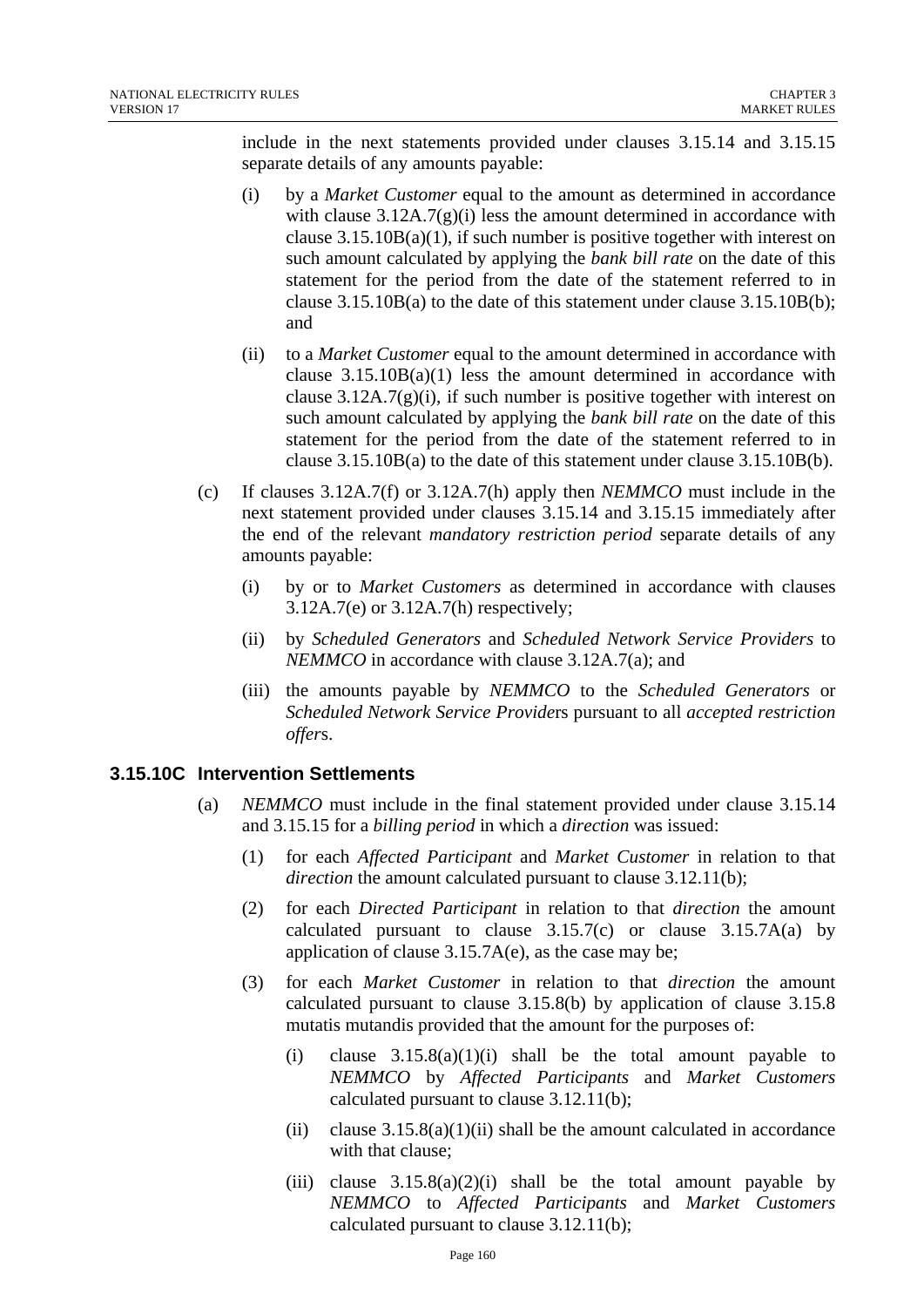- (iv) clause  $3.15.8(a)(2)(ii)$  shall be the sum of the total amount payable by *NEMMCO* to *Directed Participants* calculated pursuant to clause  $3.15.7(c)$  and  $3.15.7A(a)$  by application of  $3.15.7A(e)$ ; and
- (v) clause  $3.15.8(a)(2)(iii)$  shall be zero; and
- (4) for each *Market Customer* and *Market Generator* in relation to that *direction* an amount calculated pursuant to clause 3.15.8(e) by application of clause 3.15.8 mutatis mutandis provided that for the purposes of clause 3.15.8(f)(2) TNCASP, TSRP, TCRSP, TCLSP and TSFCAS shall be the total compensation payable by *NEMMCO* for the relevant *ancillary service* calculated in accordance with clause 3.15.7(c) or clause 3.15.7A(a) by application of clause 3.15.7A(e), as the case may be.
- (b) *NEMMCO* must include in the first statement it provides under clauses 3.15.14 and 3.15.15 following a final determination of all total amounts payable or receivable by it pursuant to clause 3.12.11, clause 3.15.7(a) and clause 3.15.8, separate details of the amount:
	- (1) receivable by each *Directed Participant* pursuant to clause 3.15.7(a) less the amount, if any, paid to that *Directed Participant* pursuant to clause 3.15.10C(a)(2);
	- (2) receivable by each *Affected Participant* or *Market Customer* pursuant to clause 3.12.11:
		- (i) less the amount paid to that *Affected Participant* or *Market Customer*, in accordance with the statement issued to it pursuant to clause  $3.15.10C(a)(1)$ , if any; or
		- (ii) plus the amount paid by that *Affected Participant* or *Market Customer* in accordance with the statement issued to it pursuant to clause  $3.15.10C(a)(1)$ , if any;
	- (3) payable by each *Affected Participant* or *Market Customer* pursuant to 3.12.11:
		- (i) less the amount paid by that *Affected Participant* or *Market Customer*, in accordance with the statement issued to it pursuant to clause  $3.15.10C(a)(1)$ , if any; or
		- (ii) plus the amount paid to that *Affected Participant* or *Market Customer* in accordance with the statement issued to it pursuant to clause  $3.15.10C(a)(1)$ , if any;
	- (4) receivable by each *Market Customer* pursuant to clause 3.15.8(b):
		- (i) less the amount paid to that *Market Customer* in accordance with the statement issued to it pursuant to clause  $3.15.10C(a)(3)$ , if any; or
		- (ii) plus the amount paid by that *Market Customer* in accordance with the statement issued to it pursuant to clause  $3.15.10C(a)(3)$ , if any;
	- (5) payable by each *Market Customer* pursuant to clause 3.15.8(b):
		- (i) less the amount paid by that *Market Customer* in accordance with the statement issued to it pursuant to clause  $3.15.10C(a)(3)$ , if any; or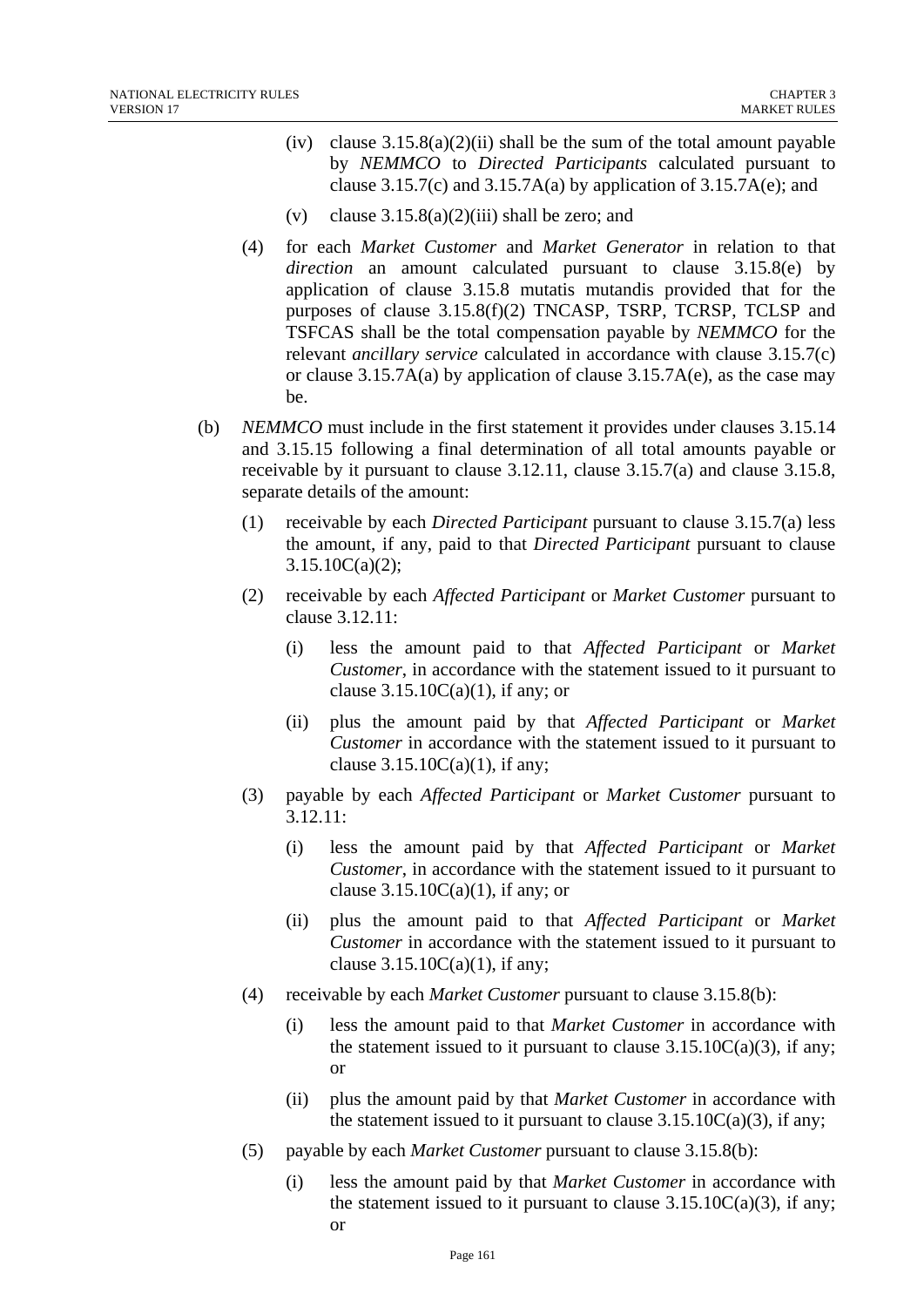- (ii) plus the amount paid to that *Market Customer* in accordance with the statement issued to it pursuant to clause  $3.15.10C(a)(3)$ , if any;
- (6) if an *Affected Participant* or *Market Customer* is not entitled to any compensation pursuant to clause 3.12.11, the amount:
	- (i) receivable by that person equal to the amount paid by that person pursuant to clause 3.15.10C(a); or
	- (ii) payable by that person equal to the amount paid to that person pursuant to clause 3.15.10C(a);
- (7) payable by each *Market Customer* and *Market Generator* equal to:
	- (i) the amount payable by the *Market Customer* or *Market Generator*, as the case may be, pursuant to clause 3.15.8(e) by application of clause 3.15.8 mutatis mutandis provided that for the purposes of clause 3.15.8(f)(2) TNCASP, TSRP, TCRSP, TCLSP and TSFCAS shall be the total compensation payable by *NEMMCO* for the relevant *ancillary service* calculated in accordance with clause 3.15.7A(a); less
	- (ii) the amount paid by the *Market Customer* or *Market Generator*, as the case may be, in accordance with the statement issued to it pursuant to clause  $3.15.10C(a)(4)$ ; and
- (8) payable by *Registered Participants* pursuant to clause 3.15.8(g).
- (c) If on application by the *AER* a court determines, in relation to a *direction*, that a *Directed Participant* has breached clause 4.8.9(c2) then:
	- (1) the *Directed Participant* shall not be entitled to, and must repay, any compensation plus interest pursuant to clauses 3.15.7, 3.15.7A and 3.15.7B, in relation to that *direction*; and
	- (2) the *AER* must forward to *NEMMCO* a written notice of the court's determination.
	- (3) *NEMMCO* must include in the first relevant statement it provides under clauses 3.15.14 and 3.15.15 following receipt of the notice from the *AER* issued pursuant to clause  $3.15.10C(c)(2)$  separate details of:
		- (i) an amount payable to *NEMMCO* by the *Directed Participant* equal to the total compensation received by that *Directed Participant* in accordance with clauses 3.15.7, 3.15.7A and 3.15.7B plus interest on that total compensation computed at the average *bank bill* rate for the period from the date of payment of such amount to the *Directed Participant* until the date of that first statement;
		- (ii) an amount payable by *NEMMCO* to each relevant *Market Customer* calculated by applying clause 3.15.8(b) mutatis mutandis except that:
			- (A) MCP shall equal the amount receivable by the *Market Customer*; and
			- (B) CRA shall equal that part of the amount, including interest, calculated pursuant to clause  $3.15.10C(c)(3)(i)$  attributable to the provision of *energy* by the *Directed Participant*; and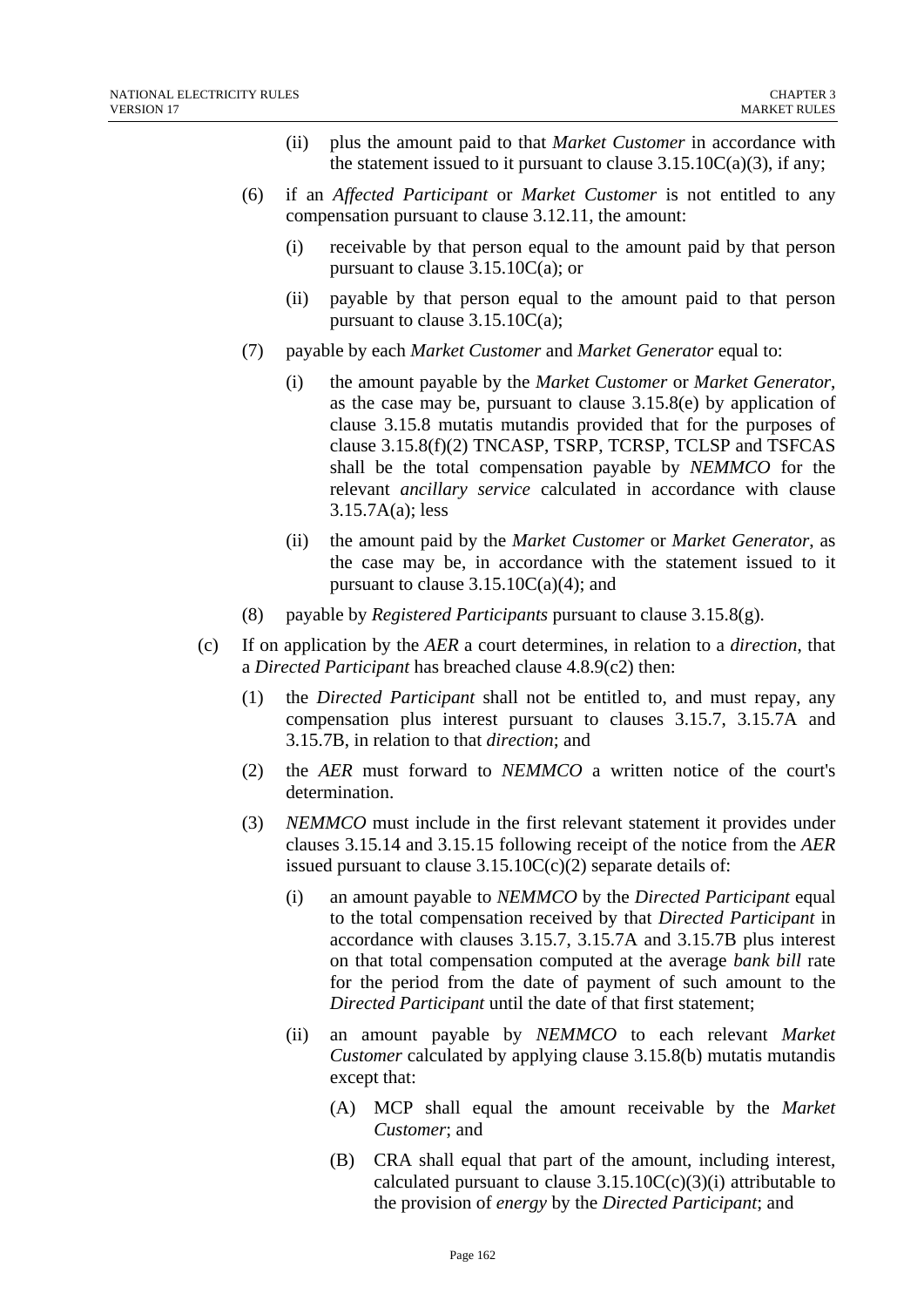- (iii) an amount payable by *NEMMCO* to each relevant *Market Customer* and *Market Generator* calculated by applying clause 3.15.8(f)(2) mutatis mutandis except that:
	- (A) all *trading amounts* determined by this clause  $3.15.10C(c)(3)(iii)$  shall be positive; and
	- (B) TNCASP, TSRP, TCRSP, TCLSP, and TSFCAS shall all be an amount equal to that part of the amount, including interest, calculated pursuant to clause  $3.15.10C(c)(3)(i)$  attributable to the provision of the relevant *ancillary service.*

## **3.15.11 Reallocation transactions**

- (a) A *reallocation transaction* is a *transaction* undertaken with the consent of two *Market Participants* and *NEMMCO*, under which *NEMMCO* credits one *Market Participant* with a positive *trading amount* in respect of a *trading interval*, in consideration of a matching negative *trading amount* debited to the other *Market Participant* in respect of the same *trading interval*.
- (b) *Reallocation transactions* may be of any type permitted in the *reallocation procedures*.
- (c) A *reallocation transaction* is initiated by a *reallocation request* lodged with *NEMMCO* by or on behalf of two *Market Participants*.
- (d) A *reallocation request* must:
	- (1) contain the information required by the *reallocation procedures*; and
	- (2) be lodged with *NEMMCO* in accordance with the *reallocation procedures* and the timetable for *reallocation requests* as *published* by *NEMMCO* from time to time (the **reallocation timetable**).
- (e) Upon receipt of a *reallocation request NEMMCO* must register the *reallocation request* within the time specified in the *reallocation procedures* and the reallocation timetable and may impose conditions on that registration as contemplated by the *reallocation procedures*.
- (f) After a *reallocation request* has been registered in respect of two *Market Participants*, *NEMMCO* may deregister the *reallocation request* if:
	- (1) the *prudential requirements* are not satisfied by either of those *Market Participants*;
	- (2) either of the *Market Participants* fails to comply with any conditions imposed by *NEMMCO* in respect of the *reallocation request* at the time it was registered;
	- (3) both *Market Participants* notify *NEMMCO* in accordance with the *reallocation procedures* that they require the *reallocation request* to be terminated; or
	- (4) a *default event* occurs in respect of either of the *Market Participants* and *NEMMCO* exercises its powers under paragraph (l).
- (g) Deregistration of a *reallocation request* prevents *reallocation transactions* occurring in respect of all the *trading intervals* that occur after the time of deregistration.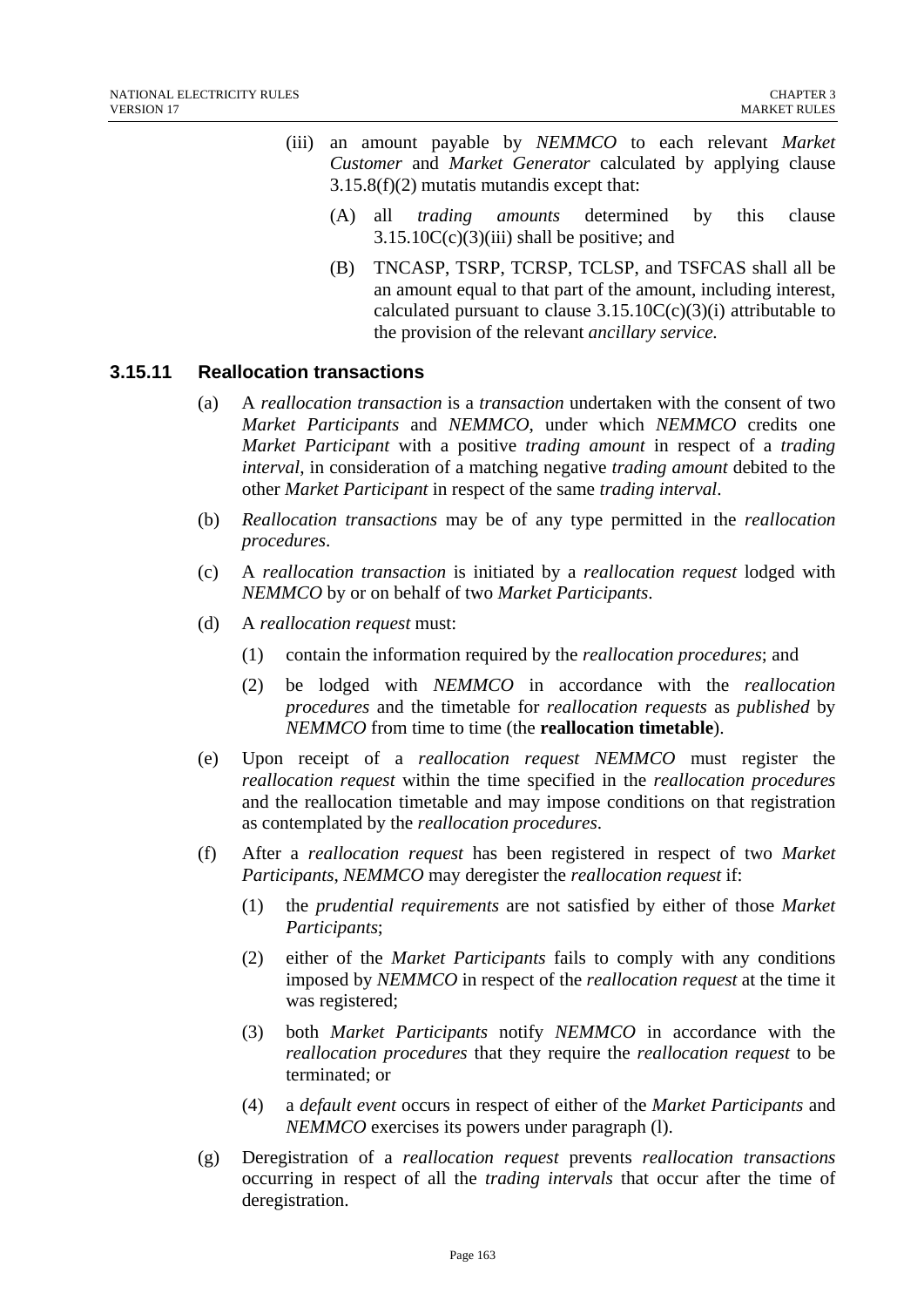- (h) *NEMMCO* must not deregister a *reallocation request* under paragraph (f) otherwise than in accordance with the *reallocation procedures*.
- (i) The *Market Participants* may agree to reverse the effect of a registered *reallocation request* by lodging a new *reallocation request* in accordance with the *reallocation procedures* and the reallocation timetable.
- (j) *NEMMCO* must include details of *reallocation transactions* in the *settlement statements* issued to all parties to those *reallocation transactions*.
- (k) Where there is a registration of a *reallocation request* in respect of a *trading interval* and that *trading interval* has occurred, a *reallocation transaction* occurs in accordance with that *reallocation request*.
- (l) If a *default event* occurs in relation to a party to a *reallocation request* when one or more of the *trading intervals* specified in the *reallocation request* has not occurred, *NEMMCO* may deregister the *reallocation request* by notice given at any time whilst the *default event* is subsisting.
- (m) The deregistration under paragraph (l) is effective immediately upon *NEMMCO* notifying both parties to a *reallocation request* of the deregistration and the deregistration:
	- (1) is effective for all *trading intervals* commencing after the time specified in the notice, and notwithstanding that the *default event* may be subsequently cured; and
	- (2) prevents the completion of the requested *reallocation transactions* in the *trading intervals* that commence at or after the time specified in the deregistration notice.
- (n) In addition to any other right *NEMMCO* may exercise following a *default event*, upon deregistration of a *reallocation request NEMMCO* may redetermine the *maximum credit limit* and *trading limit* for either or both of the parties to the *reallocation request,* having regard to the deregistration that has occurred.

# **3.15.11A Reallocation procedures**

- (a) *NEMMCO* must develop and *publish* procedures in accordance with the *Rules consultation procedures*, to enable *Market Participants* to create and record *reallocation requests* and *reallocation transactions* in accordance with clause 3.15.11 in respect of electricity trading transactions other than those conducted through the *market* and/or establish mutual indemnification arrangements with other operators of markets for electricity-based trading (the "*reallocation procedures*").
- (b) *NEMMCO* may, from time to time and in accordance with the *Rules consultation procedures*, amend or replace the *reallocation procedures*.
- (c) Paragraph (b) does not apply to amendments to the *reallocation procedures* that are of a minor or administrative nature and *NEMMCO* may make such amendments at any time.
- (d) *NEMMCO* must develop and *publish* the first *reallocation procedures* by 1 January 2008 and there must be such procedures available at all times after that date.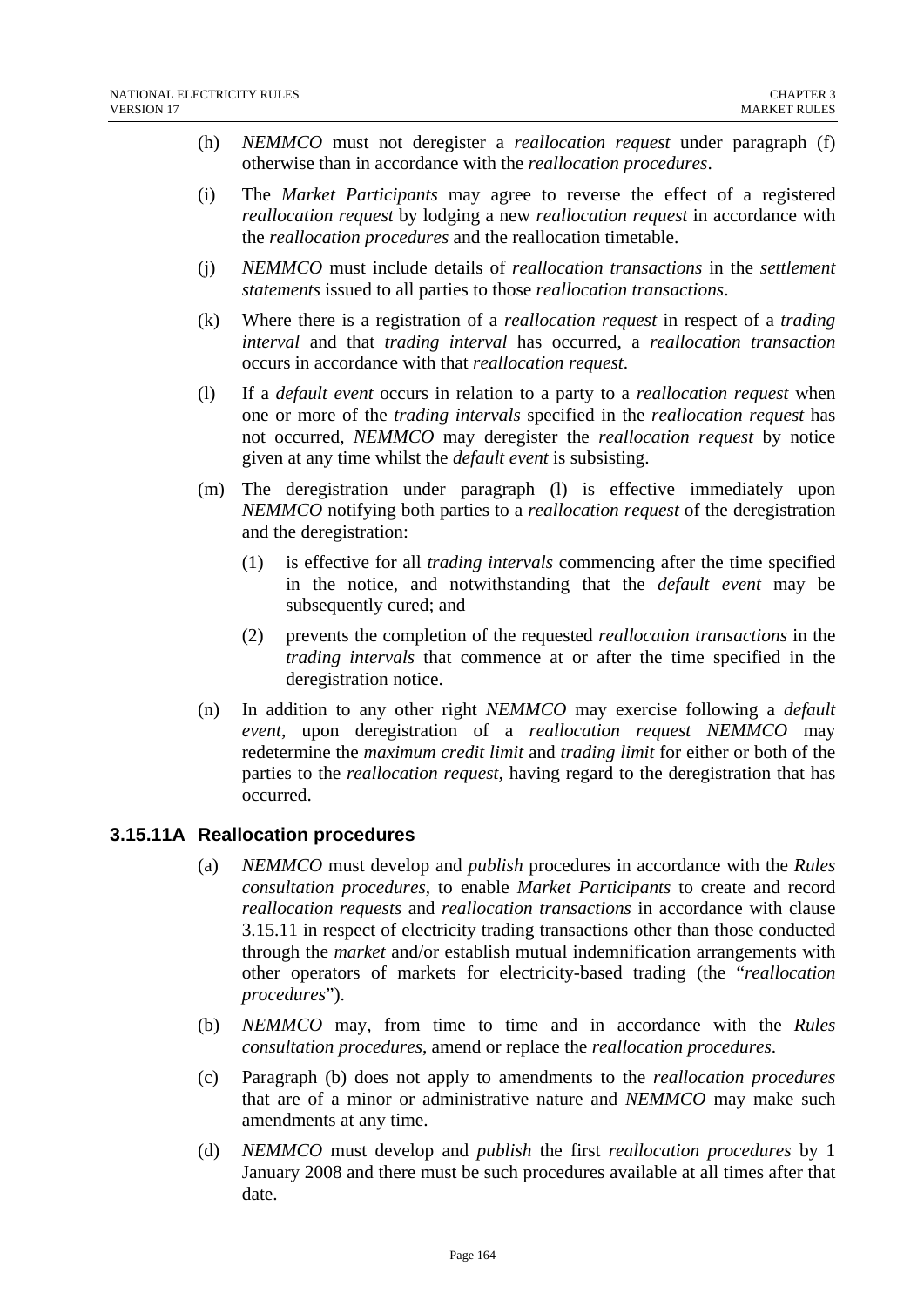(e) *NEMMCO* is not required to meet its obligations under paragraph (a) in any way which increases *NEMMCO's* risks in the collection of moneys owed to it in accordance with any provisions of the *Rules*.

# **3.15.12 Settlement amount**

- (a) Subject to clause 3.15.12(b), for each *billing period NEMMCO* must calculate a net "*settlement amount*" for each *Market Participant* by aggregating the *trading amounts* resulting for each *Market Participant* from each *transaction* in respect of each *trading interval* occurring in that *billing period* together with *Participant fees* determined in accordance with rule 2.11 and any other amounts payable or receivable by the *Market Participants* in that *billing period* under this Chapter 3. The *settlement amount* will be a positive or negative dollar amount for each *Market Participant*.
- (b) *NEMMCO* may calculate an estimate of the net *settlement amount* for each *Market Participant* (the "*estimated settlement amount"*) if, within the time provided for the giving of *preliminary statements* in accordance with clause 3.15.14, *NEMMCO* is prevented from calculating the net *settlement amount* in accordance with clause 3.15.12(a) by factors which are beyond the control of *NEMMCO* and which deprive *NEMMCO* of the relevant data required to calculate the net *settlement amount* (the "*relevant data"),* including:
	- (1) a failure of:
		- (i) metering data processing;
		- (ii) communications; or
		- (iii) the settlements processing system; and
	- (2) any other events or circumstances which prevent the calculation of the actual net *settlement amount* by *NEMMCO*.
- (c) *NEMMCO* must develop the principles and the process to be applied in calculating the *estimated settlement amount,* and make any necessary modifications to those principles and that process, in accordance with the *Rules consultation process*.

# **3.15.13 Payment of settlement amount**

Where the *settlement amount* for a *Market Participant* is negative the absolute value of the *settlement amount* is an amount payable by the *Market Participant* to *NEMMCO* pursuant to clause 3.15.15. Where the *settlement amount* for a *Market Participant* is positive the *settlement amount* is an amount receivable by the *Market Participant* from *NEMMCO* pursuant to clause 3.15.15, subject to the provisions of clause 3.15.22.

# **3.15.14 Preliminary statements**

- (a) Subject to clause 3.15.14(b), within 5 *business days* after the end of each *billing period*, *NEMMCO* must give each *Market Participant* a draft of the statement to be given to the *Market Participant* under clause 3.15.15 together with supporting data relating to the *transactions* in that *billing period* and the prices at which electricity was bought and sold by the *Market Participant*.
- (b) If *NEMMCO* calculates an *estimated settlement amount* in accordance with clause 3.15.12(b), *NEMMCO* must: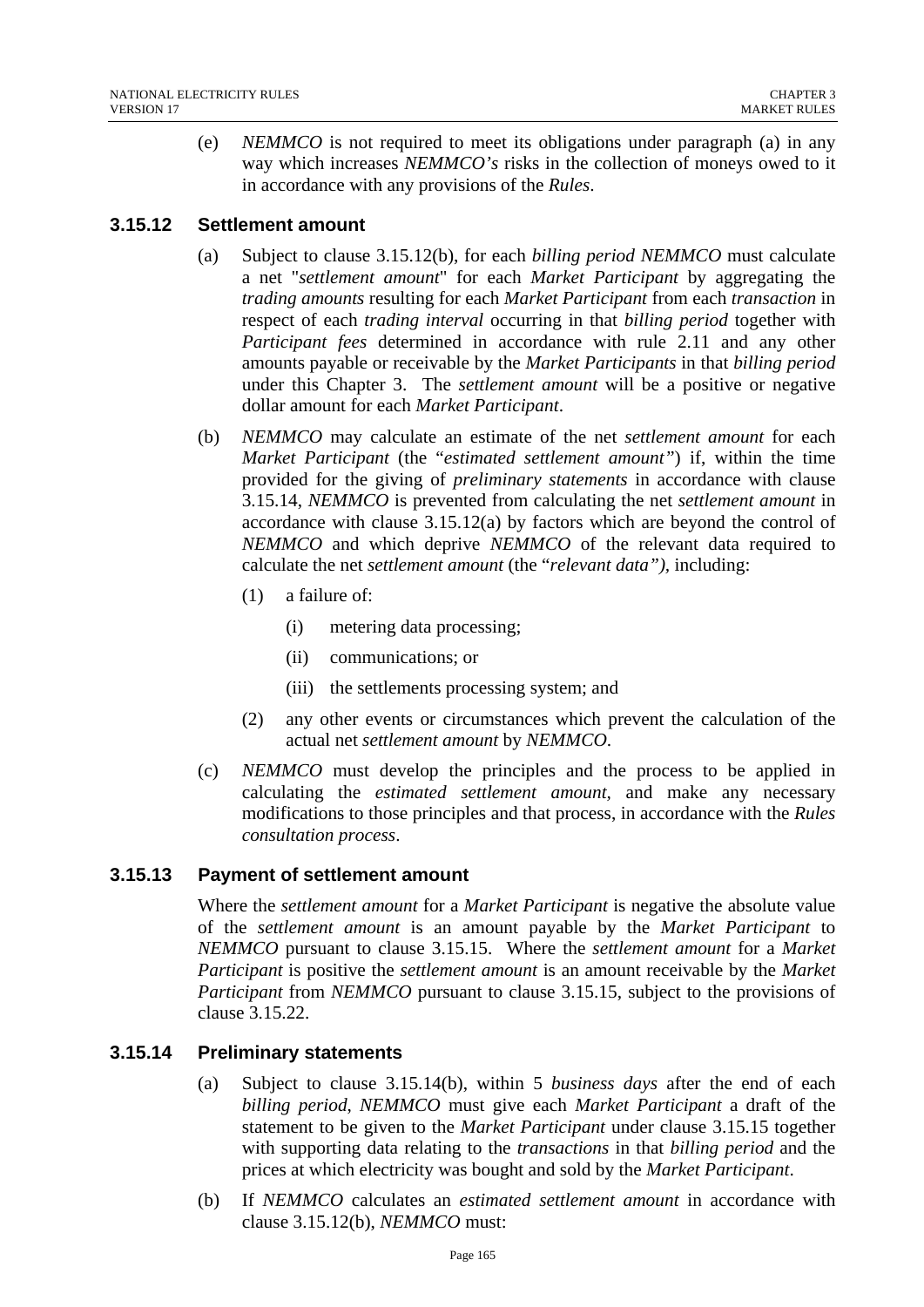- (1) when giving a *preliminary statement* in accordance with this clause 3.15.14, provide a detailed report to affected *Market Participants* setting out the basis and calculations used for its estimation; and
- (2) if requested to do so by affected *Market Participants*, consult with those *Market Participants* to ascertain whether or not any adjustments are required to the *estimated settlement amount* prior to the giving of a *final statement*.

## **3.15.15 Final statements**

- (a) No later than 18 *business days* after the end of each *billing period*, *NEMMCO* must give to each *Market Participant* a *final statement* stating the amounts payable by the *Market Participant* to *NEMMCO* or receivable by the *Market Participant* from *NEMMCO* (subject to clause 3.15.22) in respect of the relevant *billing period*.
- (b) Unless *NEMMCO* has used an *estimated settlement amount* in accordance with clause 3.15.12, the statements issued under this clause 3.15.15 must include supporting data for all amounts payable or receivable.

# **3.15.15A Use of estimated settlement amounts by NEMMCO**

- (a) Subject to clause 3.15.15A(b), if *NEMMCO* calculates an *estimated settlement amount* in accordance with clause 3.15.12(b), then clauses 3.15.13, 3.15.14 and 3.15.15 will have effect mutatis mutandis by applying the *estimated settlement amount* in place of a *settlement amount* for a *Market Participant* for the purposes of those clauses.
- (b) If *NEMMCO* receives *relevant data*:
	- (1) after it has given the *preliminary statement* in accordance with clause 3.15.14 but before giving a *final statement,* then it must adjust the *estimated settlement amount* accordingly for the purposes of preparing the *final statement*; or
	- (2) within 60 days after it has given a *final statement* to which the *relevant data* relates, then *NEMMCO* must adjust the relevant *estimated settlement amount* accordingly and issue a *revised statement* in accordance with clause 3.15.19(a).

# **3.15.16 Payment by market participants**

On the 20th *business day* after the end of a *billing period*, or 2 *business days* after receiving a statement under clause 3.15.15, whichever is the later, and in accordance with the *timetable* each *Market Participant* must pay to *NEMMCO* in cleared funds the net amount stated to be payable by that *Market Participant* in that statement whether or not the *Market Participant* continues to dispute the net amount payable.

# **3.15.17 Payment to market participants**

Subject to clause 3.15.22 on the *day* on which *NEMMCO* is to be paid under clause 3.15.16, *NEMMCO* must pay to each *Market Participant* in cleared funds the net amount stated to be payable to that *Market Participant* in the relevant statement given to it under clause 3.15.15.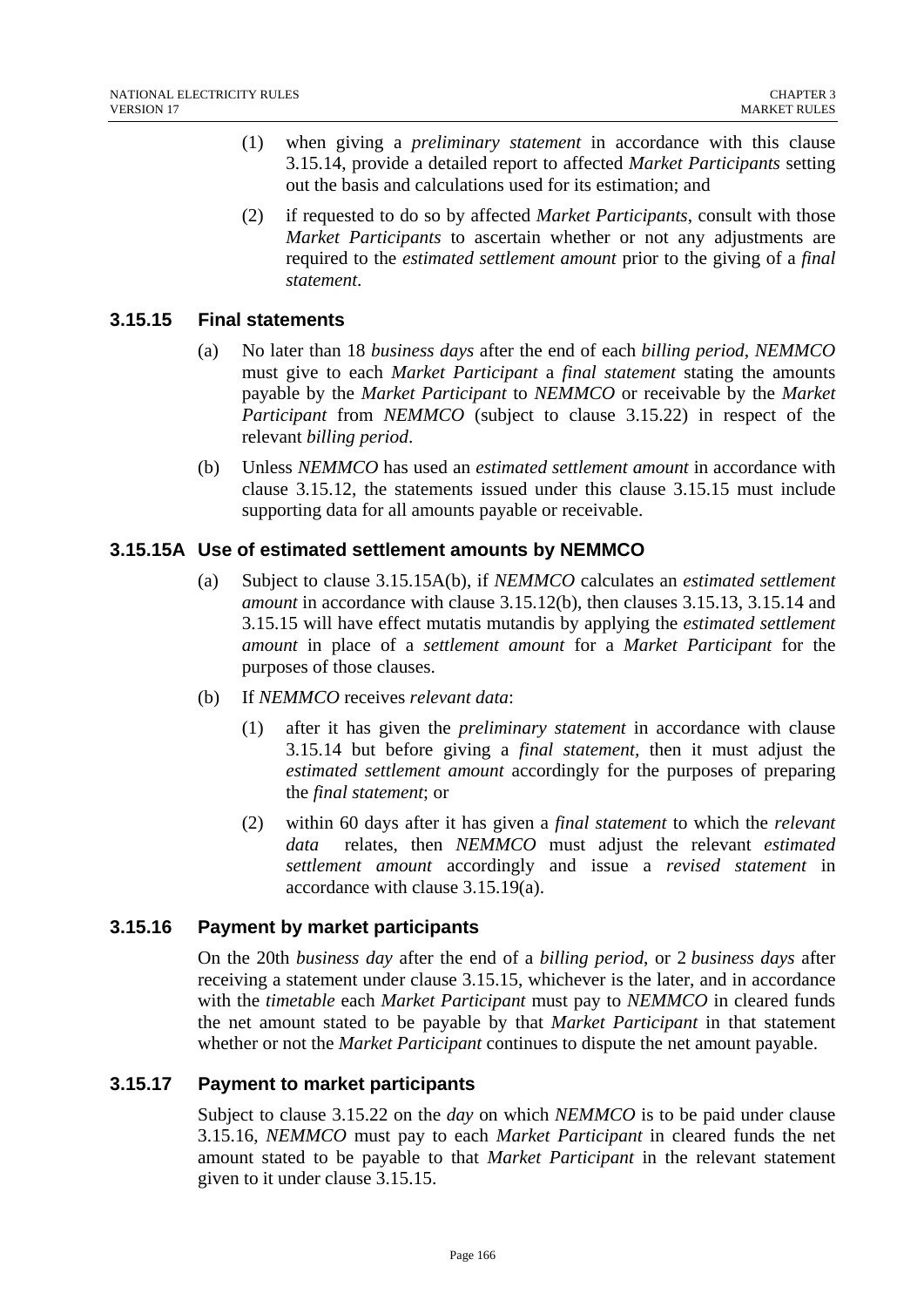# **3.15.18 Disputes**

- (a) In the event of a dispute between a *Market Participant* and *NEMMCO*  concerning either the net amount (including any *estimated settlement amount*) stated in a *preliminary statement* provided under clause 3.15.14 to be payable by or to it or the supporting data, they must each use reasonable endeavours to resolve the dispute within 15 *business days* of the end of the relevant *billing period.*
- (b) Disputes in respect of *final statements* or the supporting data provided with them in accordance with clause 3.15.15 must be raised within 6 months of the relevant *billing period*.
- (c) Disputes raised under this clause 3.15.18:
	- (1) can only be raised by a *Market Participant* or *NEMMCO* issuing a written notice of dispute in the form prescribed by *NEMMCO*'s *DMS* and otherwise in accordance with rule 8.2;
	- (2) must be resolved by agreement or pursuant to rule 8.2; and
	- (3) are, for the purpose of this clause, deemed to have been raised on the day *NEMMCO* receives the written notice of dispute.
- (d) A *Market Participant* that may be materially affected by the outcome of a dispute under clause 3.15.18 may be joined to that dispute by the *Adviser* on request by that *Market Participant* or by *NEMMCO*.

### **3.15.19 Revised Statements and Adjustments**

- (a) Where a dispute about a *final statement* has been either resolved by agreement between *NEMMCO* and the relevant *Market Participant* ("the Disputant") or determined under rule 8.2 and an adjustment to the *settlement amount* stated in the disputed *final statement* is required, or an adjustment is required under clause 3.15.10A, *NEMMCO* must:
	- (1) recalculate the *settlement amount* for that *Market Participant* and each other *Market Participant* who received a *final statement* for the relevant *billing period*:
		- (i) in accordance with the applicable procedures set out in the *Rules* and,
		- (ii) taking into account the adjustment;
	- (2) if the adjustment is required as a result of a dispute and the recalculated *settlement amount* for the Disputant is between 95% and 105% of the relevant *settlement amount*:
		- (i) calculate for each *Market Participant* the amount by which the relevant *settlement amount* must be adjusted to be equal to the recalculated *settlement amount* after taking into account any *routine* or *special revised statement*; and
		- (ii) for each *Market Participant* include that amount in the next *routine revised statement* given to those *Market Participants* for the relevant *billing period* practicable and if there is no *routine revised statement*, in accordance with clauses 3.15.19(a)(3)(ii) and (iii).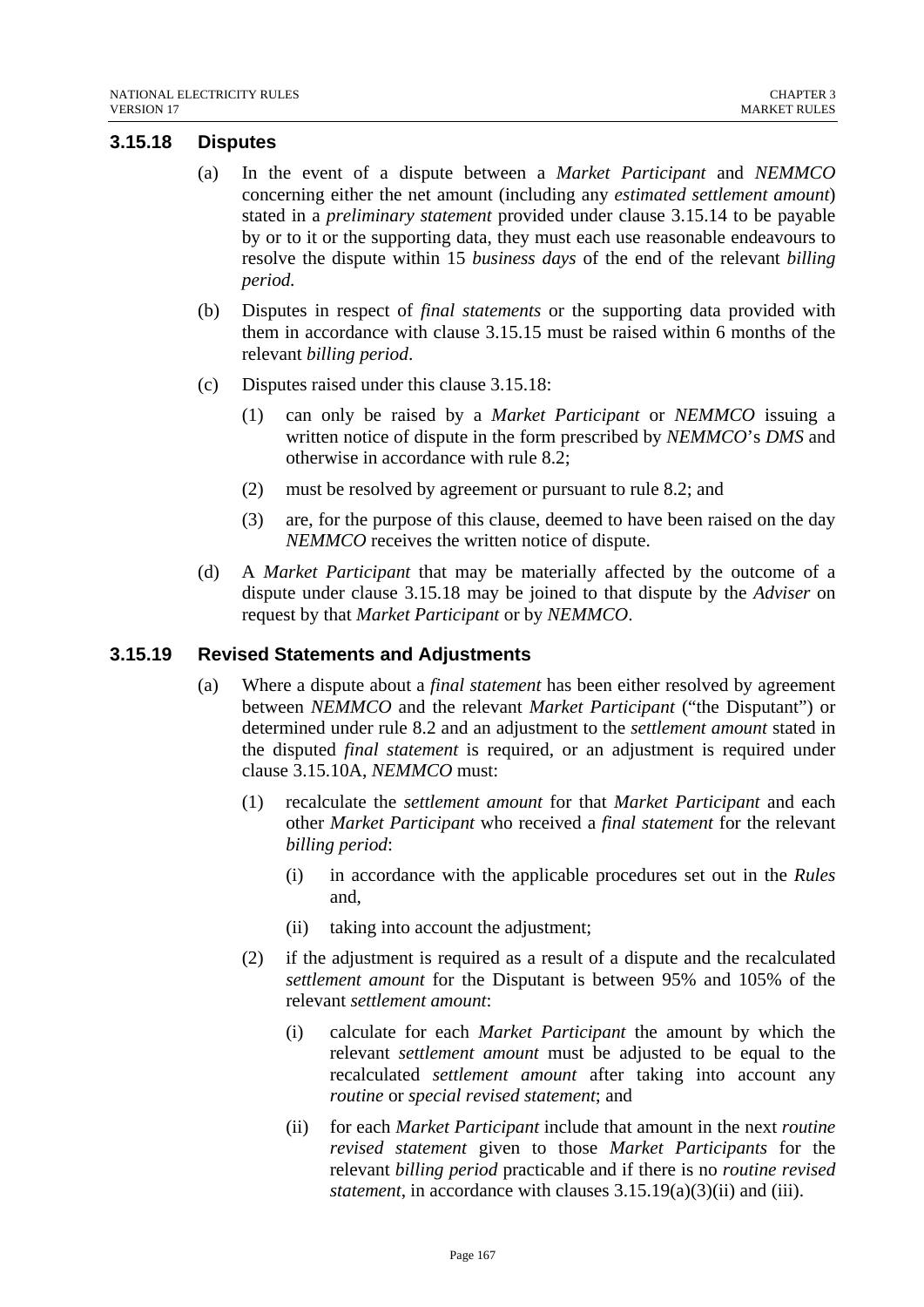- (3) if the adjustment is required under clause 3.15.10A, or the adjustment is required as a result of a dispute and the recalculated *settlement amount* for the Disputant is less than 95% or more than 105% of the relevant *settlement amount*:
	- (i) calculate for each *Market Participant* the amount by which the relevant *settlement amount* must be adjusted to be equal to the recalculated *settlement amount* after taking into account any *routine* or *special revised statement*;
	- (ii) give each *Market Participant* a *special revised statement* for the relevant *billing period* in addition to any *routine revised statement* given under clause 3.15.19(b); and
	- (iii) give each *Market Participant* a notice advising of the reason why a *settlement statement* was given by *NEMMCO* under clause 3.15.19(a)(3).
- (b) For each *billing period NEMMCO* must give each *Market Participant* a *routine revised statement* approximately 20 weeks after the relevant *billing period* and approximately 30 weeks after the relevant *billing period*. Each *routine revised statement* must recalculate the *Market Participant's settlement amount* for that *billing period*:
	- (1) taking into account all amended *metering data*, amended *trading amounts*, amended *Participant fees* and any other amounts payable or receivable by *Market Participants* under this Chapter 3; and
	- (2) using the most recent version of *NEMMCO's* settlement calculation software applicable to that *billing period*.
- (c) Each *special* and *routine revised statement* issued under this clause must:
	- (1) state the revised *settlement amount* for the relevant *billing period*;
	- (2) be issued in accordance with the revised statement policy;
	- (3) be issued with revised supporting data for the *transactions* for the relevant *billing period* (except in the case of a *special revised statement* dealing with an adjustment required under clause 3.15.10A) and must include supporting data for all amounts payable or receivable.
- (d) If *NEMMCO* has issued a *routine revised statement* or *special revised statement* (the "revised statement") to a *Market Participant* in respect of a *billing period* (the "original *billing period*"), *NEMMCO* must include in the next *final statement* to the *Market Participant* issued not less than 8 *business days* after the *revised statement* (the "next statement"):
	- (1) the amount necessary to put the *Market Participant* in the position it would have been in at the time payment was made under clause 3.15.16 or 3.15.17 (as applicable) in respect of the *final statement* for the original *billing period,* if the original *revised statement* had been given as the *final statement* for the *billing period,* but taking into account any adjustments previously made under this clause 3.15.19 as a result of any other *routine revised statement* or *special revised statement* in relation to the original *billing period*; and
	- (2) interest on the amount referred to in clause  $3.15.19(d)(1)$  computed at the average *bank bill rate* for the period from the date on which payment was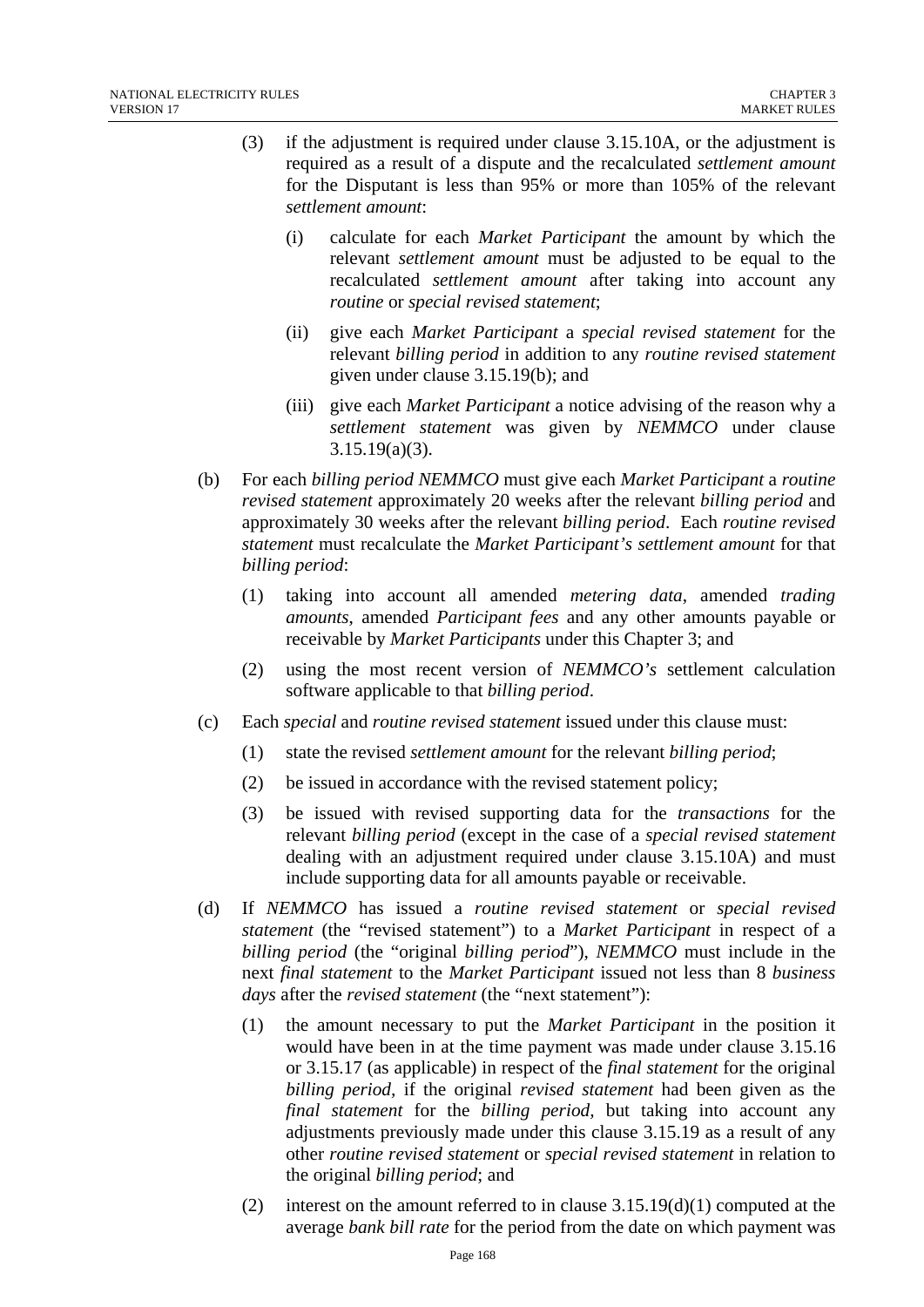required to be made under clauses 3.15.16 and 3.15.17 in respect of the *final statement* for the original *billing period* to the date on which payment is required to be made under those clauses in respect of the next statement.

- (e) *NEMMCO* must develop and publish a policy for *routine* and *special revised statements*. *NEMMCO* may amend the policy at any time. *NEMMCO* must develop and amend the policy in accordance with the *Rules consultation procedures.* The policy must include:
	- (1) a calendar setting out when *routine revised statements* will be issued by *NEMMCO*;
	- (2) the process by which the calendar can be amended or varied by *NEMMCO* and the process by which *Market Participants* are notified of any amendment and variation; and
	- (3) a transitional process by which *NEMMCO* will issue any outstanding *routine revised statement*.

## **3.15.20 Payment of adjustments**

- (a) Adjustments made and interest calculated and included in a *final statement*  under clause 3.15.19 must be paid as part of the *settlement amount* shown on that *final statement* in accordance with either clause 3.15.16 or 3.15.17.
- (b) Clause 3.15.22 does not apply to a *final statement* to the extent that the *final statement* incorporates an adjustment amount and interest pursuant to clause 3.15.19.
- (c) Disputes in respect of adjustment amounts and interest incorporated into a *final statement* pursuant to clause 3.15.19 must be:
	- (1) raised within 20 *business days* of the date of the *final statement* that they are incorporated into; and
	- (2) resolved by agreement or pursuant to the dispute resolution procedures set out in rule 8.2.

# **3.15.21 Default procedure**

- (a) Each of the following is a *default event* in relation to a *Market Participant:* 
	- (1) the *Market Participant* does not pay any money due for payment by it under the *Rules* by the appointed time on the due date;
	- (2) *NEMMCO* does not receive payment in full of any amount claimed by *NEMMCO* under any *credit support* in respect of a *Market Participant*, within 90 minutes after the due time for payment of that claim;
	- (3) the *Market Participant* fails to provide *credit support* required to be supplied under the *Rules* by the appointed time on the due date;
	- (4) it is unlawful for the *Market Participant* to comply with any of its obligations under the *Rules* or any other obligation owed to *NEMMCO* or it is claimed to be so by the *Market Participant*;
	- (5) it is unlawful for any *credit support provider* in relation to the *Market Participant* to comply with any of its obligations under the *Rules* or any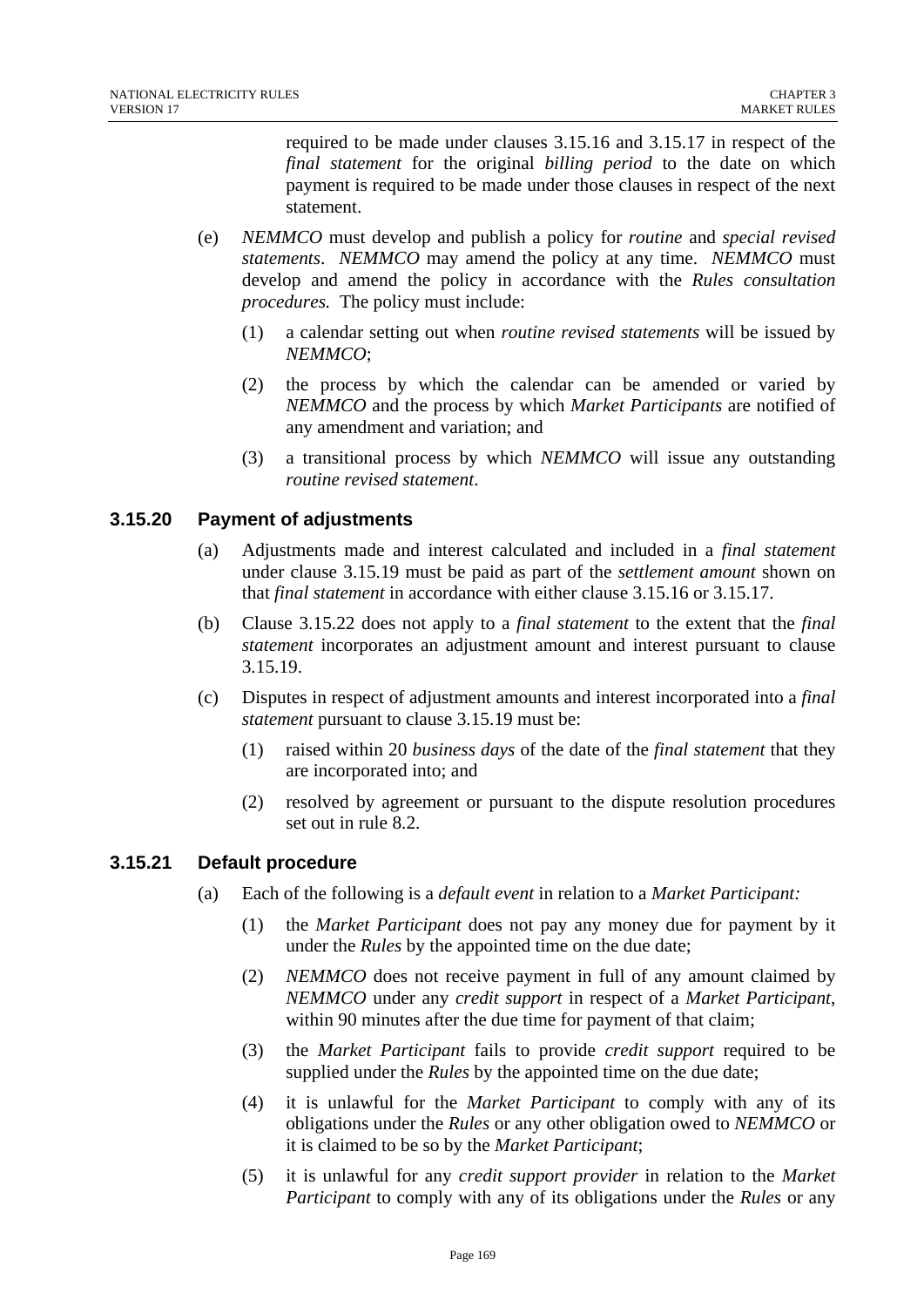other obligation owed to *NEMMCO* or it is claimed to be so by that *credit support provider*;

- (6) an authorisation from a government body necessary to enable the *Market Participant* or a *credit support provider* which has provided *credit support* for that *Market Participant* to carry on their respective principal business or activities ceases to be in full force and effect;
- (7) the *Market Participant* or a *credit support provider* which has provided *credit support* for that *Market Participant* ceases or threatens to cease to carry on its business or a substantial part of its business;
- (8) the *Market Participant* or a *credit support provider* which has provided *credit support* for that *Market Participant* enters into or takes any action to enter into an arrangement (including a scheme of arrangement), composition or compromise with, or assignment for the benefit of, all or any class of their respective creditors or members or a moratorium involving any of them;
- (9) the *Market Participant* or a *credit support provider* which has provided *credit support* for that *Market Participant* states that it is unable to pay from its own money its debts when they fall due for payment;
- (10) a receiver or receiver and manager is appointed in respect of any property of the *Market Participant* or a *credit support provider* which has provided *credit support* for that *Market Participant*;
- (11) an administrator, provisional liquidator, liquidator, trustee in bankruptcy or person having a similar or analogous function under the laws of any relevant jurisdiction is appointed in respect of the *Market Participant* or a *credit support provider* which has provided *credit support* for that *Market Participant*, or any action is taken to appoint any such person;
- (12) an application or order is made for the winding up or dissolution or a resolution is passed or any steps are taken to pass a resolution for the winding up or dissolution of the *Market Participant* or a *credit support provider* which has provided *credit support* for that *Market Participant*;
- (13) A notice under section 601AB(3) of the Corporations Act is given to the *Market Participant* or a *credit support provider* which has provided *credit support* for that *Market Participant* unless the registration of that *Market Participant* or *credit support provider* is reinstated under section 601AH of the Corporations Act;
- (14) the *Market Participant* or a *credit support provider* which has provided *credit support* for that *Market Participant* dies or is dissolved unless such notice of dissolution is discharged;
- (15) the *Market Participant* or a *credit support provider* which has provided *credit support* for that *Market Participant* is taken to be insolvent or unable to pay its debts under any applicable legislation.
- (b) Where a *default event* has occurred in relation to a *Market Participant*, *NEMMCO* may:
	- (1) issue a "*default notice*" specifying the alleged default and requiring the *Market Participant* to remedy the default by 1.00 pm (*Sydney time*) the next day following the date of issue of the *default notice*; and/or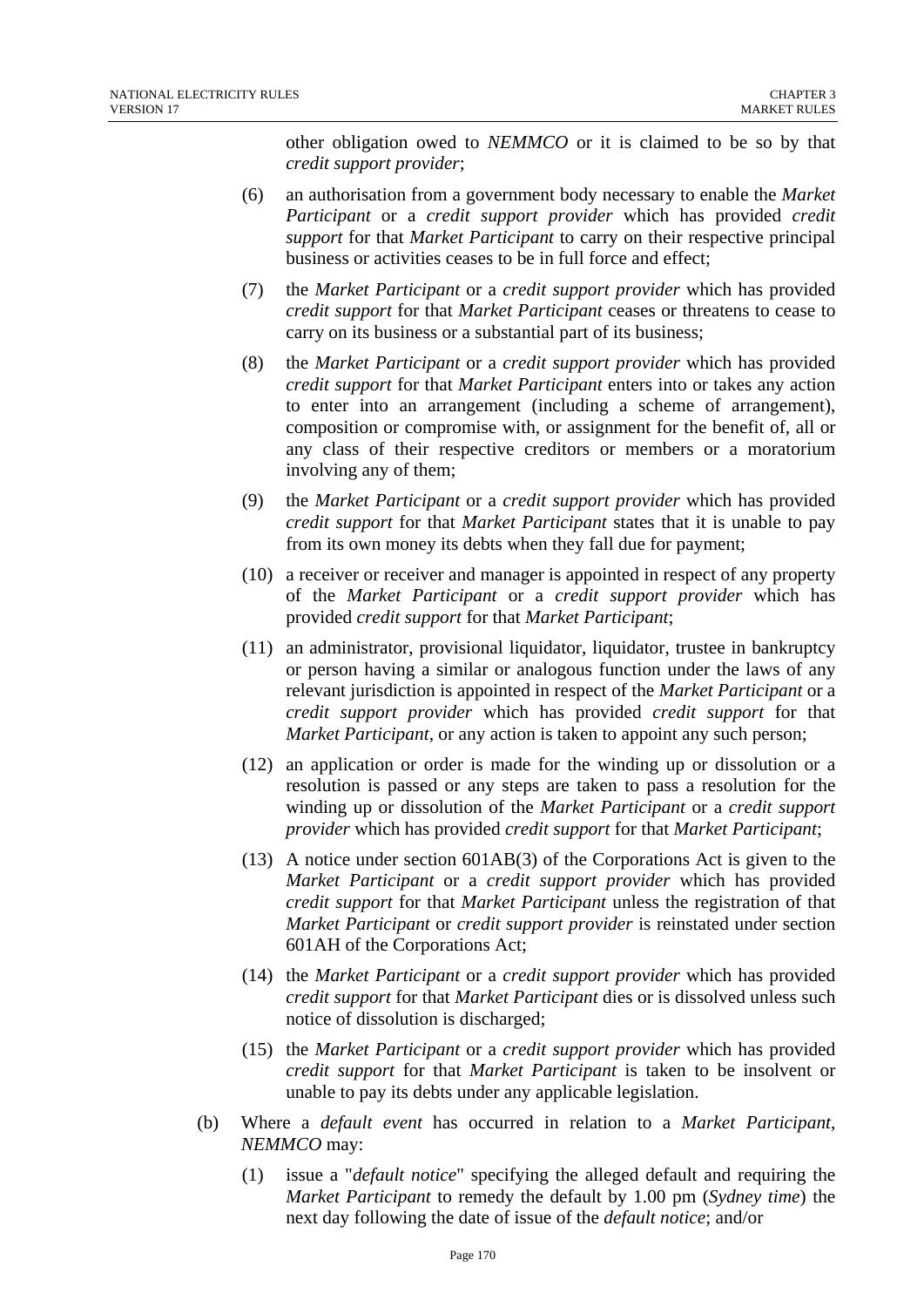- (2) if it has not already done so, make claim upon any *credit support* held in respect of the obligations of the *Market Participant* for such amount as *NEMMCO* determines represents the amount of any money actually or contingently owing by the *Market Participant* to *NEMMCO* pursuant to the *Rules*.
- (c) If the *default event* is not remedied by 1.00 pm (*Sydney time*) the next *day* following the date of issue of the *default notice* or any later deadline agreed to in writing by *NEMMCO*, or if *NEMMCO* receives notice from the *defaulting Market Participant* that it is not likely to remedy the default, then *NEMMCO* may issue a "*suspension notice*" under which *NEMMCO* notifies the *defaulting Market Participant* of the date and time from which it is suspended from trading, and the extent of that suspension.
- (d) At the time of issue of a *suspension notice*, or as immediately thereafter as is practicable, *NEMMCO* must forward a copy of the *suspension notice* to the *AER* and to each *Market Participant* which is *financially responsible* for a *transmission network connection point* to which is allocated a *connection point* for which the defaulting *Market Participant* is *financially responsible*.
- (e) *NEMMCO* must lift a *suspension notice* if the *default event* is remedied and there are no other circumstances in existence which would entitle *NEMMCO* to issue a *suspension notice*.
- (f) *NEMMCO* must issue a public announcement that the *Market Participant* has been suspended from the *market* including details of the extent of the suspension, simultaneously with, or at any time after, a *suspension notice* is issued. *NEMMCO* must issue a public notice promptly after a *suspension notice* is lifted.
- (g) From the time of suspension that *NEMMCO* stipulates in a *suspension notice* to a *Market Participant* the *Market Participant* is ineligible to trade or enter into any *transaction* in the *market* to the extent specified in the notice, until such time that *NEMMCO* notifies the *Market Participant* and all other *Market Participant*s of the date and time that the suspension has been lifted.
- (h) The *defaulting Market Participant* must comply with a *suspension notice*.
- (i) Following the issue of a *suspension notice*, *NEMMCO* may do all or any of the following to give effect to the *suspension notice*:
	- (1) reject any *dispatch bid* or *dispatch offer* submitted by the *defaulting Market Participant*;
	- (2) withhold the payment of any amounts otherwise due to the *defaulting Market Participant* under the *Rules*; or
	- (3) deregister or reject any *reallocation request* to which the *defaulting Market Participant* is a party.

The issue of a *suspension notice* which has not been lifted is a "relevant disconnection event" (ie. an event for which a *Registered Participant's market loads* may be *disconnected*) within the meaning of section 63(2) of the *National Electricity Law.* 

(j) Unless provided with instructions from the relevant *participating jurisdiction* or *participating jurisdictions* that a nominated third party is to assume financial responsibility for a suspended *Market Participant*'s obligations under the *Rules*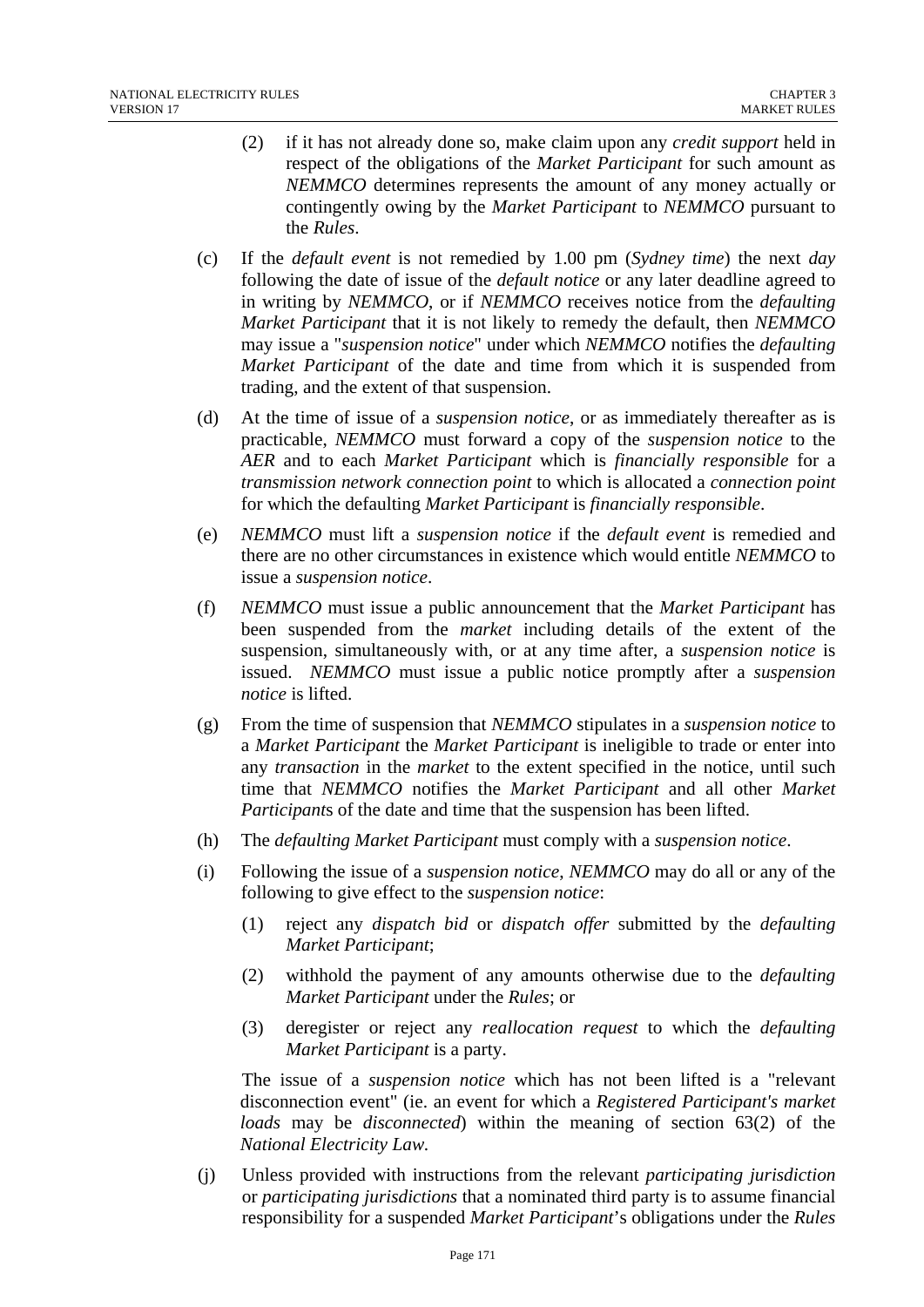and that person does so, then, following the issue of a *suspension notice*, *NEMMCO* must request the *AER* to seek, and the *AER* must then seek, an order from a court to physically *disconnect market loads* for which the *defaulting Market Participant* is *financially responsible*.

## **3.15.22 Maximum total payment in respect of a billing period**

- (a) For the purposes of this clause 3.15.22, the *maximum total payment* in respect of a *billing period* is equal to:
	- (1) the aggregate of the *energy trading amounts* as determined in accordance with clause 3.15.6 and *reallocation* amounts as determined in accordance with clause 3.15.11 received by *NEMMCO* from *Market Participants* in accordance with clause 3.15.16 in respect of that *billing period* in accordance with the *timetable* on the latest date for payment by *Market Participants* as described in clause 3.15.16 (called the *payment date*),

plus

(2) if there is one or more *Market Participants* in default, the aggregate amount which *NEMMCO* is able to obtain from the *credit support* and apply from security deposits provided by the *Market Participants* in default under rule 3.3 on the *payment date* in accordance with the *timetable*,

minus

(3) if there is one or more *Market Participants* in default, the aggregate of amounts payable to *NEMMCO* by those *Market Participants* in respect of that *billing period* in accordance with clause 3.15.16 but not received in accordance with the *timetable* on the latest date for payment as described in clause 3.15.16 (called the *payment date*),

plus

(4) if there is one or more *Market Participants* in default, the aggregate of *energy trading amounts* and *reallocation* amounts payable to *NEMMCO* under clauses 3.15.6 and 3.15.11 by those *Market Participants* in respect of that *billing period* in accordance with clause 3.15.16 but not received in accordance with the *timetable* on the latest date for payment as described in clause 3.15.16 (called the *payment date*),

minus

- (5) *inter-regional* and *intra-regional settlements* surpluses as determined or allocated by *NEMMCO* in accordance with the procedure established under clause 3.6.5.
- (b) The maximum amount which *NEMMCO* is required to pay to *Market Participants* in respect of *spot market transactions* or *reallocation transactions* in respect of a *billing period* is equal to the *maximum total payment* in respect of that *billing period*.
- (c) If the *maximum total payment* in respect of a *billing period* is not sufficient to meet the aggregate of the net amounts payable by *NEMMCO* to each of the *Market Participants* to whom payments are to be made in relation to *spot market transactions* or *reallocation transactions* in respect of the *billing period* ("the *aggregate payment due*"), then the aggregate amount payable by *NEMMCO* to each relevant *Market Participant* for any of these *transactions* in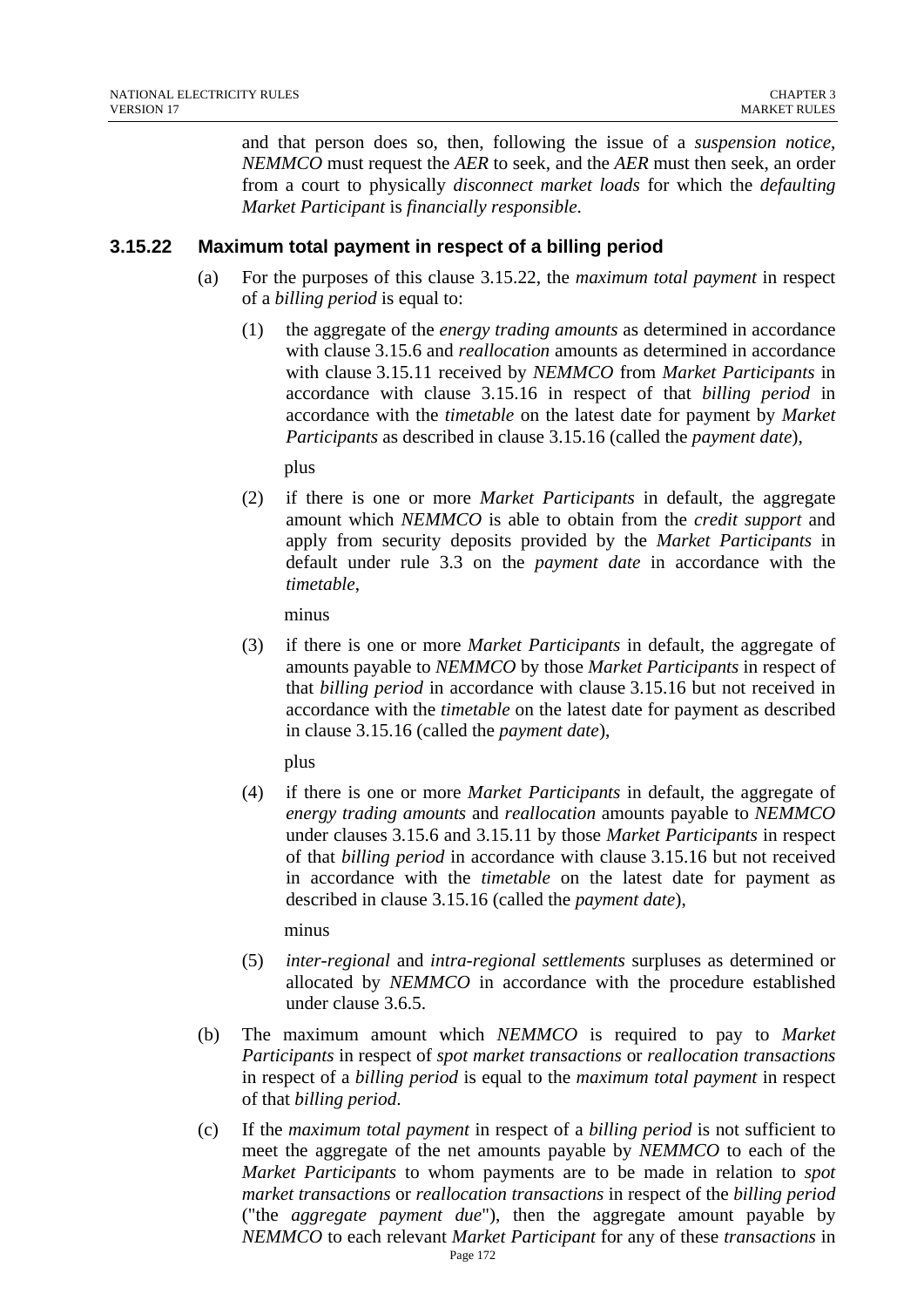respect of that *billing period* shall be reduced by applying the following formula:

$$
AAP = SAP \qquad x \quad \frac{A}{B}
$$

where:

- AAP is the reduced amount actually payable by *NEMMCO* to the relevant *Market Participant* in respect of the relevant *billing period*;
- SAP is the net amount that would have been payable to the relevant *Market Participant* in respect of *spot market transactions* or *reallocation transactions* in respect of the relevant *billing period* but for the application of this clause 3.15.22;
- A is the *maximum total payment* in respect of the *billing period*; and
- B is the *aggregate payment due* in respect of the *billing period*.
- (d) This clause 3.15.22 applies notwithstanding any other provision of this Chapter.

#### **3.15.23 Maximum total payment in respect of a financial year**

- (a) If in a *financial year* a *Market Participant* suffers a reduction in payment under clause 3.15.22 the provisions of this clause shall apply to adjust the payments made to each *Market Participant* in the *financial year*.
- (b) The ratio of the overall shortfall to the sum of the *aggregate payments due* for a financial year shall be determined by the following formula:

$$
SS = \frac{A_1 + C}{B_1}
$$

where:

- SS is the ratio of the overall shortfall to the sum of the *aggregate payments due* for the *financial year*;
- $A_1$  is the aggregate of the As referred to in clause 3.15.22, being the *maximum total payment* in respect of each *billing period* forming the *financial year;*
- $B_1$  is the aggregate of the Bs referred to in clause 3.15.22, being the *aggregate payment due* in respect of each *billing period* forming the *financial year*; and
- C is the aggregated late payments and *credit support* receipts in respect of *defaulting Market Participants* in the *financial year* plus interest received on such amounts under clause 3.15.25.
- (c) The shortfall for a *financial year* shall be applied pro rata to each *Market Participant* in the *financial year* by applying the following formula:

$$
SS_1 = (SAP_1 \tSS) - AAP_1
$$

where:

SS1 is the shortfall or surplus payable by or due to the *Market Participant*  in respect of the *financial year;*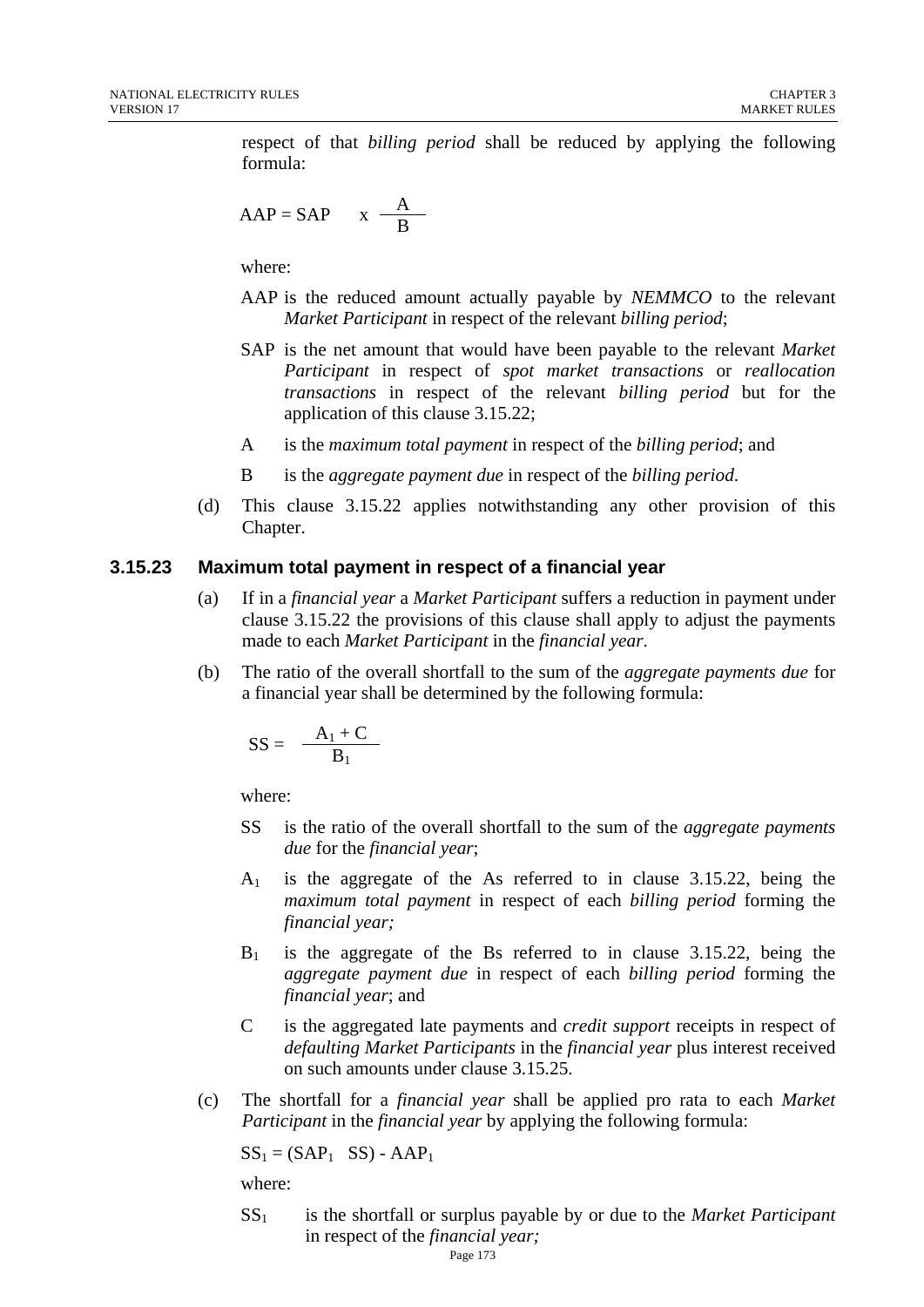- $SAP<sub>1</sub>$  is the aggregate of the SAPs referred to in clause 3.15.22 being the net amounts due to the *Market Participant* in respect of each *billing period* forming the *financial year;*
- SS is determined in accordance with clause 3.15.23(b); and
- $AAP<sub>1</sub>$  is the aggregate of the AAPs referred to in clause 3.15.22, being the reduced amounts payable to the *Market Participant* in respect of each *billing period* forming the *financial year.*
- (d) *NEMMCO* must issue a statement stating the  $SS_1$  amount payable to or receivable by the *Market Participant* in respect of this clause  $3.15.23$ . If  $SS<sub>1</sub>$  is positive, such that an amount is payable by *NEMMCO* it will credit the sum to the *Market Participant's* account in the next *billing period*. If  $SS<sub>1</sub>$  is negative, such that an amount is payable by a *Market Participant*, *NEMMCO* will at its discretion either debit the sum to the *Market Participant* in the next *billing period* or issue an invoice for immediate payment of the amount.

## **3.15.24 Compensation for reductions under clause 3.15.23**

- $(a)$  If:
	- (1) a *Market Participant* suffers a reduction in payment under clause 3.15.23; and
	- (2) an amount is recovered by *NEMMCO* after the end of a *financial year* from the person whose default gave rise (in whole or in part) to the reduction, in respect of the default,

then, subject to clause 3.15.24(c), the *Market Participant* is entitled to be paid by *NEMMCO* out of the amount recovered the amount of the reduction suffered and interest for receiving the amount of the reduction later than it would otherwise have done.

- (b) The amount of the interest payable under clause 3.15.24(a) is to be determined in each case by *NEMMCO*.
- (c) If the amount recovered from the person whose default gave rise to the reduction is not sufficient to pay all *Market Participant*s the amounts to which they are entitled under clause 3.15.23 then the amount recovered is to be distributed amongst them pro rata according to the reductions suffered. Such distribution to be made at any time following the end of a *financial year*.

### **3.15.25 Interest on overdue amounts**

- (a) A *Market Participant* or *NEMMCO* must pay interest on any unpaid moneys due and payable by it under this Chapter.
- (b) The rate of interest payable under this clause 3.15.25 is the *bank bill rate* calculated as simple interest on a daily basis from the date payment was due, up to and including the date of payment, with interest compounding monthly on the last *day* of each month whilst the unpaid moneys remain outstanding.

# **3.16 Participant compensation fund**

### **3.16.1 Establishment of Participant compensation fund**

(a) *NEMMCO* must continue to maintain, in the books of the corporation, a fund called the *Participant compensation fund* for the purpose of paying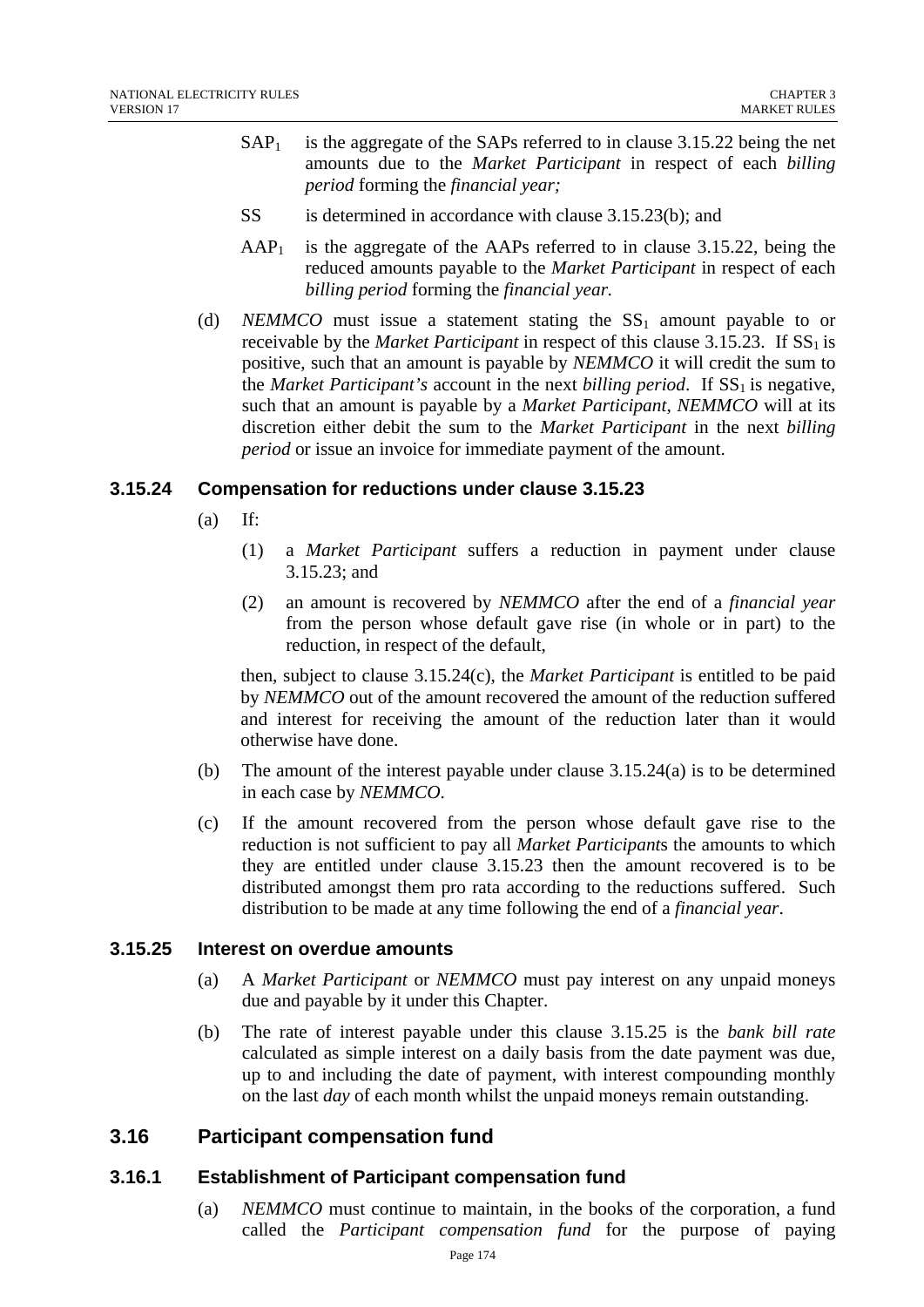compensation to *Scheduled Generators* and *Scheduled Network Service Providers* as determined by the *dispute resolution panel* for *scheduling errors* under this Chapter 3.

- (b) *NEMMCO* must pay to the *Participant compensation fund* that component of *Participant fees* under rule 2.11 attributable to the *Participant compensation fund*.
- (c) The funding requirement for the *Participant compensation fund* for each *financial year* is the lesser of:
	- (1) \$1,000,000; and
	- (2) \$5,000,000 minus the amount which *NEMMCO* reasonably estimates will be the balance of the *Participant compensation fund* at the end of the relevant *financial year*.
- (d) The *Participant compensation fund* is to be maintained by *NEMMCO* and is the property of *NEMMCO*.
- (e) Any interest paid on money held in the *Participant compensation fund* will accrue to and form part of the *Participant compensation fund*.
- (f) *NEMMCO* must pay from the *Participant compensation fund* all income tax on interest earned by the *Participant compensation fund* and must pay from the *Participant compensation fund* all bank account debit tax, financial institutions duty and bank fees in relation to the *Participant compensation fund*.
- (g) Upon ceasing to be a *Scheduled Generator*, a *Scheduled Generator* is not entitled to a refund of any contributions made to the *Participant compensation fund*.
- (h) Upon ceasing to be a *Scheduled Network Service Provider*, a *Scheduled Network Service Provider* is not entitled to a refund of any contributions made to the *Participant compensation fund*.

# **3.16.2 Dispute resolution panel to determine compensation**

- (a) Where a *scheduling error* occurs, a *Market Participant* may apply to the *dispute resolution panel* for a determination as to compensation under this clause 3.16.2.
- (b) Where a *scheduling error* occurs, the *dispute resolution panel* may determine that compensation is payable to *Market Participants* and the amount of any such compensation payable from the *Participant compensation fund*.
- (c) A determination by the *dispute resolution panel* as to compensation must be consistent with this clause 3.16.2.
- (d) A *Scheduled Generator* who receives an instruction in respect of a *scheduled generating unit* to operate at a lower level than the level at which it would have been instructed to operate had the *scheduling error* not occurred, will be entitled to receive in compensation an amount determined by the *dispute resolution panel*.
- (e) A *Scheduled Network Service Provider* who receives an instruction in respect of its *scheduled network services* to transfer less *power* on the *scheduled network service* than it would have been instructed to transfer had the *scheduling error* not occurred, will be entitled to receive in compensation an amount determined by the *dispute resolution panel*.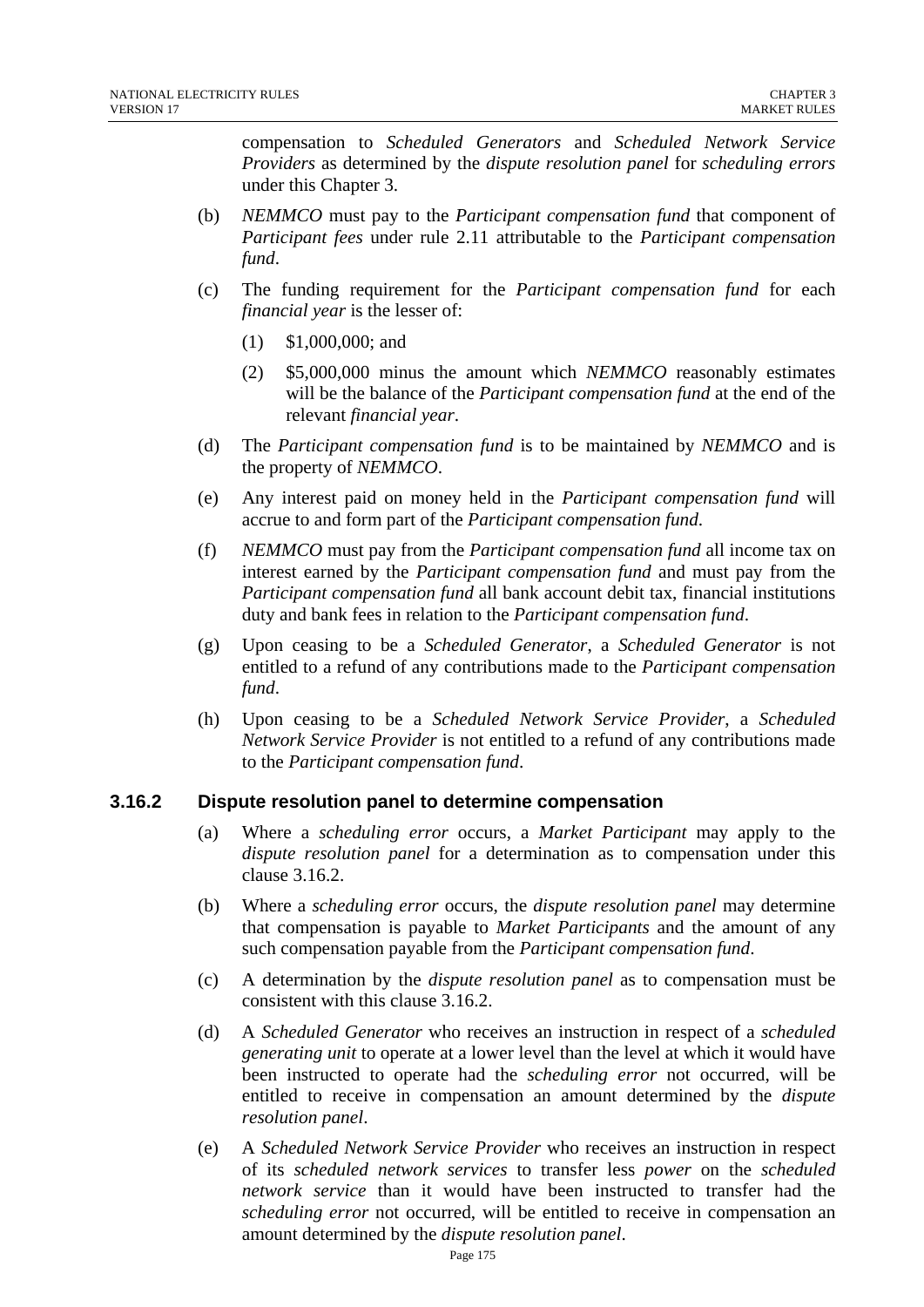- (f) A *Scheduled Generator* who receives a *dispatch instruction* in respect of a *scheduled generating unit* to operate at a level consistent with a *dispatch offer price* (with reference to the relevant *regional reference node*) which is higher than the *dispatch price*, due to the operation of clause 3.9.2B, is entitled to receive in compensation an amount determined by the *dispute resolution panel*.
- (g) A *Scheduled Network Service Provider* who receives an instruction in respect of its *scheduled network services* to transfer *power* on the *scheduled network service* consistent with a *network dispatch offer price* but receives less net revenue than would be expected under clause 3.8.6A(f) due to adjustment of the *spot price* for a trading interval under clause 3.9.2B, is entitled to receive in compensation an amount determined by the *dispute resolution panel*.
- (h) In determining the level of compensation to which *Market Participants* are entitled in relation to a *scheduling error*, the *dispute resolution panel* must:
	- (1) Where the entitlement to compensation arises under clause 3.16.2(f), determine compensation on the basis of the actual loading level and not the *dispatch instruction* applicable to the relevant *scheduled generating unit* for that *dispatch interval*;
	- (2) Where the entitlement to compensation arises under clause  $3.16.2(g)$ , determine compensation on the basis of the actual loading level and not the *dispatch instruction* applicable to the relevant *scheduled network service* for that *dispatch interval*;
	- (3) Use the *spot price* as determined under rule 3.9, including any *spot prices* that have been adjusted in accordance with clause 3.9.2B;
	- (4) Take into account the current balance of the *Participant compensation fund* and the potential for further liabilities to arise during the year;
	- (5) Recognise that the aggregate liability in any year in respect of *scheduling errors* cannot exceed the balance of the *Participant compensation fund* that would have been available at the end of that year if no compensation payments for *scheduling errors* had been made during that year.
- (i) The manner and timing of payments from the *Participant compensation fund* are to be determined by the *dispute resolution panel*.
- (j) To the maximum extent permitted by law, *NEMMCO* is not liable in respect of a *scheduling error* except out of the *Participant compensation fund* as contemplated in this clause 3.16.2.

# **3.17 NEMMCO Software**

# **3.17.1 Acceptance of software**

*NEMMCO* must not alter, reconfigure, reprogram or otherwise modify or enhance any computer software required under this Chapter 3 for the operation of the *market*  unless such changes have been duly authorised by the *AER.* 

### **3.17.2 No liability**

To the maximum extent permitted by law, no Contractor, and no employee, officer or agent of *NEMMCO* or a Contractor, is liable (in contract, tort including negligence or otherwise) for any loss or damage suffered or incurred by a *Market Participant* or any other person as a consequence of the use of any computer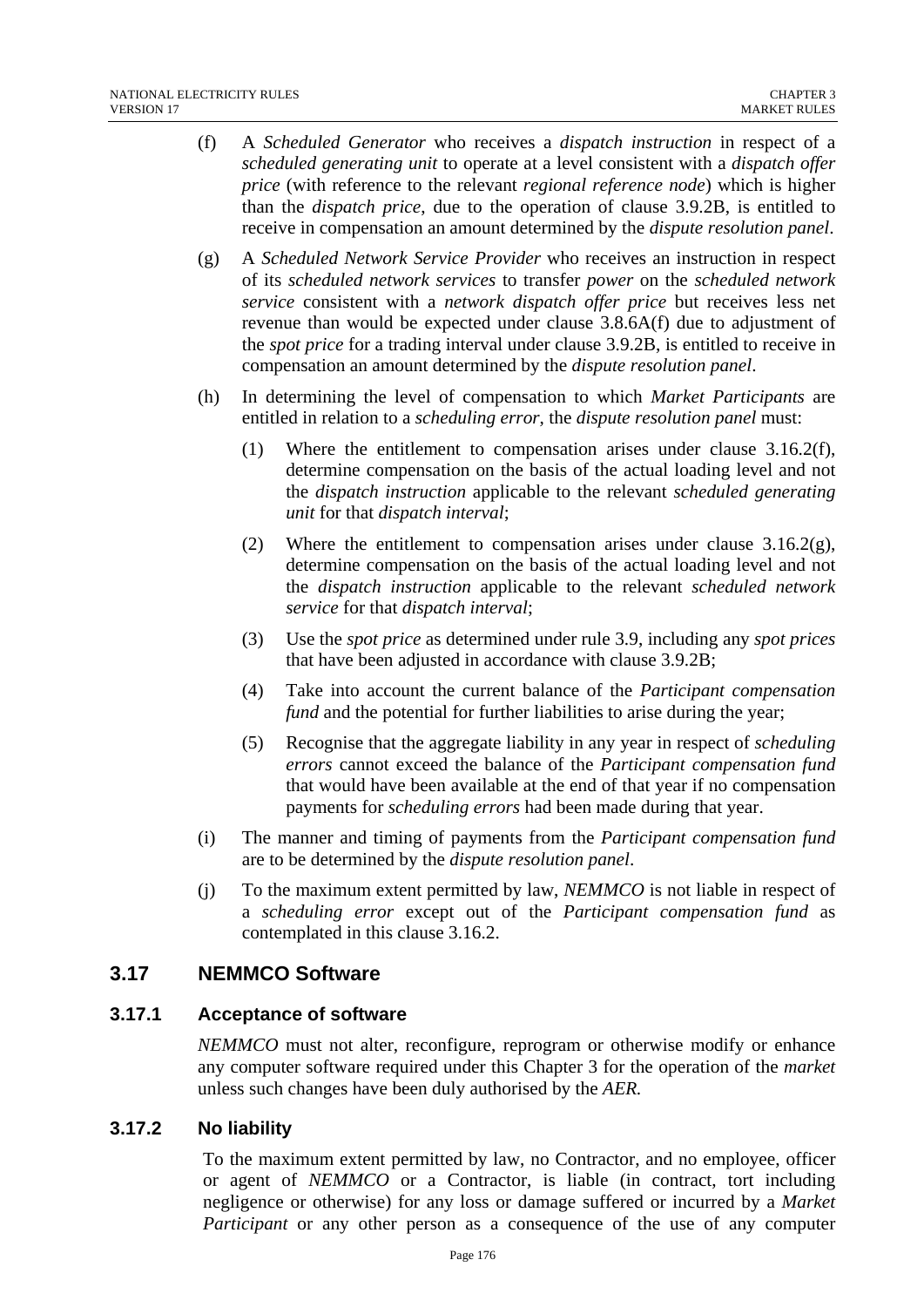software to operate the *market*. For the purpose of this clause, "Contractor" means any person or organisation engaged by *NEMMCO* to assist in the development, design, installation, maintenance or upgrading of the computer software used to operate the *market.*

# **3.18 Settlement Residue Auctions**

### **3.18.1 Settlement residue concepts**

- (a) An *"auction participation agreement"* is an agreement between *NEMMCO* and an *eligible person* concerning the participation by the *eligible person* in *auctions*.
- (b) A *"settlement residue distribution agreement"* or "*SRD agreement*" is an agreement between *NEMMCO* and an *eligible person* entered into following an *auction* under which:
	- (1) *NEMMCO* agrees to distribute to the *eligible person* a portion of the *settlements residues* allocated to a *directional interconnector* for a period specified in the *SRD agreement;* and
	- (2) the *eligible person* agrees to pay *NEMMCO* a certain amount for the right referred to in clause  $3.18.1(b)(1)$ .
- (c) For the purposes of this rule 3.18:
	- (1) all the *regulated interconnectors* between any 2 adjacent *regions* are deemed to constitute a single *interconnector*; and
	- (2) the deemed *interconnector* referred to in clause 3.18.1(c)(1) between any 2 adjacent *regions* consists of 2 *directional interconnectors*, one involving a transfer from *region* A to *region* B, and one involving a transfer from *region* B to *region* A.
- (d) Subject to clause 3.18.4, *NEMMCO* must use the portion of the *settlements residue* allocated to a *directional interconnector* remaining after applying the relevant *jurisdictional derogations* under Chapter 9 (as determined by applying the principles referred to in clause 3.6.5) to make payments under *SRD agreements* in relation to that *directional interconnector* and to recover the *auction expense fees.*
- (e) Where a person registered as a *Trader* is required to appoint an agent for the purposes of rule  $2.5A(c)(2)$ :
	- (1) the *Trader* must ensure that the agent is a party to the *auction participation agreement* and the *SRD agreement* between *NEMMCO* and the *Trader*; and
	- (2) *NEMMCO* and the *Trader* must ensure that the *auction participation agreement* and the *SRD agreement* referred to in subparagraph (1) provide that the *Trader* and the agent are jointly and severally liable in relation to the obligations of the *Trader* under those agreements.

# **3.18.2 Auctions and eligible persons**

(a) *NEMMCO* may conduct *auctions* to determine which *eligible persons* will enter into *SRD agreements* with *NEMMCO*.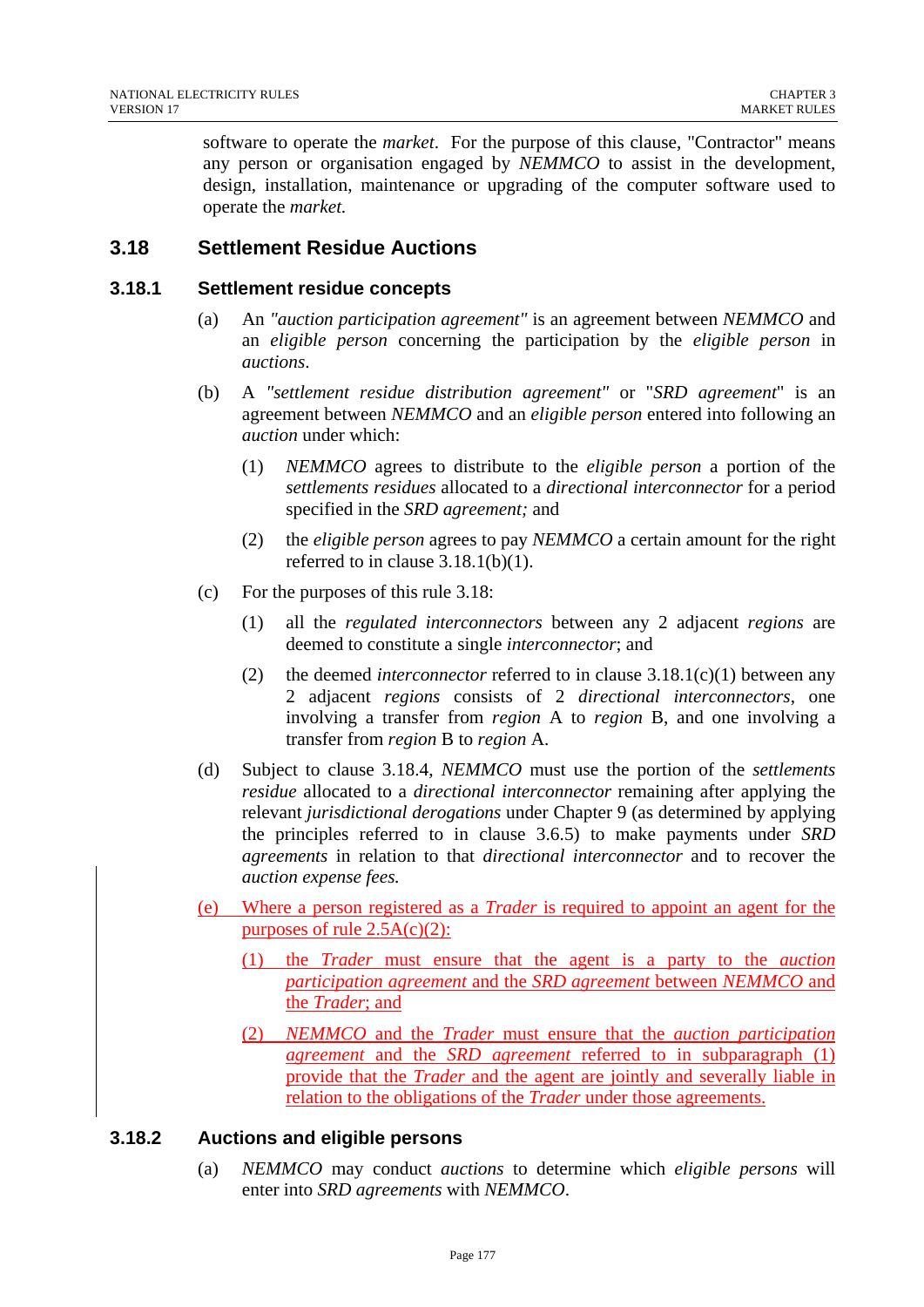- (b) *NEMMCO* may only enter into *SRD agreements* with persons (called "*eligible persons*") which satisfy the following criteria:
	- (1) the person is a *Market Customer*, a *Generator* or a *Trader*; and
	- (2) the person satisfies any criteria specified in the *auction rules*, which criteria must comply with clause 3.18.2(g).
- (c) *Auctions* must be conducted in accordance with the *auction rules*.
- (d) *NEMMCO* may, with the approval of the *settlement residue committee,*  suspend, or remove a suspension, on conducting *auctions* for one or more *directional interconnectors* for a specified period if *NEMMCO* believes it is not practicable to conduct those *auctions* or those *auctions* are unlikely to lead to the entry into of *SRD agreements* in relation to all of the *settlements residues*  being auctioned.
- (e) *NEMMCO* may, after complying with the *Rules consultation procedures,* cease conducting *auctions*.
- (f) If *NEMMCO* takes any action under clause 3.18.2(d) or (e), then it must post a notice on its website specifying the action taken as soon as practicable after taking it.
- (g) Any criteria specified in the *auction rules* concerning persons with whom *NEMMCO* may enter into *SRD agreements* must not exclude any persons other than those specified in subparagraphs  $(1) - (6)$  below and must exclude the persons specified in subparagraphs (1), (2), (5) and (6) below:
	- (1) persons who have not entered into an *auction participation agreement*;
	- (2) *Transmission Network Service Providers*;
	- (3) **[Deleted]**
	- (4) persons:
		- (i) who have defaulted on payment obligations under an *auction participation agreement* or a *SRD agreement;* or
		- (ii) in relation to whom a *default event* has occurred;
	- (5) any person who *NEMMCO* considers is acting on behalf of or in concert with a person described in clauses  $3.18.2(g)(1)-(2)$ ;
	- (5a) any person who *NEMMCO* considers is acting on behalf of or in concert with a person described in clause  $3.18.2(g)(4)$ ; or
	- (6) any person who would be a "retail client" as defined in section 761G (7) of the Corporations Act 2001 (Cth), if they entered into an *SRD agreement* with *NEMMCO*.
- (h) **[Deleted]**

### **3.18.3 Auction rules**

- (a) *NEMMCO* must develop rules (called "*auction rules*") which set out:
	- (1) additional criteria which a person must satisfy to be an *eligible person*  (which must include, without limitation, criteria requiring the person to enter into an *auction participation agreement* with *NEMMCO* in a form satisfactory to *NEMMCO*);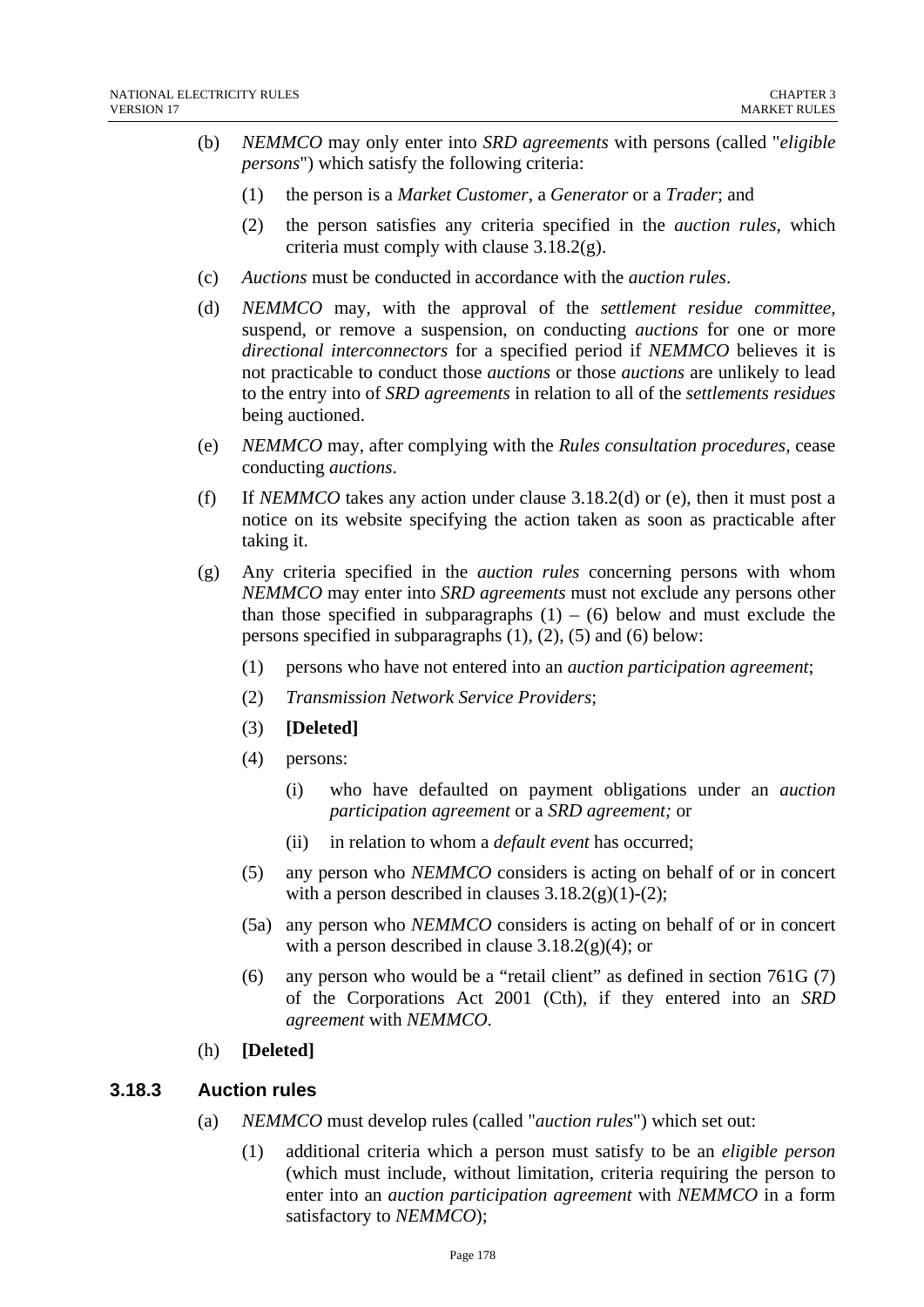- (2) the procedures for conducting *auctions* and the timing of *auctions*;
- (3) the mechanism for calculating the *auction* clearing price in respect of each *directional interconnector* for each *auction*;
- (4) the mechanism for calculating *auction expense fees;*
- (5) the procedures and timetable for billing and settling *auction amounts*; and
- (6) the standard form of any *auction participation agreement* referred to in clause 3.18.3(a)(1).
- (b) In developing and amending the *auction rules, NEMMCO* must give effect to the following principles:
	- (1) **[Deleted]**
	- (2) to the extent reasonably practicable, an *auction* must be structured in a way that maximises the value of the relevant *settlements residue;*
	- (3) the price for each unit of the *settlements residue* in respect of a *directional interconnector* will be the same for all *SRD agreements* resulting from the same *auction* and will be equal to the *auction* clearing price in respect of the *directional interconnector* for the *auction*; and
	- (4) enhancing competition and efficiency by promoting interstate trade in electricity.
- (c) *NEMMCO* must make the *auction rules* available to *Registered Participants* and to any other person who requests a copy.
- (d) *NEMMCO* may amend the *auction rules* at any time with the approval of the *settlement residue committee*.
- (e) Subject to clause 3.18.3(f), in developing and amending the *auction rules*, *NEMMCO* must comply with the *Rules consultation procedures*.
- (f) *NEMMCO* need not, provided it has consulted to the extent practicable in the circumstances, comply with the *Rules consultation procedures* in relation to a proposed amendment to the *auction rules* if:
	- (1) the amendment has the support of at least three-quarters of the members of the *settlement residue committee*; and
	- (2) *NEMMCO* considers the amendment is urgent.

### **3.18.4 Proceeds and fees**

- (a) *NEMMCO* must distribute:
	- (1) subject to clause 3.6.5(a)(4A) and (4B), proceeds from each *auction* in respect of a *directional interconnector*; and
	- (2) subject to clauses 3.18.4(b) and (c), any portion of the *settlements residue* allocated to the *directional interconnector* which is not the subject of a *SRD agreement,*

to the appropriate *Network Service Providers* in accordance with the principles referred to in clause 3.6.5 in relation to the allocation and distribution of *settlements residue* attributable to *regulated interconnectors*.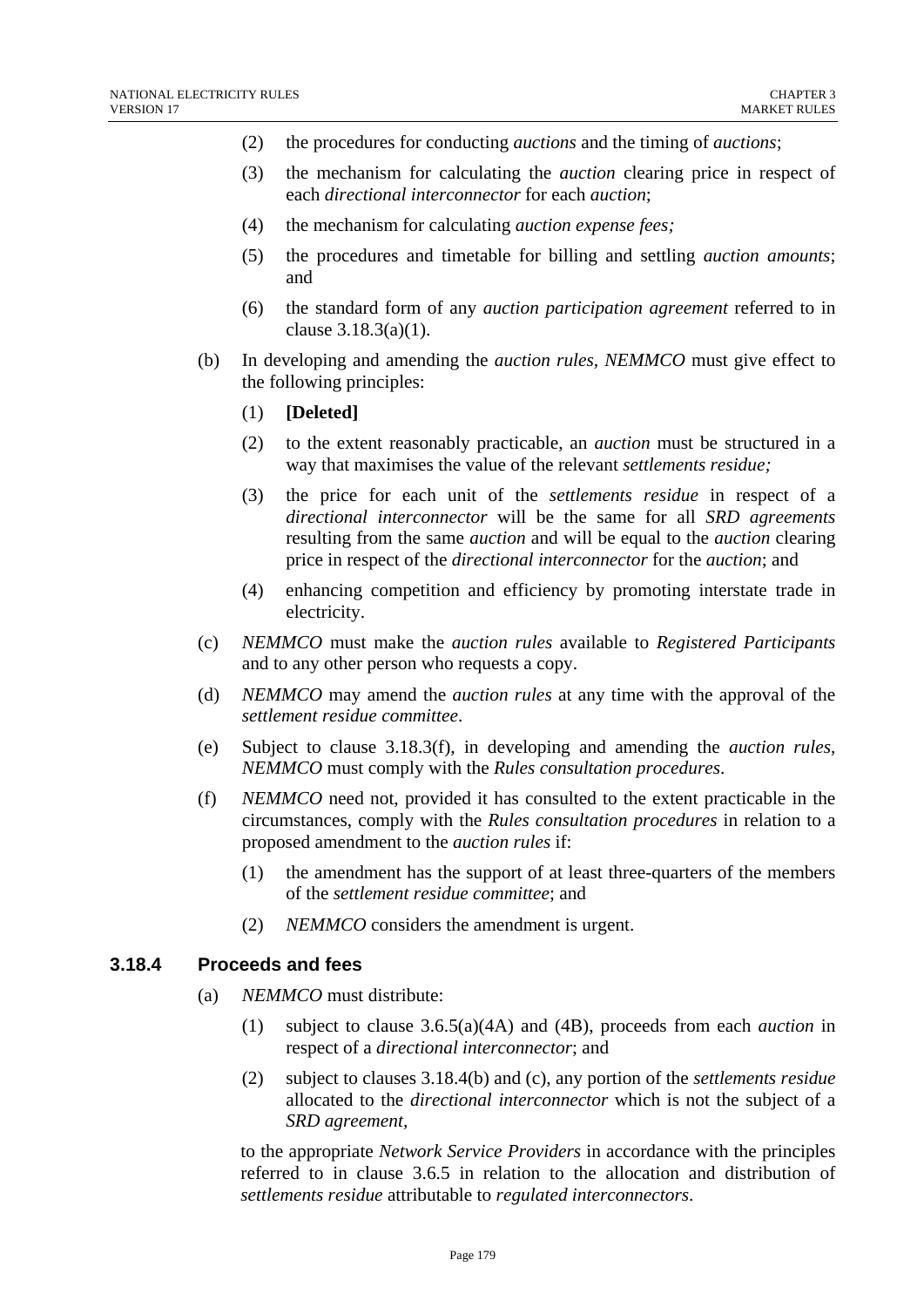- (b) The costs and expenses incurred by *NEMMCO* in establishing and administering the arrangements contemplated by this rule 3.18, in conducting *auctions* under this rule 3.18 and in entering into and administering *auction participation agreements* and *SRD agreements* under this rule 3.18 will be recovered from *settlements residue* by way of *auction expense fees*.
- (c) The *auction expense fees* are to be developed by *NEMMCO* in accordance with the *auction rules* and approved by the *settlement residue committee*, and recovered as follows:
	- (1) to the extent the *settlements residue* is distributed to *eligible persons*  under clause 3.18.1(d), in accordance with the *auction rules*; and
	- (2) to the extent the *settlements residue* is distributed to *Network Service Providers* under clause 3.18.4(a)(2), as if the *settlements residue* was being distributed to *eligible persons* in accordance with the *auction rules*.
- (d) The *auction expense fees* for an *auction* are to be *published* before the *auction*.
- (e) *Eligible persons* and *NEMMCO* must pay *auction amounts* in accordance with the *auction rules*, and, for the avoidance of doubt, amounts payable by *eligible persons* to *NEMMCO* under *SRD agreements* will not be regarded as amounts payable under the *Rules* for the purposes of rule 3.15.
- (f) *NEMMCO* may nominate an electronic funds transfer facility for the purposes of paying *auction amounts* and, if it does so, *eligible persons*, *Network Service Providers* and *NEMMCO* must use that facility for paying and receiving a*uction amounts*.

#### **3.18.5 Settlement residue committee**

- (a) *NEMMCO* must establish a settlement residue committee.
- (b) The functions of the *settlement residue committee* are to:
	- (1) approve any suspension, or removal of a suspension, imposed by *NEMMCO* on the conducting of *auctions*;
	- (2) approve proposed amendments to the *auction rules* developed by *NEMMCO*;
	- (3) monitor, review and report on the *auctions* conducted by *NEMMCO* under this rule 3.18; and
	- (4) approve the costs and expenses incurred by *NEMMCO* in conducting *auctions* under this rule 3.18 and in entering into and administrating *auction participation agreements* and *SRD agreements* under this rule 3.18.
- (c) The *settlement residue committee* is to consist of:
	- (1) an employee of *NEMMCO* appointed by *NEMMCO*, who will act as chairman of the committee;
	- (2) a person representing *Generators*;
	- (3) a person representing *Market Customers*;
	- (4) a person representing *Transmission Network Service Providers*;
	- (5) a person representing *Traders*;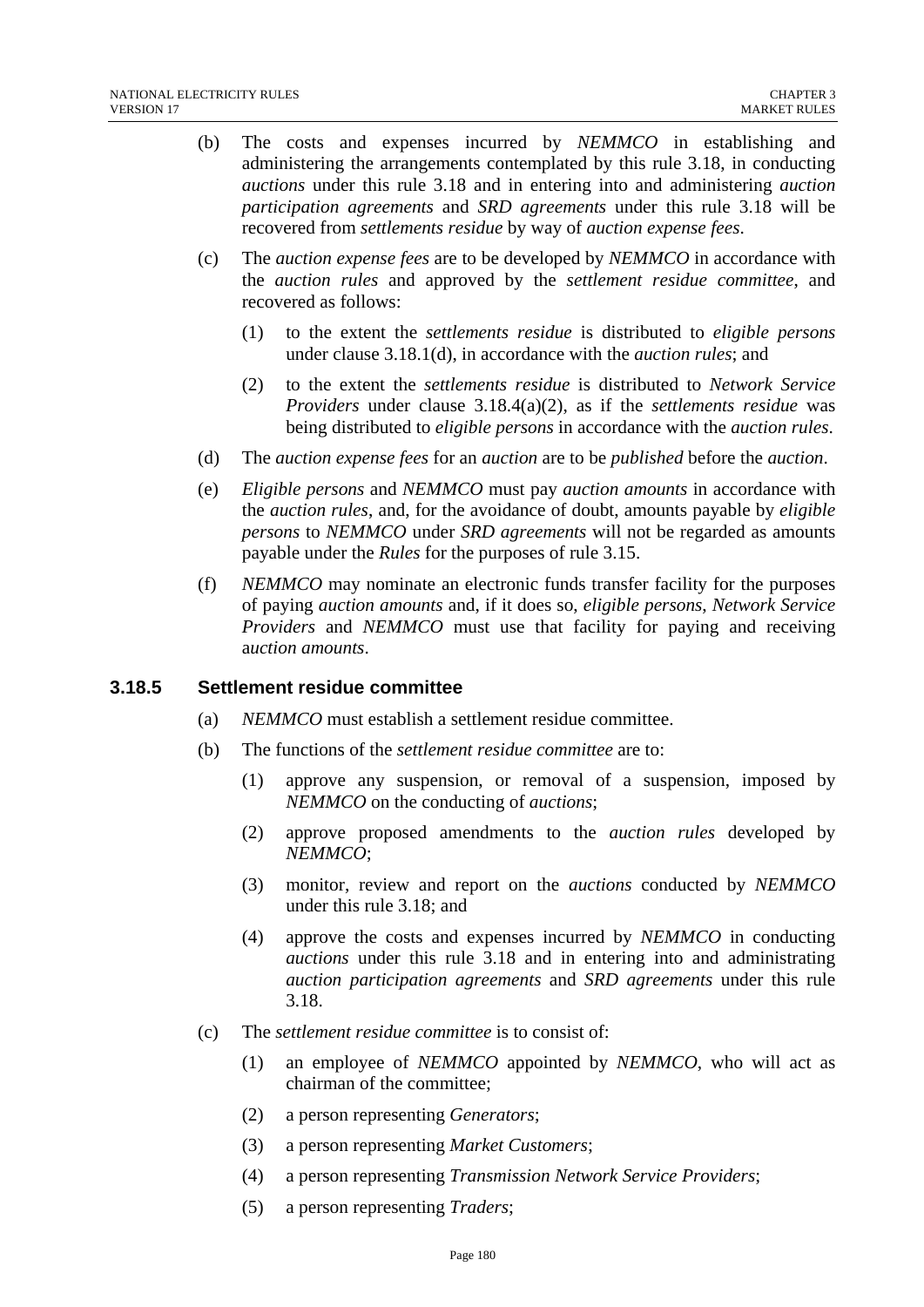- (6) a person appointed jointly by the relevant *Ministers* of the *participating jurisdictions*; and
- (7) a person appointed by the *AEMC* to represent end use customers of electricity.
- (d) *NEMMCO* may remove the person referred to in clause  $3.18.5(c)(1)$  at any time for any reason.
- (e) The persons referred to in clauses  $3.18.5(c)(2)$ ,  $(3)$ ,  $(4)$  and  $(5)$  must be appointed and removed by *NEMMCO* after consultation with the class of *Registered Participants* the person is to represent, and *NEMMCO* must:
	- (1) appoint a person agreed to by at least one third in number of the relevant class of *Registered Participants*; and
	- (2) commence consultation on the removal of such a person if requested to do so by a member of the relevant class of *Registered participants*, and must remove that person if so agreed by at least one third in number of the relevant class of *Registered Participants*.
- (f) The *Ministers* of the *participating jurisdictions* acting jointly may remove the person referred to in clause 3.18.5(c)(6) at any time for any reason.
- (g) The *AEMC* may remove the person referred to in clause  $3.18.5(c)(7)$  at any time for any reason.
- (h) A person holds office as a member of the *settlement residue committee* until that person:
	- (1) resigns from office;
	- (2) if the person is the person referred to in clause  $3.18.5(c)(1)$ , is removed from office by *NEMMCO* in accordance with clause 3.18.5(d);
	- (3) if the person is a person referred to in clauses  $3.18.5(c)(2)$ , (3), (4) or (5), is removed from office by *NEMMCO* in accordance with clause 3.18.5(e)(2);
	- (4) if the person is the person referred to in clause  $3.18.5(c)(6)$ , is removed from office by the *Ministers* of the *participating jurisdictions* in accordance with clause 3.18.5(f); or
	- (5) if the person is the person referred to in clause  $3.18.5(c)(7)$ , is removed from office by the *AEMC* in accordance with clause 3.18.5(g),

and such a person is eligible for re-appointment.

(i) A person may resign as a member of the *settlement residue committee* by giving notice in writing to that effect to *NEMMCO*.

### **3.19 Market Management Systems Access Procedures**

- (a) *NEMMCO* may develop and *publish Market Management Systems Access Procedures* in consultation with *Registered Participants* in accordance with the *Rules consultation procedures*, which procedures will govern how *Registered Participants* and *Metering Providers* can use the *market management systems*.
- (b) *NEMMCO* may amend the *Market Management Systems Access Procedures*  from time to time in consultation with *Registered Participants* in accordance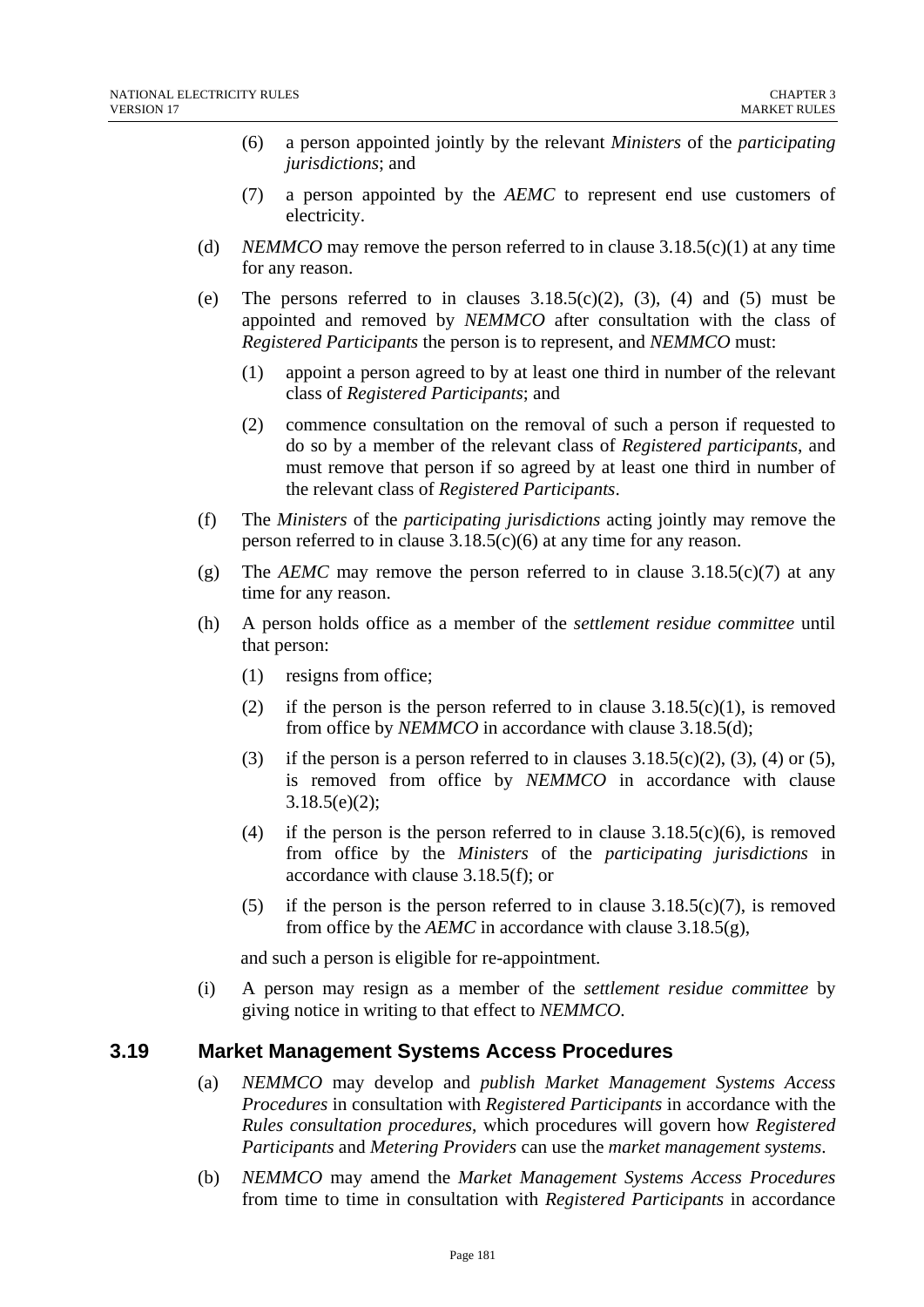with the *Rules consultation procedures*, and any such amendments must be *published* by *NEMMCO*.

- (c) *NEMMCO* and all *Registered Participants* and *Metering Providers* must comply with the *Market Management Systems Access Procedures*.
- (d) A *Registered Participant* which complies with the *Market Management Systems Access Procedures* and promptly pays all relevant *Participant fees* as and when they fall due has a right to be connected to the *market management systems*.
- (e) If a *Registered Participant* fails to comply with the *Market Management Systems Access Procedures*, *NEMMCO* must:
	- (1) notify that *Registered Participant* describing the nature of the breach; and
	- (2) at a time following notification of the breach by *NEMMCO* under clause 3.19(e)(1) determined by *NEMMCO* having regard to a balancing of the need to provide a *Registered Participant* with the opportunity to remedy the breach and the nature of the breach, notify the AER that the *Registered Participant* has breached the *Market Management Systems Access Procedures*.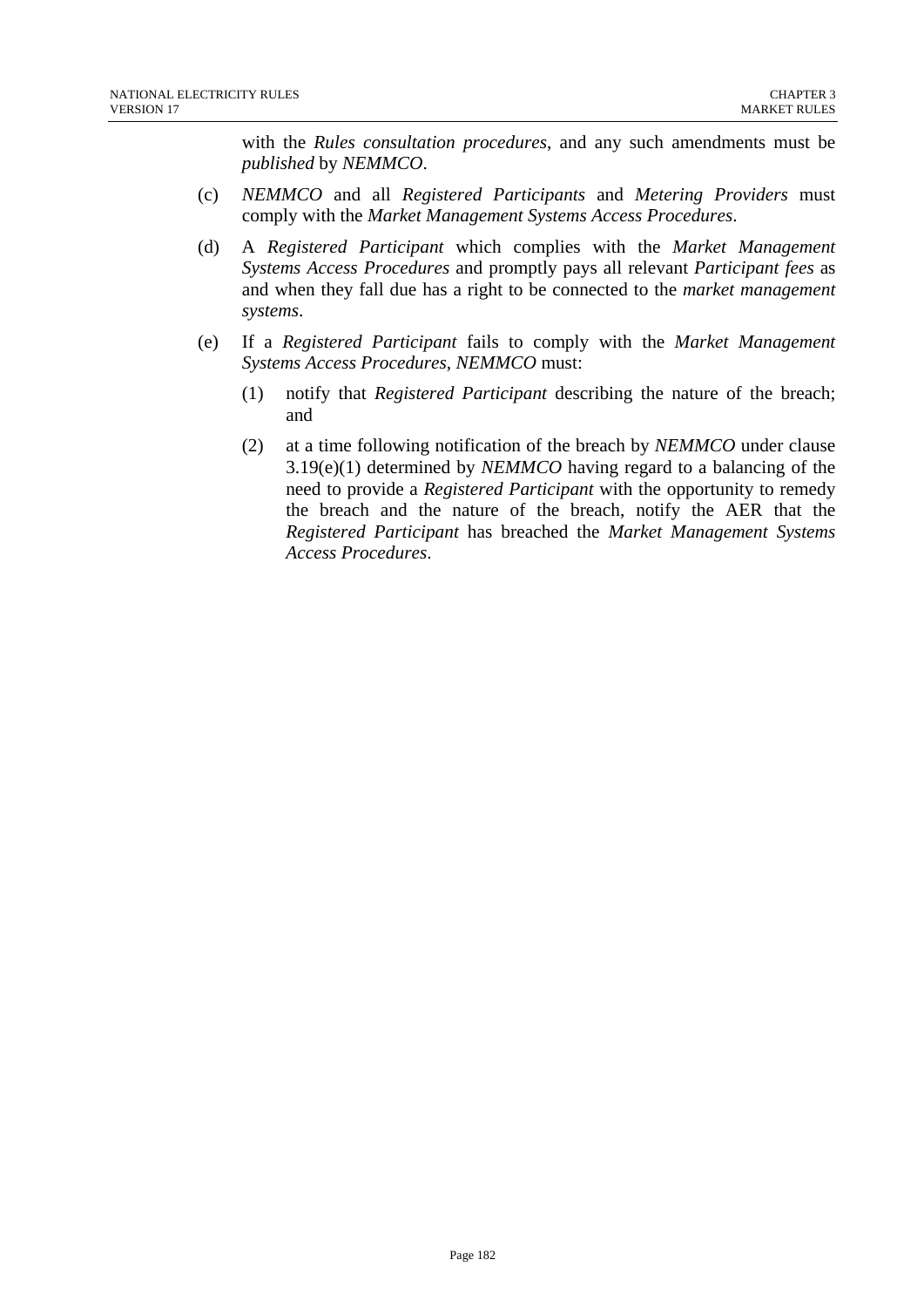### **Schedule 3.1 - Registered Bid and Offer Data**

The *registered bid and offer data* are the standard data requirements for verification and compilation of *dispatch bids* and *dispatch offers* on the *trading day* schedule. All *Scheduled Generators* and *Market Participants* must notify *NEMMCO* of their *registered bid and offer data* in accordance with this schedule 3.1 in respect of each of their *scheduled loads* and *scheduled generating units* at least six weeks prior to commencing participation in the *market*.

*Scheduled Generators* and *Market Participants* must review their *registered bid and offer data* annually in accordance with the *timetable* advised by *NEMMCO* and provide details of any *changes* to *NEMMCO.* 

*Registered bid and offer data* may be updated by a *Scheduled Generator* or *Market Participant* at any time but may be subject to audit at *NEMMCO's* request.

A copy of all *changes* to the data must be returned to each *Scheduled Generator* and *Market Participant* for verification and resubmission by the *Scheduled Generator* or *Market Participant* as necessary.

*Registered bid and offer data* may include tolerance levels.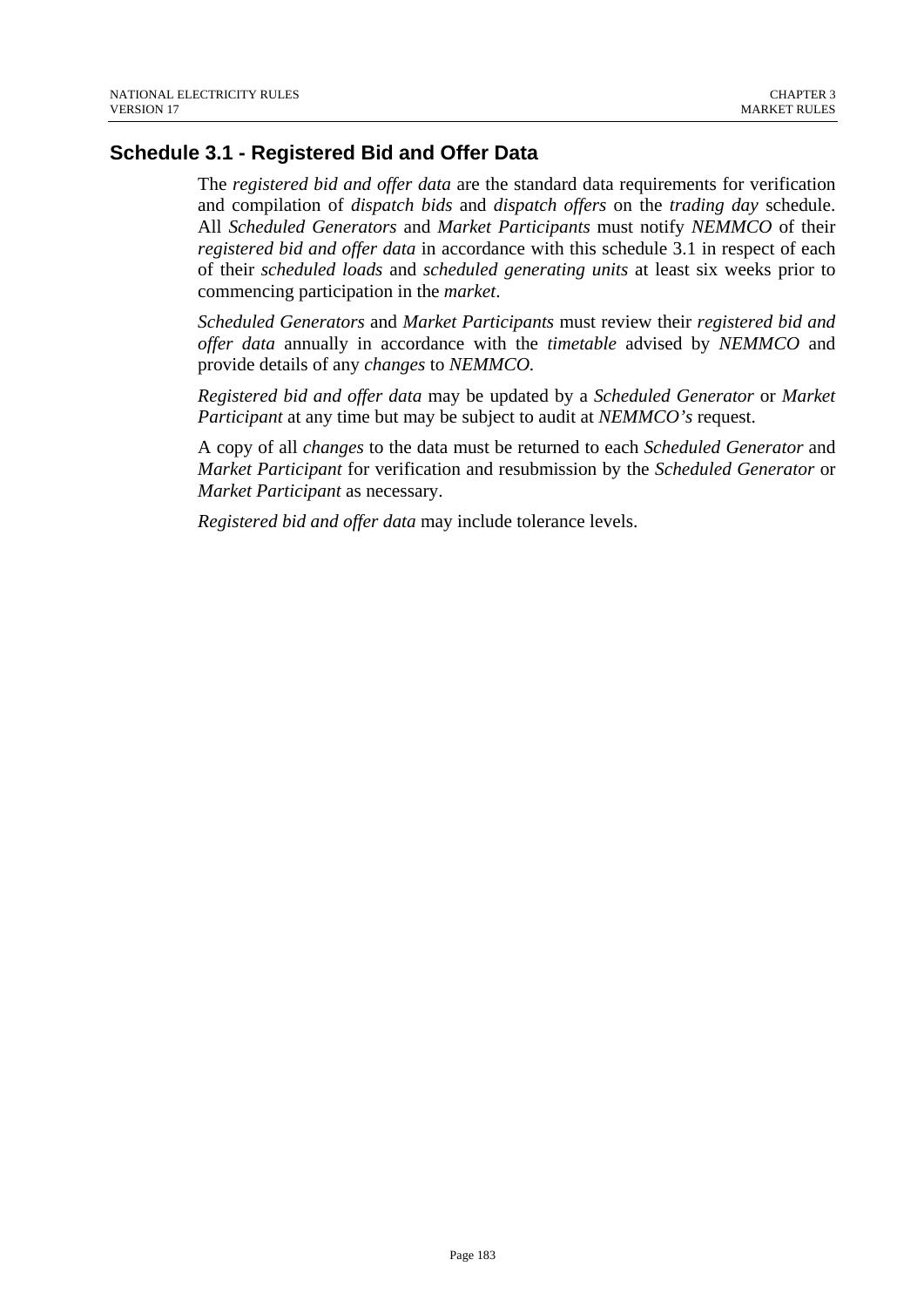# **Scheduled Generating Unit Data:**

| Data                                                             | <b>Units of Measurement</b>            |
|------------------------------------------------------------------|----------------------------------------|
| <i>Power station</i> information:                                |                                        |
| node number/identifier                                           |                                        |
| total station registered capacity                                | <b>MW</b>                              |
| total station <i>sent out</i> capacity at registered<br>capacity | <b>MW</b>                              |
| daily energy constraint, if applicable                           | MWh per day                            |
| Generating unit information:                                     |                                        |
| full load                                                        | MW (generated and sent<br><i>out</i> ) |
| normal or technical minimum load                                 | MW (generated and sent<br><i>out</i> ) |
| additional emergency generation above<br>registered capacity     | <b>MW</b>                              |
| normal and maximum ramp rates                                    | MW/minute                              |
| response time to full <i>load</i> from cold standby              | minutes                                |
| aggregation data                                                 |                                        |
| capability chart                                                 |                                        |
| notice to synchronise                                            | minutes                                |
| minimum shutdown time                                            | minutes                                |
| maximum shutdowns per day                                        |                                        |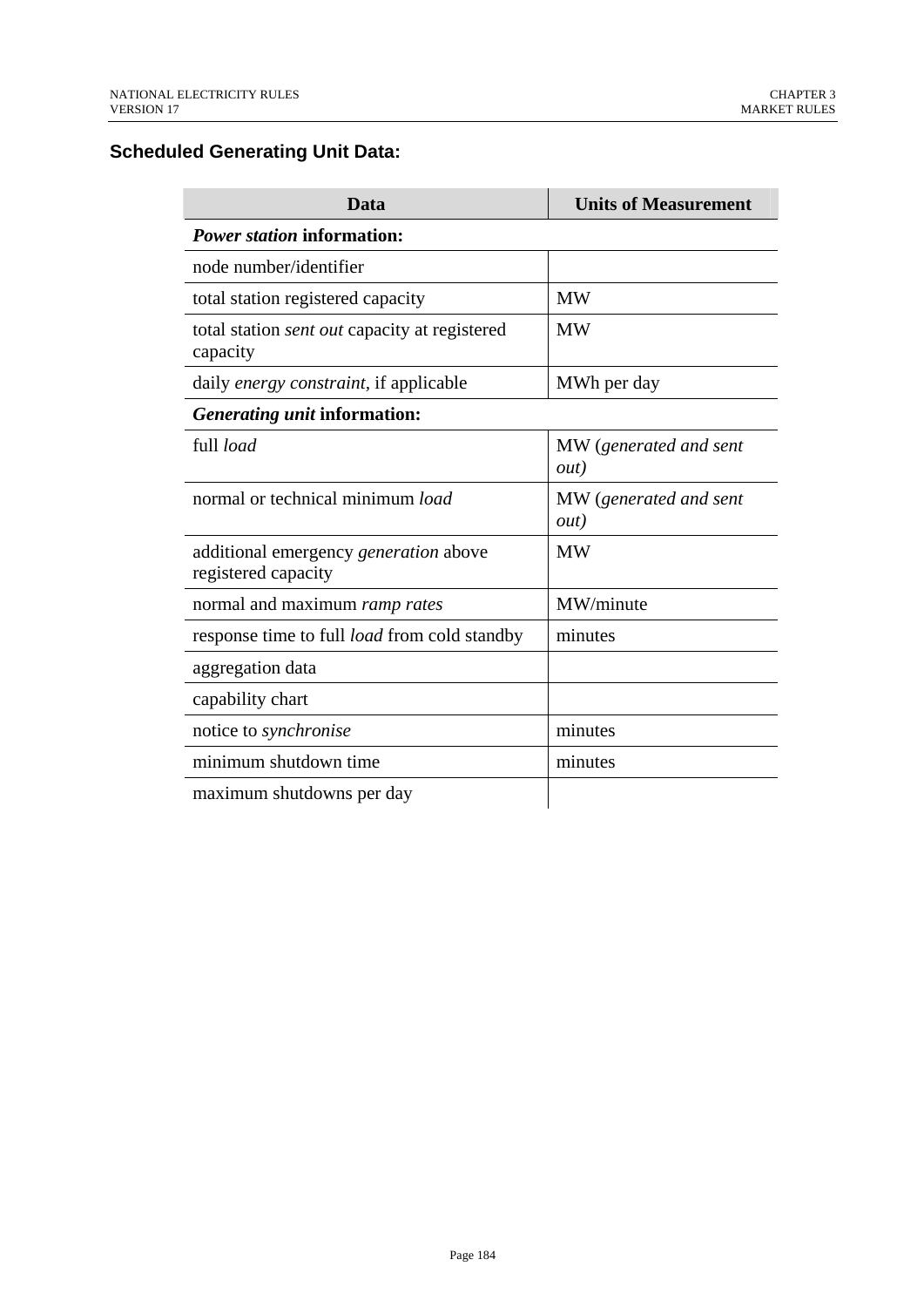### **Scheduled Load Data:**

| Data                                         | <b>Units of Measurement</b> |
|----------------------------------------------|-----------------------------|
| node number/identifier                       |                             |
| normally on or normally off                  |                             |
| maximum load                                 | <b>MW</b>                   |
| daily <i>energy constraint</i> if applicable | MWh per day                 |
| normal and maximum ramp rates                | MW/min                      |
| aggregation data                             |                             |

# **Scheduled Network Service Data:**

| Data                                                                                                                                                                                               | <b>Units of Measurement</b> |
|----------------------------------------------------------------------------------------------------------------------------------------------------------------------------------------------------|-----------------------------|
| node number/identifier for <i>connection points</i><br>A and B                                                                                                                                     |                             |
| Registered <i>power transfer capability</i> to node<br>1 (may be seasonal etc)                                                                                                                     | <b>MW</b>                   |
| Registered <i>power transfer capability</i> to node<br>2 (may be seasonal etc).                                                                                                                    | <b>MW</b>                   |
| Additional transient <i>power transfer capability</i><br>in each direction                                                                                                                         | <b>MW</b>                   |
| Normal and maximum transfer <i>ramp rates</i> (if<br>applicable)                                                                                                                                   | MW/min                      |
| Loss vs flow as piecewise linear relationships<br>for each direction which, taken together, are<br>convex over the entire range of <i>power</i><br><i>transfer capabilities</i> in both directions |                             |
| Aggregation data                                                                                                                                                                                   |                             |

# **Dispatch Inflexibility Profile**

| Data                                                                                                                    | <b>Units of Measurement</b> |
|-------------------------------------------------------------------------------------------------------------------------|-----------------------------|
| Time for response from receipt of <i>dispatch</i><br>instruction from zero <i>load</i> , T1 (see clause<br>3.8.19(e)(1) | minutes                     |
| Time after T1 required to reach minimum<br>loading level (see clause $3.8.19(e)(2)$ )                                   | minutes                     |
| Time after T2 for which <i>plant</i> must operate at<br>or above the minimum <i>loading level</i> (see                  | minutes                     |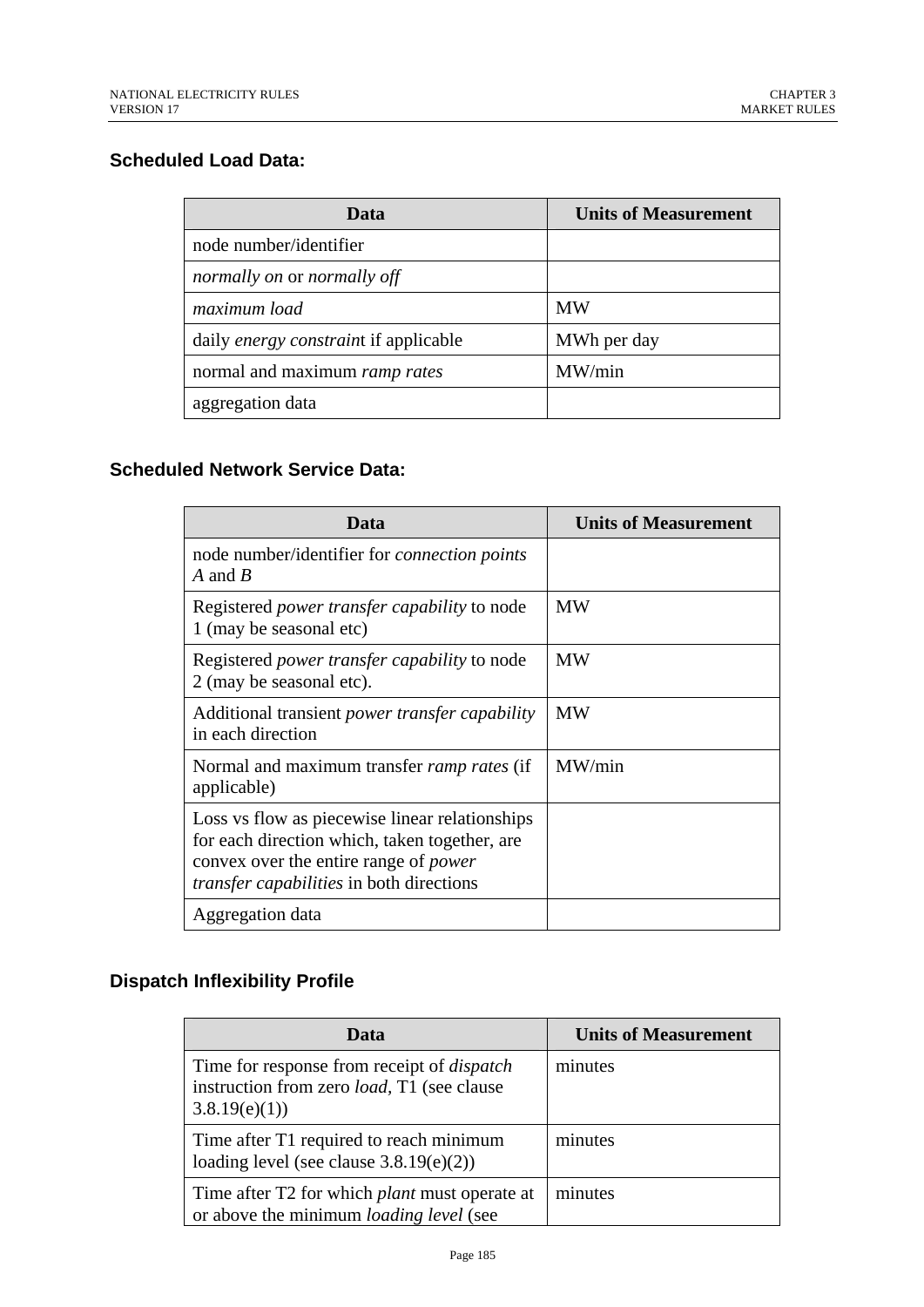| clause $3.8.19(e)(3)$                                                                                                 |           |
|-----------------------------------------------------------------------------------------------------------------------|-----------|
| Time required by <i>plant</i> to reduce from its<br>minimum <i>loading level</i> to zero (see clause)<br>3.8.19(e)(4) | minutes   |
| minimum <i>loading level</i> (see clauses<br>3.8.19(e)(2),(3),(4)                                                     | <b>MW</b> |

## **Aggregation Data**

Where *dispatch bids* or *dispatch offers* are submitted for aggregated *generating units*, *market network services* or *loads* then, unless otherwise exempted by *NEMMCO*, each *Scheduled Generator* and *Market Participant* must provide the information required in accordance with this schedule 3.1 for each *generating unit*, *market network service* or *load* included in those *dispatch bids* or *dispatch offers* both separately and in aggregated form.

# **Schedule 3.2 - [Deleted]**

# **Schedule 3.3 - Principles for Determination of Maximum Credit Limits & Prudential Margins**

This schedule sets out the principles to be followed by *NEMMCO* in determining the *maximum credit limit* and *prudential margin* for a *Market Participant*.

#### **S3.3.1 Principles for determining maximum credit limits**

- (a) The *maximum credit limit* should be set on the principle of imposing a guarantee of payment being made to *NEMMCO* to a level of a *reasonable worst case*.
- (b) When calculating the *maximum credit limit NEMMCO* should have regard to:
	- (1) impartial objectivity rather than subjectivity, though it is recognised that some key parameters will need to be subjectively estimated from a limited amount of data - the estimation should be as impartial as possible;
	- (2) the average level and volatility of the *regional reference price* for the *region* for which the *maximum credit limit* is being calculated, measured over a period of time comparable to the frequency of breaches of the *maximum credit limit*;
	- (3) the pattern of the quantity of electricity recorded in the *metering data* for the *Market Participant*;
	- (4) the quantity and pattern of the *prospective reallocation* in the immediate future;
	- (5) the correlation between the metered amounts of electricity and the *regional reference price*;
	- (6) the length of the *credit period*, which is the number of days from the start of a *billing period* to the end of the *reaction period* taking into account:
		- (i) the length of the *billing period*;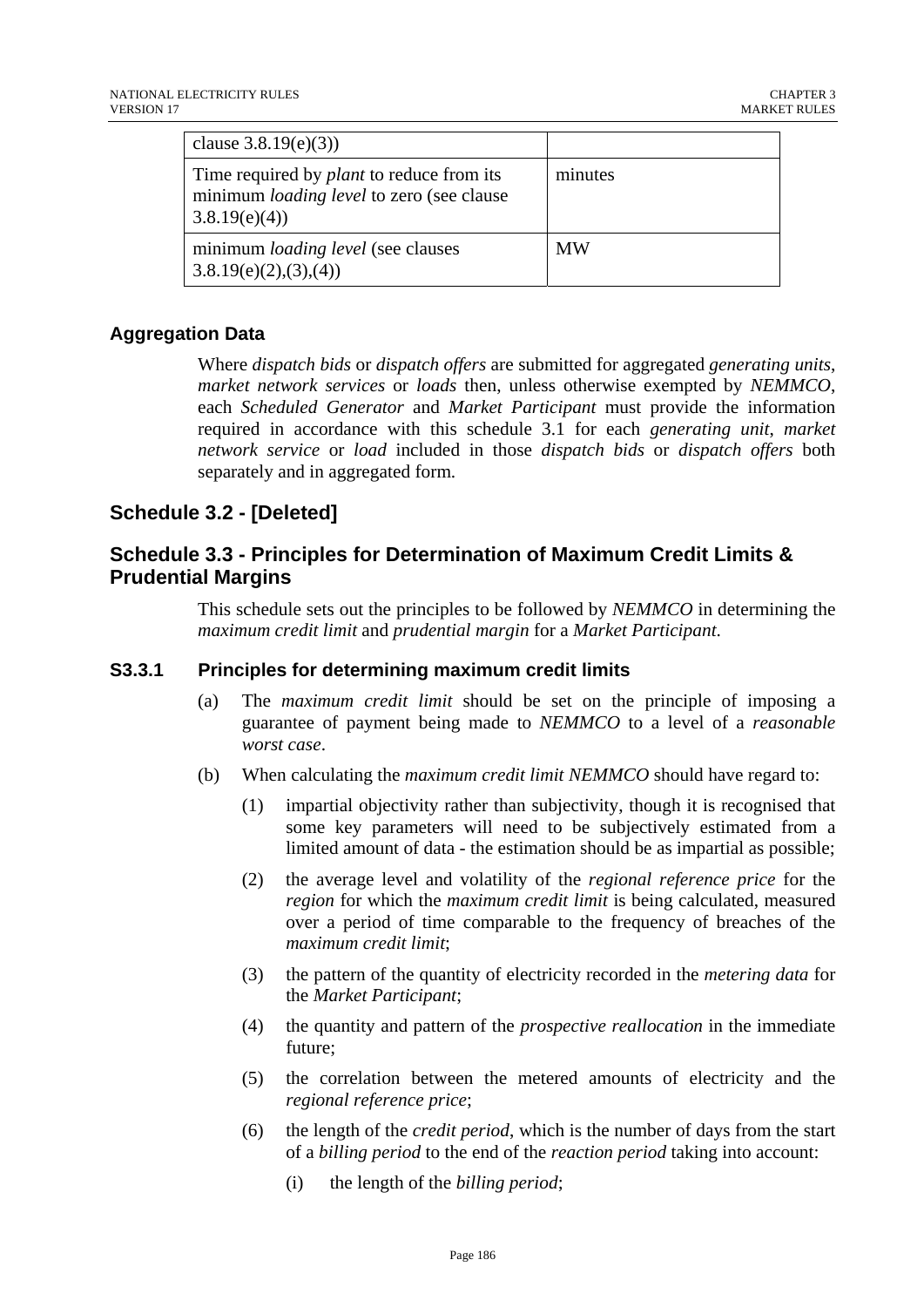- (ii) the typical time from the end of the *billing period* to the day on which *settlement* for that *billing period* is due to be paid (the *payment period*);
- (iii) any current written request from the *Market Participant* to *NEMMCO* for the *maximum credit limit* to be determined on a *payment period* taken, for the purposes of clause 3.3.8 and not otherwise, to be 14 days; and
- (iv) the time from a *default event* to the suspension or other removal of the *defaulting Market Participant* from the *market*, being a period of up to 7 days (the *reaction period*);
- (7) the statistical distribution of accrued amounts that may be owed to *NEMMCO*; and
- (8) the degree of confidence that the *maximum credit limit* will be large enough to meet large defaults (i.e. the degree of reasonableness in a *reasonable worst case*).
- (c) As far as practicable, this schedule 3.3 must be read and construed as taking into account *market ancillary service transactions* for the calculation of the *maximum credit limit* for the relevant *Market Participant*.

#### **S3.3.2 Principles for determining prudential margins**

The value of the *prudential margin* for a *Market Participant* is set on the same principles as the *maximum credit limit* except that:

- (1) if the aggregate of all *trading amounts* for the *Market Participant* is a positive amount the quantity and pattern of those *trading amounts* are not taken into account when determining the *prudential margin*;
- (2) if the aggregate of all *reallocation amounts* for the *Market Participant* is a positive amount the quantity and pattern of those *reallocation amounts* are not taken into account when determining the *prudential margin*; and
- (3) the *prudential margin* is calculated in respect of the *reaction period*.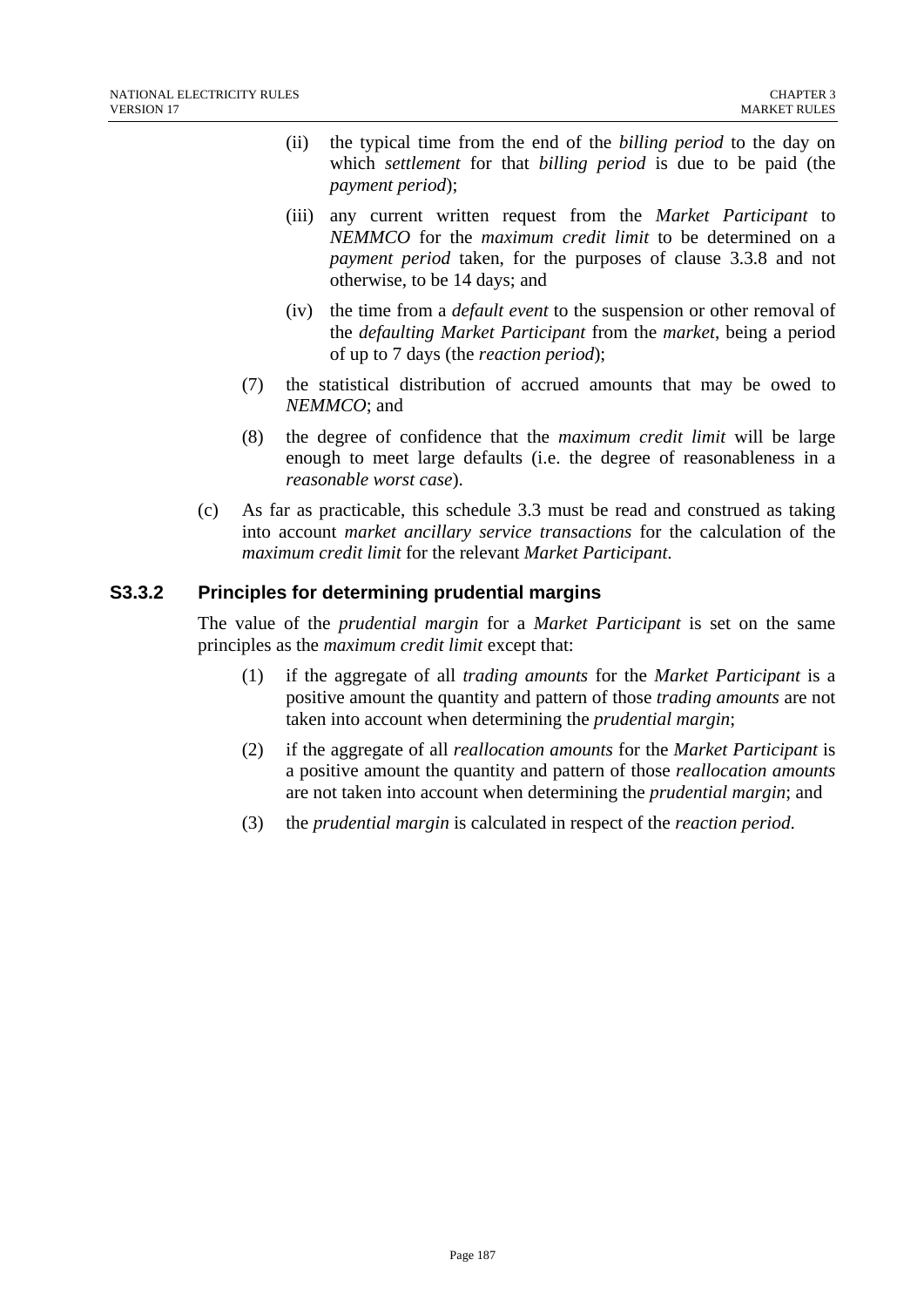# **CHAPTER 11**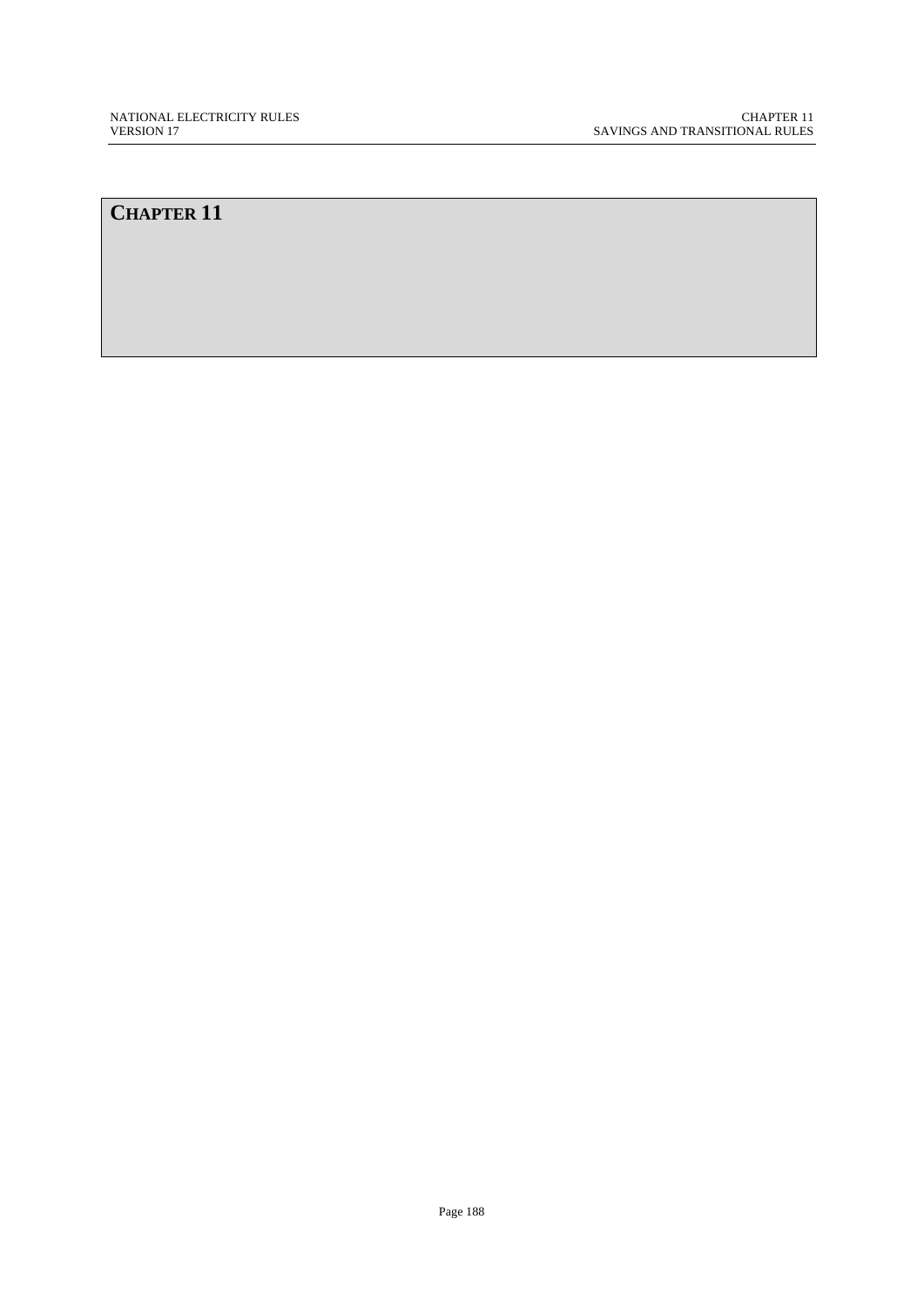# **11. Savings and Transitional Rules**

### **11.1 Rules consequent on making of the National Electricity Amendment (Negative Inter-Regional Settlements Residue) Rule 2006**

### **11.1.1 Recovery of accrued negative settlements residue**

- (a) Clause 3.6.5(a)(4), as in force immediately before 1 July 2006 which is the date the National Electricity Amendment (Negative Inter-Regional Settlements Residue) Rule 2006 commences operation, continues to apply to any negative *settlements residue* amounts arising before 1 July 2005 and not recovered as at 1 July 2005 until all such negative amounts have been recovered.
- (b) Where negative *settlements residue* amounts arise on or after 1 July 2005 and are not recovered before 1 July 2006 which is the date the National Electricity Amendment (Negative Inter-Regional Settlements Residue) Rule 2006 commences operation, then:
	- (i) the whole or any part of the amount may be recovered from the proceeds of the first *auction* after 1 July 2006 which is the date the National Electricity Amendment (Negative Inter-Regional Settlements Residue) Rule 2006 commences operation; and
	- (ii) if the whole or a part of the amount is not recoverable under clause 11.1.1(b)(i), the unrecovered amount may be recovered from the proceeds of successive *auctions* until the negative amount is recovered.
- (c) Clause 3.6.5(a)(4A), as in force immediately before 30 June 2009, continues to apply to any *negative settlements* residue amounts arising on or after 1 July 2006 but before 30 June 2009, and not recovered as at 30 June 2009, until all such negative amounts have been recovered.

#### **11.1.2 Recovery of interest costs associated with accrued negative settlements residue**

- (a) Where interest costs interest costs incurred by *NEMMCO* in relation to any unrecovered negative *settlements residue* amounts referred to in clause 3.6.5(a)(4A) arise on or after 1 July 2005 and are not recovered before 1 July 2006 which is the date the National Electricity Amendment (Negative Inter-Regional Settlements Residue) Rule 2006 commences operation, then:
	- (i) the whole or any part of the interest costs may be recovered from the proceeds of the first *auction* after 1 July 2006 which is the date the National Electricity Amendment (Negative Inter-Regional Settlements Residue) Rule 2006 commences operation; and
	- (ii) if the whole or a part of the interest costs are not recoverable under clause 11.1.2(b)(i), the unrecovered interest costs may be recovered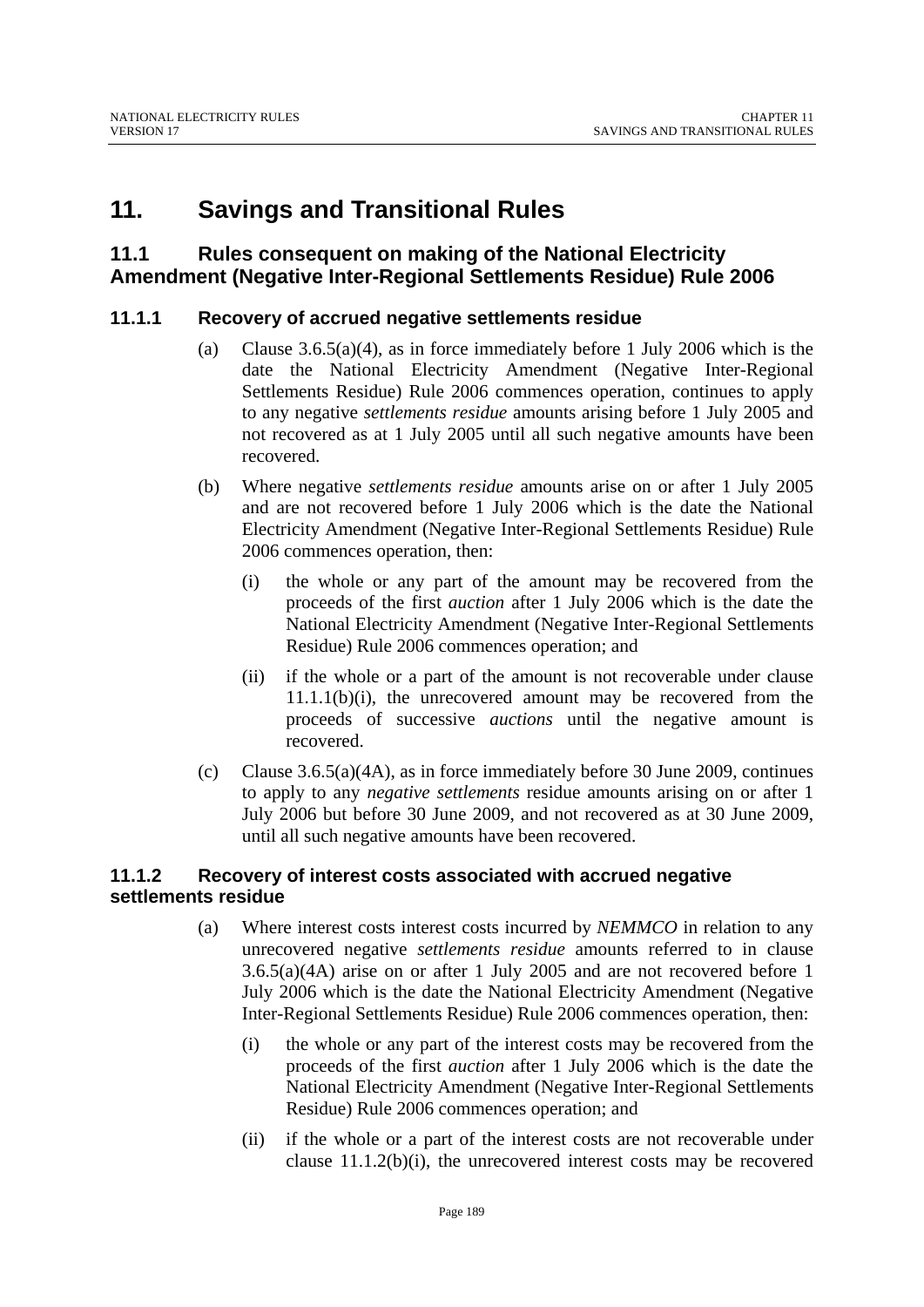from the proceeds of successive *auctions* until the interest costs are recovered.

(b) Clause 3.6.5(a)(4B), as in force immediately before 30 June 2009, continues to apply to any interest costs arising on or after 1 July 2006 but before 30 June 2009, and not recovered as at 30 June 2009, until all such interest costs have been recovered.

# **11.2 Rules consequent on making of the National Electricity Amendment (System Restart Ancillary Services and pricing under market suspension) Rule 2006 No.6**

### **11.2.1 Transitional provision for acquisition of non-market ancillary services**

(a) For the purposes of clause 11.2.1:

**Amending Rule** means the National Electricity Amendment (System Restart Ancillary Services and pricing under market suspension) Rule 2006.

**Existing** *NMAS* **contract** means an *ancillary services agreement* between *NEMMCO* and another person to acquire *non-market ancillary services* from that person, entered into prior to the NMAS commencement date.

**NMAS commencement date** means the date of commencement of the National Electricity Amendment (System Restart Ancillary Services and pricing under market suspension) Rule 2006;

- (b) On the *NMAS* commencement date
	- (1) Any action taken by *NEMMCO* or a *Rules body* prior to the *NMAS* commencement date in anticipation of the commencement of the Amending Rule is deemed to have been taken for the purpose of the Amending Rule and continues to have effect for that purpose.
	- (2) *NEMMCO* may continue to acquire *non-market ancillary services* under an existing *NMAS* contract and may extend the period of an existing *NMAS* contract for such period as *NEMMCO* and that person reasonably determine.
	- (3) At any time when no *system restart standard* under clause 8.8.3(a)(1a) is in force, *NEMMCO* must develop and *publish* an interim *system restart standard* that is:
		- (i) consistent with the requirements in clause  $8.8.3(a)$ ; and
		- (ii) approved by the *Reliability Panel*;

and the interim *system restart standard* applies until such time as the *Reliability Panel* determines a *system restart standard*.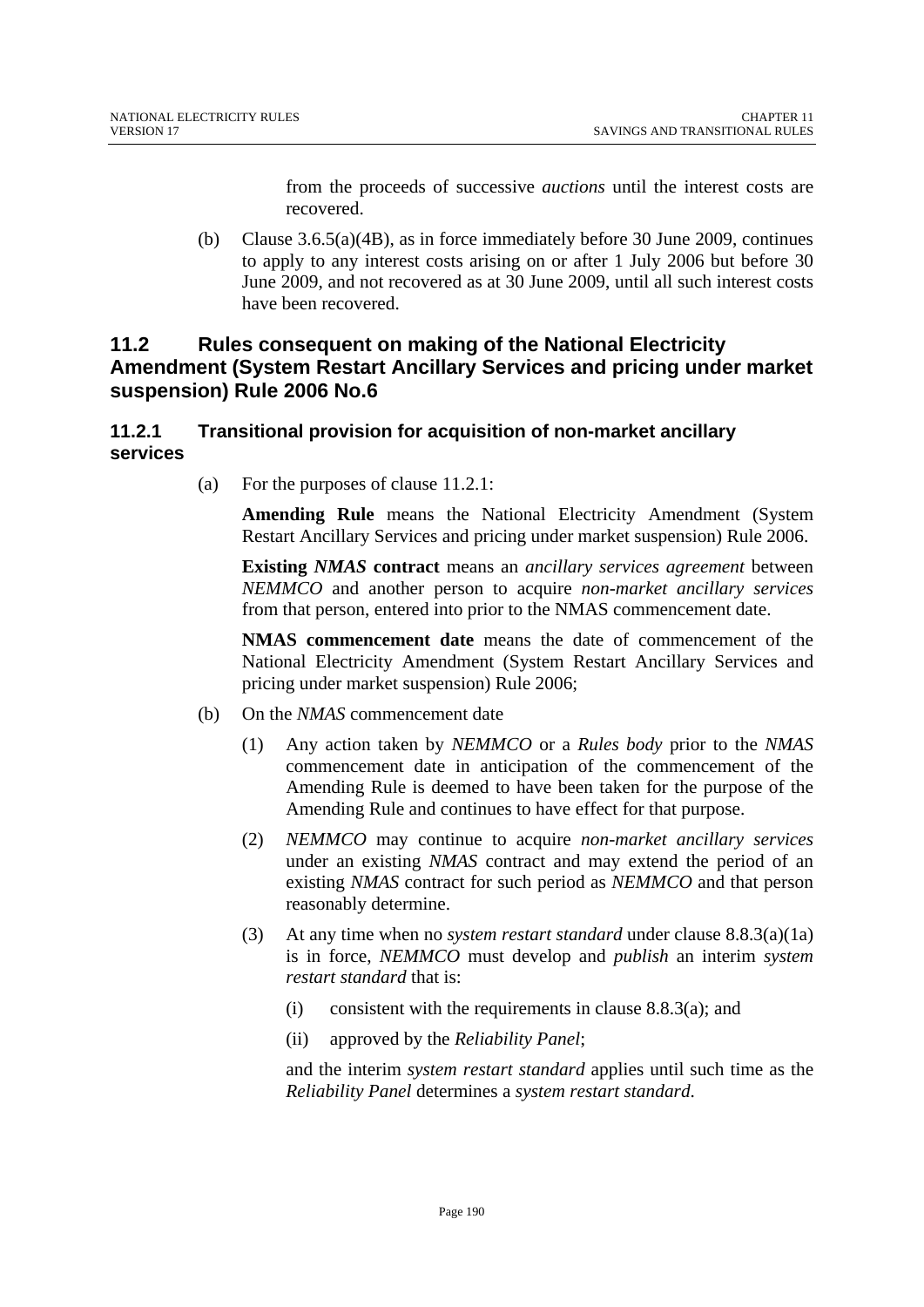# **11.3 Rules consequent on making of the National Electricity Amendment (Advocacy Panel) Rule 2006**

### **11.3.1 Continuation of things done under old clause 8.10**

(a) For the purposes of clause 11.3.1:

**amending Rule** means the National Electricity Amendment (Advocacy Panel) Rule 2006;

**commencement date** means the date of commencement of the amending Rule;

**new clause 8.10** means clause 8.10 after the commencement of the amending Rule;

**old clause 8.10** means clause 8.10 before the commencement of the amending Rule.

- (b) On the commencement date:
	- (1) persons appointed under the old clause 8.10 and clauses 24 and 25 of Schedule 2 to the *National Electricity Law* as Acting Chairperson and members of the *Advocacy Panel*, are taken to be the persons appointed to comprise the interim *Advocacy Panel* under the new clause 8.10 until 1 October 2006;
	- (2) any action taken by the interim *Advocacy Panel* referred to in clause 11.3.1(b)(1) for the purpose of preparing the provisional funding requirements for end-user advocacy for the 2006-2007 *financial year*, is deemed to have been taken for the purposes of the new clause 8.10 and continues to have effect for this purpose;
	- (3) an application for funding for end-user advocacy that was determined by the *Advocacy Panel* in accordance with the old clause 8.10 as at the commencement date, continues in effect and is taken to be a determination made by the *Advocacy Panel* under the new clause 8.10;
	- (4) an application for funding for end-user advocacy made to, but not determined by, the *Advocacy Panel* under the old clause 8.10 as at the commencement date, is taken to be an application under the new clause 8.10, and the *Advocacy Panel* must take any action after the commencement date for the purpose of determining that application in accordance with the new clause 8.10;
	- (5) guidelines for making funding applications and funding criteria in force under the old clause 8.10.3, continue to have effect, and are taken to have been issued, for the purposes of the new clause 8.10.6 until 1 March 2007;
	- (6) guidelines for the appointment of members of the *Advocacy Panel* in force under the old clause 8.10.2(e), continue to have effect and are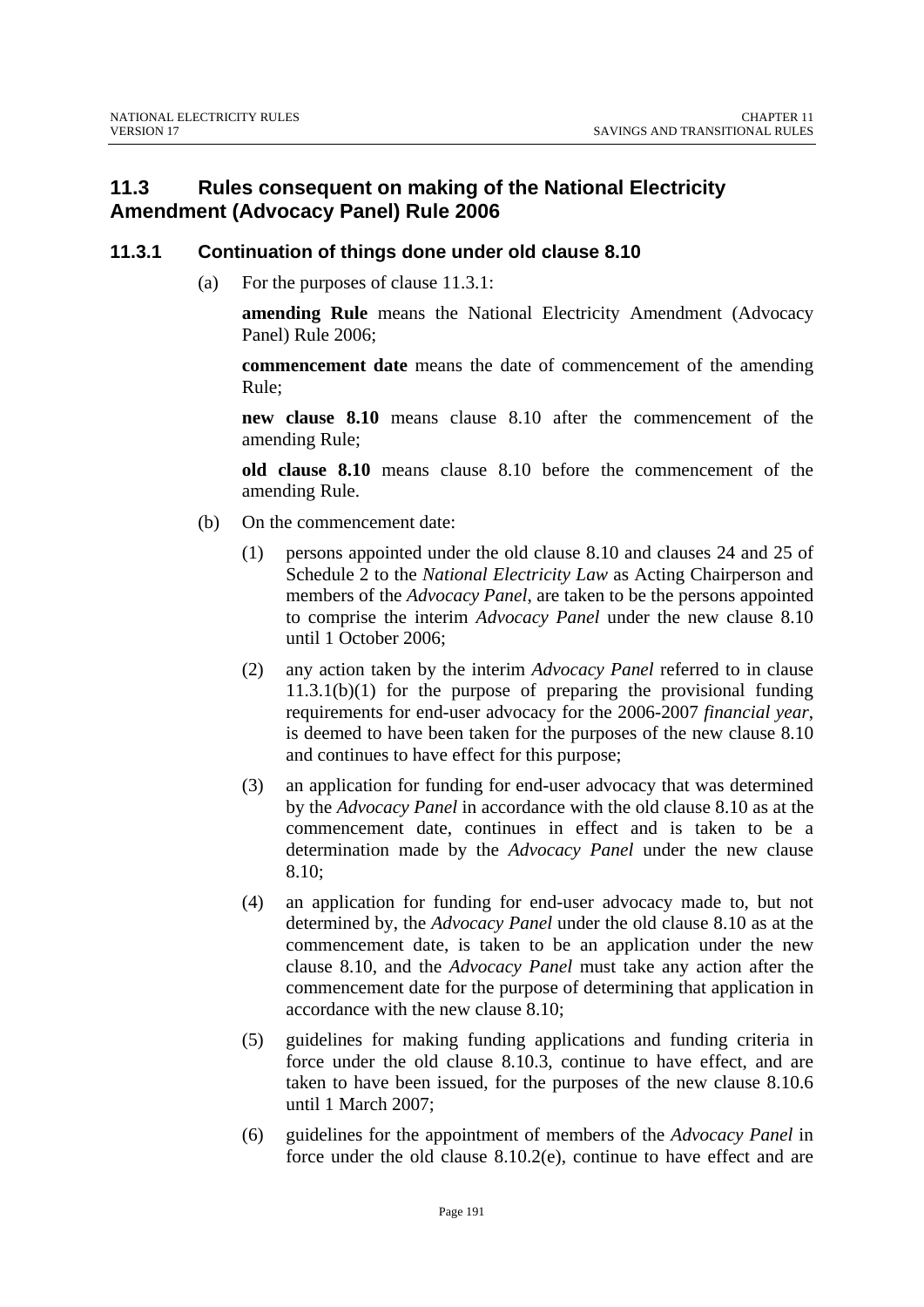taken to have been issued, for the purposes of the new clause 8.10.3 until 1 March 2007; and

(7) any action taken by *NEMMCO* for the purpose of recovering amounts from *Participant fees* for the 2006-2007 *financial year* in contemplation of the commencement of the amending Rule, is deemed to have been taken for the purposes of the amending Rule.

# **11.4 Rules consequent on making of the National Electricity Amendment (Dispute Resolution for Regulatory Test) Rule 2006**

### **11.4.1 Continuation of things done under old clause 5.6.6**

(a) For the purposes of clause 11.4.1:

**amending Rule** means the National Electricity Amendment (Dispute Resolution for Regulatory Test) Rule 2006

**commencement date** means the date of commencement of the amending Rule

**new clause 5.6.6** means clause 5.6.6 after the commencement of the amending Rule

**old clause 5.6.6** means clause 5.6.6 before the commencement of the amending Rule.

- (b) On the commencement date:
	- (1) any dispute commenced under the old clause 5.6.6 and not completed before the commencement date, must continue to be conducted and completed as if it were a dispute commenced in accordance with the old clause 5.6.6.
	- (2) Subject to clause  $11.4.1(b)(1)$ , any action taken under the old clause 5.6.6 is deemed to have been taken for the purposes of the corresponding requirement in the new clause 5.6.6 and continues to have effect for those purposes.

### **11.5 Rules consequential on the making of the National Electricity Amendment (Metrology) Rule 2006**

#### **11.5.1 Definitions**

For the purposes of this rule 11.5:

**Amending Rule** means the National Electricity Amendment (Metrology) Rule 2006.

**commencement date** means the day on which the Amending Rule commences operation.

**old Chapter 7** means Chapter 7 of the *Rules* as in force immediately before the commencement date.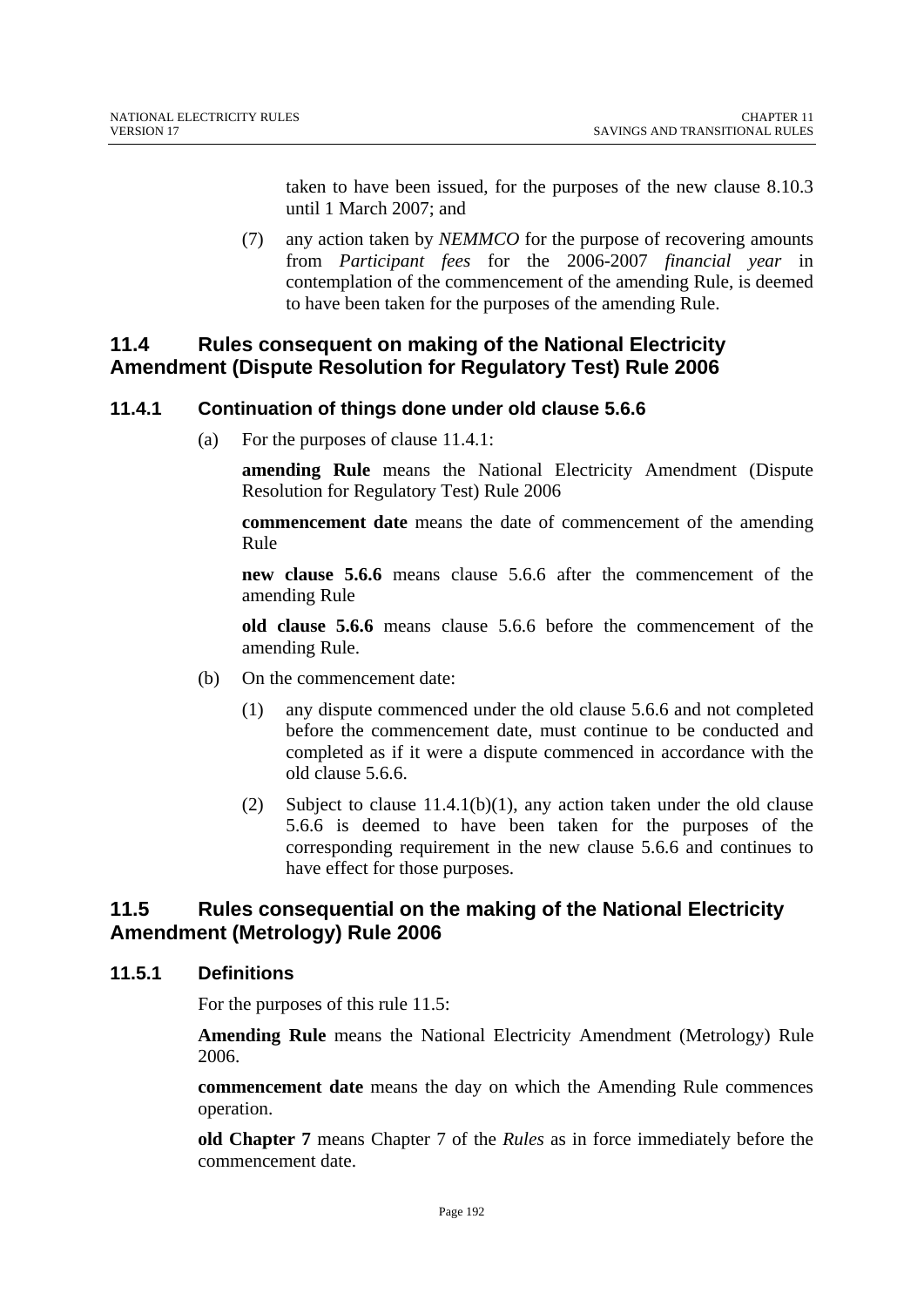**new Chapter 7** means Chapter 7 of the *Rules* as in force immediately after the commencement date.

### **11.5.2 Metrology procedures continues to apply until 31 December 2006**

A metrology procedure as in force under the old Chapter 7 continues in force in accordance with the old Chapter 7 until 31 December 2006.

### **11.5.3 Responsible person**

A *Local Network Service Provider* who is the responsible person for a *metering installation* under Chapter 9 of the *Rules* immediately before the commencement date continues to be the *responsible person* for that *metering installation* for the purposes of clause 7.2.3.

#### **11.5.4 NEMMCO's responsibility to develop a metrology procedure**

- (a) Subject to this clause 11.5.4, *NEMMCO* must *publish* an initial metrology procedure by 1 January 2007 in accordance with the new Chapter 7 and this procedure must commence operation on 1 January 2007.
- (b) The requirement in clause 7.14.1(b) that requires a minimum period of 3 months between the date the *metrology procedure* is published and the date the *metrology procedure* commences does not apply to the initial metrology procedure developed and published under this clause 11.5.4.
- (c) Any action taken by *NEMMCO* for the purpose of developing and publishing an initial metrology procedure prior to the commencement date is taken to satisfy the equivalent actions required for a *metrology procedure* under the new Chapter 7.
- (d) *NEMMCO* may dispense with, or not comply with, any relevant action under rule 7.14, if the action duplicates or is consistent with action that has already been taken under paragraph (c).
- (e) An initial metrology procedure developed and published under this clause 11.5.4 is taken to be the *metrology procedure* for the purposes of Chapter 7 of the *Rules*.
- (f) The initial metrology procedure is not required to incorporate the matters referred to in clause 7.14.1(c)(4) until 30 June 2008 and *NEMMCO* may develop a separate procedure for those matters during that period to 30 June 2008.

#### **11.5.5 Jurisdictional metrology material in the metrology procedure**

- (a) For the purposes of this clause 11.5.5, **expiry date** means 1 January 2009.
- (b) Until the expiry date, the *Ministers of the MCE* is taken to be each *Minister of the participating jurisdictions*, acting on behalf of that jurisdiction and undertaking the role of the *Ministers of the MCE* in relation to *jurisdictional metrology material* under clause 7.14.2.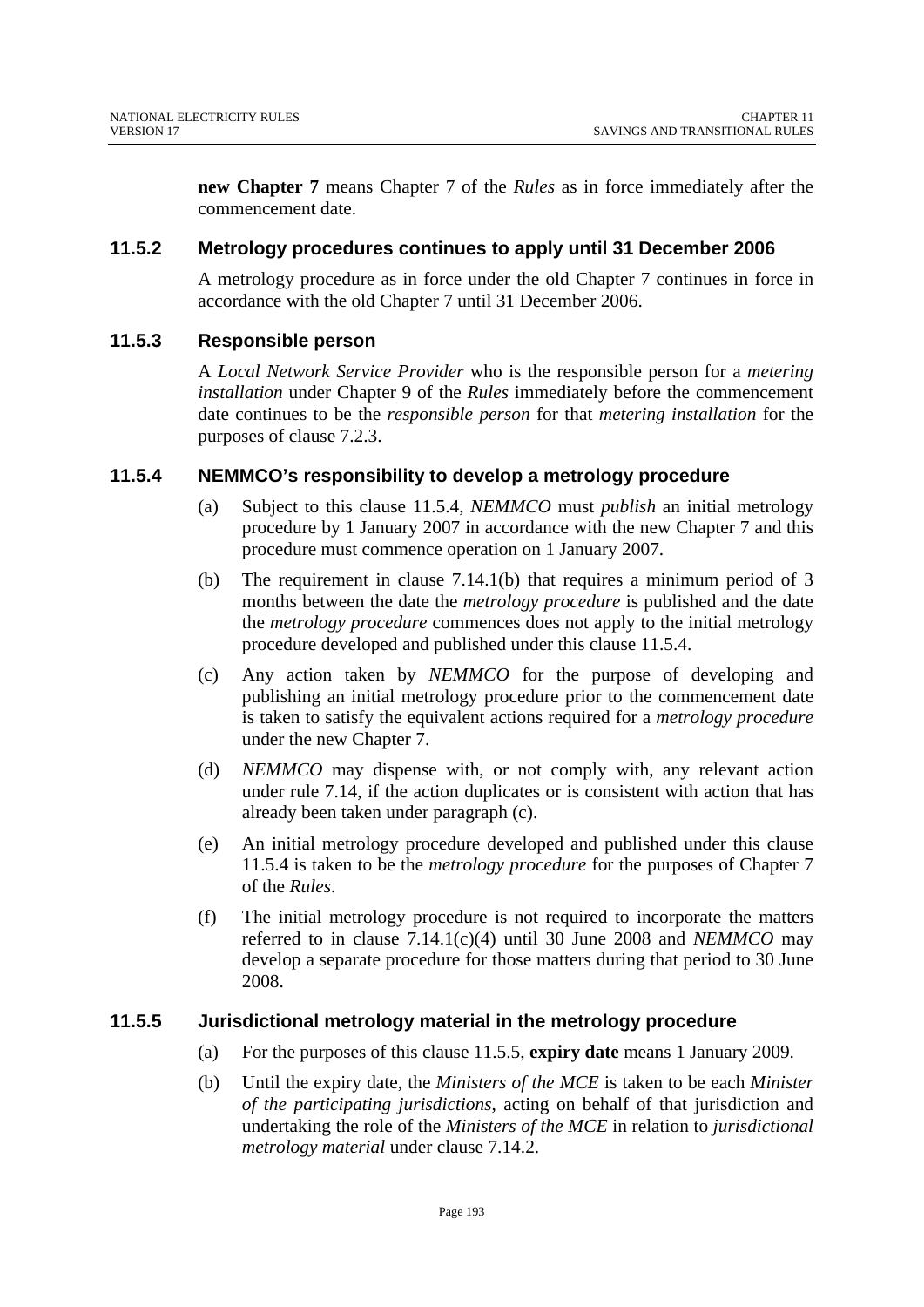- (c) For the avoidance of doubt, a *Minister of a participating jurisdiction* may delegate the role of submitting *jurisdictional metrology material* to *NEMMCO* under paragraph (b) by instrument in writing.
- (d) A certified copy of any delegation given under paragraph (c) must be provided to *NEMMCO* at the time any *jurisdictional metrology material* is submitted to *NEMMCO* under clause 7.14.2.

[**Note:** Ministers of participating jurisdiction have powers of delegation under their own jurisdictional legislation governing the procedure for conferring such delegations.]

# **11.6 Rules consequent on making of the National Electricity Amendment (Economic Regulation of Transmission Services) Rule 2006**

### **11.6.1 Definitions**

Subject to this rule 11.6, in this rule 11.6:

**Amending Rule 2006** means the National Electricity Amendment (Economic Regulation of Transmission Services) Rule 2006.

**commencement date** means the date on which the *Amending Rule* 2006 commences operation.

**current regulatory control period** means the regulatory control period applicable to an existing revenue determination.

**distribution matters** includes matters relating to the economic regulation of *distribution services*, including, but not limited to, existing determinations, decisions, instruments, agreements or any other relevant action.

**ElectraNet** means ElectraNet Pty Ltd ACN 094 482 416 trading as ElectraNet.

**existing revenue determination** means any determination made, or deemed to be made, by the *ACCC* or the *AER* on or prior to the commencement date for the purpose of regulating the revenues of a *Transmission Network Service Provider*.

**first regulatory control period** means a *regulatory control period* immediately after a current regulatory control period.

**first revenue cap determination** means the first *revenue cap determination* after an existing revenue cap determination.

**new Chapter 6A** means Chapter 6A of the *Rule*s as in force immediately after the commencement of the *Amending Rule* 2006.

**old Chapter 6** means Chapter 6 of the *Rules* as in force immediately before the commencement of the *Amending Rule* 2006.

**old clause 6.5.9** means clause 6.5.9 of the *Rules* as in force immediately before the commencement of the *Amending Rule* 2006.

**old Part C** means Part C (Transmission Pricing) of Chapter 6 of the *Rules* as in force immediately before the commencement of the *Amending Rule* 2006.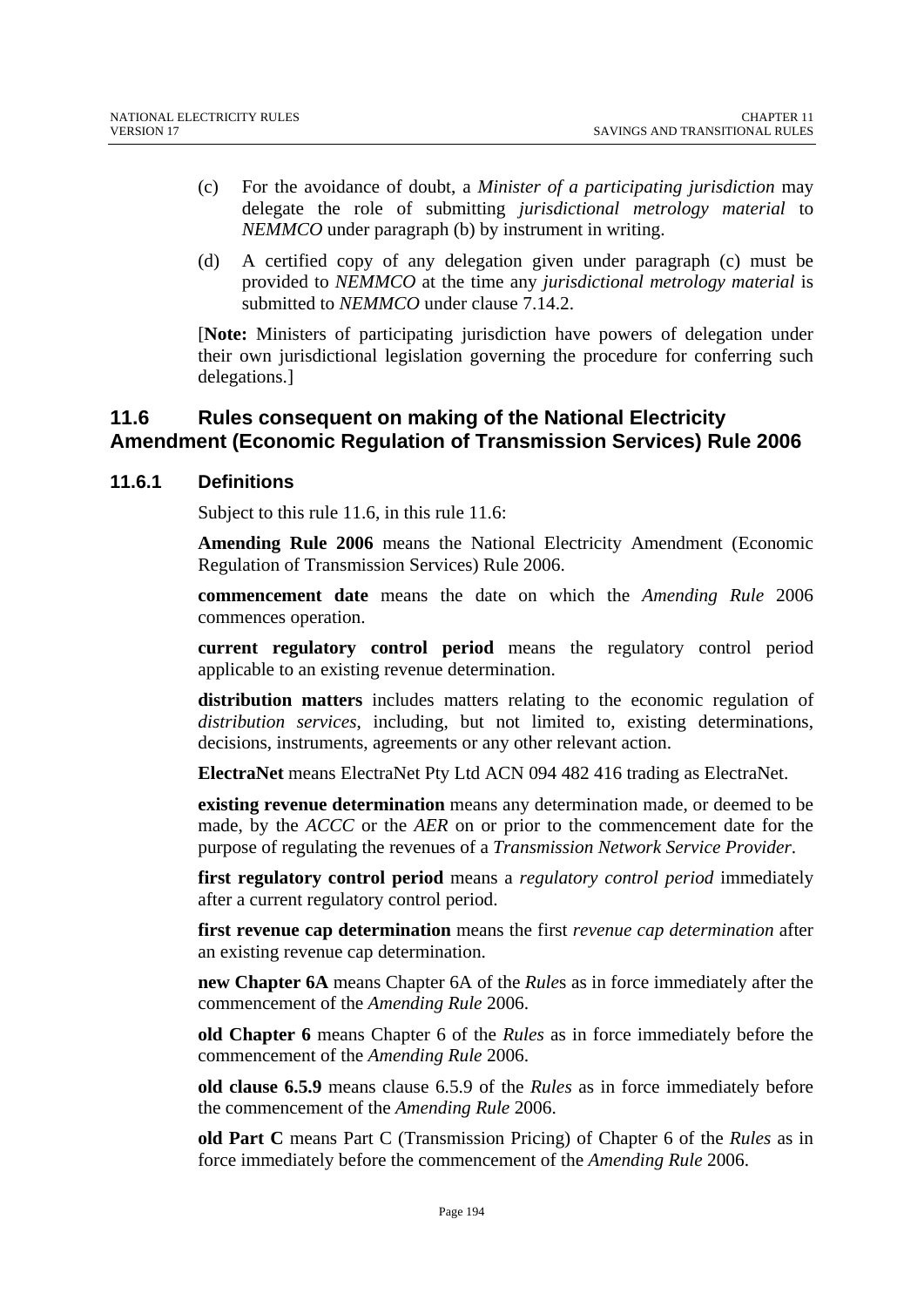**old Part F** means Part F (Interconnections) of Chapter 6 of the *Rules* as in force immediately before the commencement of the *Amending Rule* 2006.

**relevant action** includes (without limitation) any of the following actions in relation to *distribution* matters:

- (a) the performance or exercise of any function, power, obligation or right;
- (b) the making or publishing of any guideline, standard, procedure, report, negotiating framework or other document;
- (c) the giving, publishing, service or receipt of any communication, notice or other document;
- (d) the provision or receipt of any submission or information;
- (e) the making or receiving any inquiry, request or application;
- (f) the undertaking or completion of any transaction;
- (g) the payment of any monetary amount or fee.

**renumbered Chapter 6** means Chapter 6 of the *Rules* as in force immediately after the commencement of the *Amending Rule* 2006.

**SP AusNet** means SPI PowerNet Pty Ltd ACN 079 798 173.

**Statement of Regulatory Principles** means the Statement of Principles published by the *AER* as part of the Compendium of Electricity Transmission Regulatory Guidelines dated August 2005.

**VENCorp** means the Victorian Energy Networks Corporation established under the Gas Industry Act 1994 (Vic) and continued under the Gas Industry Act 2001 (Vic).

#### **11.6.2 New Chapter 6A does not affect existing revenue determinations**

- (a) Subject to this rule 11.6, the old Chapter 6 continues to apply to and in respect of, existing revenue determinations as if the new Chapter 6A had not been made.
- (b) The Amending Rule 2006 has no effect on the continuing operation of clause 9.8.4G.
- (c) The Amending Rule 2006 has no effect on the continuing operation of clause 9.16.5 in so far as it:
	- (1) applies to deem a revenue cap for the *financial year* commencing on 1 July 2004;
	- (2) specifies the basis on which prices for certain transmission services during the *financial year* commencing on 1 July 2004 are to be determined;
	- (3) specifies the manner in which clause 6.4.3C of the old Chapter 6 is to apply for the *financial year* commencing on 1 July 2005; and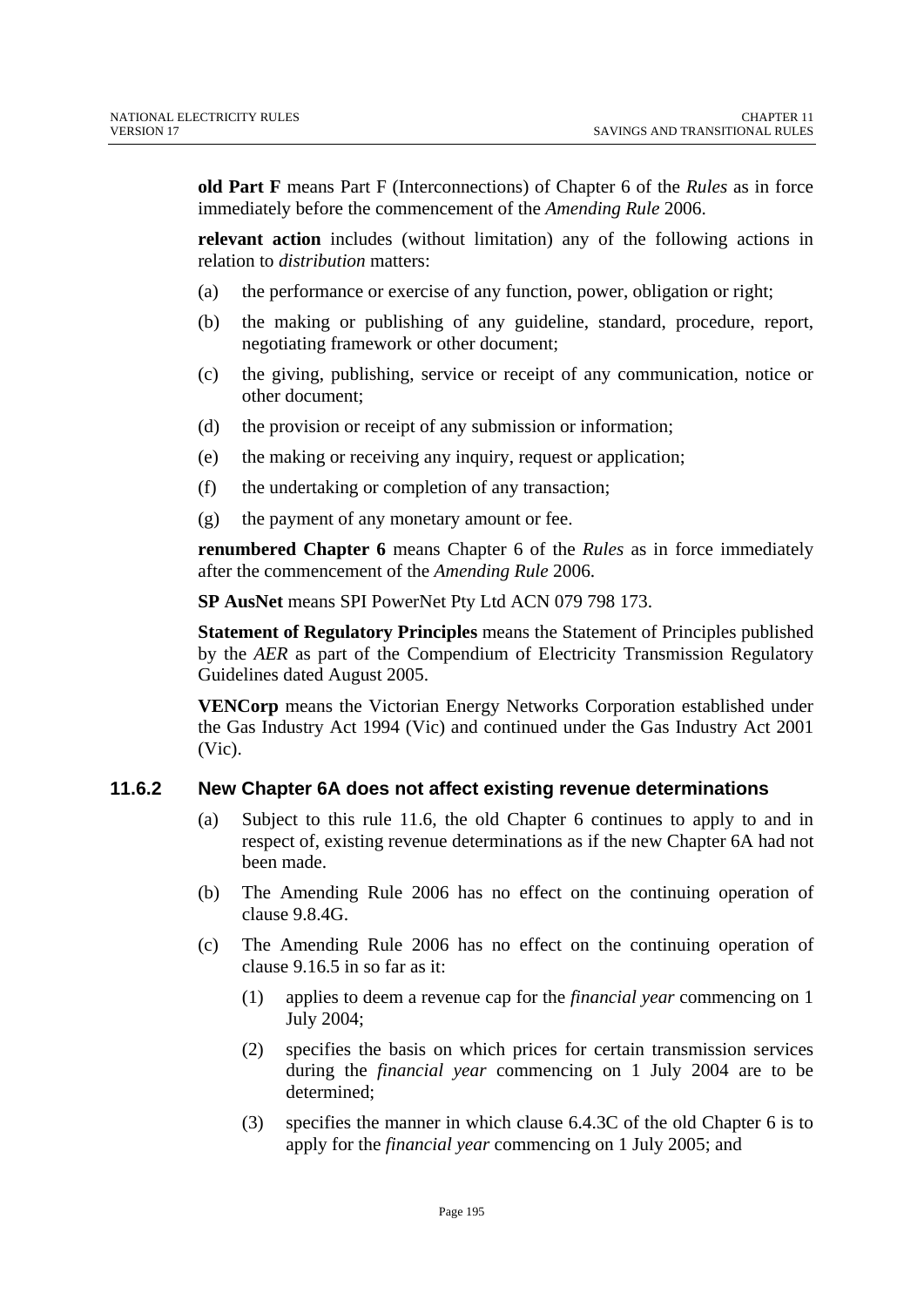(4) deems a revenue cap for the period commencing on 1 July 2004 until the end of 30 June 2009 to be for a period of five years.

### **11.6.3 Old Part C and Schedules 6.2, 6.3, 6.4, 6.7 and 6.8 of old Chapter 6**

Subject to this rule 11.6 and rule 11.8, old Part C (including Schedules 6.2, 6.3, 6.4, 6.7 and 6.8) continues to apply for the duration of a current regulatory control period.

### **11.6.4 Old Part F of Chapter 6**

Subject to this rule 11.6, old Part F of Chapter 6 continues to apply for the duration of a current regulatory control period.

### **11.6.5 Application of new Chapter 6A to Transmission Network Service Providers**

Subject to this rule 11.6, a *Transmission Network Service Provider* is not required to submit a *Revenue Proposal* or a proposed *negotiating framework* to the *AER* under the new Chapter 6A until a date that is 13 months before the expiry of a current regulatory control period.

### **11.6.6 Application of Chapter 6 to old distribution matters**

- (a) The restructuring and renumbering of provisions of the old Chapter 6 by the *Amending Rule* 2006 does not affect:
	- (1) *distribution* matters occurring or in existence before the commencement date; or
	- (2) anything done or omitted to be done in respect of *distribution* matters before the commencement date.
- (b) Without limiting paragraph (a), anything done or omitted to be done under a provision of the old Chapter 6 in respect of *distribution* matters before the commencement date is deemed to have been done or omitted to be done under the corresponding provision of that Chapter as restructured and renumbered by the *Amending Rule* 2006, as if that Rule had been in operation when the thing was done or omitted to be done.

### **11.6.7 References to the old Chapter 6**

Unless the context otherwise requires, on and from the commencement date every reference to the old Chapter 6 in a document (however described) is deemed to be a reference to the renumbered Chapter 6 or the new Chapter 6A (as the case may be).

### **11.6.8 References to provisions of the old Chapter 6**

Unless the context otherwise requires, on and from the commencement date every reference to a provision of the old Chapter 6 in a document (however described) is deemed to be a reference to the corresponding provision of the renumbered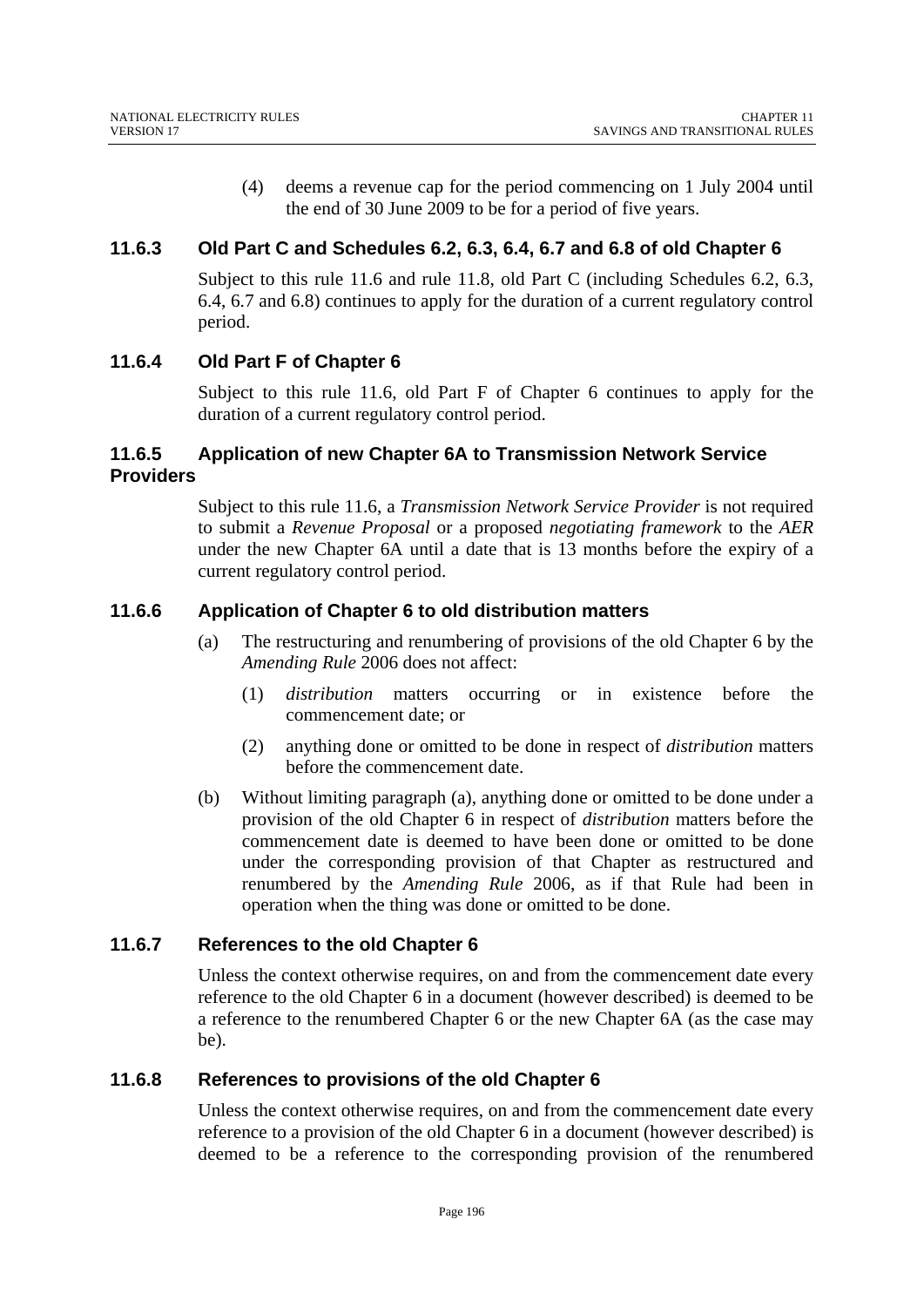Chapter 6 or the corresponding provision (if any) of the new Chapter 6A (as the case may be).

### **11.6.9 Roll forward of regulatory asset base for first regulatory control period**

In making a *revenue determination* for the first *regulatory control period*, the value of the regulatory asset base at the beginning of the first *regulatory year* of that period calculated in accordance with clause S6A.2.1(f), may be adjusted having regard to an existing revenue determination and any other arrangements agreed between the *AER* and the *Transmission Network Service Provider.*

### **11.6.10 Other adjustment carry-over mechanisms from current to first regulatory control period**

The *maximum allowed revenue* that a *Transmission Network Service Provider*  may earn in any *regulatory year* of the first *regulatory control period* may be adjusted for any carry-over mechanisms provided for in the relevant existing revenue determination and in any other arrangements agreed between the *AER* and the *Transmission Network Service Provider* for the purposes of, and in accordance with, the existing revenue determination.

### **11.6.11 Transition to new Chapter 6A: existing prescribed transmission services**

- (a) References to *prescribed transmission services* in the new Chapter 6A include a service provided by an asset used in connection with, or committed to be constructed for use in connection with, a *transmission system* as at 9 February 2006:
	- (1) to the extent that the value of the asset is included in the regulatory asset base for that *transmission system* under an existing revenue determination in force at that time; or
	- (2) if the price for that service has not been negotiated under a negotiating framework established pursuant to old clause 6.5.9,

and, but for this clause, that service would not otherwise be a *prescribed transmission service*.

- (b) Where a service is a *prescribed transmission* service by virtue of the operation of this clause, that service is taken not to be a *negotiated transmission service*.
- (c) For the purposes of this clause 11.6.11, an asset is, and is only, to be taken to be committed to be constructed if it satisfies the criteria which a project needs to satisfy to be a "committed project" for the purposes of the *regulatory test*.

# **11.6.12 Powerlink transitional provisions Definitions**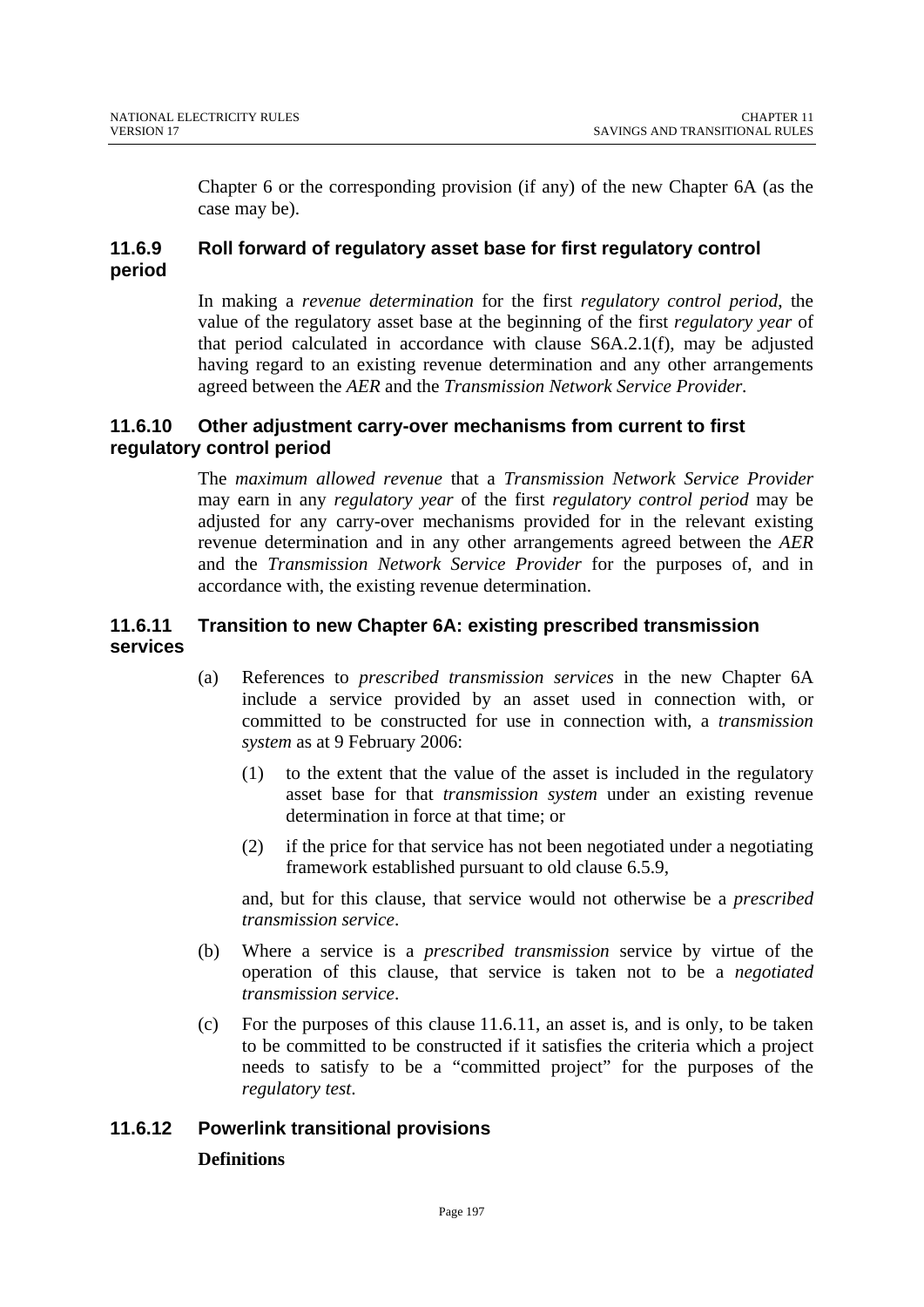(a) In this clause 11.6.12:

**contingent project** means a project identified in the transitional revenue determination as a contingent project.

**Powerlink** means the Queensland Electricity Transmission Corporation Limited (ACN 078 849 233), trading as Powerlink Queensland .

**transitional regulatory control period** means the regulatory control period commencing on 1 July 2007 and ending on 30 June 2012.

**transitional revenue determination** means a final revenue determination by the *AER* for the Powerlink transmission network, in respect of the transitional regulatory control period.

**trigger** means the unique investment driver identified in the transitional revenue determination as a trigger for a contingent project.

#### **Scope and application**

- (b) This clause 11.6.12:
	- (1) applies only in respect of the Powerlink *transmission network* and applies only until 30 June 2012; and
	- (2) prevails, to the extent of any inconsistency, over any other clause in the *Rules*.

#### **Transitional revenue determination**

- (c) Except as provided in this clause 11.6.12, and despite any changes to the old Chapter 6:
	- (1) the old Chapter 6 continues to apply in respect of the *AER* setting the revenue cap for the transitional regulatory control period for the Powerlink *transmission network*; and
	- (2) in setting the revenue cap for the transitional regulatory control period, the *AER* must substantially adhere to the Statement of Regulatory Principles including the ex ante approach to setting the revenue cap set out in the statement.
- (d) The *AER* must calculate the *weighted average cost of capital* for the transitional regulatory control period, in accordance with the values, methodologies or benchmarks in the new Chapter 6A, in respect of the following items:
	- (1) the nominal risk free rate including the maturity period and source of the benchmark;
	- (2) the debt risk premium including the maturity period and source of the benchmark;
	- (3) the equity beta;
	- (4) the market risk premium; and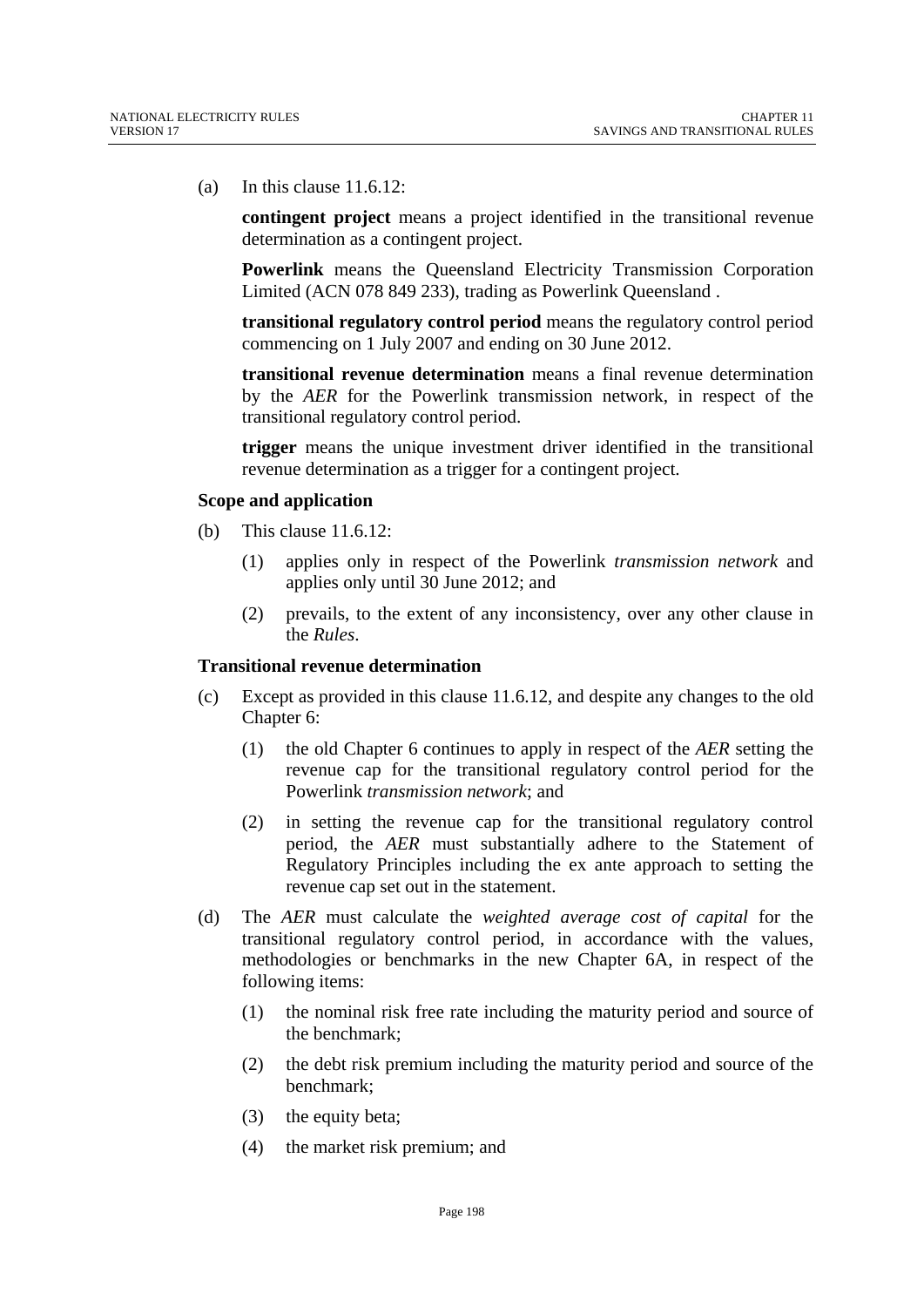- (5) the ratio of the market value of debt as a proportion of the market value of equity and debt.
- (e) In calculating the *WACC* for the transitional regulatory control period, the *AER* must use an average gamma of 0.5.

#### **Contingent projects**

- (f) Where the trigger event identified in respect of a contingent project occurs prior to 30 June 2012, the *AER* must, in accordance with the transitional revenue determination:
	- (1) determine:
		- (i) the amount of capital and incremental operating expenditure for that contingent project for each remaining regulatory year of the transitional regulatory control period, which the *AER* considers is reasonably required for the purpose of undertaking the contingent project;
		- (ii) the likely commencement and completion dates for the contingent project;
		- (iii) the incremental revenue which is likely to be earned by Powerlink in each remaining regulatory year of the transitional regulatory control period as a result of the contingent project being undertaken; and
		- (iv) the *maximum allowed revenue* for each regulatory year in the remainder of the transitional regulatory control period by adding the incremental revenue for that regulatory year; and
	- (2) calculate the estimate referred to in subparagraph  $(1)(iii)$ :
		- (i) on the basis of the rate of return for Powerlink for the transitional regulatory control period in accordance with the transitional revenue determination; and
		- (ii) consistently with the manner in which depreciation is calculated under the transitional revenue determination; and
	- (3) amend the transitional revenue determination to apply for the remainder of the transitional regulatory control period in accordance with paragraph  $(g)$ .
- (g) The *AER* may only vary the transitional revenue determination to the extent necessary:
	- (1) to adjust the forecast capital expenditure for the transitional regulatory control period to accommodate the amount of additional capital expenditure determined under paragraph  $(f)(1)(i)$ ;
	- (2) to adjust the forecast operating expenditure for the current regulatory control period to accommodate the amount of additional operating expenditure determined under paragraph  $(f)(1)(i)$ ; and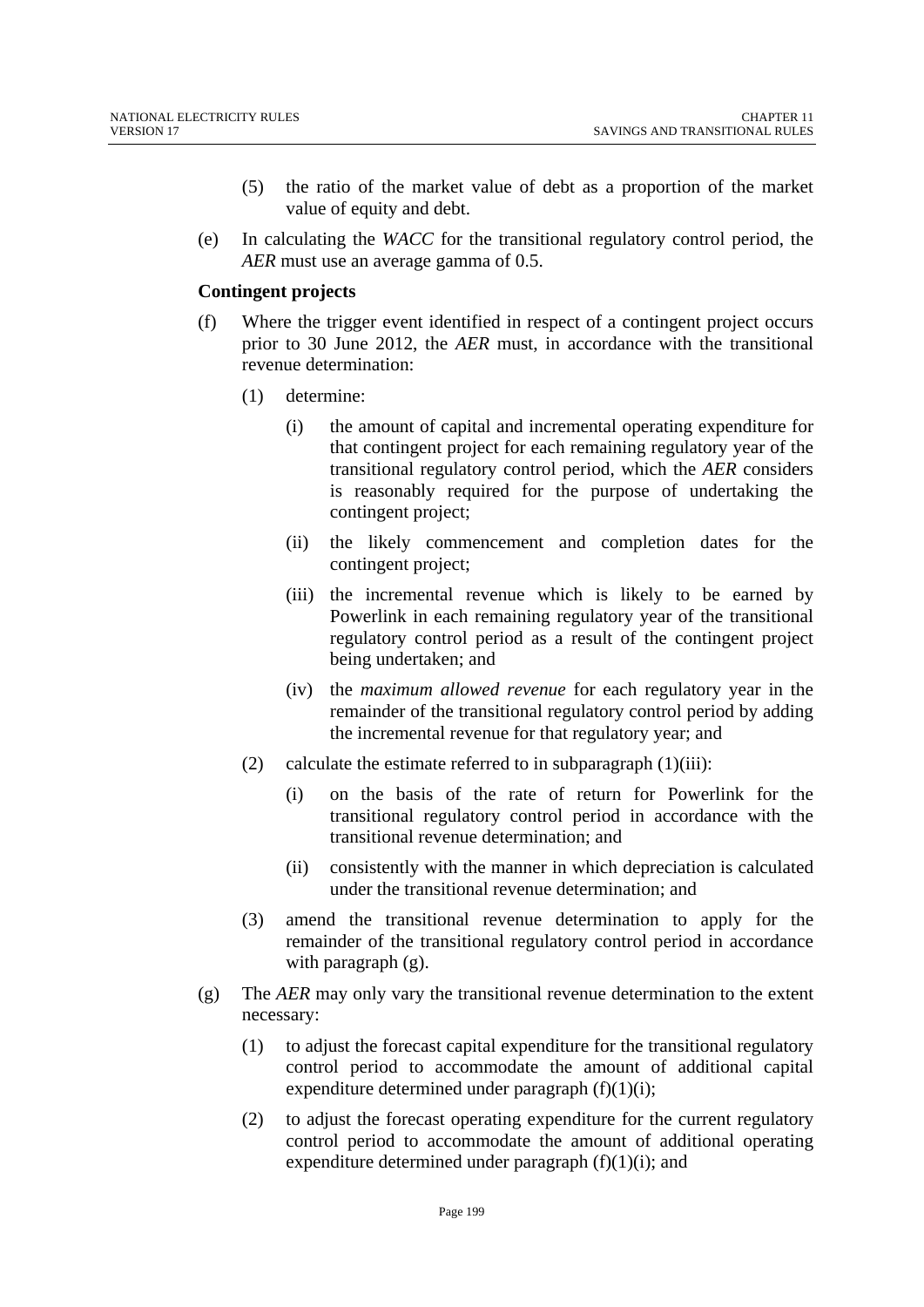- (3) to reflect the effect of any resultant increase in forecast capital expenditure and incremental operating expenditure on the maximum allowed revenue for each regulatory year in the remainder of the transitional regulatory control period.
- (h) An application for approval of a contingent project may only be made if the intended date for commencing the contingent project is during the transitional regulatory control period.
- (i) For the first *regulatory control period* after the transitional regulatory control period, the forecast of capital expenditure for that first *regulatory control period* must be determined by applying the provisions of clause 6A.6.7 of the new Chapter 6A, in respect of the capital expenditure for a contingent project, with such modifications as are necessary to properly apply clause 6A.6.7.

#### **Cost pass**-**through**

- (j) For the duration of the transitional regulatory control period:
	- (1) subject to subparagraph (2), clause 6A.7.2 of the new Chapter 6A applies to a *network support event* under the transitional revenue determination;
	- (2) the process to apply to the calculation, presentation and approval of pass through resulting from a network support event is as set out in the transitional revenue determination; and
	- (3) in respect of any *positive change event* or *negative change event*, the new Chapter 6A applies, with any modifications that are necessary to apply the relevant provisions to the transitional revenue determination.

#### **Roll forward of regulatory asset base**

(k) For the avoidance of doubt, in making a *revenue determination* for the first *regulatory control period* after the transitional regulatory control period, the value of the regulatory asset base at the beginning of the first *regulatory year* of that period calculated in accordance with clause S6A.2.1(f), may be adjusted having regard to the transitional revenue determination and any other arrangements agreed between the *AER* and Powerlink.

#### **Application of efficiency benefit sharing scheme**

(l) The *efficiency benefit sharing scheme* in force under clause 6A.6.5 applies to Powerlink during the transitional regulatory control period.

#### **Power to re**-**open transitional revenue determination**

- (m) Clause 6A.7.1 applies to the transitional revenue determination, and a reference in the clause to:
	- (1) "revenue determination" is taken to be a reference to the transitional revenue determination;
	- (2) "regulatory control period" is taken to be a reference to the transitional regulatory control period;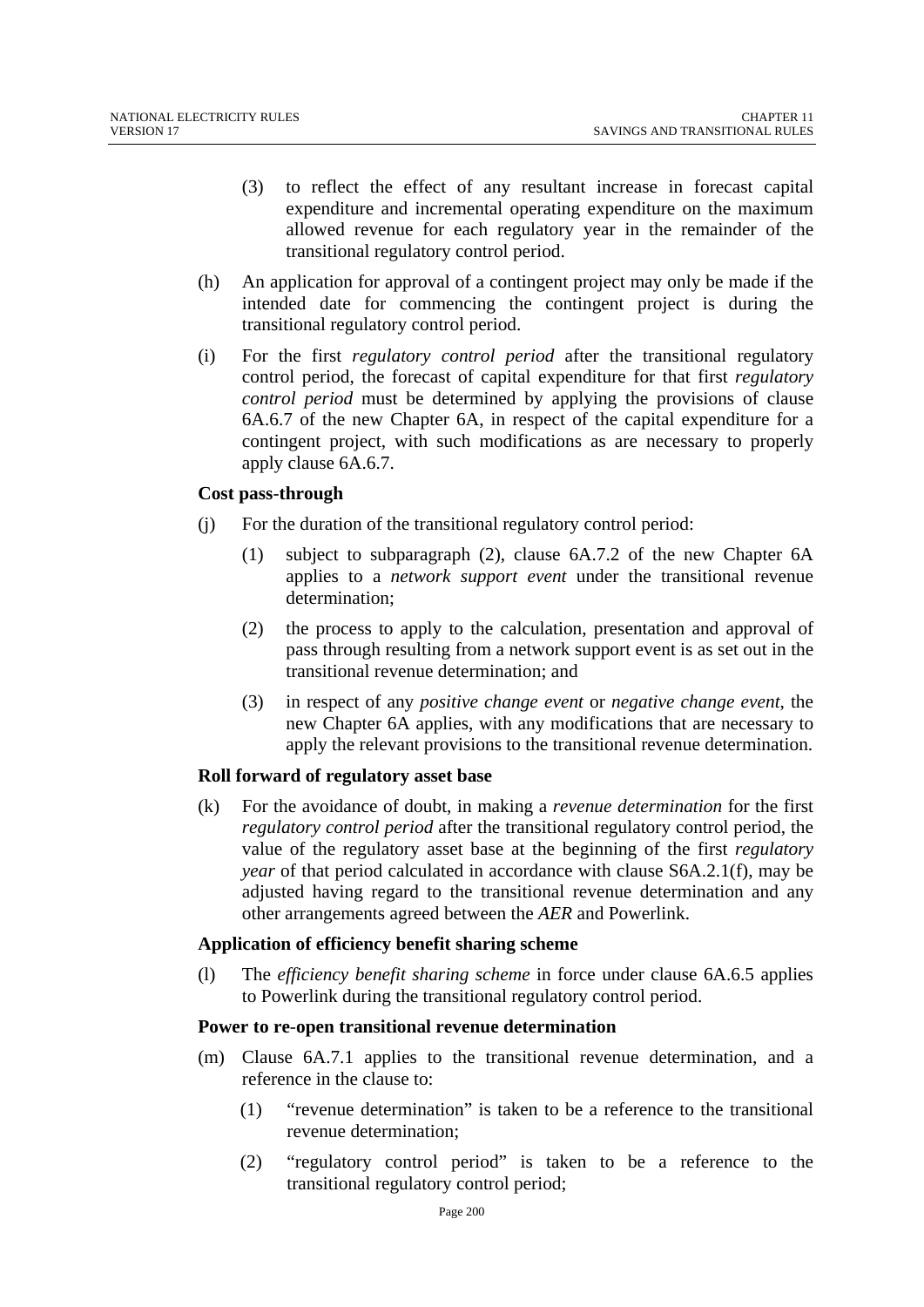- (3) "contingent project" has the meaning referred to in paragraph (a); and
- (4) "X Factor" has the same meaning as in the transitional revenue determination.
- (n) Subject to rule 11.8, old Part C (including Schedules 6.2, 6.3, 6.4, 6.7 and 6.8 of old Chapter 6) continues to apply for the duration of the transitional regulatory control period

#### **11.6.13 ElectraNet easements transitional provisions**

(a) In this clause 11.6.13:

**current regulatory control period** means the regulatory control period for ElectraNet commencing on 1 January 2003 and ending on 30 June 2008.

**Determination** means the South Australian Transmission Network Revenue Cap Decision of the *ACCC* dated 11 December 2002.

**easement** means easements referred to in the Determination.

(b) Without limiting the operation of the new Chapter 6A, in establishing the opening regulatory asset base for ElectraNet for the regulatory control period subsequent to ElectraNet's current regulatory control period, the *AER* may also consider adjustments to the regulatory asset base for ElectraNet that relate to easements, as agreed by letter dated 3 August 2004, between the *ACCC* and ElectraNet.

#### **11.6.14 TransGrid contingent projects**

(a) In this clause 11.6.14:

**contingent project** means a project identified in the Determination as a contingent project.

**current regulatory control period** means the period 1 July 2004 to 30 June 2009.

**Determination** means the "Final Decision, NSW and ACT Transmission Network Revenue Cap TransGrid 2004-05 to 2008-09" dated 27 April 2005 determined by the *ACCC* pursuant to clause 6.2.4(b) of the National Electricity Code.

**TransGrid** means the energy services corporation constituted under section 6A of the Energy Services Corporations Act 1995 (NSW) and specified in Part 1A of Schedule 1 to that Act.

- (b) For the purposes of the application of clause  $11.6.2(a)$  to the Determination, a reference to the old Chapter 6 is a reference to the old Chapter 6 as modified by rule 8A.1.
- (c) For the first *regulatory control period* after the current regulatory control period, the forecast of capital expenditure for TransGrid for that first *regulatory control period* must be determined by applying the provisions of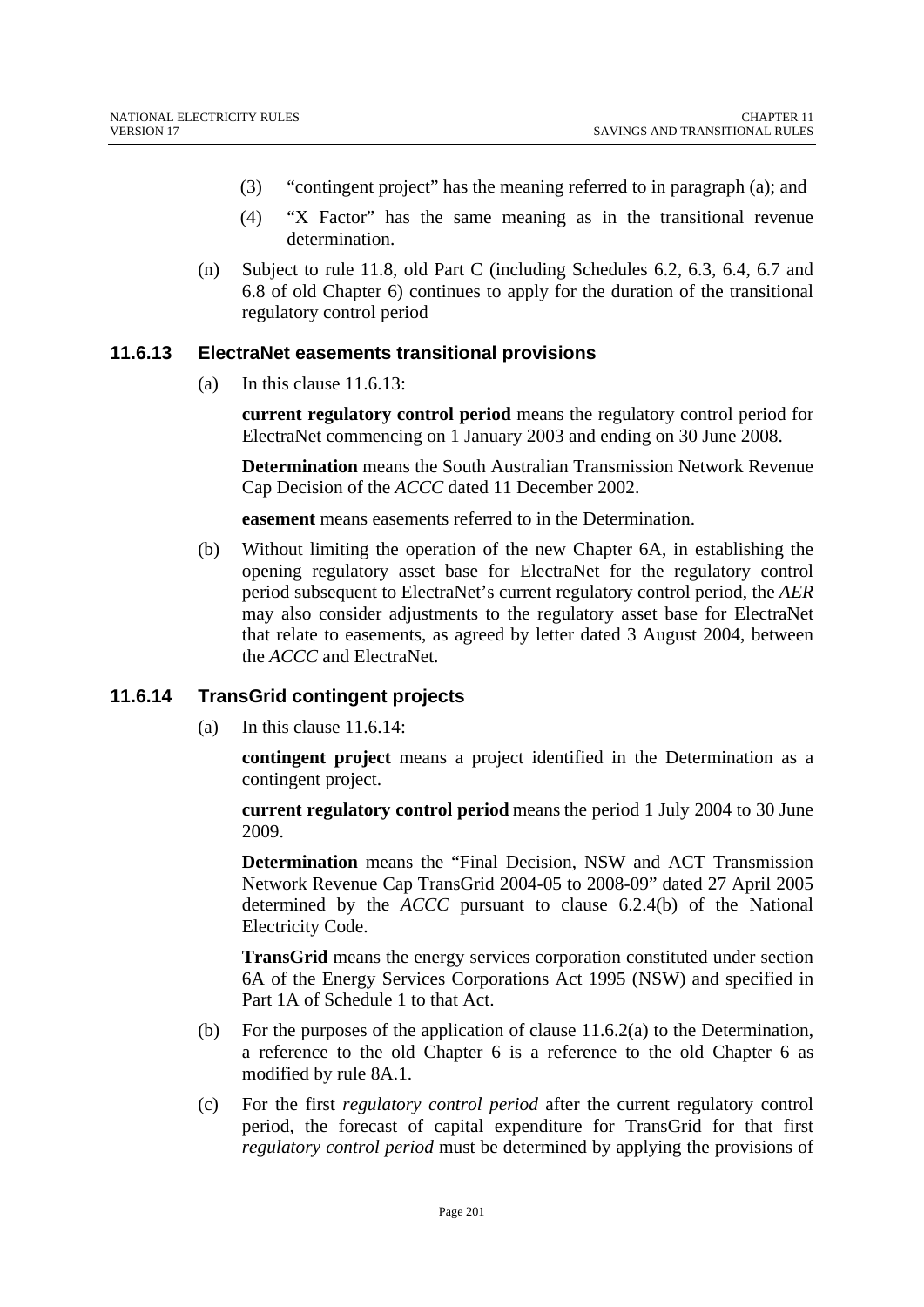clause 6A.6.7 in respect of the capital expenditure for a contingent project, with such modifications as are necessary to properly apply clause  $6A.6.7$ .

#### **11.6.15 Transmission determination includes existing revenue determinations**

The definition of a *transmission determination* may, where the context so requires, include a determination (or substituted determination) made, or deemed to be made, by the *AER* or the *ACCC* prior to the commencement date.

#### **11.6.16 References to regulatory control period**

A reference to a *regulatory control period* may, where the context so requires, include a period during which a revenue cap applied by virtue of a determination (or substituted determination) made, or deemed to be made, by the *AER* or the *ACCC* prior to the commencement date.

### **11.6.17 Consultation procedure for first proposed guidelines**

(a) In this clause 11.6.17:

#### **guideline** means:

- (1) the *post-tax revenue model* referred to in rule 6A.5.2;
- (2) the *roll forward model* referred to in rule 6A.6.1;
- (3) an *efficiency benefit sharing scheme* referred to in rule 6A.6.5;
- (4) a *service target performance incentive scheme* referred to in rule 6A.7.4;
- (5) *submission guidelines* referred to in rule 6A.10.2; and
- (6) *Cost Allocation Guidelines* referred to in rule 6A.19.3.
- (b) The *AER* must develop and *publish* the first proposed guidelines on or before 31 January 2007, and may carry out consultation in the preparation of those proposed guidelines as the *AER* considers appropriate.
- (c) Each proposed guideline must be *published* in accordance with the requirements of rule 6A.20(b), including an explanatory statement and an invitation for written submissions.
- (d) The invitation for written submissions for the proposed guidelines must allow no less than 60 *business days* for the making of submissions.
- (e) The *AER* may *publish* papers and hold conferences or information sessions in relation to the proposed guidelines as provided by rule 6A.20(d).
- (f) Rule 6A.20(e)-(f) applies to the publication of the final decision of the *AER* in relation to the first guidelines, which must be published under rule 6A.20 on or before 30 September 2007.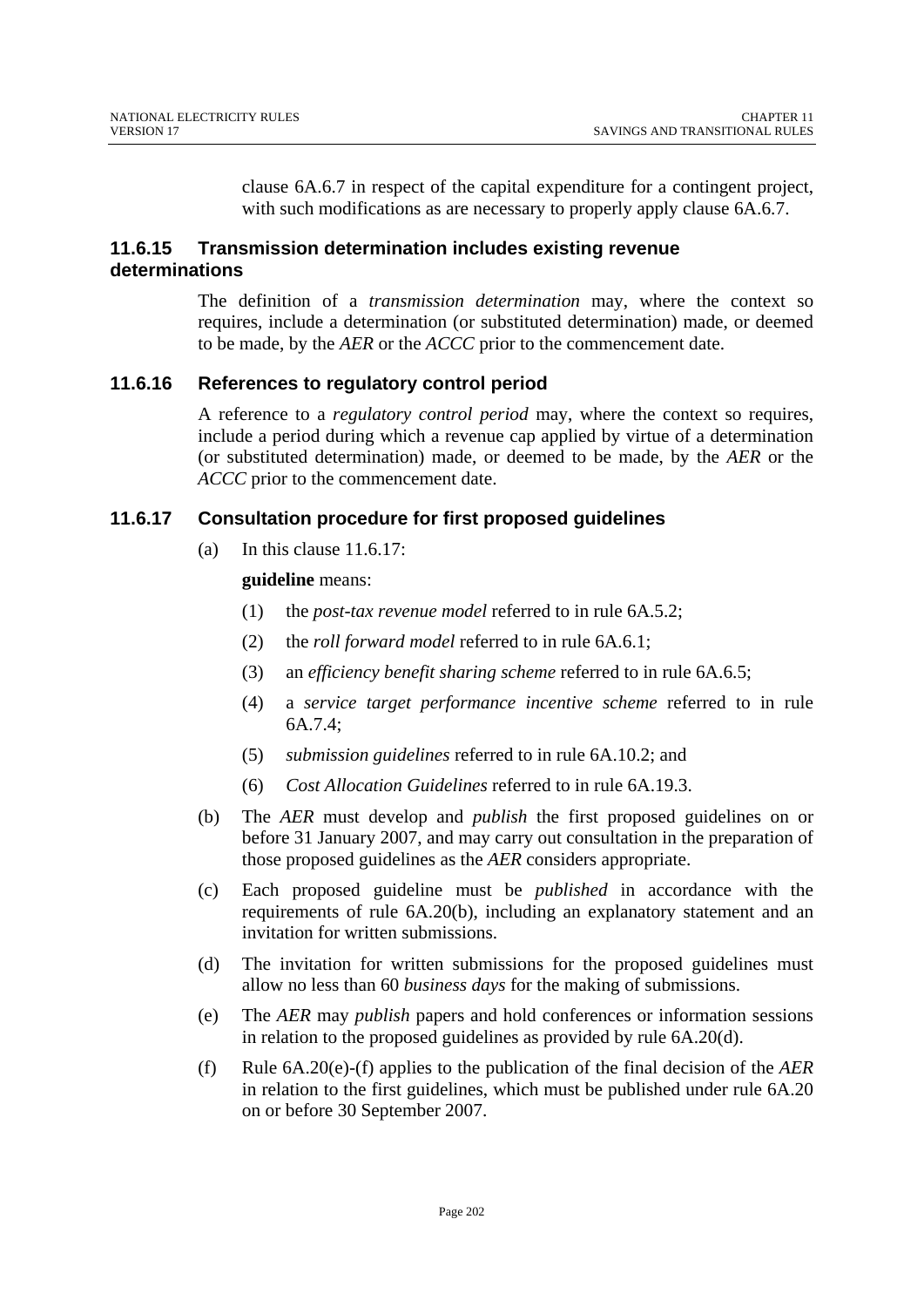### **11.6.18 Reliance on proposed guidelines for SP AusNet, VENCorp and ElectraNet**

(a) In this clause 11.6.18:

**guideline** has the same meaning as in clause 11.6.17.

**proposed guideline** means a proposed guideline published under clause 11.6.17.

**relevant provider** means SP AusNet, VENCorp or ElectraNet.

**2008 determination** means a transmission determination to be made in 2008 for a relevant provider.

- (b) For the purposes of making a 2008 determination for the regulatory control period to be covered by a 2008 determination, anything that must be done in accordance with a guideline must instead be done in accordance with the corresponding proposed guideline.
- (c) Unless sooner revoked, a proposed guideline ceases to have effect in relation to a relevant provider at the end of the regulatory control period covered by a 2008 determination applying to the provider. For the avoidance doubt, a proposed guideline does not apply to or in respect of the making of a subsequent transmission determination.
- (d) For the purposes of making a 2008 determination for the regulatory control period to be covered by a 2008 determination, a relevant provider is taken to have complied with a requirement to comply with a *Cost Allocation Methodology* under the new Chapter 6A if the *AER* is satisfied that the relevant provider has complied with the relevant proposed guideline for cost allocation referred to in clause 11.6.17(a)(6), but only until the *AER* has approved a *Cost Allocation Methodology* for that provider under clause 6A.19.4.

#### **11.6.19 EnergyAustralia transitional provisions**

(a) In this clause 11.6.19:

**contingent project** means a project approved by the *ACCC* and identified in the Determination as a contingent project.

**current regulatory control period** means the period 1 July 2004 to 30 June 2009.

**Determination** means the "Final Decision, NSW and ACT Transmission Network Revenue Cap EnergyAustralia 2004-05 to 2008-09".

**EnergyAustralia** means the energy services corporation constituted under section 7 of the Energy Services Corporations Act 1995 (NSW) and specified in Part 2 of Schedule 1 to that Act.

**maximum allowed revenue** means the maximum allowed revenue in the **Determination**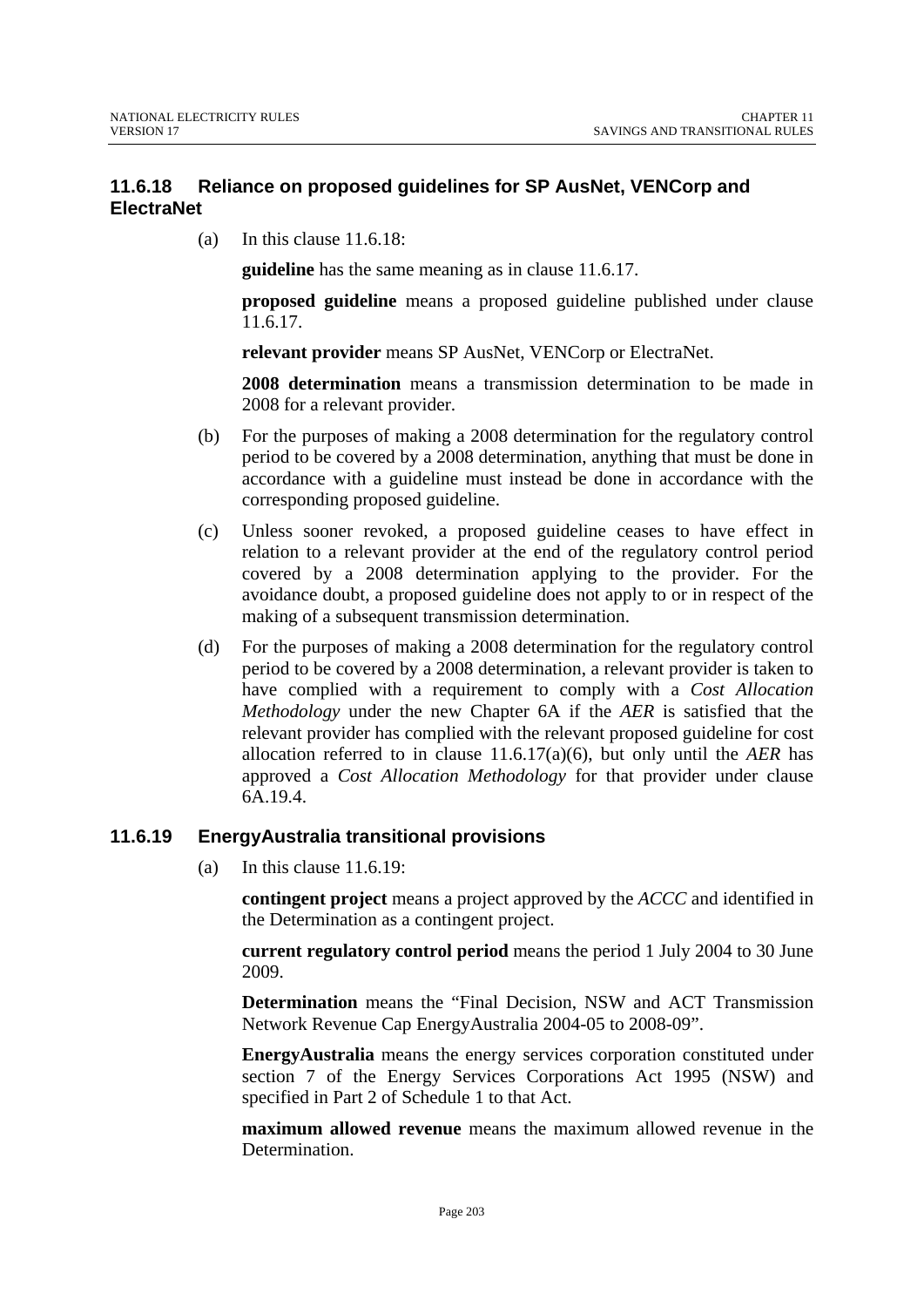**trigger event** means an event identified as a trigger in Appendix A of the Determination in respect of a contingent project.

**triggered contingent project** means the contingent project referred to in Appendix A of the Determination as "A.1 Replacement of Feeders 908/909".

#### **Application of Chapter 6A to Determination**

- (b) Subject to paragraph (c), clauses 6A.7.1, 6A.7.2 and 6A.7.3 apply to the Determination from the commencement date.
- (c) In applying clause 6A.7.1 to the Determination, a reference in the clause to:
	- (1) "revenue determination" is taken to be a reference to the Determination;
	- (2) "regulatory control period" is taken to be a reference to the current regulatory control period;
	- (3) "contingent project" has the meaning referred to in paragraph (a); and
	- (4) "X Factor" has the same meaning as in the Determination.

#### **Treatment of contingent projects**

- (d) Where the trigger event identified in respect of a contingent project occurs prior to 1 July 2009, the *AER* must, in accordance with the Determination:
	- (1) determine:
		- (i) the total capital expenditure which the AER considers is reasonably required for the purpose of undertaking the *contingent project* including any amount for forecast capital expenditure already included in the Determination in respect of the triggered contingent project;
		- (ii) the forecast capital and incremental operating expenditure for that contingent project (in addition to any amount for forecast capital expenditure already included in the Determination in respect of the triggered contingent project) for each remaining regulatory year of the current regulatory control period, which the *AER* considers is reasonably required for the purpose of undertaking the contingent project in accordance with Appendix A of the Determination;
		- (iii) the likely commencement and completion dates for the contingent project;
		- (iv) the incremental revenue which is likely to be earned by EnergyAustralia in each remaining regulatory year of the current regulatory control period as a result of the contingent project being undertaken; and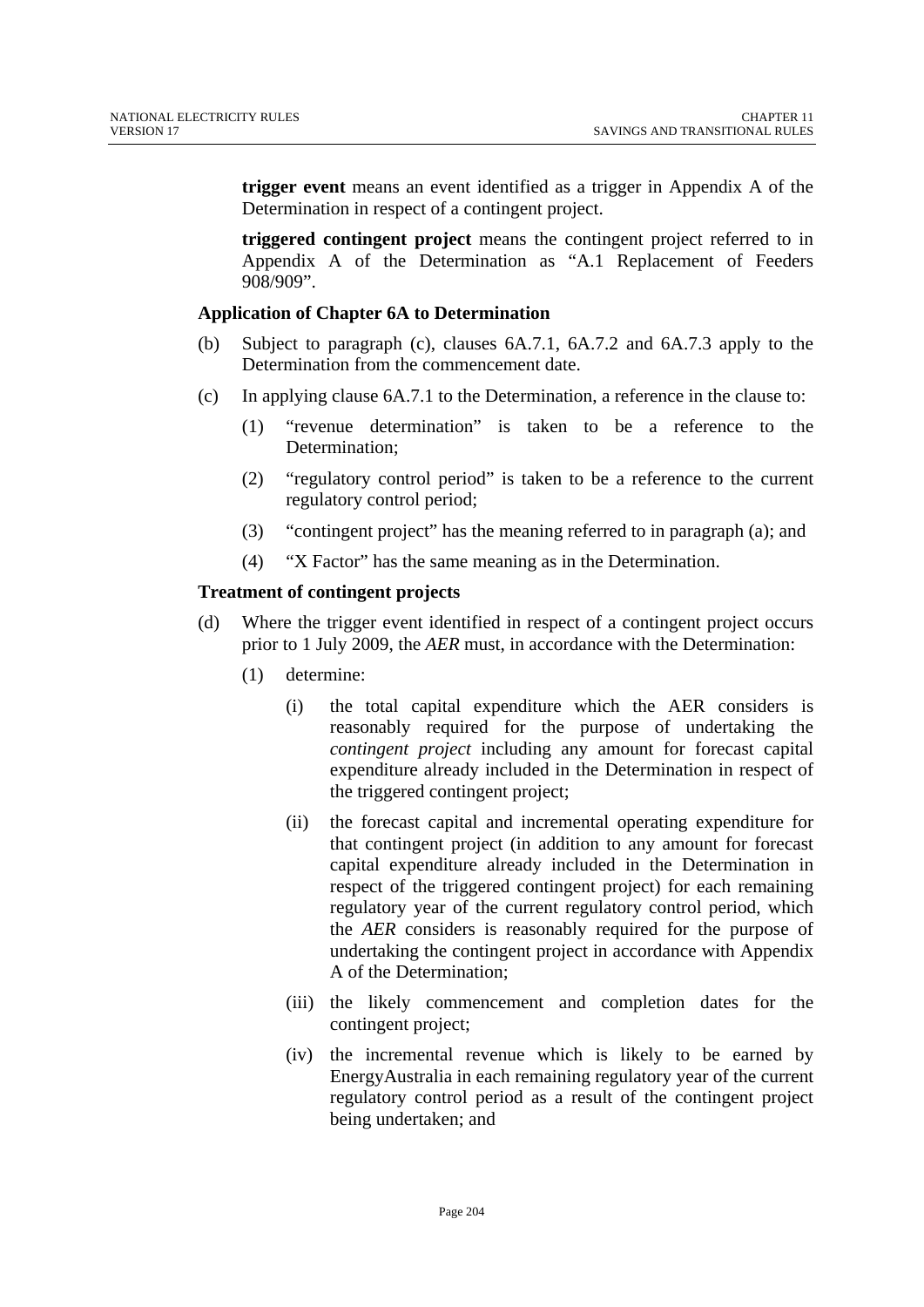- (v) the maximum allowed revenue for each regulatory year in the remainder of the current regulatory control period by adding the incremental revenue for that regulatory year;
- (2) calculate the estimate referred to in subparagraph (1)(iv) in accordance with the Determination, including:
	- (i) on the basis of the rate of return for EnergyAustralia for the current regulatory control period; and
	- (ii) consistently with the manner in which depreciation is calculated under the Determination; and
- (3) vary the Determination to apply for the remainder of the current regulatory control period in accordance with paragraph (e).
- (e) The *AER* may only vary the Determination to the extent necessary:
	- (1) to adjust the forecast capital expenditure for the current regulatory control period to accommodate the amount of additional capital expenditure determined under paragraph  $(d)(1)(ii)$ ; and
	- (2) to adjust the forecast operating expenditure for the current regulatory control period to accommodate the amount of additional operating expenditure determined under paragraph  $(d)(1)(ii)$ ; and
	- (3) to reflect the effect of any resultant increase in forecast capital expenditure and incremental operating expenditure on the maximum allowed revenue for each regulatory year in the remainder of the current regulatory control period.
- (f) The intended date for commencing the contingent project must be during the current regulatory control period.
- (g) For the first *regulatory control period* after the current regulatory control period, the forecast of capital expenditure for EnergyAustralia for that first *regulatory control period* must be determined by applying the provisions of clause 6A.6.7 in respect of the capital expenditure for a contingent project, with such modifications as are necessary to properly apply clause 6A.6.7.

### **11.6.20 Basslink transitional provisions**

#### **Definitions**

(a) In this clause  $11.6.20$ :

**Basslink** has the meaning provided in the *Electricity Supply Industry Act 1995* of Tasmania, and means the interconnection between the electricity grids of the States of Tasmania and Victoria by means of:

- (1) a high voltage, direct current, submarine cable across Bass Strait;
- (2) converter stations in those States;
- (3) direct current connecting lines to those converter stations;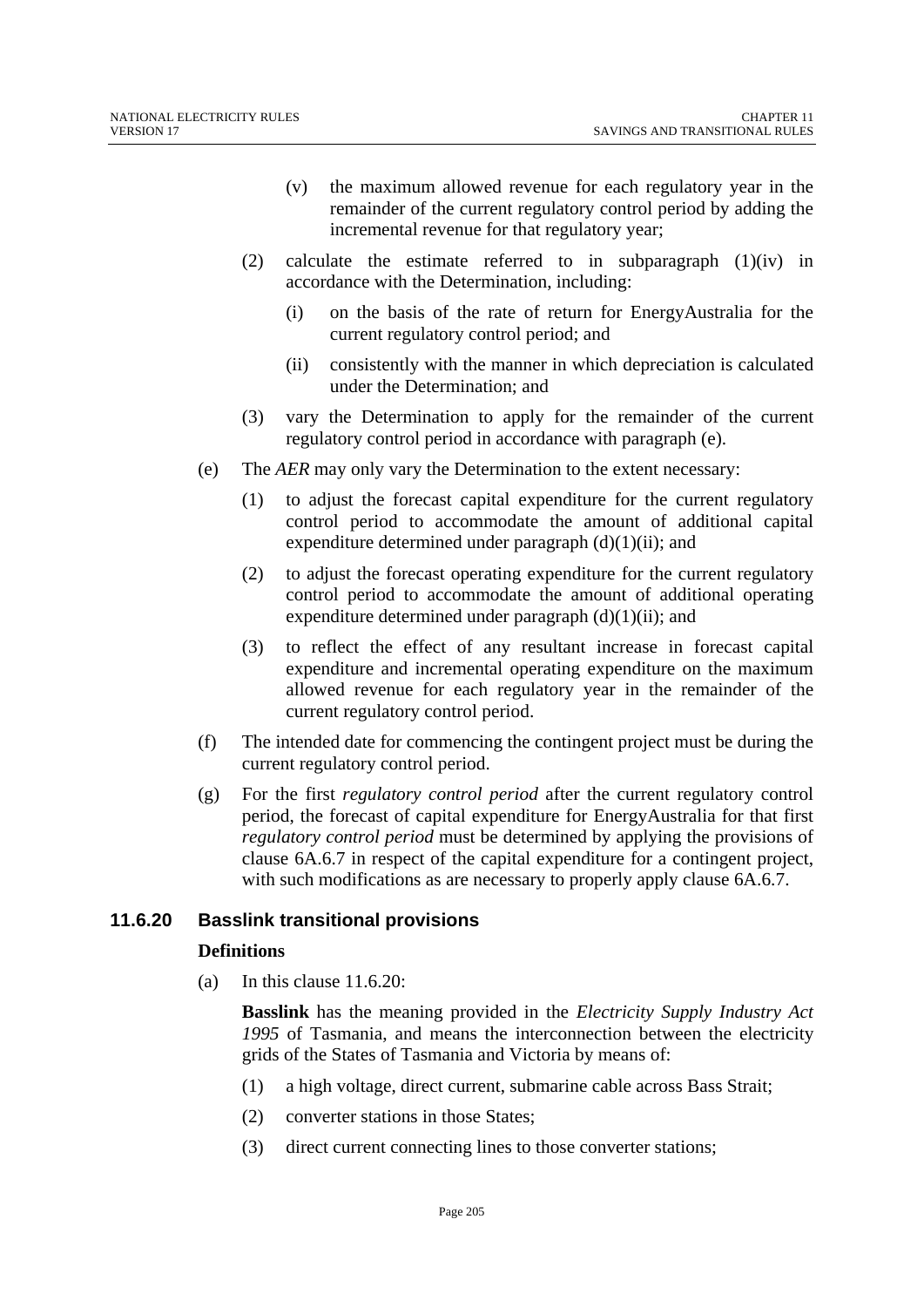- (4) alternating current transmission connections to the transmission networks of those States; and
- (5) related infrastructure.

**previous regulatory approach** means the methodologies, objectives and principles for determination of a regulatory asset base applied in the previous regulatory determinations.

**previous regulatory determinations** means the decision (including the reasons for decision) made under clause 2.5.2(c) of the National Electricity Code or clause 2.5.2(c) of the *Rules* (as the case may be):

- (1) by the *ACCC,* entitled the "Murraylink Transmission Company Application for Conversion and Maximum Allowable Revenue" dated 1 October 2003; and
- (2) by the *AER,* entitled "Directlink Joint Ventures' Application for Conversion and Revenue Cap" dated 3 March 2006.

#### **Application**

- (b) Where, after the commencement date, a service provided by means of, or in connection with, the Basslink *transmission system* ceases to be classified as a *market network service*:
	- (1) paragraph (c) applies to that service to the exclusion of clause 2.5.2(c); and
	- (2) paragraphs  $(d)$ ,(e),(f) and (g) apply to that service to the exclusion of clause  $S6A.2.1(e)(1)$  and (2).
- (c) If, after the commencement date, a *network service* provided by means of, or in connection with, the Basslink *transmission system* ceases to be classified as a *market network service*, it may at the discretion of the *AER* be determined to be a *prescribed transmission service*, in which case the relevant *total revenue cap* may be adjusted in accordance with Chapter 6A and this clause 11.6.20 to include to an appropriate extent the relevant *network* elements which provide those *network services*.
- (d) Where services are determined to be *prescribed transmission services* as referred to in paragraph (c), the value of the regulatory asset base, as at the beginning of the first *regulatory year* of the first *regulatory control period* for which those *prescribed transmission services* are to be regulated under a *revenue determination*, is the amount that is determined by the *AER* in accordance with paragraphs (e), (f) and (g).
- (e) Subject to paragraph (f), the *AER* must determine the value of the regulatory asset base for the Basslink *transmission system* for the purposes of paragraph (d) by applying the previous regulatory approach to the circumstances of that *transmission system*.
- (f) In the event of an inconsistency between the previous regulatory approach adopted in each of the previous regulatory determinations, the approach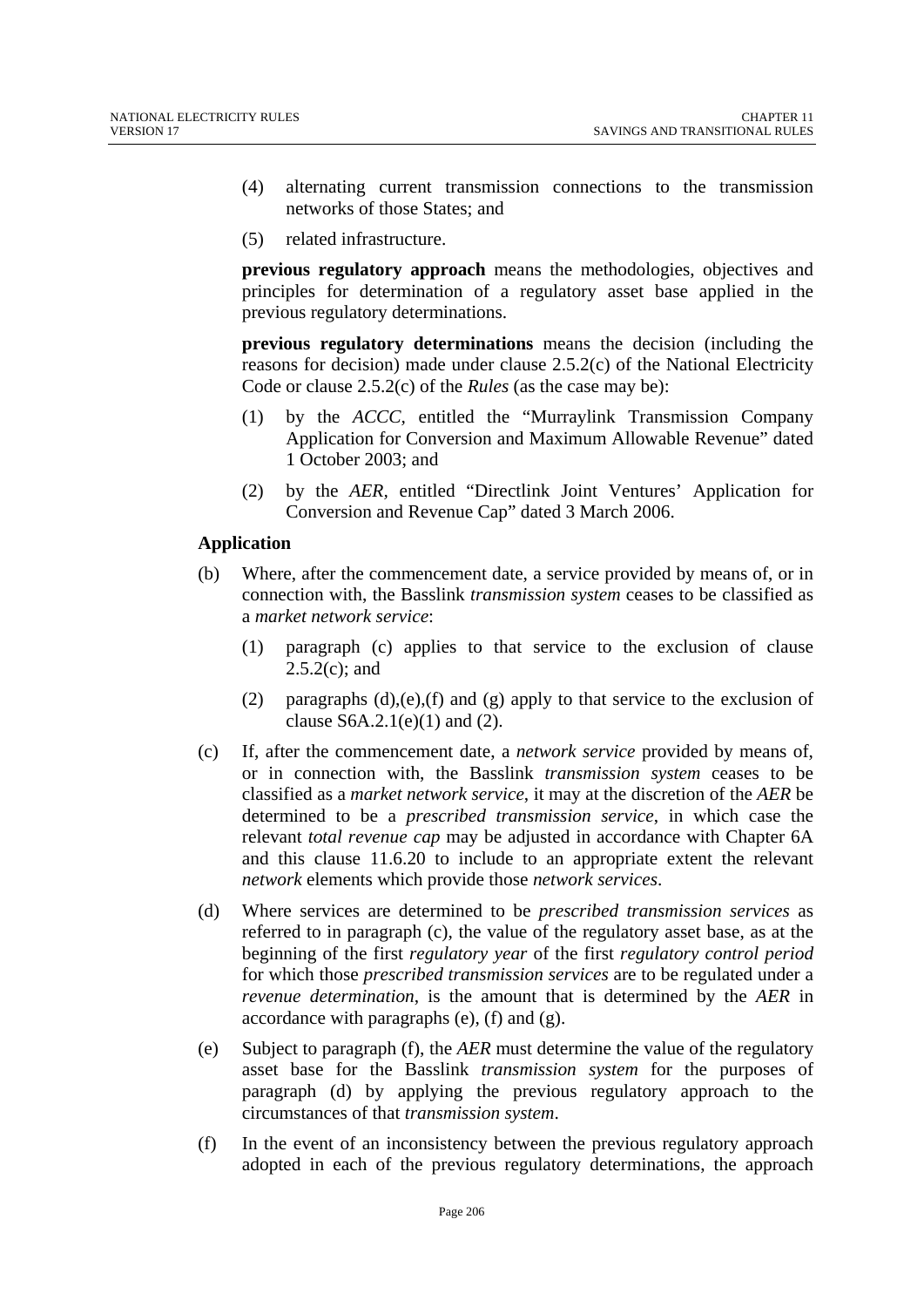adopted in a decision of the *AER* regarding the Directlink *transmission system* prevails over the approach adopted in the decision of the *ACCC* regarding the Murraylink *transmission system* to the extent of the inconsistency.

- (g) Without limiting paragraph (e), the *AER* must, when exercising any discretion in relation to the application of paragraph (e) above:
	- (1) have regard to the prudent and efficient value of the assets that are used by the relevant *Transmission Network Service Provider* to provide those *prescribed transmission services* (but only to the extent that those assets are used to provide such services); and
	- (2) for this purpose, determine that value having regard to the matters referred to in clause S6A.2.2.

#### **11.6.21 SPI Powernet savings and transitional provision**

#### **Definitions**

(a) In this clause 11.6.21:

**easements tax change event** means a change in the amount of land tax that is payable by SPI PowerNet in respect of the easements which are used for the purposes of SPI PowerNet's *transmission network* where that change results in SPI PowerNet incurring higher or lower costs in providing *prescribed transmission services* than it would have incurred but for that event. For these purposes the change in the amount of land tax that is payable by SPI PowerNet must be calculated by applying the relevant land tax rate to the difference between:

- (1) the value of the easements which is used for the purposes of assessing the land tax that is payable; and
- (2) the value of the easements which is assumed for the purposes of the *revenue determination* for the *regulatory control period*,

*and an easements tax change event* does not include an event described in paragraphs (a), (b) or (c) of the definition of *tax change event*.

**Regulated owner** and **SPI PowerNet** both have the meaning provided in clause 9.3.1(2) of the *Rules*.

#### **Transition to new Chapter 6A: existing prescribed transmission services**

- (b) Notwithstanding clause 11.5.11, references to *prescribed transmission services* in the new Chapter 6A include a service provided by an asset used in connection with, or committed to be constructed for use in connection with, a *transmission system* as at 9 February 2006, where that asset is the subject of an agreement between SPI PowerNet and any of:
	- (1) VENCorp;
	- (2) a Distributor;
	- (3) a Regulated owner;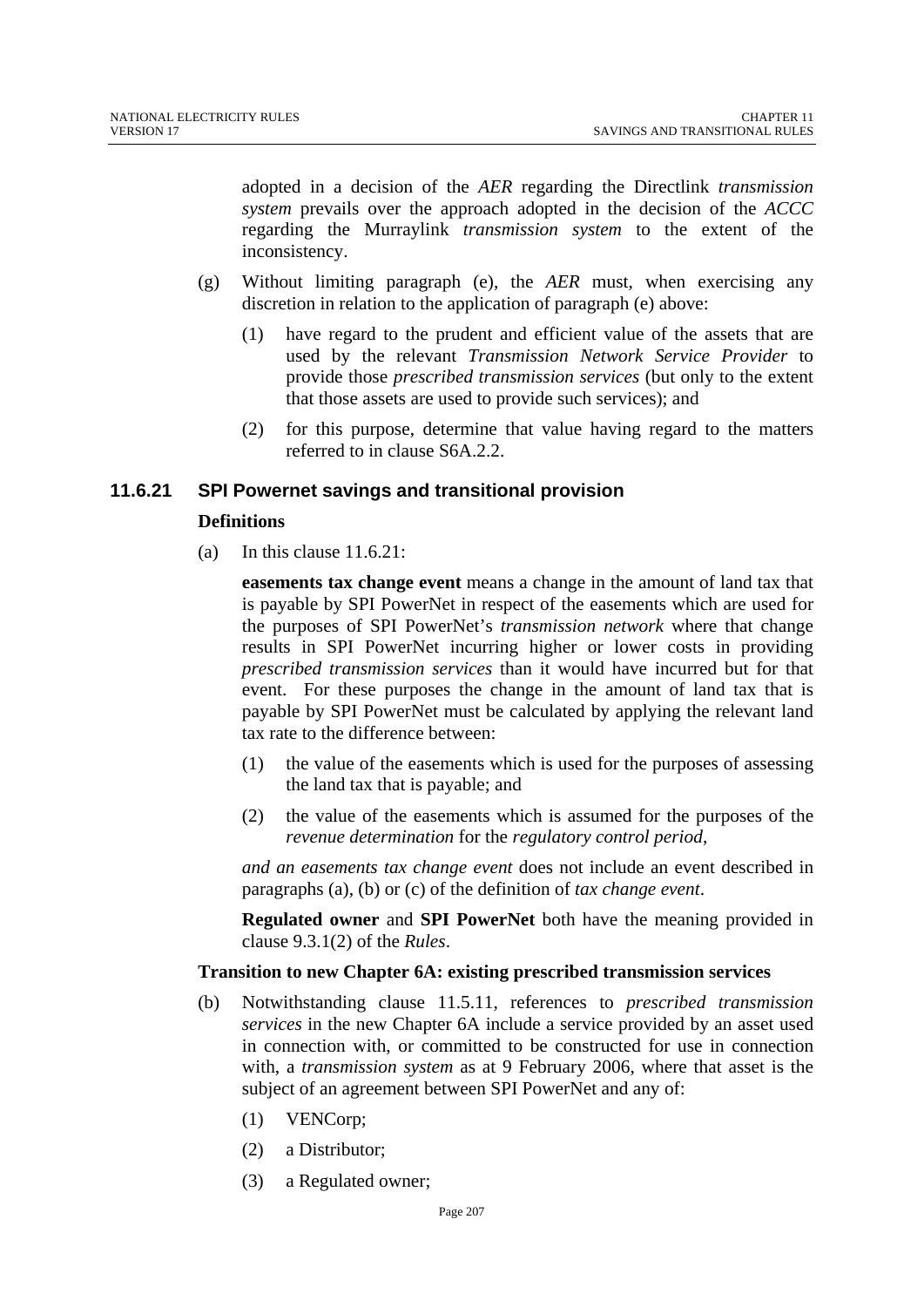- (4) a *Generator*; or
- (5) a *Market Network Service Provider*,

and:

- (6) the agreement provides or contemplates that following an interim period the relevant asset will become subject to regulation under a revenue determination applicable to SPI PowerNet; and
- (7) in the case of an agreement with a *Generator* or a *Market Network Service Provider,* the service the subject of the agreement is for *connection assets* provided on a non-contestable basis.

#### **Method of adjustment of value of regulatory asset base**

- (c) For the avoidance of doubt, in adjusting the previous value of the regulatory asset base for SPI PowerNet's *transmission system* as required by clause S6A.2.1(f), the previous value of the regulatory asset base must be increased by the amount of capital expenditure specified in, or that forms the basis of, agreements pursuant to which SPI PowerNet constructed assets during the previous regulatory control period used to provide *prescribed transmission services*, adjusted for outturn inflation and depreciation in accordance with the terms of those agreements.
- (d) For the purposes of a *revenue determination* for SPI PowerNet (including but not limited to, a 2008 determination as defined in clause 11.6.18(a)), a *pass through event* includes an easements tax change event.

#### **11.6.22 Interim arrangements pricing-related information**

- (a) Clause 6.2.5(a1) as in force immediately before the commencement date continues to apply during the current regulatory control period.
- (b) The *information guidelines* may, in addition to the matter referred to in clause 6A.17.2(e), require the inclusion in the certified annual statements of:
	- (1) information on the amount of each instance, during the relevant reporting period, of any reduction in the prices payable by a *Transmission Customer* for *prescribed transmission services* provided by the *Transmission Network Service Provider*;
	- (2) information on each instance, during the relevant reporting period, of a reduction in the prices payable by a *Transmission Customer* for *prescribed transmission use of system services* or *prescribed common transmission services* (or both) that were recovered from other *Transmission Customers* for *prescribed transmission use of system services* or *prescribed common transmission services*; and
	- (3) information to substantiate any claim by the *Transmission Network Service Provider* that the information provided to the *AER* with respect to reductions in the prices payable by a *Transmission Customer* for the relevant *prescribed transmission services* under subparagraphs (2) or (3) is confidential information.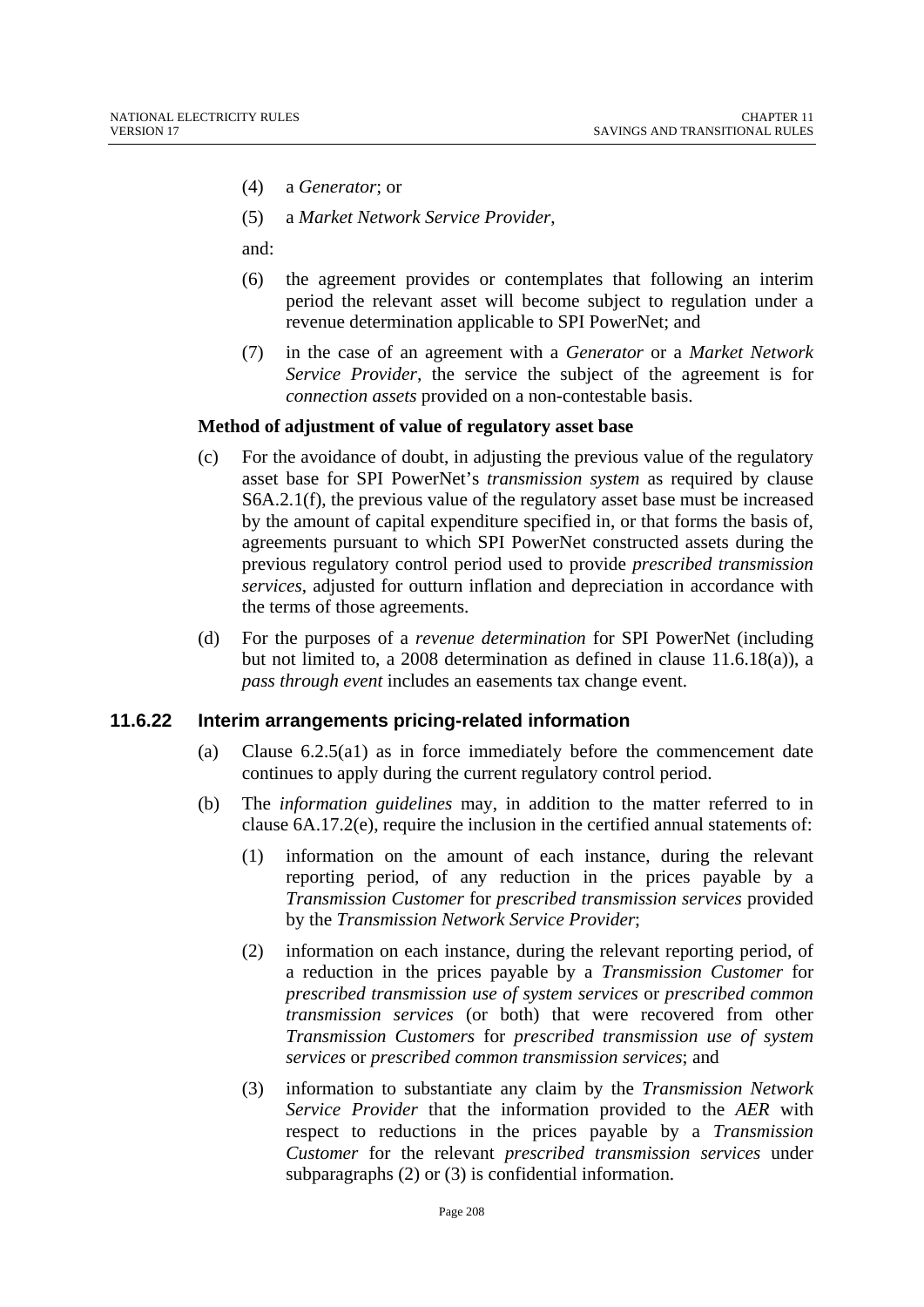# **11.7 Rules consequent on making of the National Electricity Amendment (Reform of the Regulatory Test Principles) Rule 2006 No.19**

### **11.7.1 Definitions**

For the purposes of this rule 11.7:

**Amending Rule** means the National Electricity Amendment (Reform of the Regulatory Test Principles) Rule 2006 No.19.

**commencement date** means the date on which the Amending Rule commences operation.

**current application** means any action taken or process commenced under the *Rules*, which relies on or is referenced to, the *regulatory test*, and is not completed as at the commencement date.

**new clause 5.6.5A** means clause 5.6.5A of the *Rules* as in force immediately after the commencement of the Amending Rule.

**old clause 5.6.5A** means clause 5.6.5A of the *Rules* as in force immediately before the commencement of the Amending Rule.

**transitional application** means any action taken or process commenced under the *Rules*, which relies on or is referenced to, the *regulatory test* and is not completed on 31 December 2007, or the date on which amendments (if any) to the *regulatory test* commence, whichever is the earlier.

#### **11.7.2 Amending Rule does not affect old clause 5.6.5A**

- (a) On the commencement date, the *regulatory test* promulgated by the *AER* in accordance with the old clause 5.6.5A and in effect immediately before the commencement date, continues in effect and is taken to be consistent with the new clause 5.6.5A until 31 December 2007.
- (b) Old clause 5.6.5A, and the *regulatory test* promulgated under that clause 5.6.5A, continues to apply to and in respect of, any current application and any transitional application.

### **11.8 Rules consequent on making the National Electricity Amendment (Pricing of Prescribed Transmission Services) Rule 2006**

#### **11.8.1 Definitions**

Subject to this rule 11.8, in this rule 11.8:

**agreed interim requirements** means interim requirements that are equivalent to the requirements of the *pricing methodology guidelines* referred to in rule 6A.25 and have been developed in consultation with the relevant providers for the purposes of a proposed 2008 pricing methodology.

**ElectraNe**t means ElectraNet Pty Ltd ACN 094 482 416 trading as ElectraNet.

**existing assets** means *transmission system* assets in existence as at 24 August 2006.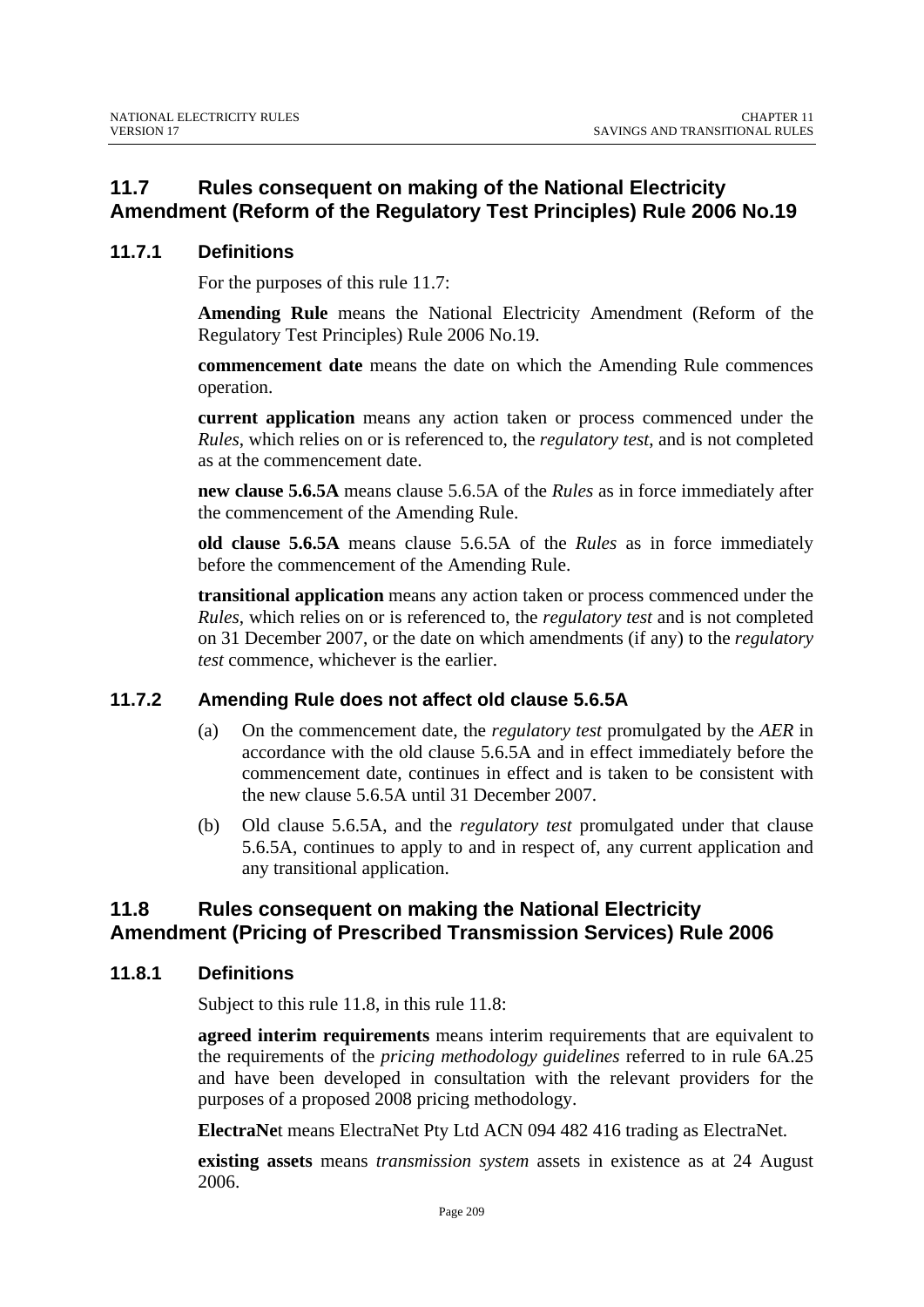**previous regulatory determinations** means the decision (including the reasons for decision) made under clause 2.5.2(c) of the National Electricity Code or clause 2.5.2(c) of the *Rules* (as the case may be):

- (1) by the *ACCC,* entitled the "Murraylink Transmission Company Application for Conversion and Maximum Allowable Revenue" dated 1 October 2003; and
- (2) by the *AER,* entitled "Directlink Joint Ventures' Application for Conversion and Revenue Cap" dated 3 March 2006.

**Pricing Rule commencement date** means the date on which the National Electricity Amendment (Pricing of Prescribed Transmission Services) Rule 2006 commences operation.

**relevant provider** means SPAusNet, ElectraNet or VENCorp.

**SPAusNet** means SPI PowerNet Pty Ltd ACN 079 798 173.

**2008 pricing methodology** means a pricing methodology to be made in 2008 for a relevant provider.

**VENCorp** means the Victorian Energy Networks Corporation established under the Gas Industry Act 1994(Vic) and continued under the Gas Industry Act 2001(Vic).

#### **11.8.2 Regulated interconnectors**

- (a) All *interconnectors* that formed part of the *power system* in the *participating jurisdictions* as at 31 December 1997 continue to be taken to be *regulated interconnectors*.
- (b) All *interconnectors* that ceased to be classified as a *market network service*  by a previous regulatory determination made before 28 December 2006 are taken to be *regulated interconnectors*.
- (c) All *interconnectors* that, by a decision made after 28 December 2006 under clause 2.5.2(c) of the *Rules* cease to be classified as a *market network service* are taken to be *regulated interconnectors*.

### **11.8.3 Application of new Part J of Chapter 6A to Transmission Network Service Providers**

- (a) Subject to this rule 11.8, a *Transmission Network Service Provider* is not required to submit a proposed *pricing methodology* to the *AER* under the new Part J of Chapter 6A until a date that is 13 months before the expiry of a current *regulatory control period*.
- (b) For the purposes of this clause 11.8.3, the transitional regulatory control period referred to in rule 11.6.12 (a) for Powerlink is taken to be the current *regulatory control period*.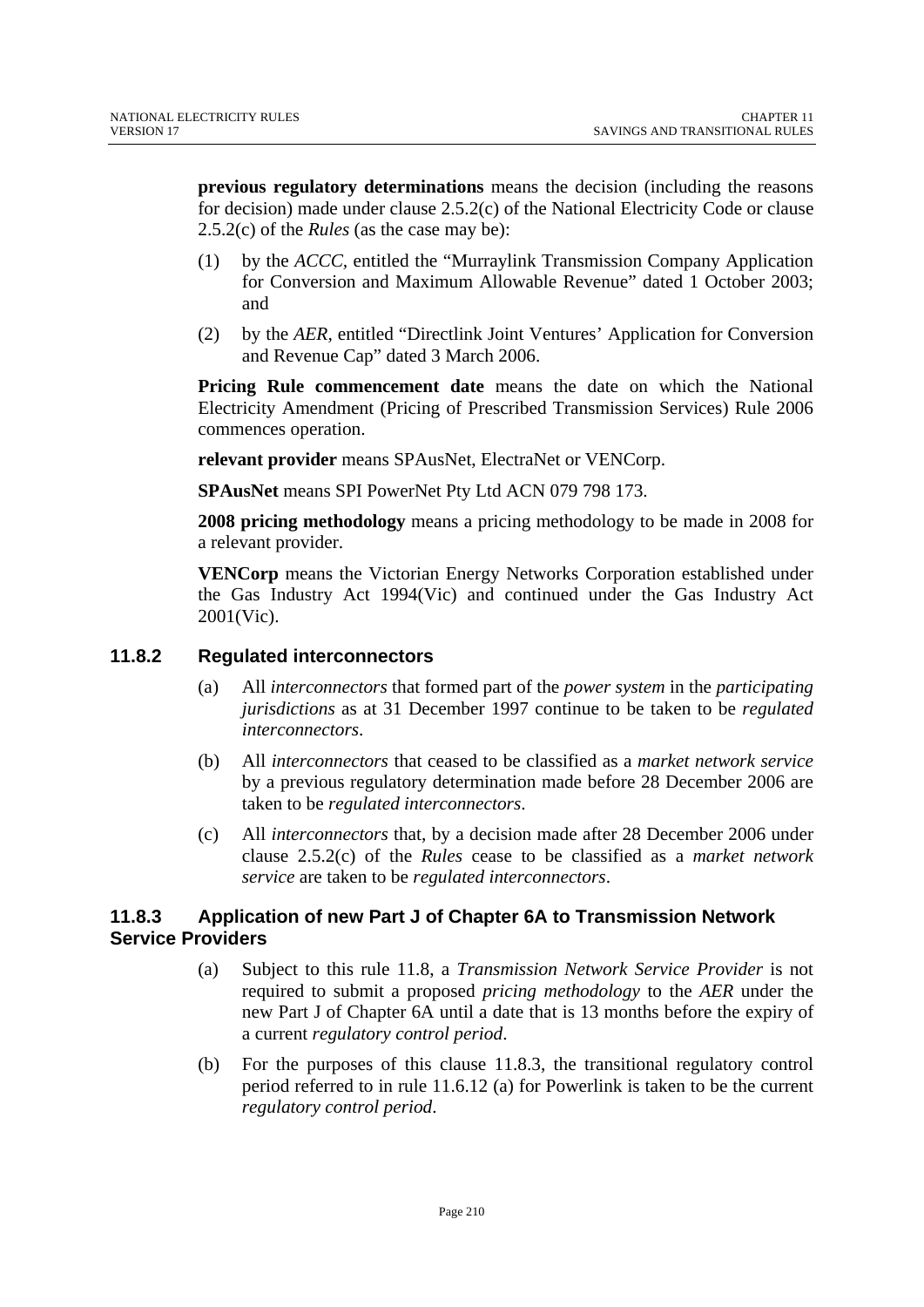### **11.8.4 Reliance on agreed interim guideline for ElectraNet, SPAusNet, and VenCorp**

For the purpose of making a 2008 pricing methodology, anything that must be done in accordance with the *pricing methodology guidelines* must instead be done in accordance with the agreed interim requirements.

### **11.8.5 Prudent discounts under existing agreements**

- (a) A *Transmission Network Service Provider* may continue to recover discounts arising as a result of agreements that were entered into prior to 10 October 2001 so long as the agreement remains in effect and its terms are not renegotiated.
- (b) A *Transmission Network Service Provider* may continue to recover discounts arising as a result of agreements that were entered into prior to 28 December 2006 so long as the agreement remains in effect and its terms are not renegotiated.
- (c) The *AER* is not required to re-approve discounts arising under paragraphs (a) or (b) that were approved prior to 28 December 2006, and any approval for the recovery of such discounts is valid so long as the agreement between the *Transmission Network Service Provider* and the *Transmission Customer* remains in effect and its terms are not renegotiated.

### **11.8.6 Application of prudent discounts regime under rule 6A.26**

- (a) Despite clause 11.6.3, a *Transmission Network Service Provider* may apply rule 6A.26 during a current regulatory control period (as defined in clause 11.6.1).
- (b) Where a *Transmission Network Service Provider* applies to the *AER* under clause 6A.26.2 for approval to recover a proposed recovery amount in circumstances where paragraph (a) applies, the *AER* must make a determination in accordance with clause 6A.26.2 notwithstanding that there is no approved *pricing methodology* for that provider.

### **11.8.7 Prudent discounts pending approval of pricing methodology**

- (a) This clause 11.8.7 applies where:
	- (1) a *Transmission Network Service Provider* has submitted or resubmitted a proposed *pricing methodology* to the *AER* under clause 6A.10.1, 6A.11.2 or 6A.12.3;
	- (2) the *AER* has not made a final decision approving or amending that methodology under rule 6A.13; and
	- (3) a *Transmission Customer* requests the provider to charge lower prices for *prescribed TUOS services* or *prescribed common transmission services* than the prices determined in accordance with the provider's *pricing methodology* as referred to in clause 6A.26.1(d).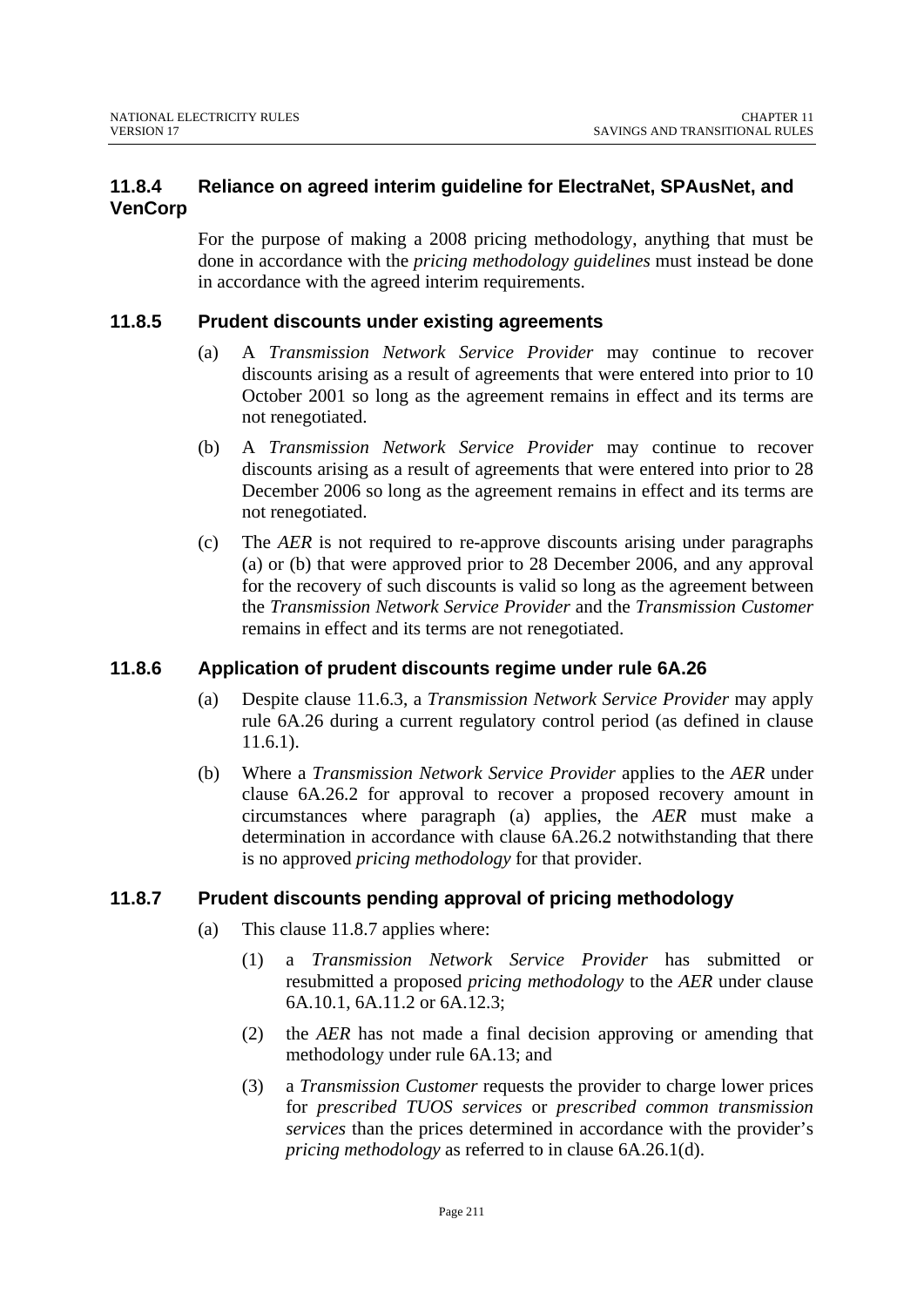- (b) Despite clause 6A.26.1, a *Transmission Network Service Provider* may agree to charge lower prices for *prescribed TUOS services* or *prescribed common transmission services* than the prices determined as referred to in clause 6A.26.1(d) in accordance with:
	- (1) in the case where the *AER* has made a draft decision in which it proposes to approve a proposed *pricing methodology,* - that proposed *pricing methodology*; or
	- (2) if subparagraph (1) does not apply, the *pricing methodology* most recently approved for that *Transmission Network Service Provider*  prior to the proposed *pricing methodology* referred to in subparagraph  $(a)(1)$ ; or
	- (3) if there is no a previously approved *pricing methodology* for that *Transmission Network Service Provider,* - the previous method used by the *Transmission Network Service Provider* to establish prices, however determined must be used in place of an approved *pricing methodology*.
- (c) Where a *Transmission Network Service Provider* applies to the *AER* under clause 6A.26.2 for approval to recover a proposed recovery amount in circumstances where paragraphs (a) and (b) apply, the *AER* must make a determination in accordance with clause 6A.26.2 notwithstanding that the reduced charges were agreed before a *pricing methodology* was approved.
- (d) The subsequent approval by the *AER* of a *pricing methodology* for a *Transmission Network Service Provider* does not require the provider to adjust, reverse or recompense any amounts to *Transmission Customers* in connection with charges for services established pursuant to this clause 11.8.7.

# **11.9 Rules consequent on the making of the National Electricity Amendment (Reallocations) Rule 2007**

#### **11.9.1 Definitions**

For the purposes of this rule 11.9:

**Amending Rule** means the National Electricity Amendment (Reallocations) Rule 2007.

**commencement date** means the day on which the Amending Rule commences operation.

**existing reallocation** means a *reallocation* in place immediately before the commencement date.

**new reallocation** means a *reallocation* undertaken in accordance with the *Rules* after the date of *publication* of the *reallocation procedures* under clause 3.15.11A(d).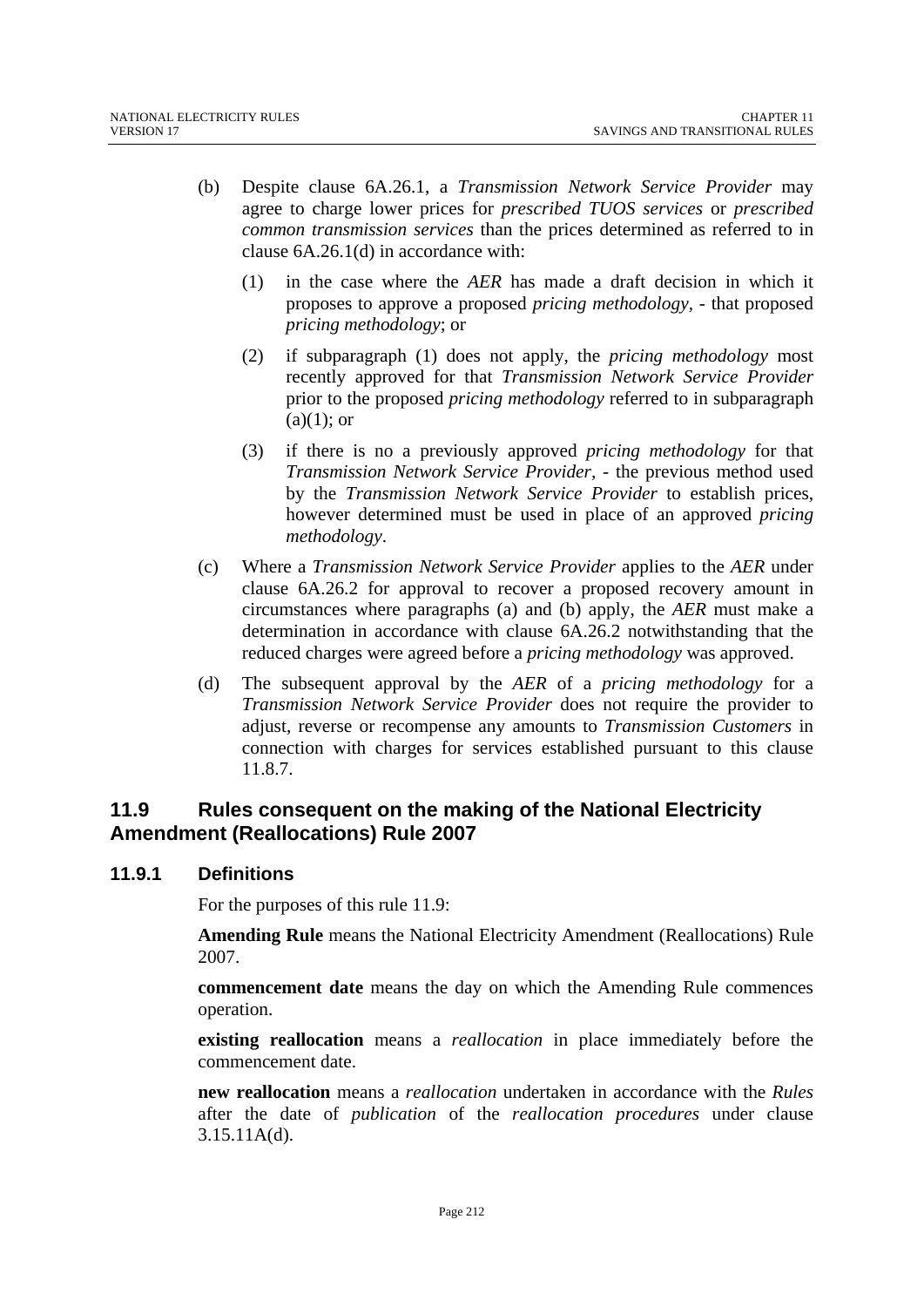**transitional reallocation** means a *reallocation* in place immediately after the commencement date but prior to the date of *publication* of the *reallocation procedures* by *NEMMCO* under clause 3.15.11A(d).

#### **11.9.2 Existing and transitional reallocations**

- (a) Subject to paragraph (c), an existing reallocation is to be treated as if the Amending Rule had not been made.
- (b) Subject to paragraph (c), a transitional reallocation is to be treated as if the Amending Rule had not been made.
- (c) A *Market Participant* who is a party to an existing reallocation or a transitional reallocation may elect to have the reallocation treated as a new reallocation if the participant obtains the agreement of the *Market Participant* who is the other party to the reallocation.

# **11.10 Rules consequent on making of the National Electricity Amendment (Technical Standards for Wind Generation and other Generator Connections) Rule 2007**

#### **11.10.1 Definitions**

Subject to this rule 11.10, in this rule 11.10:

**Amending Rule** means the National Electricity Amendment (Technical Standards for Wind Generation and other Generator Connections) Rule 2007.

**commencement date** means the date on which the Amending Rule commences operation.

**new Chapter 5** means Chapter 5 of the *Rules* in force immediately after the commencement date.

**old Chapter 5** means Chapter 5 of the *Rules* in force immediately prior to the commencement date.

#### **11.10.2 Provision of information under S5.2.4 in registration application**

- (a) Any requirements in the Amending Rule that require a person who is applying to be a *Registered Participant* to submit information in relation to clause S5.2.4 for the purposes of clause 2.9.2 does not apply to any person who has, in accordance with clause 2.9.1:
	- (1) submitted an application to be registered as a *Registered Participant*;
	- (2) commenced a process for submitting further information in relation to the application referred to in subparagraph (1); or
	- (3) has submitted further information in relation to the application referred to in subparagraph (1),

and, at the commencement date, has not been registered by *NEMMCO* in accordance with clause 2.9.2 as a *Registered Participant*.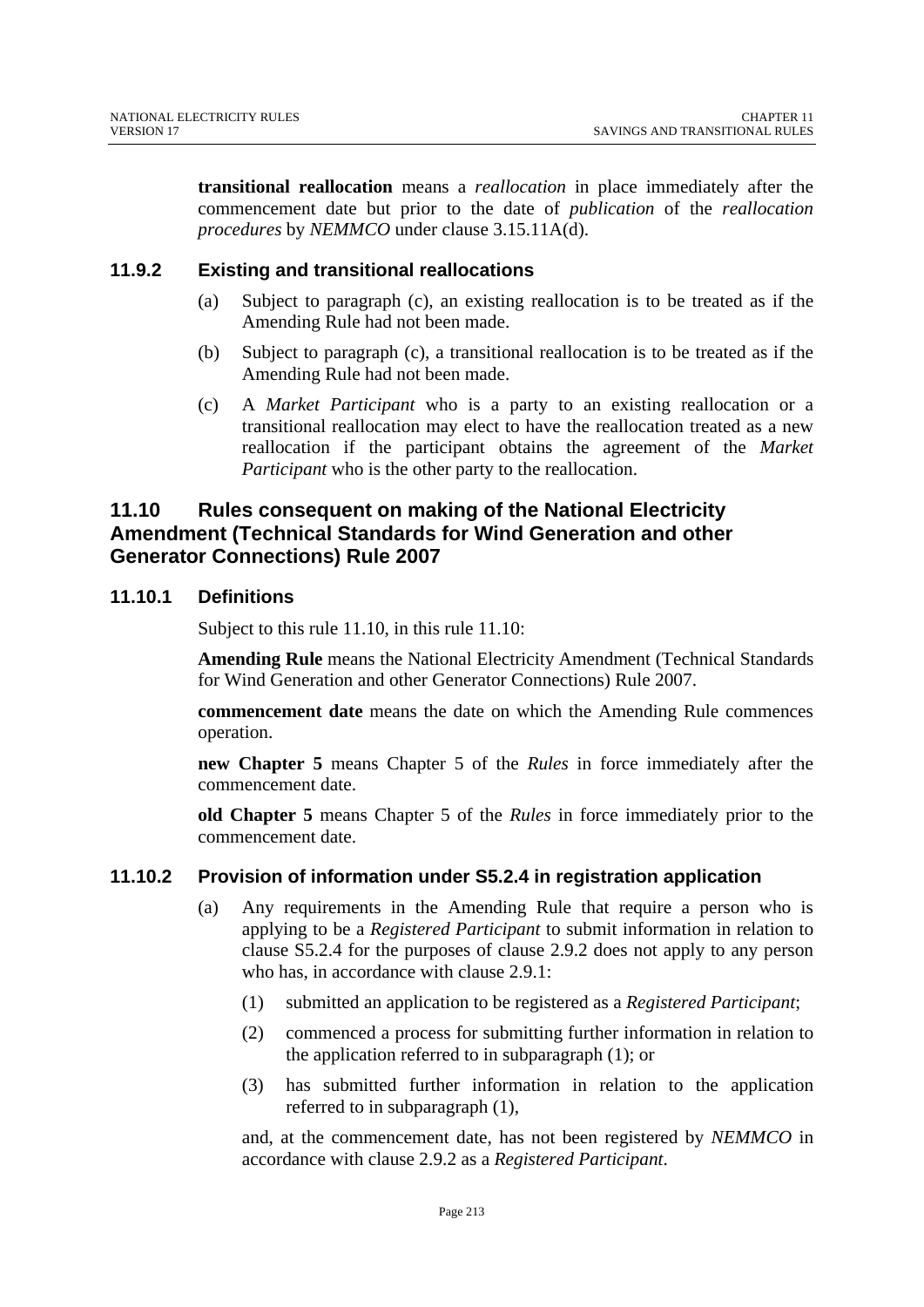- (b) A person registered in accordance with this clause 11.10.2:
	- (1) subject to subparagraph (2), is taken to be registered in accordance with the requirements of the *Rules* as amended by the Amending Rule; and
	- (2) must submit all information required under clause S5.2.4 within six months of the commencement date.

#### **11.10.3 Access standards made under the old Chapter 5**

- (a) Any *automatic access standard* or *negotiated access standard* that applied to a *generating unit or generating system* under the old Chapter 5 continues to apply to that system or unit as if the Amending Rule had not been made.
- (b) Unless a *Generator* and a *Network Service Provider* otherwise agree, a *negotiated access standard* that is the subject of a negotiating process as at the commencement date, is to be negotiated in accordance with the old Chapter 5, as if the Amending Rule had not been made.

#### **11.10.4 Modifications to plant by Generators**

Unless the *Generator* and the relevant *Network Service Provider* otherwise agree, a *Generator* who at the commencement date has proposed to modify a *plant* and has commenced negotiations with a *Network Service Provider* under the old Chapter 5 is to continue the negotiating process in accordance with the old Chapter 5 as if the Amending Rule had not been made.

#### **11.10.5 Technical Details to Support Application for Connection and Connection Agreement**

- (a) Subject to paragraphs (b) and (c), any decision or action taken by *NEMMCO*  for the purpose of developing and *publishing* an initial *Generating System Design Data Sheet*, an initial *Generating System Setting Data Sheet* and initial *Generating System Model Guidelines* under clause S5.5.7 prior to the commencement date has continuing effect as if the decision had been made or the action had been taken under the Amending Rule.
- (b) Pending the final *publication* of the *Generating System Design Data Sheet* and the *Generating System Setting Data Sheet* under clause S5.5.7:
	- (1) schedule 5.5.1 of the *Rules* as in force immediately before the commencement date is taken to be the interim *Generating System Design Data Sheet*; and
	- (2) schedule 5.5.2 of the *Rules* as in force immediately before the commencement date is taken to be the interim *Generating System Setting Data Sheet*.
- (c) The interim *Generating System Design Data Sheet* and interim *Generating System Setting Data Sheet* referred to in paragraph (b) continue in force until *NEMMCO publishes* the equivalent data sheet under S5.5.7 which must be no later than 29 February 2008.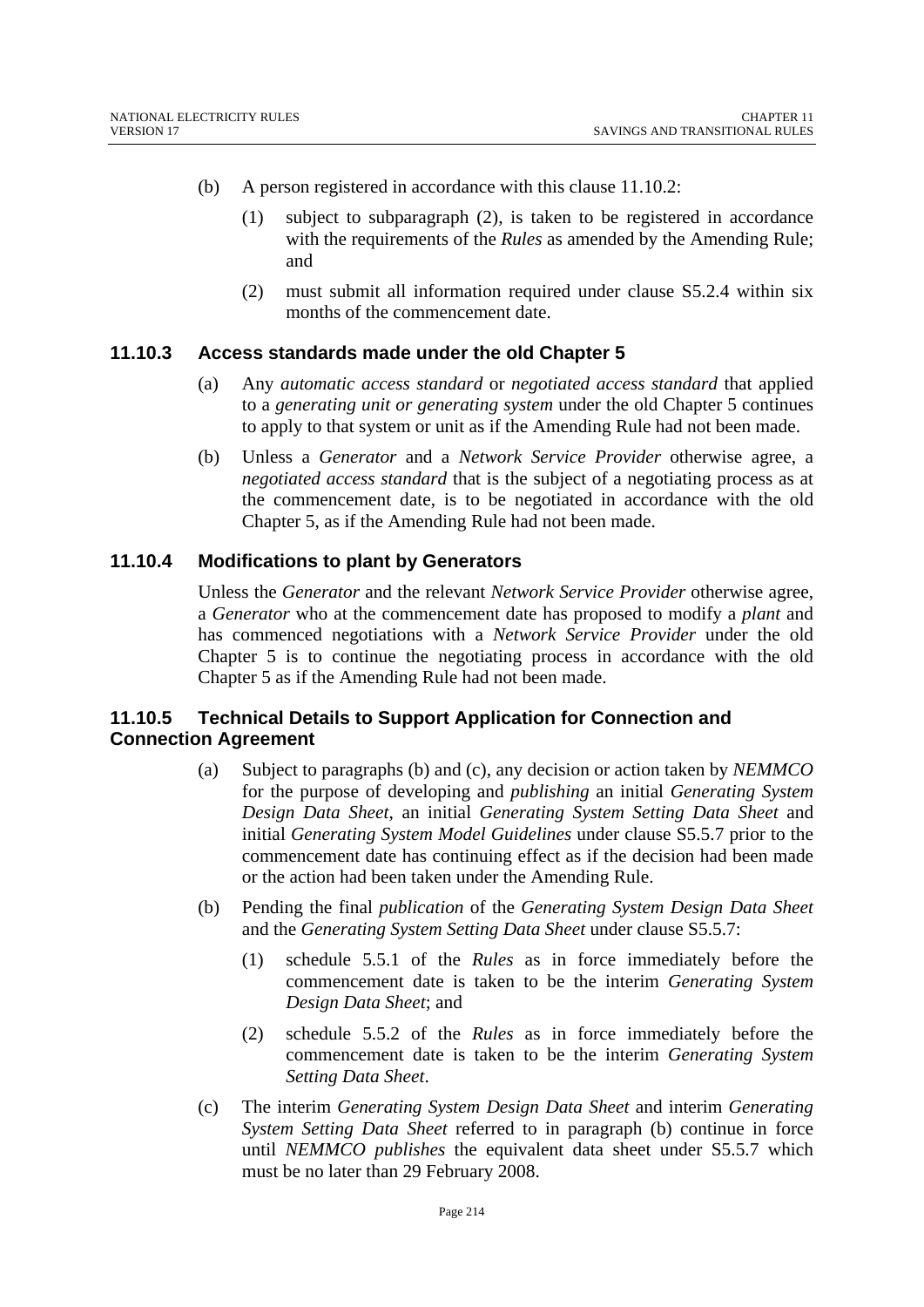### **11.10.6 Transitional arrangements for establishment of performance standards**

For the purposes of the definition of performance requirement in clause 4.16.1, clauses S5.2.8 and S5.2.9 of the old Chapter 5 applies as if the Amending Rule had not been made.

#### **11.10.7 Jurisdictional Derogations for Queensland**

- (a) For the purposes of clause 9.37.12, clause S5.2.5.2(c) of the old Chapter 5 applies as if the Amending Rule had not been made.
- (b) For the purposes of clause 9.37.21, clause S5.2.5.13 of the old Chapter 5 applies as if the Amending Rule had not been made.

### **11.13 Rules consequent on making the National Electricity Amendment (Abolition of Snowy Region) Rule 2007**

#### **11.13.1 Definitions**

In this rule 11.13:

*Amending Rule* **2007** means the National Electricity Amendment (Abolition of Snowy Region) Rule 2007.

**current** *Regions Publication* means the document published by *NEMMCO*  entitled "List of Regional Boundaries and Marginal Loss Factors for the 2007/08 Financial Year".

**Draft Determination date** means 25 January 2007.

**implementation period** means the period specified in clause 11.13.4.

**implementation plan** means the plan referred to in clause 11.13.5.

**implementation function** means a function referred to in clause 11.13.6.

**Loss Factors Publication** means the document *published* by *NEMMCO* from time to time under clauses 3.6.1(f) and 3.6.2(f1) which sets out *marginal loss factors*.

**modified** *regions* means the *regions* identified as the New South Wales *region* and the Victoria *region* in the current *Regions Publication*, modified as a result of the abolition of the Snowy *region* under the *Amending Rule* 2007 taking effect.

**new** *regions* means the unmodified *regions* and the modified *regions*.

**New South Wales** *region*, **Snowy** *region* and **Victoria** *region* each have the same meaning as in clause 3.5.6.

**old** *regions* means the *regions* identified in the current *Regions Publication*.

**Rule commencement date** means the date on which the *Amending Rule* 2007 commences operation.

**unmodified regions** means the *regions* known as the Queensland *region*, the South Australia *region* and the Tasmania *region* as identified in the current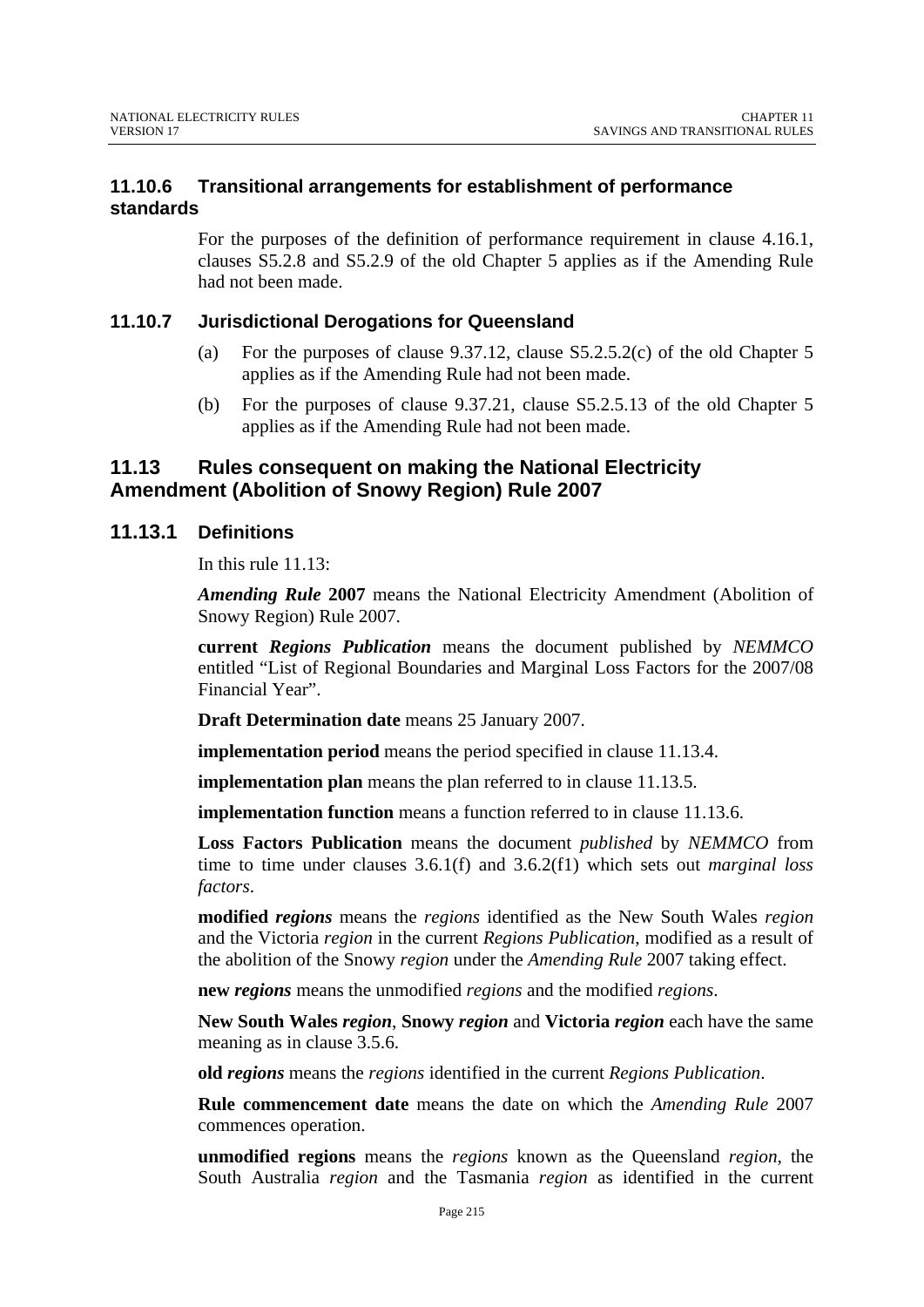*Regions Publication*, the boundaries of which are not affected by the abolition of the Snowy *region* under the *Amending Rule* 2007.

# **11.13.2 Purpose of rule 11.13**

The purpose of this rule 11.13 is to enable the efficient and effective implementation of a change of *region* boundaries as a result of the abolition of the Snowy *region* during the implementation period, prior to the start of the new *regions*, and to support a smooth transition from the old *regions* to the new *regions*.

## **11.13.3 Application of rule 11.13**

This rule 11.13 applies despite any other provision of the *Rules* (including any guideline or procedure made under the *Rules*), and to the extent of any inconsistency, this rule 11.13 prevails during the implementation period.

#### **11.13.4 Implementation period**

- (a) The implementation period starts on the Rule commencement date and ends on 15 July 2008.
- (b) Any decision made or action taken by *NEMMCO* for the purpose of implementing the abolition of the Snowy *region* between the Draft Determination date and the Rule commencement date, has continuing effect as if the decision had been made or the action had been taken under the *Rules* as amended by the *Amending Rule* 2007.

## **11.13.5 Publishing of implementation plan by NEMMCO**

- (a) *NEMMCO* must develop and *publish* by 15 September 2007 an implementation plan that identifies the key implementation steps to be taken during the implementation period, including the proposed exercise by *NEMMCO* of the implementation functions.
- (b) *NEMMCO* may, during the implementation period, amend the implementation plan as necessary, and must *publish* the amended plan.

## **11.13.6 NEMMCO implementation functions**

- (a) Subject to this rule 11.13, *NEMMCO* has, during the implementation period, the following functions and powers ('the implementation functions'):
	- (1) the power to make a decision or take any action (including the power to refrain from making a decision or taking action) that is necessary or consequential to the implementation of the *Amending Rule* 2007; and
	- (2) the other functions and powers specified under this rule 11.13.
- (b) The exercise of the implementation functions by *NEMMCO* must be referable to and consistent with the implementation plan as *published*.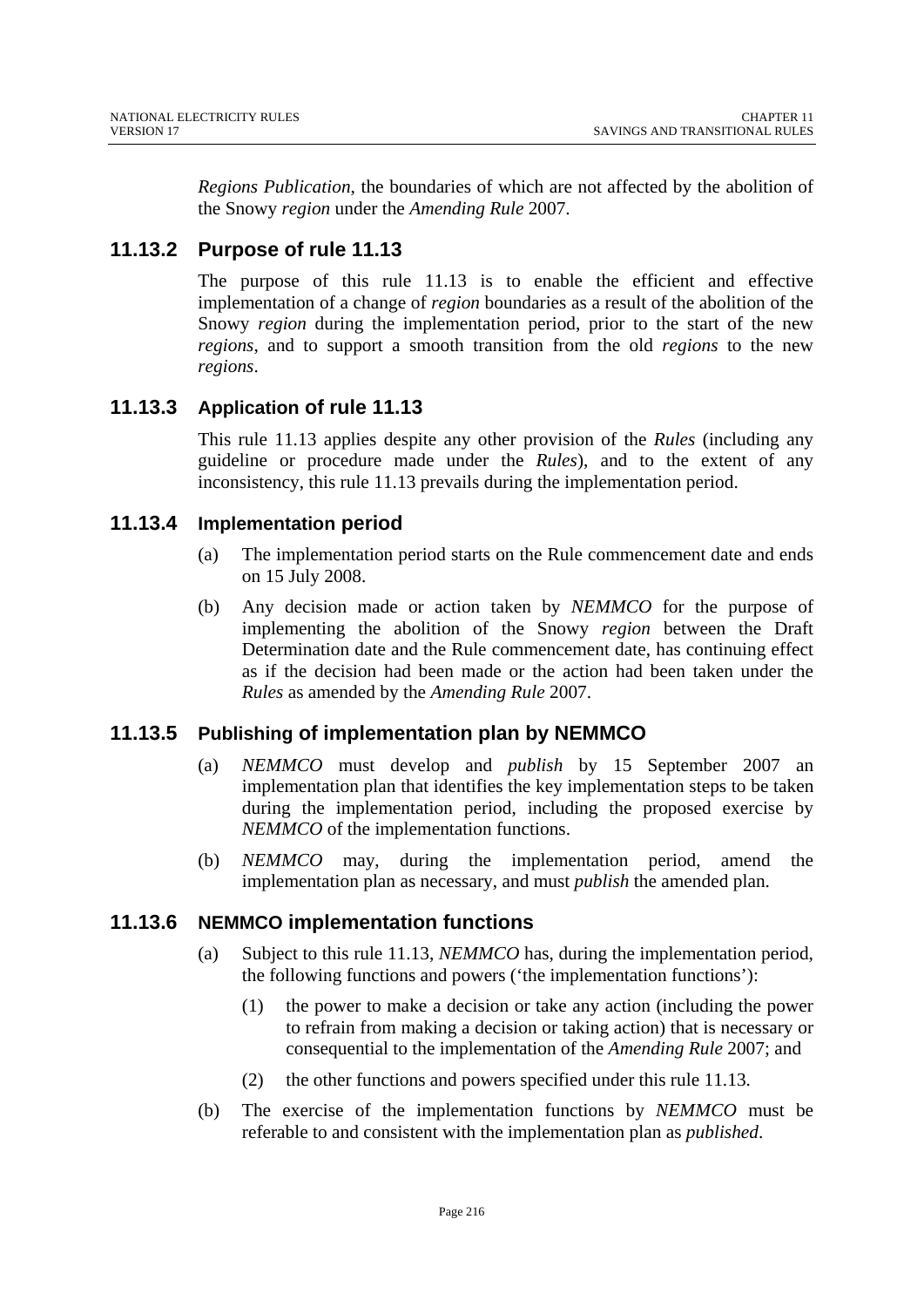## **11.13.7 Software modifications to implement abolition of Snowy region**

Despite clause 3.17.1 and subject to this clause 11.13.7, *NEMMCO*:

- (1) may, as an implementation function, alter, reconfigure, reprogram or otherwise modify or enhance any computer software required for the operation of the *market*; and
- (2) must, to the extent practicable, adhere to the procedures for change management under the document entitled "NEM Systems IT Procedure Manual: Change Management" and *NEMMCO* may make the changes under paragraph (1) without authorisation by the *AER*  even if *NEMMCO* does not fully adhere to that document.

## **11.13.8 Allocation of transmission connection points as a result of abolition of Snowy region**

Each *transmission network connection point* previously assigned to the Snowy *region* as at the Rule commencement date is allocated to the New South Wales *region* and the Victoria *region* as follows:

## **Loads**

| <b>Location</b> | <b>Voltage kV</b> | <b>TNI code</b> | <b>Region</b> |
|-----------------|-------------------|-----------------|---------------|
| Khancoban       | 330               | <b>NKHN</b>     | Victoria      |

# **Generation**

| Location                                           | Voltage<br>kV | <b>Connection</b><br>point ID | <b>TNI code</b> | Region     |
|----------------------------------------------------|---------------|-------------------------------|-----------------|------------|
| Jindabyne pump at Guthega                          | 132           | <b>NGJP</b>                   | <b>NGJP</b>     | Victoria   |
| Guthega                                            | 132           | <b>NGUT</b>                   | <b>NGUT</b>     | <b>NSW</b> |
| Guthega Ancillary Services 2                       | 132           | NGUT2                         | <b>NGUT</b>     | <b>NSW</b> |
| Guthega                                            | 132           | NGUT8                         | <b>NGUT</b>     | <b>NSW</b> |
| Lower Tumut                                        | 330           | <b>NLTS</b>                   | <b>NLTS</b>     | <b>NSW</b> |
| <b>Lower Tumut Ancillary</b><br>Services 2 (pumps) | 330           | NLTS3                         | <b>NLTS</b>     | <b>NSW</b> |
| Lower Tumut Ancillary<br>Services 3                | 330           | NLTS5                         | <b>NLTS</b>     | <b>NSW</b> |
| <b>Lower Tumut</b>                                 | 330           | NLTS8                         | <b>NLTS</b>     | <b>NSW</b> |
| <b>Murray Ancillary Services 1</b>                 | 330           | NMUR11                        | <b>NMUR</b>     | Victoria   |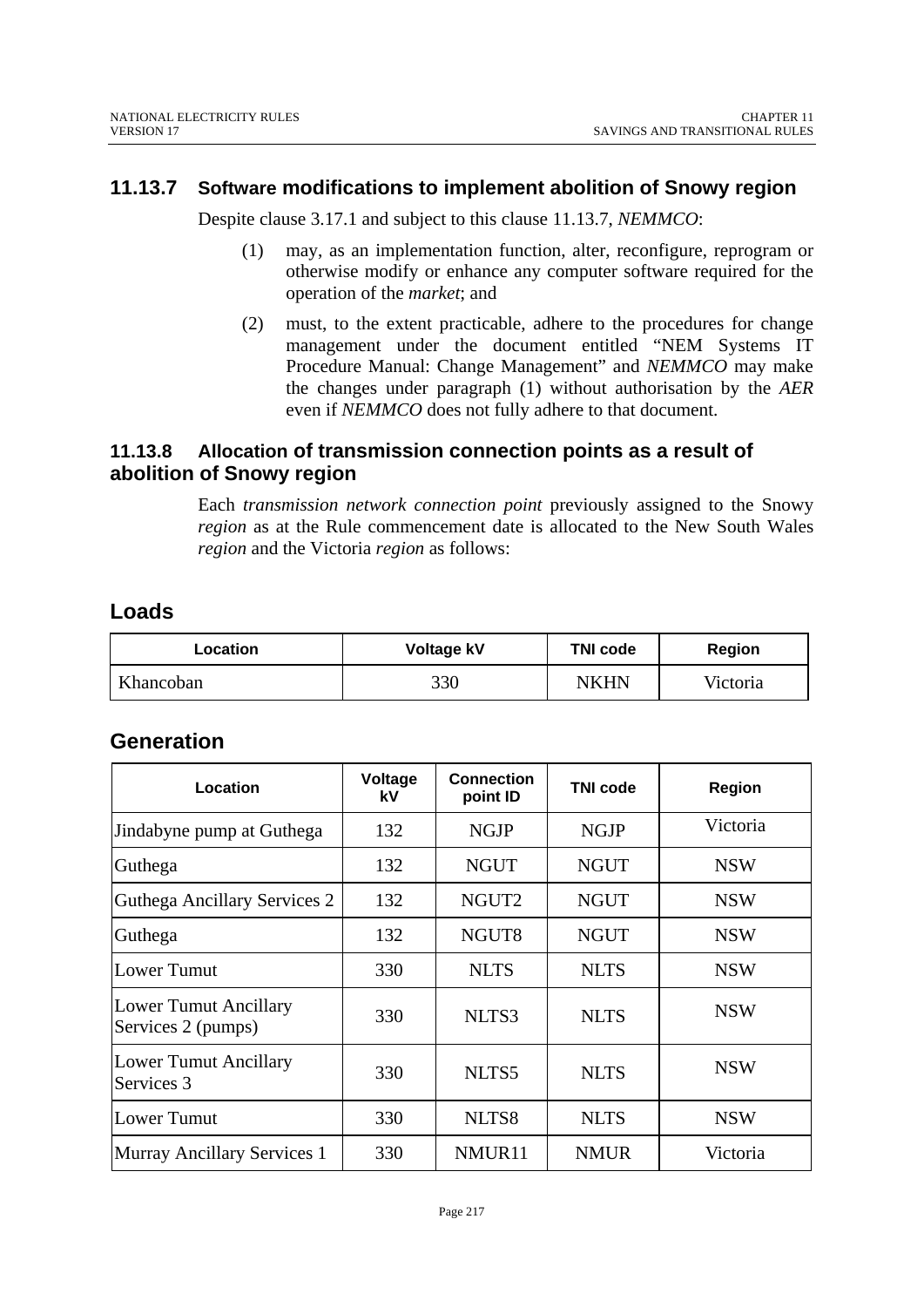| Location                                   | Voltage<br>kV | <b>Connection</b><br>point ID | <b>TNI code</b> | <b>Region</b> |
|--------------------------------------------|---------------|-------------------------------|-----------------|---------------|
| Murray Ancillary Services 2                | 330           | NMUR <sub>13</sub>            | <b>NMUR</b>     | Victoria      |
| Murray Ancillary Services 3                | 330           | NMUR5                         | <b>NMUR</b>     | Victoria      |
| Murray Ancillary Services 4                | 330           | NMUR7                         | <b>NMUR</b>     | Victoria      |
| Murray                                     | 330           | NMUR <sub>8</sub>             | <b>NMUR</b>     | Victoria      |
| Murray Ancillary Services 5                | 330           | NMUR9                         | <b>NMUR</b>     | Victoria      |
| <b>Upper Tumut</b>                         | 330           | <b>NUTS</b>                   | <b>NUTS</b>     | <b>NSW</b>    |
| <b>Upper Tumut Ancillary</b><br>Services 2 | 330           | NUTS3                         | <b>NUTS</b>     | <b>NSW</b>    |
| <b>Upper Tumut Ancillary</b><br>Services 3 | 330           | NUTS5                         | <b>NUTS</b>     | <b>NSW</b>    |
| <b>Upper Tumut Ancillary</b><br>Services 4 | 330           | NUTS7                         | <b>NUTS</b>     | <b>NSW</b>    |
| <b>Upper Tumut</b>                         | 330           | NUTS8                         | <b>NUTS</b>     | <b>NSW</b>    |

## **11.13.9 Location of region boundaries**

The location of the *region* boundary between the New South Wales re*g*ion and the Victoria *region* as a result of the abolition of the Snowy *region* is as follows:

- (1) at Red Cliffs Terminal Station on the 0X1 Red Cliffs to Buronga 220 Transmission Line;
- (2) at Wodonga Terminal Station on the 060 Wodonga to Jindera 330 Transmission Line;
- (3) at Murray Switching Station on the 066 Murray to Lower Tumut 330 Transmission Line;
- (4) at Murray Switching Station on the 065 Murray to Upper Tumut 330 Transmission Line;
- (5) at the Guthega 132kV Switchyard 132kV Bus No 2-3 bus Section Disconnector 4128.

## **11.13.10 2008/09 Regions Publication and Loss Factors Publication**

- (a) *NEMMCO* must, as an implementation function, review and *publish* by 1 April 2008:
	- (1) the 2008/09 *Regions Publication*; and
	- (2) the 2008/09 Loss Factors Publication,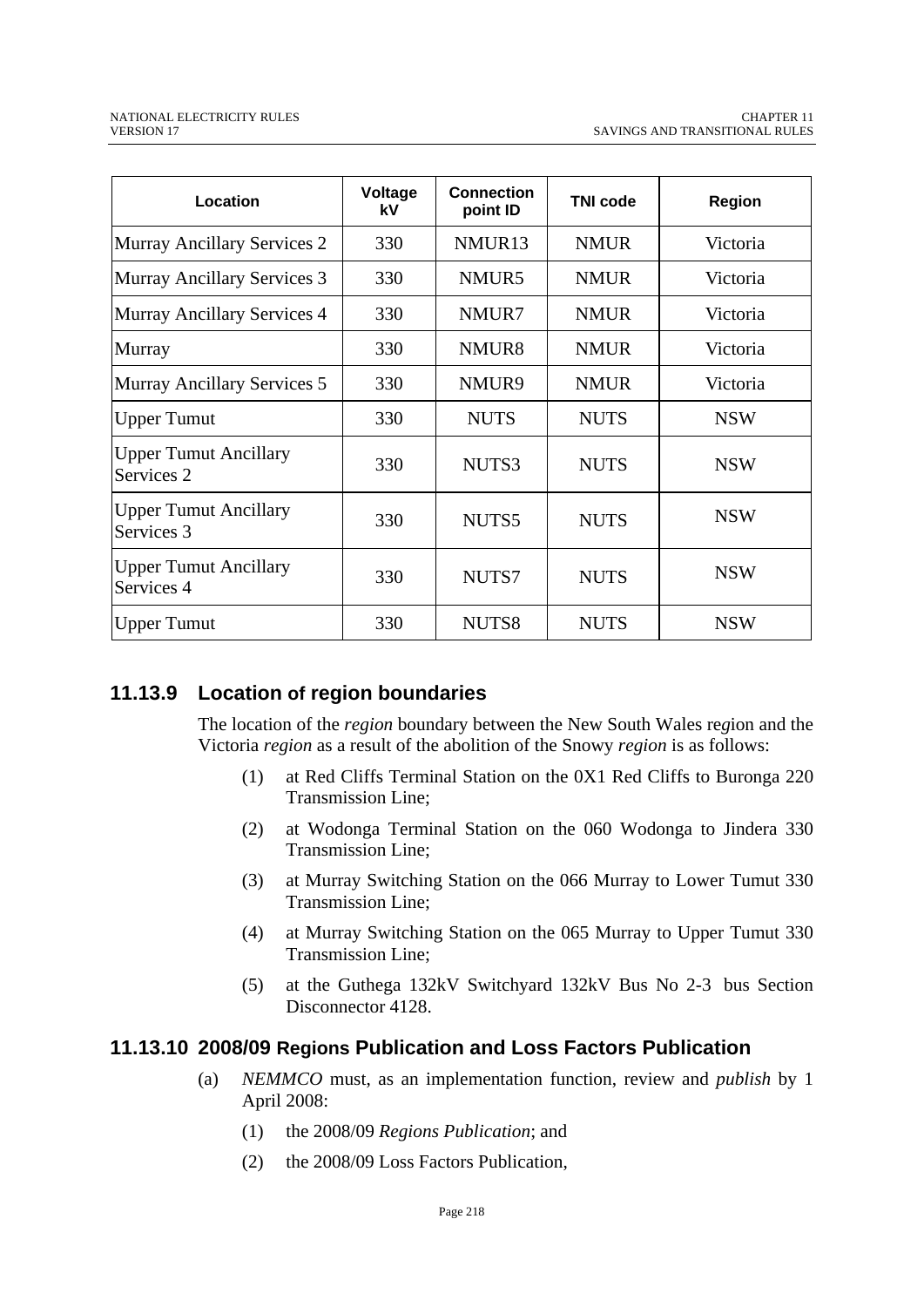making any changes necessary in accordance with the *Amending Rule* 2007, including but not limited to the allocation of *transmission network connection points* under clause 11.13.8 and the location of *region*  boundaries under clause 11.13.9.

- (b) In relation to the publications referred to in paragraph (a) (or subsequent annual *Regions Publications* or Loss Factors Publications), nothing prevents *NEMMCO*:
	- (1) amending those publications to implement:
		- (i) the *Amending Rule* 2007 or future *region* boundary changes under the *Rules*;
		- (ii) future physical changes to the *transmission network*;or
		- (iii) changes in the configuration of *connection points* requested by *Registered Participants* for the purposes of participation in the *NEM*; or
	- (2) publishing the annual *Regions Publication* and the Loss Factors Publication in a single document.

## **11.13.11 Reserve margin calculations**

*NEMMCO* may, as an implementation function, determine estimates of the minimum reserve levels to be applied to the modified *regions* provided that the process used to determine the estimates is *published*.

## **11.13.12 Re-calculation of network constraints and transmission loss factors**

- (a) A *Transmission Network Service Provider* must, to the extent practicable, provide to *NEMMCO* on request information for or with respect to the recalculation of *network constraints* and *transmission loss factors* including but not limited to:
	- (1) advice on the re-calculation of *network* limits, including stability limits; and
	- (2) information relating to the determination of *network losses* and *loss factors*.
- (b) Where a *Transmission Network Service Provider* advises *NEMMCO* that it is not practicable to provide information relating to the re-calculation of *network* limits or losses within the time period specified in the request, *NEMMCO* may:
	- (1) request the *Transmission Network Service Provider* to provide the information to *NEMMCO* as it becomes available to the provider;
	- (2) determine *inter-regional loss factors* on the basis of estimates;
	- (3) apportion losses for the purpose of *settlements residue payments* using estimates; or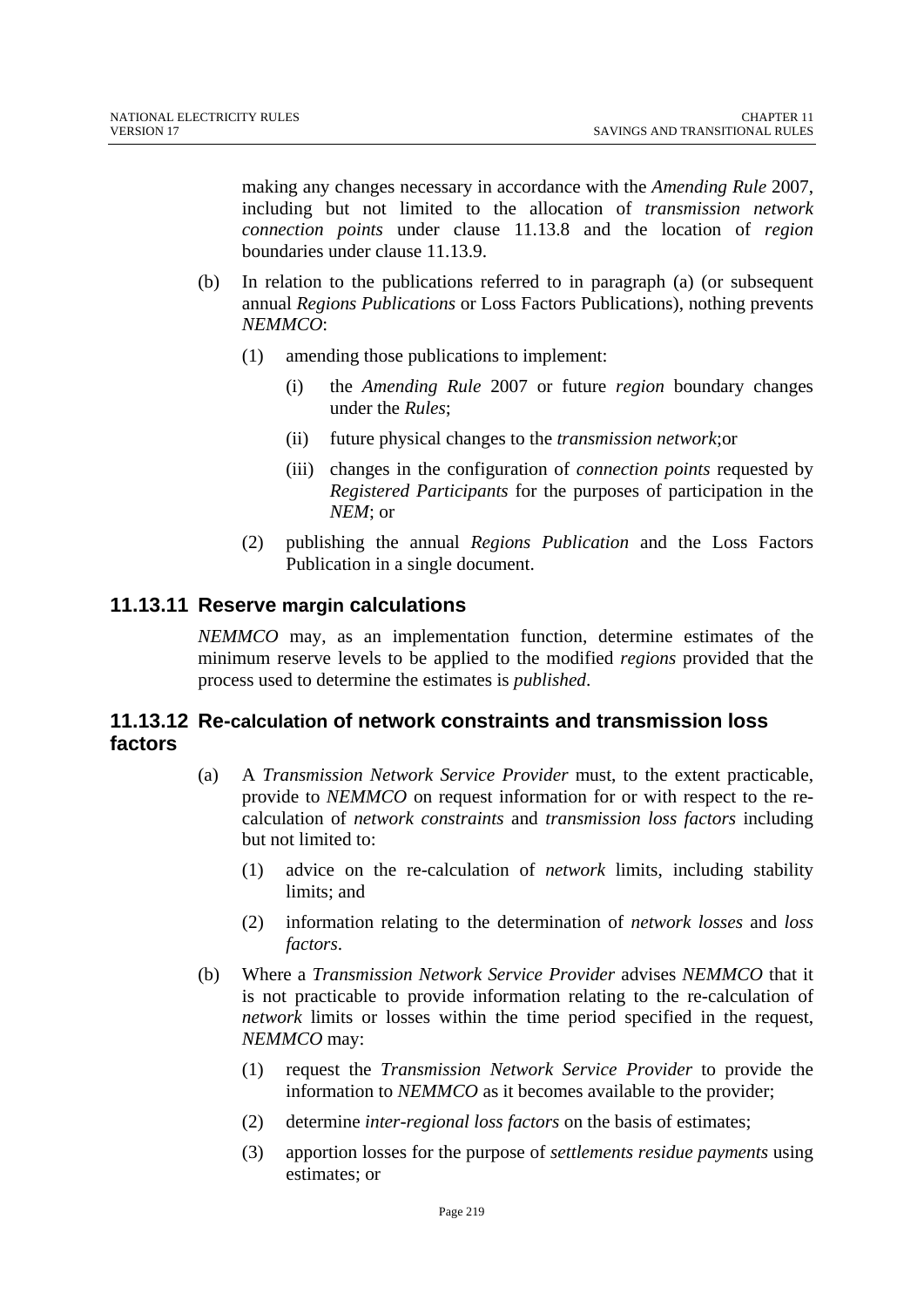- (4) re-formulate existing *network constraints* to apply to the new *regions* using estimates.
- (c) *NEMMCO* must *publish* the process used for determining estimates under paragraph (b).

#### **11.13.13 Transition of settlements residue auction arrangements**

- (a) Terms used in this clause 11.13.13 that are used in the *auction rules* have the same meaning as in those rules.
- (b) Despite anything in rule 3.18, *NEMMCO*:
	- (1) may, as an implementation function:
		- (i) amend the *auction rules*;
		- (ii) remove or modify Unit Categories affected by the abolition of the Snowy *region* and the consequential modification of the New South Wales *region* and the Victoria *region*;
		- (iii) re-set *auction expense fees* as required to align with any new Unit Categories;
		- (iv) conduct *auctions* in relation to new Unit Categories; and
		- (v) take any other action in relation to *auctions* that is necessary or consequential on the abolition of the Snowy *region*; and
	- (2) must consult with the *Settlements Residue Committee* in amending the *auction rules* under paragraph (1) and is only required to comply with the *Rules consultation procedures* to the extent practicable in the circumstances of the implementation of the abolition of the Snowy *region*.

## **11.13.14 Continuity of regions**

Subject to this rule 11.13 and clause 3.5.6, on and from 00:00 hours *EST* on 1 July 2008:

- (1) the unmodified *regions* continue and are taken to be *regions* specified under clause 3.5.1 for all purposes under the *Rules*; and
- (2) the New South Wales *region* and the Victoria *region* as modified by the *Amending Rule* 2007 continue and are taken to be *regions* specified under clause 3.5.1 for all purposes under the *Rules.*